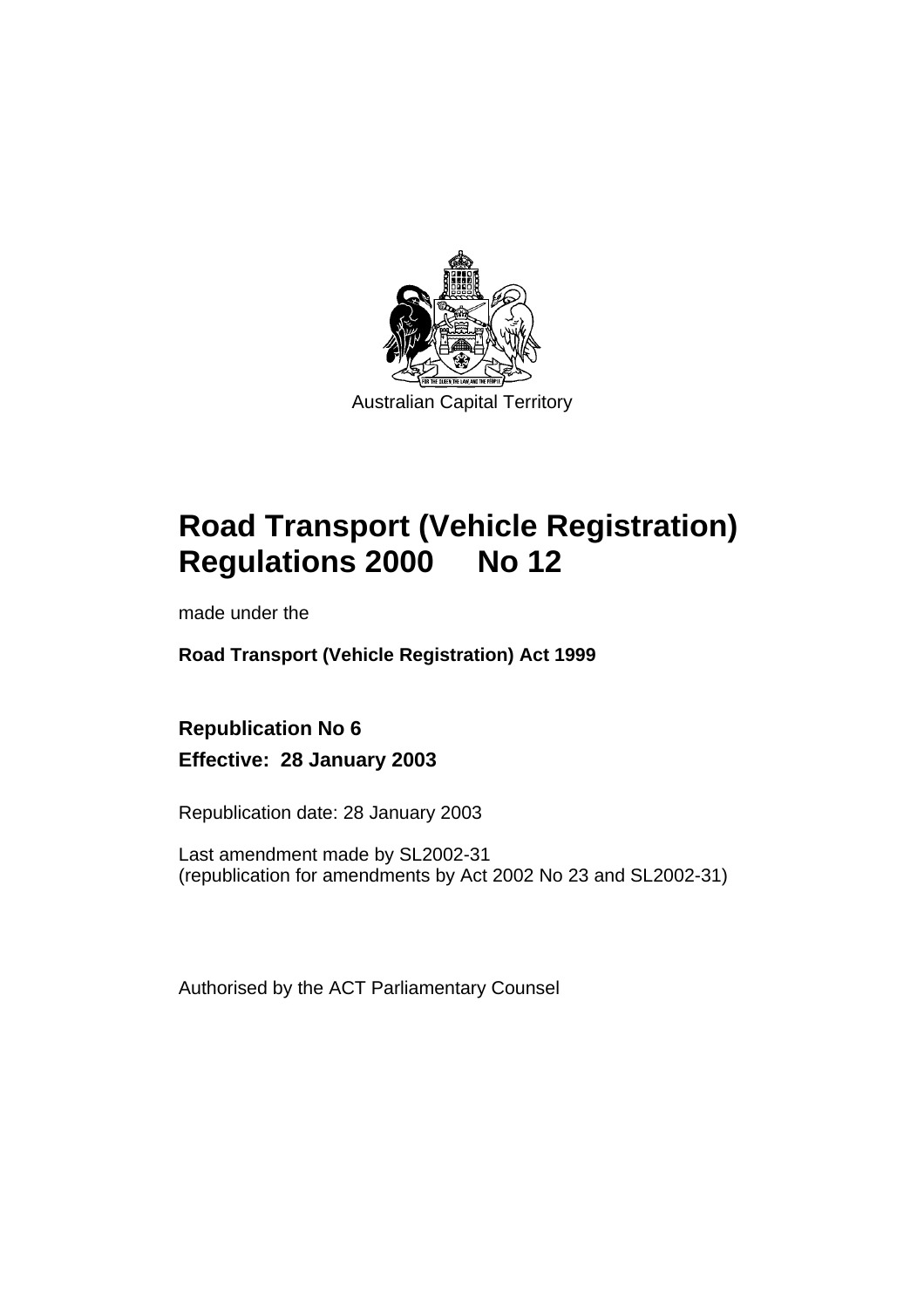#### **About this republication**

#### **The republished law**

This is a republication of the *Road Transport (Vehicle Registration) Regulations 2000,* made under the *Road Transport (Vehicle Registration) Act 1999* (including any amendment made under the *Legislation Act 2001*, part 11.3 (Editorial changes)) as in force on 28 January 2003*.* It also includes any amendment, repeal or expiry affecting the republished law to 28 January 2003.

The legislation history and amendment history of the republished law are set out in endnotes 3 and 4.

#### **Kinds of republications**

The Parliamentary Counsel's Office prepares 2 kinds of republications of ACT laws (see the ACT legislation register at www.legislation.act.gov.au):

- authorised republications to which the *Legislation Act 2001* applies
- unauthorised republications.

The status of this republication appears on the bottom of each page.

#### **Editorial changes**

The *Legislation Act 2001*, part 11.3 authorises the Parliamentary Counsel to make editorial amendments and other changes of a formal nature when preparing a law for republication. Editorial changes do not change the effect of the law, but have effect as if they had been made by an Act commencing on the republication date (see *Legislation Act 2001*, s 115 and s 117). The changes are made if the Parliamentary Counsel considers they are desirable to bring the law into line, or more closely into line, with current legislative drafting practice.

This republication does not include amendments made under part 11.3 (see endnote 1).

#### **Uncommenced provisions and amendments**

If a provision of the republished law has not commenced or is affected by an uncommenced amendment, the symbol  $|\mathbf{U}|$  appears immediately before the provision heading. The text of the uncommenced provision or amendment appears only in the last endnote.

#### **Modifications**

If a provision of the republished law is affected by a current modification, the symbol  $\mathbf{M}$ appears immediately before the provision heading. The text of the modifying provision appears in the endnotes. For the legal status of modifications, see *Legislation Act 2001*, section 95.

#### **Penalties**

The value of a penalty unit for an offence against this republished law at the republication date is—

- (a) if the person charged is an individual—\$100; or
- (b) if the person charged is a corporation—\$500.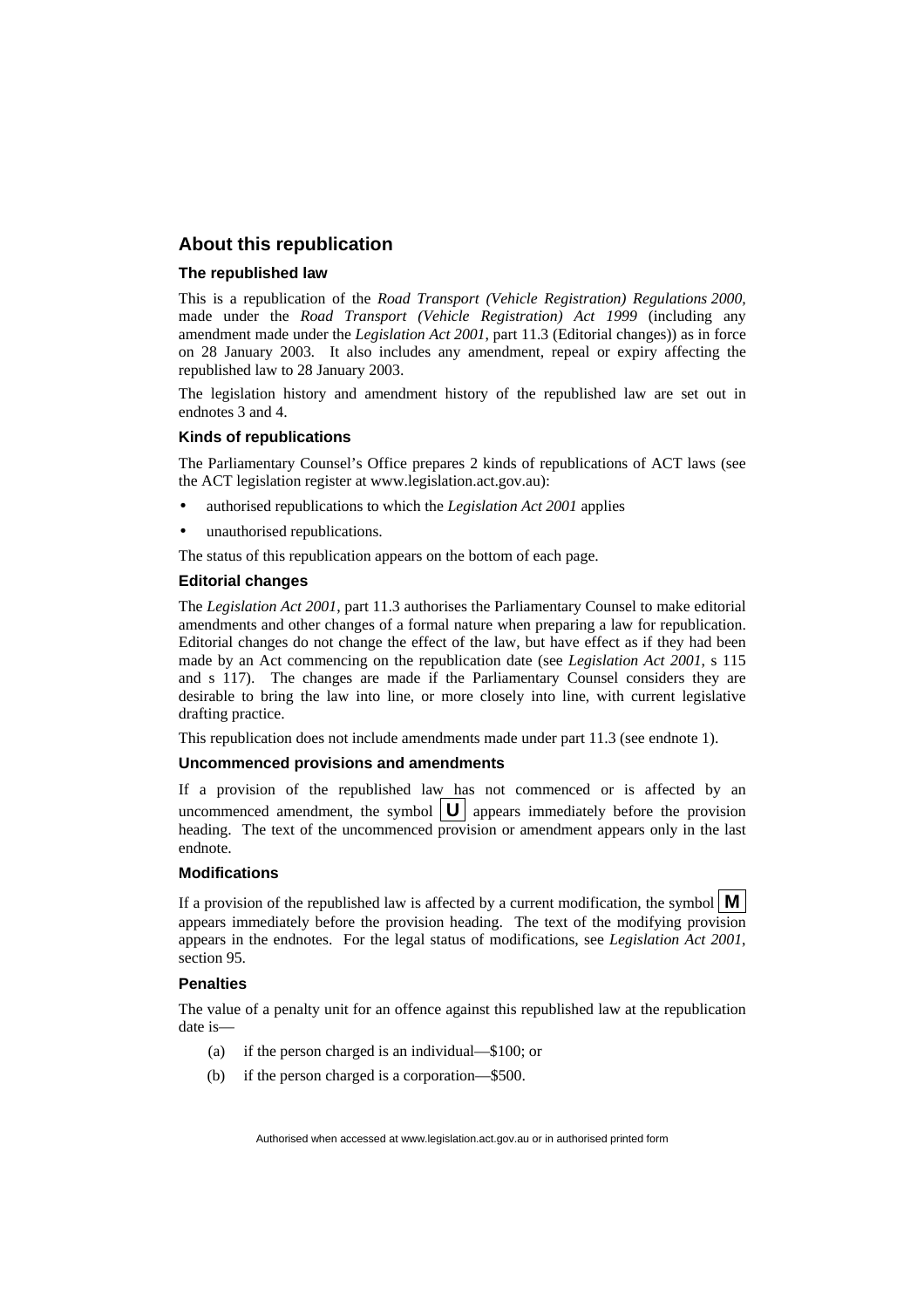

# **Road Transport (Vehicle Registration) Regulations 2000**

made under the

**Road Transport (Vehicle Registration) Act 1999** 

# **Contents**

|                  |                            | Page                 |
|------------------|----------------------------|----------------------|
| <b>Chapter 1</b> | <b>Preliminary</b>         |                      |
|                  | Name of regulations        | 2                    |
| 3                | Definitions-the dictionary | $\mathbf{2}^{\circ}$ |
| 4                | Diagrams-the dictionary    | $\mathcal{P}$        |
| 5                | <b>Notes</b>               | 3                    |

| -R6      | Road Transport (Vehicle Registration) | contents 1 |
|----------|---------------------------------------|------------|
| 28/01/03 | Regulations 2000                      |            |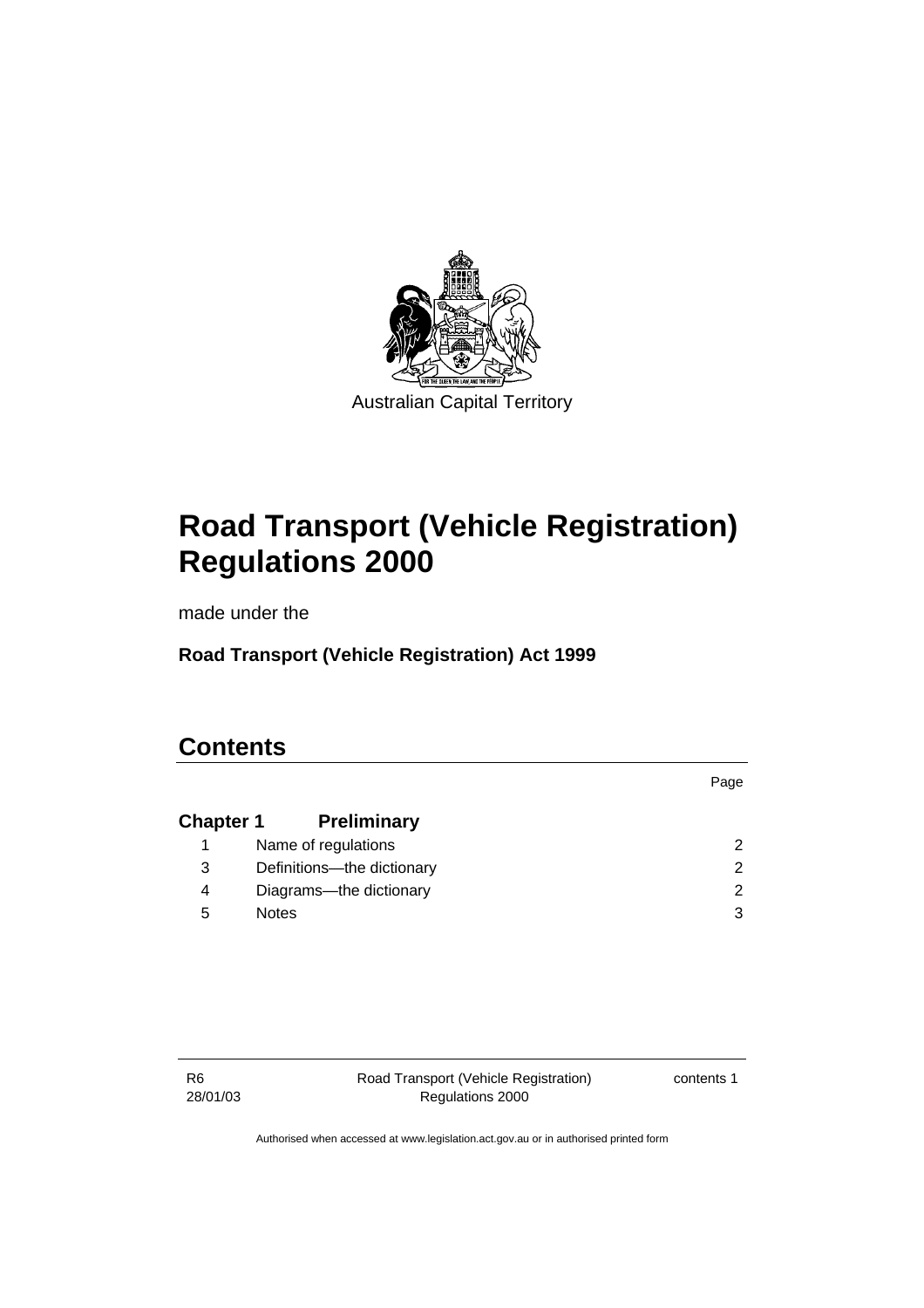| <b>Chapter 2</b> | <b>Application of regulations</b>                                                           | Page           |
|------------------|---------------------------------------------------------------------------------------------|----------------|
| <b>Part 2.1</b>  | General                                                                                     |                |
| 6                | Meaning of registration provisions                                                          | 4              |
| $\overline{7}$   | Suspension of exemptions                                                                    | 4              |
| 8                | Application of Act, s 18 to pt 2.2 vehicles                                                 | 4              |
| <b>Part 2.2</b>  | Vehicles not subject to registration<br>provisions                                          |                |
| 9                | Vehicles on tow trucks                                                                      | 5              |
| 10               | Vehicles used for agricultural work                                                         | 5              |
| 11               | Vehicles using roads or road related areas to a limited extent<br>during primary production | 5              |
| 12               | Trailers used for road construction and other public works                                  | 6              |
| 13               | Golf and green keeping vehicles used on roads or road related<br>areas                      | 6              |
| 14               | Vehicles temporarily in the ACT                                                             | $\overline{7}$ |
| 15               | Vehicles registered under Interstate Road Transport Act 1985<br>(Cwlth)                     | 8              |
| 16               | Trailers exempt from registration in another jurisdiction                                   | 9              |
| 17               | Vehicles used to fight rural fires                                                          | 9              |
| 18               | Police vehicles                                                                             | 10             |
| 19               | Lawn mowers                                                                                 | 11             |
| 20               | Bicycles with auxiliary motors                                                              | 11             |
| 21               | Vehicles used by certain people with disabilities                                           | 11             |
| 22               | Vehicles being driven to obtain registration etc                                            | 11             |
| 23               | Vehicles being inspected                                                                    | 12             |
| 24               | Self-propelled elevating work platforms                                                     | 12             |

## **Chapter 3 Registration process**

| <b>Part 3.1</b> | <b>Eligibility for registration</b>        |    |
|-----------------|--------------------------------------------|----|
| 25              | Registered operator of registrable vehicle | 14 |
| 26              | Eligible vehicles                          | 14 |
| contents 2      | Road Transport (Vehicle Registration)      | R6 |

Regulations 2000

28/01/03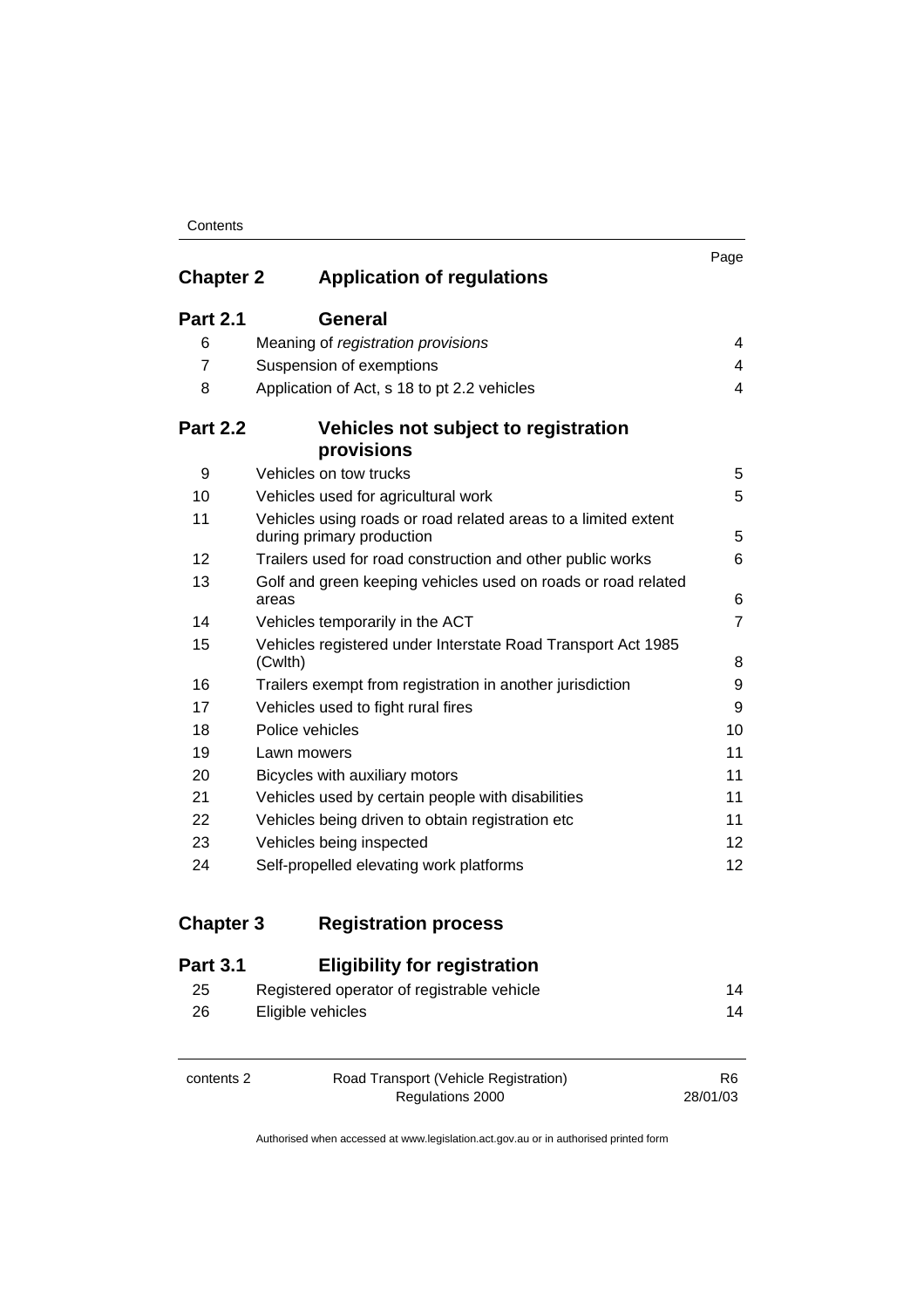|                            |                                                                   | Contents   |
|----------------------------|-------------------------------------------------------------------|------------|
|                            |                                                                   | Page       |
| <b>Part 3.2</b>            | <b>Applications for registration</b>                              |            |
| 27                         | Who may apply for registration?                                   | 16         |
| 28                         | Information that may be required for registration application     | 17         |
| 29                         | Supporting evidence for registration application                  | 18         |
| 30                         | Giving authority registration application and supporting evidence | 18         |
| 31                         | Duration of registration                                          | 18         |
| 32                         | Deciding applications for registration                            | 19         |
| 32A                        | Deciding applications for registration-written-off vehicles       | 21         |
| 33                         | Conditional registration                                          | 22         |
| <b>Part 3.3</b>            | The registrable vehicles register                                 |            |
| 34                         | General information to be recorded in register                    | 24         |
| 35                         | Other information that may be recorded in register                | 25         |
| 36                         | Recording of dealing restrictions                                 | 25         |
| 37                         | Changes in description or configuration to be recorded            | 26         |
| 38                         | Register to record information over previous 2 years              | 26         |
| 39                         | Searches of registrable vehicles register etc                     | 26         |
| <b>Part 3.4</b>            | <b>Registration documents</b>                                     |            |
| 40                         | <b>Registration certificates</b>                                  | 27         |
| 41                         | Damaged registration certificates                                 | 28         |
| 42                         | Lost, stolen or destroyed registration certificates               | 28         |
| 43                         | Recovery of lost or stolen registration certificates              | 29         |
| 44                         | <b>Registration labels</b>                                        | 29         |
| 45                         | Using a vehicle without registration label etc                    | 31         |
| 45A                        | Streamlined registration procedures                               | 32         |
| <b>Part 3.5</b>            | <b>Numberplates</b>                                               |            |
| Division 3.5.1             | General                                                           |            |
| 46                         | Definitions for pt 3.5                                            | 34         |
| 47                         | Determination of non-standard registration numbers                | 34         |
| 48                         | Application of pt 3.5 to trader's plates                          | 35         |
| Division 3.5.2             | Issue of numberplates generally                                   |            |
| 49                         | Vehicle numberplates                                              | 35         |
| R <sub>6</sub><br>28/01/03 | Road Transport (Vehicle Registration)<br>Regulations 2000         | contents 3 |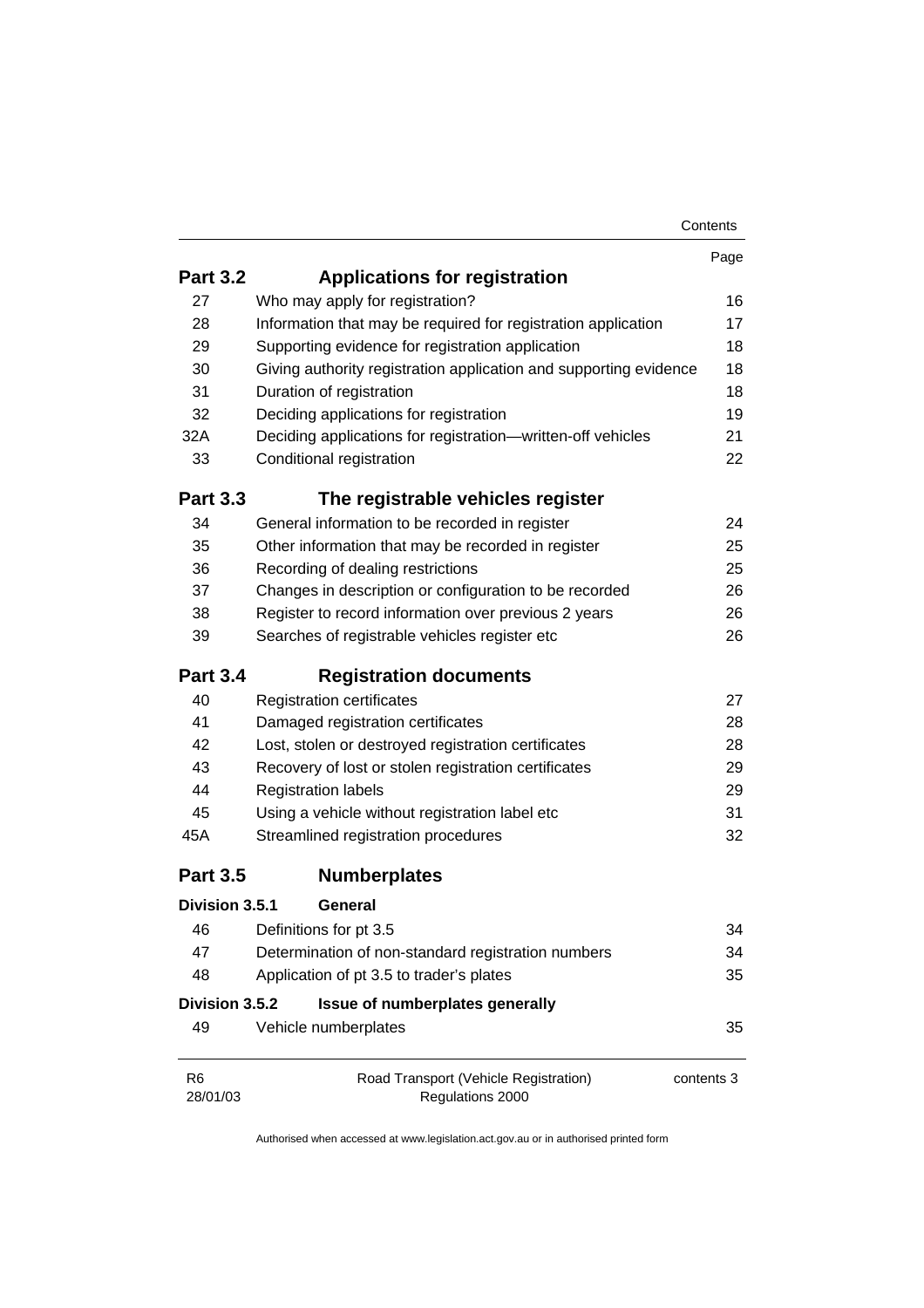|                  |                                                           | Page                       |
|------------------|-----------------------------------------------------------|----------------------------|
| 50               | Bicycle rack numberplates                                 | 36                         |
| 51               | Dimensions, layout etc of numberplates                    | 36                         |
| 52               | Authority may change registration number                  | 37                         |
| Division 3.5.3   | Non-standard registration numbers                         |                            |
| 53               | Nature of prescribed rights                               | 37                         |
| 54               | Selling rights to non-standard registration numbers       | 38                         |
| 55               | Assignment of rights                                      | 38                         |
| 56               | Storage of non-standard registration numbers              | 38                         |
| 57               | Power to cancel right to non-standard registration number | 39                         |
| 58               | Hire of non-standard numberplates                         | 39                         |
| Division 3.5.4   | Use of numberplates                                       |                            |
| 59               | Display of numberplates                                   | 39                         |
| 60               | Using vehicle without numberplate etc                     | 44                         |
| Division 3.5.5   | Swapping, transfer and exchange of numberplates           |                            |
| 61               | Swapping of numberplates                                  | 45                         |
| 62               | Transfer of numberplate to another vehicle                | 45                         |
| 63               | Exchange of numberplates                                  | 45                         |
| Division 3.5.6   | Damaged, lost, stolen and destroyed numberplates          |                            |
| 64               | Damaged numberplates                                      | 46                         |
| 65               | Lost, stolen or destroyed numberplates                    | 46                         |
| 66               | Recovery of lost or stolen numberplates                   | 48                         |
| <b>Part 3.6</b>  | <b>Renewal of registration</b>                            |                            |
| 67               | Notice of renewal for registration                        | 49                         |
| 68               | Renewal of registration                                   | 49                         |
| 68A              | Seasonal vehicles-maximum registration renewal period     | 51                         |
| <b>Chapter 4</b> | <b>Alteration of registration status</b>                  |                            |
|                  |                                                           |                            |
| <b>Part 4.1</b>  | <b>General obligations of registered</b><br>operators     |                            |
| 69               | Obligation to notify change of name or address etc        | 52                         |
| 71               | Obligations in relation to changed vehicles               | 52                         |
| contents 4       | Road Transport (Vehicle Registration)<br>Regulations 2000 | R <sub>6</sub><br>28/01/03 |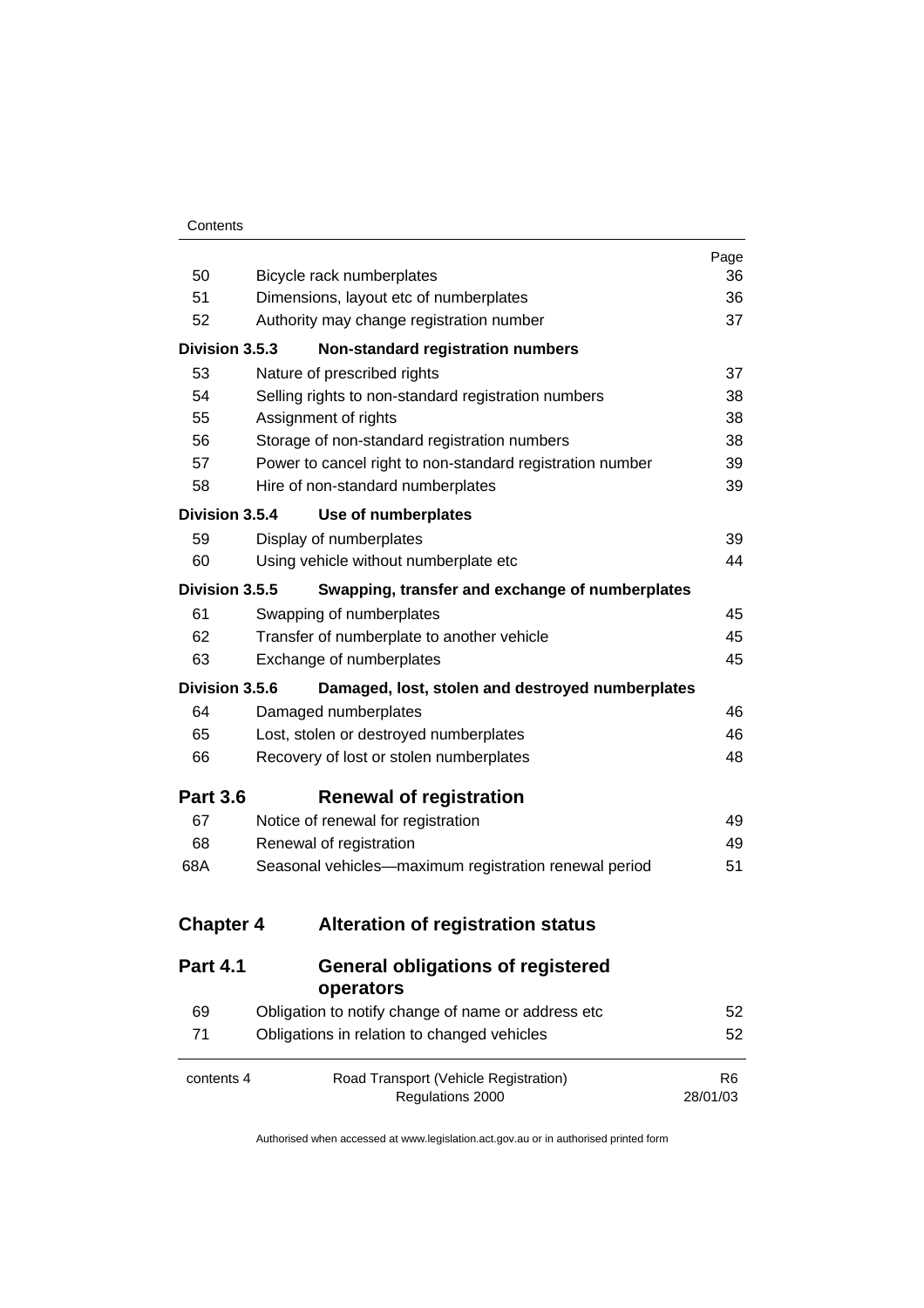|                            |                                                            | Contents   |
|----------------------------|------------------------------------------------------------|------------|
| 72                         | Verification of register and monitoring of compliance      | Page<br>53 |
| <b>Part 4.2</b>            | <b>Transfer of registration</b>                            |            |
| 73                         | Obligations of disposers                                   | 55         |
| 74                         | Obligations of acquirers                                   | 56         |
| 75                         | Interim entry about disposal of vehicle                    | 57         |
| 76                         | Repossession and restoration                               | 57         |
| 77                         | Transfer on death of registered operator                   | 58         |
| 78                         | When transfer of registration may or must be refused       | 59         |
| 79                         | Action on approval of application for transfer             | 60         |
| 80                         | Exemptions from pt 4.2                                     | 60         |
| <b>Part 4.3</b>            | <b>Expiry of registration</b>                              |            |
| 81                         | Expiry of registration                                     | 61         |
| 82                         | Return of numberplates if registration expires             | 61         |
| <b>Part 4.4</b>            | Surrender, suspension and cancellation of<br>registration  |            |
| 83                         | Surrender of registration by registered operator           | 62         |
| 84                         | Suspension or cancellation of registration                 | 62         |
| 85                         | Procedures for suspension and cancellation of registration | 64         |
| <b>Chapter 5</b>           | Authorised uses of unregistered vehicles                   |            |
| <b>Part 5.1</b>            | Unregistered vehicle permits                               |            |
| 86                         | Issue of unregistered vehicle permits etc                  | 67         |
| 87                         | Obligations of holder of unregistered vehicle permit       | 68         |
| <b>Part 5.2</b>            | Trader's plates                                            |            |
| 88                         | Issue of trader's plates                                   | 69         |
| 89                         | Recall of trader's plates                                  | 69         |
| 90                         | Identification labels for trader's plates                  | 70         |
| 91                         | Lost, stolen or destroyed identification labels            | 70         |
| 92                         | Replacement identification labels                          | 71         |
| R <sub>6</sub><br>28/01/03 | Road Transport (Vehicle Registration)<br>Regulations 2000  | contents 5 |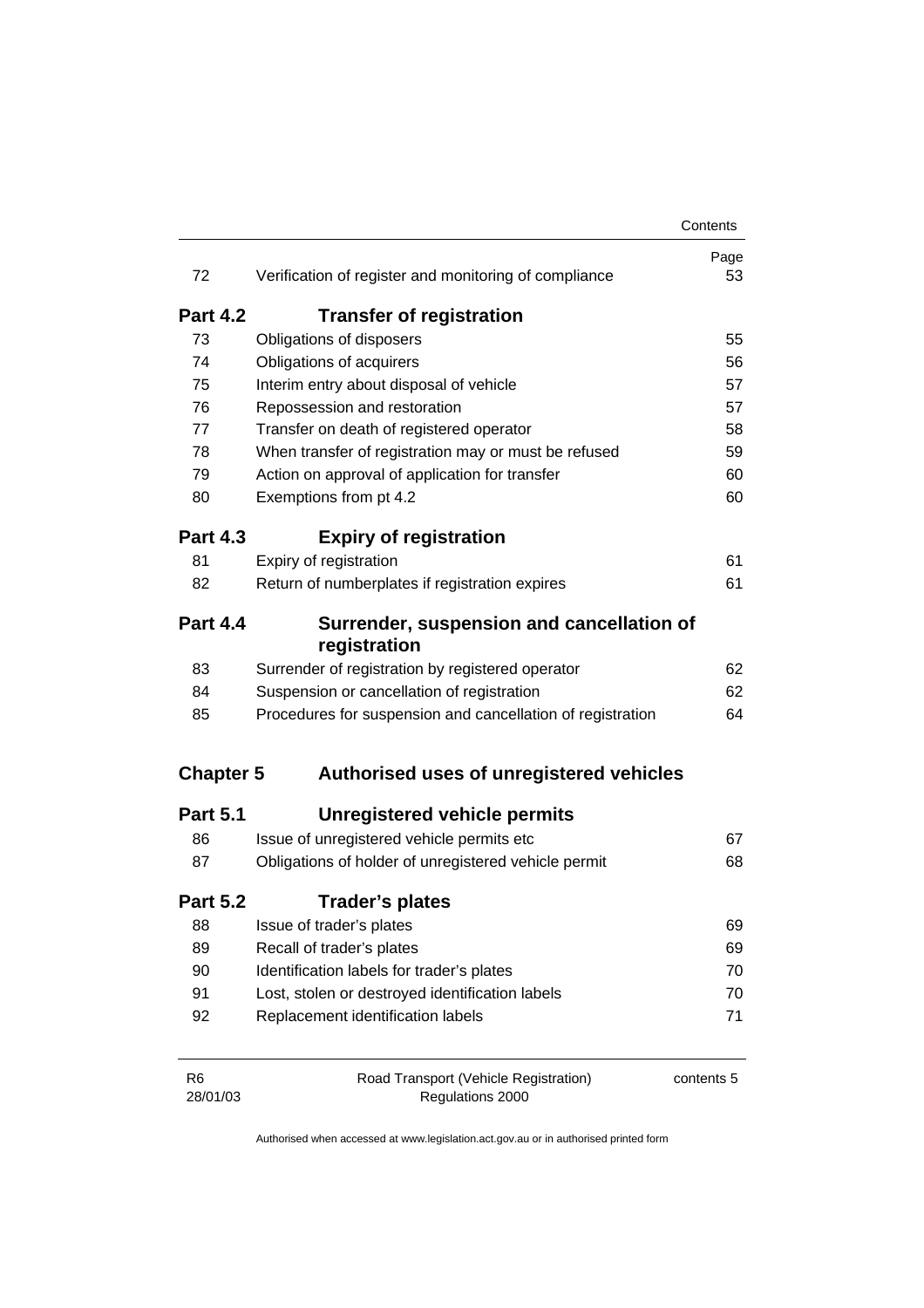|     |                                                                   | Page |
|-----|-------------------------------------------------------------------|------|
| 93  | Recovery of lost or stolen identification labels                  | 71   |
| 94  | Use of vehicles with trader's plates on road or road related area | 71   |
| 95  | Attaching of identification labels                                | 72   |
| 96  | Authorised use of trader's plates                                 | 72   |
| 97  | Unauthorised uses of identification labels                        | 73   |
| 98  | Trader to make, keep and produce records                          | 74   |
| 99  | Questions about use of plate to be answered                       | 75   |
| 100 | Disposal or cessation of business                                 | 75   |
| 101 | Return of trader's plate                                          | 76   |
| 102 | Surrender of trader's plates                                      | 76   |

# **Chapter 6 Vehicle standards**

| <b>Part 6.1</b> | <b>General requirements</b>                                                |    |
|-----------------|----------------------------------------------------------------------------|----|
| 103             | What are the applicable vehicle standards?                                 | 77 |
| 104             | Road transport authority may exempt vehicle etc from certain<br>provisions | 77 |
| 105             | Meaning of operator of a motor vehicle or trailer for pt 6.1               | 77 |
| 106             | Meaning of operator of a combination for pt 6.1                            | 78 |
| 107             | Motor vehicles and trailers to be properly maintained                      | 78 |
| 108             | Emission control systems to be fitted and properly maintained              | 79 |
| 109             | Motor vehicles not complying with sch 1                                    | 81 |
| 110             | Trailers not complying with sch 1                                          | 82 |
| 111             | Combinations not complying with sch 1                                      | 82 |
| <b>Part 6.2</b> | <b>Standards and certifications</b>                                        |    |
| 112             | Compliance with applicable vehicle standards                               | 84 |
| 113             | Noncomplying and non-standard vehicles                                     | 84 |
| 114             | Installation of operations plates, modification of vehicles etc            | 84 |
| <b>Part 6.3</b> | <b>Inspections</b>                                                         |    |
| Division 6.3.1  | General                                                                    |    |
| 115             | Definitions for pt 6.3                                                     | 86 |
|                 |                                                                            |    |
|                 |                                                                            |    |

contents 6 Road Transport (Vehicle Registration) Regulations 2000

R6 28/01/03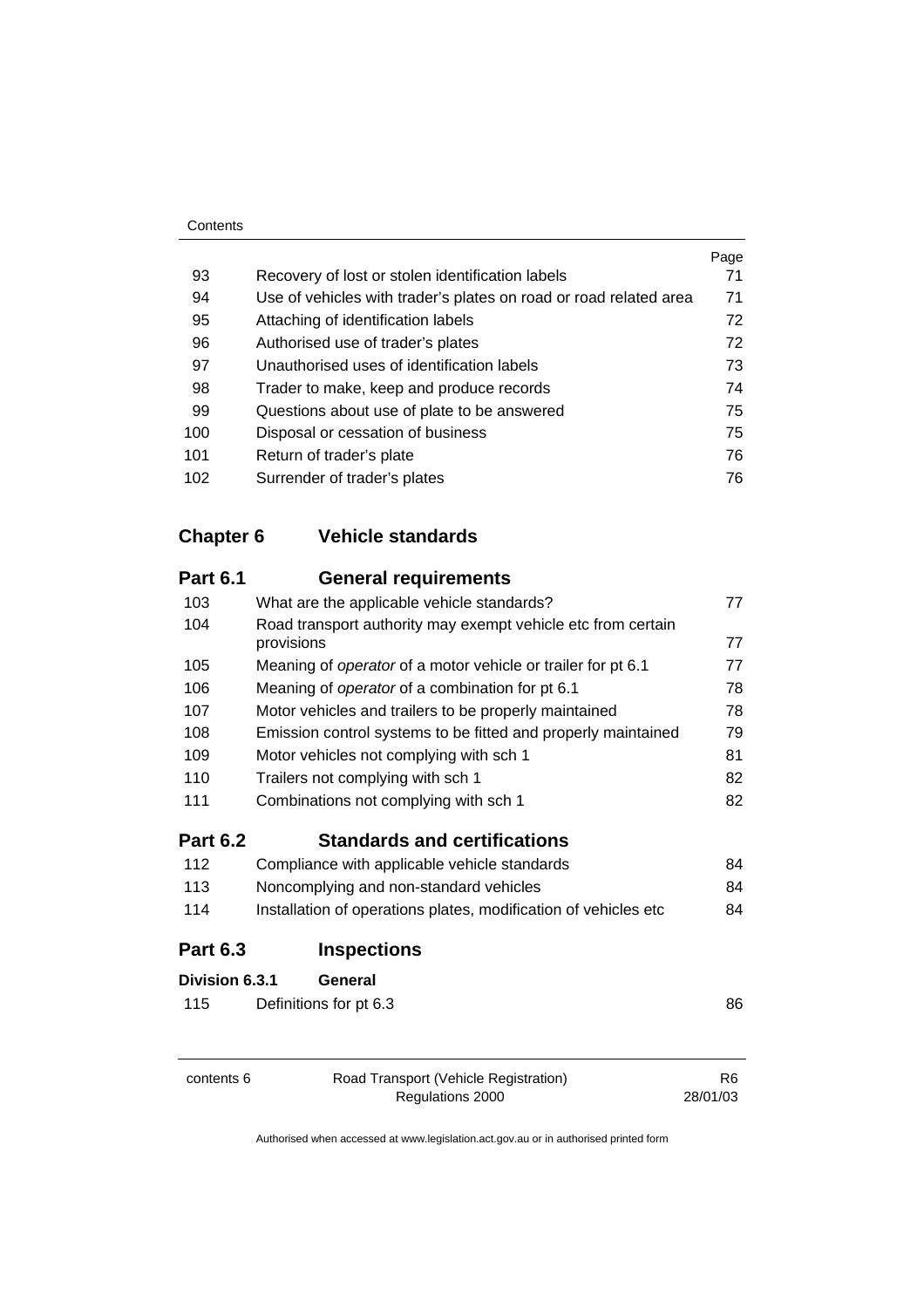|                            |                                                                               | Contents   |
|----------------------------|-------------------------------------------------------------------------------|------------|
|                            |                                                                               | Page       |
| Division 6.3.2             | <b>Authorised examiners</b>                                                   |            |
| 116                        | Eligibility to apply for authorisation as examiners                           | 87         |
| 117                        | Application procedure for authorisation                                       | 87         |
| 118                        | When applications for authorisation can be refused                            | 88         |
| 119                        | Authorisation of examiners and certificates of appointment                    | 88         |
| 120                        | Approval of application for additional class of vehicles                      | 89         |
| 121                        | Examiners register                                                            | 89         |
| 122                        | Change of name or address of authorised examiner                              | 90         |
| 123                        | Surrender of authorisation                                                    | 90         |
| 124                        | When authority may take action in relation to authorisation                   | 91         |
| 125                        | Procedures for authority taking action in relation to authorisation           | 92         |
| 126                        | Return of certificate of appointment on cancellation or                       |            |
|                            | suspension                                                                    | 95         |
| Division 6.3.3             | <b>Approval of premises</b>                                                   |            |
| 127                        | Eligibility for approval                                                      | 95         |
| 128                        | Application procedure for approval of premises                                | 96         |
| 129                        | Inspection of premises before approval                                        | 96         |
| 130                        | When applications for approval of premises can be refused                     | 97         |
| 131                        | Approval of premises and certificates of approval                             | 97         |
| 132                        | Approval of application for additional class of vehicles                      | 97         |
| 133                        | Surrender of approval of premises                                             | 98         |
| 134                        | Automatic cancellation of approval of premises                                | 98         |
| 135                        | When authority may take action in relation to approval of<br>premises         | 98         |
| 136                        | Procedures for authority taking action in relation to approval of             |            |
|                            | premises                                                                      | 99         |
| 137                        | Return of certificate of approval on cancellation or suspension               | 102        |
| Division 6.3.4             | General duties of proprietors of approved premises                            |            |
| 138                        | Certificate of approval to be displayed at approved premises                  | 103        |
| 139                        | Manuals and design rules to be kept at approved premises                      | 103        |
| 140                        | Notice to be displayed at approved premises                                   | 104        |
| 141                        | Proprietor of approved premises to give notice on ceasing to be<br>proprietor | 104        |
| 142                        | Change of name of proprietor of approved premises                             | 104        |
| R <sub>6</sub><br>28/01/03 | Road Transport (Vehicle Registration)<br>Regulations 2000                     | contents 7 |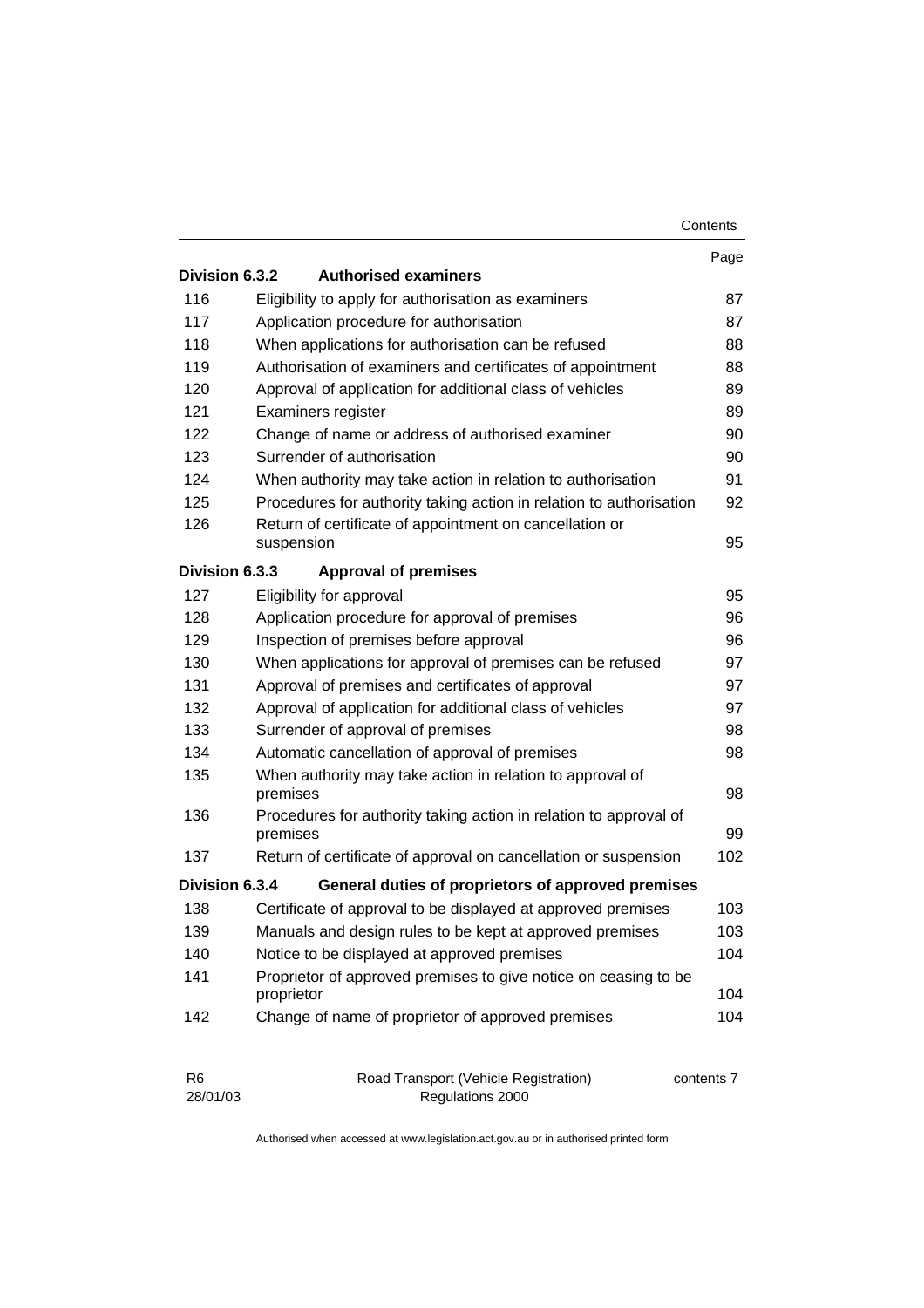#### **Contents**

| Division 6.3.5                                                                                                          | Inspections and tests of vehicles                             | Page           |
|-------------------------------------------------------------------------------------------------------------------------|---------------------------------------------------------------|----------------|
| 143                                                                                                                     | Inspection of vehicles                                        | 105            |
| 144<br>Vehicles to be inspected on request                                                                              |                                                               |                |
| 145<br>Duties of authorised examiners inspecting and testing vehicles<br>146<br>Issue of certificates of inspection etc |                                                               | 105<br>106     |
|                                                                                                                         |                                                               | 106            |
| 147                                                                                                                     | People by whom inspections may be carried out                 | 107            |
| 148                                                                                                                     | Fees payable on inspection                                    | 107            |
| 149                                                                                                                     | Offences relating to unauthorised people and unapproved       |                |
|                                                                                                                         | premises                                                      | 108            |
| 150                                                                                                                     | Review of decision of authorised examiner                     | 108            |
| Division 6.3.6                                                                                                          | <b>Miscellaneous</b>                                          |                |
| 151                                                                                                                     | Inspections                                                   | 109            |
| 151A                                                                                                                    | Inspection of approved premises and equipment                 | 110            |
| 152                                                                                                                     | Issue of replacement certificates of appointment and approval | 110            |
| 153                                                                                                                     | Minister may determine maximum fees for inspections           |                |
| <b>Part 6.4</b>                                                                                                         | <b>Component identification numbers</b>                       |                |
| 154                                                                                                                     | Definitions for pt 6.4                                        | $111$          |
| 155                                                                                                                     | Allocation of component identification numbers by authority   | 111            |
| 156                                                                                                                     | Stamping component identification numbers without authority   |                |
|                                                                                                                         | etc                                                           | 112            |
| 157                                                                                                                     | Change or replacement of vehicle part                         | 113            |
| 158                                                                                                                     | Authority may authorise interference with component           |                |
|                                                                                                                         | identification number                                         | 113            |
| <b>Part 6.5</b>                                                                                                         | <b>Defect notices</b>                                         |                |
| 159                                                                                                                     | Issue of defect notices and formal warnings                   | 115            |
| 160                                                                                                                     | Recording, clearance and withdrawal of defect notices         | 118            |
| <b>Chapter 7</b>                                                                                                        | <b>Miscellaneous</b>                                          |                |
| 161                                                                                                                     | Authorised use of vehicles with suspended registration        | 121            |
| 162                                                                                                                     | 2 individuals may be recorded as registered operator of light |                |
|                                                                                                                         | vehicle                                                       | 121            |
| 163                                                                                                                     | Application of the Road Transport (Dimensions and Mass) Act   | 123            |
| contents 8                                                                                                              | Road Transport (Vehicle Registration)                         | R <sub>6</sub> |
|                                                                                                                         | Regulations 2000                                              | 28/01/03       |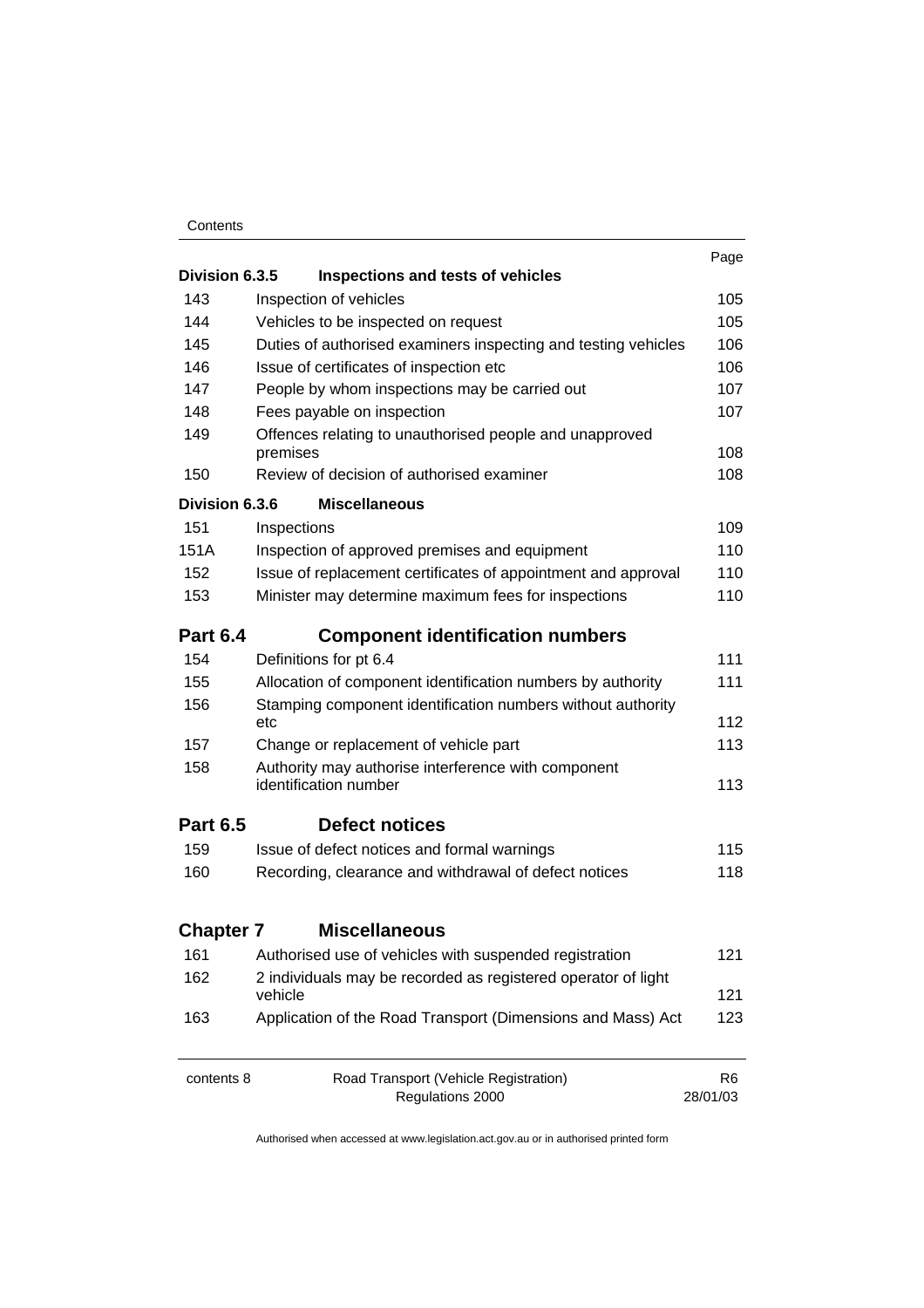|                            |                                                                           | Contents    |  |
|----------------------------|---------------------------------------------------------------------------|-------------|--|
| 164                        | Special provisions about boat trailers                                    | Page<br>123 |  |
| <b>Schedule 1</b>          | <b>Vehicle Standards</b>                                                  | 125         |  |
| <b>Part 1.1</b>            | General                                                                   | 125         |  |
| 1                          | Object of sch 1                                                           | 126         |  |
| $\overline{2}$             | Diagrams-sch 1                                                            | 126         |  |
| 3                          | References in sch 1 to provisions                                         | 126         |  |
| 4                          | Optional items                                                            | 126         |  |
| 5                          | Special requirements for vehicles used by people with<br>disabilities etc | 127         |  |
| <b>Part 1.2</b>            | <b>Application of schedule</b>                                            | 128         |  |
| 6                          | Application of sch 1 to plant                                             | 128         |  |
| 7                          | Vehicles to which sch 1 does not apply                                    | 128         |  |
| 8                          | Non-application of sch 1-inconsistent ADR requirements                    | 129         |  |
| 9                          | Non-application of sch 1-exemption under other laws                       | 129         |  |
| 10                         | Non-application of sch 1-Motor Vehicle Standards Act<br>approvals         |             |  |
| <b>Part 1.3</b>            | <b>Australian Design Rules</b>                                            | 131         |  |
| Division 1.3.1             | Interpretation                                                            |             |  |
| 11                         | What is an ADR?                                                           | 131         |  |
| 12                         | What is a national standard?                                              | 132         |  |
| 13                         | References to national standards                                          | 132         |  |
| 14                         | What is a 2nd edition ADR?                                                | 132         |  |
| 15                         | What is a 3rd edition ADR?                                                | 132         |  |
| Division 1.3.2             | <b>Compliance with ADRs</b>                                               |             |  |
| 16                         | Compliance with 2nd edition ADRs                                          | 132         |  |
| 17                         | Compliance with 3rd edition ADRs                                          | 133         |  |
| 18                         | Exception to compliance with ADRs-vehicles that are not road<br>vehicles  |             |  |
| 19                         | Exception to compliance with ADRs-Motor Vehicle<br><b>Standards Act</b>   |             |  |
| 20                         | Partial exception to compliance with ADRs-personally imported<br>vehicles | 135         |  |
| R <sub>6</sub><br>28/01/03 | Road Transport (Vehicle Registration)<br>contents 9<br>Regulations 2000   |             |  |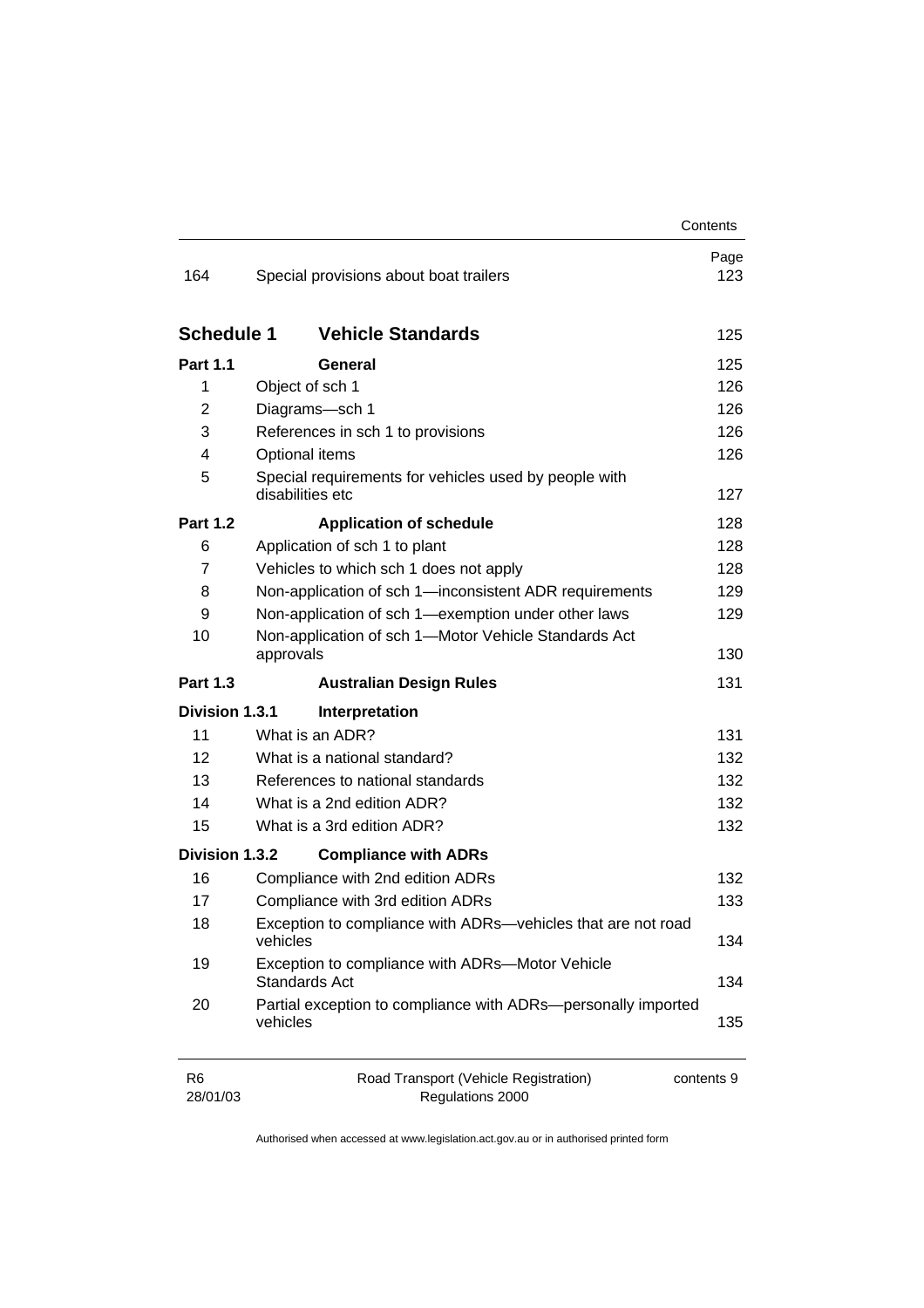#### **Contents**

| 21              | Alteration of specifications                     | Page<br>137    |  |  |
|-----------------|--------------------------------------------------|----------------|--|--|
| <b>Part 1.4</b> | <b>Adopted standards</b>                         | 139            |  |  |
| 22              | What is an adopted standard?                     |                |  |  |
| 23              | Exception to compliance with adopted standards   | 139            |  |  |
| 24              | Reference to adopted standards                   | 139            |  |  |
| <b>Part 1.5</b> | <b>General safety requirements</b>               | 140            |  |  |
| Division 1.5.1  | <b>All vehicles</b>                              | 140            |  |  |
| 25              | Steering                                         | 140            |  |  |
| 26              | Turning ability                                  | 141            |  |  |
| 27              | Ability to travel backwards and forwards         | 141            |  |  |
| 28              | Protrusions                                      | 141            |  |  |
| 29              | Oil and grease not to be dropped                 | 141            |  |  |
| 31              | Seating                                          | 142            |  |  |
| 32              | Child restraint anchorages                       | 142            |  |  |
| 33              | Door latches and hinges                          | 143            |  |  |
| 34              | Mudguards and spray suppression                  | 143            |  |  |
| 35              | Horns, alarms etc                                | 144            |  |  |
| 36              | Rear-vision mirrors                              | 146            |  |  |
| 37              | Rear-vision mirrors-surfaces                     | 147            |  |  |
| 38              | Additional rear-vision mirrors                   | 148            |  |  |
| 39              | Automatic transmission<br>148                    |                |  |  |
| 40              | Diesel engines                                   | 149            |  |  |
| 41              | Bonnet securing devices                          | 149            |  |  |
| 42              | Electrical wiring, connections and installations | 150            |  |  |
| 43              | Speedometers                                     | 151            |  |  |
| 44              | Television receivers and visual display units    | 151            |  |  |
| 45              | Windows generally                                | 152            |  |  |
| 46              | Windscreens and windows                          | 152            |  |  |
| 47              | Window tinting                                   | 153            |  |  |
| 48              | Windscreen-wipers and washers                    | 154            |  |  |
| 49              | Wheels and tyres-size and capacity               | 155            |  |  |
| 50              | Pneumatic tyres generally                        | 155            |  |  |
| 51              | Pneumatic tyres-carcass construction             | 156            |  |  |
| contents 10     | Road Transport (Vehicle Registration)            | R <sub>6</sub> |  |  |

Regulations 2000

28/01/03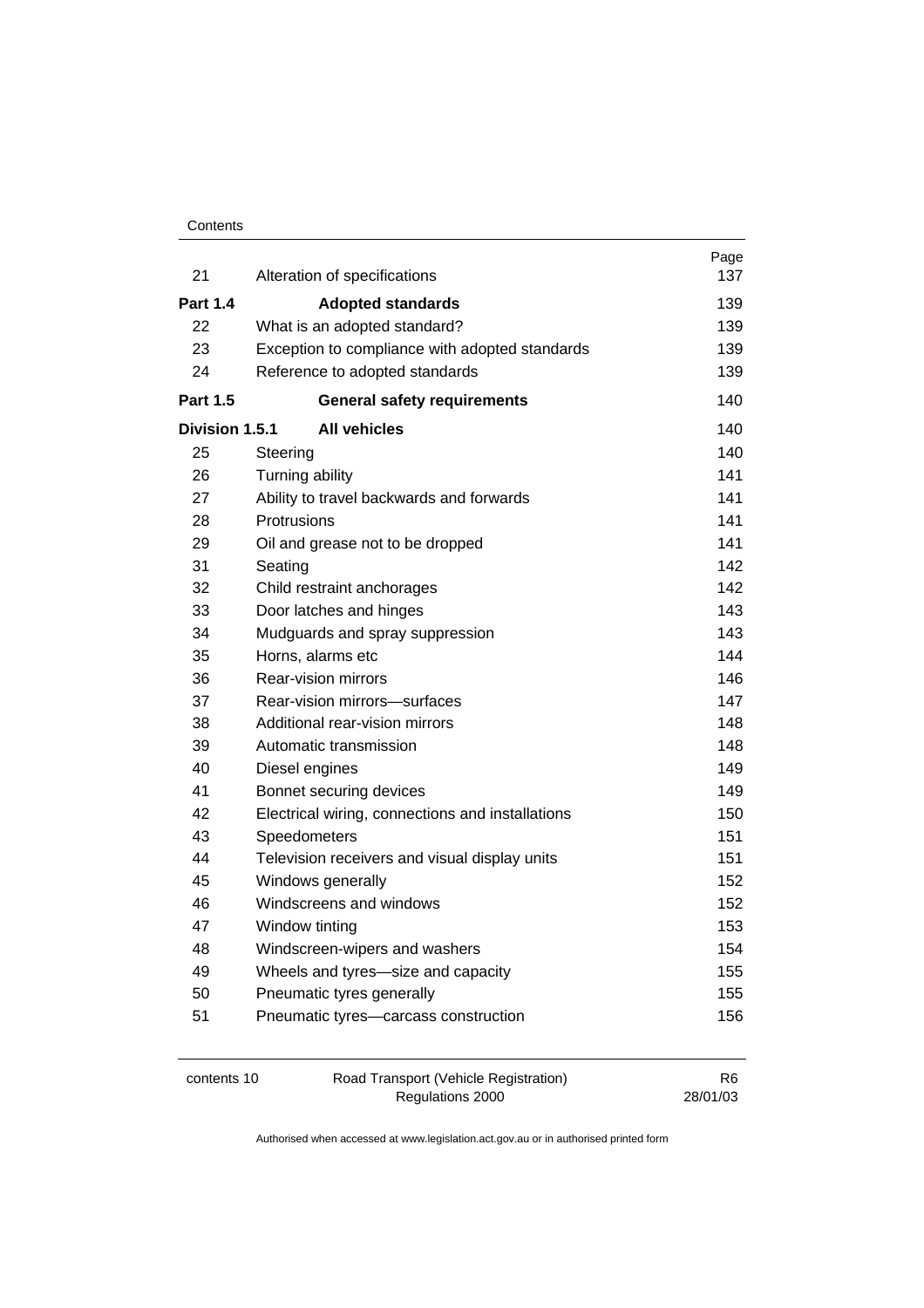| 52              | Pneumatic tyres-size and capacity                         | Page<br>156 |  |  |
|-----------------|-----------------------------------------------------------|-------------|--|--|
| 53              | Tyres-defects                                             |             |  |  |
| 54              | Tyres for use on vehicles with GVM over 4.5t              |             |  |  |
| 55              | Tyres-manufacturer's rating                               |             |  |  |
| 56              | Retreads                                                  |             |  |  |
| 57              | Tyre tread                                                | 158<br>158  |  |  |
| Division 1.5.2  | <b>Additional requirements for motorbikes</b>             |             |  |  |
| 58              | Steering gear and handlebars                              | 159         |  |  |
| 59              | <b>Footrests</b>                                          | 160         |  |  |
| 60              | Chain guards                                              | 160         |  |  |
| Division 1.5.3  | <b>Additional requirements for taxis</b>                  |             |  |  |
| 60A             | Fire extinguisher                                         | 161         |  |  |
|                 |                                                           |             |  |  |
| <b>Part 1.6</b> | <b>Vehicle marking</b>                                    | 162         |  |  |
| 61              | Vehicle and engine identification numbers                 | 162<br>162  |  |  |
| 62              | Compliance plate to be attached to certain motor vehicles |             |  |  |
| 63              | Compliance plate to be attached to certain trailers       |             |  |  |
| 64              | White or silver band on certain vehicles                  | 163         |  |  |
| 65              | Warning signs for combinations over 22m long              | 164         |  |  |
| 66              | Warning signs not to be displayed on other vehicles       | 165         |  |  |
| 67              | Specifications for warning signs                          | 165         |  |  |
| 68              | Left-hand drive signs                                     | 167         |  |  |
| <b>Part 1.7</b> | Vehicle configuration and dimensions                      | 168         |  |  |
| Division 1.7.1  | <b>Axles</b>                                              |             |  |  |
| 69              | Axle configuration                                        | 168         |  |  |
| 70              | Relation between axles in axle group                      | 170         |  |  |
| Division 1.7.2  | <b>Dimensions</b>                                         |             |  |  |
| 71              | References to length etc in div 1.7.2                     | 170         |  |  |
| 72              | Width                                                     | 170         |  |  |
| 73              | Length of single motor vehicles                           | 170         |  |  |
| 74              | Length of single trailers                                 | 171         |  |  |
| 75              | Length of combinations                                    | 172         |  |  |
| 76              | Rear overhang                                             | 173         |  |  |
| R <sub>6</sub>  | Road Transport (Vehicle Registration)                     | contents 11 |  |  |

| R6       | Road Transport (Vehicle Registra |  |
|----------|----------------------------------|--|
| 28/01/03 | Regulations 2000                 |  |

contents 11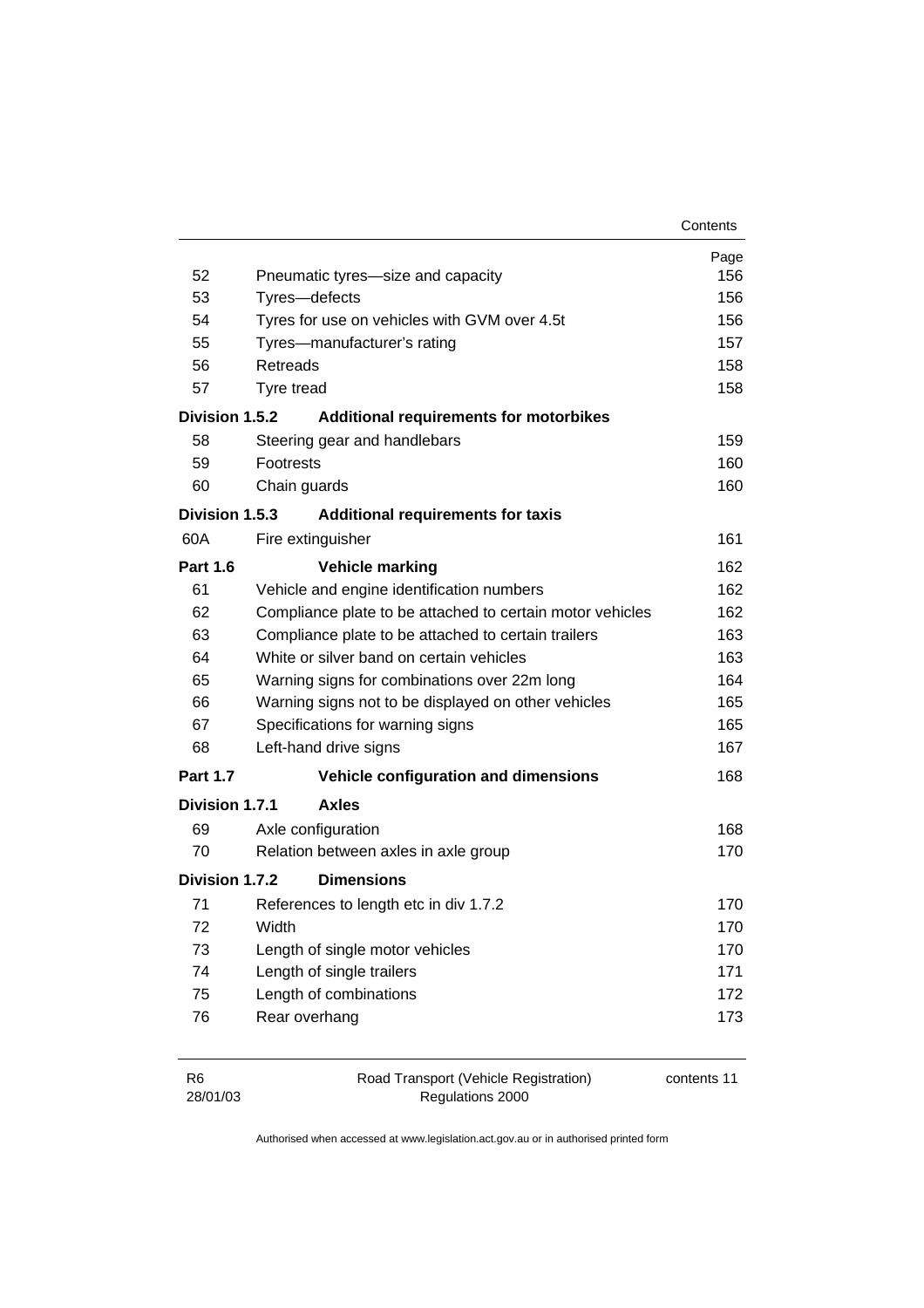|                       |                        |                                                         | Page           |
|-----------------------|------------------------|---------------------------------------------------------|----------------|
| 77                    | Trailer drawbar length |                                                         | 174            |
| 78                    | Height                 |                                                         | 174            |
| 79                    |                        | Ground clearance                                        | 175            |
| <b>Part 1.8</b>       |                        | <b>Lights and reflectors</b>                            | 177            |
| Division 1.8.1        |                        | <b>General requirements for lights</b>                  |                |
| 80                    |                        | Certain requirements apply only at night                | 177            |
| 81                    |                        | Prevention of glare                                     | 177            |
| 82                    | Pairs of lights        |                                                         | 177            |
| Division 1.8.2        |                        | <b>Headlights</b>                                       |                |
| 83                    |                        | Headlights to be fitted to vehicles                     | 178            |
| 84                    |                        | How headlights are to be fitted                         | 179            |
| 85                    |                        | How single headlights are to be fitted                  | 179            |
| 86                    |                        | How additional headlights are to be fitted              | 180            |
| 87                    |                        | Performance of headlights                               | 180            |
| 88                    |                        | Effective range of headlights                           | 180            |
| 89                    |                        | Changing headlights from high-beam to low-beam position | 180            |
| Division 1.8.3        | <b>Parking lights</b>  |                                                         |                |
| 90                    | Parking lights         |                                                         | 181            |
| <b>Division 1.8.4</b> |                        | <b>Daytime running lights</b>                           |                |
| 91                    |                        | Daytime running lights                                  | 183            |
| Division 1.8.5        |                        | <b>Tail-lights</b>                                      |                |
| 92                    |                        | Tail-lights generally                                   | 184            |
| 93                    |                        | Pattern of fitting tail-lights                          | 185            |
| 94                    |                        | Performance of tail-lights                              | 186            |
| 95                    |                        | Wiring of tail-lights                                   | 186            |
| <b>Division 1.8.6</b> |                        | <b>Numberplate lights</b>                               |                |
| 96                    |                        | Numberplate lights                                      | 186            |
| Division 1.8.7        |                        | <b>Clearance lights</b>                                 |                |
| 97                    |                        | Front clearance lights                                  | 187            |
| 98                    |                        | External cabin lights                                   | 187            |
| 99                    |                        | Rear clearance lights                                   | 188            |
|                       |                        |                                                         |                |
| contents 12           |                        | Road Transport (Vehicle Registration)                   | R <sub>6</sub> |
|                       |                        | Regulations 2000                                        | 28/01/03       |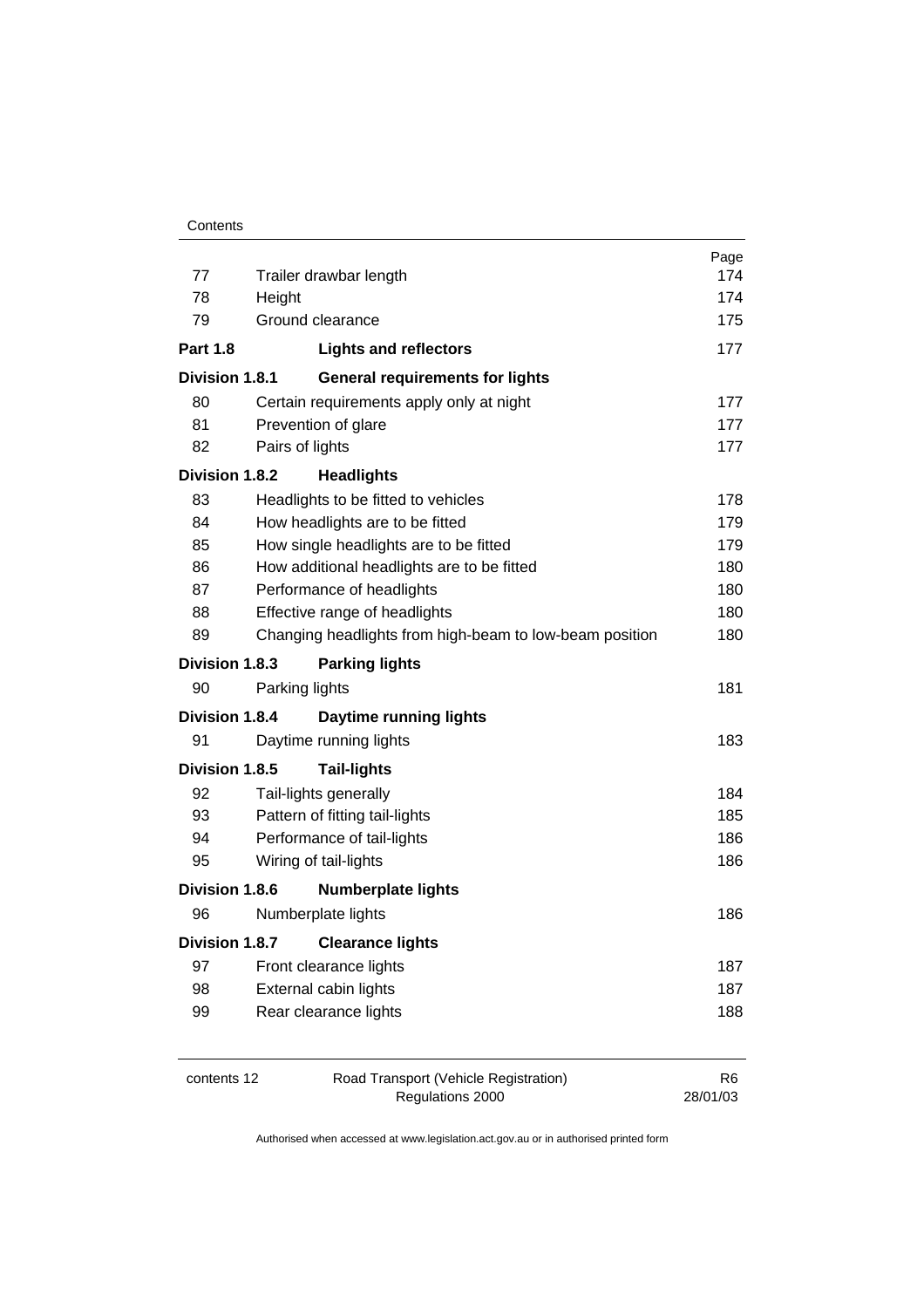|                        |                 |                                                        | Contents |
|------------------------|-----------------|--------------------------------------------------------|----------|
|                        |                 |                                                        | Page     |
| <b>Division 1.8.8</b>  |                 | <b>Side marker lights</b>                              |          |
| 100                    |                 | Vehicles needing side marker lights                    | 188      |
| 101                    |                 | Location of side marker lights                         | 189      |
| 102                    |                 | Performance of side marker lights                      | 190      |
| 103                    |                 | Side marker lights and rear clearance lights           | 191      |
| Division 1.8.9         |                 | <b>Brakelights</b>                                     |          |
| 104                    |                 | <b>Fitting brakelights</b>                             | 191      |
| 105                    |                 | Performance and operation of brakelights               | 192      |
| Division 1.8.10        |                 | <b>Reversing lights</b>                                |          |
| 106                    |                 | <b>Reversing lights</b>                                | 193      |
| Division 1.8.11        |                 | <b>Direction indicator lights</b>                      |          |
| 107                    |                 | Direction indicator lights on motor vehicles           | 194      |
| 108                    |                 | Direction indicator lights on trailers                 | 194      |
| 109                    |                 | Location of direction indicator lights                 | 195      |
| 110                    |                 | Operation and visibility of direction indicator lights | 196      |
| Division 1.8.12        |                 | <b>Fog lights</b>                                      |          |
| 111                    |                 | Front fog lights                                       | 197      |
| 112                    |                 | Rear fog lights                                        | 198      |
| <b>Division 1.8.13</b> |                 | <b>Interior lights</b>                                 |          |
| 113                    | Interior lights |                                                        | 199      |
| Division 1.8.14        |                 | <b>Reflectors generally</b>                            |          |
| 114                    |                 | General requirements for reflectors                    | 199      |
| Division 1.8.15        |                 | <b>Rear reflectors</b>                                 |          |
| 115                    |                 | Rear reflectors                                        | 199      |
| Division 1.8.16        |                 | Side reflectors                                        |          |
| 116                    |                 | Compulsory side reflectors on pole-type trailers       | 200      |
| 117                    |                 | Optional side reflectors                               | 200      |
| Division 1.8.17        |                 | <b>Front reflectors</b>                                |          |
| 118                    |                 | Compulsory front reflectors on trailers                | 201      |
| 119                    |                 | Optional front reflectors                              | 201      |
|                        |                 |                                                        |          |

| - R6     | Road Transport (Vehicle Registration) | contents 13 |
|----------|---------------------------------------|-------------|
| 28/01/03 | Regulations 2000                      |             |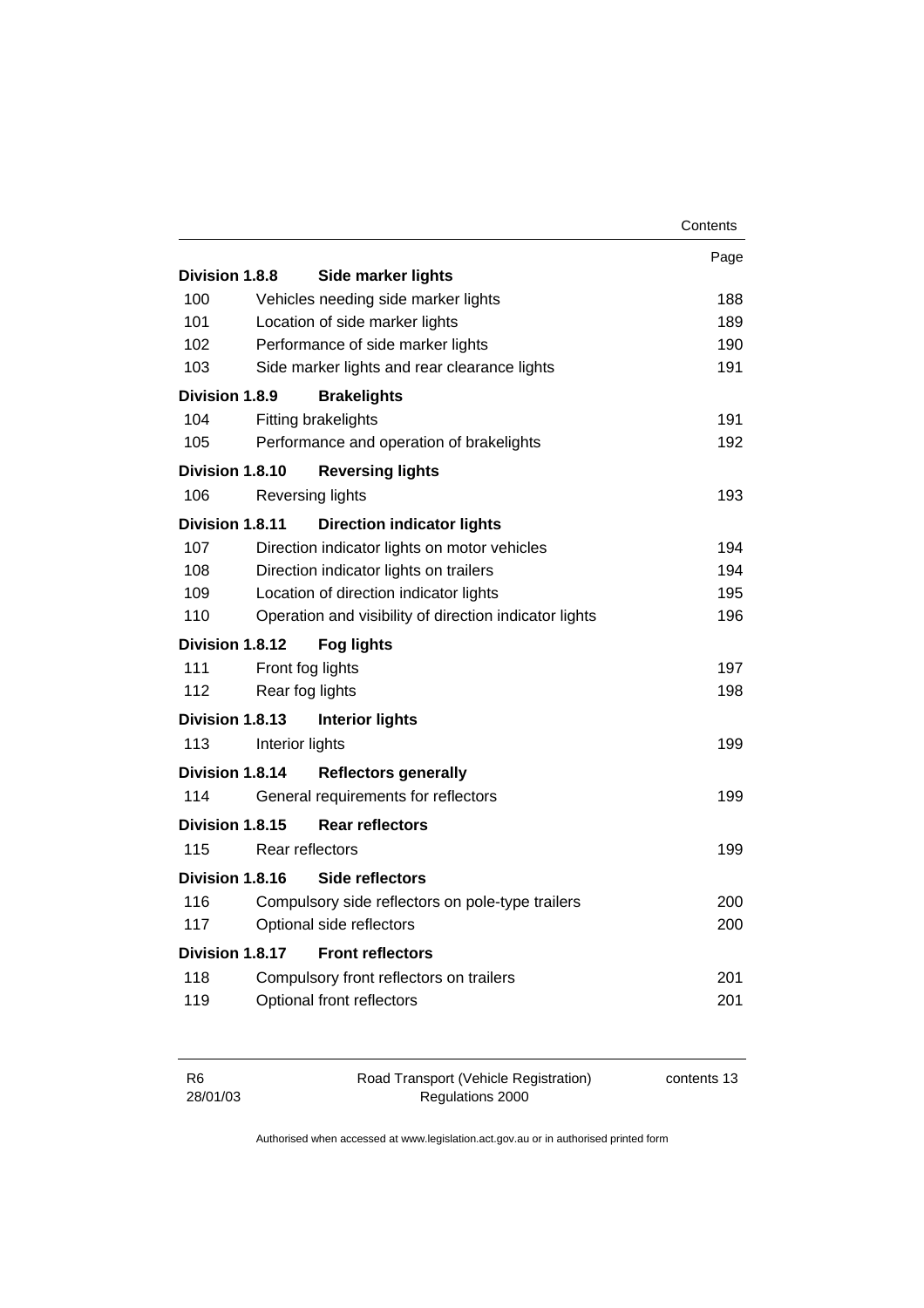| Contents |
|----------|
|----------|

|                 |              |                                                             | Page           |
|-----------------|--------------|-------------------------------------------------------------|----------------|
| Division 1.8.19 |              | Warning lights and signs on buses carrying<br>children      |                |
| 120             |              | Application of div 1.8.19                                   | 202            |
| 121             |              | Fitting of warning lights and signs                         | 202            |
| 122             |              | Operation and performance of warning lights                 | 203            |
| 123             |              | Specifications for warning signs                            | 204            |
| Division 1.8.20 |              | Other lights, reflectors, rear marking plates or<br>signals |                |
| 124             |              | Other lights and reflectors                                 | 205            |
| 125             |              | Use of direction indicator lights as hazard warning lights  | 207            |
| 126             |              | Rear marking plates                                         | 207            |
| 127             |              | Signalling devices                                          | 208            |
| 128             |              | Mechanical signalling devices                               | 209            |
| 129             | Turn signals |                                                             | 210            |
| Division 1.8.21 |              | <b>Maintenance of lights</b>                                |                |
| 130             |              | Lights to be maintained on certain vehicles                 | 210            |
| Division 1.8.22 |              | Vehicles not required to have lights or reflectors          |                |
| 131             |              | Certain vehicles used in daylight                           | 211            |
| 132             |              | Certain vehicles used for collection or exhibition purposes | 211            |
| <b>Part 1.9</b> |              | <b>Braking systems</b>                                      | 212            |
| Division 1.9.1  |              | <b>Brake requirements for all vehicles</b>                  |                |
| 133             |              | Parts of a braking system                                   | 212            |
| 134             |              | Provision for wear                                          | 213            |
| 135             |              | Supply of air or vacuum to brakes                           | 213            |
| 136             |              | Performance of braking systems                              | 214            |
| Division 1.9.2  |              | Motor vehicle braking systems                               |                |
| 137             |              | What braking system a motor vehicle must have               | 216            |
| 138             |              | Operation of brakes on motor vehicles                       | 217            |
| 139             |              | Air or vacuum brakes on motor vehicles.                     | 218            |
| Division 1.9.3  |              | <b>Trailer braking systems</b>                              |                |
| 140             |              | What brakes a trailer must have                             | 219            |
| 141             |              | Operation of brakes on trailers                             | 219            |
| contents 14     |              | Road Transport (Vehicle Registration)                       | R <sub>6</sub> |
|                 |              | Regulations 2000                                            | 28/01/03       |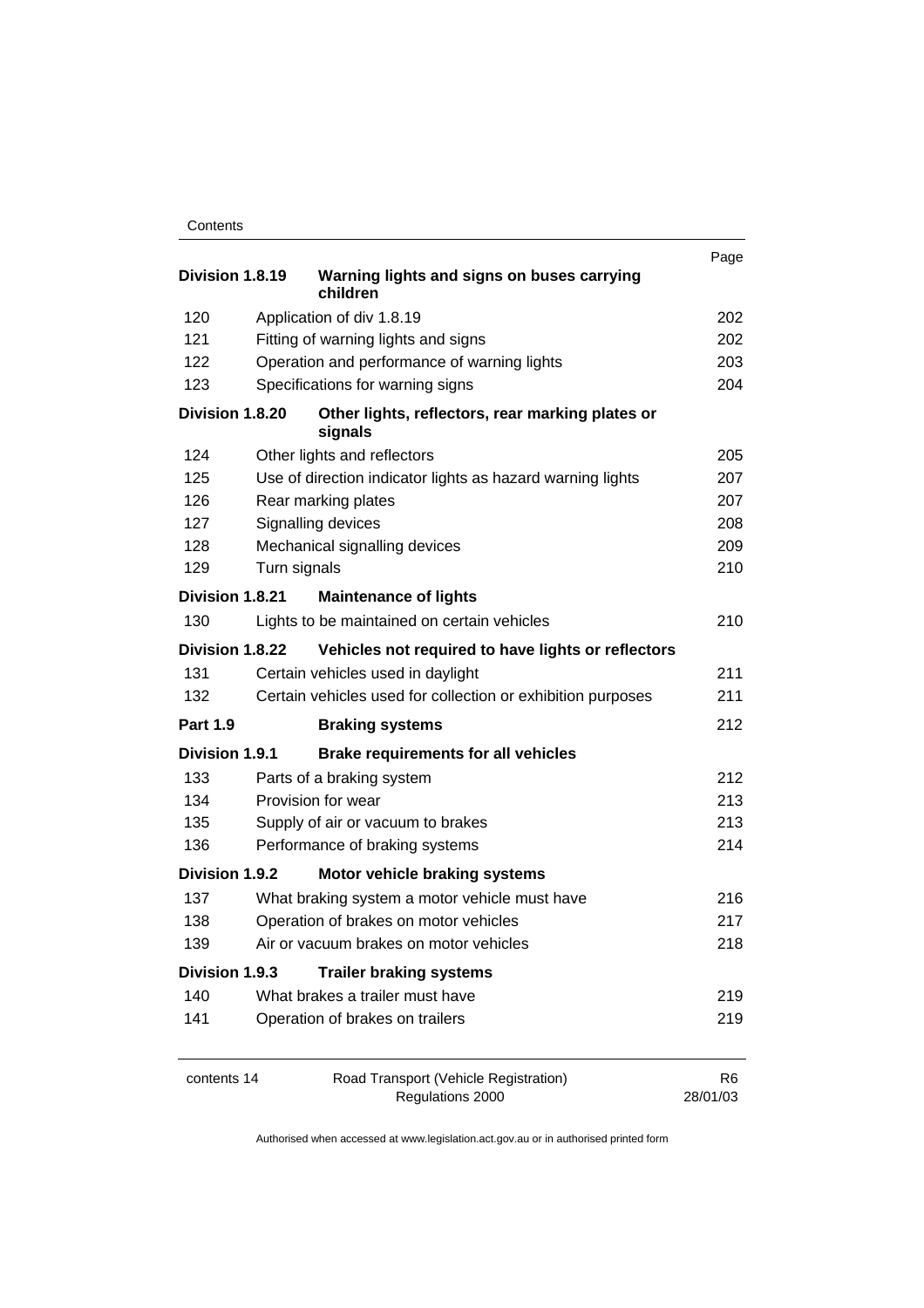|                 |             |                                                                     | Contents    |
|-----------------|-------------|---------------------------------------------------------------------|-------------|
| 142             |             | Air or vacuum brakes on trailers                                    | Page<br>220 |
| Division 1.9.4  |             | Additional brake requirements for B-doubles and<br>long road trains |             |
| 143             |             | Application of div 1.9.4 to certain road trains                     | 220         |
| 144             |             | Braking system design for a prime mover in a B-double               | 220         |
| 145             |             | Braking system design for motor vehicles in road trains             | 221         |
| 146             |             | Braking system design for trailers in B-doubles or road trains      | 221         |
| 147             |             | Air brakes of motor vehicles in B-doubles or road trains            | 221         |
| 148             |             | Air brakes in a B-double or road train—least favoured chamber       | 222         |
| 149             |             | Recovery of air pressure for brakes in B-doubles and road trains    | 223         |
| 150             |             | Air supply for brakes in B-doubles and road trains                  | 224         |
| 151             |             | Brake line couplings                                                | 224         |
| 152             |             | Simultaneous parking brake application                              | 224         |
| 153             |             | Capacity of air reservoirs                                          | 224         |
| Part 1.10       |             | <b>Control of emissions</b>                                         | 226         |
| Division 1.10.1 |             | <b>Crankcase gases and visible emissions</b>                        |             |
| 154             |             | Crankcase gases                                                     | 226         |
| 155             |             | Visible emissions                                                   | 226         |
| Division 1.10.2 |             | <b>Exhaust systems</b>                                              |             |
| 156             |             | Exhaust systems                                                     | 227         |
| Division 1.10.3 |             | <b>Noise emissions</b>                                              |             |
| 157             |             | Silencing device for exhaust systems                                | 229         |
| 158             | motortrikes | Stationary noise levels-car-type vehicles and motorbikes and        | 229         |
| 159             |             | Stationary noise levels-other vehicles with spark-ignition          |             |
|                 | engines     |                                                                     | 230         |
| 160             |             | Stationary noise levels-other vehicles with diesel engines          | 230         |
| 161             |             | Measurement of stationary noise levels                              | 232         |
| Part 1.11       |             | LPG fuel systems and unleaded petrol motor<br>vehicles              | 233         |
| 162             |             | LPG-powered vehicles                                                | 233         |
| 163             |             | Unleaded petrol motor vehicles                                      | 234         |
| Part 1.12       |             | <b>Maximum road speed limiting</b>                                  | 235         |
| R6<br>28/01/03  |             | Road Transport (Vehicle Registration)<br>Regulations 2000           | contents 15 |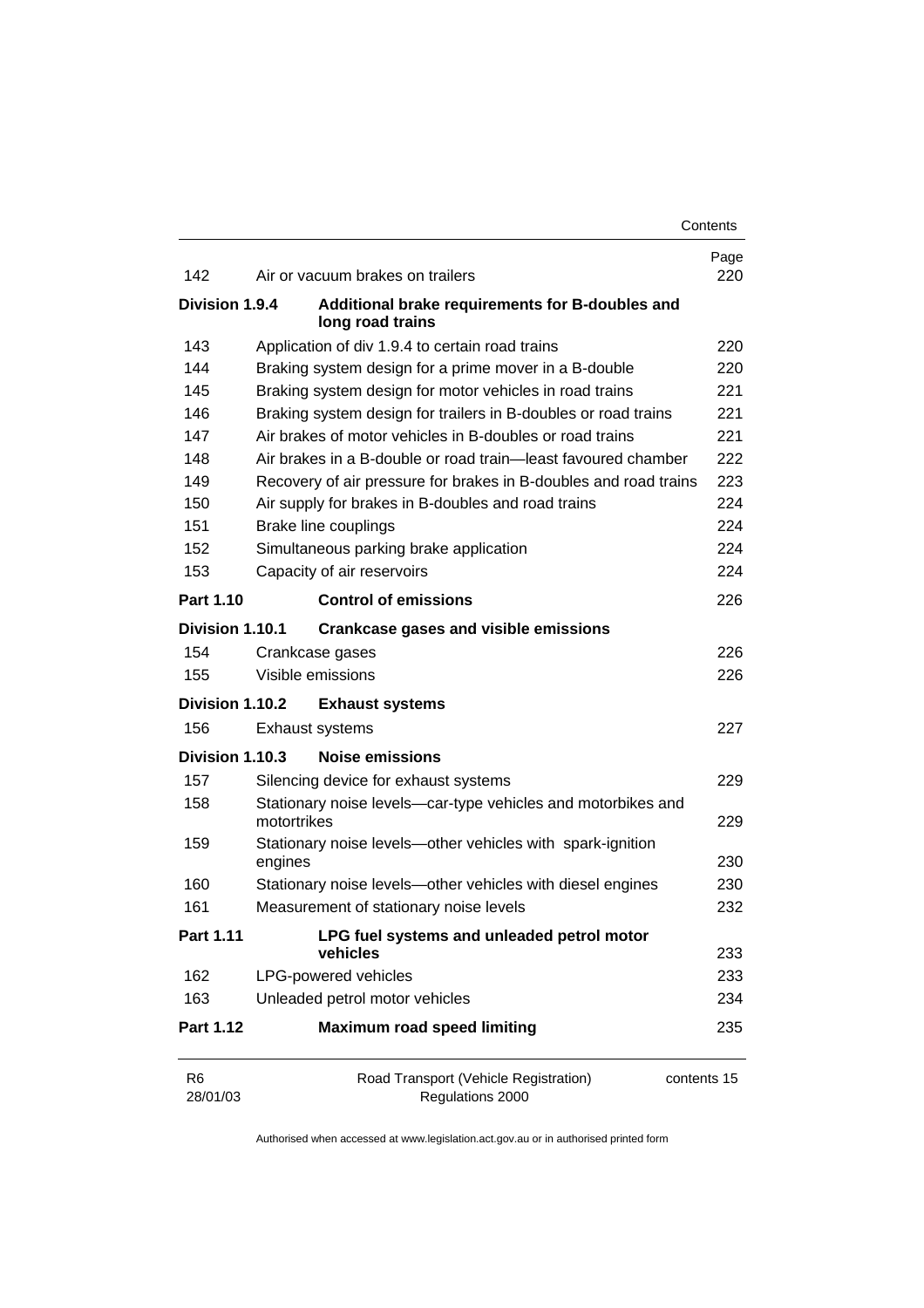| 164             | Speed limiting                                                                   | Page<br>235 |
|-----------------|----------------------------------------------------------------------------------|-------------|
| 165             | Exemptions from speed limiting                                                   | 235         |
| Part 1.13       | <b>Mechanical connections between vehicles</b>                                   | 236         |
| Division 1.13.1 | Couplings on all types of vehicles                                               |             |
| 166             | General coupling requirements                                                    | 236         |
| 167             | Drawbar couplings                                                                | 236         |
| Division 1.13.2 | <b>Additional coupling requirements for B-doubles</b><br>and long road trains    |             |
| 168             | Application of div 1.13.2 to road trains                                         | 238         |
| 169             | Couplings for B-doubles and road trains                                          | 238         |
| 170             | Selection of fifth wheel couplings for B-doubles and road trains                 | 239         |
| 171             | D-value of a fifth wheel coupling                                                | 239         |
| 172             | Mounting of fifth wheel couplings on B-doubles and road trains                   | 240         |
| 173             | Branding of fifth wheel couplings and turntables on B-doubles<br>and road trains | 240         |
| 174             | Selection of kingpins for B-doubles and road trains                              | 240         |
| 175             | Attachment of kingpins on B-doubles and road trains                              | 242         |
| 176             | Branding of kingpins on B-doubles and road trains                                | 242         |
| 177             | Selection of couplings and drawbar eyes for road trains                          | 242         |
| 178             | Attachment of couplings and drawbar eyes on road trains                          | 242         |
| 179             | Branding of couplings and drawbar eyes on road trains                            | 243         |
| 180             | Tow coupling overhang on road trains                                             | 243         |
| Part 1.14       | <b>Other matters</b>                                                             | 246         |
| 181             | Vehicle equipment                                                                | 246         |
| 182             | <b>Restored vehicles</b>                                                         | 246         |
| 183             | Retractable axles                                                                | 246         |
| 184             | Measurement of distance between parallel lines                                   | 246         |
| 185             | Interpretation of certain 2nd edition ADRs                                       | 247         |

contents 16 Road Transport (Vehicle Registration) Regulations 2000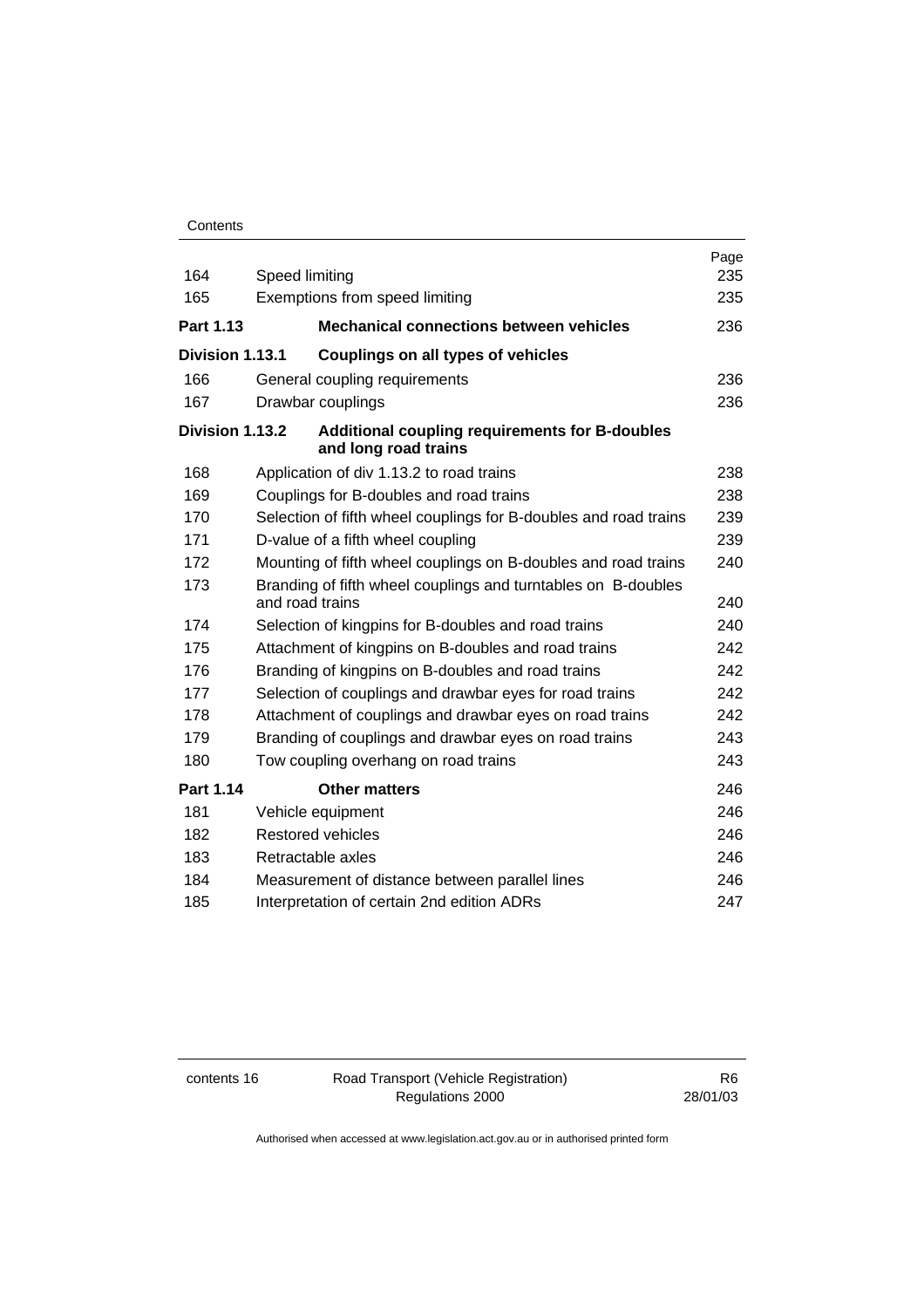|                     |                         |                                                         | Contents    |
|---------------------|-------------------------|---------------------------------------------------------|-------------|
| <b>Schedule 2</b>   |                         | <b>Prescribed requirements</b>                          | Page<br>249 |
| <b>Chapter 2.1</b>  |                         | <b>Brake testing for light vehicles</b>                 |             |
| Part 2.1.1          |                         | Roller brake testing equipment                          | 249         |
|                     | Division 2.1.1.1        | <b>Prescribed requirements</b>                          | 249         |
|                     | Division 2.1.1.2        | <b>Optional features</b>                                | 251         |
| Part 2.1.2          |                         | Skid plate brake testing                                | 252         |
|                     | Division 2.1.2.1        | <b>Prescribed requirements</b>                          | 252         |
|                     | Division 2.1.2.2        | <b>Optional features</b>                                | 253         |
| Part 2.1.3          |                         | Vehicle deceleration brake testing                      | 254         |
|                     | Division 2.1.3.1        | <b>Prescribed requirements</b>                          | 254         |
|                     | <b>Division 2.1.3.2</b> | <b>Optional features</b>                                | 254         |
| <b>Chapter 2.2</b>  |                         | Prescribed requirements for all registrable<br>vehicles |             |
| Part 2.2.1          |                         | <b>Headlamp aim testing equipment</b>                   | 255         |
| Part 2.2.2          |                         | Light transmittance testing equipment                   | 257         |
| Part 2.2.3          |                         | <b>Noise testing equipment</b>                          | 259         |
| <b>Dictionary</b>   |                         |                                                         | 260         |
| <b>Endnotes</b>     |                         |                                                         |             |
| 1                   |                         | About the endnotes                                      | 284         |
| $\overline{2}$<br>3 |                         | Abbreviation key<br>Legislation history                 | 284<br>285  |
| 4                   |                         | Amendment history                                       | 286         |
| 5                   |                         | Earlier republications                                  | 297         |
|                     |                         |                                                         |             |

| -R6      | Road Transport (Vehicle Registration) | contents 17 |
|----------|---------------------------------------|-------------|
| 28/01/03 | Regulations 2000                      |             |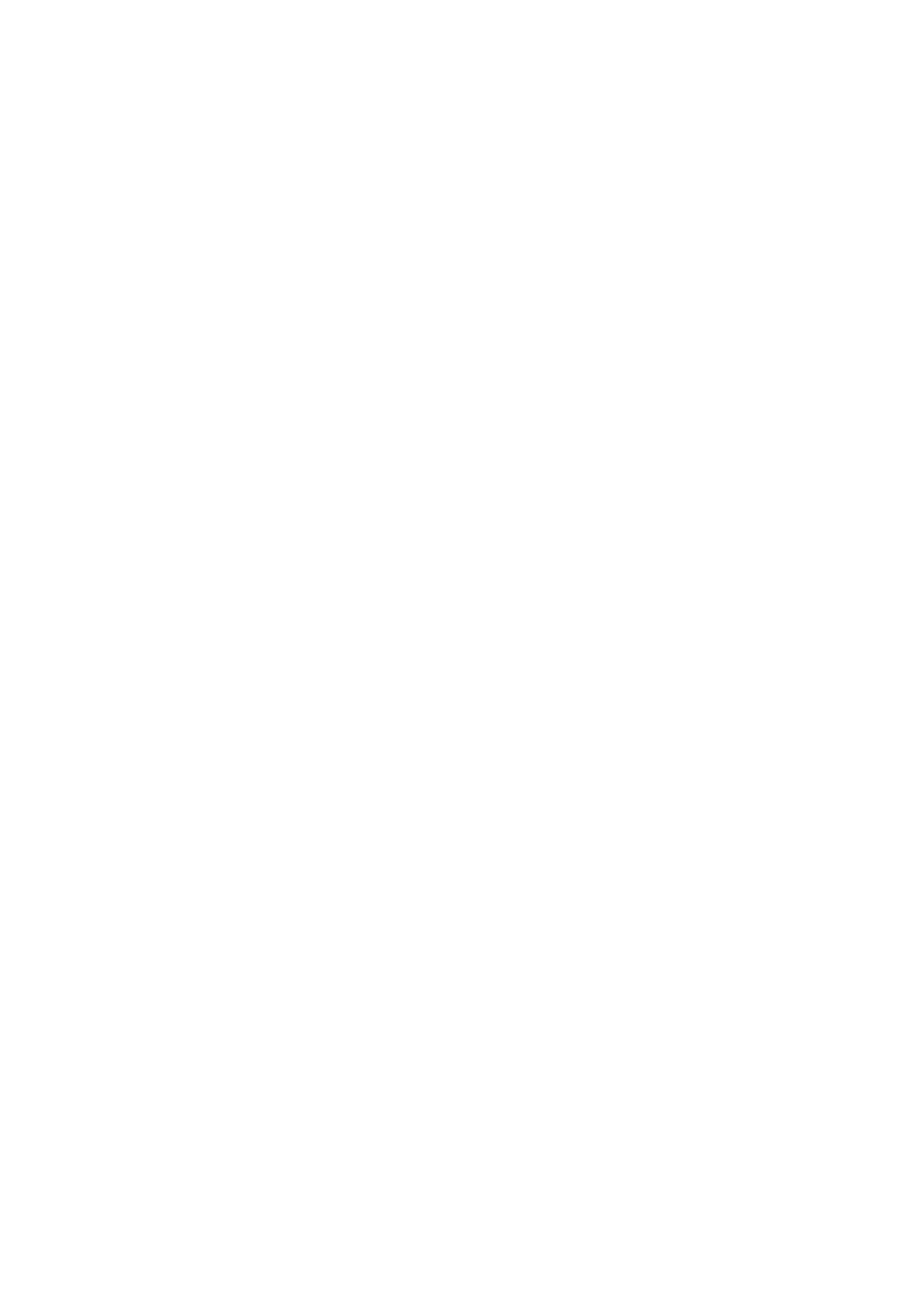

# **Road Transport (Vehicle Registration) Regulations 2000**

made under the

**Road Transport (Vehicle Registration) Act 1999** 

R6 28/01/03 Road Transport (Vehicle Registration) Regulations 2000

page 1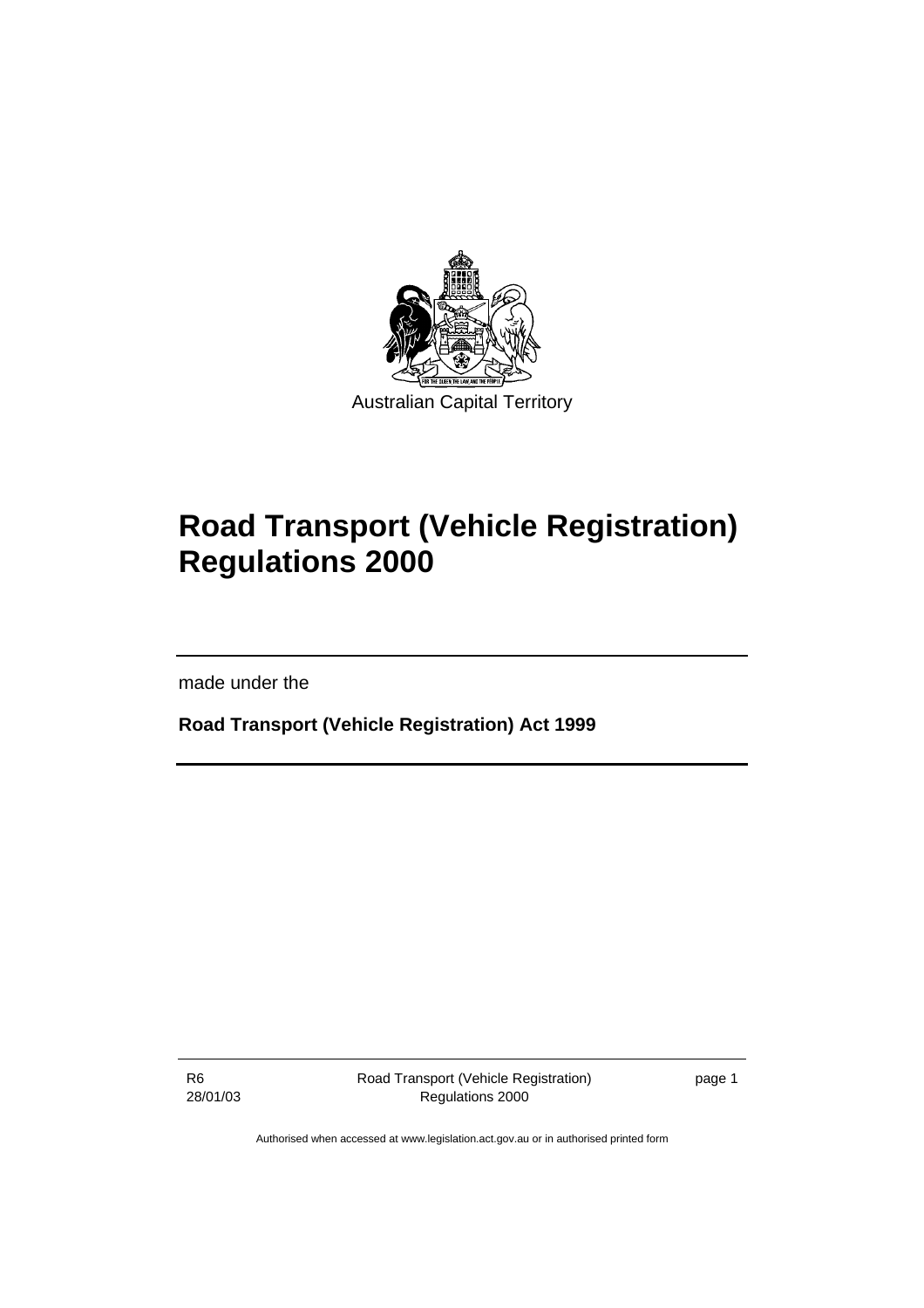**Chapter 1** Preliminary

Regulation 1

# **Chapter 1** Preliminary

#### **1 Name of regulations**

These regulations are the *Road Transport (Vehicle Registration) Regulations 2000*.

## **3 Definitions—the dictionary**

The dictionary at the end of these regulations is part of these regulations.

*Note 1* The dictionary at the end of these regulations defines certain words and expressions used in these regulations, and includes references (*signpost definitions*) to other words and expressions defined elsewhere in these regulations or elsewhere in the road transport legislation.

> For example, the signpost definition '*emergency worker*—see the *Road Transport (Safety and Traffic Management) Regulations 2000*, dictionary' means the expression 'emergency worker' is defined in the dictionary to those regulations and the definition applies to these regulations.

*Note 2* A definition in the dictionary (including a signpost definition) applies to the entire regulations unless the definition, or another provision of the regulations, provides otherwise or the contrary intention otherwise appears (see *Legislation Act 2001*, s 155 and s 156 (1)).

#### **4 Diagrams—the dictionary**

- (1) A diagram in the dictionary is part of these regulations.
- (2) A diagram of something in the dictionary is an illustrative example of the thing in black and white, but does not represent its dimensions, or the dimensions of any part of it.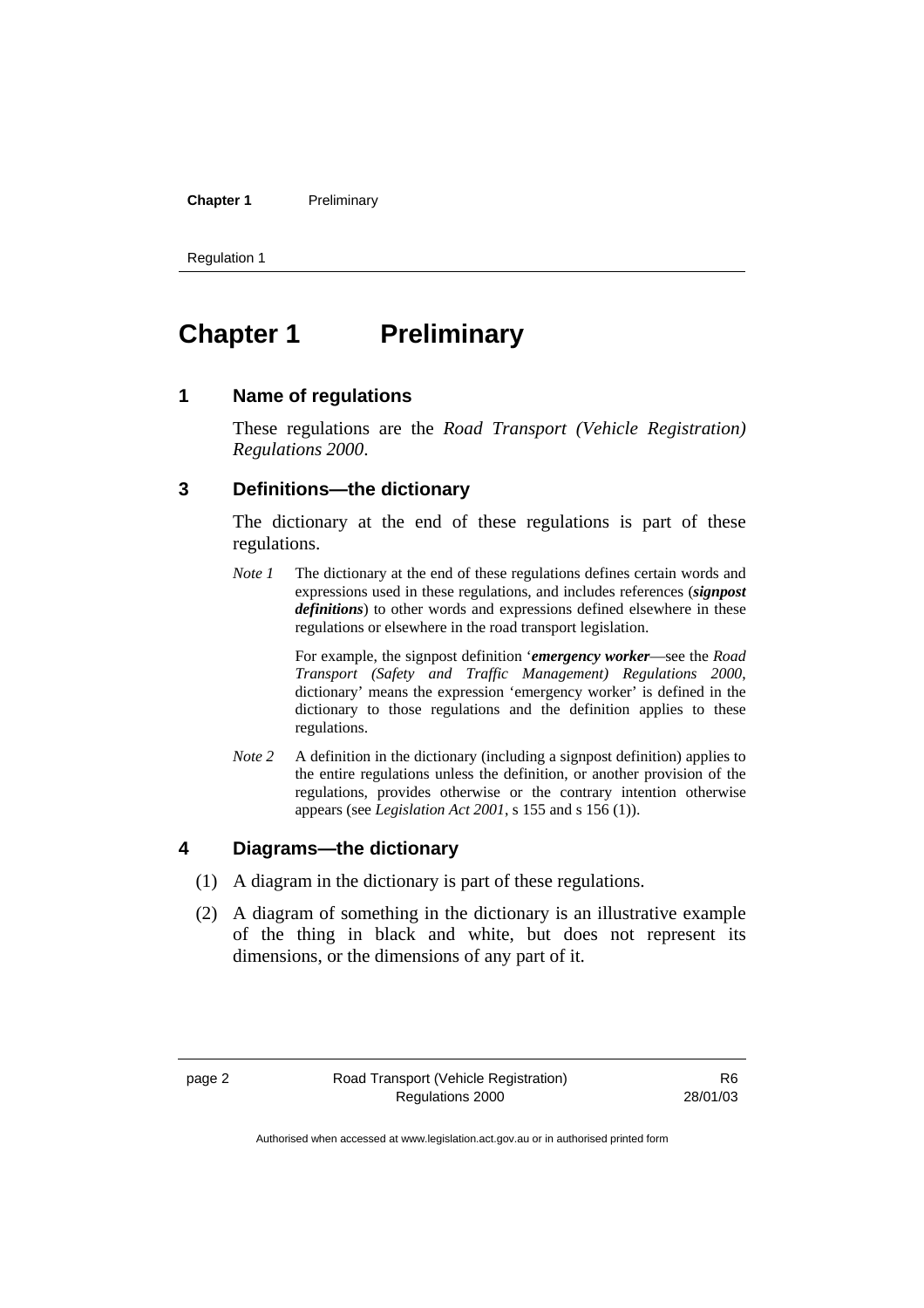Preliminary **Chapter 1** 

Regulation 5

## **5 Notes**

A note in these regulations is explanatory and is not part of these regulations.

R6 28/01/03 page 3

*Note* See *Legislation Act 2001*, s 127 (1), (4) and (5) for the legal status of notes.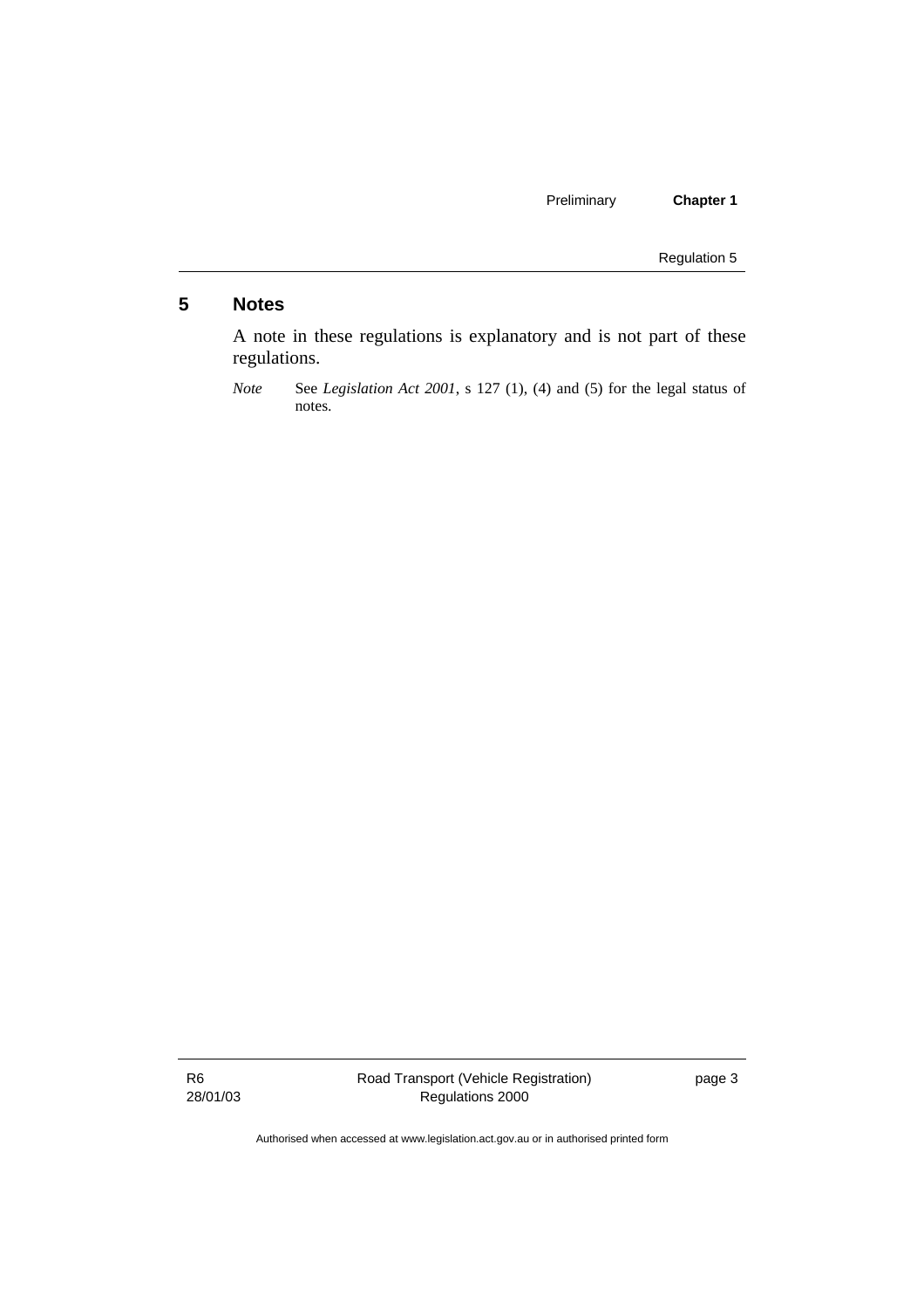**Chapter 2** Application of regulations<br>**Part 2.1** General General

Regulation 6

# **Chapter 2 Application of regulations**

## **Part 2.1 General**

#### **6 Meaning of** *registration provisions*

In this chapter:

*registration provisions* means the provisions of these regulations about the registration of registrable vehicles, including the issue and use of registration labels and numberplates and the use of unregistered vehicles.

#### **7 Suspension of exemptions**

- (1) The road transport authority may suspend the operation of regulation 14 (Vehicles temporarily in the ACT) and regulation 16 (Trailers exempt from registration in another jurisdiction) in relation to a registrable vehicle if the authority, having regard to any matter mentioned in regulation 84 (1) (Suspension or cancellation of registration), decides that the suspension is in the public interest.
- (2) The suspension may be indefinite or for the period the road transport authority decides.

#### **8 Application of Act, s 18 to pt 2.2 vehicles**

For the Act, section 18 (2) (b), the use of an unregistered vehicle mentioned in part 2.2 (Vehicles not subject to registration provisions) on a road or road related area is permitted under these regulations.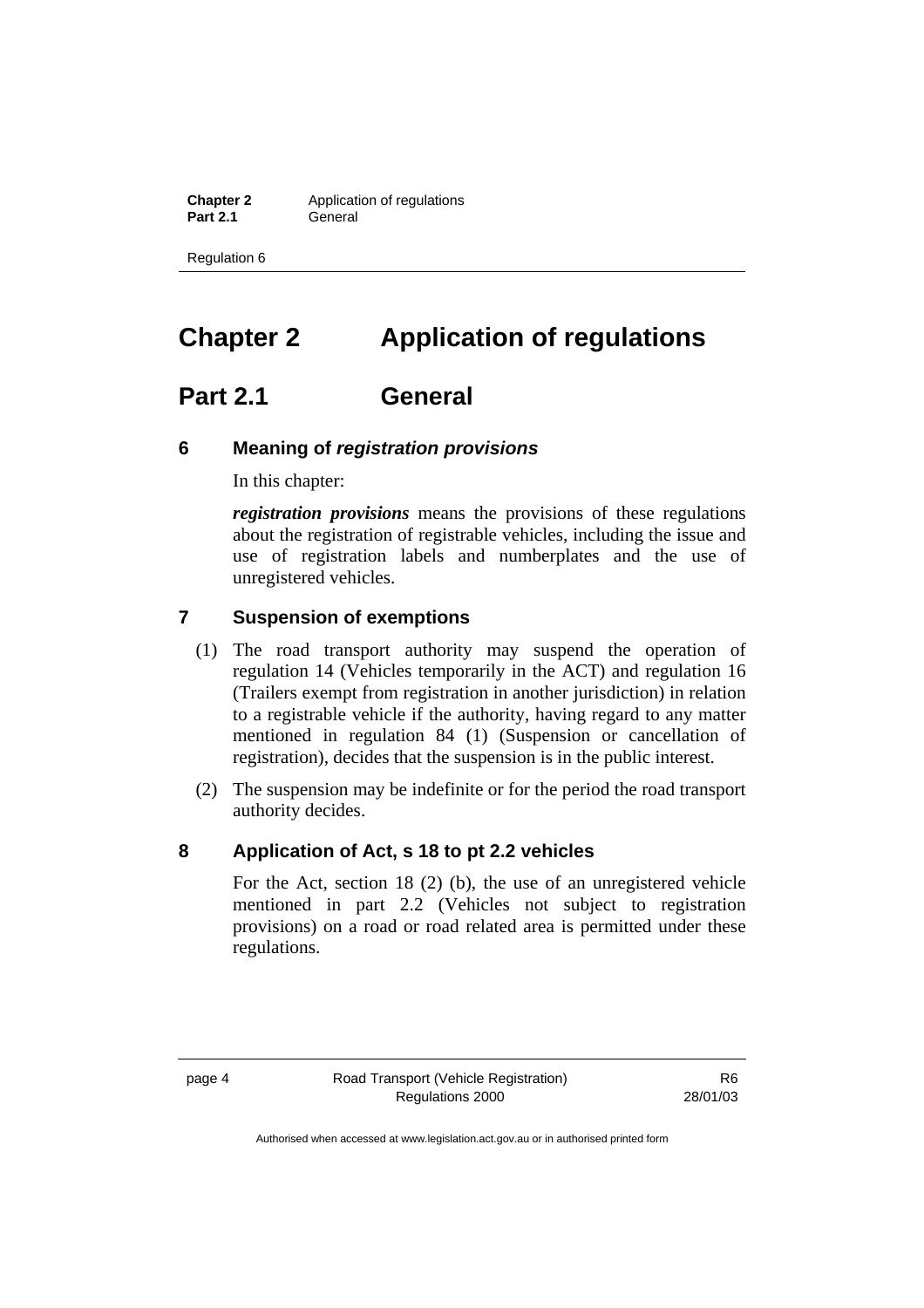# **Part 2.2 Vehicles not subject to registration provisions**

### **9 Vehicles on tow trucks**

The registration provisions do not apply to a registrable vehicle being towed by a tow truck.

## **10 Vehicles used for agricultural work**

- (1) The registration provisions do not apply to—
	- (a) an agricultural implement towed by another vehicle; or
	- (b) a trailer towed by an agricultural machine that is being used to perform agricultural tasks.
- (2) In this regulation:

*agricultural implement* means a vehicle without its own automotive power, built to perform agricultural tasks.

*agricultural machine* means a machine with its own automotive power, built to perform agricultural tasks.

#### **Examples of agricultural implements**

Irrigating equipment, augers, conveyors, harvester fronts, harvest bins and machinery fully carried on the three-point linkage of a tractor.

**Examples of agricultural machines** 

Tractors and harvesters.

## **11 Vehicles using roads or road related areas to a limited extent during primary production**

The registration provisions do not apply to a registrable vehicle that is only used on a road or road related area when it is being driven

R6 28/01/03 page 5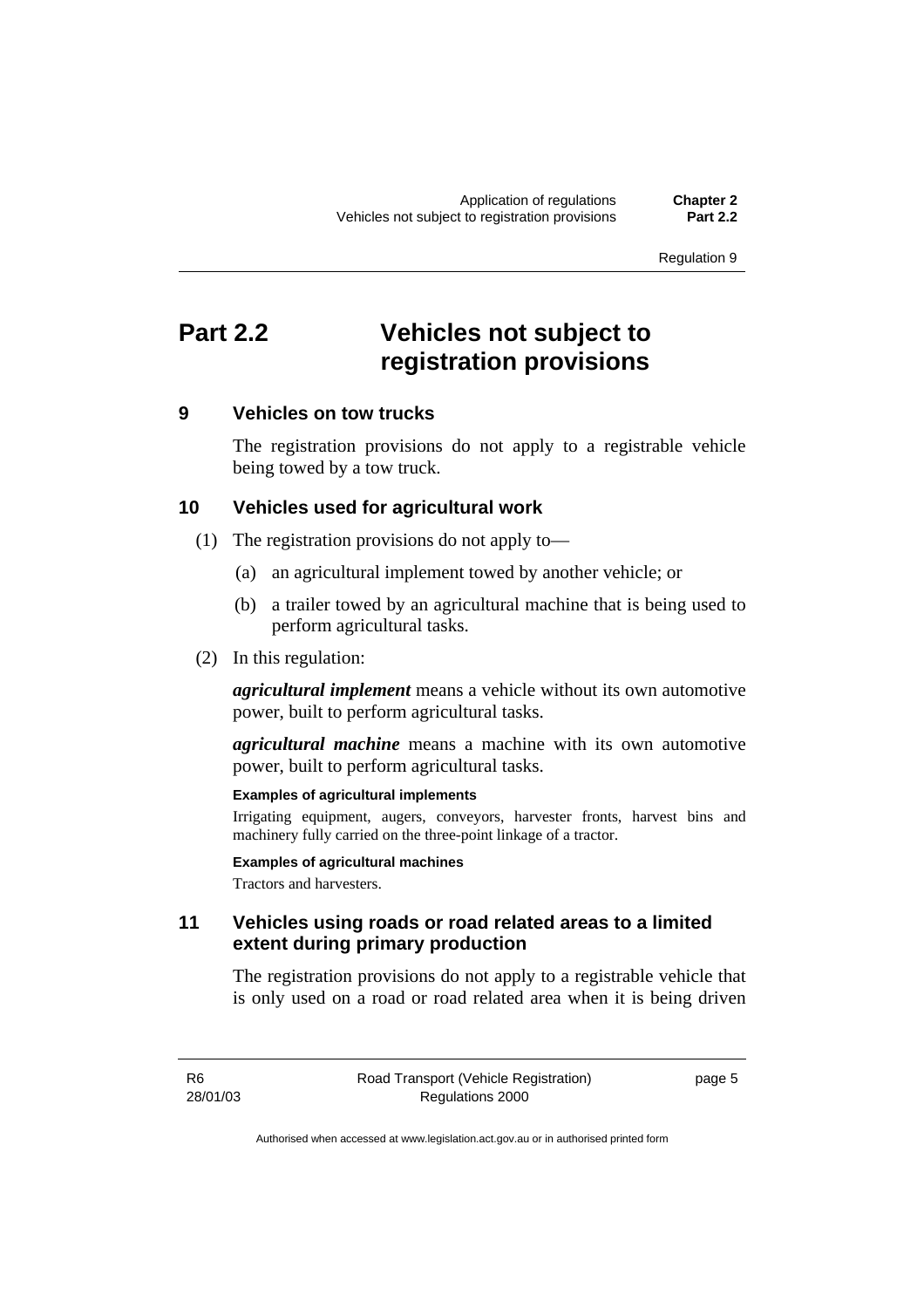| <b>Chapter 2</b> | Application of regulations                      |
|------------------|-------------------------------------------------|
| <b>Part 2.2</b>  | Vehicles not subject to registration provisions |

across the road or road related area in travelling directly to or from land that is used only or mainly for primary production.

## **12 Trailers used for road construction and other public works**

- (1) The registration provisions do not apply to a trailer towed by a registered motor vehicle that—
	- $(a)$  is
		- (i) only used for road construction, maintenance (including cleaning, sweeping, watering or a similar process) or repair; or
		- (ii) not let out on hire and only used for rolling tennis courts, cricket wickets, lawns or pathways, or improving the surface of the ground or for similar work, on unleased Territory land or on land dedicated or reserved by the Territory for public health, recreation, enjoyment or other similar public purposes; and
	- (b) is only used on a road or road related area when at, going to or returning from the place where the work mentioned in paragraph (a) is done.
- (2) In this regulation:

*trailer* does not include a vehicle built or used mainly to carry goods or materials, or a caravan used for recreational purposes.

## **13 Golf and green keeping vehicles used on roads or road related areas**

 (1) The registration provisions do not apply to a golf vehicle or green keeping vehicle being driven directly across a road or road related area that intersects with or crosses a golf course if the vehicle—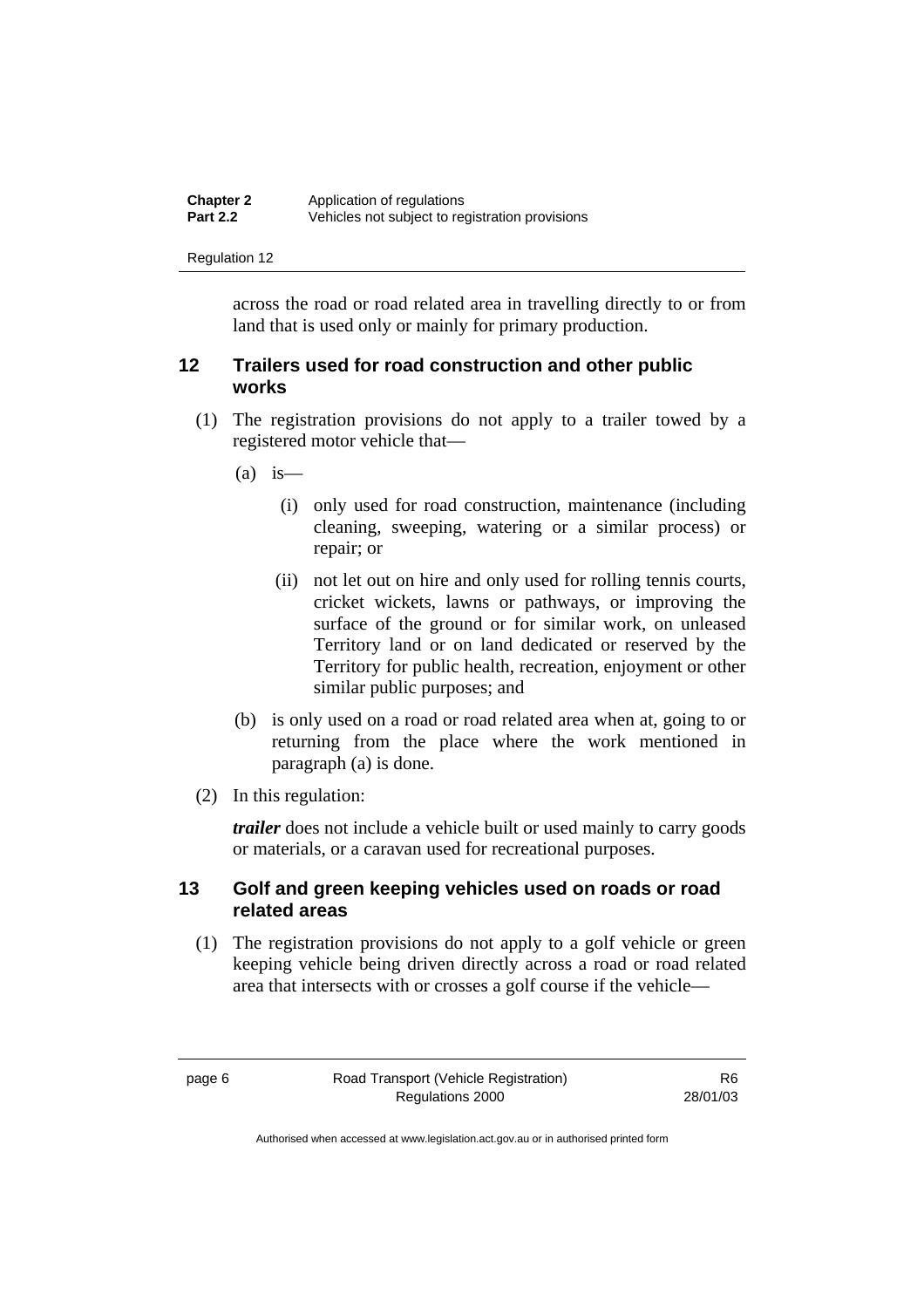- (a) is being used in the course of, or as an incident to, a game of golf or to watch a game of golf; or
- (b) is travelling to or from the golf course to be used for or in relation to the rolling or maintenance or surface improvement of part of the golf course; or
- (c) is travelling to or from a car park or storage building that is separated from the golf course by the road or road related area.
- (2) In this regulation:

*golf course* means an area of land designed and used for playing golf, and includes any tee, fairway, green, rough, pathway, bunker and bridge forming part of the golf course.

*golf vehicle* means—

- (a) a motorised buggy or cart designed and used to carry a golfer, spectator or golfing equipment on a golf course; or
- (b) a motorbike with an engine capacity not over 50mL used to carry a golfer, spectator or golf equipment on a golf course; or
- (c) a trailer being towed by such a vehicle.

*green keeping vehicle* means a vehicle used only or mainly for or in relation to the rolling, maintenance or surface improvement of part of a golf course.

## **14 Vehicles temporarily in the ACT**

- (1) The registration provisions do not apply to a registrable vehicle that is temporarily in the ACT if—
	- (a) the vehicle is—
		- (i) registered under the law of another jurisdiction, external Territory or foreign country; or

page 7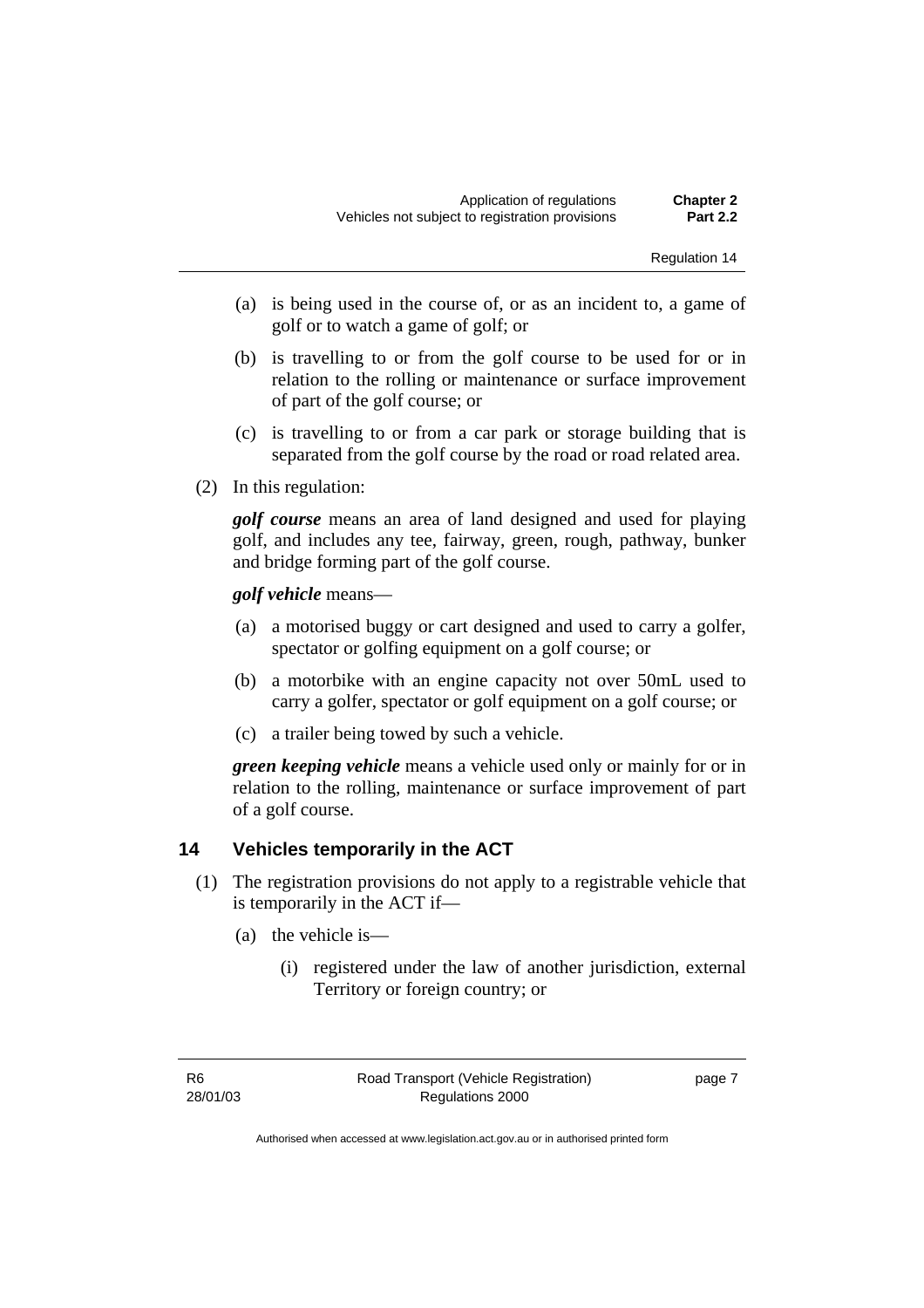- (ii) permitted under a relevant law of another jurisdiction to be used on a road or road related area in that jurisdiction, even though it is unregistered; and
- (b) the vehicle has the numberplates and labels required under that law; and
- (c) the numberplates and labels comply fully with that law; and
- (d) if the vehicle is unregistered—the vehicle is being used in accordance with the conditions (if any) of the permit or other authority applying to the vehicle under that law, so far as they can be applied to the use of the vehicle in the ACT.
- (2) In this regulation:

*relevant law*, of another jurisdiction, external Territory or foreign country, means a law of the other jurisdiction, Territory or country that substantially corresponds to the provisions of these regulations about trader's plates or unregistered vehicle permits.

## **15 Vehicles registered under Interstate Road Transport Act 1985 (Cwlth)**

- (1) This regulation applies to a registrable vehicle that—
	- (a) is registered under the *Interstate Road Transport Act 1985* (Cwlth); and
	- (b) has clearly displayed, as required under that Act, the number allotted and the current registration label issued in relation to the vehicle's registration.
- (2) The registration provisions do not apply to the vehicle while—
	- (a) it is carrying passengers or goods between prescribed places within the meaning of that Act; or
	- (b) it is being used for a purpose incidental to carrying passengers or goods between those places.

| page 8 | Road Transport (Vehicle Registration) | R6       |
|--------|---------------------------------------|----------|
|        | Regulations 2000                      | 28/01/03 |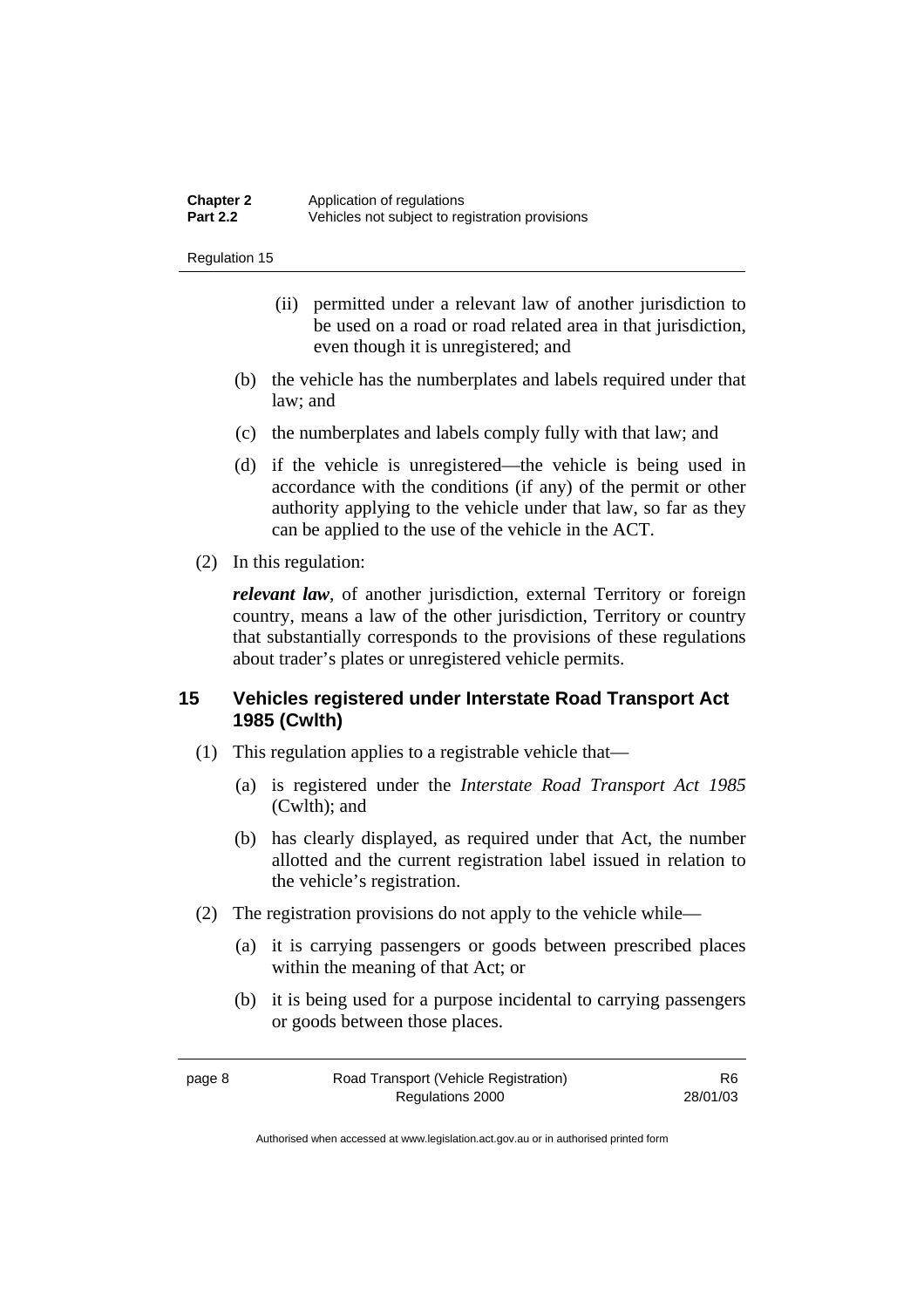#### **16 Trailers exempt from registration in another jurisdiction**

- (1) The registration provisions do not apply to a trailer that is exempt from registration under the law of another jurisdiction if the trailer—
	- (a) is being towed by a motor vehicle that is registered under a law of that jurisdiction; and
	- (b) is not being used to carry a boat; and
	- (c) is not being used in the course of a trade, business or industry; and
	- (d) weighs less than 200kg unladen; and
	- (e) has a manufactured width that is not wider than the towing vehicle; and
	- (f) is not longer than 3m (including the drawbar and any load); and
	- (g) displays (whether by painting or otherwise) the registration number of the towing vehicle to the rear of the trailer so the number can be read during daylight 20m from the rear of the trailer.
- (2) Subregulation (1) (g) does not apply to the trailer if the registration number on the rear numberplate of the towing vehicle is not obscured by the trailer.

#### **17 Vehicles used to fight rural fires**

- (1) The registration provisions do not apply to a registrable vehicle that is used on a road or road related area if the vehicle—
	- (a) is attached to a bushfire brigade and has painted on it, or securely attached to it, a sign clearly identifying the bushfire brigade to which it is attached; and

page 9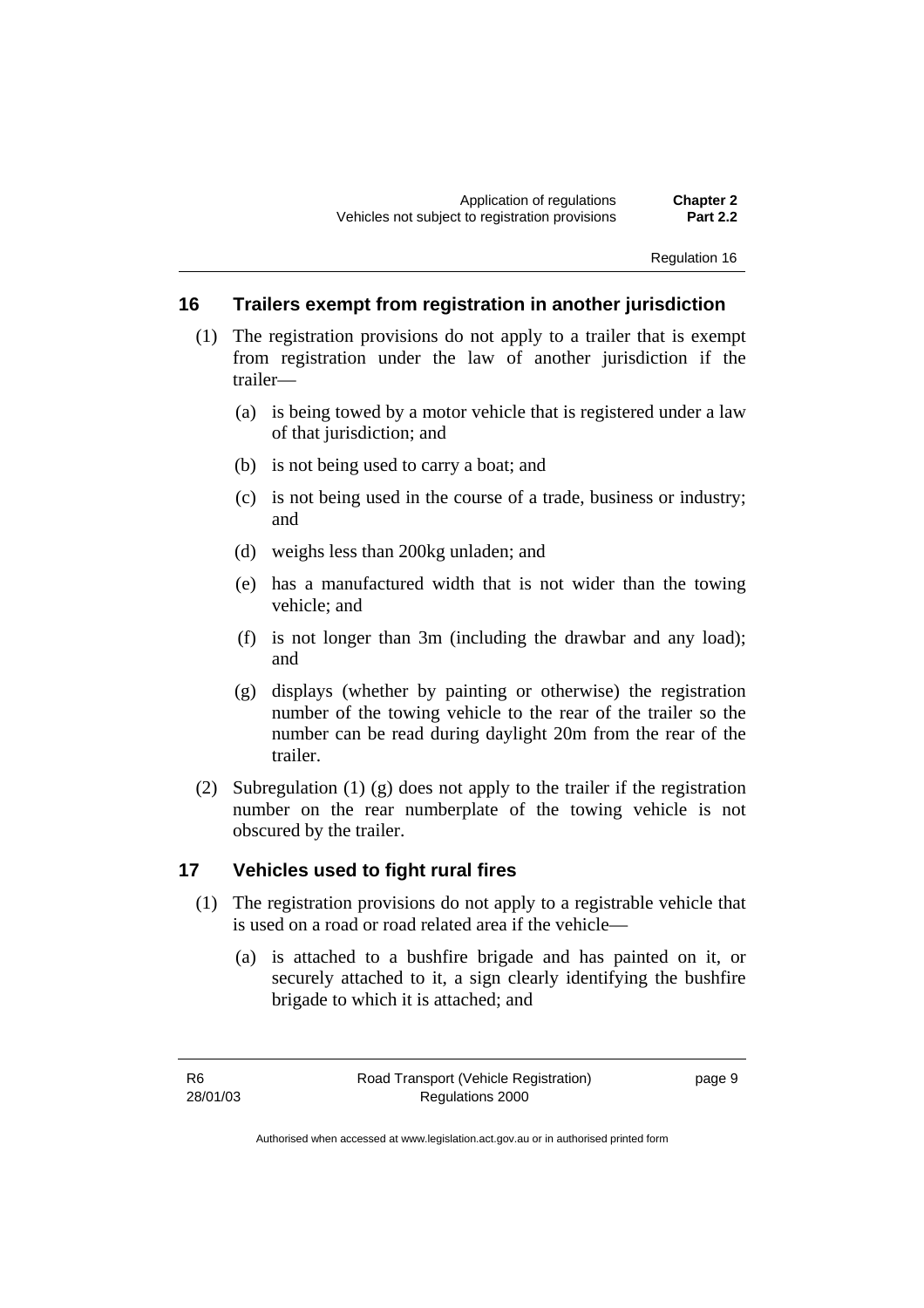#### **Chapter 2** Application of regulations<br>**Part 2.2** Vehicles not subject to regulation **Part 2.2** Vehicles not subject to registration provisions

#### Regulation 18

- (b) is used to carry people or equipment to or from the work of preventing, mitigating or suppressing fires in rural districts (including clearing firebreaks or removing combustible material); and
- (c) is travelling on the road or road related area for the purpose mentioned in paragraph (b) or any of the following purposes:
	- (i) to attend a fire, incident or other emergency in accordance with the *Bushfire Act 1936* or a corresponding law of another jurisdiction;
	- (ii) to assist other emergency services organisations at incidents and at emergencies under the control of those organisations;
	- (iii) to train people for the work of the bushfire brigade;
	- (iv) for a purpose necessary or incidental to the service or repair of the vehicle;
	- (v) to perform any other function of a bushfire brigade approved by the chief fire control officer, or a fire control officer, appointed under the *Bushfire Act 1936*.
- (2) In this regulation:

#### *bushfire brigade* means—

- (a) a bushfire brigade established under the *Bushfire Act 1936*; or
- (b) a similar body established under a corresponding law of another jurisdiction.

*rural district* includes a fire district under the *Bushfire Act 1936*.

## **18 Police vehicles**

The registration provisions do not apply to a registrable vehicle that is being used for police work and to which is attached a numberplate issued by the road transport authority in substitution for the

| page 10 | Road Transport (Vehicle Registration) | R6       |
|---------|---------------------------------------|----------|
|         | Regulations 2000                      | 28/01/03 |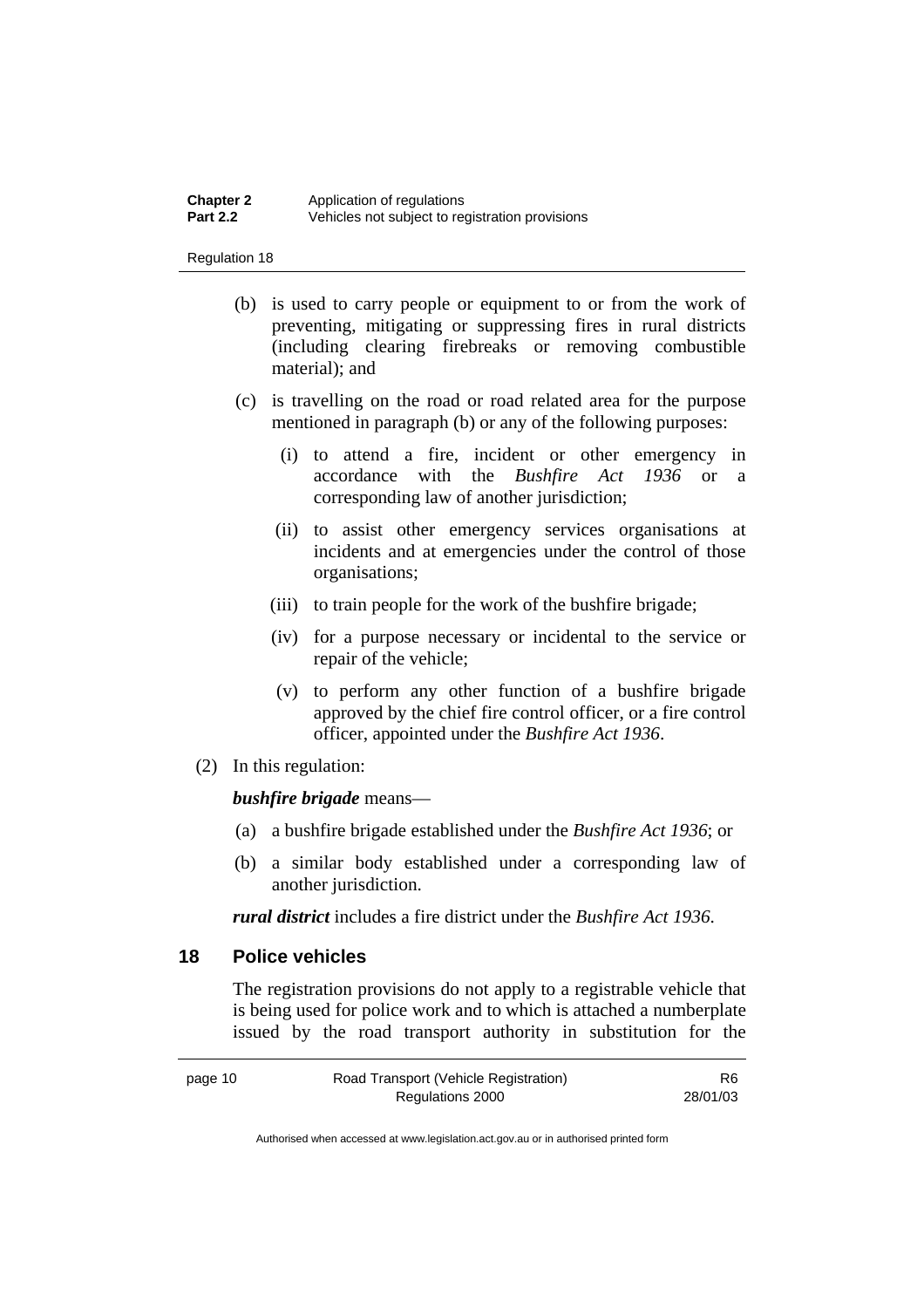numberplate that would otherwise be required to be attached to the vehicle under these regulations.

#### **19 Lawn mowers**

The registration provisions do not apply to a registrable vehicle, weighing not more than 250kg when unladen, that is built or used only for cutting grass or for purposes incidental to cutting grass.

### **20 Bicycles with auxiliary motors**

- (1) The registration provisions do not apply to a registrable vehicle that is a bicycle.
- (2) In this regulation:

*bicycle*—see the Australian Road Rules, dictionary.

*Note* Under the definition in the Australian Road Rules a bicycle does not include any vehicle with an auxiliary motor capable of generating a power output over 200W.

#### **21 Vehicles used by certain people with disabilities**

The registration provisions do not apply to a registrable vehicle that—

- (a) is designed, and while on a road or road related area is used only, to carry a person with a disability that substantially impairs the person's mobility; and
- (b) cannot travel faster than 10km/h on level ground.

### **22 Vehicles being driven to obtain registration etc**

- (1) The registration provisions do not apply to a registrable vehicle while it is being driven, for the purpose of obtaining registration of the vehicle, by the most direct or convenient route—
	- (a) to the nearest convenient designated place; or

| R6       | Road Transport (Vehicle Registration) | page 11 |
|----------|---------------------------------------|---------|
| 28/01/03 | Regulations 2000                      |         |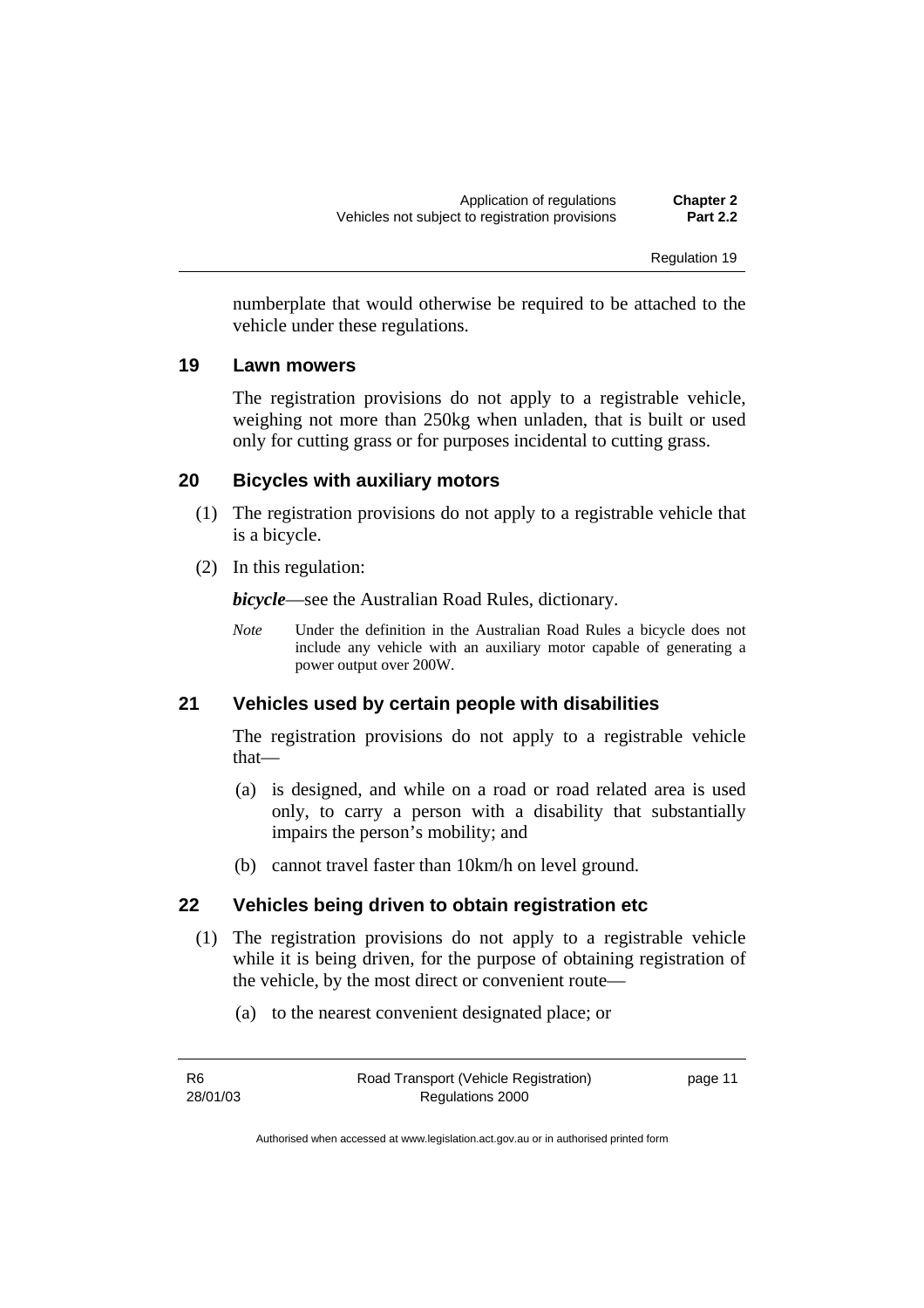- (b) to the nearest convenient vehicle inspection station or authorised examiner to find out whether the vehicle complies with the applicable vehicle standards; or
- (c) to the nearest convenient weighbridge to find out the weight of the vehicle.
- (2) The registration provisions do not apply to a registrable vehicle while it is being driven, for the purpose of obtaining registration of the vehicle, in the course of inspection or testing of the vehicle to find out whether the vehicle complies with the applicable vehicle standards.
- (3) The registration provisions do not apply to a registrable vehicle while it is being driven, for the purpose of obtaining an unregistered vehicle permit for the vehicle, by the most direct or convenient route to the nearest convenient place where the permit can be obtained for the vehicle.
- (4) This regulation applies to a registrable vehicle only if a third-party policy is in force for the vehicle.

## **23 Vehicles being inspected**

- (1) The registration provisions do not apply to a registrable vehicle the registration of which has expired but to which the numberplates are still attached while the vehicle is being driven by an authorised person to decide whether the vehicle complies with the applicable vehicle standards.
- (2) This regulation applies to the registrable vehicle only if a third-party policy is in force for the vehicle.

### **24 Self-propelled elevating work platforms**

- (1) The Act does not apply to a self-propelled elevating work platform.
- (2) In this regulation:

R6 28/01/03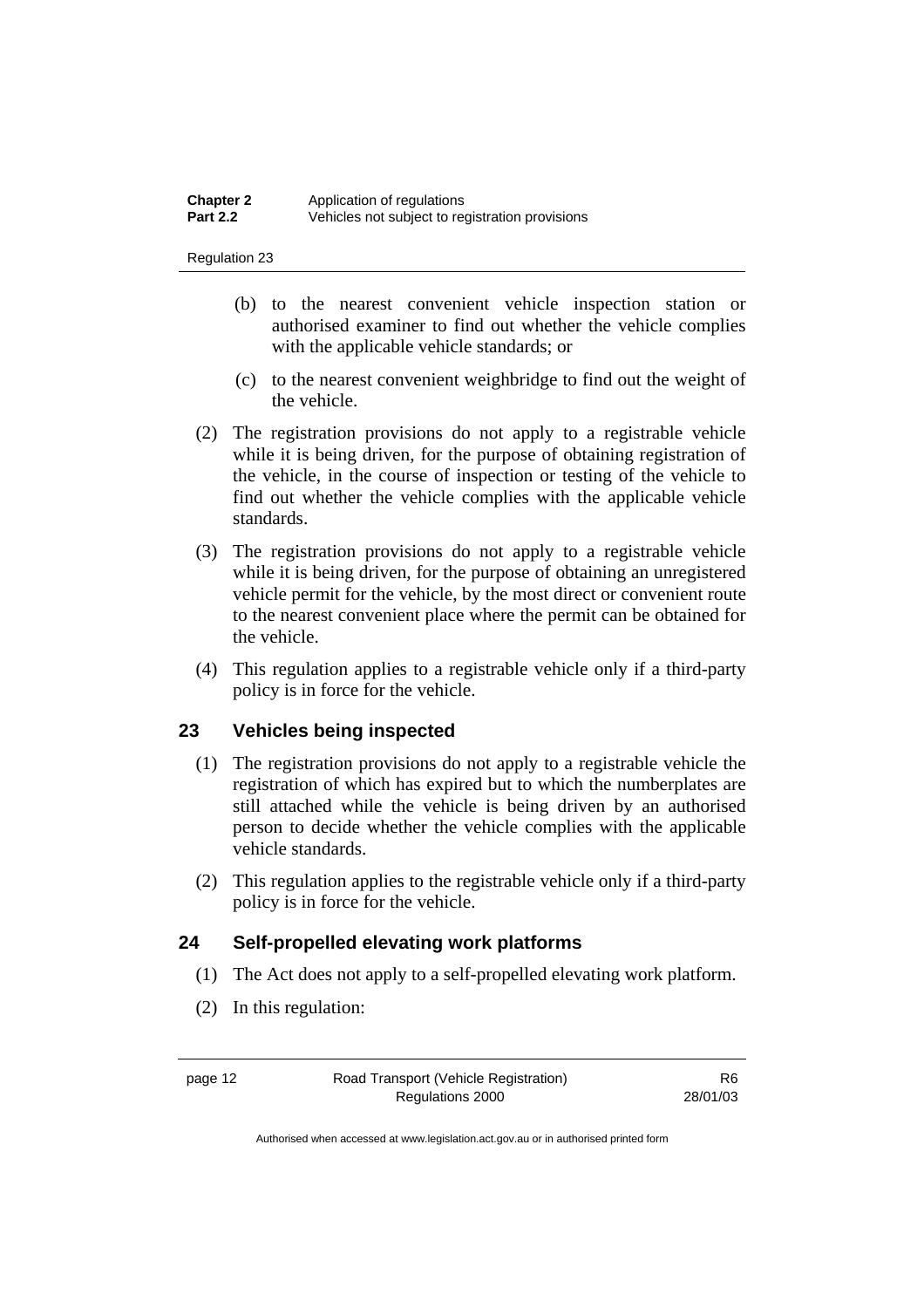*self-propelled elevating work platform* means a vehicle that—

- (a) is self-propelled; and
- (b) is used for construction, maintenance or warehouse operations; and
- (c) is designed mainly for use outside a road or road related area; and
- (d) cannot travel faster than 10km/h; and
- (e) is being used for the purpose for which it was built; and
- (f) is not used for transport on a road or road related area other than for the purposes of loading or unloading the vehicle onto another vehicle or repositioning the vehicle at a work site.

R6 28/01/03 page 13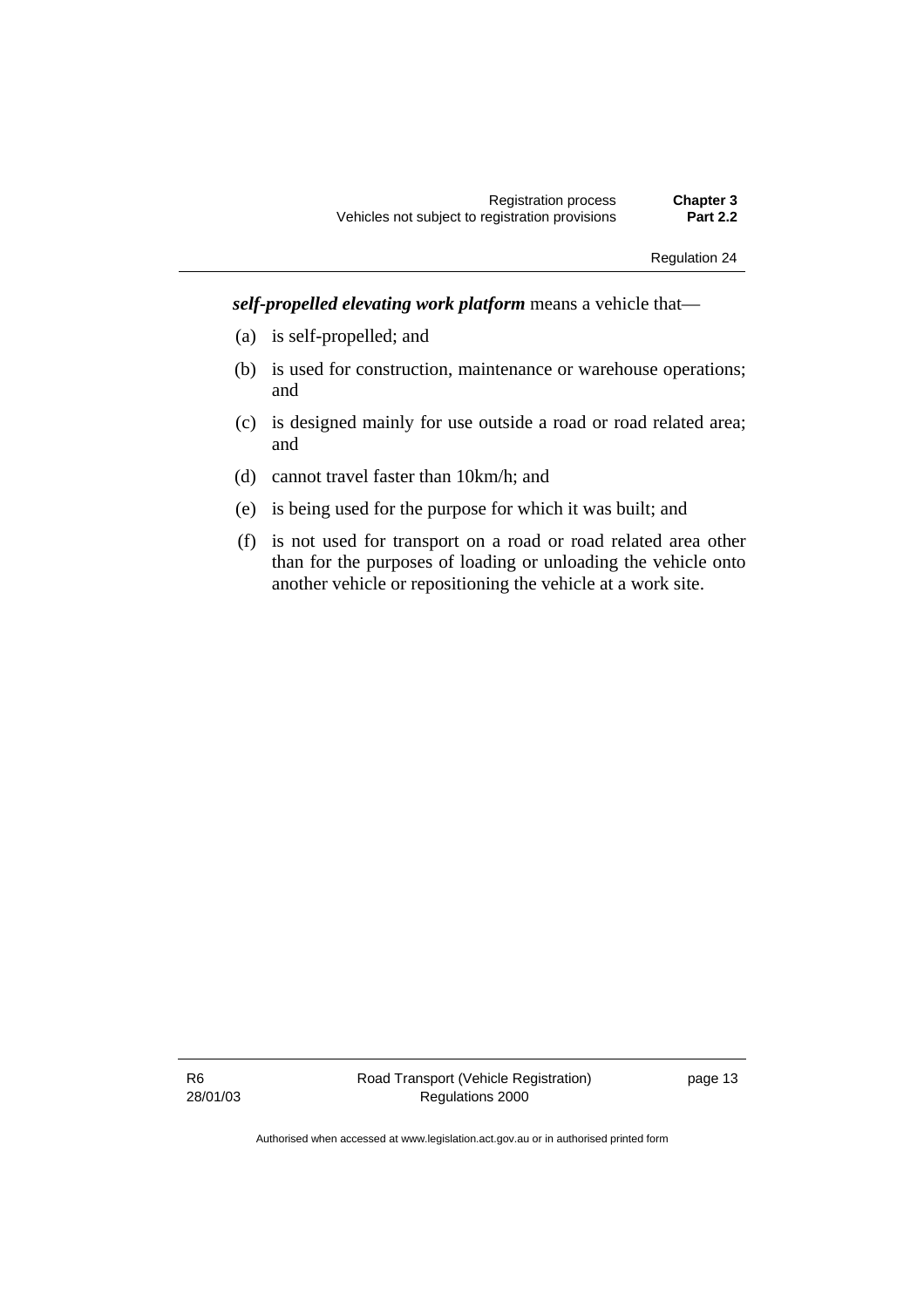**Chapter 3** Registration process<br>**Part 3.1** Fligibility for registrat *<u>Eligibility</u>* for registration

Regulation 25

# **Chapter 3 Registration process**

# **Part 3.1 Eligibility for registration**

#### **25 Registered operator of registrable vehicle**

- (1) A person is eligible to be the registered operator of a registrable vehicle if the person is—
	- (a) an individual who is at least the required age; or
	- (b) a corporation.
- (2) However, the road transport authority may record a person in the registrable vehicles register as the registered operator of a registrable vehicle even if the person is under the required age.
- (3) A person recorded in the registrable vehicles register under subregulation (2) as the registered operator of a registrable vehicle is, for these regulations (including renewal of registration), taken to have been eligible to be the registered operator of the vehicle.
- (4) In this regulation:

#### *required age* means—

- (a) for a heavy vehicle—18 years; or
- (b) for a motorbike—16 years 9 months; or
- (c) for any other light vehicle—16 years.

## **26 Eligible vehicles**

- (1) A registrable vehicle is eligible to be registered without conditions if—
	- (a) the vehicle complies with the applicable vehicle standards; and

| page 14 | Road Transport (Vehicle Registration) | R6       |
|---------|---------------------------------------|----------|
|         | Regulations 2000                      | 28/01/03 |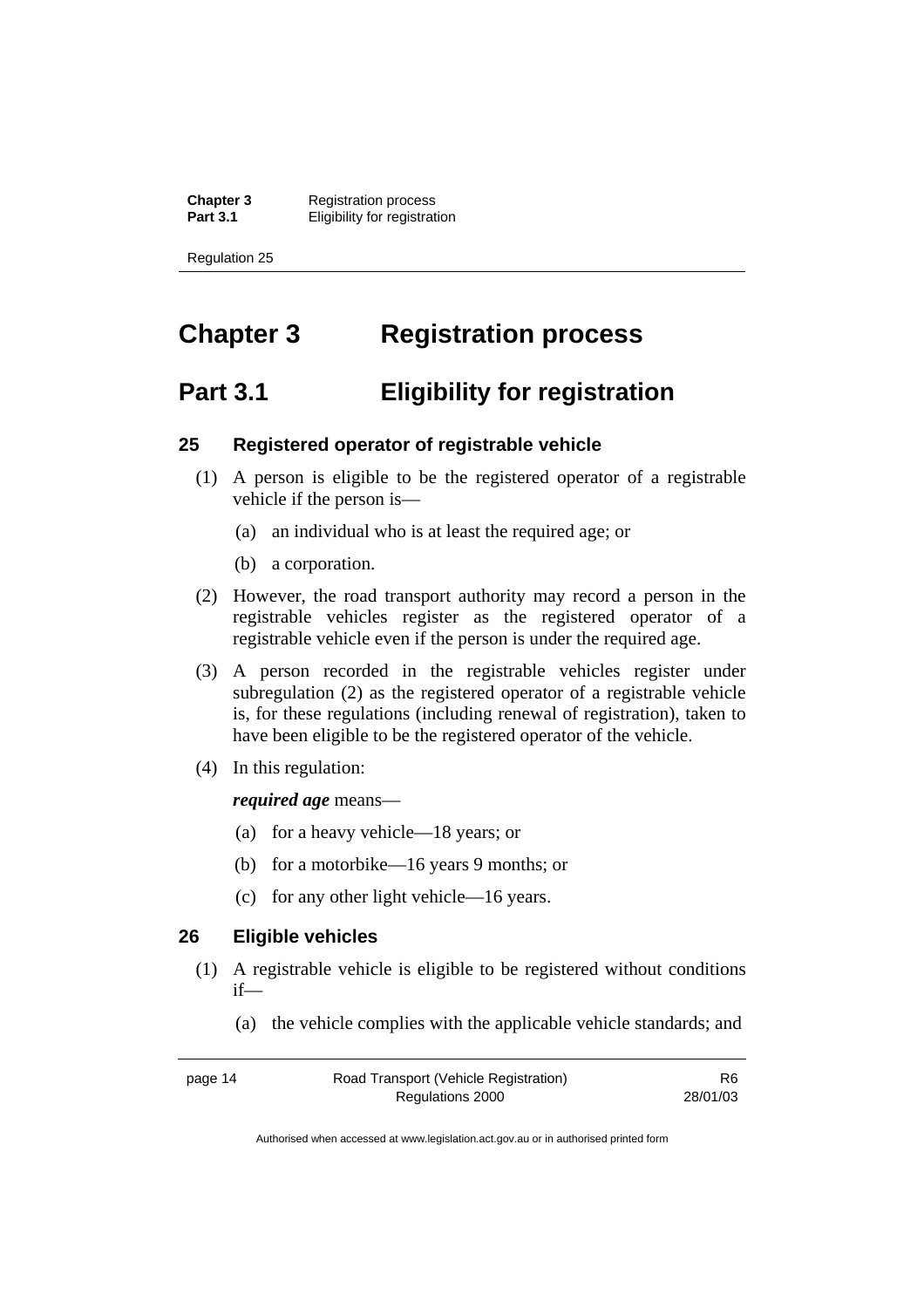Registration process **Chapter 3**  Applications for registration

Regulation 26

- (b) the *Road Transport (General) Act 1999*, part 10 (Compulsory vehicle insurance) and the *Duties Act 1999* are complied with in relation to the vehicle; and
- (c) the vehicle is owned by, or is under the management of, a person who is eligible to be the registered operator of the vehicle.
- (2) However, the road transport authority may refuse to register a registrable vehicle if satisfied that—
	- (a) the vehicle has been registered in another jurisdiction; and
	- (b) the registration in the other jurisdiction has been cancelled or suspended; and
	- (c) the reason for the cancellation or suspension still exists.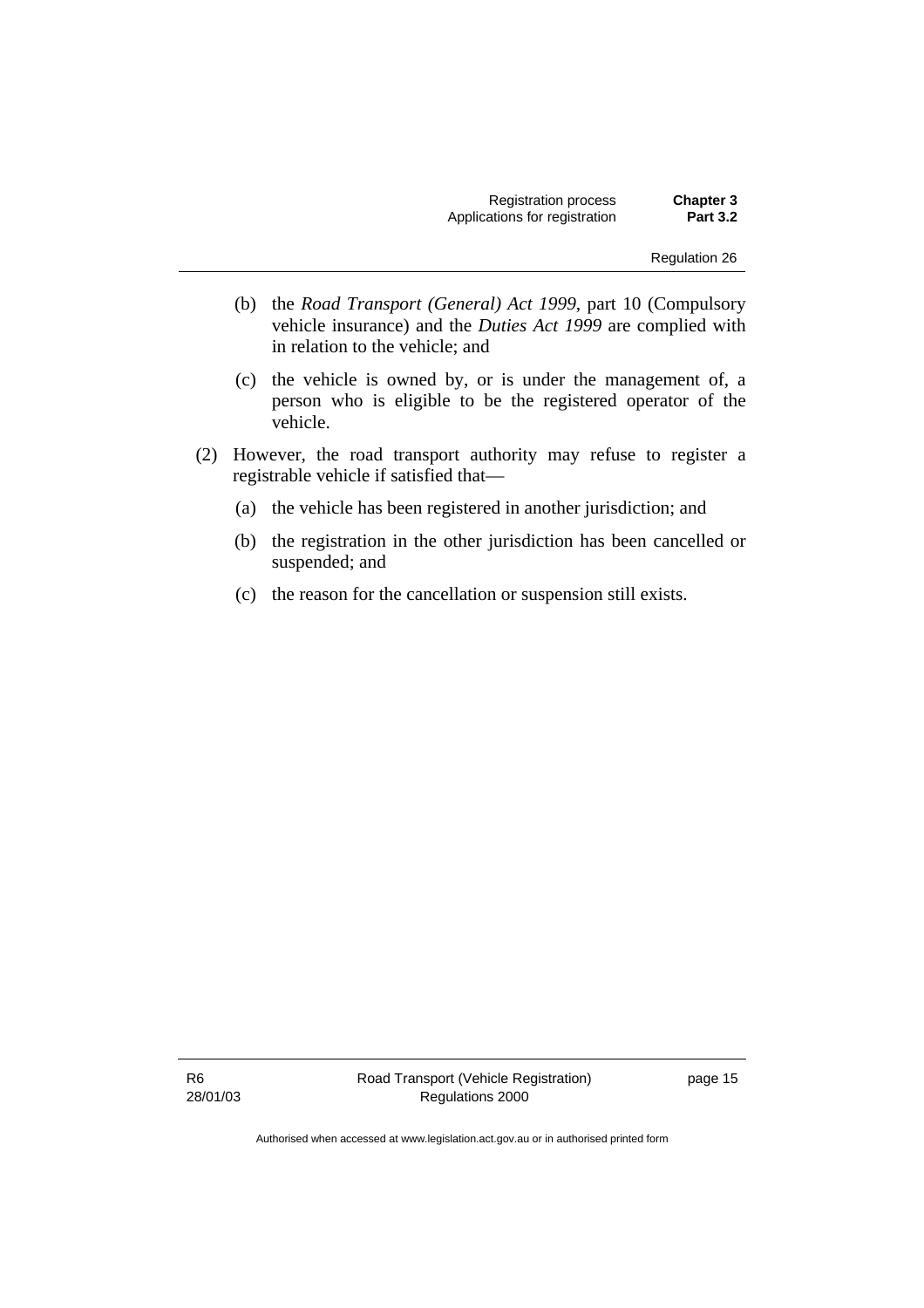**Chapter 3** Registration process<br>**Part 3.2** Applications for regis Applications for registration

Regulation 27

# **Part 3.2 Applications for registration**

#### **27 Who may apply for registration?**

- (1) Application for registration of a registrable vehicle may be made  $by-$ 
	- (a) an individual who is eligible to be the registered operator of a registrable vehicle; or
	- (b) an agent of—
		- (i) an individual who is eligible to be the registered operator of a registrable vehicle; or
		- (ii) a corporation.
- (2) If an application for registration of a registrable vehicle is made by an agent, the road transport authority may register the vehicle only if the agent produces—
	- (a) evidence of the agent's identity in a form acceptable to the authority; and
	- (b) a document evidencing the authority of the agent to act as agent of the individual or corporation seeking registration as the registered operator.
- (3) If 2 individuals are seeking registration as registered operators of the same light vehicle, either of them may make an application under this regulation on behalf of both of them if the road transport authority is satisfied that the person making the application is acting as the agent of the other person.
- (4) If 2 individuals are seeking to be recorded as registered operators of a light vehicle through an application made by an agent—
	- (a) only 1 agent can act on behalf of both of them; and

| page 16 | Road Transport (Vehicle Registration) | R6.      |
|---------|---------------------------------------|----------|
|         | Regulations 2000                      | 28/01/03 |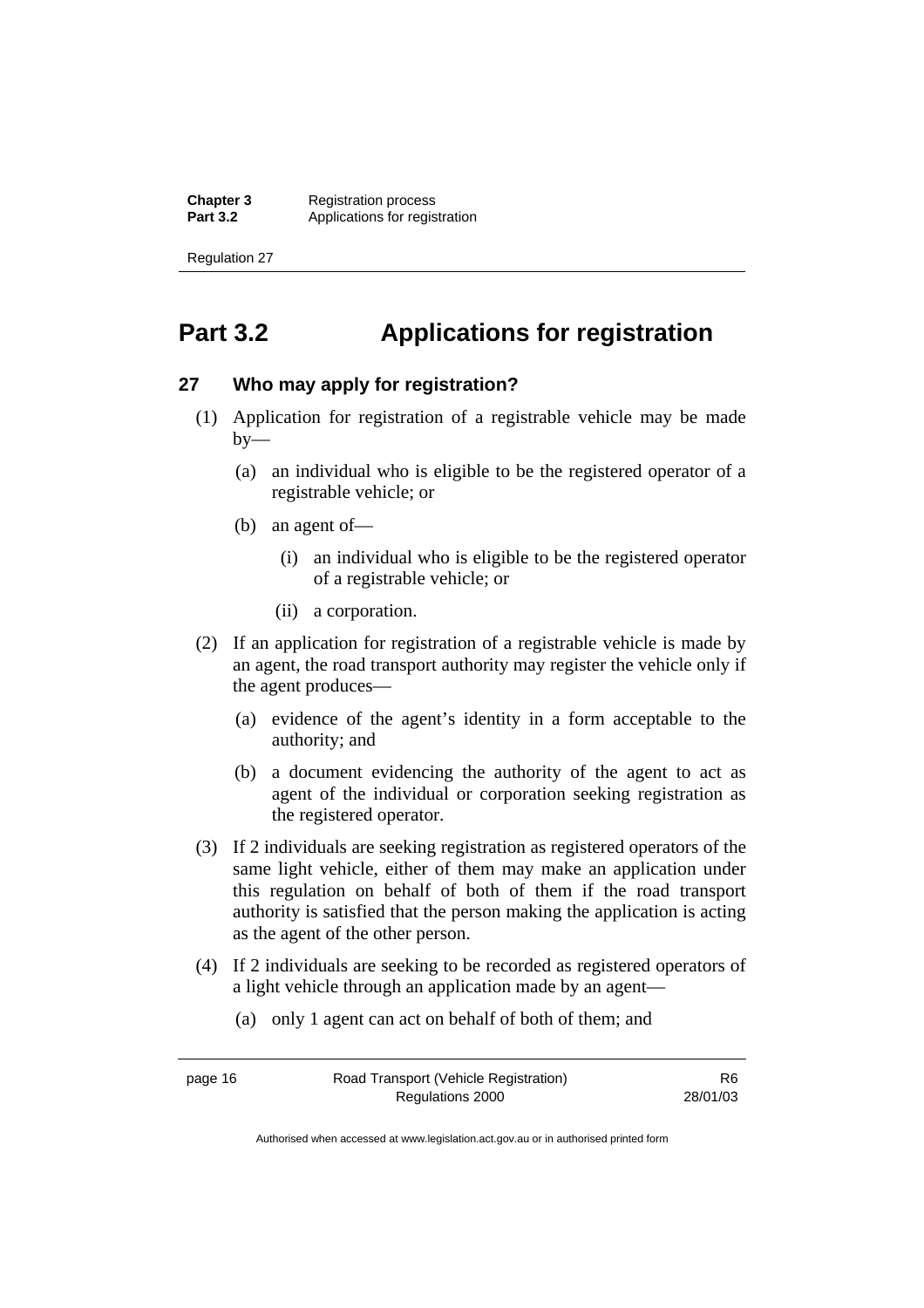- (b) the agent must produce a document mentioned in subregulation (2) (b) from each of them.
- *Note* Reg 162 makes provision for the respective rights, liabilities and obligations of multiple registered operators of a registrable vehicle.
- (5) Only 1 person may apply to be recorded, or be recorded, as registered operator of a heavy vehicle.
	- *Note* Under reg 162, 2 individuals may be recorded as registered operators of a light vehicle.

#### **28 Information that may be required for registration application**

The road transport authority may require an applicant for registration of a registrable vehicle to give to the authority, in the application form or otherwise, information about—

- (a) the identity and home address of each individual or corporation seeking to be recorded (or on whose behalf an agent is seeking to be recorded) as the registered operator of the registrable vehicle; and
- (b) an address for the service of notices; and
- (c) the proposed garage address of the vehicle; and
- (d) fees, charges, premiums and other amounts relating to the vehicle or its registration that are payable under the *Road Transport (General) Act 1999* and the *Duties Act 1999*; and
- (e) anything else relevant to the decision whether to register the vehicle or to record an individual or corporation in the register as the registered operator of the vehicle.
- *Note* The dictionary to the Act defines *home address*, for a corporation, to mean its registered office or the address recorded in the register as its home or business address.

page 17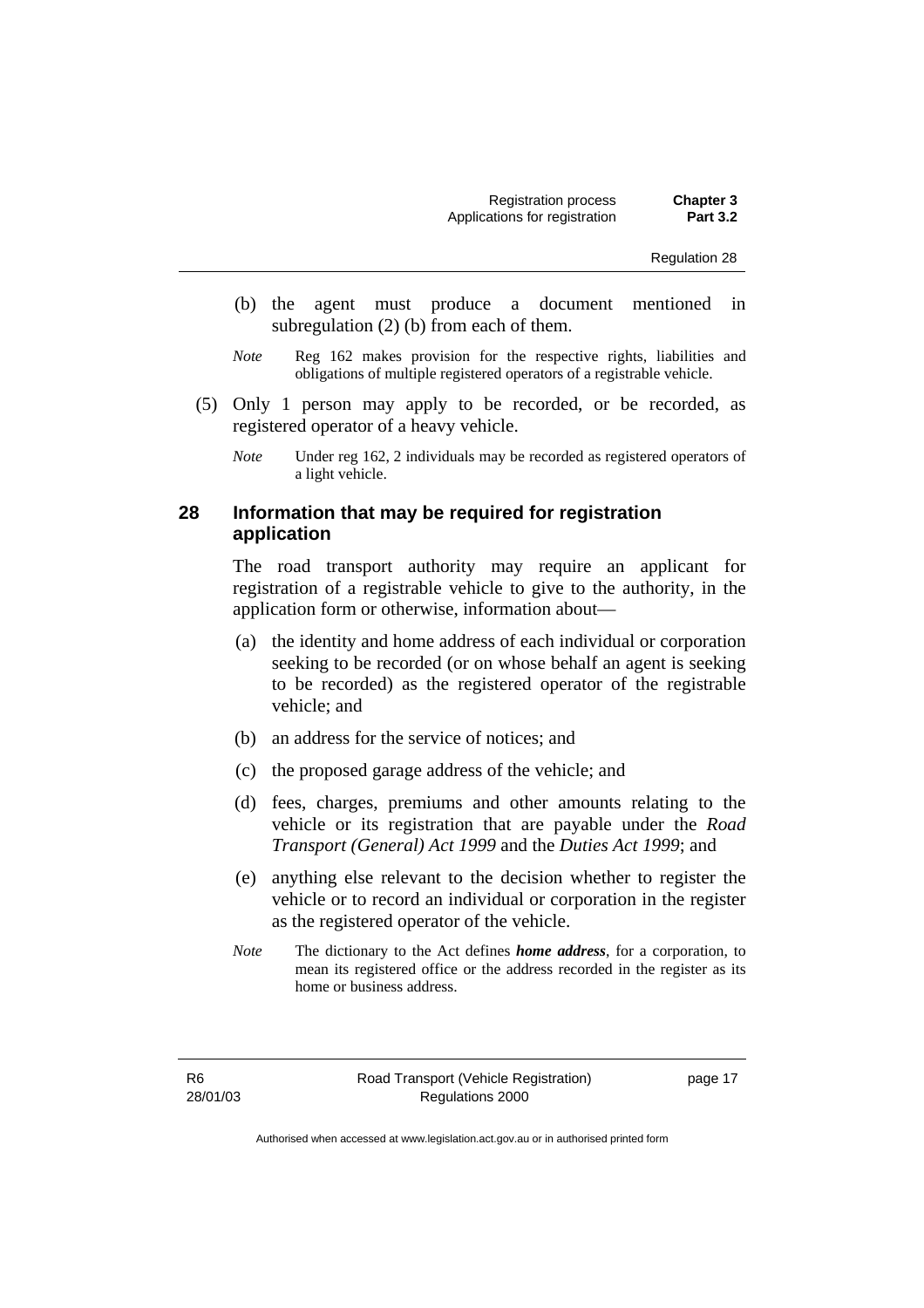**Chapter 3** Registration process<br>**Part 3.2** Applications for regis Applications for registration

Regulation 29

#### **29 Supporting evidence for registration application**

The road transport authority may require an applicant for registration of a registrable vehicle to provide evidence, in the form required by the authority, confirming—

- (a) the identity of anyone seeking to be recorded as the registered operator of the vehicle; and
- (b) how the vehicle came into the ownership, or under the management, of the person; and
- (c) the proposed garage address of the vehicle; and
- (d) the vehicle complies with the applicable vehicle standards; and
- (e) if the vehicle does not comply with the applicable vehicle standards—the acceptability of the vehicle for registration; and
- (f) if the vehicle is a heavy vehicle—the vehicle's nominated configuration; and
- (g) any other information reasonably required by the authority to decide the application.

#### **30 Giving authority registration application and supporting evidence**

An applicant for registration of a registrable vehicle must give the road transport authority—

- (a) an application for registration and any information required by the authority under regulation 28 for the application; and
- (b) any supporting evidence required by the authority under regulation 29.

#### **31 Duration of registration**

(1) A registrable vehicle may be registered—

page 18 Road Transport (Vehicle Registration) Regulations 2000

R6 28/01/03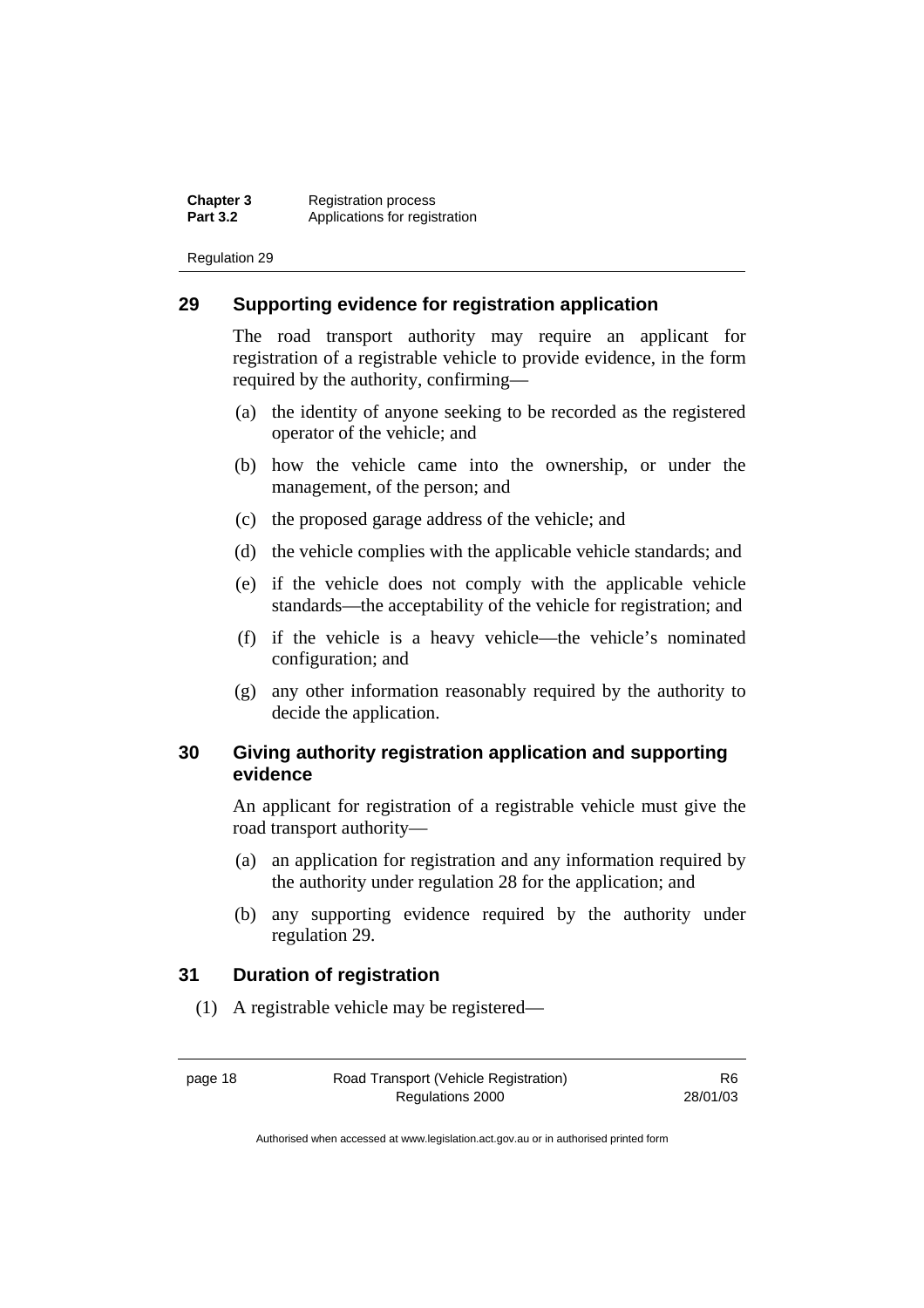- (a) for a vehicle other than a seasonal vehicle—for 1 year; or
- (b) for a seasonal vehicle—for 9 months; or
- (c) for any vehicle—for 3 or 6 months.

*Note* See the dict for the def of *seasonal vehicle*.

- (2) An applicant for registration of a registrable vehicle must nominate a period mentioned in subregulation (1) that relates to the vehicle.
- (3) However, an applicant may nominate, and the road transport authority may approve, a different period of registration for a vehicle.

#### **Example**

The authority may approve a different period of registration to achieve a common registration expiry day for vehicles in a fleet.

 (4) The road transport authority may, in writing, declare a kind of vehicle to be a seasonal vehicle.

#### **Examples of kinds of vehicles that may be declared to be seasonal vehicles**

- 1 vehicles used in primary production
- 2 heavy vehicles.
- (5) A declaration under subregulation (4) is a disallowable instrument.
	- *Note* A disallowable instrument must be notified, and presented to the Legislative Assembly, under the *Legislation Act 2001*.

#### **32 Deciding applications for registration**

- (1) The road transport authority may refuse to approve an application for registration of a registrable vehicle if—
	- (a) the vehicle is not an eligible vehicle; or
	- (b) the application may not be approved under these regulations; or
	- (c) the applicant has not complied with the road transport legislation in relation to the registration of the vehicle

| R6       | Road Transport (Vehicle Registration) | page 19 |
|----------|---------------------------------------|---------|
| 28/01/03 | Regulations 2000                      |         |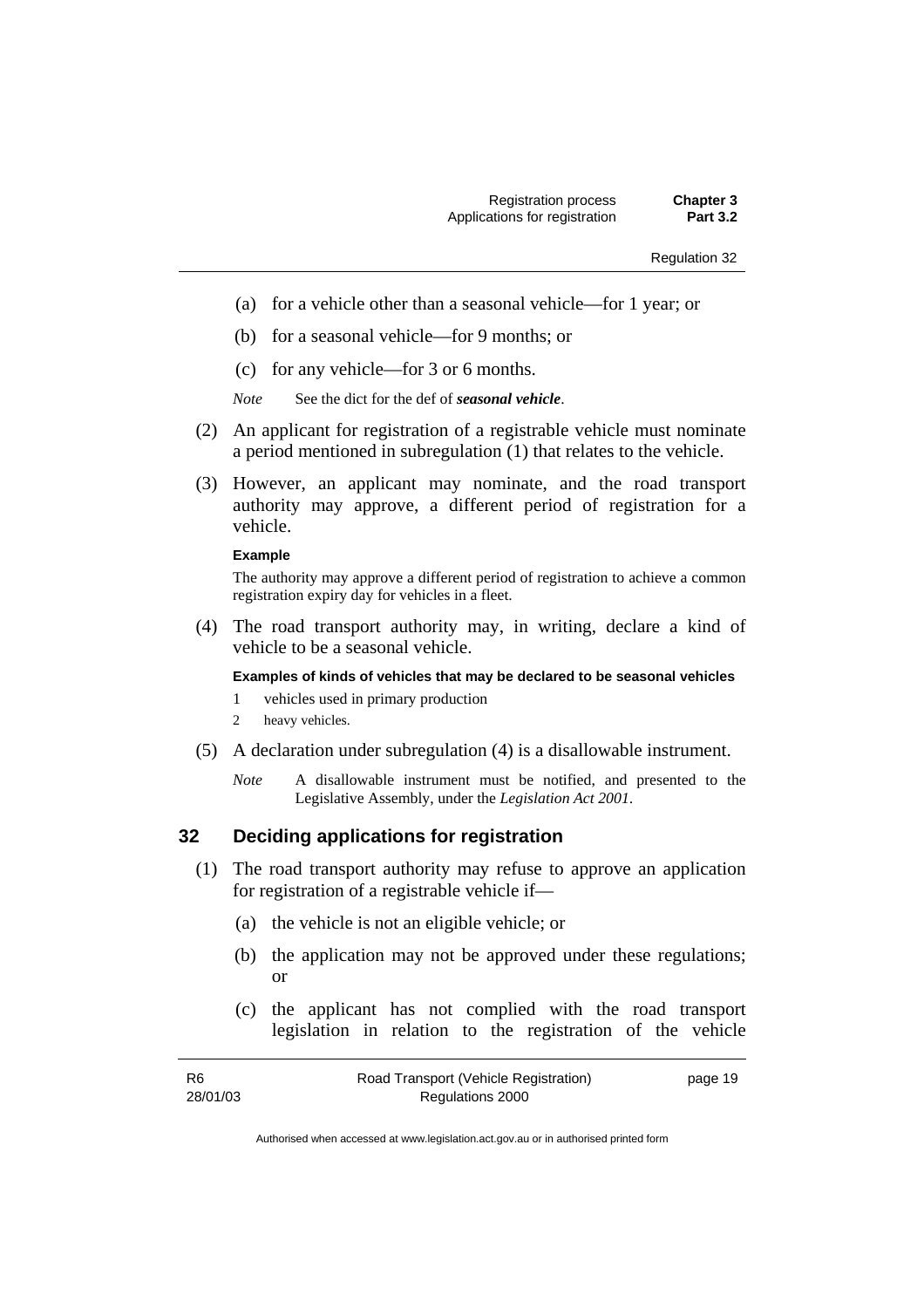#### **Chapter 3** Registration process<br>**Part 3.2** Applications for regis Applications for registration

Regulation 32

(including any requirement to pay a fee, charge or other amount); or

- (d) the authority believes on reasonable grounds that—
	- (i) the vehicle, or a part of the vehicle, is or may be stolen; or
	- (ii) information given in, or in relation to, the application for registration is false, misleading or incomplete in a material particular; or
	- (iii) there are unpaid fines or financial penalties resulting from the use of the vehicle in Australia; or
	- (iv) the vehicle is being used for an unlawful purpose; or
- (e) the authority is not satisfied that the vehicle's garage address is in the ACT; or
- (f) the applicant has failed to comply with a Territory law relating to certificates of inspection of registrable vehicles; or
- (g) for an application for the registration of any taxi—the vehicle has been used as a taxi for 6 years or more; or
- (h) for an application for the first registration of a wheelchair accessible taxi—the vehicle is 2 years old or older; or
- (i) for an application for the first registration of a taxi other than a wheelchair accessible taxi—the vehicle is 4 years old or older; or
- (j) for an application for the registration of a wheelchair accessible taxi—the vehicle is more than 6 years old; or
- (k) for an application for the registration of a taxi other than a wheelchair accessible taxi—
	- (i) the vehicle is more than 8 years old; or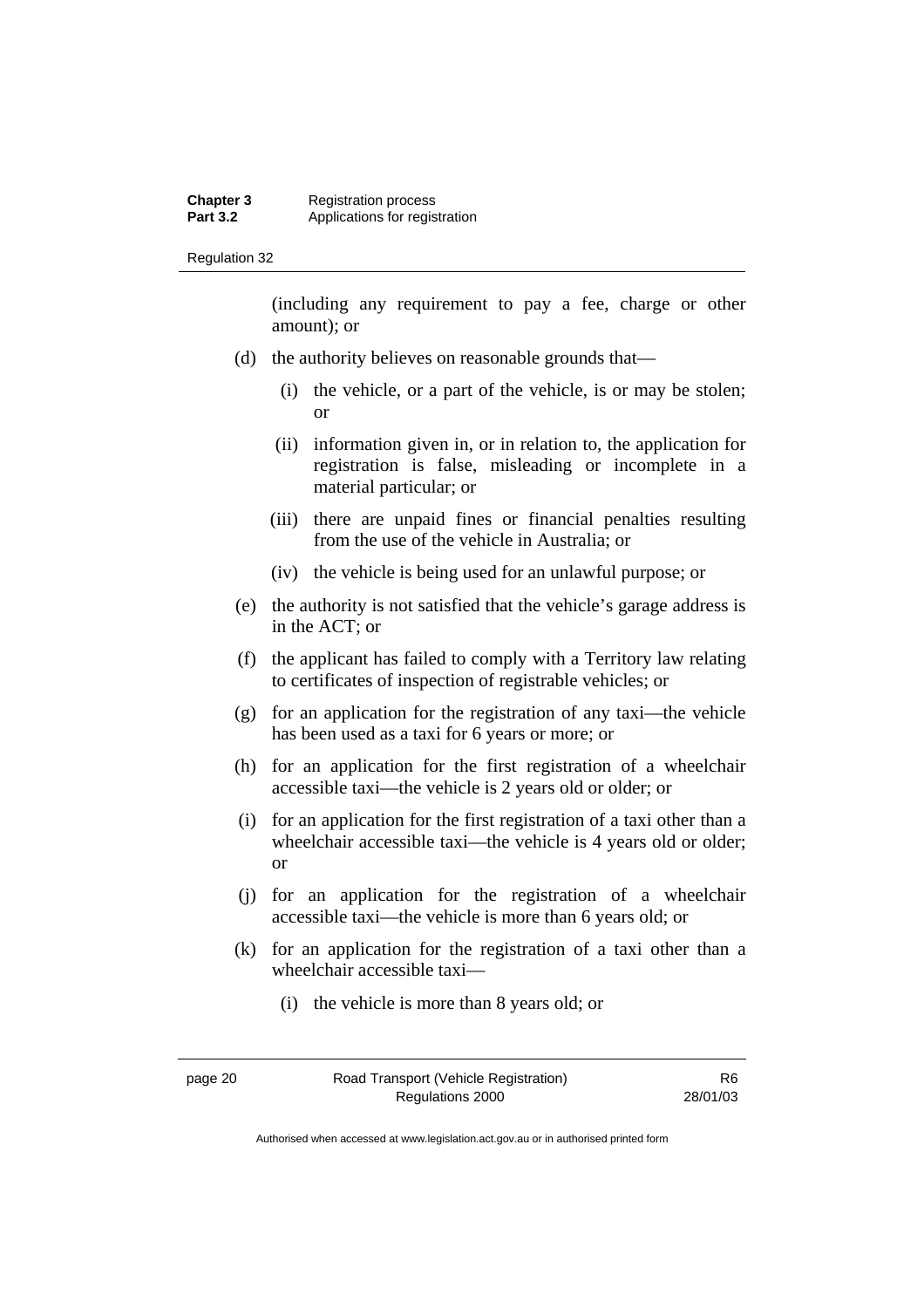Regulation 32A

- (ii) the vehicle does not have seating for at least 4 adults (including the driver); or
- (iii) the vehicle does not have at least 4 doors.
- (2) The road transport authority must refuse to approve an application for the registration of a registrable vehicle if—
	- (a) the authority is required, under regulation 32A, to refuse to approve the application for a vehicle's registration; or
	- (b) an order of a court in Australia prevents the vehicle's registration, and the authority has been told about the order.
- (3) If the road transport authority approves an application by or on behalf of a person for registration of a registrable vehicle, the authority must register the vehicle in the name of the person as the registered operator.
- (4) For this regulation, the age of a vehicle is measured from 6 months after the day when a compliance plate was fitted to the vehicle.
- (5) In this regulation:

*wheelchair accessible taxi*—see the *Road Transport (Public Passenger Services) Regulations 2002*, dictionary.

#### **32A Deciding applications for registration—written-off vehicles**

- (1) This regulation applies in relation to an application for the registration of a registrable vehicle if the vehicle identifier for the vehicle is the same as the vehicle identifier for a vehicle that is recorded as having been written-off (the *relevant record*) in—
	- (a) the written-off vehicles register; or
	- (b) an approved corresponding WOVR and the road transport authority has notice of the relevant record in the corresponding register.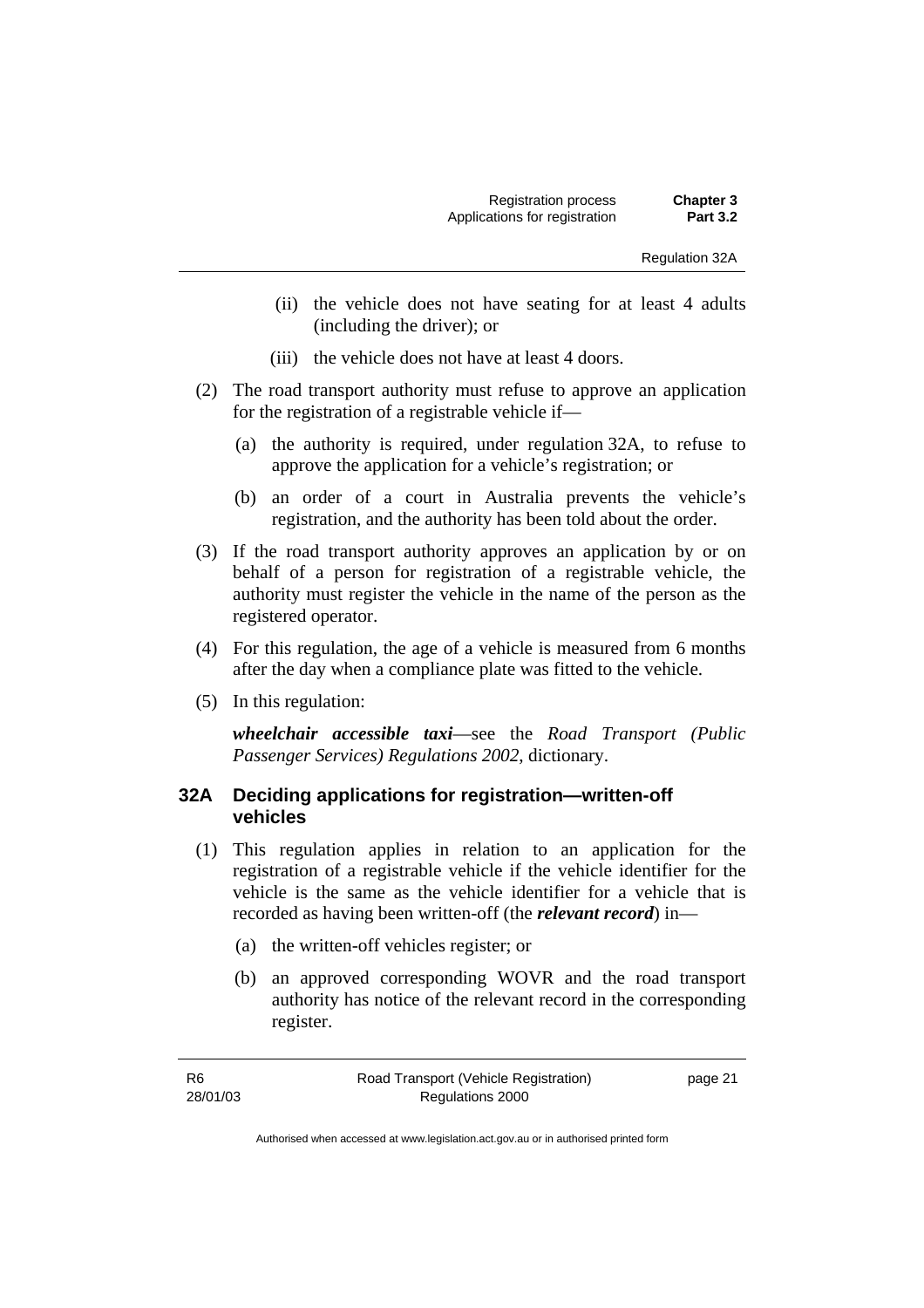| <b>Chapter 3</b> | <b>Registration process</b>   |
|------------------|-------------------------------|
| <b>Part 3.2</b>  | Applications for registration |

- (2) If the relevant record indicates that the vehicle is a statutory writeoff, the road transport authority must refuse to approve the application for the vehicle's registration.
- (3) If the relevant record indicates that the vehicle is a repairable writeoff, the road transport authority must refuse to approve the application for the vehicle's registration unless the authority is satisfied that—
	- (a) the vehicle is the original vehicle to which the vehicle identifier was assigned; and
	- (b) the vehicle complies with the applicable vehicle standards.
- (4) However, subregulation (3) does not apply if the vehicle has been re-registered, or the vehicle's registration has been renewed, since the relevant record was made.
- (5) In this regulation:

*repairable write-off*—see the *Road Transport (General) Regulations 2000*, regulation 20.

*statutory write-off*—see the *Road Transport (General) Regulations 2000*, regulation 22.

#### **33 Conditional registration**

- (1) The road transport authority may register a registrable vehicle conditionally if—
	- (a) the vehicle does not comply with an applicable vehicle standard; or
	- (b) the authority considers it appropriate for another reason to register the vehicle conditionally.
- (2) The road transport authority may refuse to register a registrable vehicle conditionally under subregulation (1) (a) if—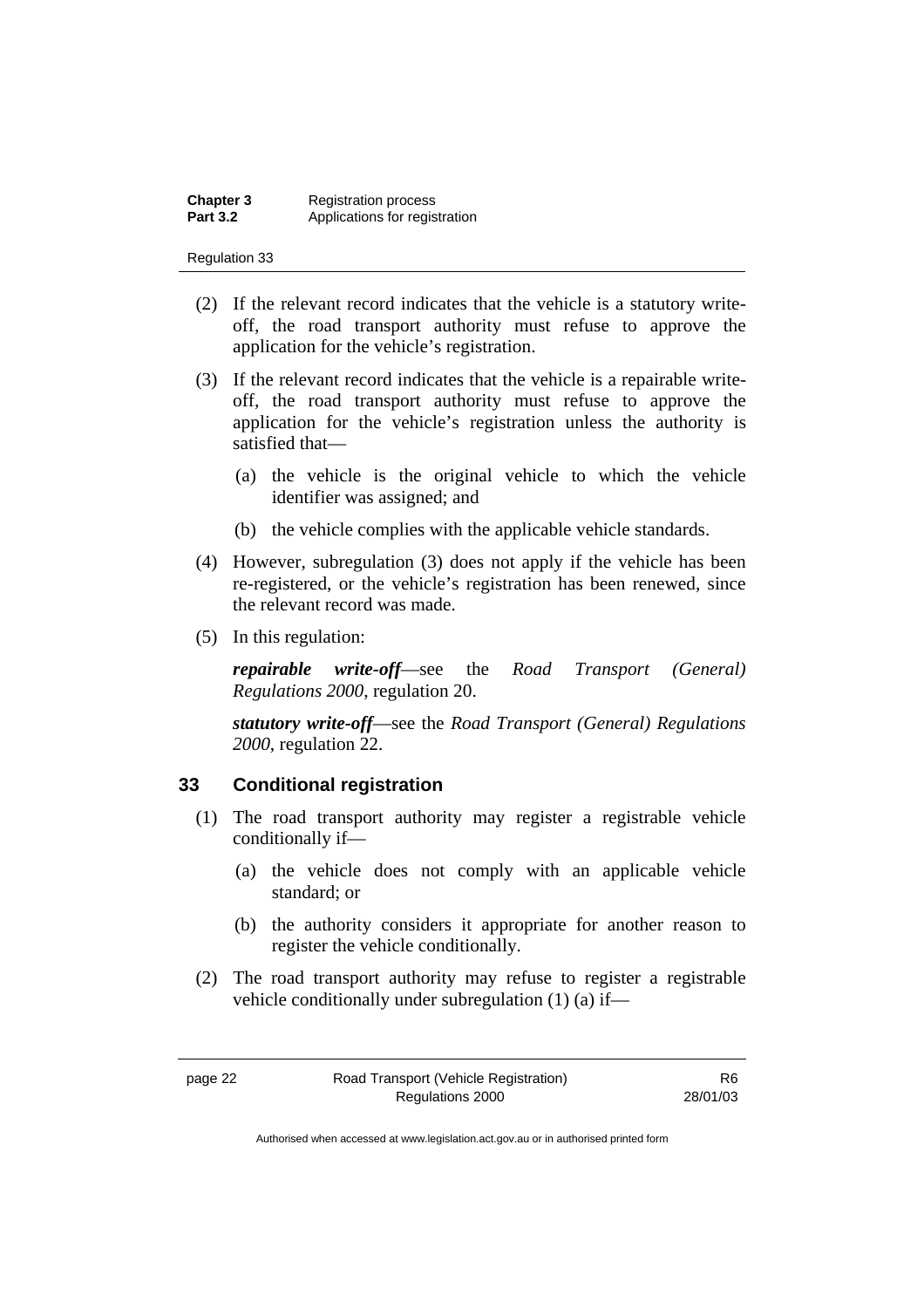- (a) the vehicle does not have its own operations or identification plate; or
- (b) no certificate of approved operations under regulation 114 (Installation of operations plates, modification of vehicles etc) has been issued or accepted by the authority for the vehicle.
- (3) In deciding the conditions to be imposed on the registration of a registrable vehicle that does not comply with an applicable vehicle standard, the road transport authority must take into account the nature and extent of the noncompliance.
- (4) The road transport authority may at any time vary or cancel the conditions imposed on the registration of a registrable vehicle.
- (5) The road transport authority must tell the registered operator in writing of the conditions, or a change in the conditions, applying to the registration of a registrable vehicle.
- (6) A condition, or a change in the conditions, applying to the registration of a registrable vehicle takes effect when the road transport authority tells the registered operator in writing about the condition or change.
- (7) A person, other than the registered operator of a vehicle, must not use, or, if in charge of the vehicle, permit the use of, a vehicle that is conditionally registered in contravention of a condition of registration.

Maximum penalty (for subregulation (7)): 20 penalty units.

*Note* The registered operator is required to comply with conditions of registration of a vehicle under the Act, s 21 (3).

R6 28/01/03 page 23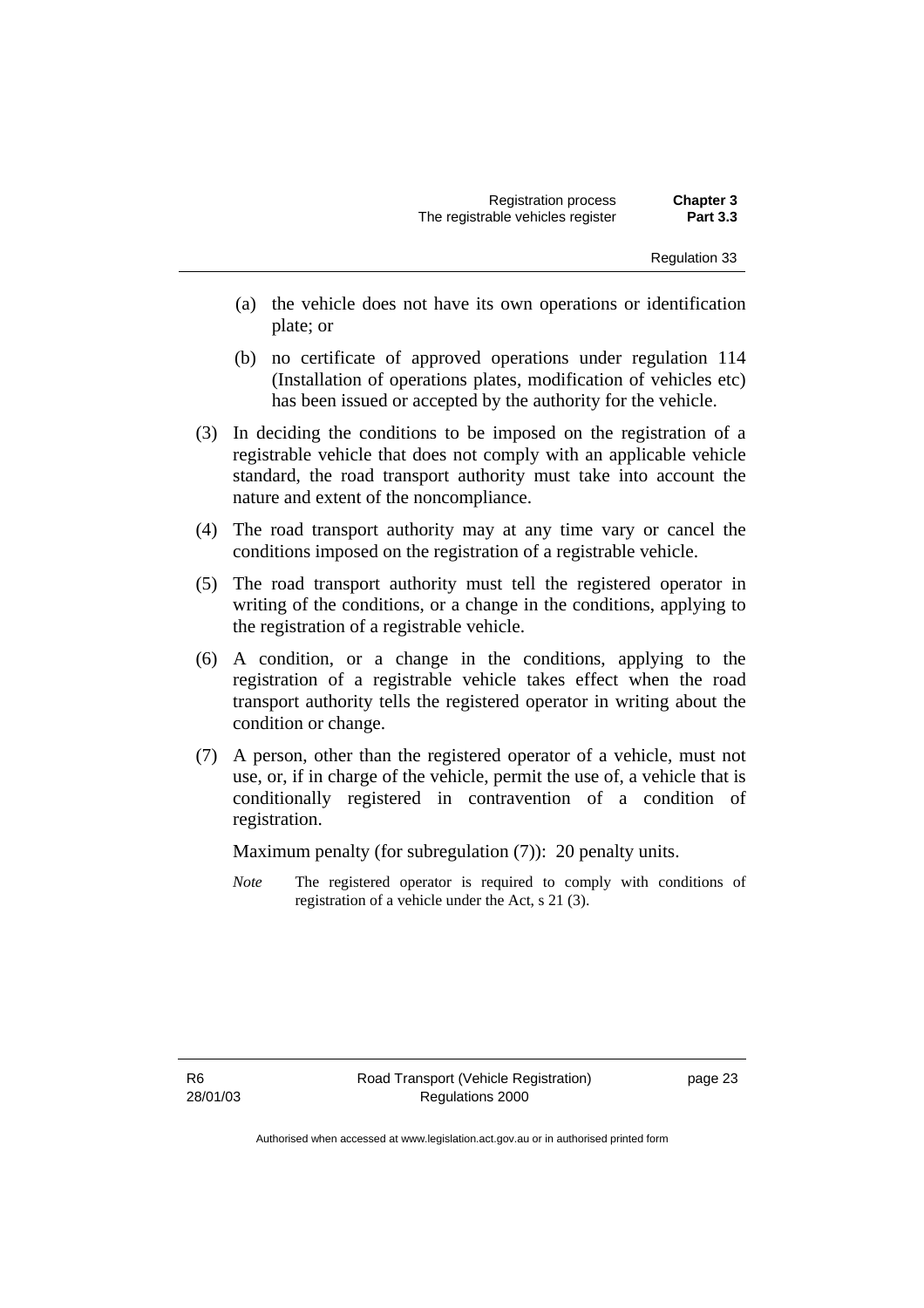# **Part 3.3 The registrable vehicles register**

#### **34 General information to be recorded in register**

If the road transport authority registers a registrable vehicle, the authority must record in the registrable vehicles register, in relation to the vehicle—

- (a) the identification details of the vehicle; and
- (b) the vehicle's garage address; and
- (c) the registered operator's name, home address, and address for the service of notices (if any); and
- (d) the expiry date of the registration; and
- (e) if the vehicle is conditionally registered—the conditions of registration; and
- (f) the vehicle's GVM (if applicable); and
- (g) the vehicle's GCM (if applicable); and
- (h) the vehicle's tare mass; and
- (i) for a heavy vehicle—the vehicle's nominated configuration; and
- (j) the vehicle's registration charge category; and
- (k) if a third-party policy has been issued for the vehicle—the name of the insurer that issued the policy and the expiry date of the policy.
- *Note* The dictionary to the Act defines *home address*, for a corporation, to mean its registered office or the address recorded in the register as its home or business address.

page 24 Road Transport (Vehicle Registration) Regulations 2000

R6 28/01/03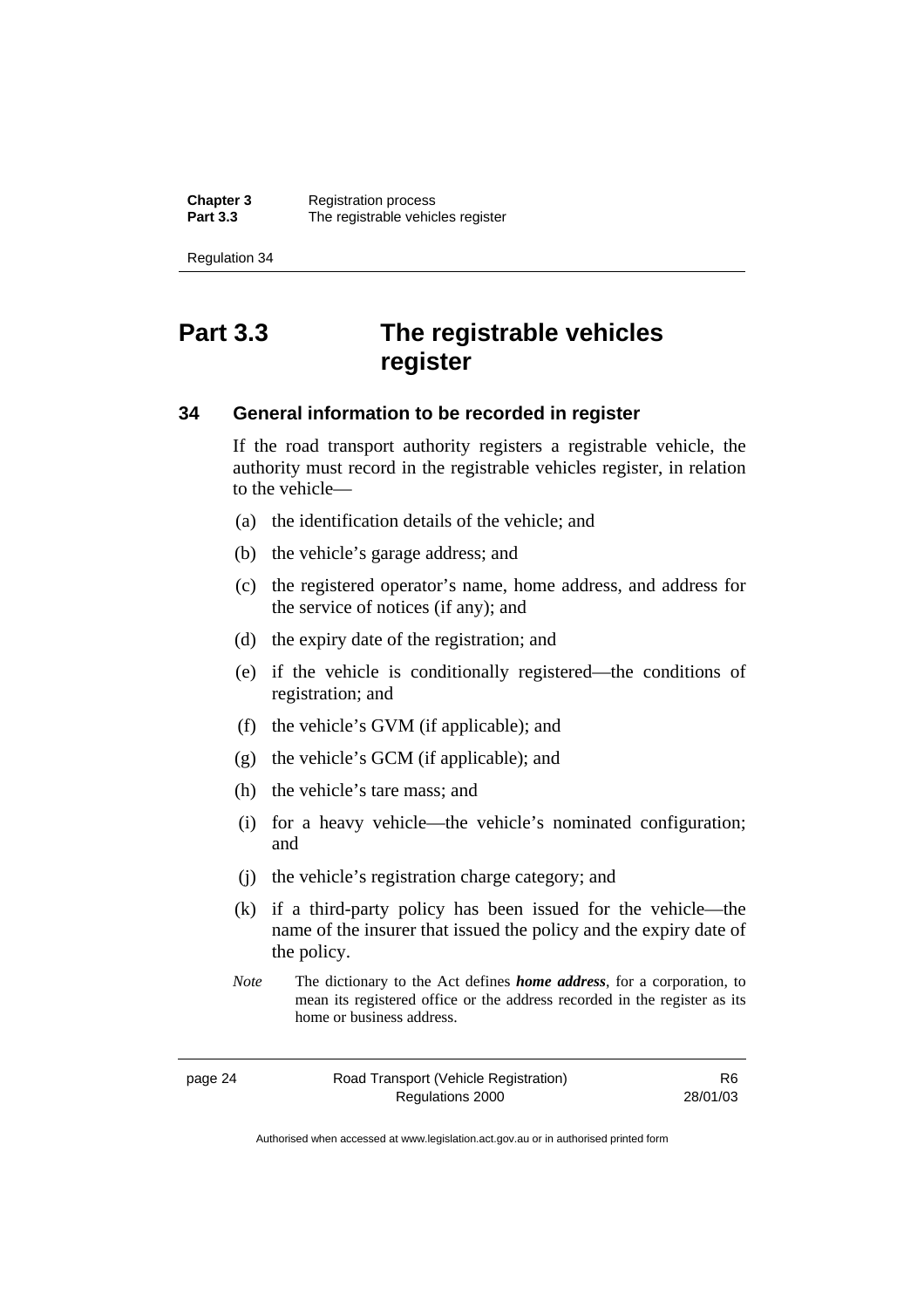#### **35 Other information that may be recorded in register**

The road transport authority may record in the registrable vehicles register other information for—

- (a) the purposes of the road transport legislation; or
- (b) the purposes of any other Territory law; or
- (c) any other purpose the authority considers appropriate.

#### **36 Recording of dealing restrictions**

- (1) Without limiting regulation 35, the road transport authority may record information in the registrable vehicles register to identify a dealing restriction for a registrable vehicle.
- (2) Despite any other provision of these regulations, if a dealing in relation to a registrable vehicle contravenes a dealing restriction recorded in the registrable vehicles register for the vehicle, the road transport authority may—
	- (a) if the dealing requires the authority's approval—refuse to approve the dealing; and
	- (b) refuse to record details of the dealing in the register; and
	- (c) refuse to exercise any other function in relation to the dealing.
- (3) In this regulation:

*dealing*, in relation to a registrable vehicle, means—

- (a) registering the vehicle; or
- (b) renewing the registration of the vehicle; or
- (c) transferring the vehicle's registration.

*dealing restriction*, for a registrable vehicle, means a condition on the registration of the vehicle restricting dealing in relation to the vehicle.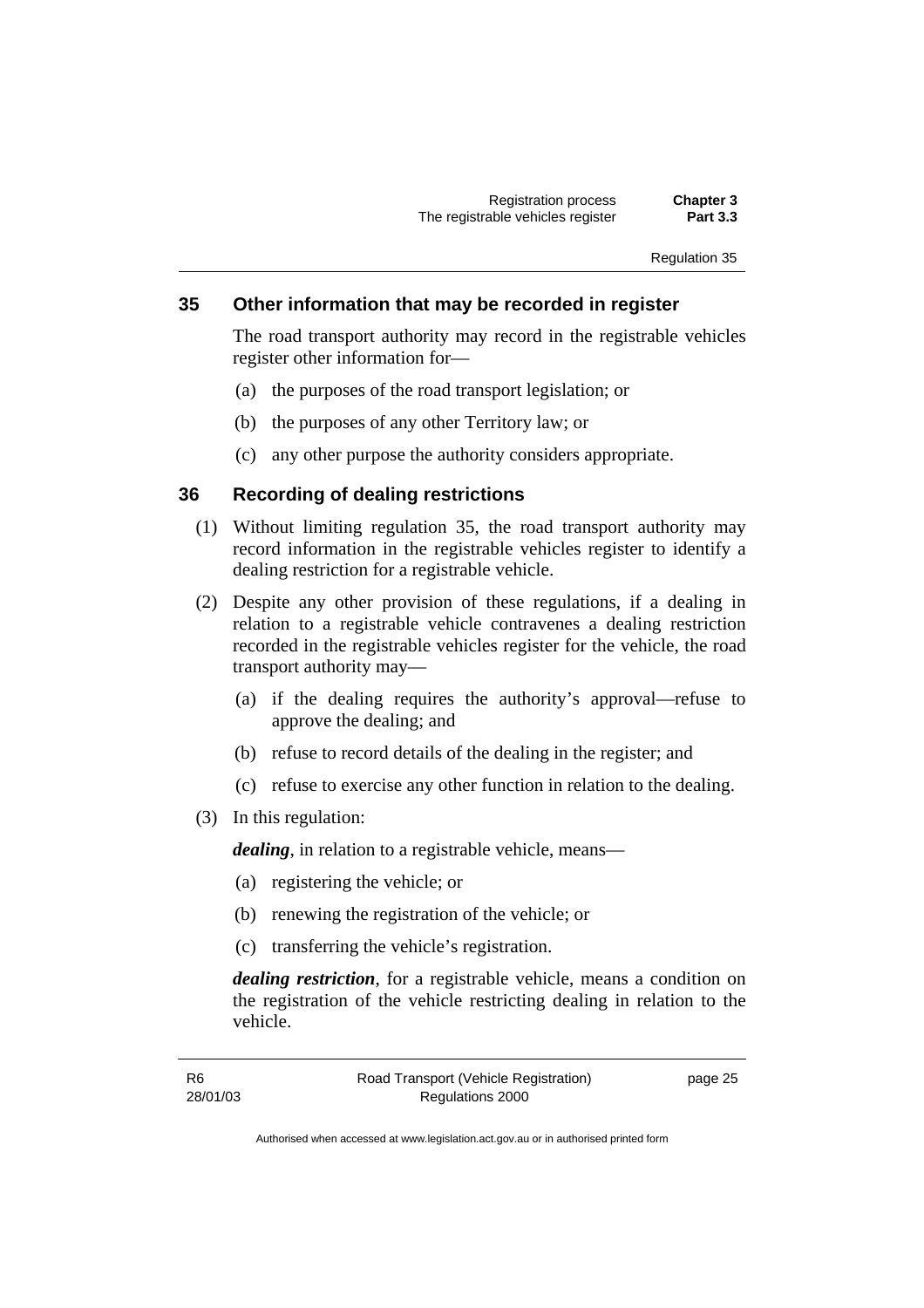**Chapter 3** Registration process<br>**Part 3.4** Registration docume **Registration documents** 

Regulation 37

#### **37 Changes in description or configuration to be recorded**

- (1) If the registered operator of a registrable vehicle tells the road transport authority in writing about a change in a registrable vehicle's description or nominated configuration recorded in the registrable vehicles register, the authority must record the change in the register unless satisfied that the information is false.
- (2) The road transport authority may require evidence, in a form acceptable to the authority, confirming that the change has happened.

#### **38 Register to record information over previous 2 years**

The road transport authority must ensure that the registrable vehicles register contains details of all registrable vehicles that are currently registered, or that have been registered within the previous 2 years.

#### **39 Searches of registrable vehicles register etc**

The registered operator of a registrable vehicle may—

- (a) inspect information in the registrable vehicles register in relation to the vehicle; and
- (b) obtain a certificate of all or any of that information.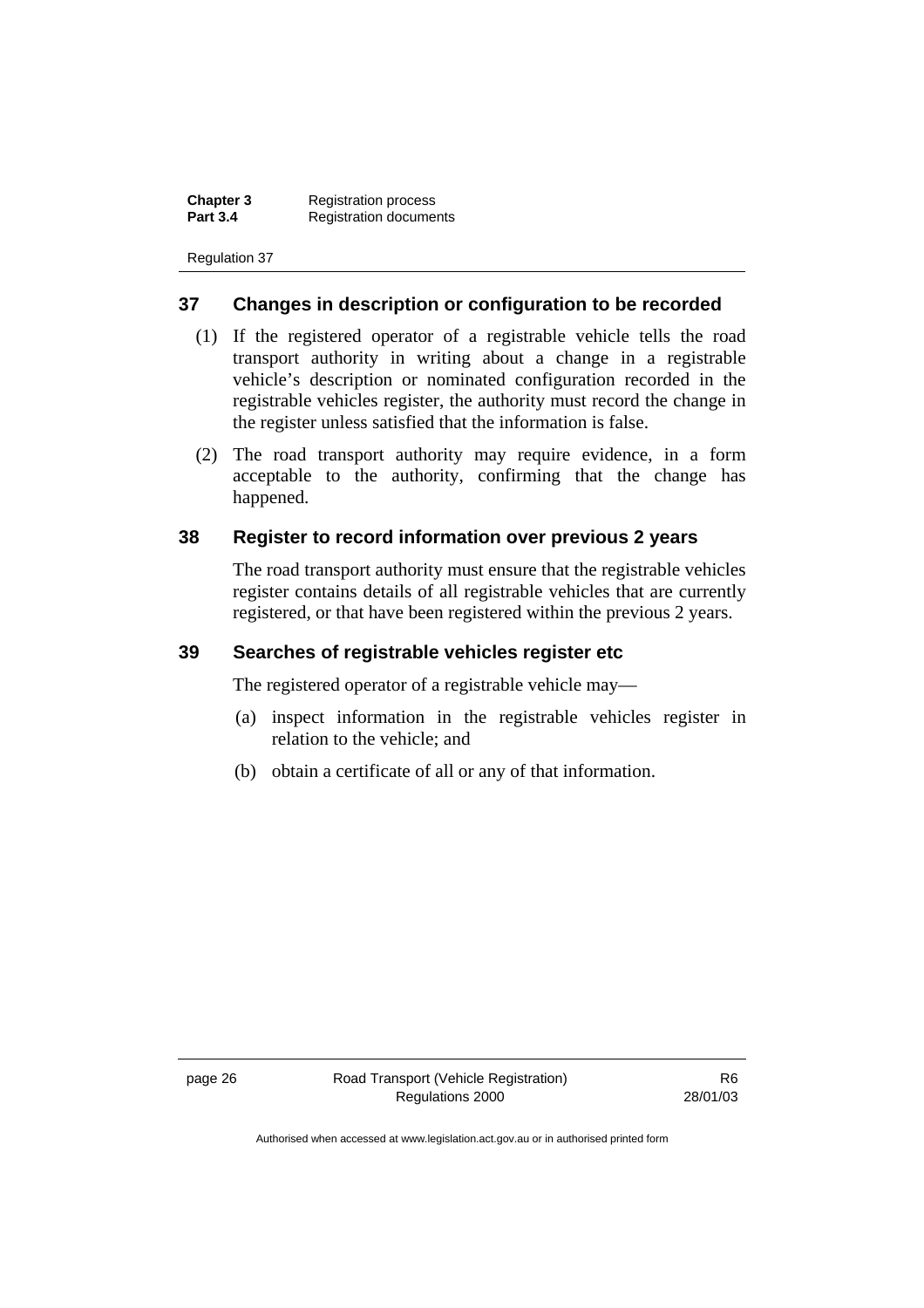# **Part 3.4 Registration documents**

### **40 Registration certificates**

- (1) If the road transport authority registers a registrable vehicle, the authority must issue a registration certificate for the vehicle and give it to the registered operator.
- (2) A registration certificate for a vehicle must include—
	- (a) the registered operator's name; and
	- (b) the address (if any) for the service of notices on the registered operator of the vehicle; and
	- (c) the vehicle's garage address; and
	- (d) the vehicle's registration number; and
	- (e) the vehicle's make; and
	- (f) the vehicle's model or body type (whichever is more descriptive); and
	- (g) the vehicle's VIN or, if there is no VIN, any chassis number and engine number of the vehicle; and
	- (h) the vehicle's GVM (if applicable); and
	- (i) the vehicle's GCM (if applicable); and
	- (j) the vehicle's tare mass; and
	- (k) for a heavy vehicle—the vehicle's nominated configuration, and registration charge category (shown by a code approved by the authority); and
	- (l) for a light vehicle—the registration charge category (shown by a code approved by the authority); and

page 27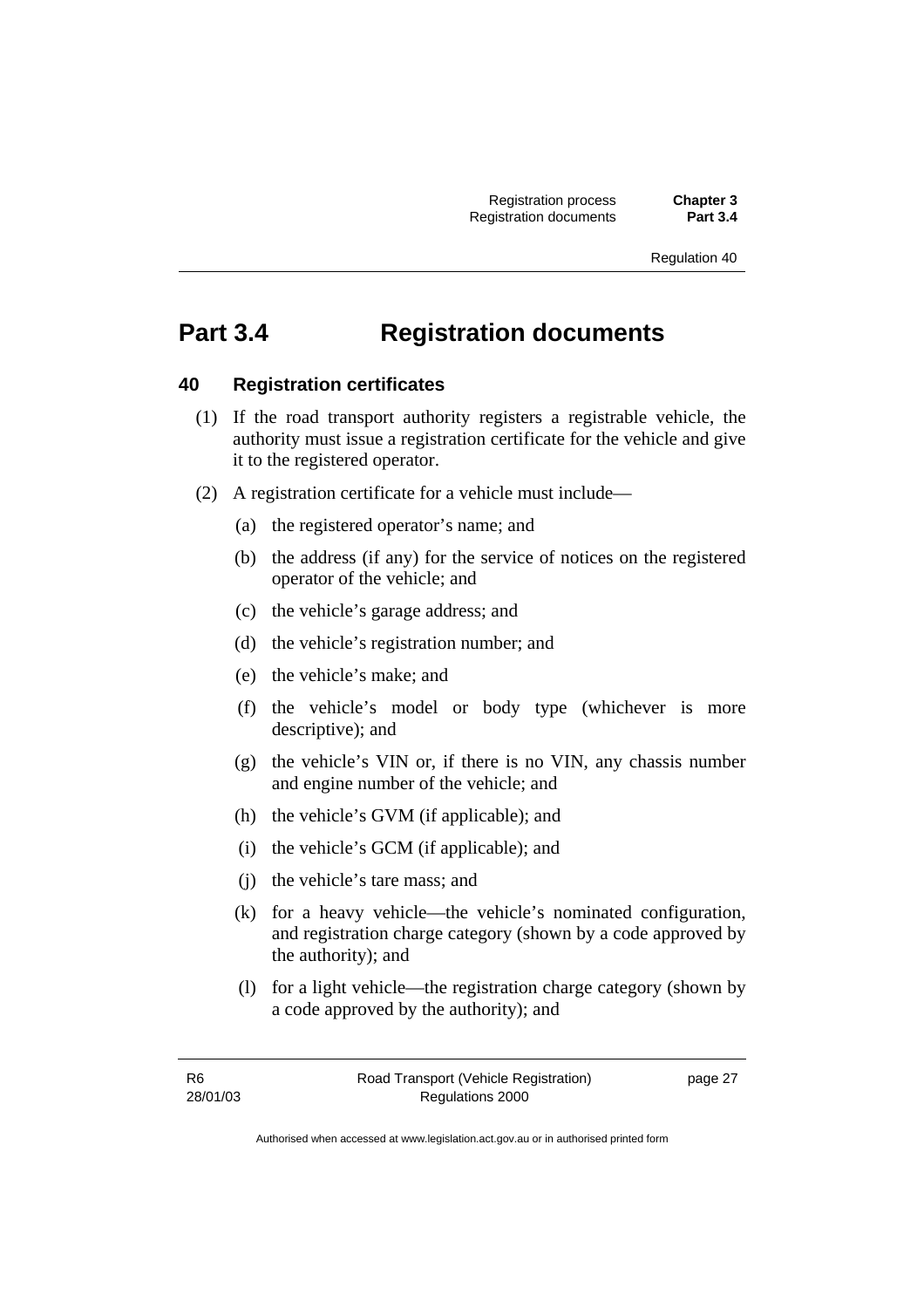| <b>Chapter 3</b> | <b>Registration process</b>   |
|------------------|-------------------------------|
| <b>Part 3.4</b>  | <b>Registration documents</b> |

- (m) the expiry date of the registration; and
- (n) if the vehicle is conditionally registered—the registration conditions.
- *Note* A list of the codes used in registration certificates (and their meanings) can be obtained from the authority.
- (3) The road transport authority may also include in the registration certificate any other information the authority considers appropriate.

#### **41 Damaged registration certificates**

- (1) If the registration certificate for a vehicle becomes damaged in a material respect, the registered operator must, as soon as is practicable (but within 14 days) after discovering the damage—
	- (a) tell the road transport authority about the damage; and
	- (b) return the certificate to the authority.

Maximum penalty: 20 penalty units.

- (2) If the registered operator returns the registration certificate under this regulation, the road transport authority may issue a replacement registration certificate to the operator.
- (3) For this regulation, a registration certificate becomes damaged in a *material respect* if anything required to be included on the certificate under regulation 40 (2) (Registration certificates) is missing or cannot be readily read.

#### **42 Lost, stolen or destroyed registration certificates**

 (1) If a registration certificate for a vehicle is lost, stolen or destroyed, the registered operator must, as soon as practicable (but within 14 days) after discovering the loss, theft or destruction, tell the road transport authority about the loss, theft or destruction.

Maximum penalty: 20 penalty units.

R6 28/01/03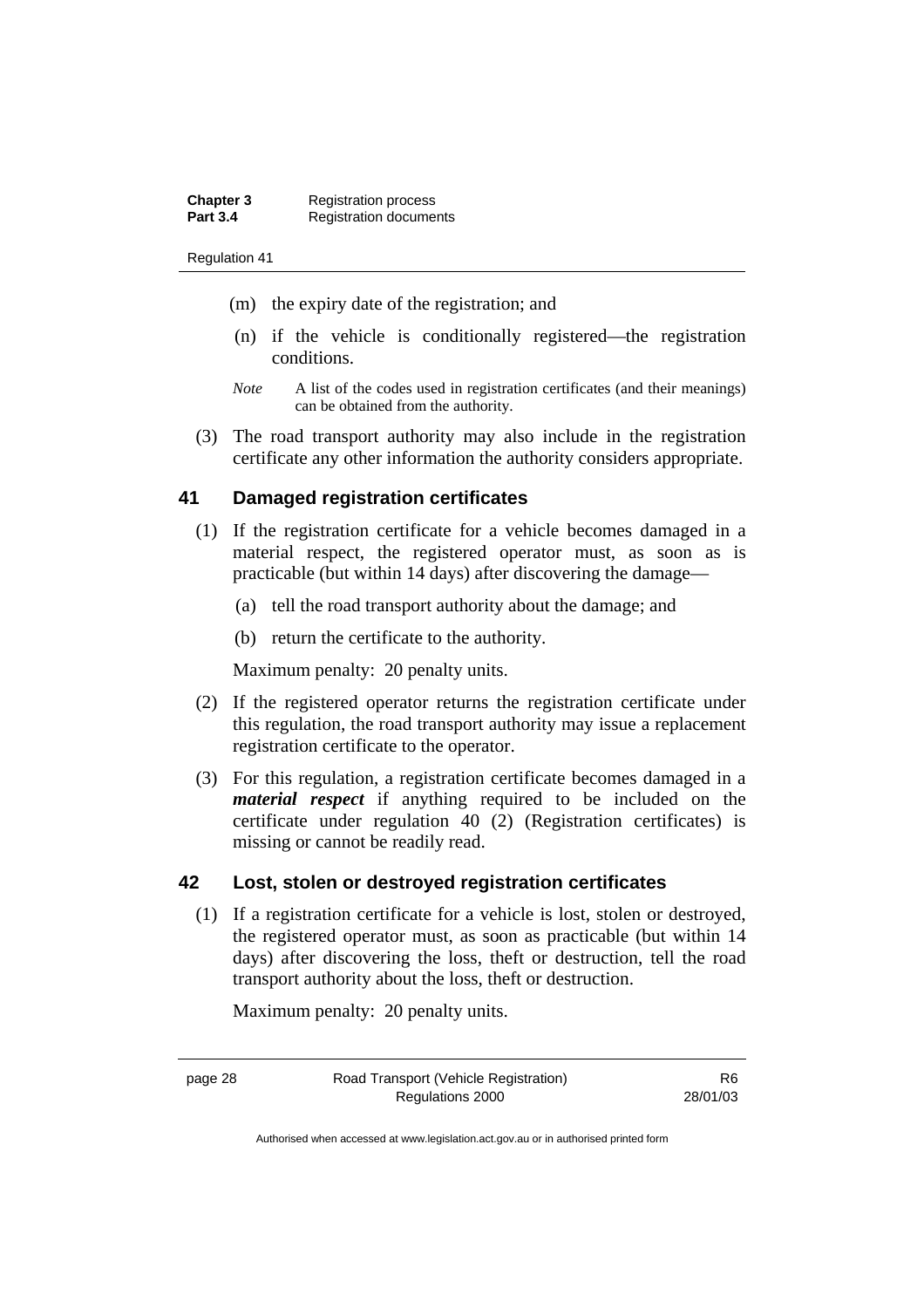Registration process **Chapter 3 Registration documents** 

Regulation 43

- (2) If the registered operator tells the road transport authority about the loss, theft or destruction of the registration certificate, the authority may, by written notice given to the operator, require the operator to provide to the authority, within a stated period and in a stated form, a statement confirming, and explaining the circumstances of, the loss, theft or destruction.
- (3) A person must not, without reasonable excuse, fail to comply with a notice given to the person under subregulation (2).

Maximum penalty: 20 penalty units.

 (4) If the road transport authority is satisfied that the registration certificate for a vehicle has been lost, stolen or destroyed, the authority may issue a replacement registration certificate to the registered operator.

#### **43 Recovery of lost or stolen registration certificates**

If the registered operator of a vehicle recovers the vehicle's lost or stolen registration certificate, the operator must, as soon as practicable (but within 14 days) after recovering the certificate—

- (a) tell the road transport authority about the recovery of the certificate; and
- (b) give the certificate to the authority unless the authority tells the operator that the certificate need not be given to the authority.

Maximum penalty: 20 penalty units.

#### **44 Registration labels**

- (1) If the road transport authority registers a registrable vehicle, the authority must issue a registration label for the vehicle and give it to the registered operator.
- (2) However, the road transport authority is not required to issue a registration label for a registrable vehicle owned by a State,

| R6       | Road Transport (Vehicle Registration) | page 29 |
|----------|---------------------------------------|---------|
| 28/01/03 | Regulations 2000                      |         |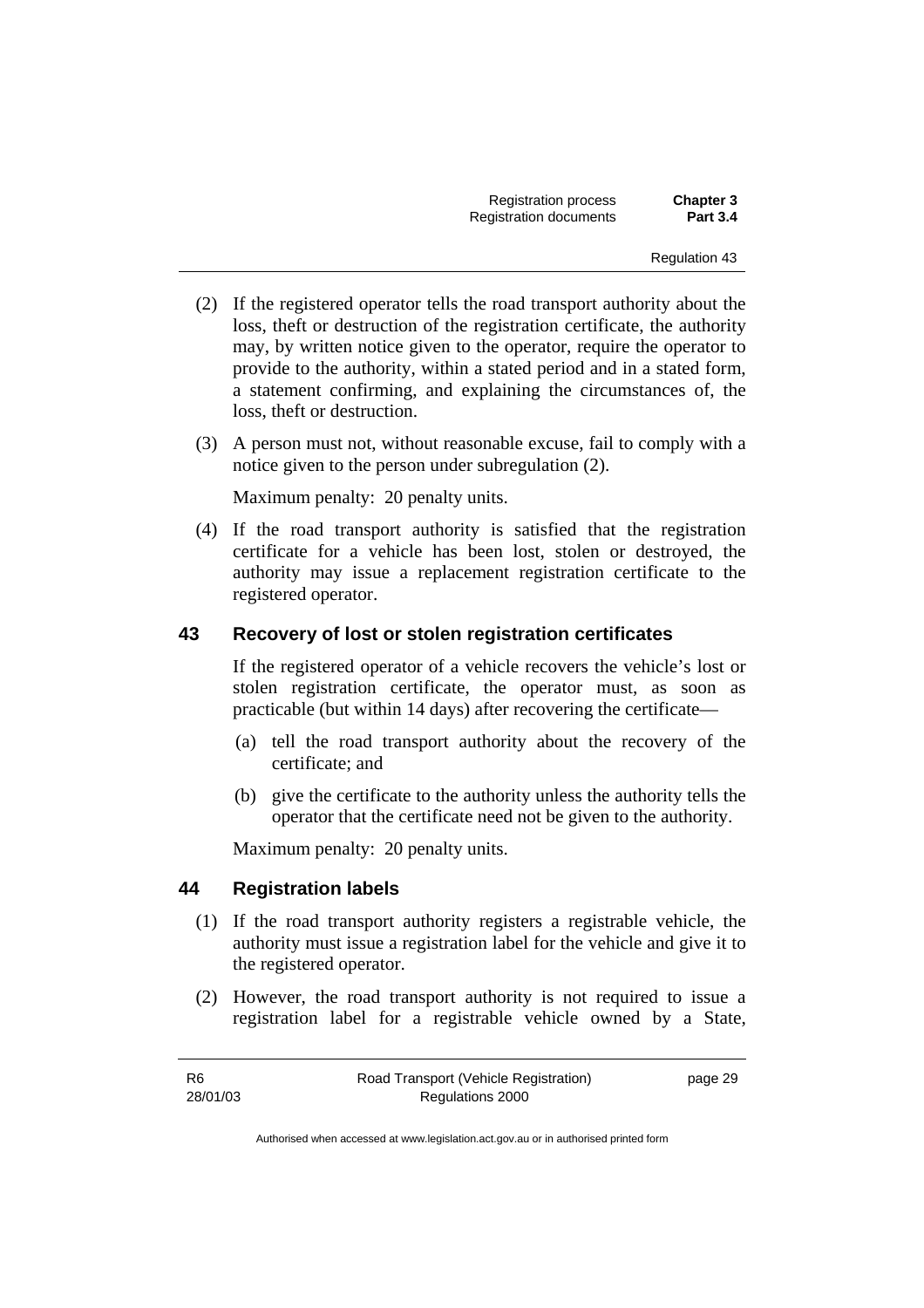| Chapter 3       | <b>Registration process</b>   |
|-----------------|-------------------------------|
| <b>Part 3.4</b> | <b>Registration documents</b> |

Territory or the Commonwealth, or by a State, Territory or Commonwealth authority.

- (3) A registration label for a vehicle must include—
	- (a) the registration number of the vehicle; and
	- (b) the vehicle's make; and
	- (c) the vehicle's model or body type (whichever is more descriptive); and
	- (d) the vehicle's VIN or, if there is no VIN, any chassis number or engine number of the vehicle; and
	- (e) the vehicle's GVM (if applicable); and
	- (f) the vehicle's GCM (if applicable); and
	- (g) the vehicle's registration charge category (shown by a code approved by the authority); and
	- (h) the expiry date of the vehicle's registration; and
	- (i) if the vehicle is conditionally registered—the registration conditions (shown by a code approved by the authority).
	- *Note 1* A list of the codes used on registration labels (and their meanings) can be obtained from the authority.
	- *Note* 2 The registered operator must be told about the conditions applying to the vehicle's registration (see reg 33 (5)).
- (4) The registration label for a vehicle must be attached—
	- (a) for all vehicles—so the information on the label is readable from the outside of the vehicle; and
	- (b) for a motor vehicle with a windscreen or fixed window—
		- (i) to the lower left side (or nearside) of the windscreen; or
		- (ii) to a fixed window on the left side (or nearside) of the vehicle; and

| page 30 | Road Transport (Vehicle Registration) | R6       |
|---------|---------------------------------------|----------|
|         | Regulations 2000                      | 28/01/03 |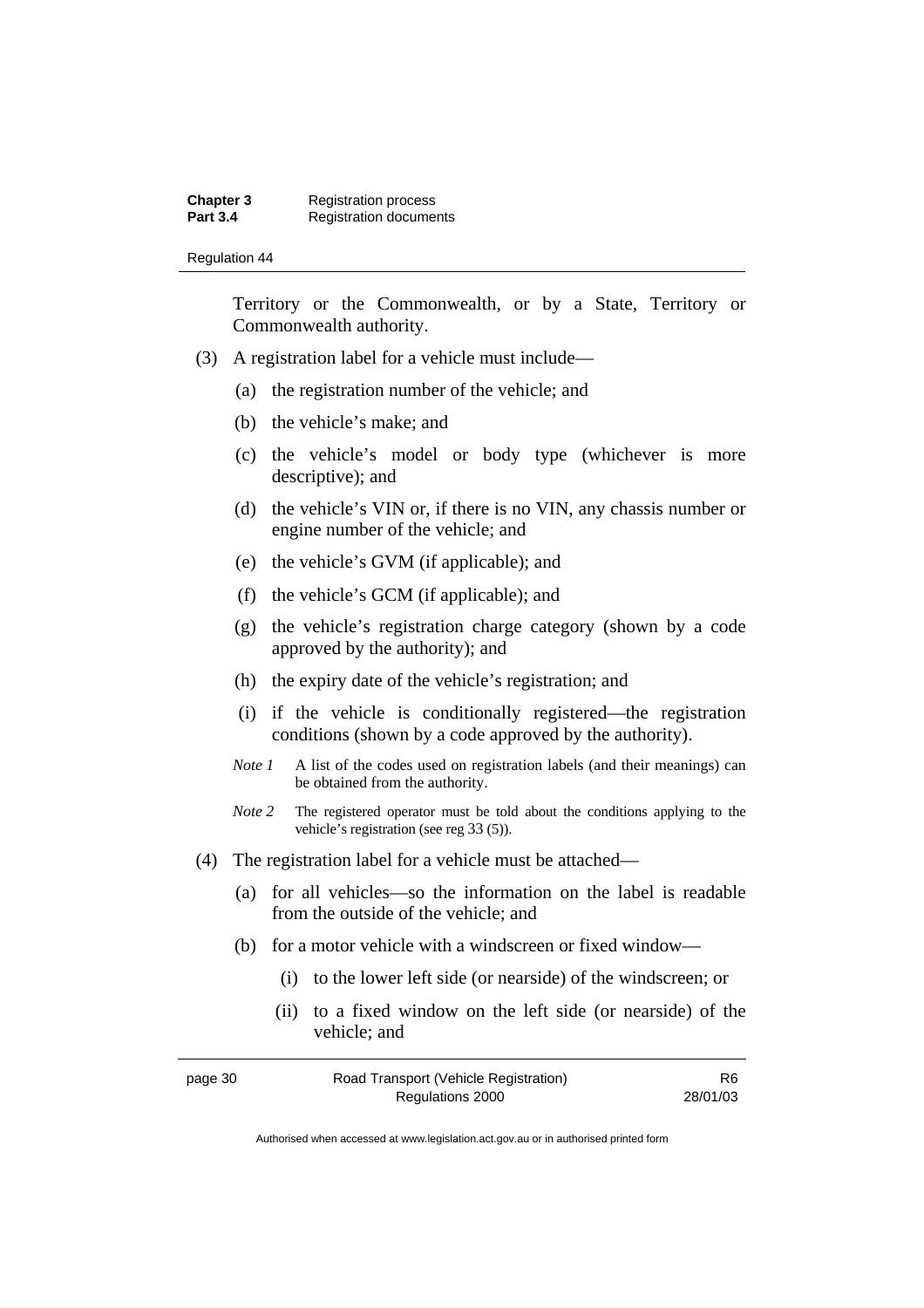Registration process **Chapter 3 Registration documents** 

Regulation 45

- (c) for a caravan or other trailer with a fixed rear window or a hinged rear window that is designed to be closed when the vehicle is being towed—to that window, in a place as close as possible to the vehicle's numberplate; and
- (d) for a vehicle other than a vehicle mentioned in paragraph (b) or (c)—on or next to the vehicle's rear numberplate so the characters on the numberplate are not obscured.
- (5) The road transport authority may give a replacement registration label for a vehicle to the registered operator if satisfied that the original is lost, stolen or damaged or has been destroyed.

#### **45 Using a vehicle without registration label etc**

- (1) A person must not use a registrable vehicle on a road or road related area if—
	- (a) the vehicle does not have a current registration label attached to it; or
	- (b) the current registration label attached to the vehicle is not attached to it in accordance with this part; or
	- (c) the current registration label attached to the vehicle is illegible.

Maximum penalty: 20 penalty units.

 (2) The responsible person for a vehicle used by someone else in contravention of subsection (1) also commits an offence if the person failed to take reasonable precautions to prevent the contravention.

Maximum penalty: 20 penalty units.

- (3) This regulation does not apply to a vehicle if—
	- (a) an unregistered vehicle permit is in force for the vehicle; or
	- (b) a trader's plate is attached to the vehicle.

R6 28/01/03 page 31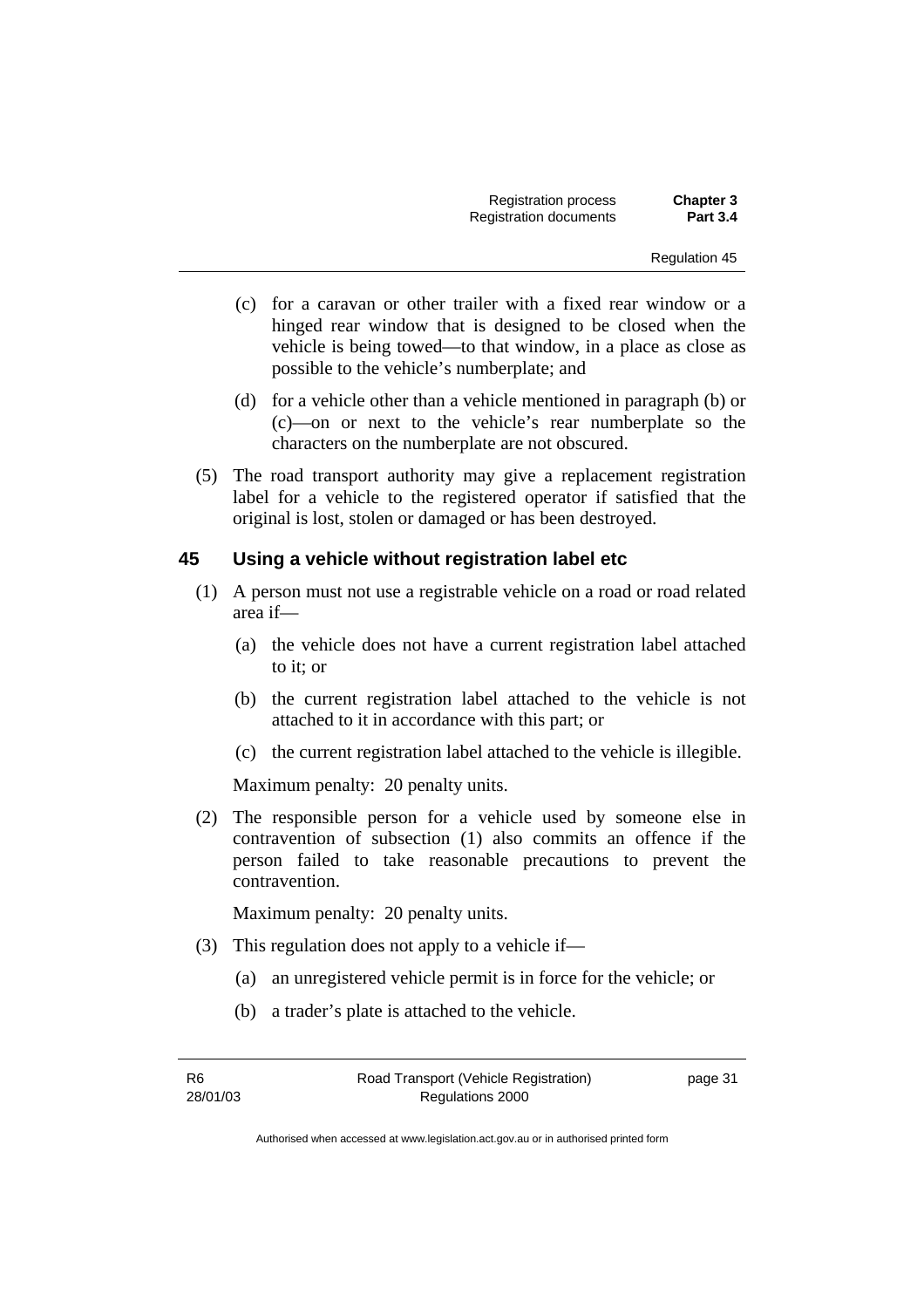| Chapter 3       | <b>Registration process</b>   |
|-----------------|-------------------------------|
| <b>Part 3.4</b> | <b>Registration documents</b> |

Regulation 45A

 (4) For this regulation, a registration label is *illegible* if anything that is required under regulation 44 (3) (Registration labels) cannot, for any reason, be readily read.

#### **45A Streamlined registration procedures**

- (1) This regulation applies if the road transport authority—
	- (a) sends the registered operator of a registrable vehicle a registration certificate (the *prospective registration certificate*) and a registration label (the *prospective registration label*) for a future period for the vehicle; and
	- (b) invites the registered operator to renew the registration of the vehicle.
- (2) The prospective registration certificate is not issued by the road transport authority as a registration certificate, and the prospective registration label is not issued by the road transport authority as a registration label, until the appropriate fee determined for the registration mentioned in the certificate and label has been paid.
	- *Note* Fees are determined under the *Road Transport (General) Act 1999*, s 96 (Determination of fees, charges and other amounts).
- (3) If the prospective registration certificate has not been issued by the road transport authority as a registration certificate, a person must not use the prospective registration certificate to pretend to have registration.

Maximum penalty: 20 penalty units.

 (4) If the prospective registration label has not been issued by the road transport authority as a registration label, a person must not attach the unissued prospective registration label to a vehicle.

Maximum penalty: 20 penalty units.

 (5) If the road transport authority issues a registration certificate and registration label for the registration of the registrable vehicle for a

page 32 Road Transport (Vehicle Registration) Regulations 2000 R6 28/01/03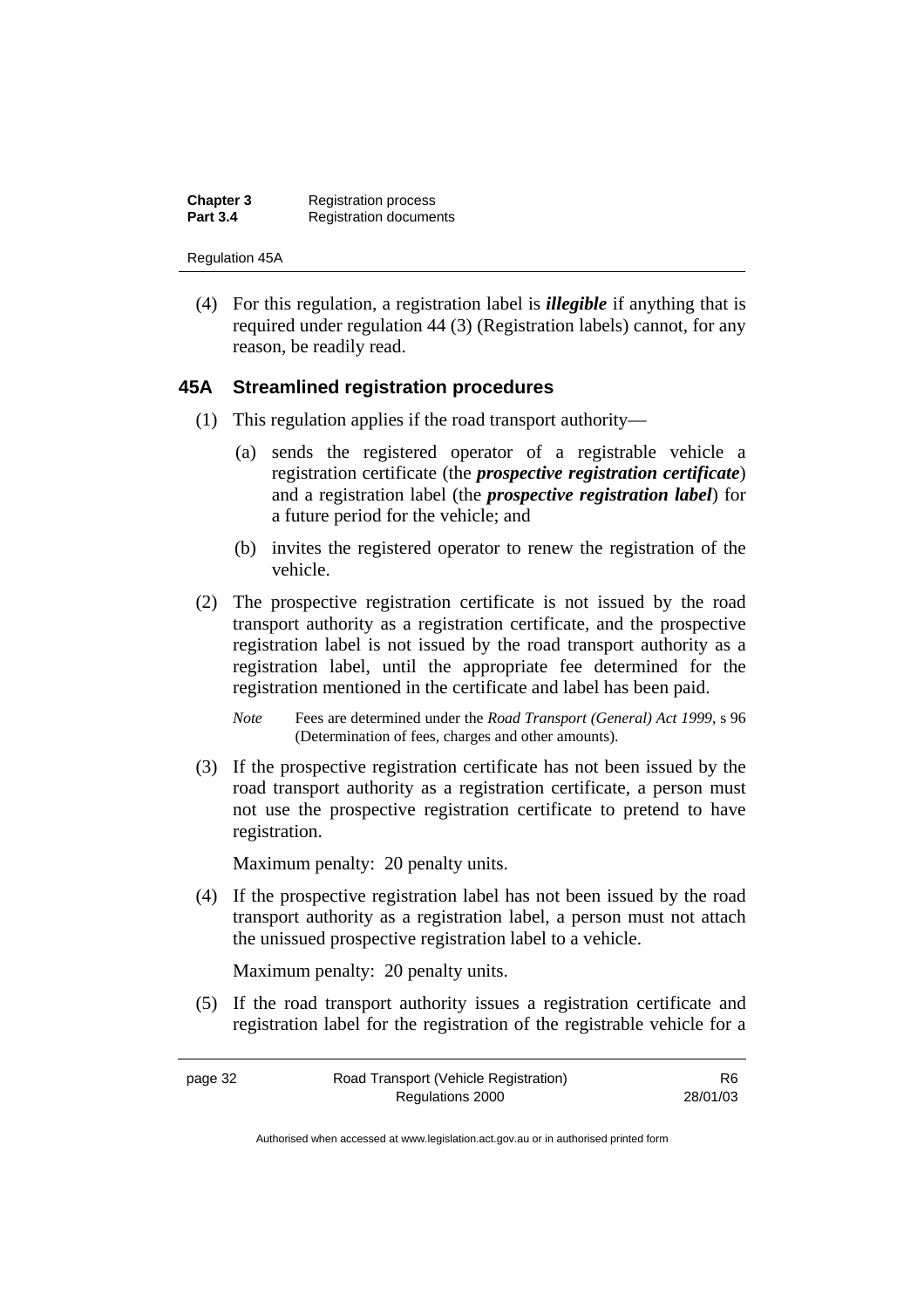| Registration process | <b>Chapter 3</b> |
|----------------------|------------------|
| <b>Numberplates</b>  | <b>Part 3.5</b>  |

Regulation 45A

period completely or partly covered by the prospective registration certificate and prospective registration label for the vehicle, the prospective registration certificate and prospective registration label cannot be issued and may be destroyed without notice to the authority under regulation 42 (Lost, stolen or destroyed registration certificates).

R6 28/01/03 Road Transport (Vehicle Registration) Regulations 2000

page 33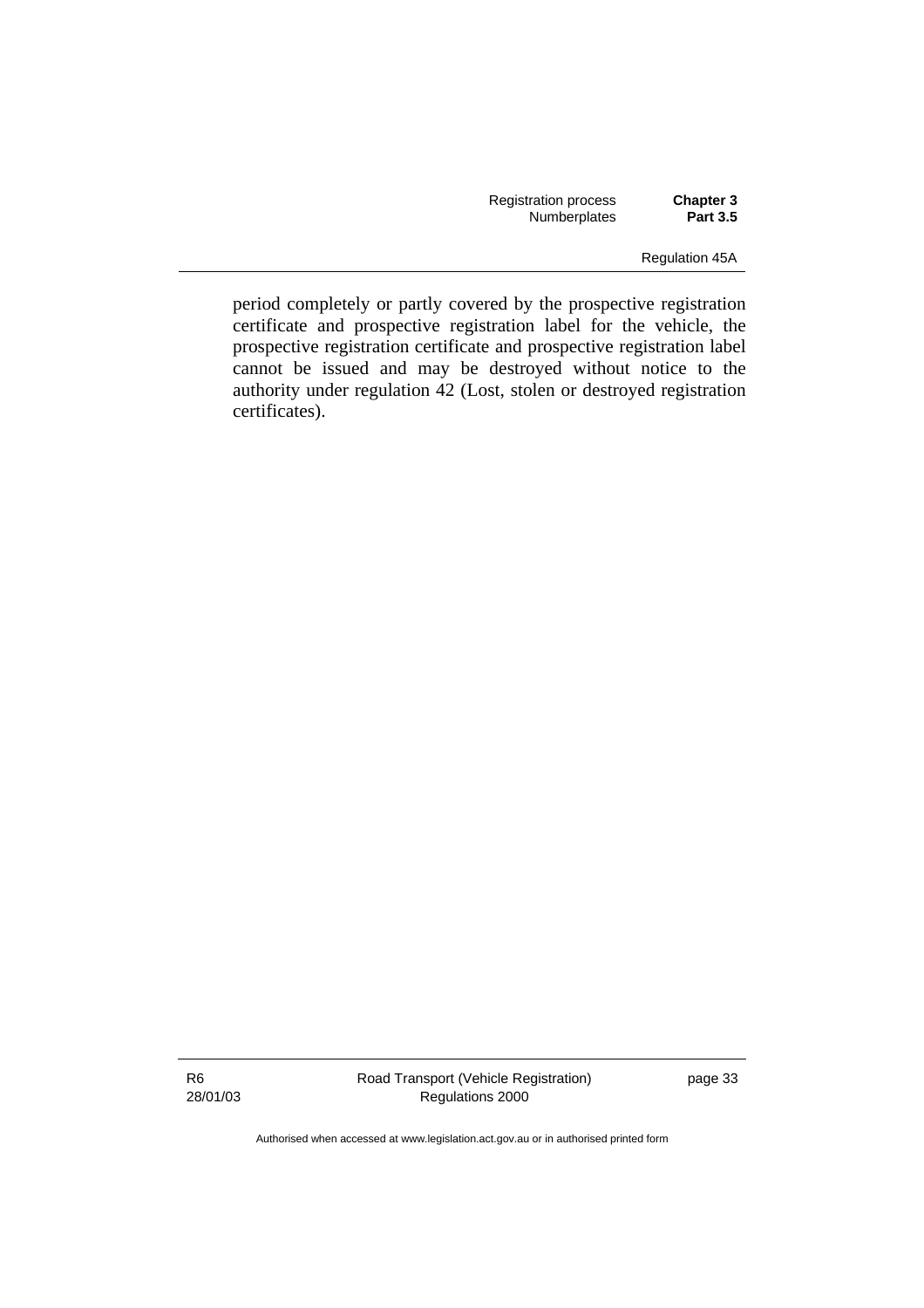**Chapter 3** Registration process<br>**Part 3.5** Numberplates Numberplates<br>General **Division 3.5.1** Regulation 46

# **Part 3.5 Numberplates**

## **Division 3.5.1 General**

#### **46 Definitions for pt 3.5**

In this part:

*owner*, of a prescribed right to a non-standard registration number, means—

- (a) the person entitled to the right; or
- (b) if 2 people are entitled to the right—each of those persons.

*plate-holder*, of a numberplate, means—

- (a) for a trader's plate—the person issued with the plate; or
- (b) for any other numberplate—the registered operator of the registrable vehicle for which the numberplate is issued.

*prescribed right*, to a non-standard registration number, means a right to the number sold under regulation 54 (Selling rights to nonstandard registration numbers).

*right*, to a non-standard registration number, means the exclusive right to be given the number as a registration number.

#### **47 Determination of non-standard registration numbers**

- (1) The road transport authority may, in writing, determine that a number is a non-standard registration number.
- (2) A determination is a notifiable instrument.

*Note* A notifiable instrument must be notified under the *Legislation Act 2001*.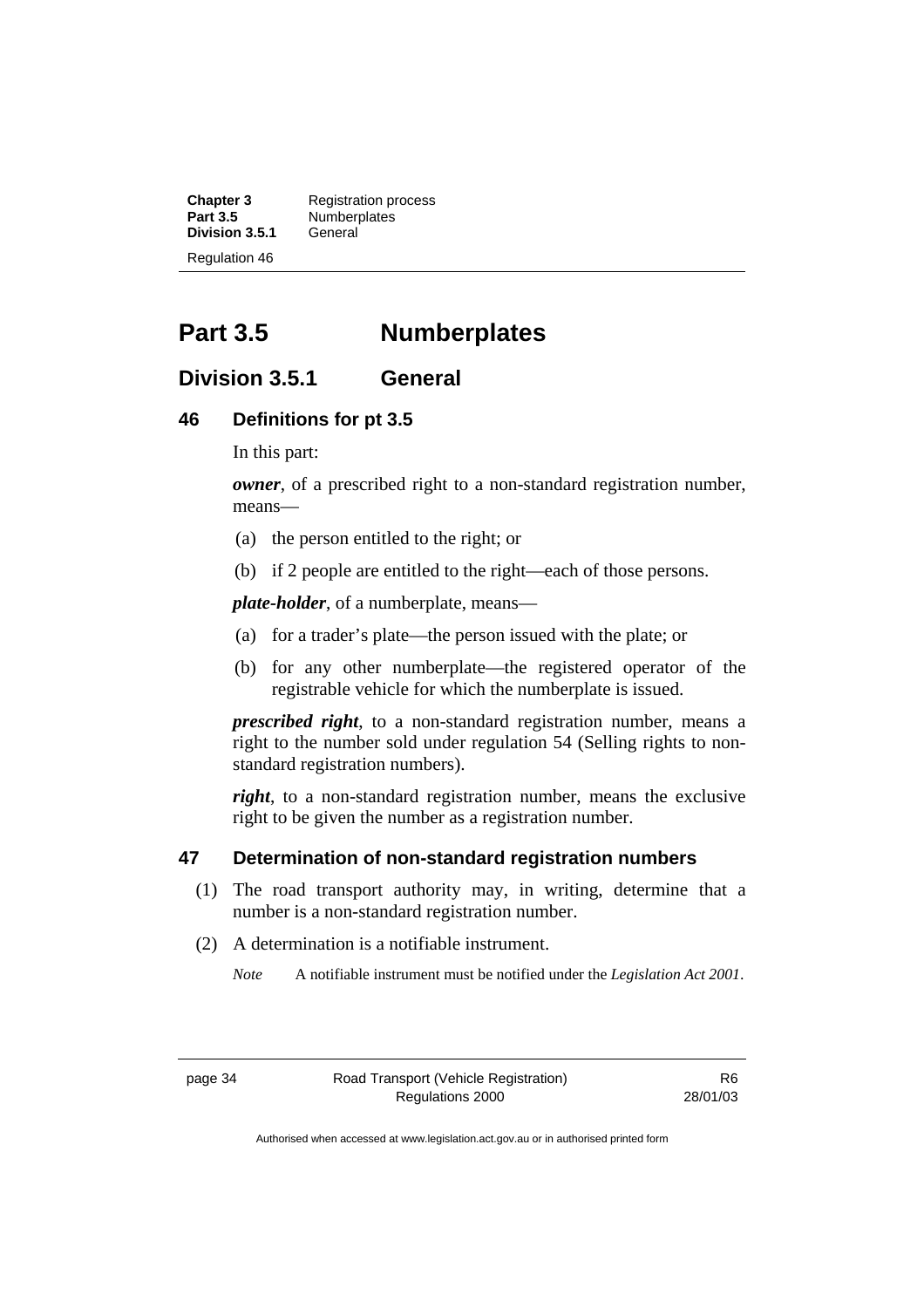#### **48 Application of pt 3.5 to trader's plates**

This part (except division 3.5.6 (Damaged, lost, stolen and destroyed numberplates)) does not apply to trader's plates.

*Note* Part 5.2 provides for the issue and use of trader's plates.

## **Division 3.5.2 Issue of numberplates generally**

#### **49 Vehicle numberplates**

- (1) If the road transport authority registers a registrable vehicle, the authority must give a distinguishing registration number to the vehicle.
- (2) The road transport authority must issue—
	- (a) for a motor vehicle registered by the authority (other than a motorbike or motortrike)—2 vehicle numberplates with the vehicle's registration number; and
	- (b) for a motorbike, motortrike or trailer registered by the authority—at least 1 vehicle numberplate with the registration number of the motorbike, motortrike or trailer; and
	- (c) for any other registrable vehicle registered by the authority the number of vehicle numberplates the authority considers appropriate with the vehicle's registration number.
- (3) This regulation does not require the road transport authority to—
	- (a) give a distinguishing registration number if the vehicle already has a distinguishing registration number; or
	- (b) issue vehicle numberplates with the vehicle's registration number if the vehicle already has the required number of numberplates with the vehicle's registration number.

page 35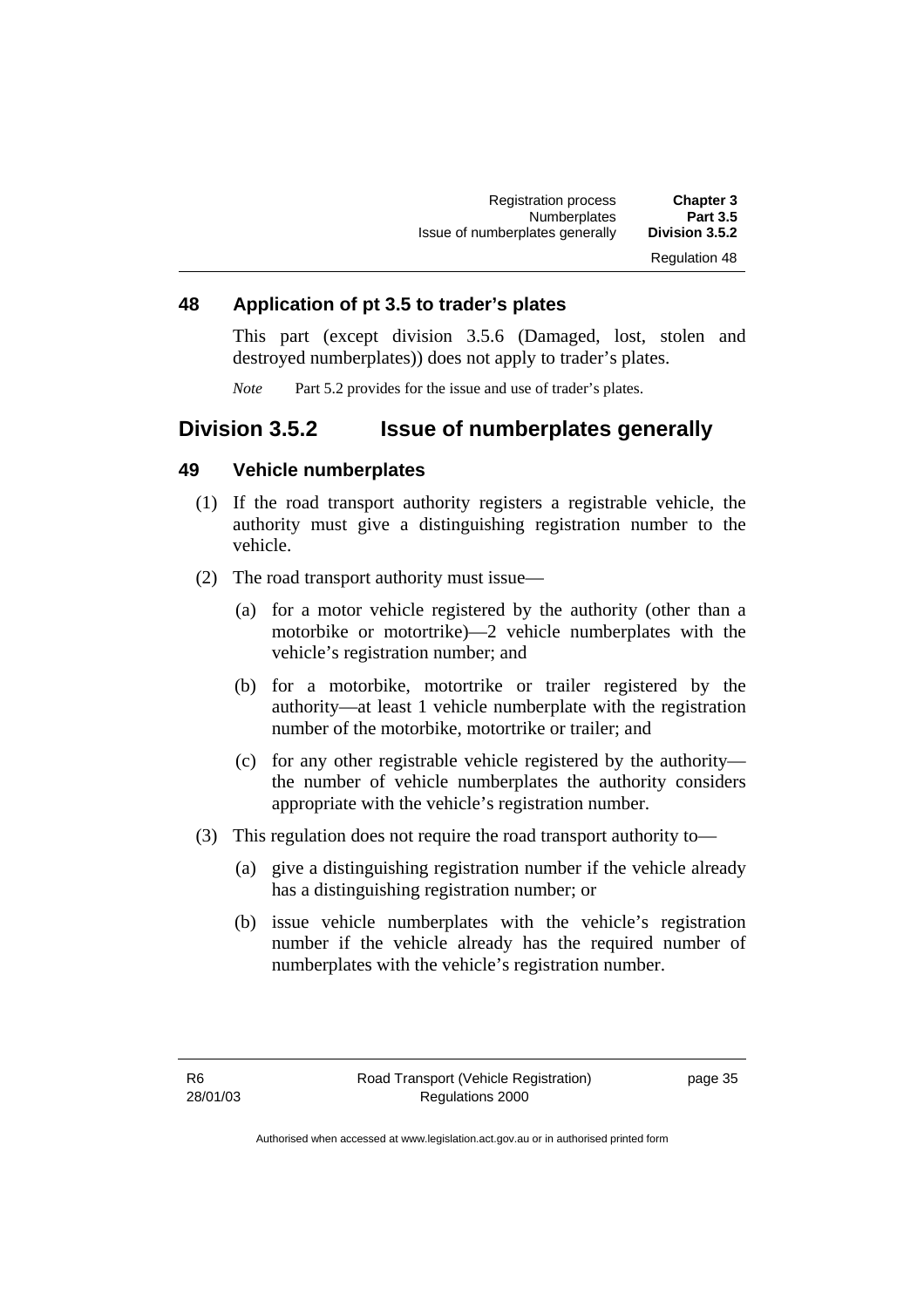| <b>Chapter 3</b> | <b>Registration process</b>     |
|------------------|---------------------------------|
| <b>Part 3.5</b>  | <b>Numberplates</b>             |
| Division 3.5.2   | Issue of numberplates generally |
| Regulation 50    |                                 |

#### **50 Bicycle rack numberplates**

- (1) The registered operator of a registered motor vehicle (other than a motorbike or motortrike) may apply to the road transport authority for the issue of a bicycle rack numberplate for the vehicle in addition to the vehicle numberplates issued for the vehicle.
- (2) If the registered operator applies under subregulation (1), the road transport authority may issue a bicycle rack numberplate with the same number as the vehicle's registration number to the registered operator.
- (3) For these regulations—
	- (a) a bicycle rack numberplate issued to the registered operator of a motor vehicle is taken to be issued for use for that vehicle; and
	- (b) a bicycle rack numberplate displayed, under these regulations, on a bicycle rack on a motor vehicle is taken to be attached to the vehicle; and
	- (c) in deciding whether a bicycle rack numberplate has the same number as the registration number of a motor vehicle only the registration number given to the vehicle is to be considered, and any additional material on any vehicle numberplate of the vehicle, or on the bicycle rack numberplate, is to be disregarded.

### **51 Dimensions, layout etc of numberplates**

- (1) The road transport authority may, in writing, determine the dimensions, layout and other characteristics with which numberplates must comply.
- (2) A determination is a notifiable instrument.
	- *Note* A notifiable instrument must be notified under the *Legislation Act 2001*.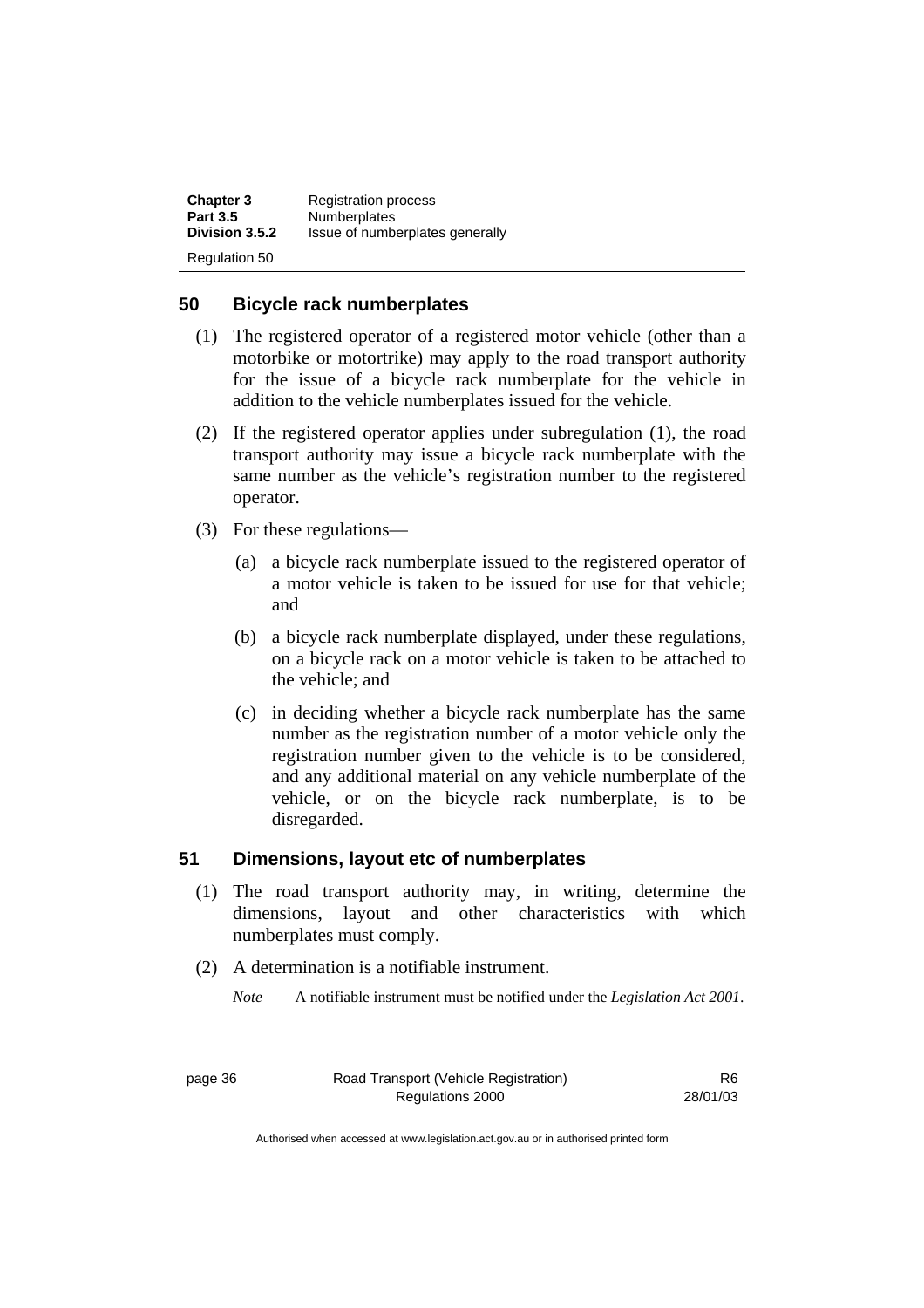### **52 Authority may change registration number**

- (1) The road transport authority may change the registration number given to a registered vehicle.
- (2) Without limiting subregulation (1), the road transport authority may change the registration number given to a registered vehicle if the authority considers that
	- (a) there is an error of any kind in a numberplate issued for the vehicle; or
	- (b) there has been an error of any kind in the issuing of a numberplate for the vehicle; or
	- (c) the numberplate should not have been issued for any other reason.
- (3) If the road transport authority changes the registration number of a registered vehicle under this regulation, the authority may, by written notice given to the registered operator, require the operator to return to the authority, within the period stated in the notice, the numberplates issued for the vehicle.
- (4) A person must not, without reasonable excuse, fail to comply with a notice given to the person under subregulation (3).

Maximum penalty: 20 penalty units.

 (5) If the registered operator of a vehicle returns a numberplate under this regulation, the road transport authority must issue a replacement numberplate to the operator.

## **Division 3.5.3 Non-standard registration numbers**

#### **53 Nature of prescribed rights**

A prescribed right to a non-standard registration number is personal property.

| - R6     | Road Transport (Vehicle Registration) | page 37 |
|----------|---------------------------------------|---------|
| 28/01/03 | Regulations 2000                      |         |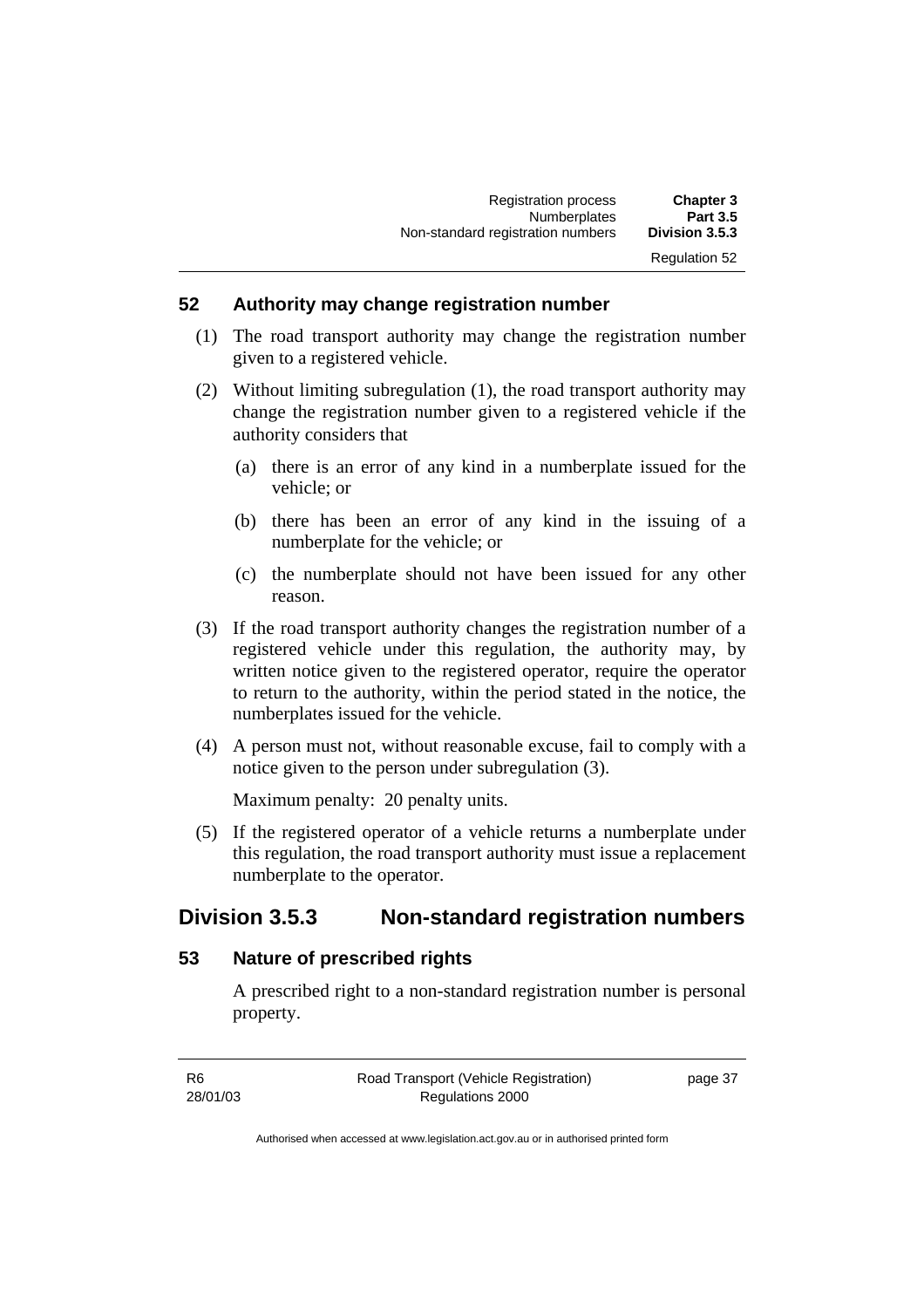| <b>Chapter 3</b>     | <b>Registration process</b>       |
|----------------------|-----------------------------------|
| <b>Part 3.5</b>      | <b>Numberplates</b>               |
| Division 3.5.3       | Non-standard registration numbers |
| <b>Regulation 54</b> |                                   |

### **54 Selling rights to non-standard registration numbers**

- (1) The road transport authority may, on behalf of the Territory, sell rights to non-standard registration numbers in the way, and at the times, the authority considers appropriate.
- (2) Subregulation (1) does not apply to a non-standard registration number for which a person has a prescribed right.
- (3) The road transport authority must decide in writing the conditions on which rights may be sold and the conditions subject to which rights may be exercised.
- (4) Without limiting subregulation (3), a right may be sold on conditions that allow the road transport authority, on behalf of the Territory, to extend the term of the right on application by the owner of the right.

### **55 Assignment of rights**

- (1) A prescribed right may only be assigned if the road transport authority approves the assignment of the right to the proposed assignee.
- (2) If the owner of a prescribed right applies to the road transport authority to approve a proposed assignment of the right to someone, the road transport authority must, by written notice to the owner, approve the assignment of the right to the proposed assignee.

#### **56 Storage of non-standard registration numbers**

- (1) The road transport authority may store a numberplate with a nonstandard registration number on behalf of the owner of the prescribed right to the number.
- (2) The road transport authority must decide in writing the conditions on which numberplates may be stored.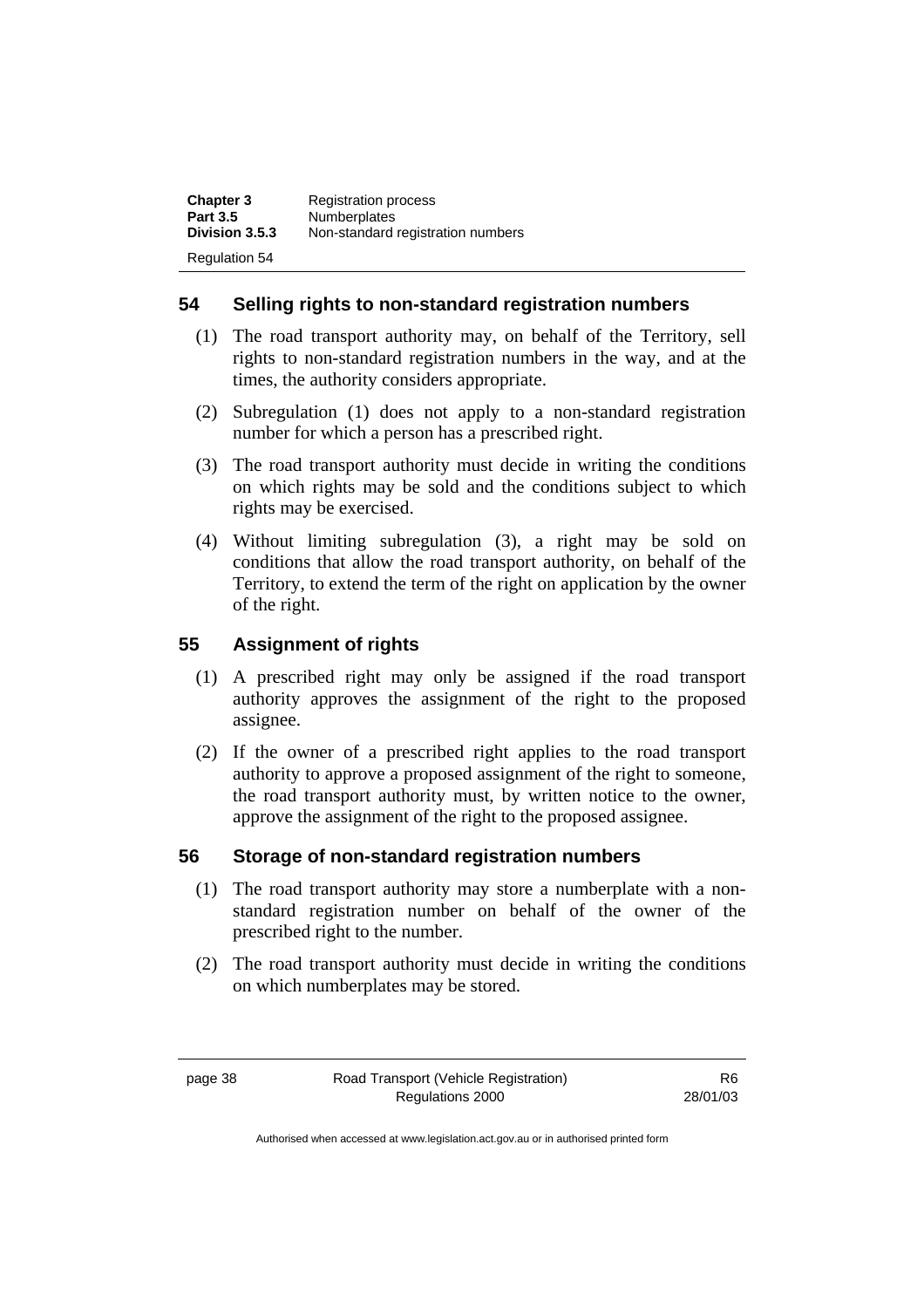| <b>Registration process</b> | <b>Chapter 3</b>     |
|-----------------------------|----------------------|
| <b>Numberplates</b>         | <b>Part 3.5</b>      |
| Use of numberplates         | Division 3.5.4       |
|                             | <b>Regulation 57</b> |

### **57 Power to cancel right to non-standard registration number**

- (1) The road transport authority may cancel a prescribed right to a nonstandard registration number by written notice given to the owner of the right.
- (2) If the road transport authority cancels a right to a non-standard registration number and the owner of the right had 1 or more numberplates with the non-standard number, the owner of the right must return the numberplates to the authority within the time mentioned for return in the notice.

Maximum penalty: 20 penalty units.

 (3) If the road transport authority cancels a right, the owner of the right is entitled to reasonable compensation as agreed between the owner and the authority or, if they cannot agree within a reasonable time, as decided by a court of competent jurisdiction.

#### **58 Hire of non-standard numberplates**

- (1) The road transport authority may hire out numberplates that display non-standard registration numbers.
- (2) The road transport authority must decide in writing the terms on which the numberplates may be hired out.

## **Division 3.5.4 Use of numberplates**

#### **59 Display of numberplates**

- (1) The registered operator of a registered vehicle must ensure that a vehicle numberplate issued for the vehicle is securely attached to the vehicle so that (if the vehicle is on level ground)—
	- (a) the numberplate is—

page 39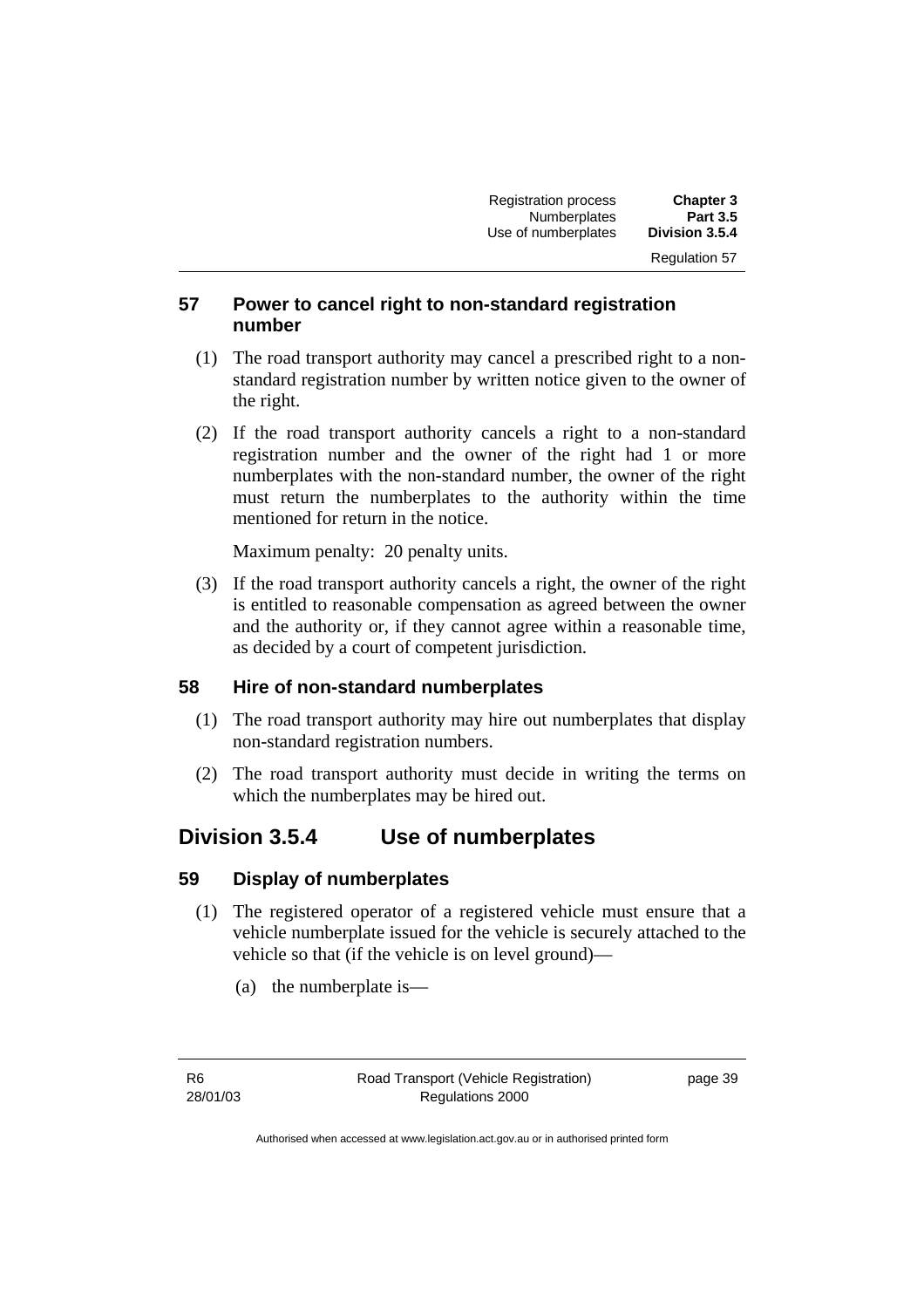**Chapter 3** Registration process<br>**Part 3.5** Numberplates **Part 3.5 Numberplates**<br>**Division 3.5.4 Use of number** Use of numberplates Regulation 59

- (i) upright and substantially parallel to the vehicle's axles; and
- (ii) not over 1.3m above ground level; and
- (b) the numbers on the numberplate are clearly visible from a distance of 20m at any point within an arc of 45° from the surface of the numberplate above and to either side of the vehicle, as shown in diagram 1, figures 1 and 2 (for heavy vehicles) and diagram 2, figures 1 and 2 (for light vehicles); and
- (c) any cover on the numberplate—
	- (i) is clear, clean, untinted and flat over the surface of the numberplate; and
	- (ii) has no reflective or other characteristics that would prevent the successful operation of a traffic offence detection device.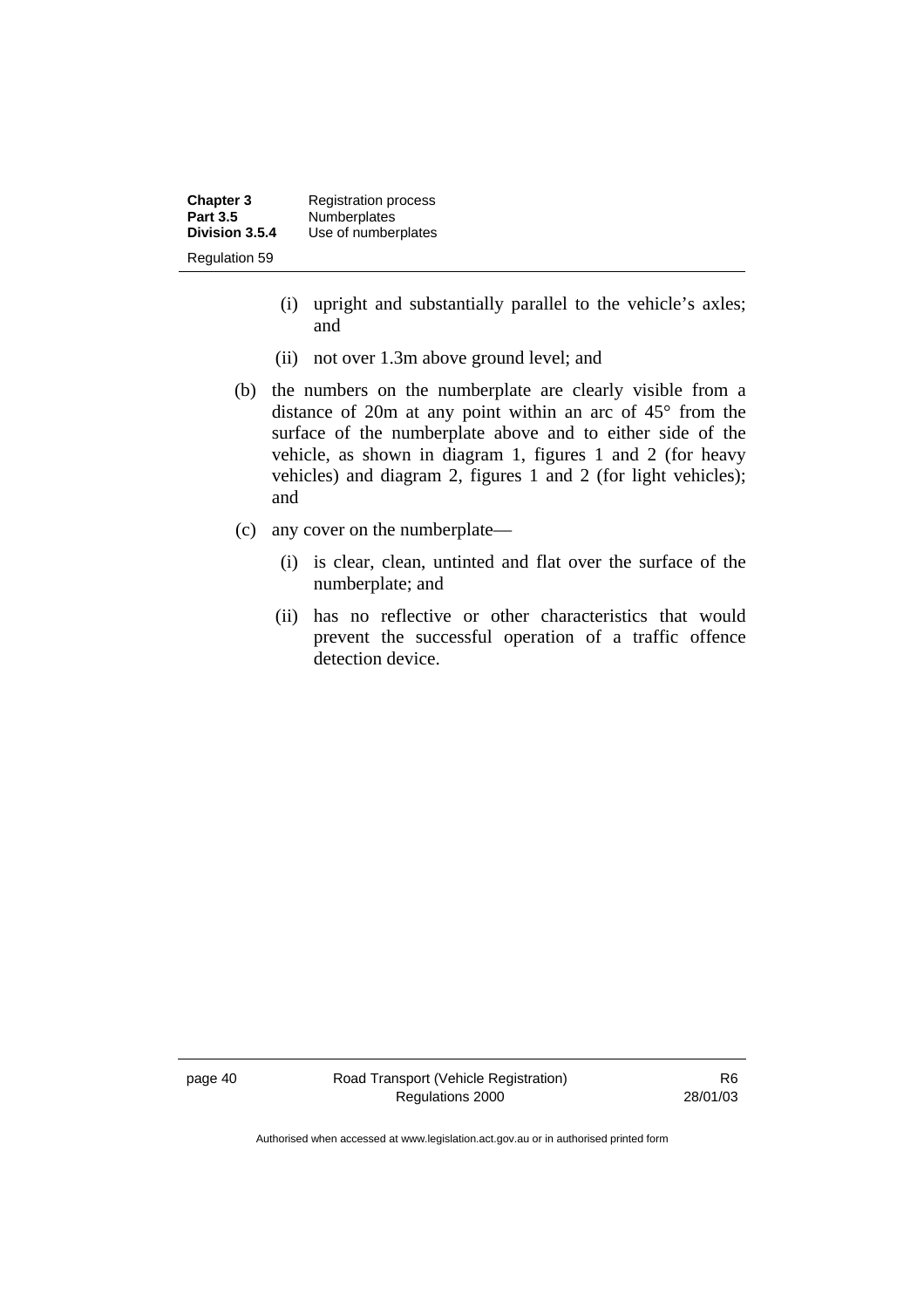



R6 28/01/03 Road Transport (Vehicle Registration) Regulations 2000

page 41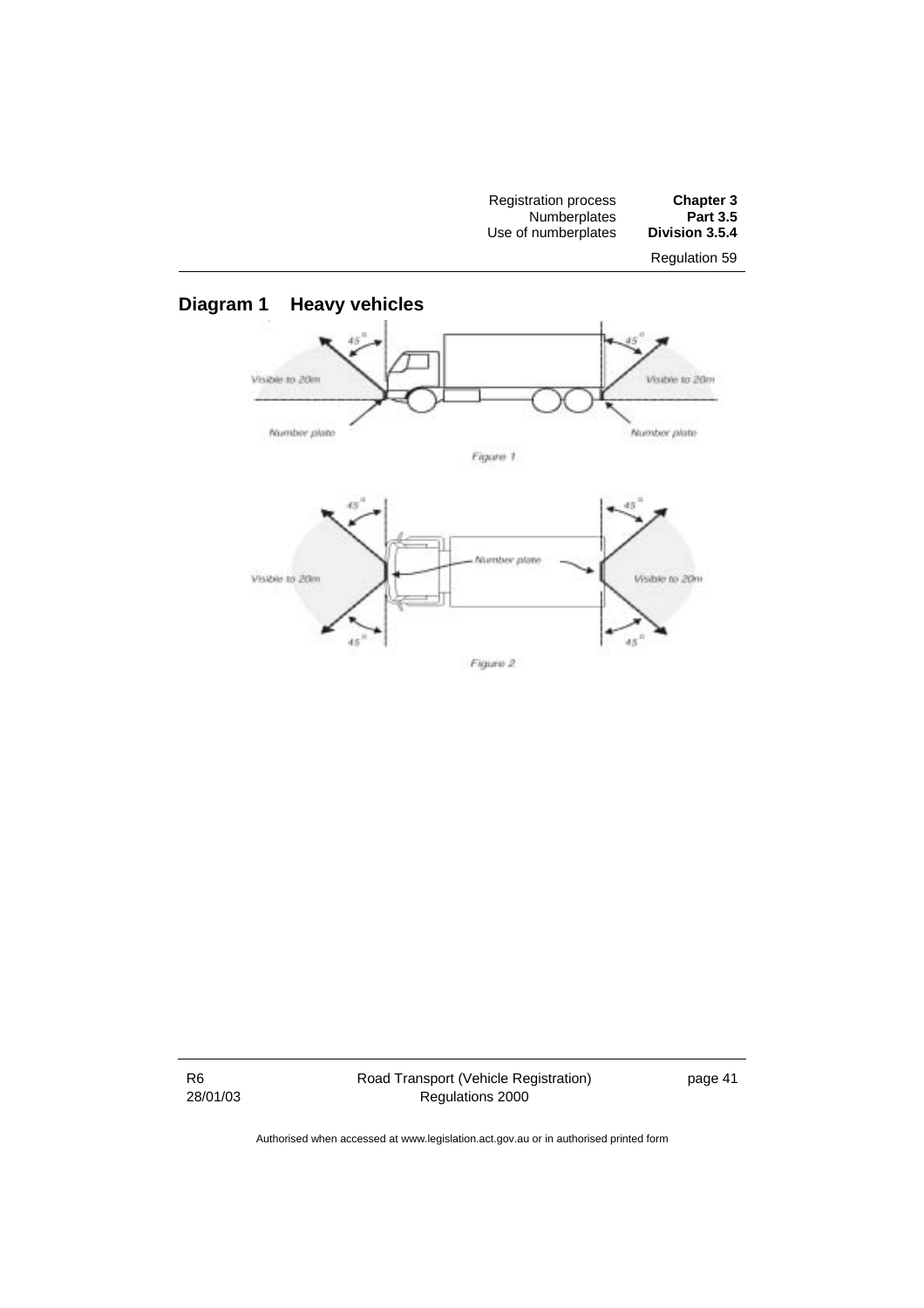| <b>Chapter 3</b>     | <b>Registration process</b> |
|----------------------|-----------------------------|
| <b>Part 3.5</b>      | <b>Numberplates</b>         |
| Division 3.5.4       | Use of numberplates         |
| <b>Regulation 59</b> |                             |

## **Diagram 2 Light vehicles**



Figure 1



- (2) Subregulation (1) applies to a vehicle operating as a stand-by taxi as if the reference to a numberplate issued for the vehicle were a reference to the numberplate issued for the usual taxi.
- (3) The registered operator of a registered vehicle must ensure that—
	- (a) for a motor vehicle (other than a motorbike or motortrike)—1 numberplate is attached to the front of the vehicle and another to its rear; and
	- (b) for a motorbike, motortrike or trailer—at least 1 numberplate is attached to its rear.

page 42 Road Transport (Vehicle Registration) Regulations 2000

R6 28/01/03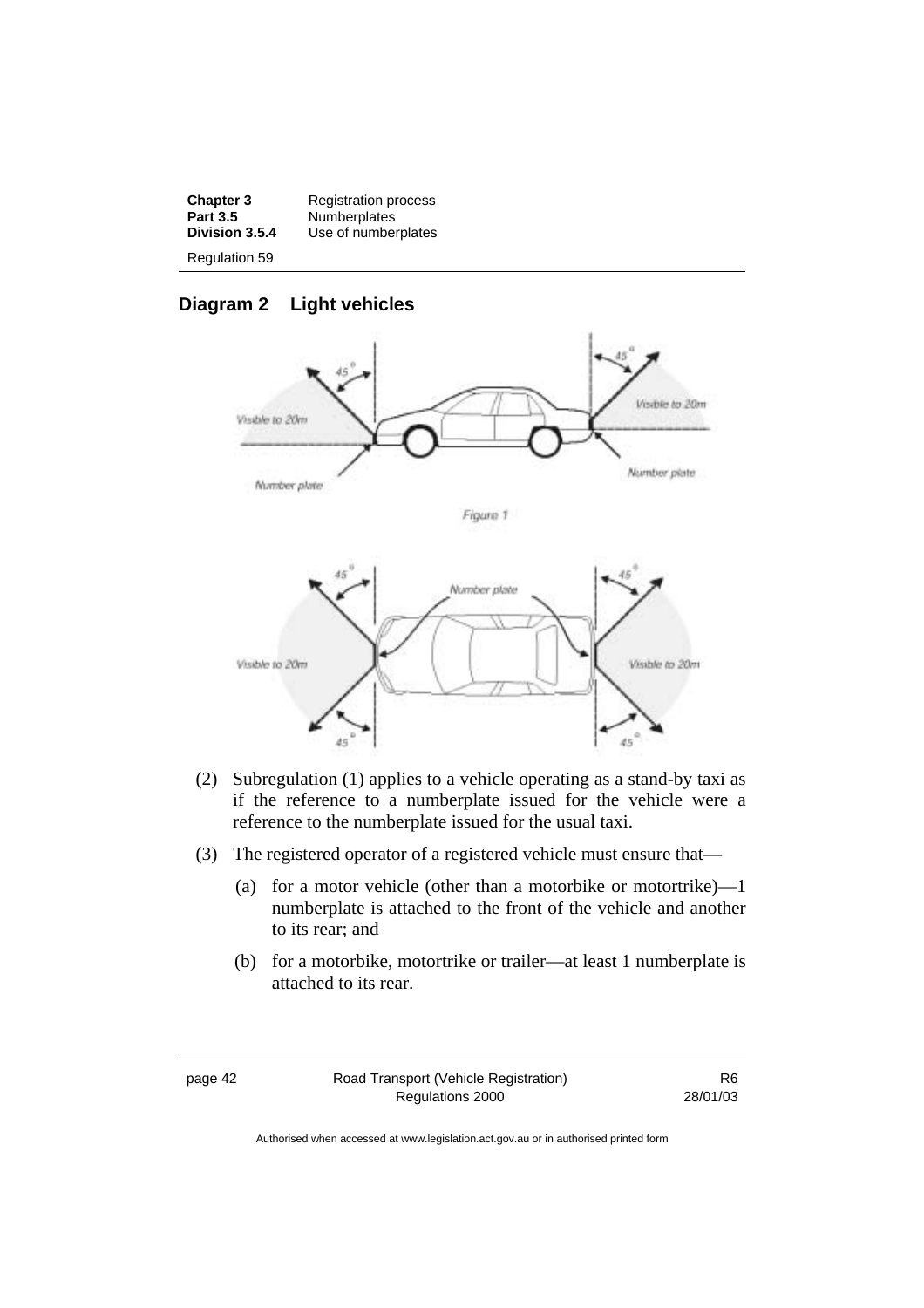| <b>Registration process</b> | <b>Chapter 3</b>     |
|-----------------------------|----------------------|
| Numberplates                | <b>Part 3.5</b>      |
| Use of numberplates         | Division 3.5.4       |
|                             | <b>Regulation 59</b> |

- (4) Subregulations (1) (a) and (b) and (3) (a) and (b) do not apply to a vehicle numberplate of a registrable vehicle if—
	- (a) because of the construction of the vehicle, it is not practicable to comply with the paragraphs; and
	- (b) the numberplate is attached in a way that complies as far as practicable with the paragraphs.
- (5) Subregulation (1) (b) does not apply to the rear vehicle numberplate of a registrable vehicle if—
	- (a) the rear numberplate of the registrable vehicle is obscured by a vehicle that is being towed by the registrable vehicle; and
	- (b) the towed vehicle displays a rear numberplate in accordance with subregulations (1) and (3) or, if the towed vehicle is not required to display a rear numberplate, the registration number of the registrable vehicle is displayed at the rear of the towed vehicle in a way that complies as far as practicable with subregulations (1) and (3).
- (6) The road transport authority may exempt a vehicle or person from a provision of this regulation.
- (7) If an exemption under this regulation is given subject to conditions, the exemption applies only if all the conditions of the exemption are complied with.
- (8) In this regulation:

*stand-by taxi*—see the *Road Transport (Public Passenger Services) Regulations 2002*, regulation 109 (1).

*usual taxi*—see the *Road Transport (Public Passenger Services) Regulations 2002*, regulation 109 (1).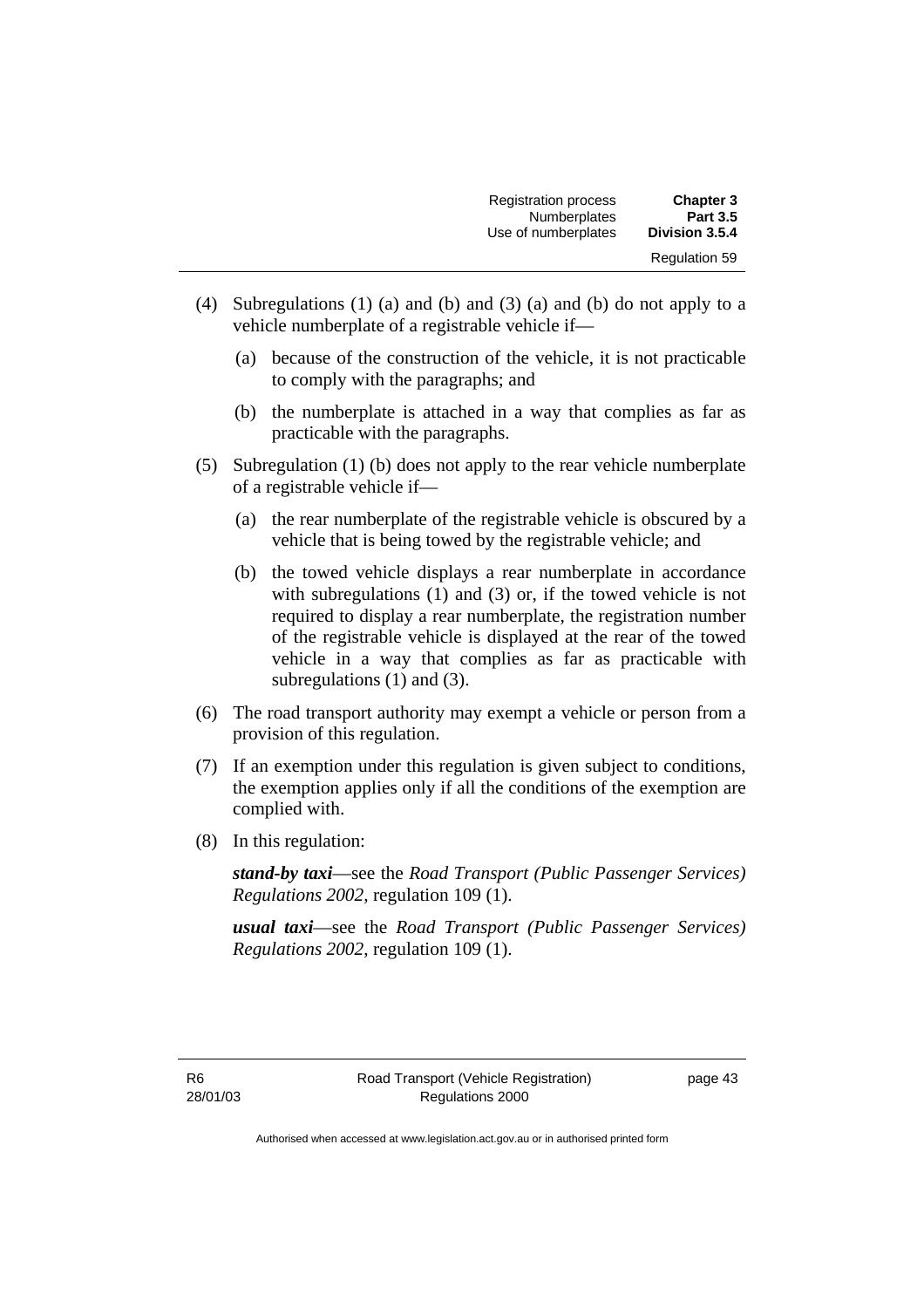| <b>Chapter 3</b> | <b>Registration process</b> |
|------------------|-----------------------------|
| <b>Part 3.5</b>  | Numberplates                |
| Division 3.5.4   | Use of numberplates         |
| Regulation 60    |                             |

#### **60 Using vehicle without numberplate etc**

- (1) A person must not use a registrable vehicle on a road or road related area if—
	- (a) the vehicle does not have the numberplates or numberplate required under this division attached to it; or
	- (b) a numberplate attached to the vehicle is not attached in accordance with this division; or
	- (c) a numberplate attached to the vehicle is illegible.

Maximum penalty: 20 penalty units.

 (2) The responsible person for a vehicle used by someone else in contravention of subsection (1) also commits an offence if the person failed to take reasonable precautions to prevent the contravention.

Maximum penalty: 20 penalty units.

- (3) This regulation does not apply to a vehicle if—
	- (a) an unregistered vehicle permit is in force for the vehicle; or
	- (b) a trader's plate is attached to the vehicle.
- (4) For this regulation, a numberplate is *illegible* if anything required to be included on the numberplate cannot, for any reason, be readily read.
- (5) For subregulation (4), a number on the numberplate is taken not to be readily readable if the number is not clearly visible as required by regulation 59 (1) (b) (Display of numberplates).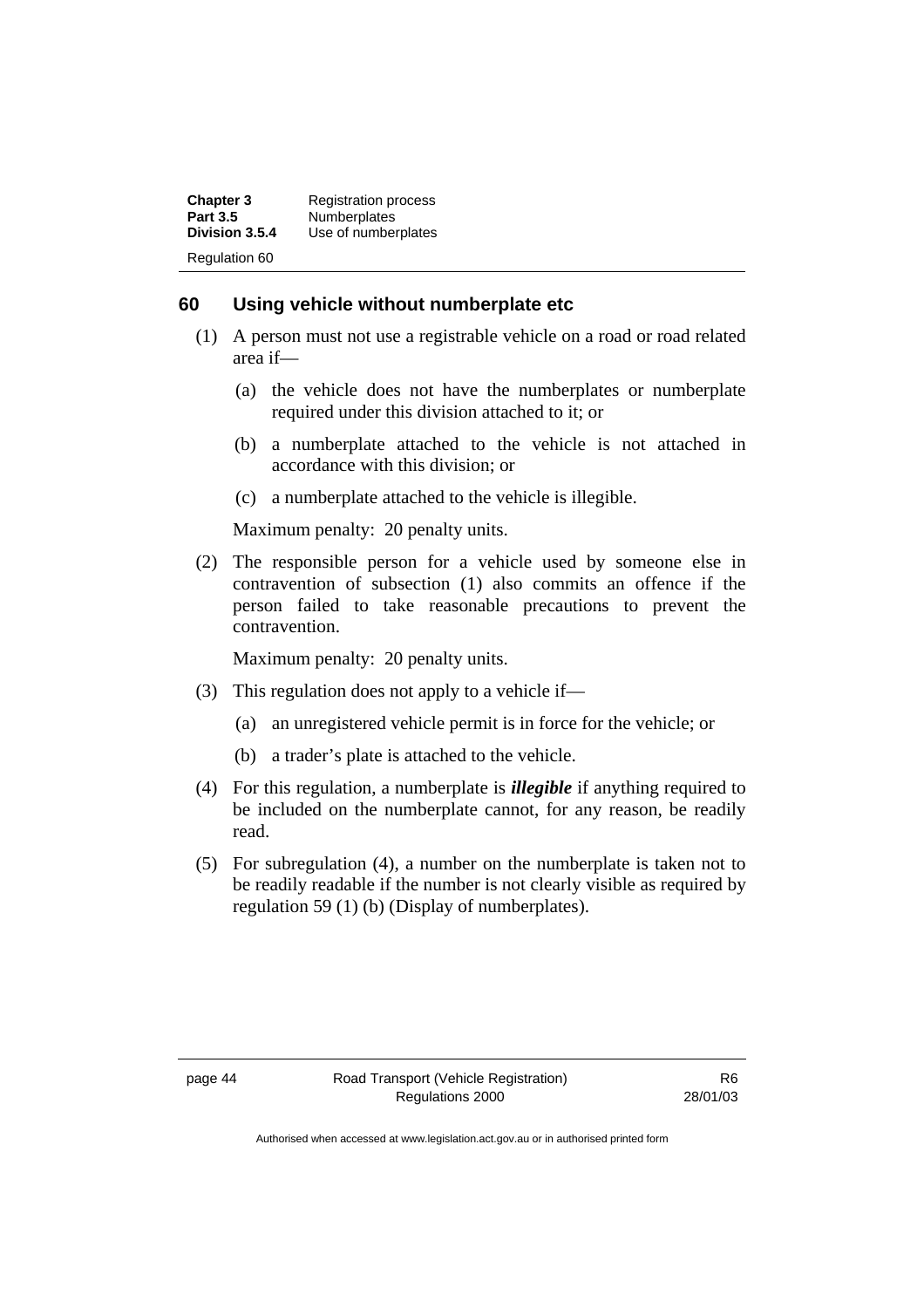# **Division 3.5.5 Swapping, transfer and exchange of numberplates**

### **61 Swapping of numberplates**

The road transport authority may approve the swap of numberplates between registrable vehicles.

### **62 Transfer of numberplate to another vehicle**

The road transport authority may transfer the numberplates of a registrable vehicle (the *giving vehicle*) to another registrable vehicle (the *receiving vehicle*) if—

- (a) the registration of the giving vehicle was cancelled following approval of an application to surrender its registration; and
- (b) if the giving vehicle has 1 registered operator—the same person is (or is to be) the registered operator of the receiving vehicle; and
- (c) if the giving vehicle has 2 registered operators—the authority is satisfied that each registered operator who can agree to the transfer does agree; and
- (d) if the receiving vehicle has 2 registered operators—the authority is satisfied that each registered operator who can agree to the transfer does agree.

### **63 Exchange of numberplates**

- (1) If the registered operator of a registered vehicle surrenders the numberplates issued for the vehicle to the road transport authority, the authority may issue numberplates with a different registration number for the vehicle.
- (2) If the road transport authority is satisfied that 1 or more of the numberplates issued for the vehicle have been lost, stolen or

| -R6      | Road Transport (Vehicle Registration) | page 45 |
|----------|---------------------------------------|---------|
| 28/01/03 | Regulations 2000                      |         |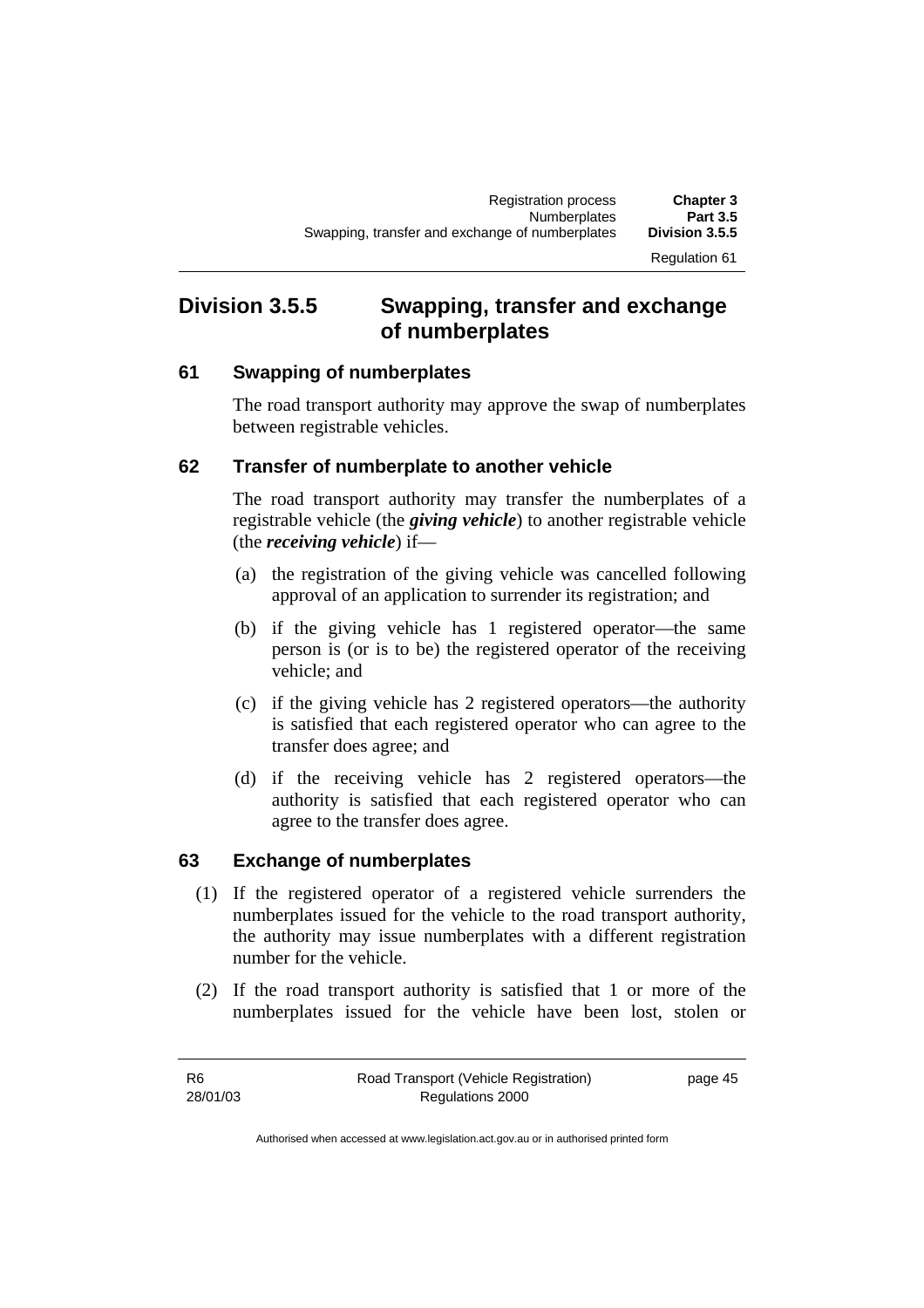| <b>Chapter 3</b>     | <b>Registration process</b>                      |
|----------------------|--------------------------------------------------|
| <b>Part 3.5</b>      | <b>Numberplates</b>                              |
| Division 3.5.6       | Damaged, lost, stolen and destroyed numberplates |
| <b>Regulation 64</b> |                                                  |

destroyed, the authority may act under subregulation (1) even though the numberplate or numberplates have not been surrendered.

## **Division 3.5.6 Damaged, lost, stolen and destroyed numberplates**

### **64 Damaged numberplates**

- (1) If a numberplate becomes damaged in a material respect, the plateholder must, as soon as is practicable (but within 14 days) after discovering the damage—
	- (a) tell the road transport authority about the damage; and
	- (b) return the numberplate to the authority and, unless otherwise approved by the authority, any other numberplate with the same registration number.

Maximum penalty: 20 penalty units.

- (2) If the plate-holder returns a numberplate under this regulation, the road transport authority may issue a replacement numberplate with the same distinguishing number to the plate-holder.
- (3) For this regulation, a numberplate becomes damaged in a *material respect* if anything required to be included on the numberplate is missing or cannot be readily read.
- (4) For subregulation (3), a number on the numberplate is taken not to be readily readable if the number is not clearly visible as required by regulation 59 (1) (b) (Display of numberplates).

#### **65 Lost, stolen or destroyed numberplates**

 (1) If a vehicle numberplate is lost, stolen or destroyed, the plate-holder must, as soon as practicable (but within 14 days) after discovering the loss, theft or destruction—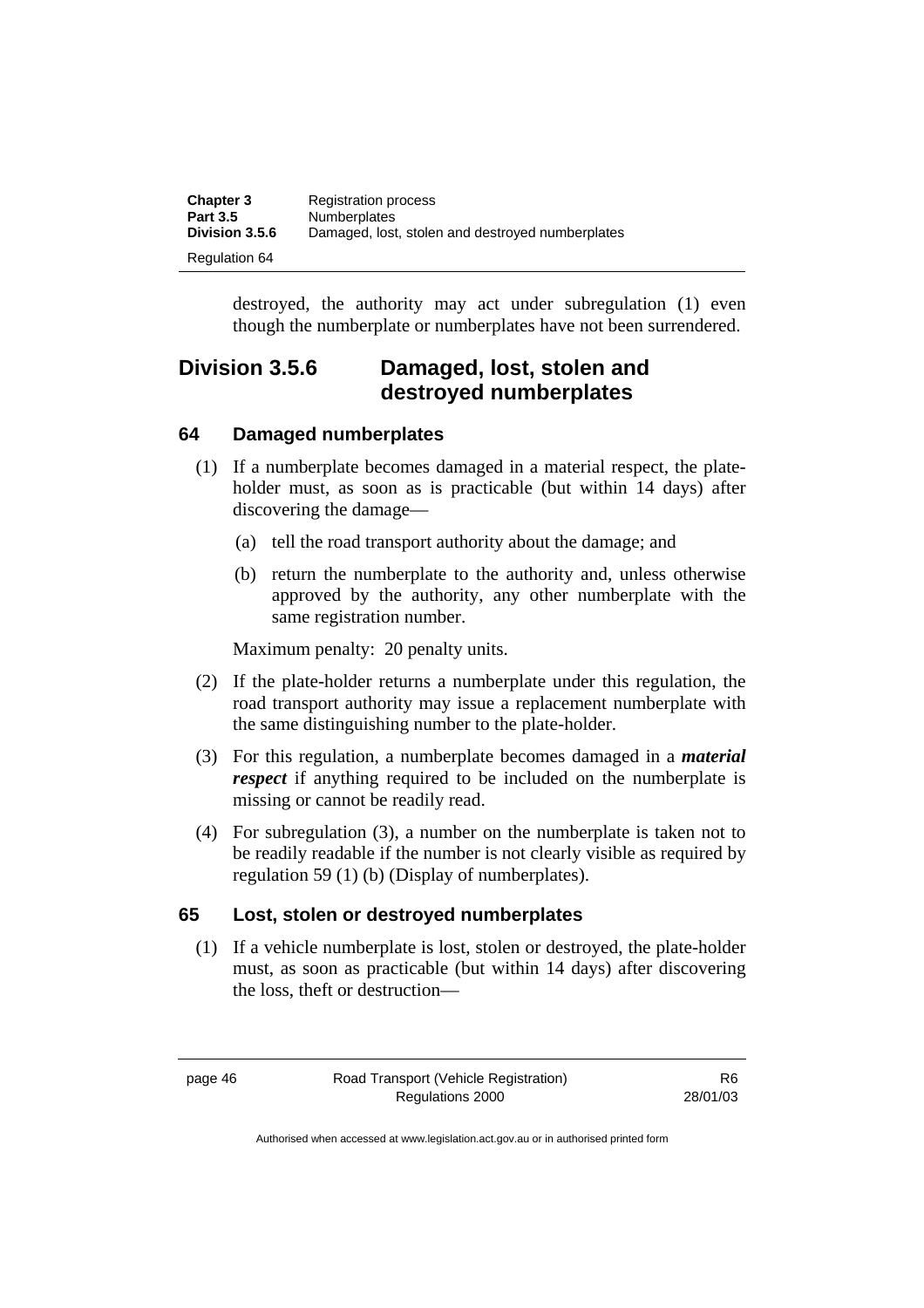| <b>Registration process</b>                      | <b>Chapter 3</b>     |
|--------------------------------------------------|----------------------|
| <b>Numberplates</b>                              | <b>Part 3.5</b>      |
| Damaged, lost, stolen and destroyed numberplates | Division 3.5.6       |
|                                                  | <b>Regulation 65</b> |

- (a) tell the road transport authority about the loss, theft or destruction; and
- (b) return to the authority any other numberplate issued to the plate-holder with the same distinguishing number unless it has also been lost, stolen or destroyed.

Maximum penalty: 20 penalty units.

 (2) If a bicycle rack numberplate is lost, stolen or destroyed, the plateholder must, as soon as practicable (but within 14 days) after discovering the loss, theft or destruction, tell the road transport authority in writing about the loss, theft or destruction.

Maximum penalty: 20 penalty units.

- (3) If the plate-holder for a numberplate tells the road transport authority about the loss, theft or destruction of the numberplate, the authority may, by written notice given to the plate-holder, require the plate-holder to provide to the authority, within a stated period and in a stated form, a statement confirming, and explaining the circumstances of, the loss, theft or destruction.
- (4) A person must not, without reasonable excuse, fail to comply with a notice given to the person under subregulation (3).

Maximum penalty: 20 penalty units.

- (5) If the road transport authority is satisfied that a vehicle numberplate has been lost, stolen or destroyed, the authority may issue replacement numberplates with the same or a different distinguishing number to the plate-holder.
- (6) If the road transport authority is satisfied that a bicycle rack numberplate has been lost, stolen or destroyed, the authority may issue a replacement numberplate with the same distinguishing number to the plate-holder.

page 47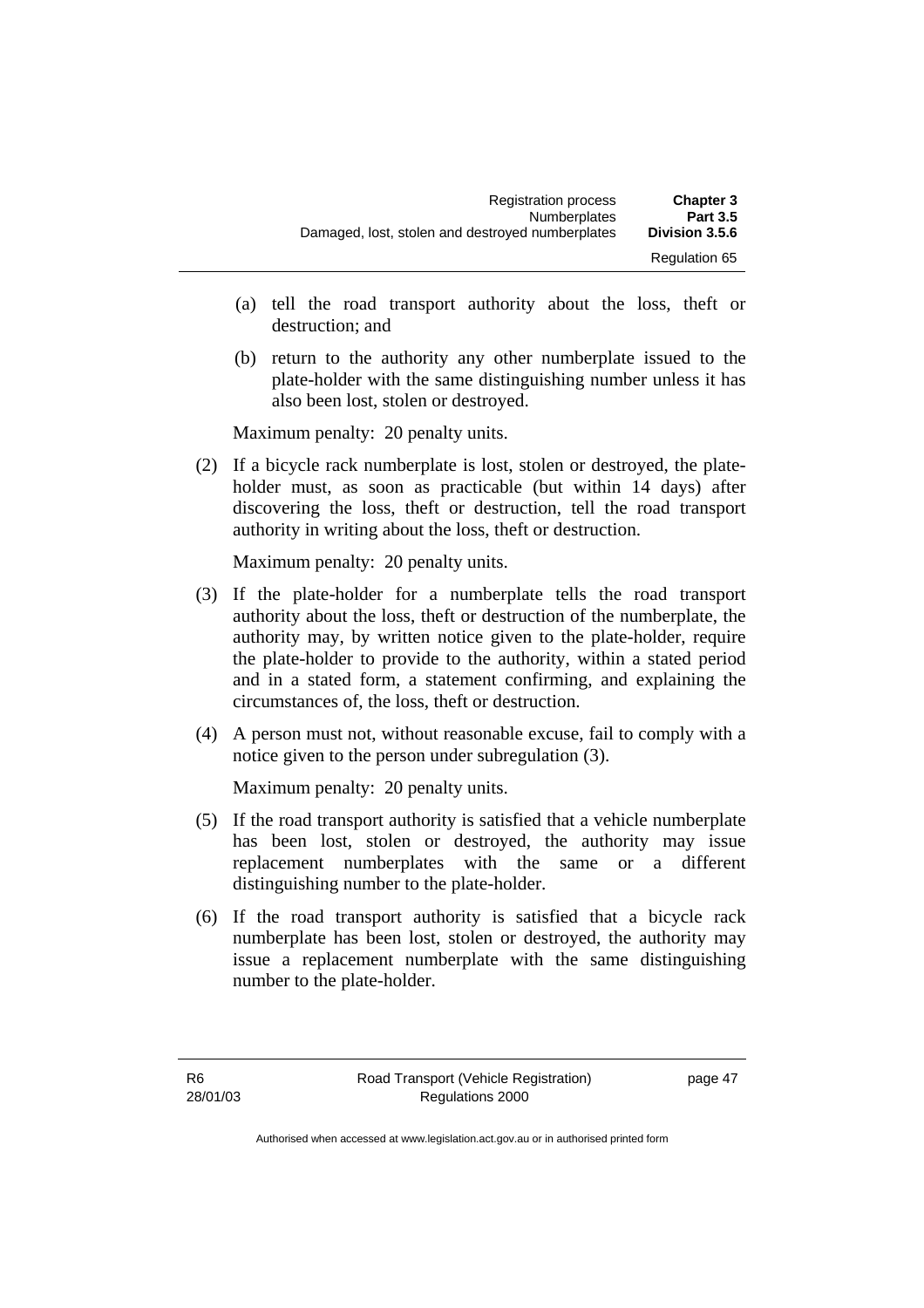| <b>Chapter 3</b>     | <b>Registration process</b>                      |
|----------------------|--------------------------------------------------|
| <b>Part 3.6</b>      | Renewal of registration                          |
| Division 3.5.6       | Damaged, lost, stolen and destroyed numberplates |
| <b>Regulation 66</b> |                                                  |

#### **66 Recovery of lost or stolen numberplates**

If the plate-holder of a lost or stolen numberplate recovers the numberplate, the plate-holder must, as soon as practicable (but within 14 days) after recovering the numberplate—

- (a) tell the road transport authority about the recovery of the numberplate; and
- (b) give the numberplate to the authority unless the authority tells the plate-holder that the numberplate need not be given to the authority.

Maximum penalty: 20 penalty units.

page 48 Road Transport (Vehicle Registration) Regulations 2000

R6 28/01/03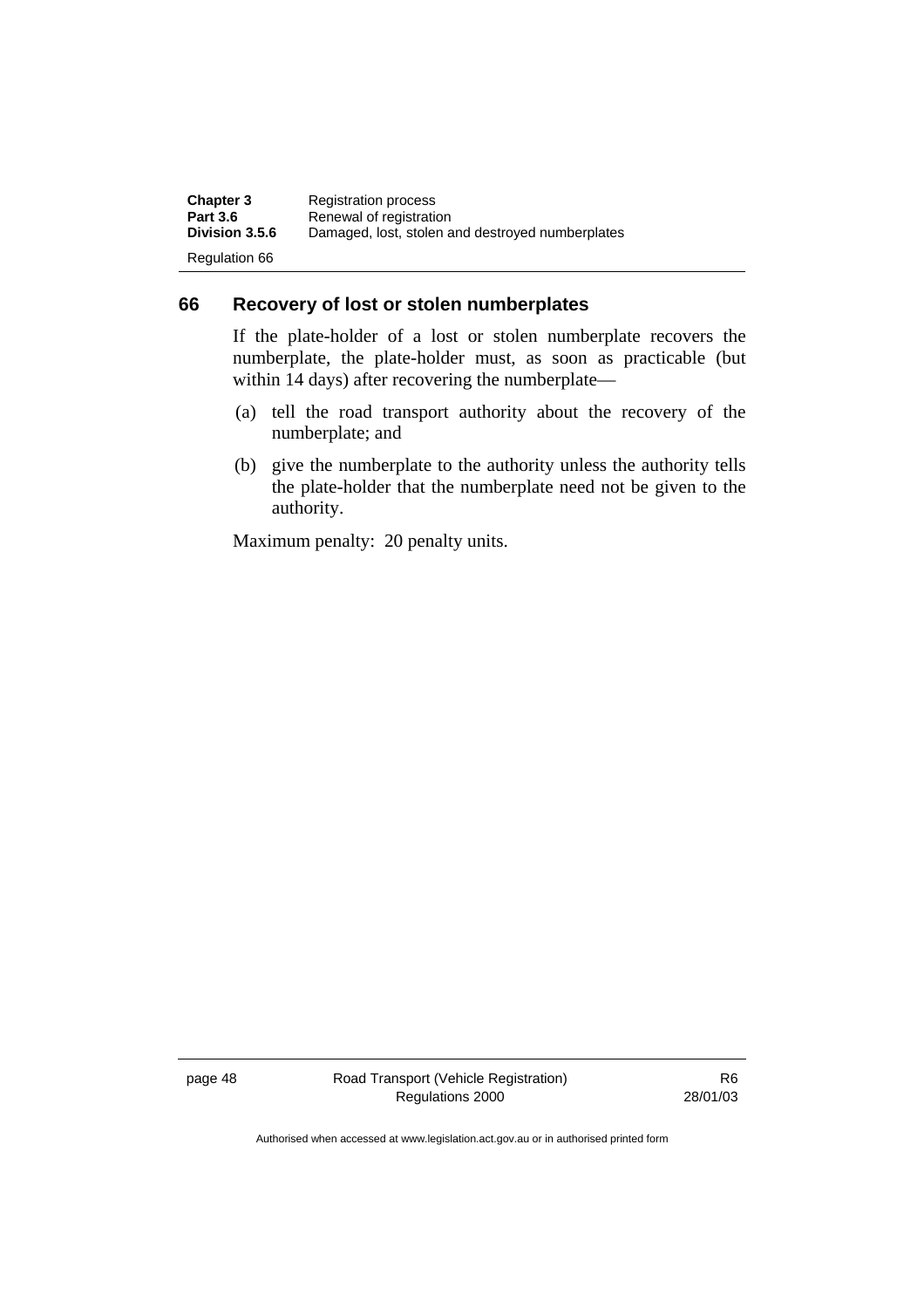# **Part 3.6 Renewal of registration**

### **67 Notice of renewal for registration**

- (1) A *notice of renewal* for the registration of a registered vehicle is a notice—
	- (a) addressed to the registered operator of the vehicle; and
	- (b) stating that the vehicle's registration will expire if it is not renewed on or before a date stated in the notice.
- (2) If the road transport authority fails to send a notice of renewal for the registration of a registered vehicle, or the notice is not received by the registered operator of the vehicle, the failure or nonreceipt does not affect—
	- (a) the expiry of the vehicle's registration; or
	- (b) the obligation of the operator to renew the vehicle's registration if the operator intends the vehicle to be used on a road or road related area after the expiry of its existing registration.
- (3) The road transport authority is not required to send a notice of renewal for the registration of a seasonal vehicle.

#### **68 Renewal of registration**

- (1) The registered operator of a registered vehicle may apply to the road transport authority to renew the registration of the vehicle.
- (2) The registration of a registered vehicle may be renewed not more than 1 year after its expiry.
- (3) Subregulation (2) does not have the effect of enabling a registrable vehicle to be retrospectively registered.

| -R6      | Road Transport (Vehicle Registration) | page 49 |
|----------|---------------------------------------|---------|
| 28/01/03 | Regulations 2000                      |         |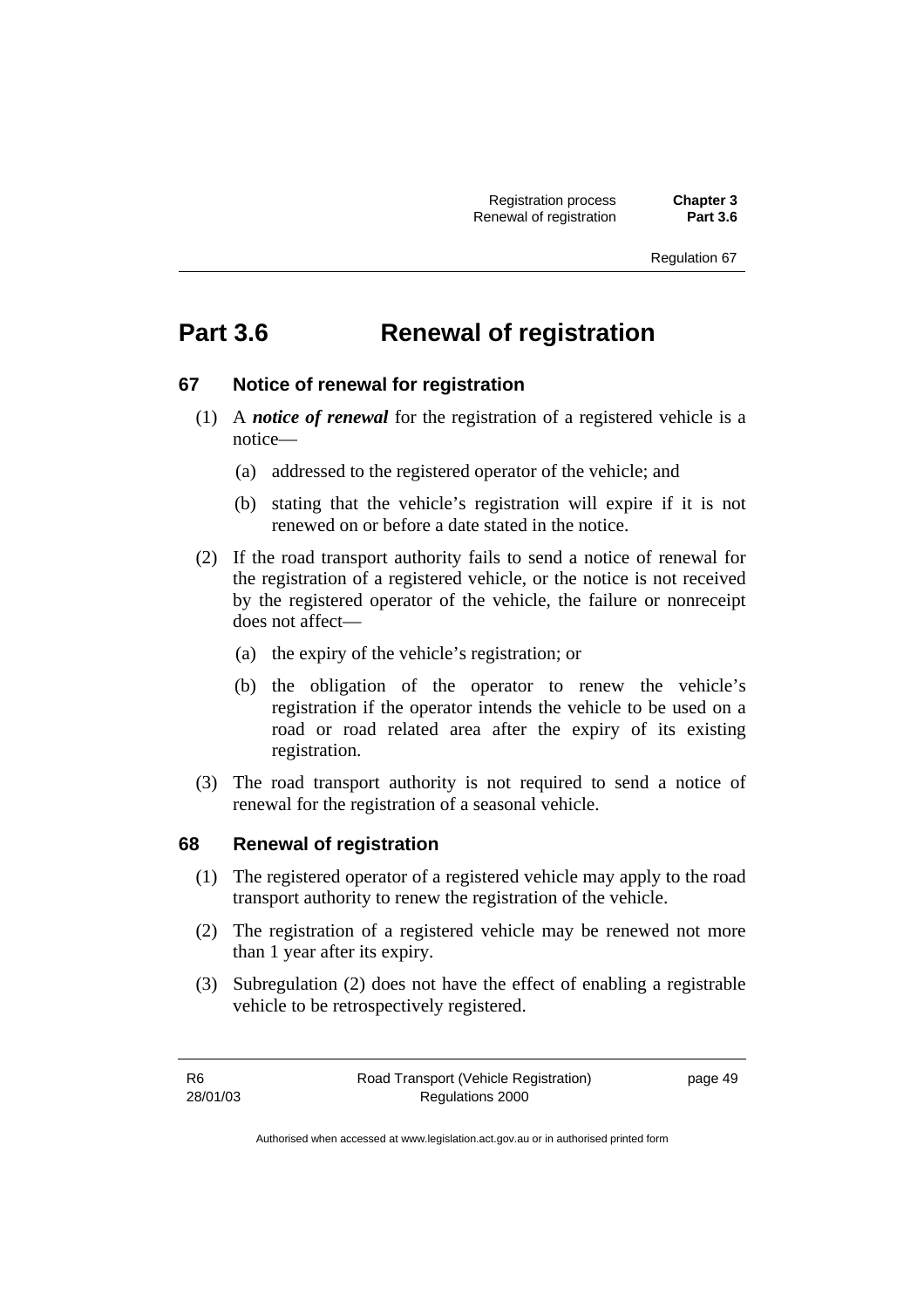| Chapter 3       | <b>Registration process</b> |
|-----------------|-----------------------------|
| <b>Part 3.6</b> | Renewal of registration     |

- (4) The registration of a registrable vehicle may be renewed—
	- (a) for a vehicle other than a seasonal vehicle—for 1 year; or
	- (b) for a seasonal vehicle—for 9 months; or
	- (c) for any vehicle—for 3 or 6 months.
	- *Note* The renewal of registration of a seasonal vehicle may be restricted under reg 68A (2).
- (5) However, the road transport authority may approve a different period of renewal nominated by the registered operator.
- (6) If the registered operator wishes to renew the registration for a period different from the current registration period, the operator must nominate the proposed renewal period in accordance with subregulations (4) and (5).
- (7) The road transport authority may require the registered operator to give to the authority information or supporting evidence that the authority could require from an applicant for registration.
	- *Note* See reg 28 (Information that may be required for registration application) and reg 29 (Supporting evidence for registration application) for the kind of information or evidence the authority may require.
- (8) The road transport authority must renew the registration of the vehicle if the registered operator complies with this regulation.
- (9) However, the road transport authority—
	- (a) may refuse to renew the registration if the authority could have refused, under regulation 32 (1) (Deciding applications for registration), to approve an application by the registered operator for the registration of the vehicle; and
	- (b) must refuse to renew the registration if the authority is required to refuse, under regulation 32A (Deciding applications for

R6 28/01/03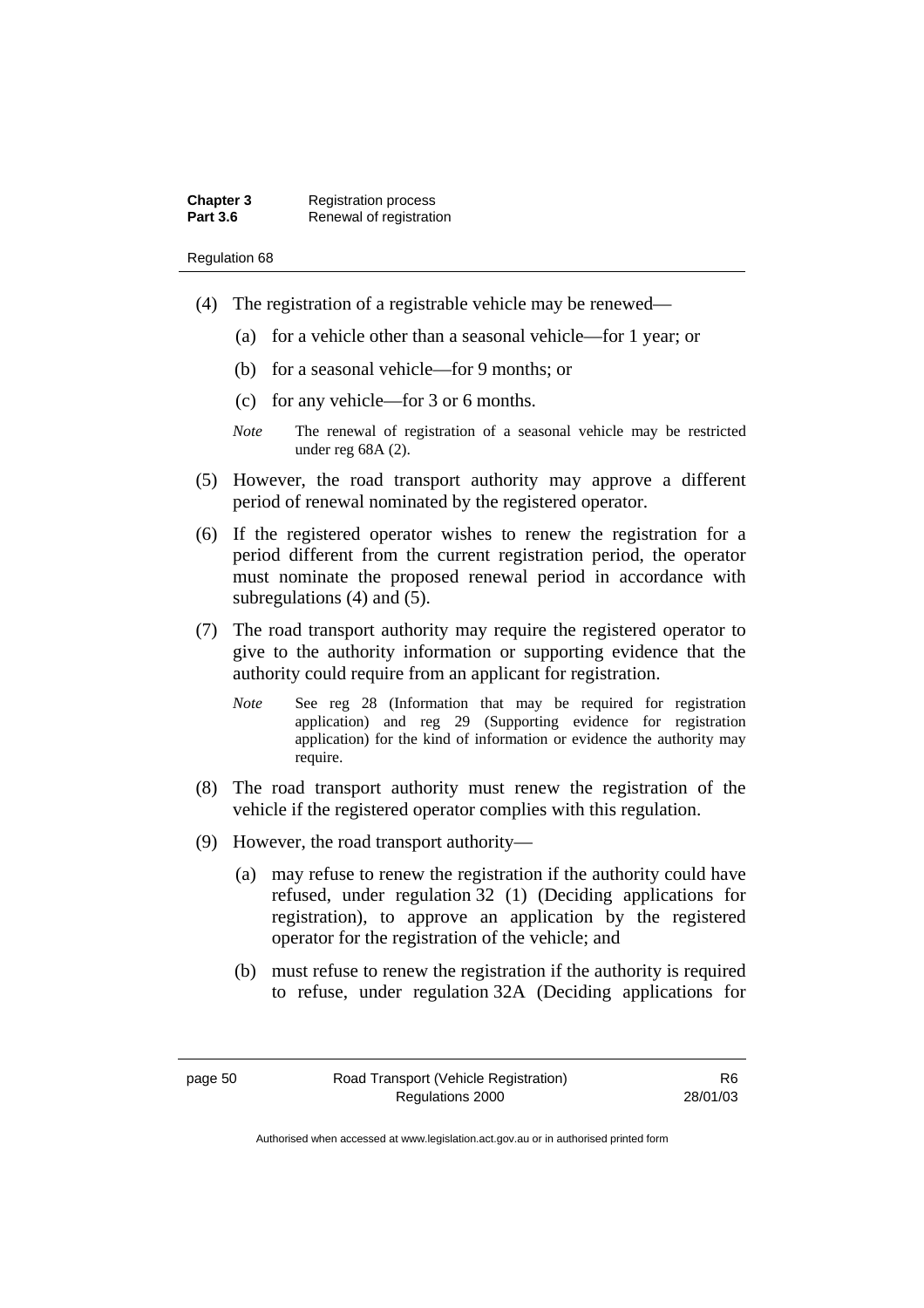Alteration of registration status **Chapter 4 Renewal of registration** 

registration—written-off vehicles), to approve an application by the registered operator for the registration of the vehicle.

- (10) Despite subregulation (9) (b), the road transport authority may renew the registration of a vehicle recorded as a statutory write-off in the written-off vehicles register or an approved corresponding WOVR if—
	- (a) the vehicle has been registered, or the vehicle's registration has been renewed, in the ACT after the record was made and before the commencement of this regulation; and
	- (b) the authority is satisfied that—
		- (i) the vehicle is the original vehicle to which the vehicle's vehicle identifier was assigned; and
		- (ii) the vehicle complies with the applicable vehicle standards.

#### **68A Seasonal vehicles—maximum registration renewal period**

- (1) The road transport authority may, in writing, declare the maximum period for which a seasonal vehicle may be registered in any 12 month period.
- (2) The registration of a seasonal vehicle must not be renewed for the period mentioned in regulation 68 (4) (b) or (c) if renewal for the period would mean the vehicle was registered for more than the maximum period.
- (3) A declaration under subregulation (1) is a disallowable instrument.
	- *Note* A disallowable instrument must be notified, and presented to the Legislative Assembly, under the *Legislation Act 2001*.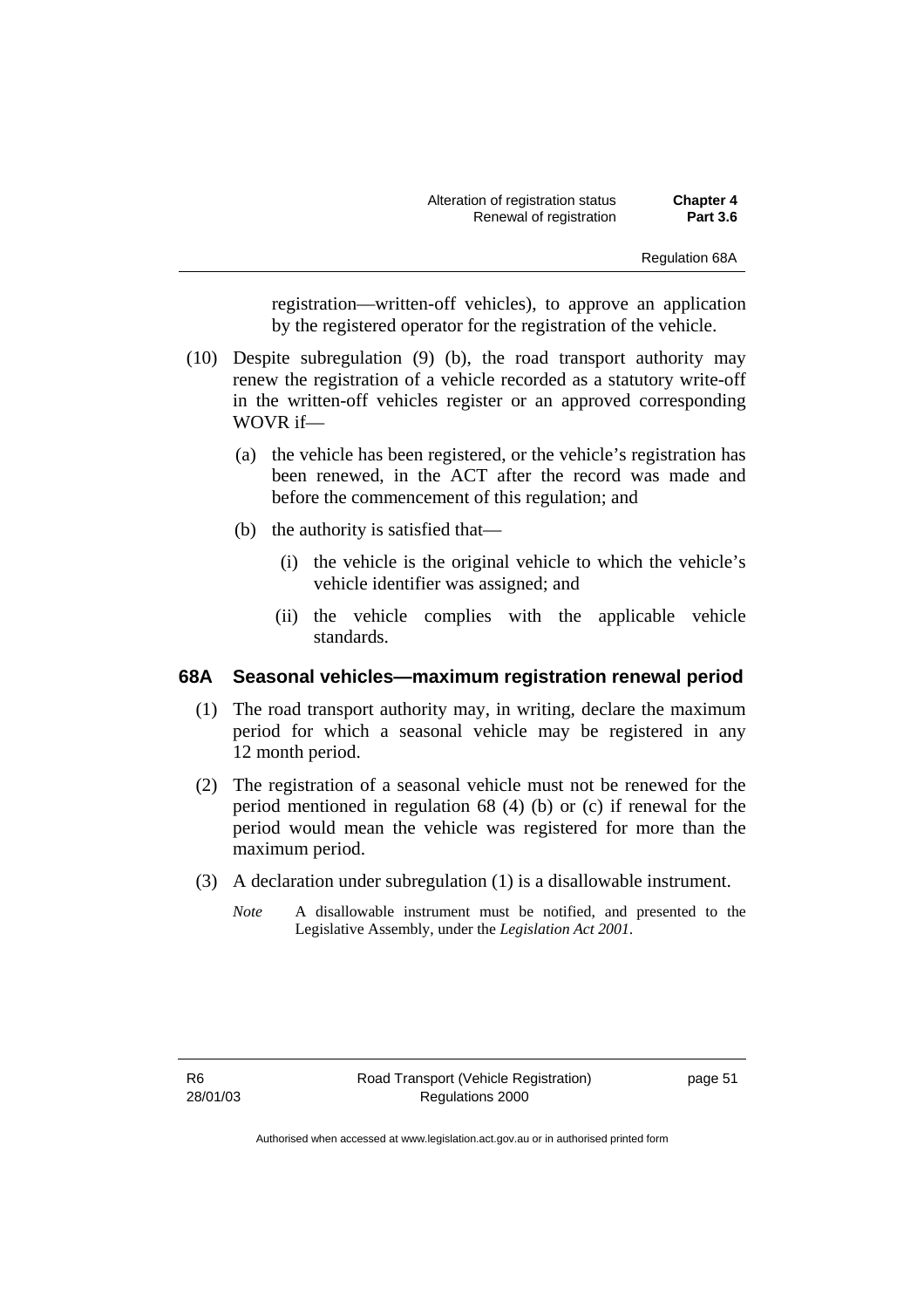# **Chapter 4 Alteration of registration status**

# **Part 4.1 General obligations of registered operators**

#### **69 Obligation to notify change of name or address etc**

- (1) This regulation applies to the registered operator of a registered vehicle if—
	- (a) the vehicle's garage address changes; or
	- (b) the operator changes his or her name, home address or address for service of notices.
	- *Note* The dictionary to the Act defines *home address*, for a corporation, to mean its registered office or the address recorded in the register as its home or business address.
- (2) The registered operator must tell the road transport authority about the change—
	- (a) orally not later than 14 days after the change; and
	- (b) if the authority asks the operator to tell the authority about the change in writing—in writing within the period (not less than 14 days) required by the authority.

Maximum penalty: 20 penalty units.

### **71 Obligations in relation to changed vehicles**

 (1) This regulation applies to the registered operator of a registered vehicle if the vehicle has been changed in a way that changes the

page 52 Road Transport (Vehicle Registration) Regulations 2000

R6 28/01/03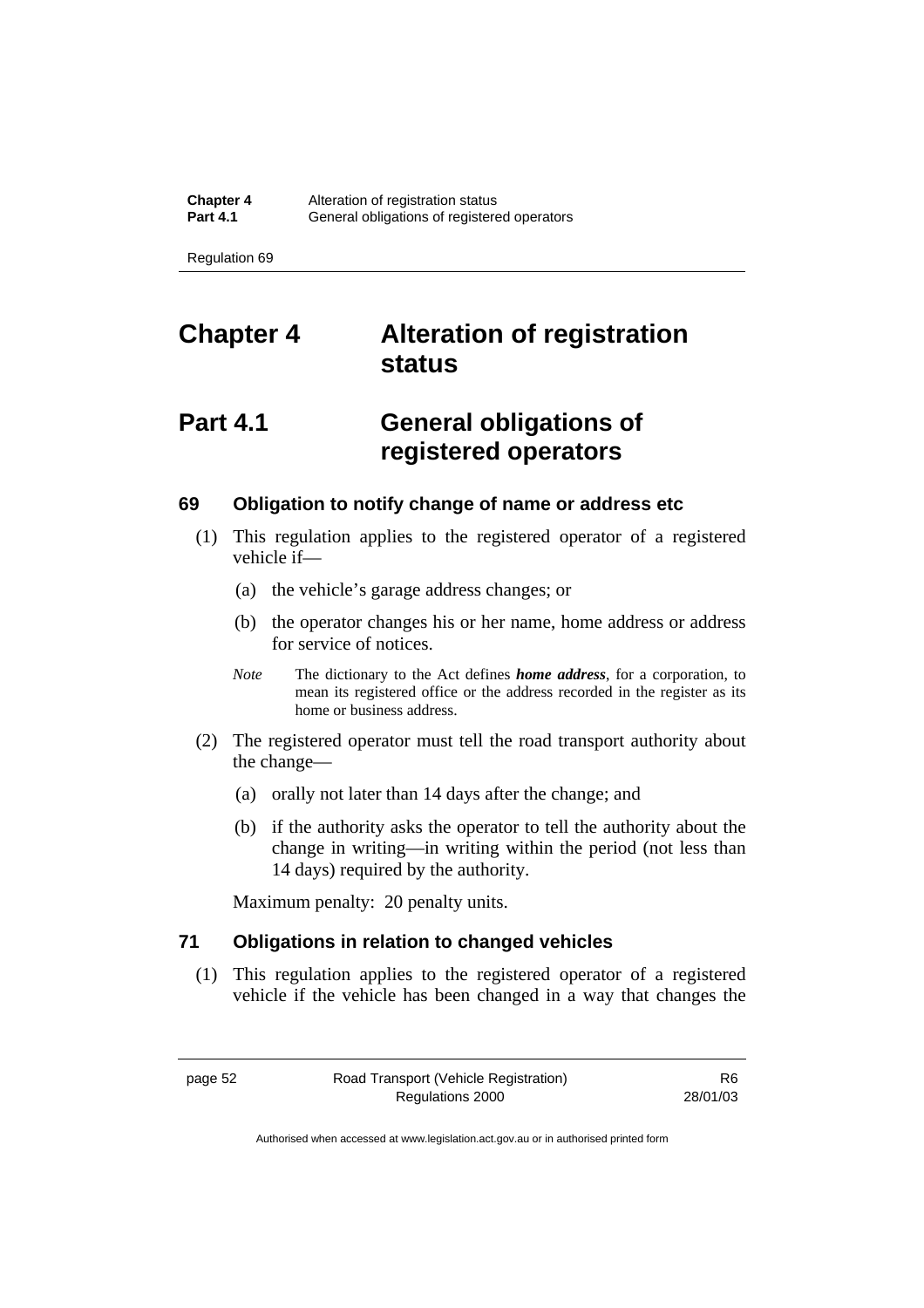description of the vehicle from the description on the vehicle's registration certificate.

 (2) The registered operator must tell the road transport authority in writing about the change as soon as possible (but within 14 days) after the change.

Maximum penalty: 20 penalty units.

- (3) If the vehicle has been changed in a way that would incur liability for an additional fee, charge or other amount under the *Road Transport (General) Act 1999*, the registered operator must ensure that the vehicle is not used on a road or road related area until—
	- (a) the road transport authority has been told about the change in writing; and
	- (b) the amount has been paid.

Maximum penalty: 20 penalty units.

### **72 Verification of register and monitoring of compliance**

- (1) If the road transport authority suspects on reasonable grounds that information in the register in relation to a registered vehicle may be inaccurate or misleading, the authority may, by written notice given to the registered operator, require the operator to provide evidence to the authority, in a stated form, about anything relevant to the registration or continued registration of the vehicle, including, for example—
	- (a) the vehicle's identification details; and
	- (b) the vehicle's garage address; and
	- (c) the operator's name, home address and address for the service of notices (if any); and
	- (d) the vehicle's registration charge category.
- (2) The notice may require the person to—

| R6       | Road Transport (Vehicle Registration) | page 53 |
|----------|---------------------------------------|---------|
| 28/01/03 | Regulations 2000                      |         |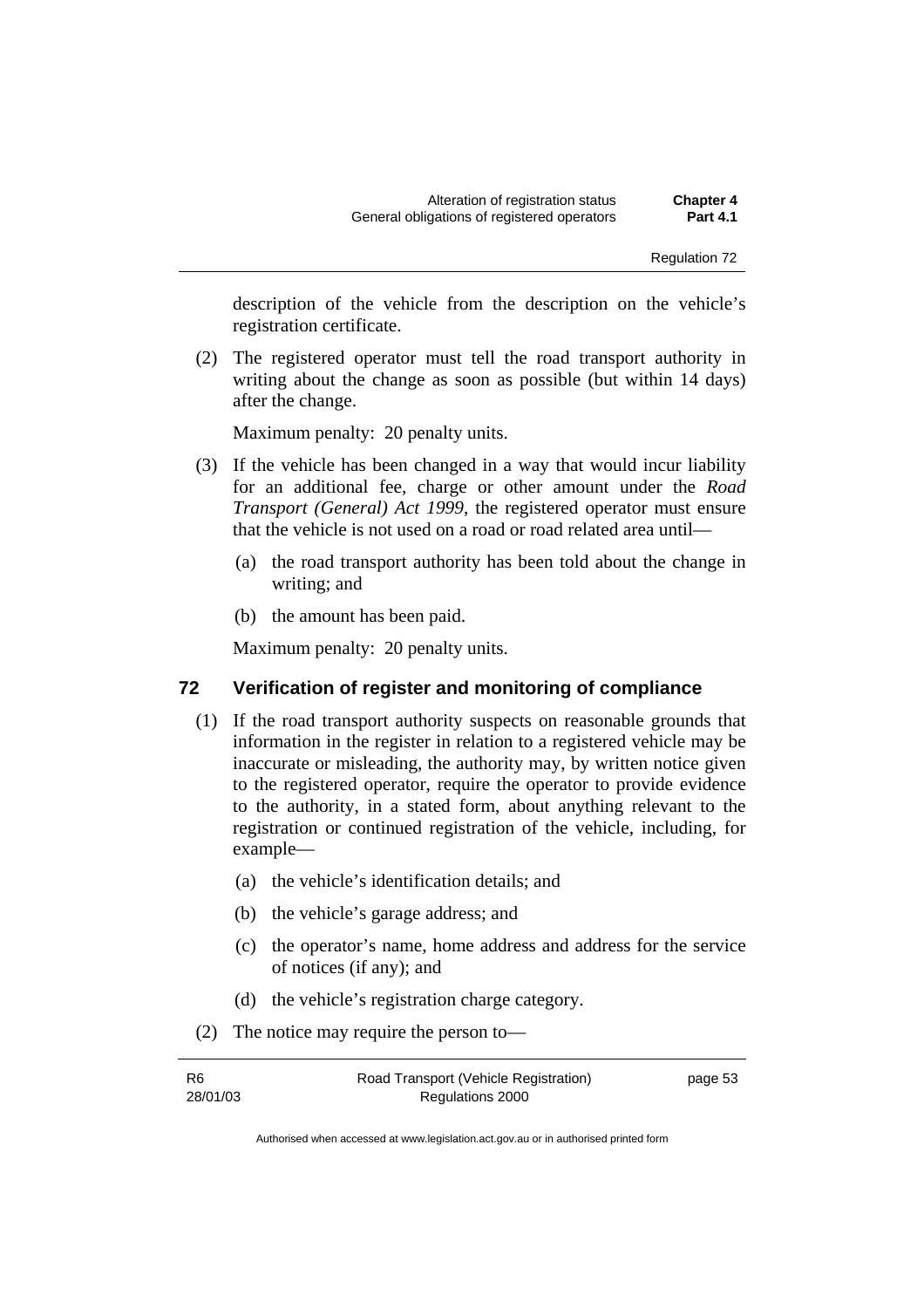- (a) provide a stated document that is in the person's possession or control for inspection; or
- (b) produce the vehicle for inspection at a stated time and place.
- (3) If a person who is required to produce a vehicle for inspection under this regulation asks the road transport authority for a change to the time or place stated in the notice, the authority must consider the request and may, by written notice given to the person, change the time or place in accordance with the request.
- (4) A person must not, without reasonable excuse, fail to comply with a notice given to the person under this regulation.

Maximum penalty (for subregulation (4)): 20 penalty units.

page 54 Road Transport (Vehicle Registration) Regulations 2000

R6 28/01/03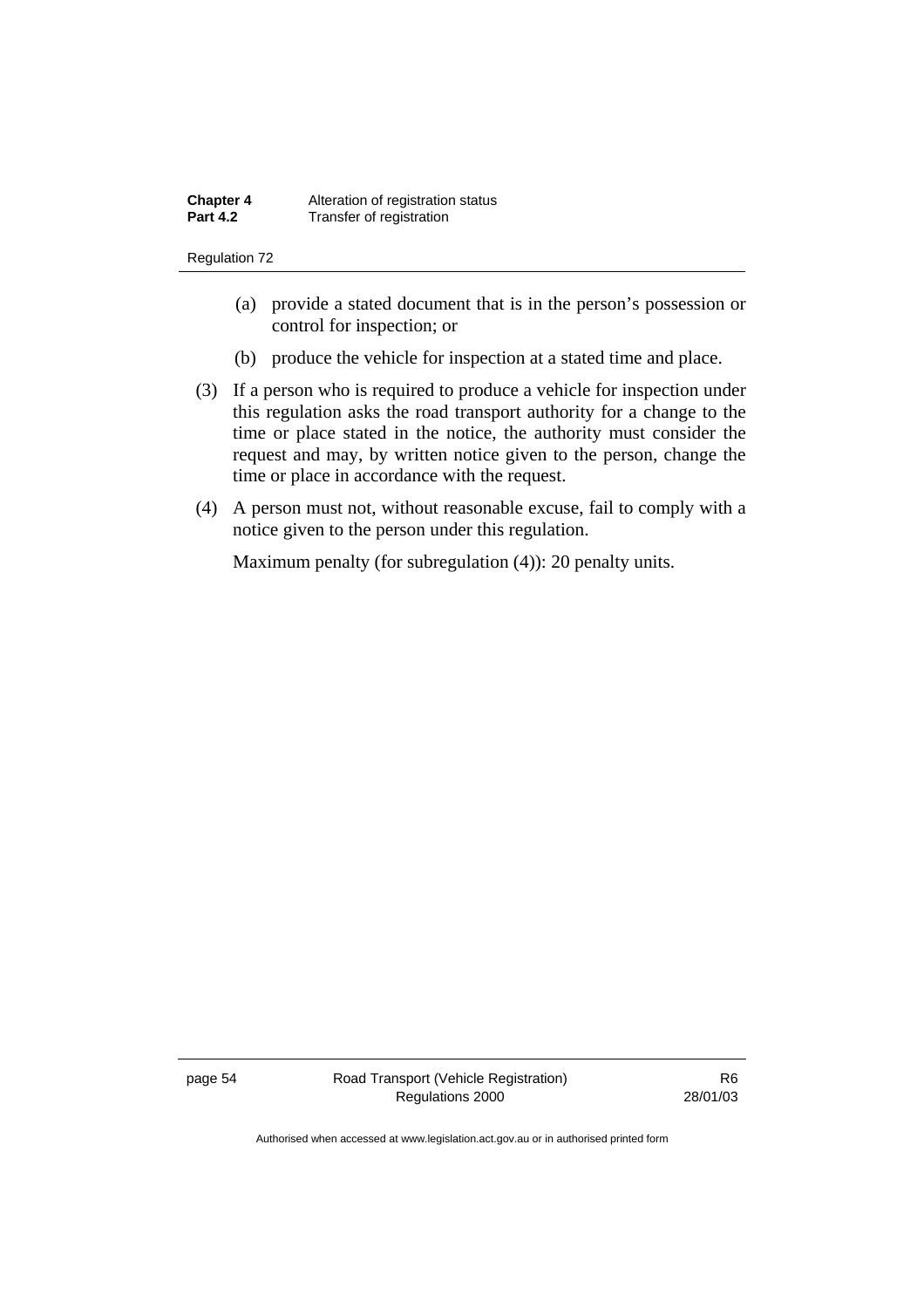## **Part 4.2 Transfer of registration**

### **73 Obligations of disposers**

- (1) A person, or the agent of a person, who disposes of a registered vehicle must, immediately after disposing of the vehicle—
	- (a) fill in an application for transfer of registration form as disposer and sign it; and
	- (b) give the completed form to the person who has acquired the vehicle (the *acquirer*).
- (2) The person commits an offence if the person, or the agent of the person, does not give the completed form to the acquirer as required by subregulation (1).

Maximum penalty: 20 penalty units.

- (3) This regulation and regulation 74 (1) (Obligations of acquirers) do not apply to—
	- (a) a passing of possession of a vehicle—
		- (i) under a hiring, other than a hiring under a hire-purchase agreement, for not longer than 3 months; or
		- (ii) under a lending, other than a lending under a lease agreement, for not longer than 3 months; or
		- (iii) to an agent for sale or disposal; or
		- (iv) to a bailee for alteration, repair, renovation, garaging, storing or a similar purpose not involving the use of the vehicle for the benefit of the bailee; or
	- (b) the transfer of a vehicle under an order of a court in Australia or any other legal process.

| R6       |  |
|----------|--|
| 28/01/03 |  |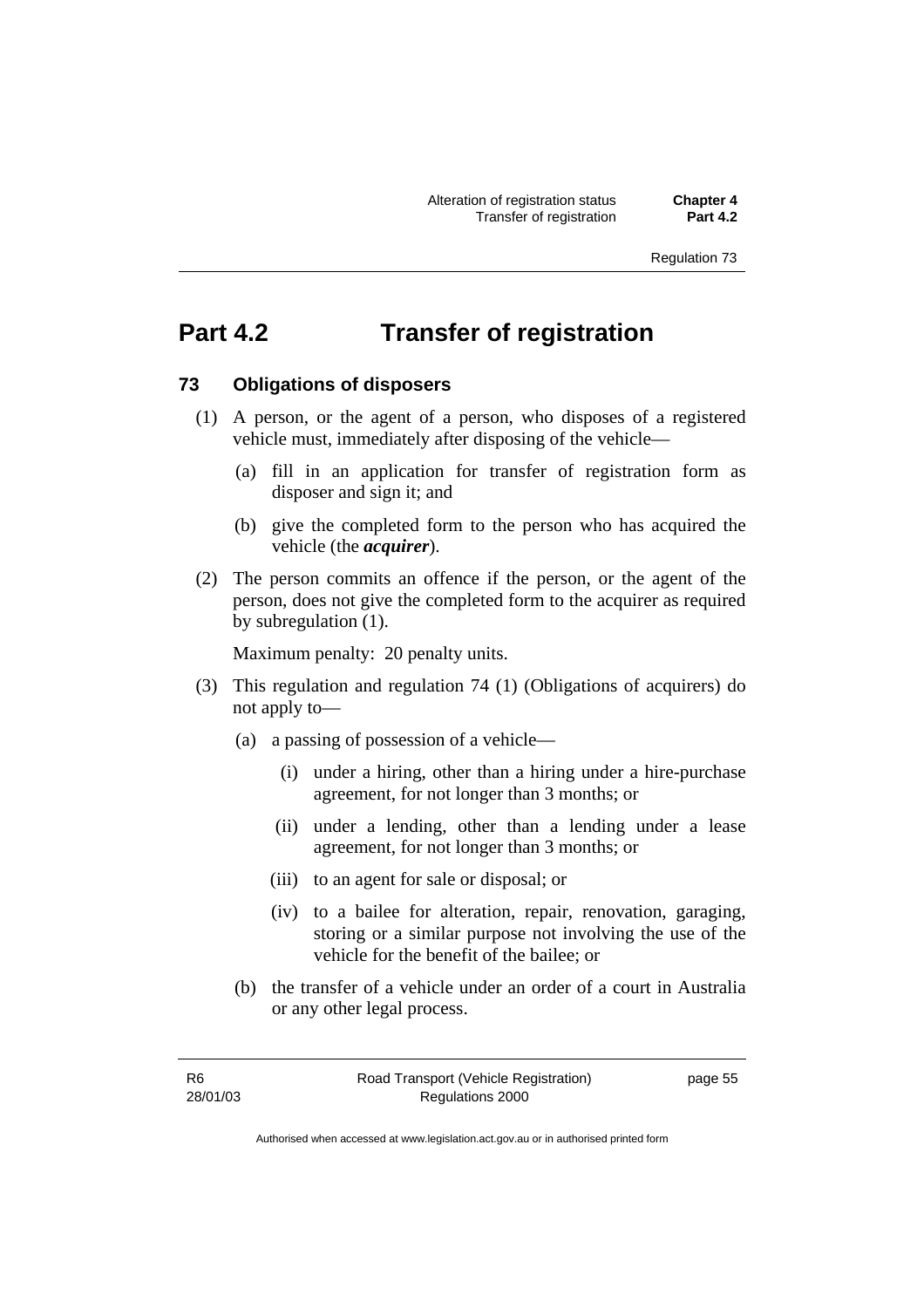**Chapter 4** Alteration of registration status<br>**Part 4.2** Transfer of registration **Transfer of registration** 

Regulation 74

### **74 Obligations of acquirers**

- (1) A person, or the agent of a person, who acquires a registered vehicle must, not later than 14 days after acquiring the vehicle—
	- (a) fill in as the acquirer the form received from the disposer as mentioned in regulation 73 (1) (Obligations of disposers) and sign it; and
	- (b) give the completed form to the road transport authority with any duty payable under the *Duties Act 1999* for the transfer of registration of the vehicle.
- (2) The person commits an offence if the person, or the agent of the person, does not give the completed form with the amount of the duty (if any) to the road transport authority as required by subregulation (1).

Maximum penalty: 20 penalty units.

- (3) If a registered vehicle is acquired under an order of a court in Australia or any other legal process, the person, or the agent of the person, who acquires the vehicle must, not later than 14 days after acquiring the vehicle—
	- (a) fill in a form telling the road transport authority about the court order or other legal process and sign it; and
	- (b) give the completed form to the authority with any duty payable under the *Duties Act 1999* for the transfer of registration of the vehicle.
- (4) The person commits an offence if the person, or an agent of the person, does not give the completed form with the amount of the duty (if any) to the road transport authority as required by subregulation (3).

Maximum penalty: 20 penalty units.

Authorised when accessed at www.legislation.act.gov.au or in authorised printed form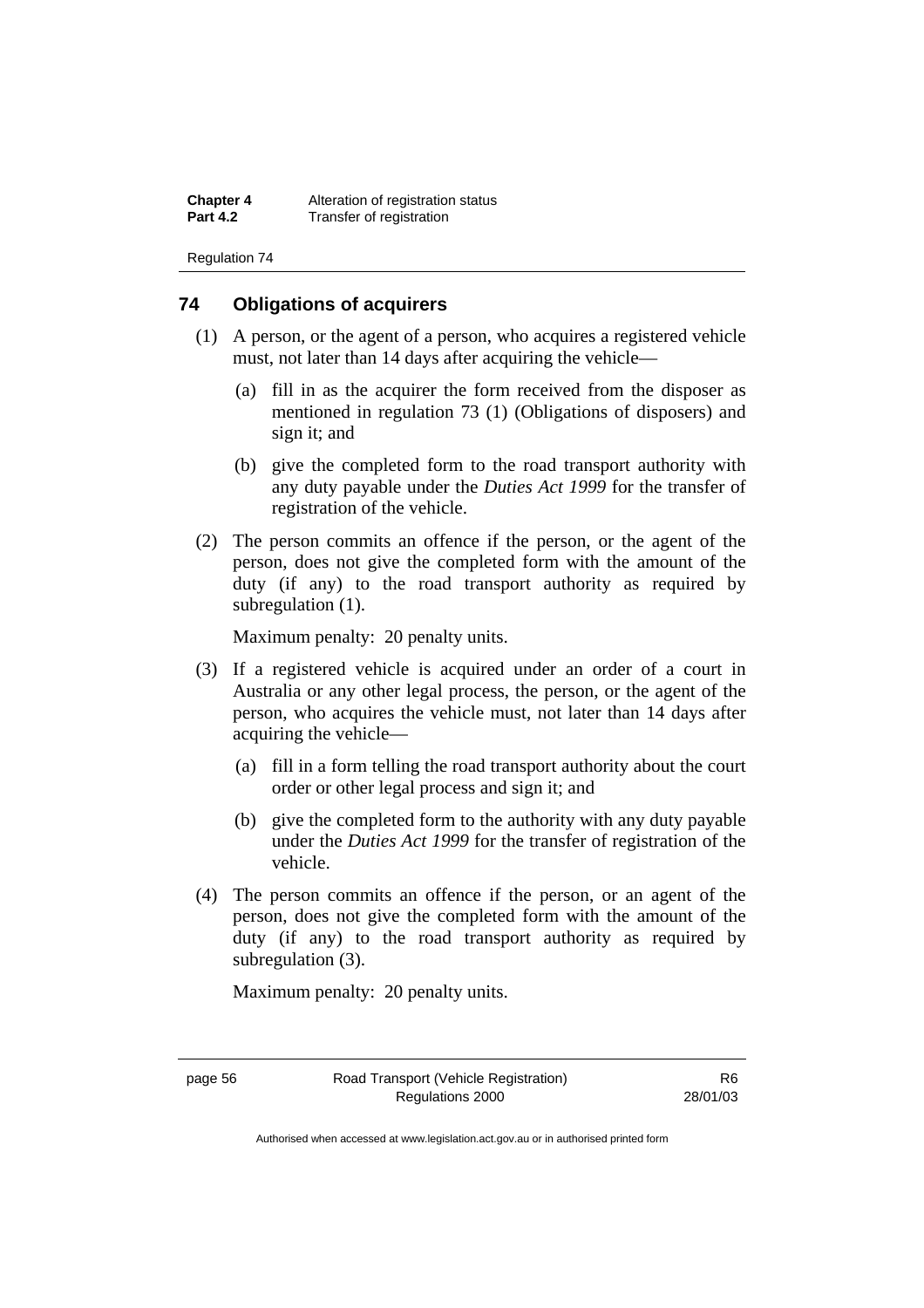Alteration of registration status **Chapter 4 Transfer of registration** 

### **75 Interim entry about disposal of vehicle**

If the road transport authority is told by the registered operator of a registered vehicle that the vehicle has been disposed of, the authority may make an entry in the register to that effect until the application for transfer of the vehicle is received.

### **76 Repossession and restoration**

- (1) If the holder of a security interest in a registered vehicle takes possession of the vehicle, or returns possession of the vehicle to the registered operator, the holder must, not later than 14 days after taking the action—
	- (a) fill in a form telling the road transport authority about the action and sign it; and
	- (b) give the completed and signed form to the authority with any duty payable under the *Duties Act 1999* for the transfer of registration of the vehicle.
- (2) The holder of the security interest commits an offence if the holder, or the agent of the holder, does not give the completed form with the amount of the duty (if any) to the road transport authority as required by subregulation (1).

Maximum penalty: 20 penalty units.

(3) In this regulation:

*security interest* means an interest in, or a power over, goods that secures payment of a debt or other financial obligation or the performance of any other obligation, and includes any interest in, or power over, goods of a lessor, owner or other supplier of goods, but does not include a possessory lien or pledge.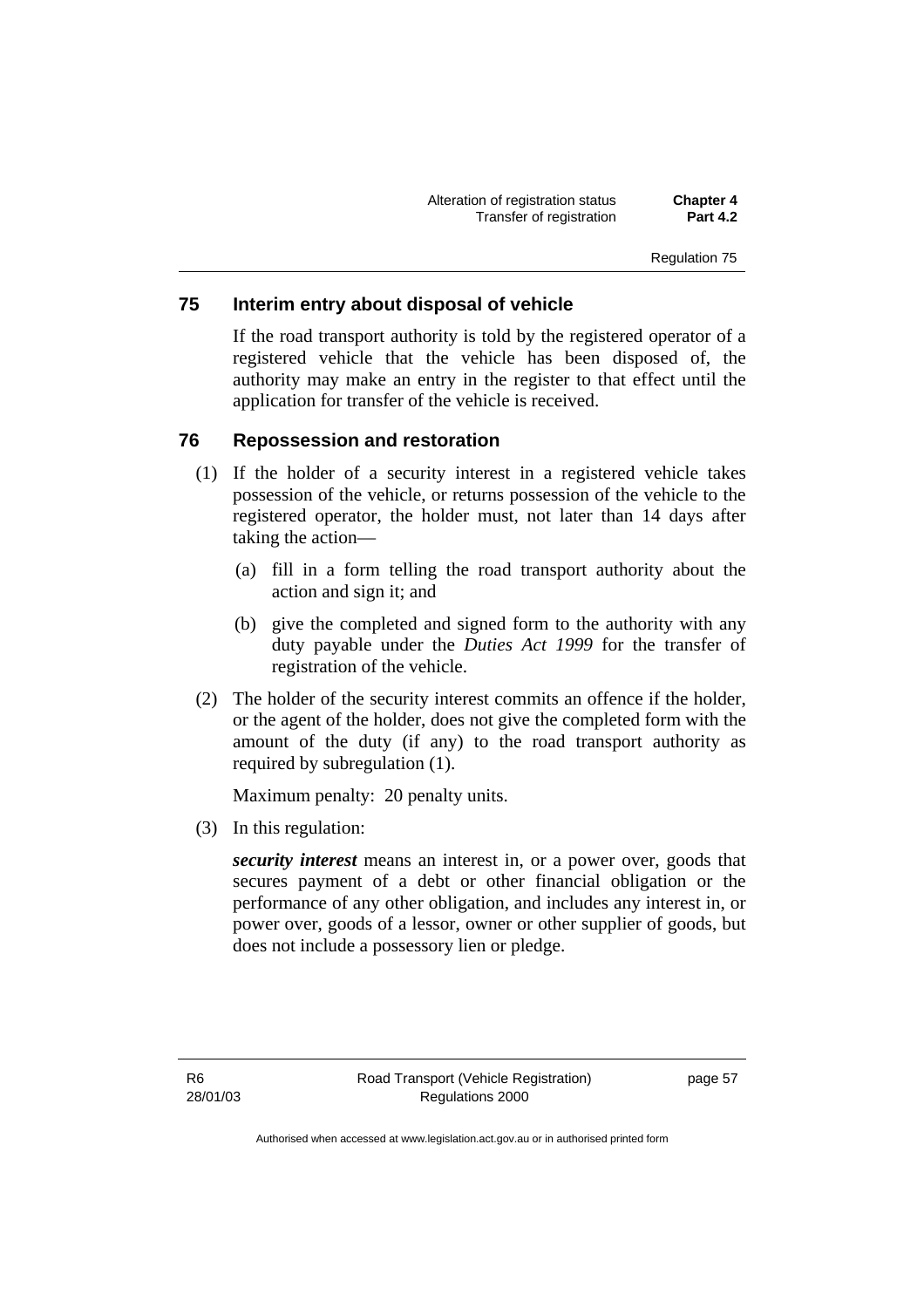**Chapter 4** Alteration of registration status<br>**Part 4.2** Transfer of registration **Transfer of registration** 

Regulation 77

### **77 Transfer on death of registered operator**

- (1) This regulation applies if the road transport authority is satisfied that the registered operator of a registered vehicle (the *previous registered operator*) has died.
- (2) The road transport authority may transfer the registration of the vehicle to a person (the *first transferee*) who applies to the authority for the transfer if—
	- (a) the person satisfies the authority that the person is entitled to the transfer; and
	- (b) for a vehicle that has 2 registered operators—the authority is satisfied that the surviving registered operator agrees to the transfer; and
	- (c) the registration certificate for the vehicle is surrendered to the authority.
- (3) The road transport authority may subsequently transfer the registration of the vehicle to someone (the *second transferee*) other than the first transferee if, while the first transferee is the registered operator of the vehicle, a person produces probate of the will or letters of administration granted to the person for the estate of the previous registered operator and applies to have the registration transferred to the second transferee.
- (4) If the road transport authority intends to transfer the registration of the vehicle to the second transferee, the authority may, by written notice given to the first transferee, require the first transferee to return to the authority, within a stated reasonable period, the vehicle's registration certificate.
- (5) A person must not, without reasonable excuse, fail to comply with a notice given to the person under subregulation (4).

Maximum penalty: 20 penalty units.

page 58 Road Transport (Vehicle Registration) Regulations 2000

R6 28/01/03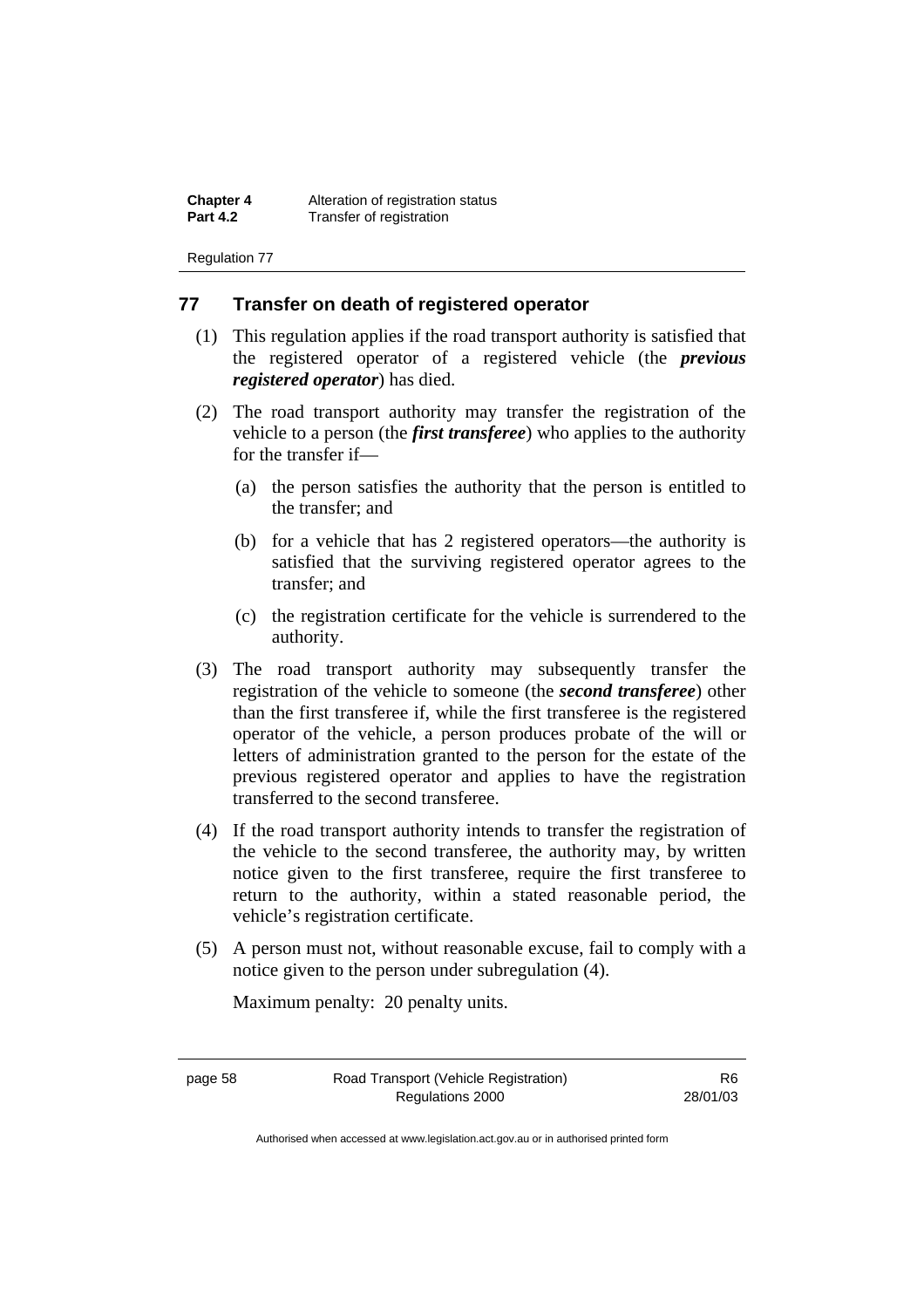Alteration of registration status **Chapter 4 Transfer of registration** 

Regulation 78

### **78 When transfer of registration may or must be refused**

- (1) The road transport authority may refuse an application to register the transfer of registration of a registrable vehicle if—
	- (a) a defect notice has been issued for the vehicle that prohibits use of the vehicle or imposes conditions on the use of the vehicle, and has not been cleared under regulation 160 (Recording, clearance and withdrawal of defect notices); or
	- (b) the vehicle is registered on condition that it not be transferred; or
	- (c) the applicant has not complied with the road transport legislation in relation to the transfer of the registration; or
	- (d) the vehicle identifier for the vehicle is the same as the vehicle identifier for a vehicle that is recorded as having been writtenoff in—
		- (i) the written-off vehicles register; or
		- (ii) an approved corresponding WOVR and the road transport authority has notice of the record in the corresponding register; or
	- (e) the authority believes on reasonable grounds that the ownership, possession, control or description of the vehicle is uncertain; or
	- (f) the person acquiring the vehicle fails to—
		- (i) provide a certificate of roadworthiness required by the authority; or
		- (ii) comply with any requirement of the authority in relation to the inspection of the vehicle; or
	- (g) the authority could have refused, under regulation 32 (1) (Deciding applications for registration), to have approved an

| - R6     | Road Transport (Vehicle Registration) | page 59 |
|----------|---------------------------------------|---------|
| 28/01/03 | Regulations 2000                      |         |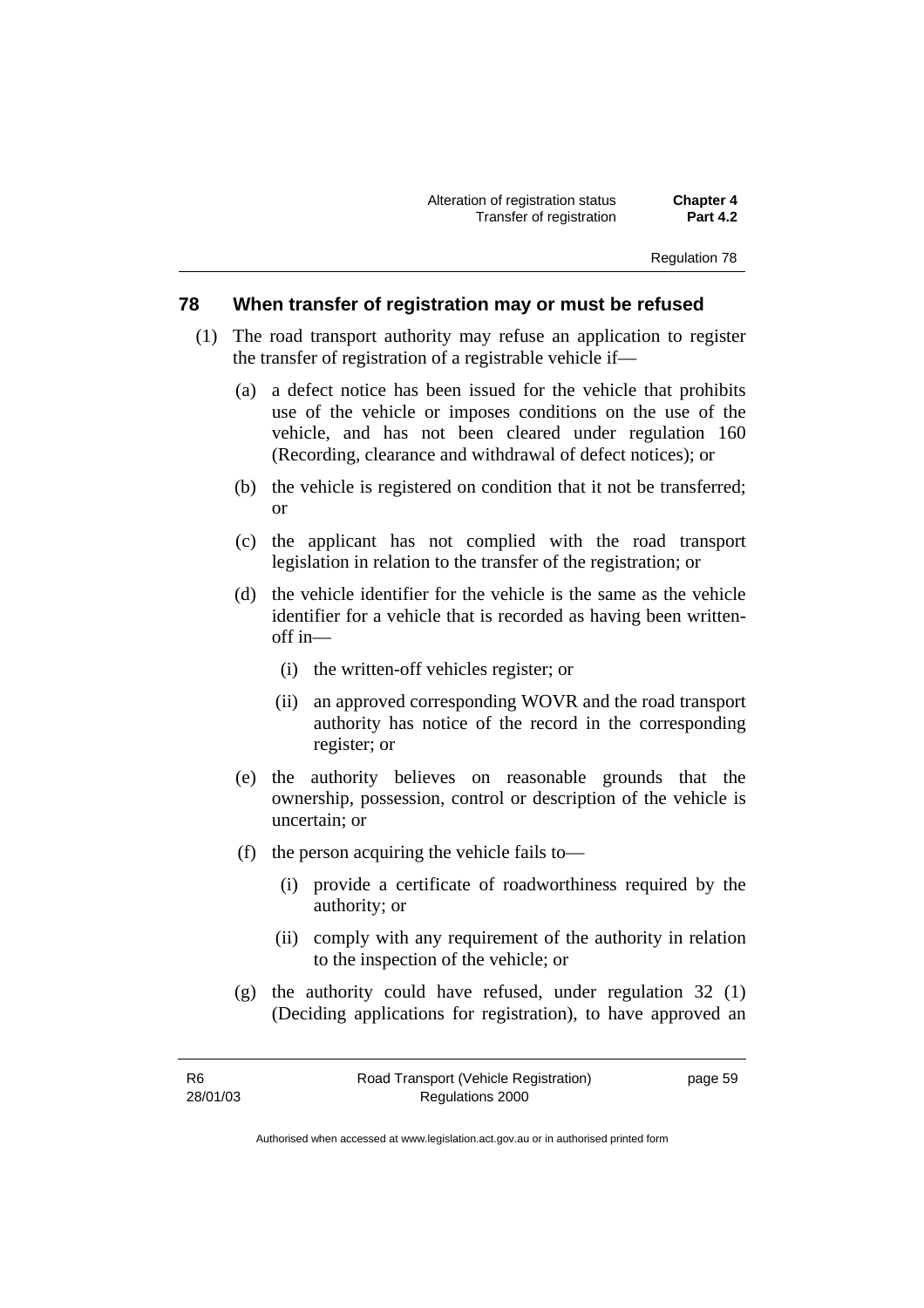application by the applicant for the registration of the vehicle; or

- (h) for a vehicle with 2 registered operators—the authority is not satisfied that both registered operators agree to the transfer; or
- (i) the authority is satisfied that the effective management of the vehicle has not changed.
- (2) However, the road transport authority may approve the application even if one of the parties to the transfer has not complied with a provision of these regulations in relation to the transfer.
- (3) The road transport authority must refuse to approve an application for the transfer of registration of a registered vehicle if an order of a court in Australia prevents the transfer of the vehicle's registration, and the authority has been told about the order.

### **79 Action on approval of application for transfer**

If the road transport authority approves an application to register the transfer of registration of a registered vehicle, the authority must record the details of the transfer in the register and issue a new registration certificate to the new registered operator.

### **80 Exemptions from pt 4.2**

- (1) The road transport authority may exempt a vehicle or person from a provision of this part.
- (2) If an exemption is given subject to conditions, the exemption applies only if all the conditions of the exemption are complied with.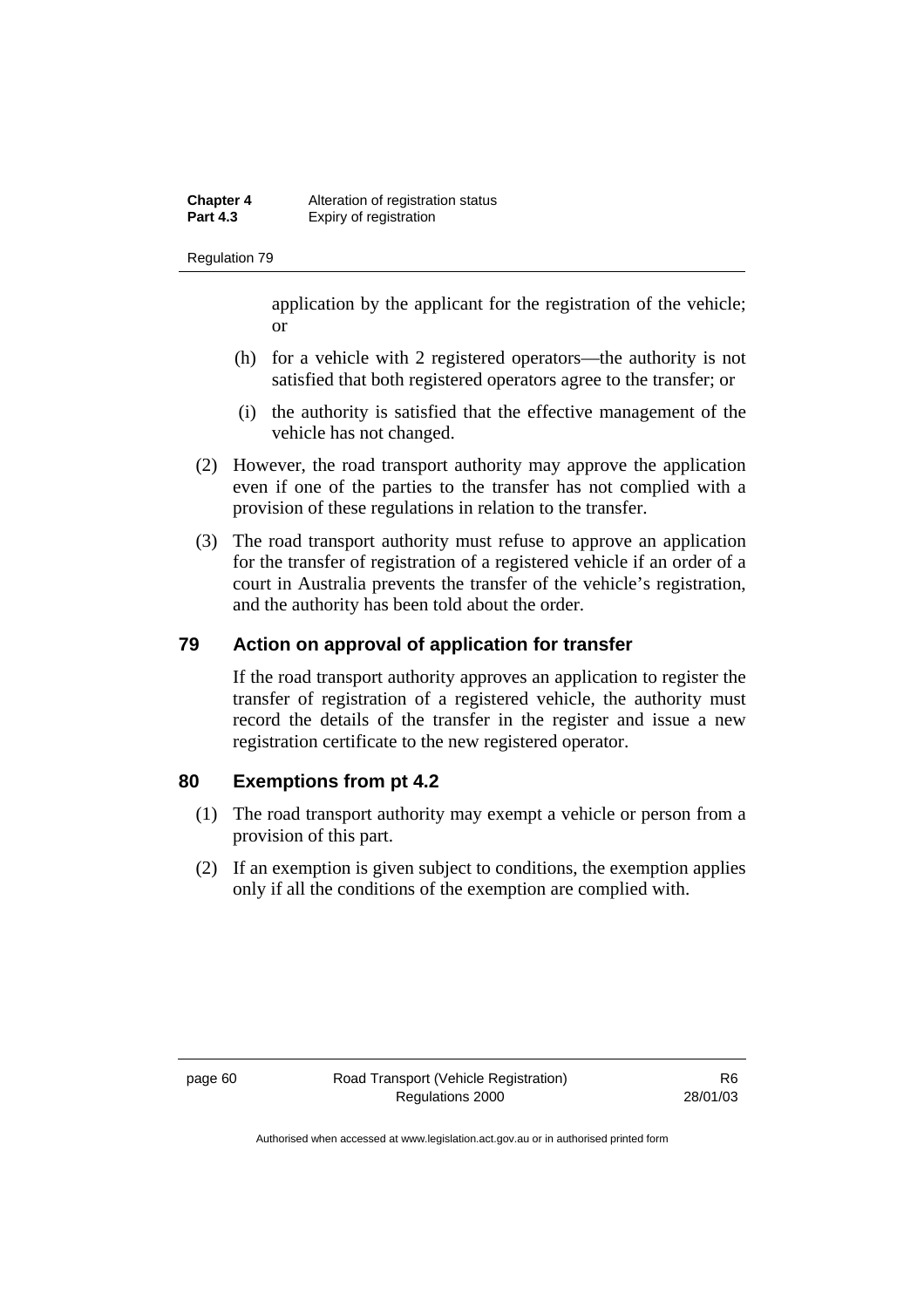Alteration of registration status **Chapter 4 Expiry of registration** 

Regulation 81

## **Part 4.3 Expiry of registration**

### **81 Expiry of registration**

The registration of a registrable vehicle expires at the end of the day recorded in the register as the vehicle's registration expiry day.

### **82 Return of numberplates if registration expires**

- (1) This regulation applies to the registered operator of a registered vehicle if the vehicle's registration is not renewed before the expiry of the registration.
- (2) The road transport authority may, by written notice given to the registered operator, require the operator to return the numberplates issued for the vehicle.
- (3) A person must not, without reasonable excuse, fail to comply with a notice given to the person under this regulation.

Maximum penalty: 20 penalty units.

R6 28/01/03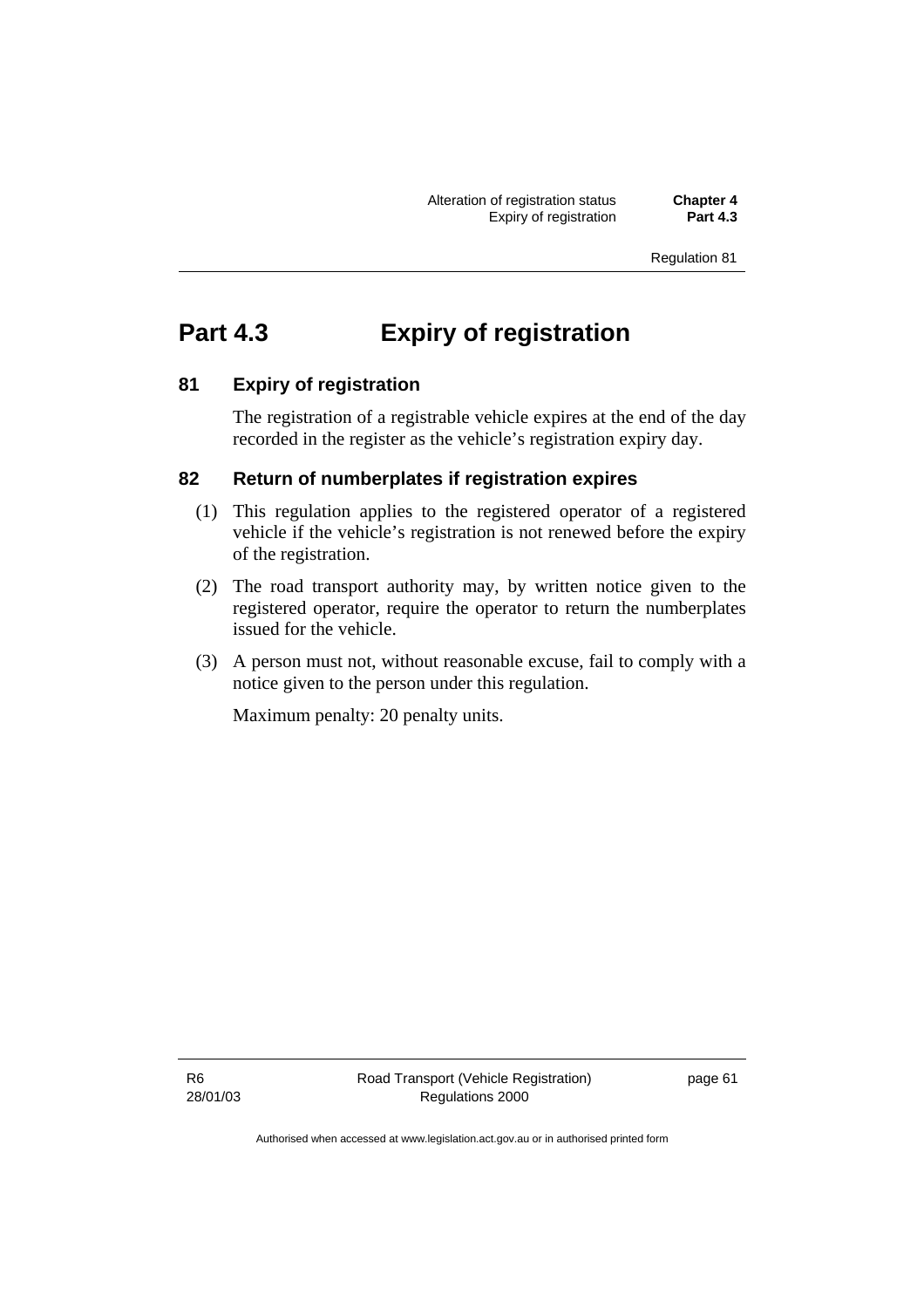# **Part 4.4 Surrender, suspension and cancellation of registration**

### **83 Surrender of registration by registered operator**

- (1) The registered operator of a registered vehicle may apply to the road transport authority to surrender its registration.
- (2) The application may be made personally by the registered operator or by an agent who produces written evidence of his or her appointment as an agent.
- (3) The applicant must, with the application, give the road transport authority a statement, signed by the registered operator or agent, that the vehicle's registration label has been destroyed.
- (4) The road transport authority may, by written notice given to the applicant, require the applicant to return the vehicle's registration certificate, numberplates or both.
- (5) If the applicant complies with this regulation, the road transport authority must approve the application, and cancel the vehicle's registration, unless the vehicle has 2 registered operators and the authority is not satisfied that both registered operators agree to the surrender.
	- *Note* The regulations under the *Road Transport (General) Act 1999* provide for the refund of fees on surrender of registration.

### **84 Suspension or cancellation of registration**

 (1) The road transport authority may suspend or cancel the registration of a registered vehicle under regulation 85 (Procedures for cancellation or suspension of registration) if the authority is satisfied on reasonable grounds that—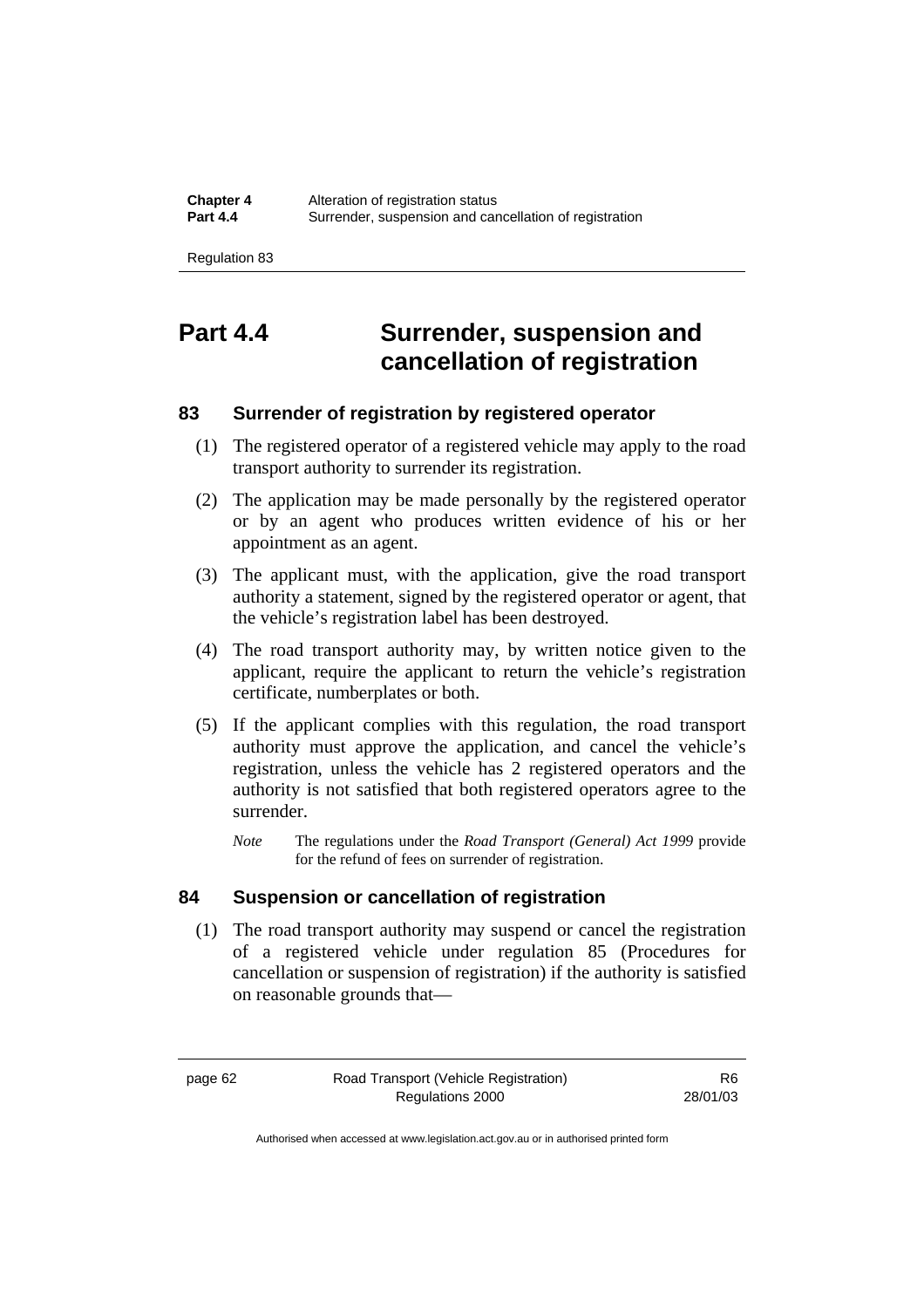- Regulation 84
- (a) a defect notice issued for the vehicle has not been complied with and the date for compliance mentioned in the notice has expired; or
- (b) the vehicle does not comply with the applicable vehicle standards; or
- (c) an amount payable under the *Road Transport (General) Act 1999* or the *Duties Act 1999* in relation to the vehicle has not been paid; or
- (d) the vehicle identifier for the vehicle is the same as the vehicle identifier for a vehicle that is recorded as having been writtenoff in—
	- (i) the written-off vehicles register; or
	- (ii) an approved corresponding WOVR and the road transport authority has notice of the record in the corresponding register; or
- (e) the ownership, possession, control or description of the vehicle as recorded in the register is uncertain; or
- (f) the vehicle has been registered in error.
- (2) The road transport authority may suspend the registration of a registered vehicle under regulation 85 for up to 3 months if—
	- (a) all or any part of the premium payable for a third-party policy for the vehicle is paid by cheque or credit card; and
	- (b) the cheque is not met on presentation or the credit card is not honoured; and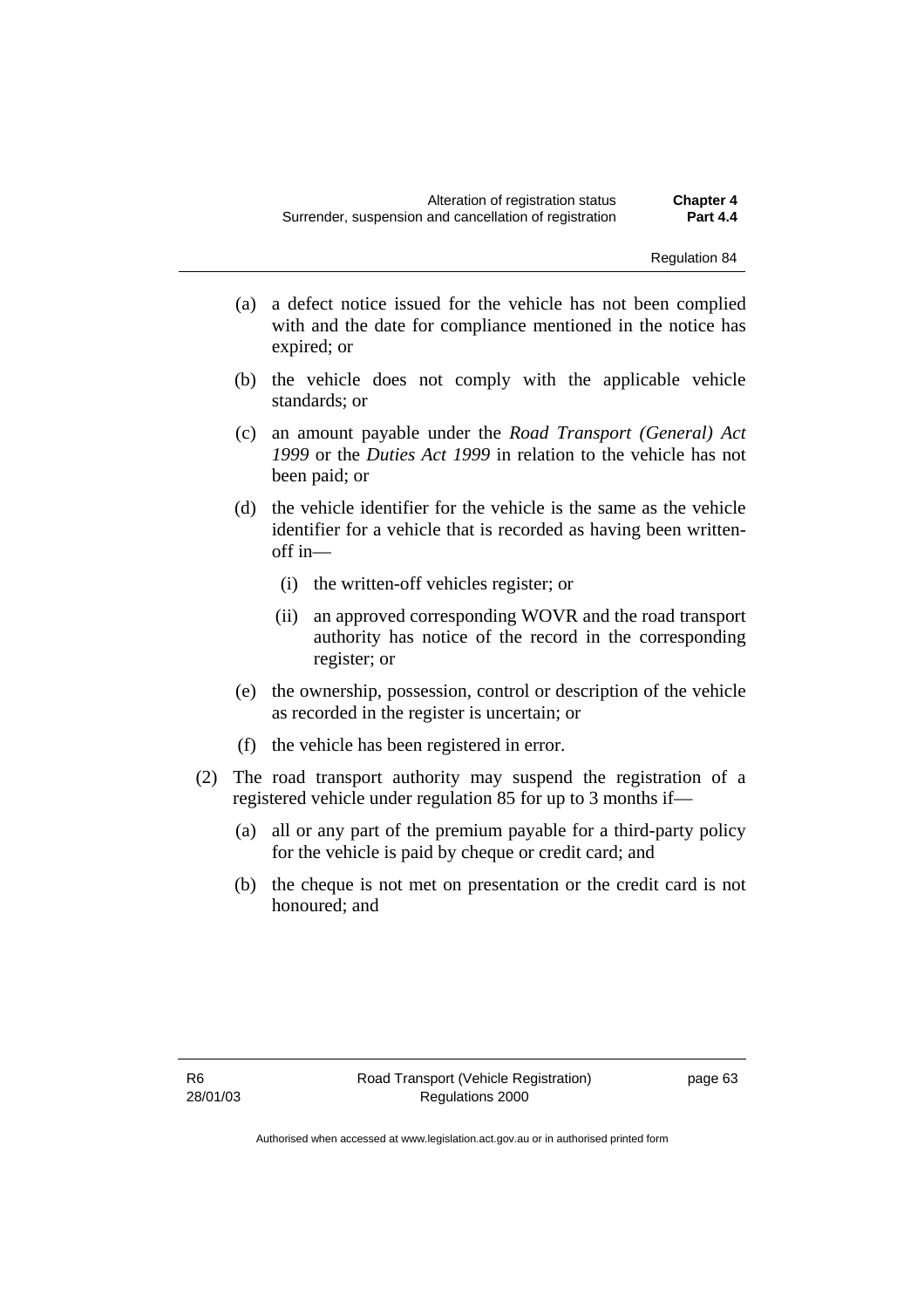| <b>Chapter 4</b> | Alteration of registration status                      |
|------------------|--------------------------------------------------------|
| <b>Part 4.4</b>  | Surrender, suspension and cancellation of registration |

- (c) the authorised insurer that issued the policy asks the authority, under the *Road Transport (General) Act 1999*, section 168 (4), to suspend the registration.
- *Note* If the unpaid premium is not paid before the end of the suspension period, the road transport authority must cancel the vehicle's registration (see *Road Transport (General) Act 1999*, s 168 (6)).

### **85 Procedures for suspension and cancellation of registration**

- (1) If the road transport authority proposes to suspend or cancel the registration of a registered vehicle (the *proposed action*), the authority must give the registered operator of the vehicle a written notice stating—
	- (a) the proposed action; and
	- (b) if the proposed action is to suspend the registration—the suspension period; and
	- (c) the grounds for the proposed action; and
	- (d) any action that must be taken by the operator to avoid or reverse the proposed action; and
	- (e) the date when the suspension or cancellation takes effect (the *date of effect*); and
	- (f) if the proposed action is to cancel the registration—the operator must destroy the vehicle's registration label as soon as practicable after the cancellation takes effect; and
	- (g) if the proposed action is to cancel the registration—whether and, if so, by when the operator is required to return to the authority the vehicle's registration certificate or the numberplates issued for the vehicle if the cancellation takes effect.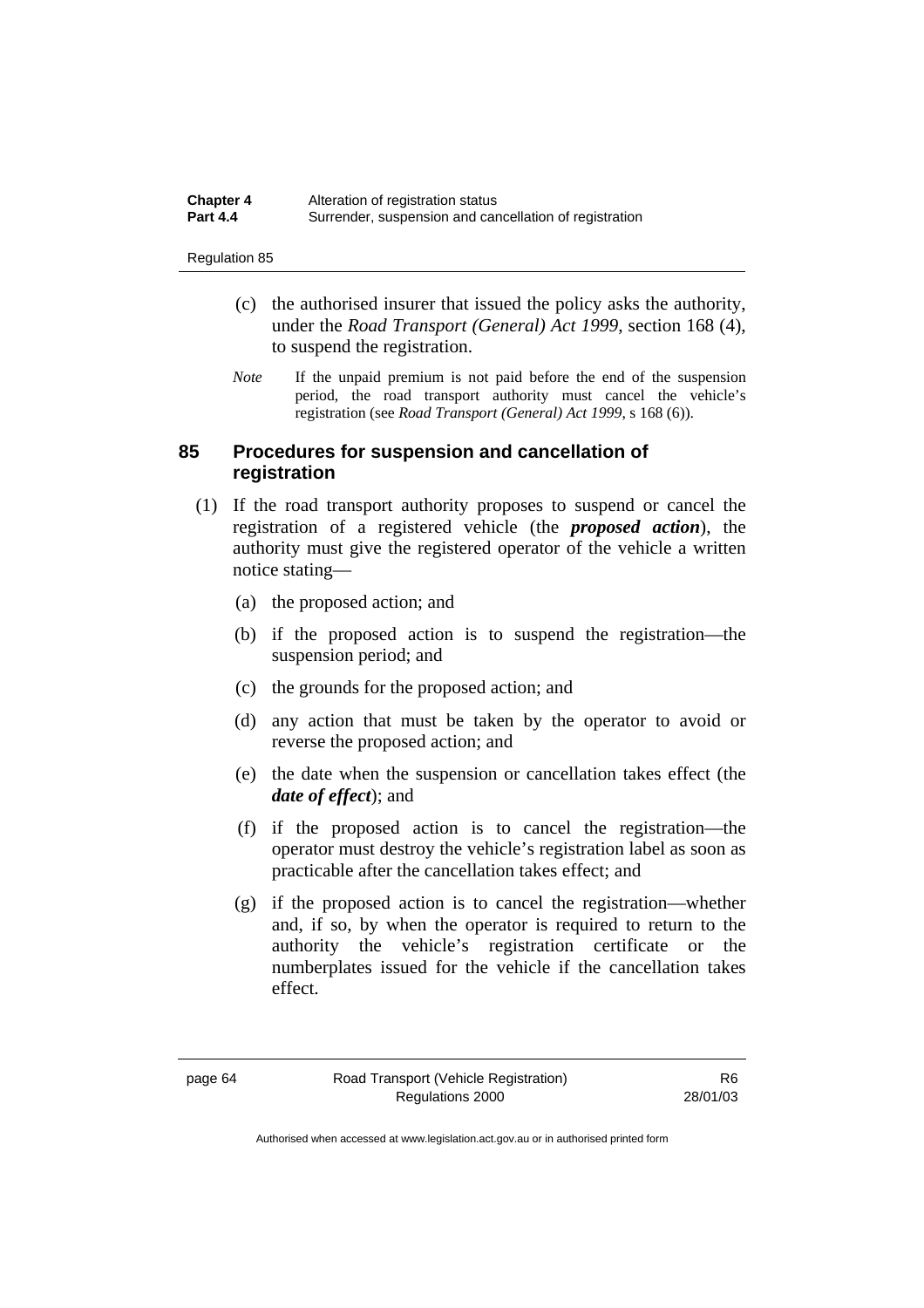- (2) The notice must also state that, unless the notice is cancelled by the road transport authority before the date of effect—
	- (a) if the proposed action is to suspend the vehicle's registration the vehicle must not be used on a road or road related area during the suspension period; or
	- (b) if the proposed action is to cancel the vehicle's registration the vehicle must not be used on a road or road related area on or after the date of effect.
- (3) The notice may, but need not, provide an opportunity for the registered operator to make representations why the proposed action should not be taken.
- (4) The date of effect must not be earlier than 14 days after the notice is given to the registered operator.
- (5) However, the road transport authority may decide that the suspension or cancellation is to take effect on a date not earlier than the date when the notice is given to the registered operator if the authority is satisfied on reasonable grounds that—
	- (a) a defect notice issued for the vehicle has not been complied with and the date for compliance mentioned in the notice has expired; or
	- (b) the vehicle does not comply with the applicable vehicle standards; or
	- (c) the vehicle identifier for the vehicle is the same as the vehicle identifier for a vehicle that is recorded as having been writtenoff in—
		- (i) the written-off vehicles register; or
		- (ii) an approved corresponding WOVR and the road transport authority has notice of the record in the corresponding register.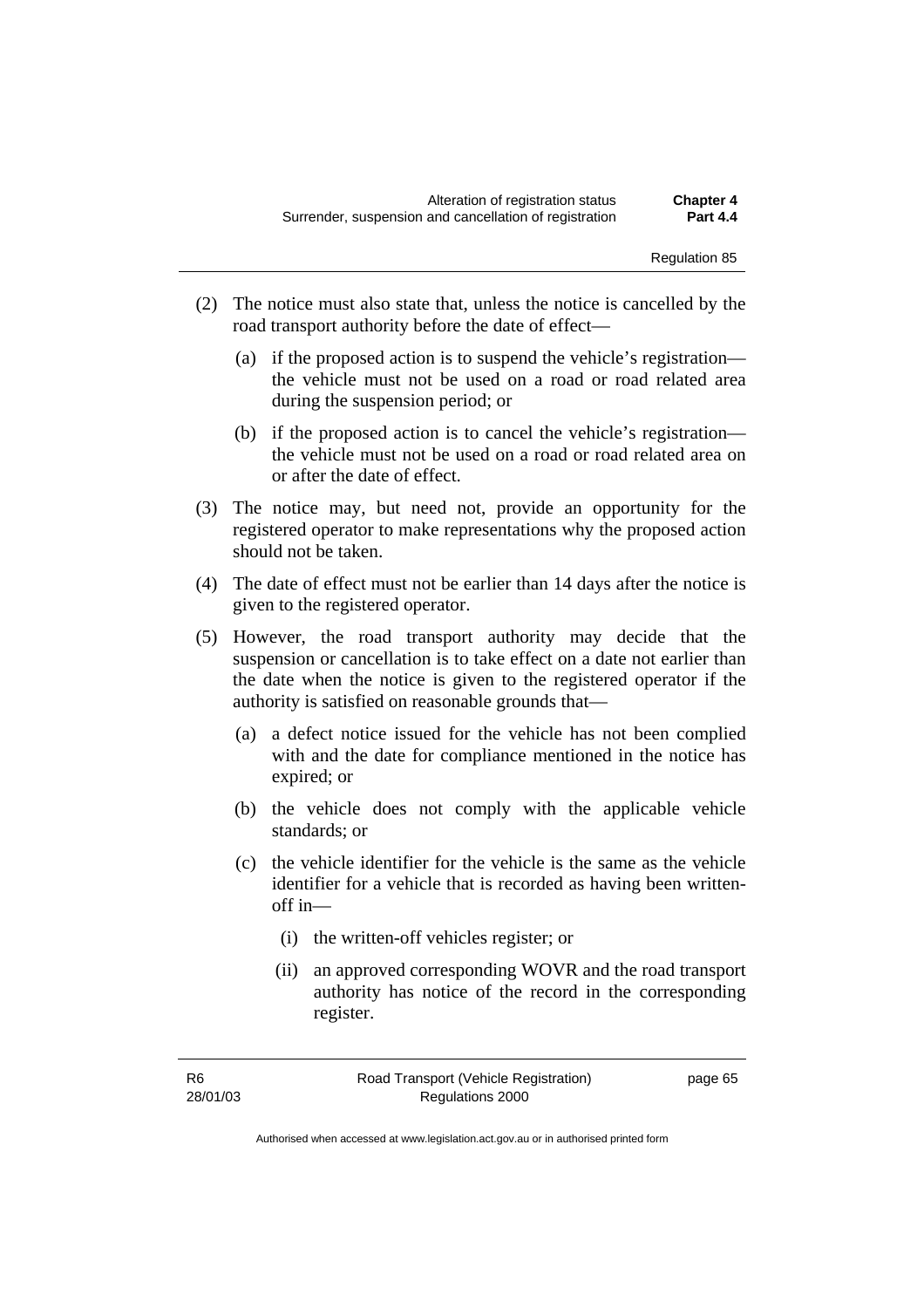- (6) If the vehicle's registration is cancelled, the registered operator—
	- (a) must destroy the vehicle's registration label as soon as practicable after the cancellation takes effect; and
	- (b) must not, without reasonable excuse, fail to return to the authority the vehicle's registration certificate, or a numberplate issued for the vehicle, in accordance with a requirement under subregulation  $(1)$   $(g)$ .

Maximum penalty (for subregulation  $(6)$ ): 20 penalty units.

page 66 Road Transport (Vehicle Registration) Regulations 2000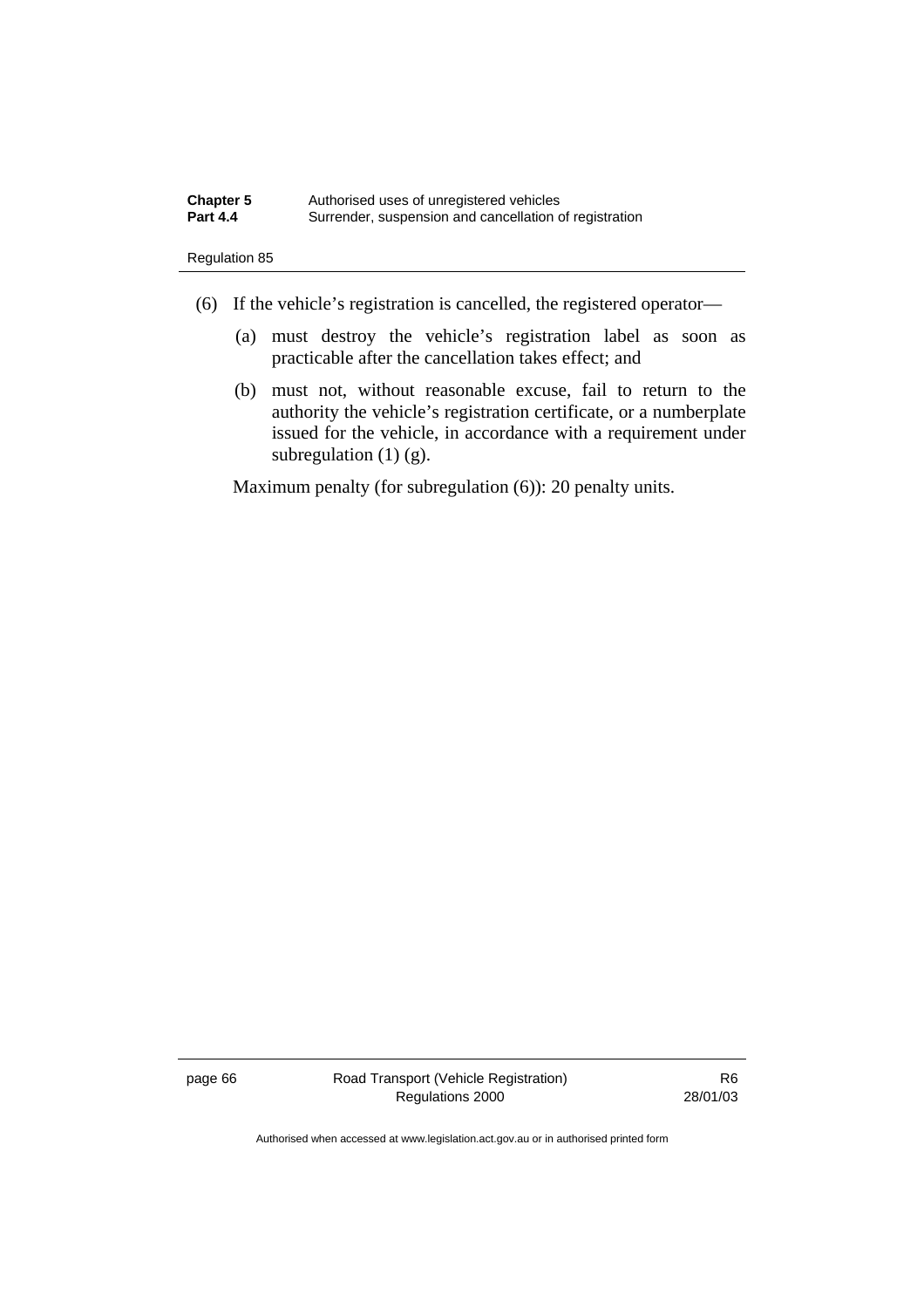# **Chapter 5 Authorised uses of unregistered vehicles**

## **Part 5.1 Unregistered vehicle permits**

### **86 Issue of unregistered vehicle permits etc**

- (1) The road transport authority may issue an unregistered vehicle permit for a registrable vehicle if—
	- (a) it would be unreasonable or impracticable to require the vehicle to be registered during the period of the permit; or
	- (b) the vehicle has been driven to a place under regulation 22 (1) (Vehicles being driven to obtain registration etc) to obtain registration and registration has been refused.
- (2) An unregistered vehicle permit issued for a registrable vehicle authorises use of the vehicle, subject to the conditions (if any) stated in the permit, on—
	- (a) any road or road related area; or
	- (b) stated roads or road related areas.
- (3) Unless sooner cancelled, an unregistered vehicle permit expires on the expiry date stated in the permit—
	- (a) if the permit states an expiry time—at the expiry time; or
	- (b) if no expiry time is stated—at the end of the day recorded as the expiry date.
- (4) If the road transport authority issues an unregistered vehicle permit for a registrable vehicle, the authority must—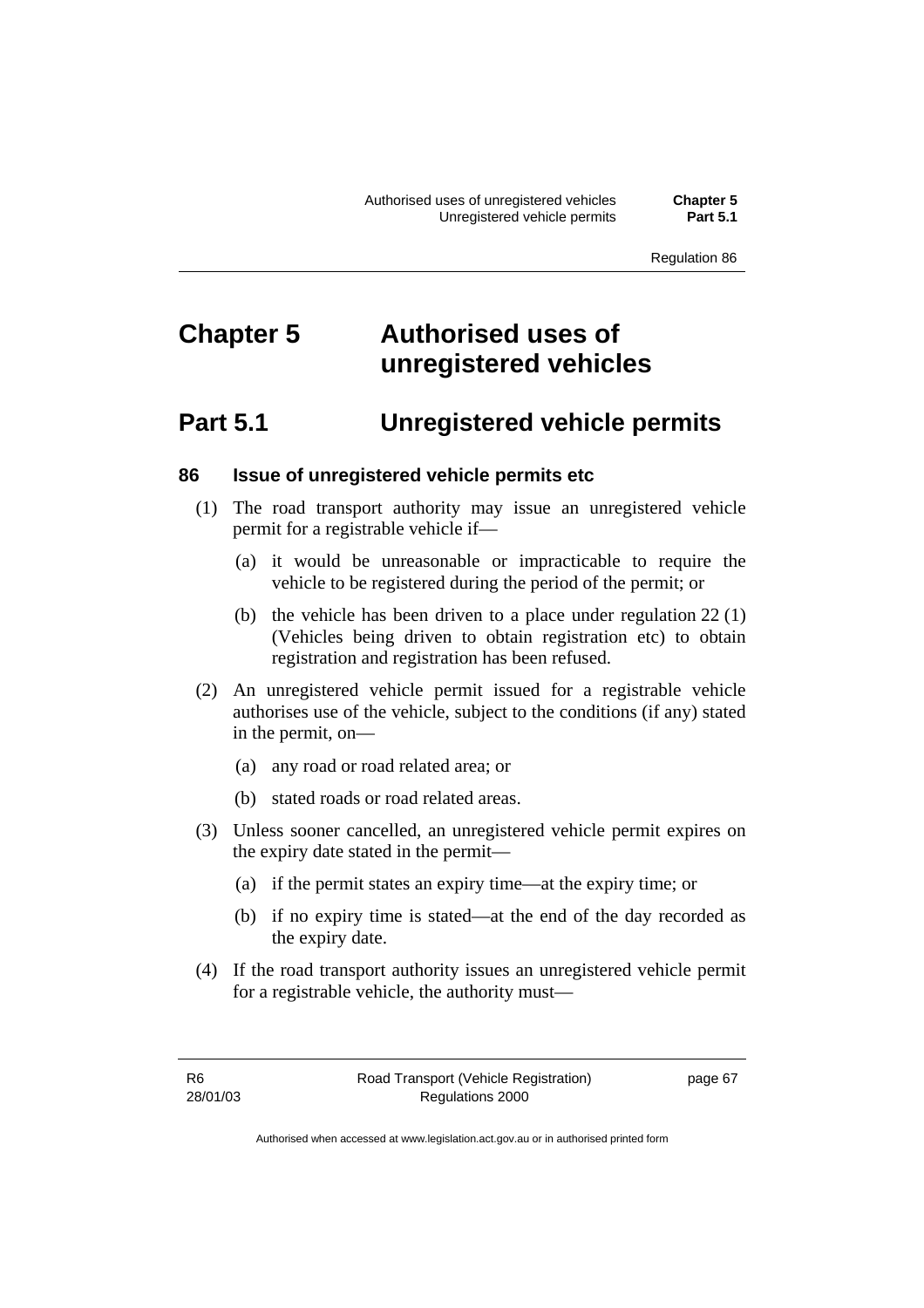- (a) record details of the permit, including any condition to which the permit is subject, in the register; and
- (b) give a temporary identification number to the vehicle and tell the person to whom the permit is issued what the number is.
- (5) The road transport authority may vary or cancel an unregistered vehicle permit at any time by written notice given to the holder of the permit.
- (6) An unregistered vehicle permit must include a label showing the temporary identification number given to the vehicle or, if the vehicle has a registration number, that number.

### **87 Obligations of holder of unregistered vehicle permit**

The holder of an unregistered vehicle permit issued for a registrable vehicle must ensure that the label included in the permit is attached securely to the vehicle in a prominent place.

Maximum penalty: 20 penalty units.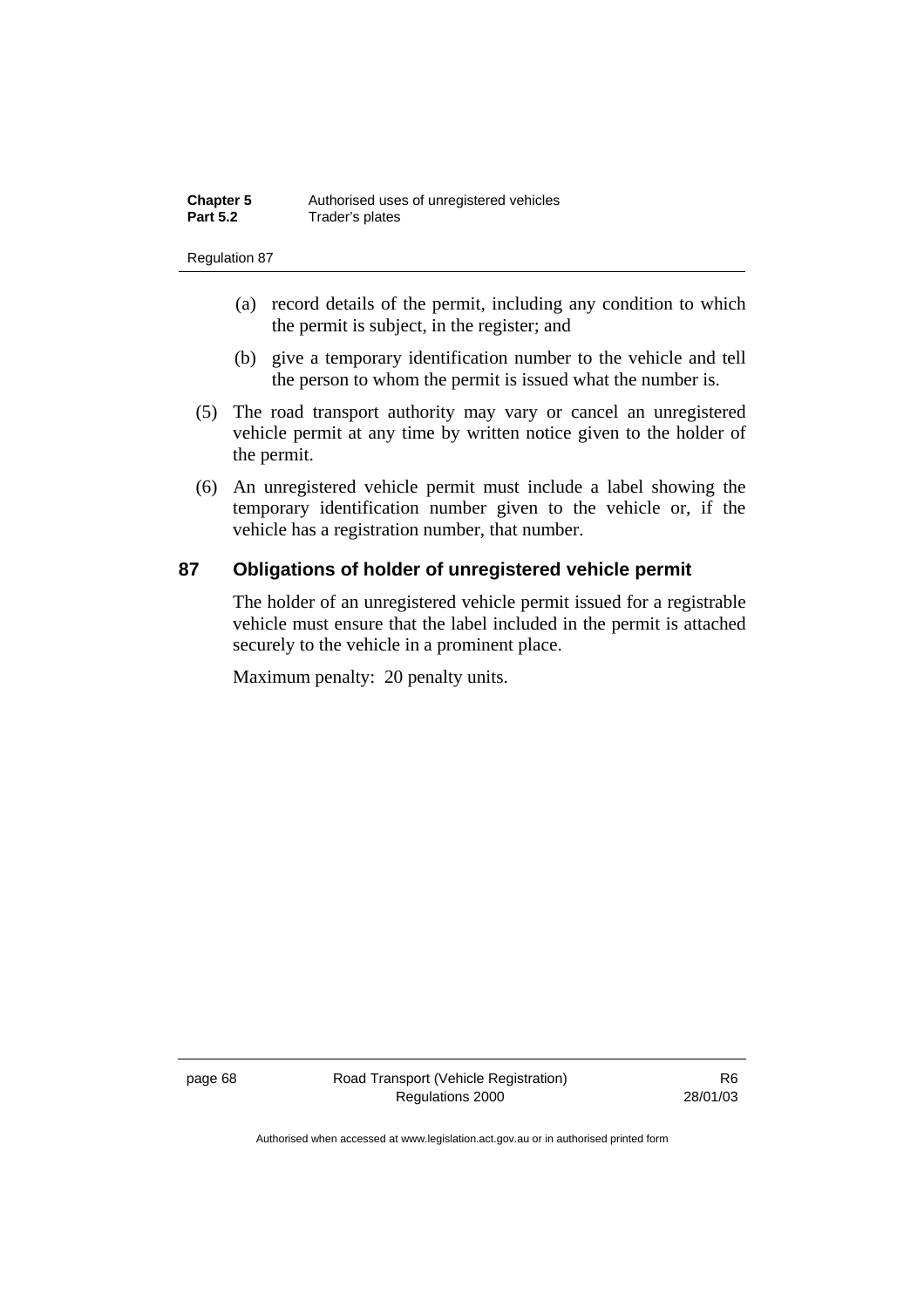# **Part 5.2 Trader's plates**

### **88 Issue of trader's plates**

- (1) The road transport authority may issue 1 or more trader's plates to a person if the authority is satisfied the person—
	- (a) is a manufacturer, repairer or transporter of, or dealer in, registrable vehicles; and
	- (b) has suitable premises for the purpose.
- (2) The road transport authority may, in writing, determine the dimensions, layout and other characteristics with which trader's plates must comply.
- (3) A determination is a notifiable instrument.

*Note* A notifiable instrument must be notified under the *Legislation Act 2001*.

### **89 Recall of trader's plates**

- (1) If the road transport authority considers that
	- (a) there is an error of any kind in a trader's plate; or
	- (b) there has been an error of any kind in the issuing of a trader's plate; or
	- (c) a trader's plate should not have been issued for any other reason;

the authority may, by written notice given to the person to whom the plate was issued, require the person to return the plate to the authority within the period stated in the notice.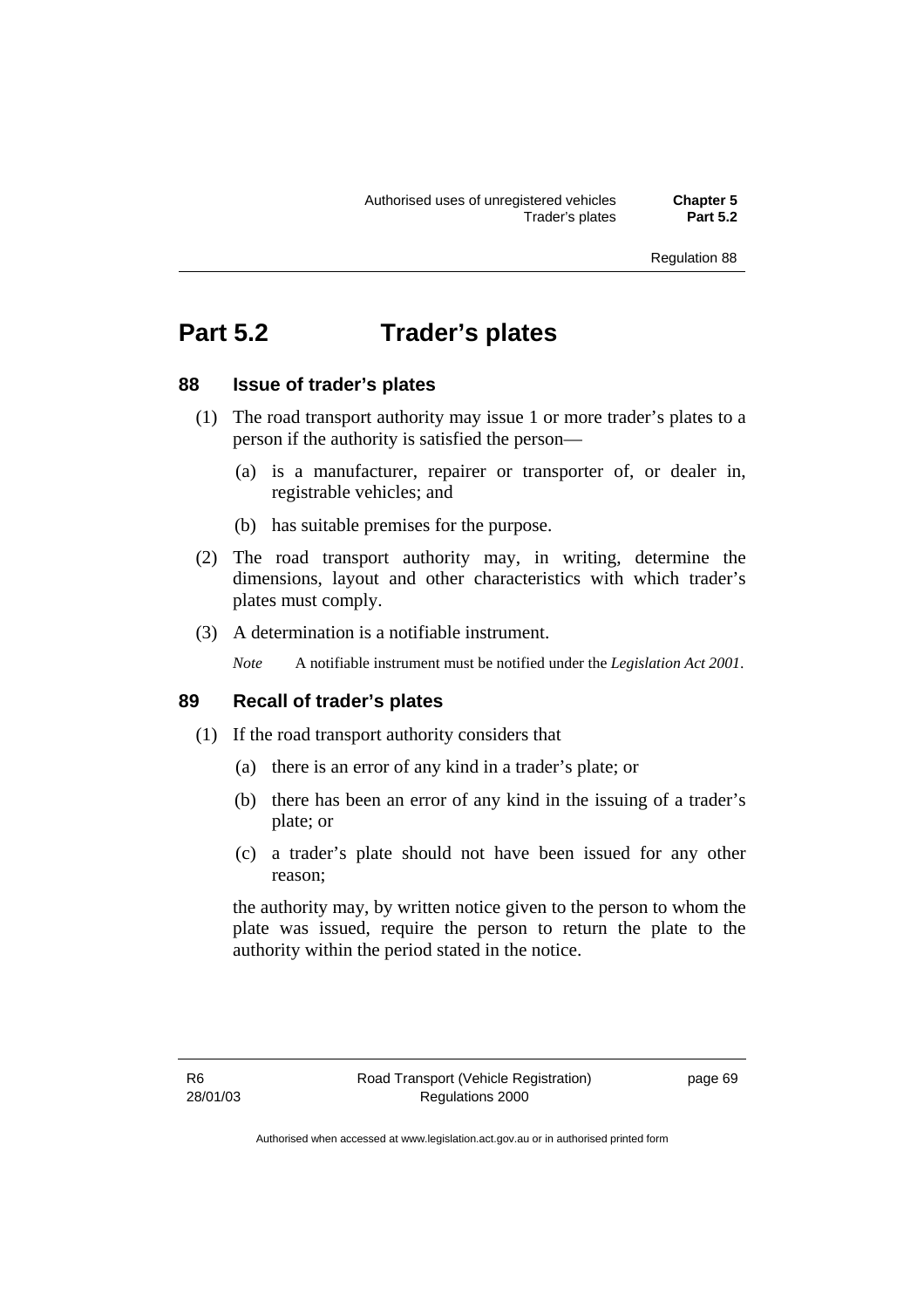(2) A person must not, without reasonable excuse, fail to comply with a notice given to the person under subregulation (1).

Maximum penalty: 20 penalty units.

 (3) If a person returns a trader's plate under this regulation, the road transport authority may issue a replacement trader's plate to the person.

### **90 Identification labels for trader's plates**

- (1) If the road transport authority issues a trader's plate to a person, the authority must also issue to the person an identification label for the plate.
- (2) The identification label must state the period for which the trader's plate is issued.

### **91 Lost, stolen or destroyed identification labels**

 (1) If an identification label for a trader's plate is lost, stolen or destroyed, the person to whom it was issued must, as soon as practicable (but within 14 days) after discovering the loss, theft or destruction, tell the road transport authority about the loss, theft or destruction.

Maximum penalty: 20 penalty units.

- (2) If the person tells the road transport authority about the loss, theft or destruction of the identification label, the authority may, by written notice given to the person, require the person to provide to the authority, within a stated period and in a stated form, a statement confirming, and explaining the circumstances of, the loss, theft or destruction.
- (3) A person must not, without reasonable excuse, fail to comply with a notice given to the person under subregulation (2).

Maximum penalty: 20 penalty units.

page 70 Road Transport (Vehicle Registration) Regulations 2000

R6 28/01/03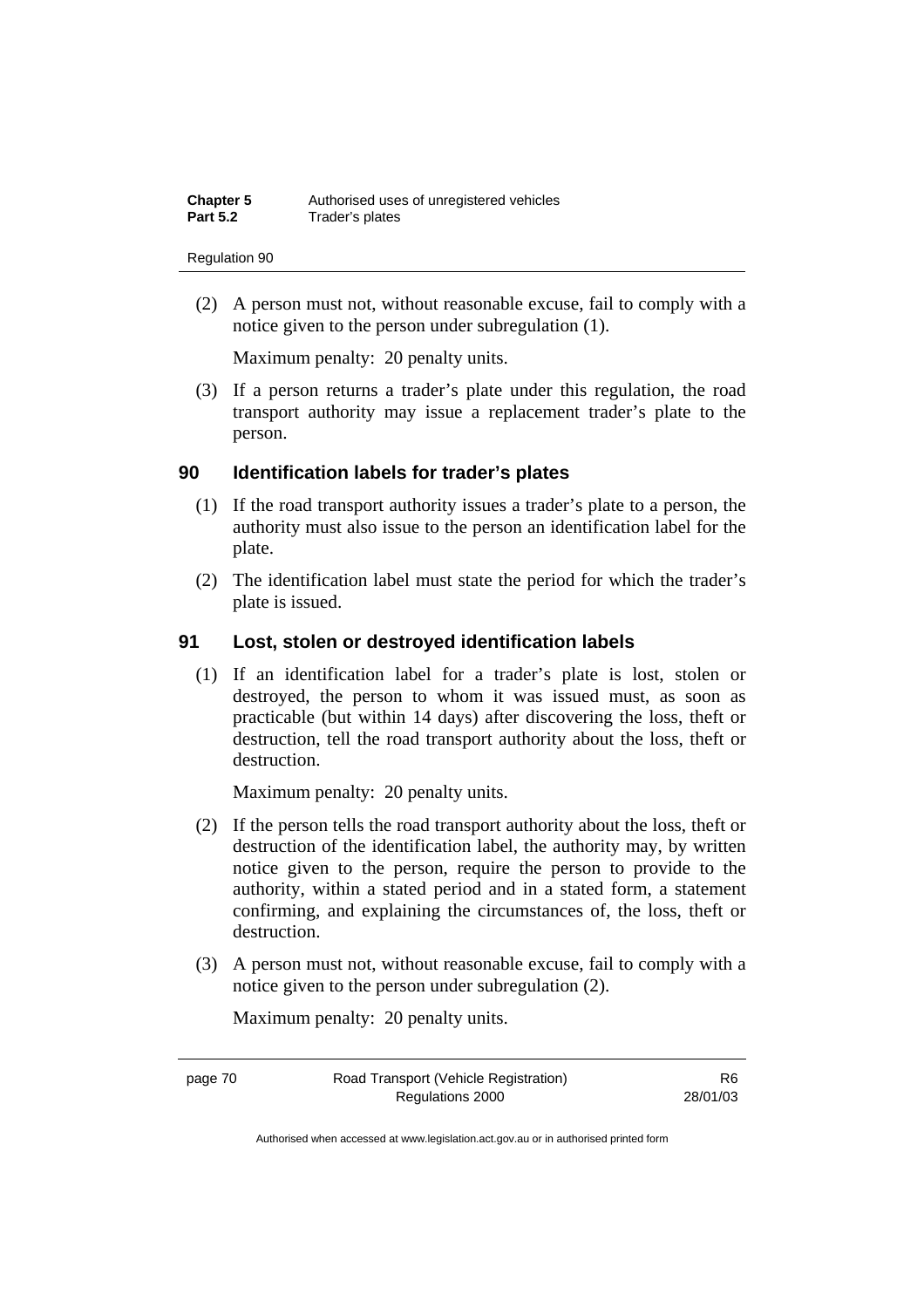### **92 Replacement identification labels**

- (1) The road transport authority may give a replacement identification label for a trader's plate to the person to whom the original identification label was issued if satisfied that the original label is lost, stolen or damaged or has been destroyed.
- (2) Before the road transport authority issues a replacement identification label to the person, the authority may require the person to return the damaged original identification label to the authority.
- (3) On the issue of the replacement identification label, the original identification label is void.

### **93 Recovery of lost or stolen identification labels**

If the person to whom a replacement identification label was issued recovers the original identification label, the person must, as soon as practicable (but within 14 days) after recovering the original label—

- (a) tell the road transport authority about the recovery of the original label; and
- (b) give the original label to the authority unless the authority tells the person that the original label need not be given to the authority.

Maximum penalty: 20 penalty units.

### **94 Use of vehicles with trader's plates on road or road related area**

For the Act, section 18 (2) (a), an unregistered vehicle with a trader's plate attached may be used on a road or road related area if—

 (a) the identification label for the trader's plate is displayed on the vehicle in accordance with regulation 95; and

| -R6      | Road Transport (Vehicle Registration) | page 71 |
|----------|---------------------------------------|---------|
| 28/01/03 | Regulations 2000                      |         |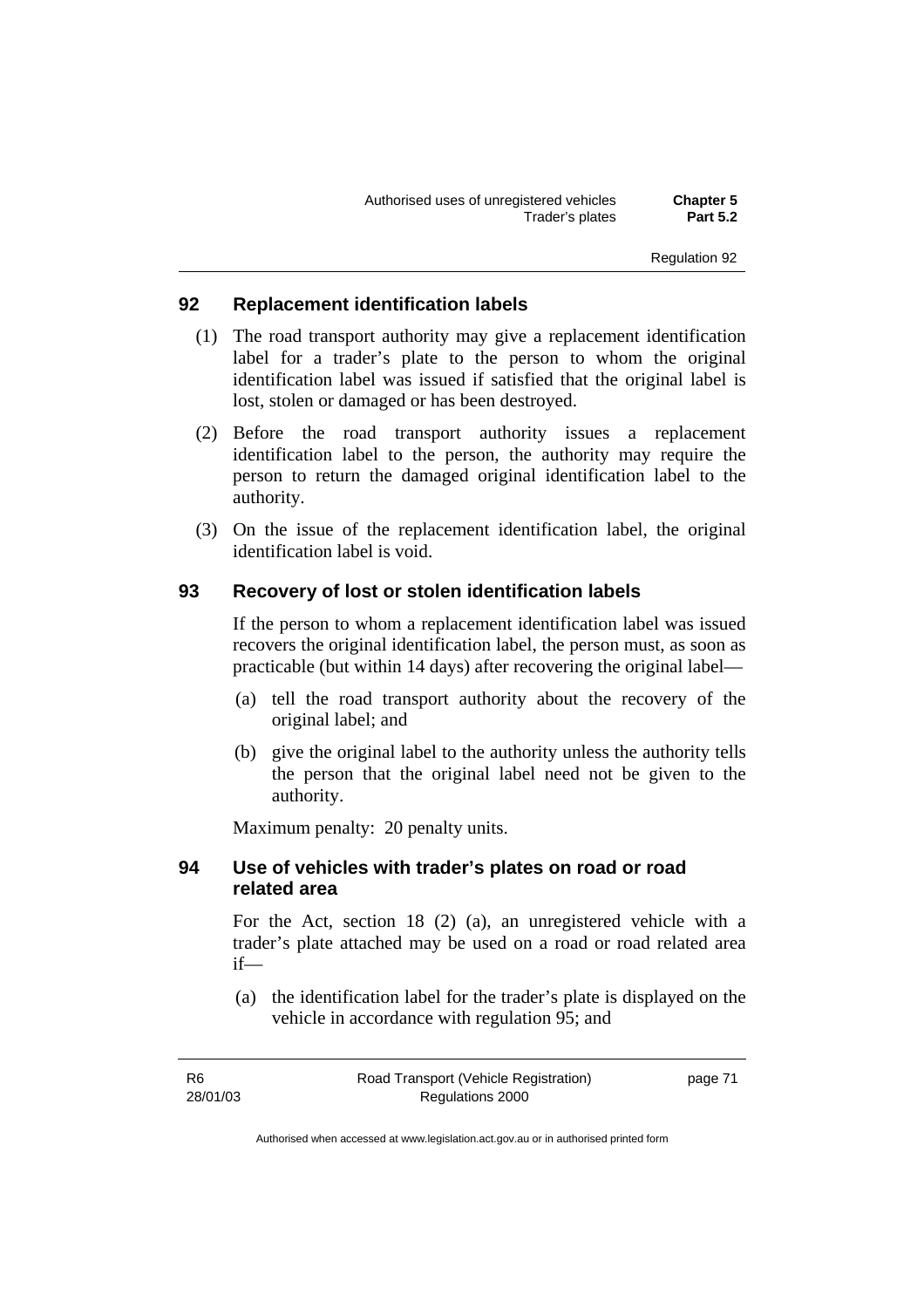(b) the use of the vehicle is an authorised use under regulation 96.

### **95 Attaching of identification labels**

The identification label for the trader's plate must be displayed in a holder attached to the trader's plate in accordance with the following requirements:

- (a) the holder must be attached to the trader's plate so the label faces outward from the vehicle;
- (b) the holder must be made from transparent glass or other transparent material so the label is clearly visible to a person facing the label from 6m away from the label.

### **96 Authorised use of trader's plates**

- (1) The use of an unregistered vehicle to which a trader's plate is attached is an authorised use if—
	- (a) the vehicle (or, for a trailer, the vehicle towing it) is carrying the person to whom the plate was issued (the *trader*), the trader's authorised employee or the trader's agent authorised in writing; and
	- (b) the vehicle is being driven—
		- (i) for a purpose related to its manufacture or repair (including painting or a similar process) or related to, or incidental to, dealing in the vehicle; or
		- (ii) for the purpose of obtaining registration of the vehicle, by the most direct or convenient route to the nearest convenient designated place or authorised examiner; or
		- (iii) for delivery at the address of a person who has acquired it from the trader.
- (2) However, subregulation (1) authorises the use of the unregistered registrable vehicle to carry a load only if—

| page 72 | Road Transport (Vehicle Registration) | R6       |
|---------|---------------------------------------|----------|
|         | Regulations 2000                      | 28/01/03 |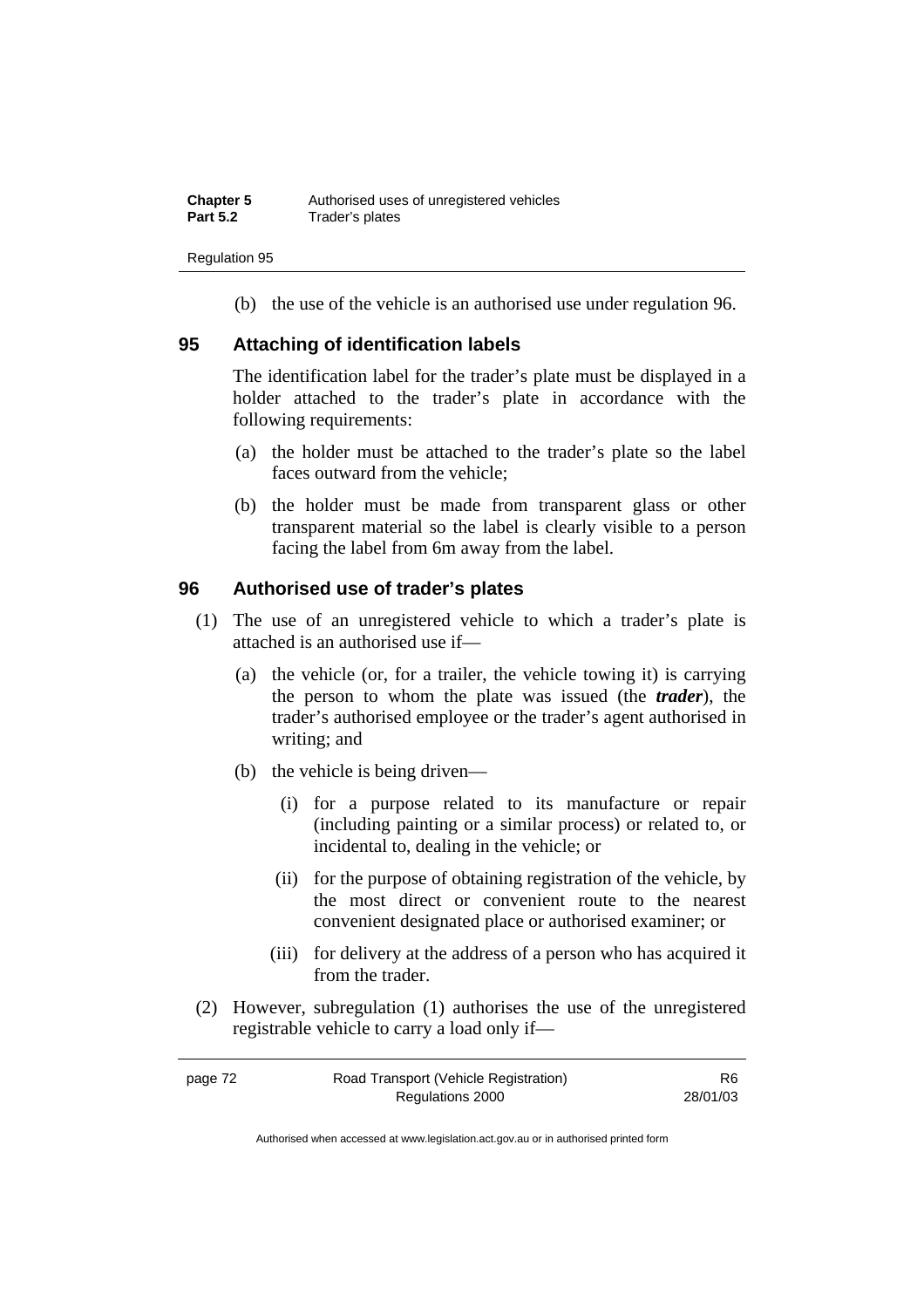- (a) the load is carried only to demonstrate to a genuine prospective purchaser the capacity of the vehicle for carrying a type or weight of load; or
- (b) the vehicle is being driven by the most direct or convenient route to the premises of the trader from the place where the trader has built or purchased the vehicle and the load consists only of a registrable vehicle built or purchased by the trader for sale by the trader; or
- (c) the vehicle is a trailer specially built to carry a boat and the load consists only of a boat; or
- (d) the vehicle is not heavier than 2t unladen and is being driven—
	- (i) by the shortest practicable route to the premises of the trader from the place where the trader has built or purchased the vehicle and the load consists only of goods intended for the trader's personal use or for use in his or her business; or
	- (ii) only for carrying spare parts, for use in relation to the repair of registrable vehicles by the trader, to the trader's premises from a railway station or airport to which they have been consigned to the trader.

### **97 Unauthorised uses of identification labels**

- (1) A person must not use a registrable vehicle to which a trader's plate is attached on a road or road related area if the identification label displayed on the trader's plate—
	- (a) is illegible; or
	- (b) has been changed in a material particular; or
	- (c) was issued for attachment to another trader's plate; or
	- (d) is void; or

R6 28/01/03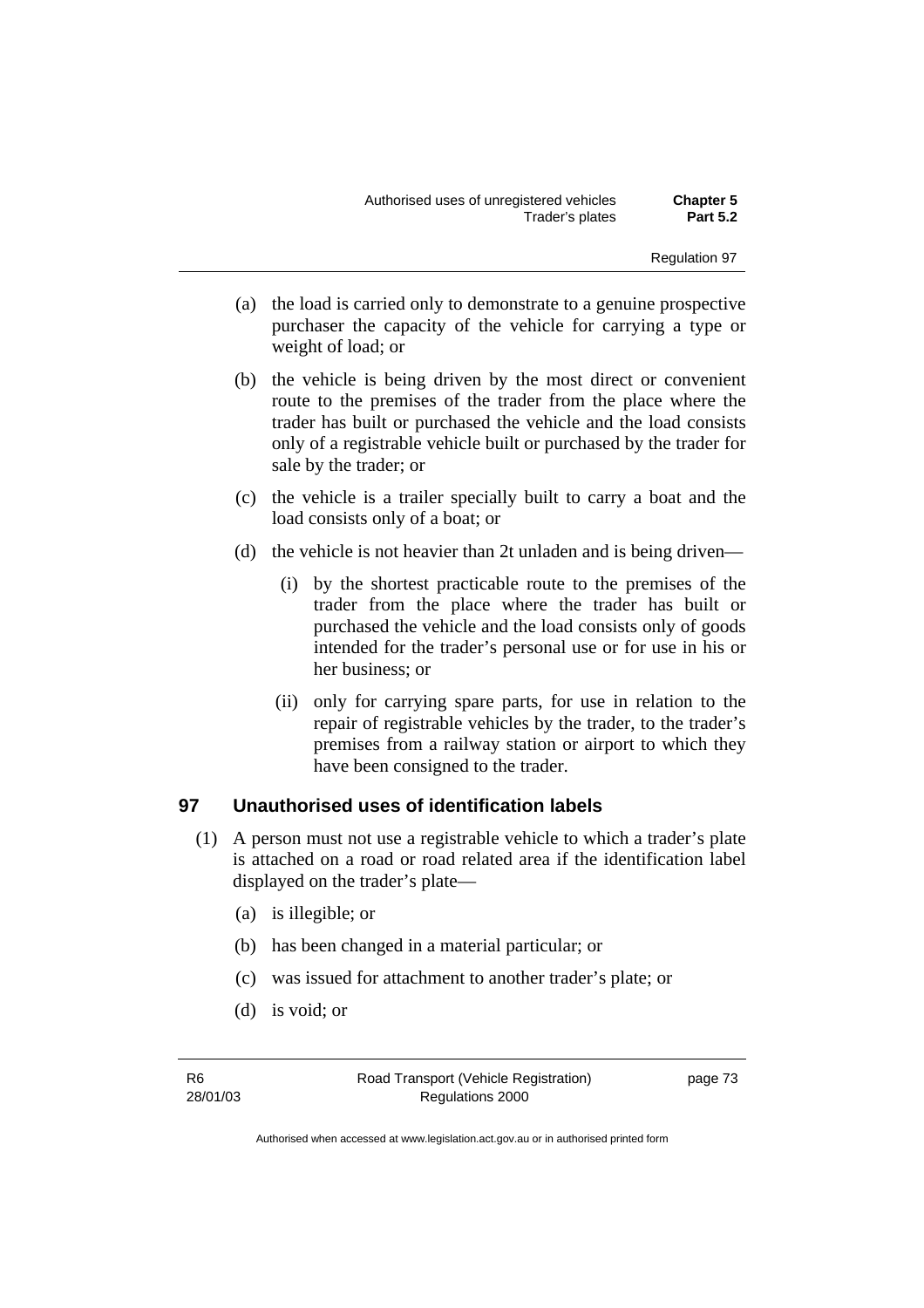(e) was issued for use in a period that has expired.

Maximum penalty: 20 penalty units.

 (2) A person must not lend or part with an identification label issued to the person unless authorised by these regulations.

Maximum penalty: 20 penalty units.

- (3) For this regulation:
	- (a) an identification label is *illegible* if anything required to be included on the label cannot, for any reason, be readily read; and
	- (b) an identification label has been changed in a *material particular* if anything that is required to be included on the label has been omitted or otherwise changed.

### **98 Trader to make, keep and produce records**

A person issued with a trader's plate for a registrable vehicle must—

- (a) each time a registrable vehicle is driven on a road or road related area (the *journey*) with the plate attached, make a record of the following particulars:
	- (i) the date the vehicle was driven;
	- (ii) the number of the trader's plate;
	- (iii) the make of the vehicle;
	- (iv) the purpose for which the vehicle was used;
	- (v) the driver's name and home address;
	- (vi) the time the vehicle started the journey;
	- (vii) the time the vehicle returned from the journey, or the time the trader's plate was returned; and

page 74 Road Transport (Vehicle Registration) Regulations 2000

R6 28/01/03

Authorised when accessed at www.legislation.act.gov.au or in authorised printed form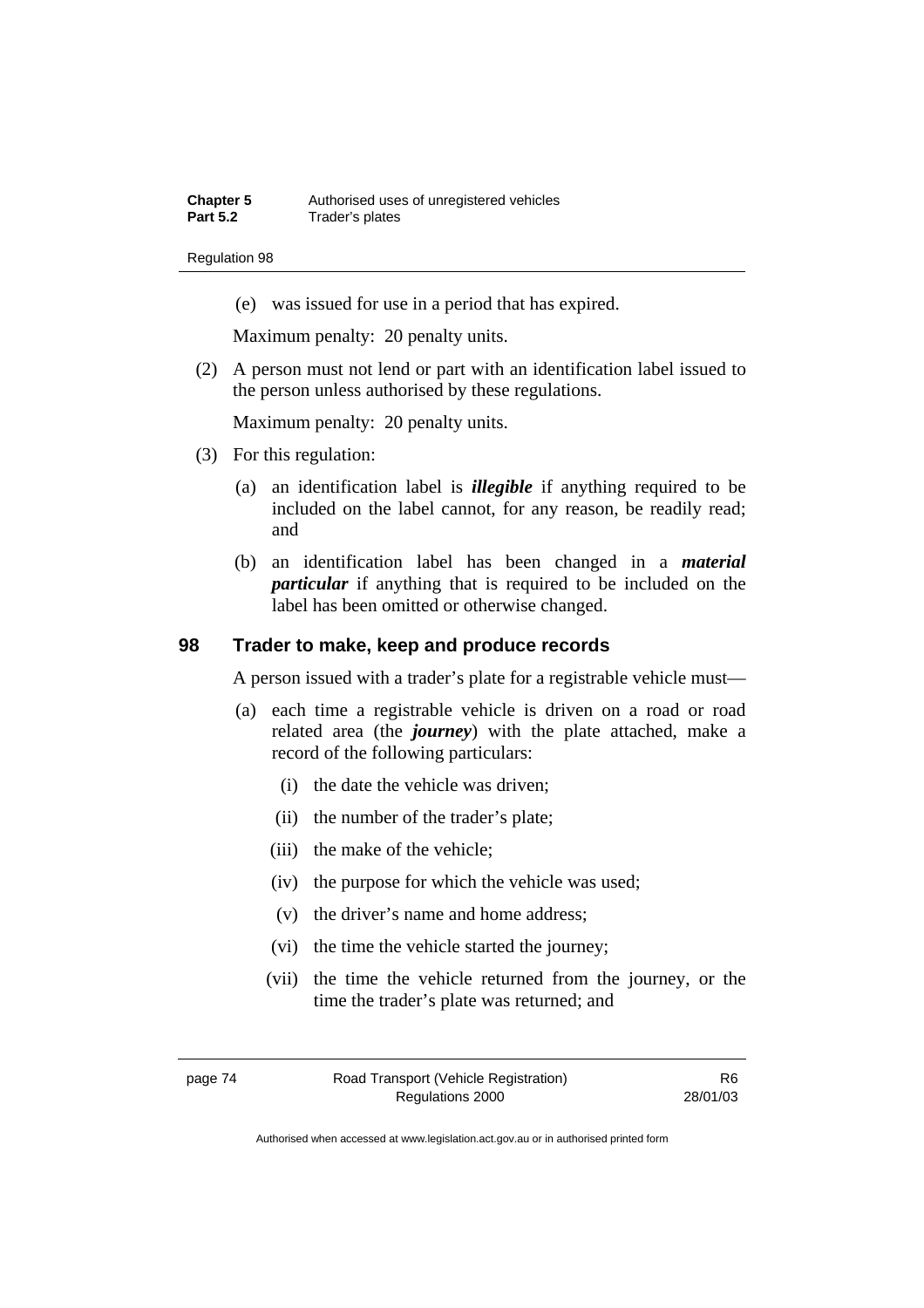- (b) keep the record at the premises mentioned in regulation 88 (1) (b) (Issue of trader's plates) for at least 6 months after the record is made; and
- (c) produce any record for the previous 6 months for inspection when asked by a police officer or authorised person.

Maximum penalty: 20 penalty units.

### **99 Questions about use of plate to be answered**

- (1) A police officer or authorised person may require the driver, or person in charge, of a vehicle to which a trader's plate is attached, or a person to whom a trader's plate has been issued, to answer any questions about the purpose for which the plate is being, or has been, used.
- (2) A person must not, without reasonable excuse, fail to answer a question when required to do so under subregulation (1).

Maximum penalty: 20 penalty units.

### **100 Disposal or cessation of business**

 (1) If a person sells, disposes of or ceases to carry on the business in relation to which a trader's plate has been issued to the person, the person must give written notice of the sale, disposition or cessation of business to the road transport authority as soon as practicable (but within 14 days).

Maximum penalty: 20 penalty units.

 (2) On application by the person to whom the business has been sold or disposed of, the road transport authority may transfer the trader's plate to person.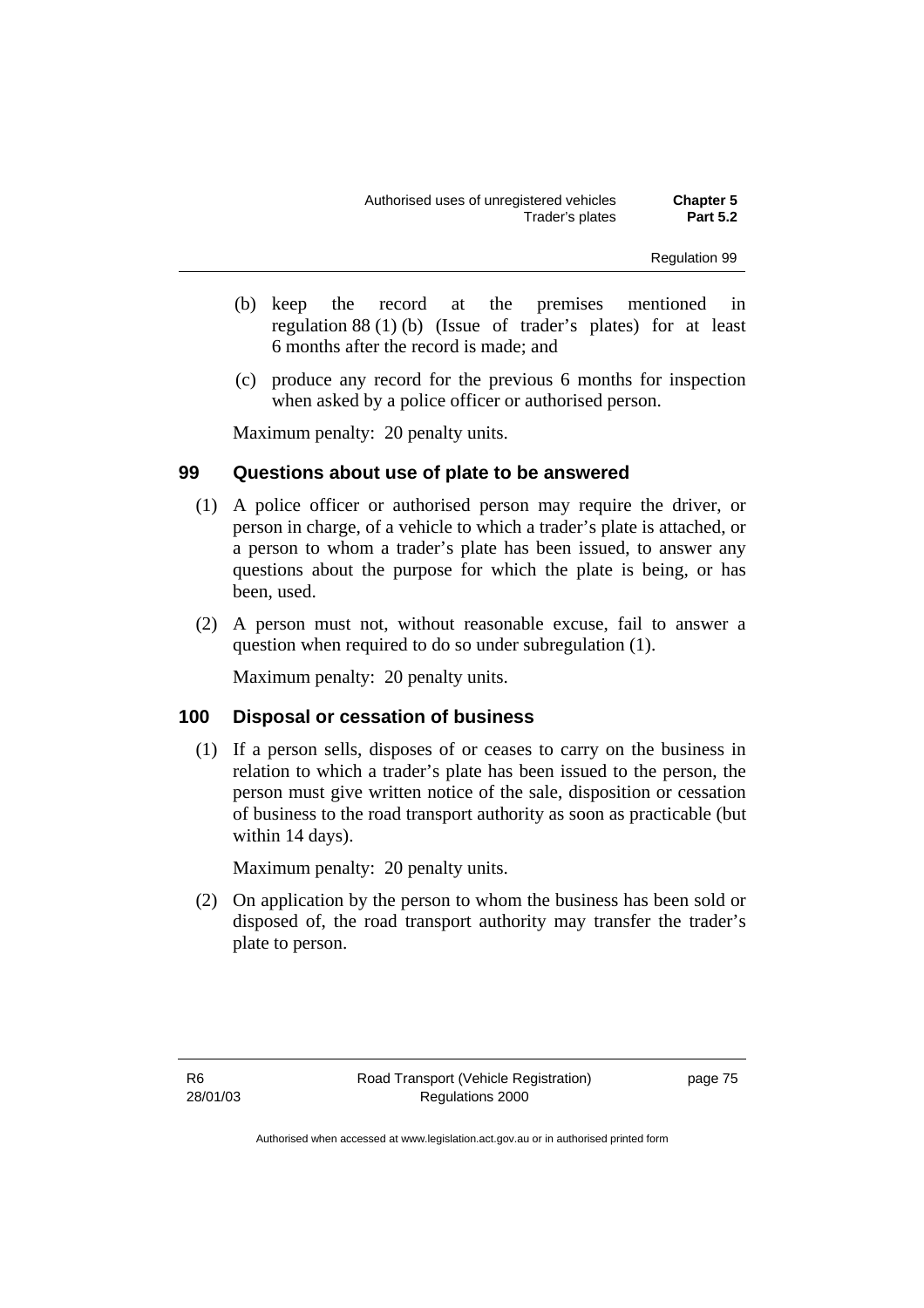**Chapter 6** Vehicle standards<br> **Part 5.2** Trader's plates **Part 5.2** Trader's plates

Regulation 101

### **101 Return of trader's plate**

- (1) If the road transport authority is satisfied on reasonable grounds that a person is no longer entitled to hold a trader's plate issued or transferred to the person, the authority may, by written notice to the person, require the person to return the trader's plate to the authority within the period stated in the notice.
- (2) A person must not, without reasonable excuse, fail to comply with a notice under subregulation (1).

Maximum penalty: 20 penalty units.

 (3) A person to whom a trader's plate has been issued or transferred must, not later than 14 days after the end of the period for which the trader's plate was issued, return the trader's plate to the road transport authority.

Maximum penalty: 20 penalty units.

### **102 Surrender of trader's plates**

A trader's plate may be surrendered by the person to whom it was issued or transferred by returning it to the road transport authority.

page 76 Road Transport (Vehicle Registration) Regulations 2000

R6 28/01/03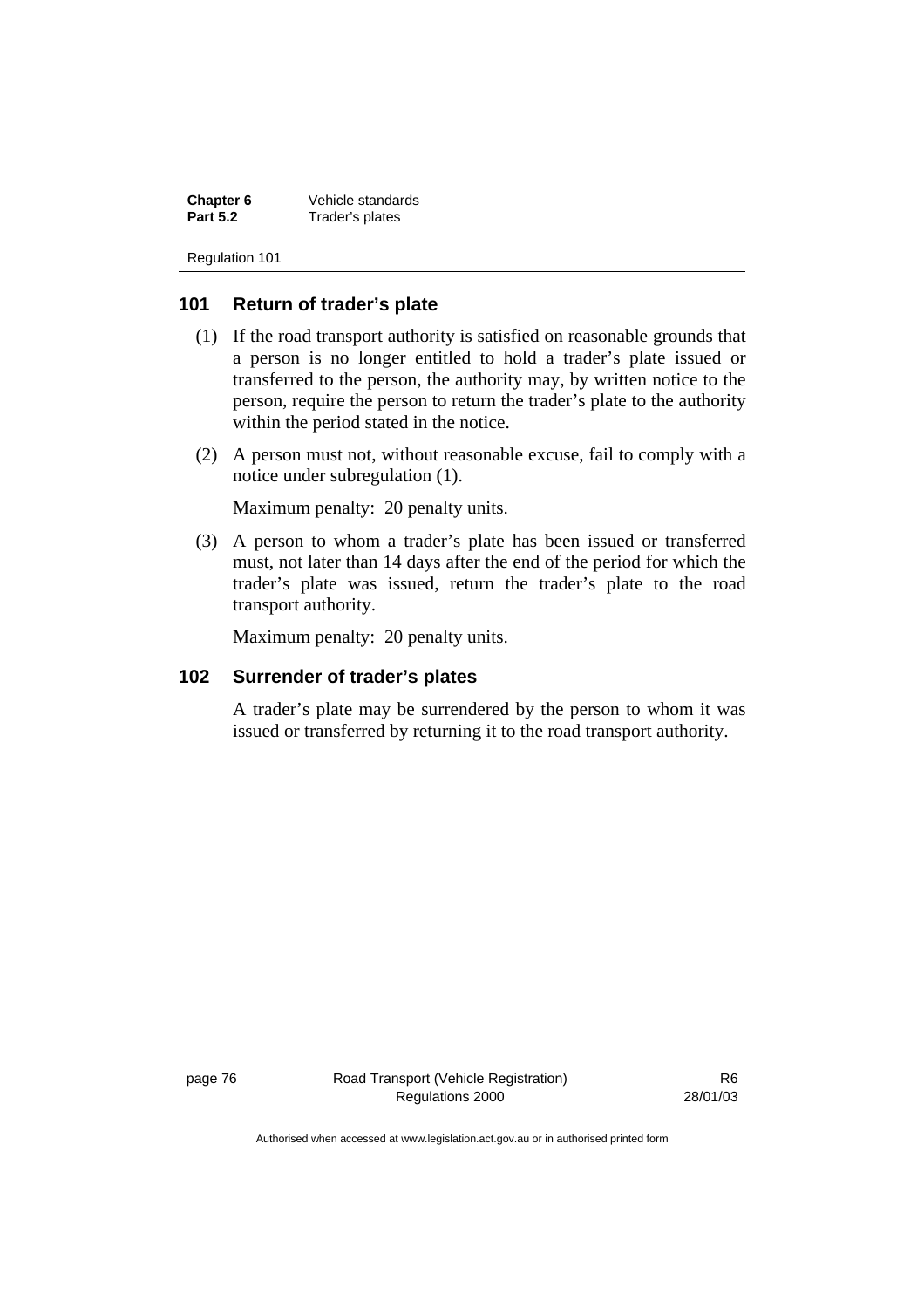Vehicle standards **Chapter 6 General requirements** 

Regulation 103

# **Chapter 6 Vehicle standards**

## **Part 6.1 General requirements**

### **103 What are the applicable vehicle standards?**

The *applicable vehicle standards* for a registrable vehicle are the requirements mentioned in schedule 1 that apply to the vehicle.

### **104 Road transport authority may exempt vehicle etc from certain provisions**

- (1) The road transport authority may exempt a vehicle, combination or person from a provision of regulation 108 (Emission control systems to be fitted and properly maintained) or schedule 1.
- (2) If an exemption under this regulation is given subject to conditions, the exemption applies only if all the conditions of the exemption are complied with.

### **105 Meaning of** *operator* **of a motor vehicle or trailer for pt 6.1**

- (1) For this part, the *operator* of a motor vehicle or trailer is the registered operator of the vehicle.
- (2) However, if another person is responsible, or also responsible, for the maintenance of the vehicle, the other person is also the *operator* of the vehicle for this part.
- (3) Despite subregulations (1) and (2), it is a defence to the prosecution of the registered operator for an offence against this part in relation to the vehicle if, at the relevant time—
	- (a) the registered operator was not solely or partly responsible for the maintenance of the vehicle; and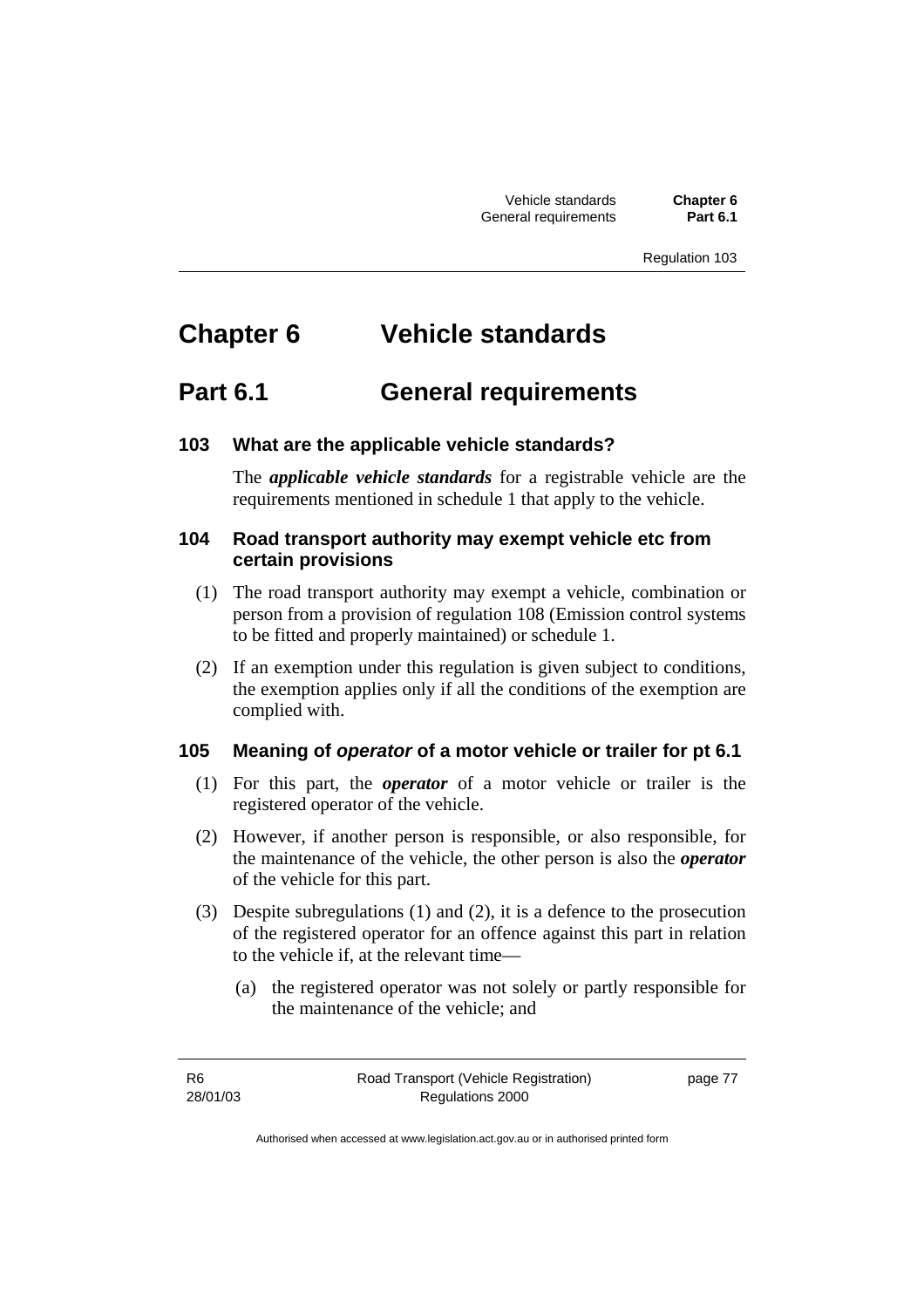| Chapter 6       | Vehicle standards    |
|-----------------|----------------------|
| <b>Part 6.1</b> | General requirements |

 (b) another person was, or other persons between them were, solely responsible for the maintenance of the vehicle.

### **106 Meaning of** *operator* **of a combination for pt 6.1**

- (1) For this part, the *operator* of a combination is the registered operator of the first or only motor vehicle forming part of the combination.
- (2) However, if another person is responsible, or also responsible, for the operation of the combination, the other person is also the *operator* of the combination for this part.
- (3) Despite subregulations (1) and (2), it is a defence to the prosecution of the registered operator of the motor vehicle for an offence against this part in relation to the combination if, at the relevant time—
	- (a) the registered operator was not solely or partly responsible for the operation of the combination; and
	- (b) another person was, or other persons between them were, solely responsible for the operation of the combination.

### **107 Motor vehicles and trailers to be properly maintained**

- (1) This regulation applies to a motor vehicle or trailer whether or not it forms part of a combination, but does not apply to a vehicle mentioned in schedule 1, clause 7.
	- *Note* Sch 1, cl 7 provides that the schedule does not apply to the vehicles mentioned in the clause.
- (2) A person must not drive a motor vehicle on a road or road related area unless the vehicle is maintained in a condition that enables it to be driven safely.

Maximum penalty: 20 penalty units.

 (3) A person must not drive the first or only motor vehicle forming part of a combination on a road or road related area unless each other

R6 28/01/03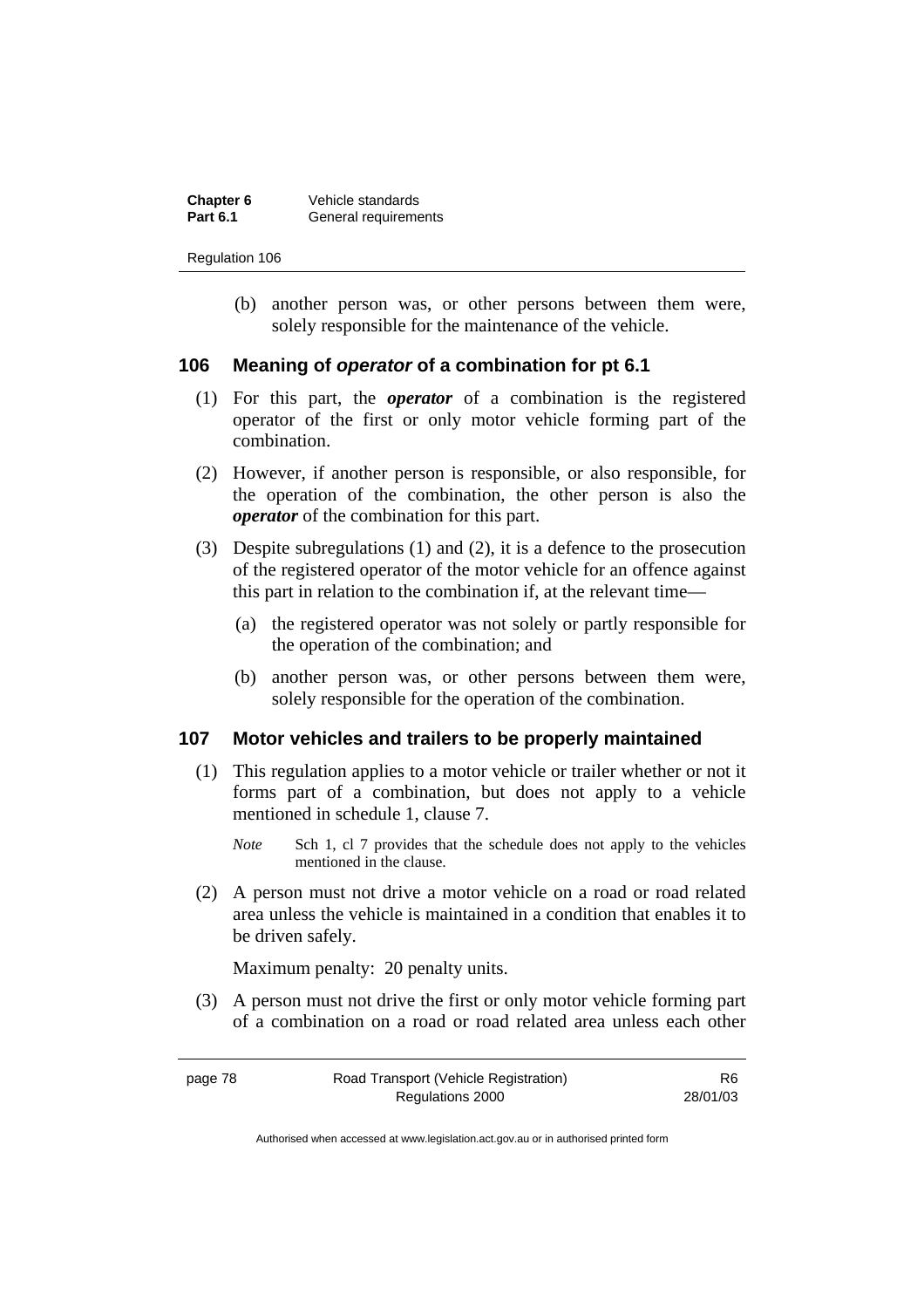vehicle forming part of the combination is maintained in a condition that enables it to be towed safely.

Maximum penalty: 20 penalty units.

 (4) The operator of a motor vehicle that is on a road or road related area must maintain the vehicle in a condition that enables it to be driven safely.

Maximum penalty: 20 penalty units.

 (5) The operator of a trailer that is on a road or road related area must maintain the trailer in a condition that enables it to be towed safely.

Maximum penalty: 20 penalty units.

- (6) For this regulation, a vehicle is not maintained in a condition that enables it to be driven or towed safely if driving or towing the vehicle would endanger the person driving or towing the vehicle, anyone else in or on the vehicle (or the combination of which it forms part) or other road users.
	- *Note* The *ACT Inspection Manual for Light Vehicles* and the *ACT Inspection Manual for Heavy Vehicles*, published by the road transport authority, provide information to help people meet the requirements of this regulation. The manuals are available from Road User Services, Department of Urban Services.

### **108 Emission control systems to be fitted and properly maintained**

- (1) This regulation applies to a motor vehicle or trailer whether or not it forms part of a combination, but does not apply to a vehicle mentioned in schedule 1, clause 7.
	- *Note* Sch 1, cl 7 provides that the schedule does not apply to the vehicles mentioned in the clause.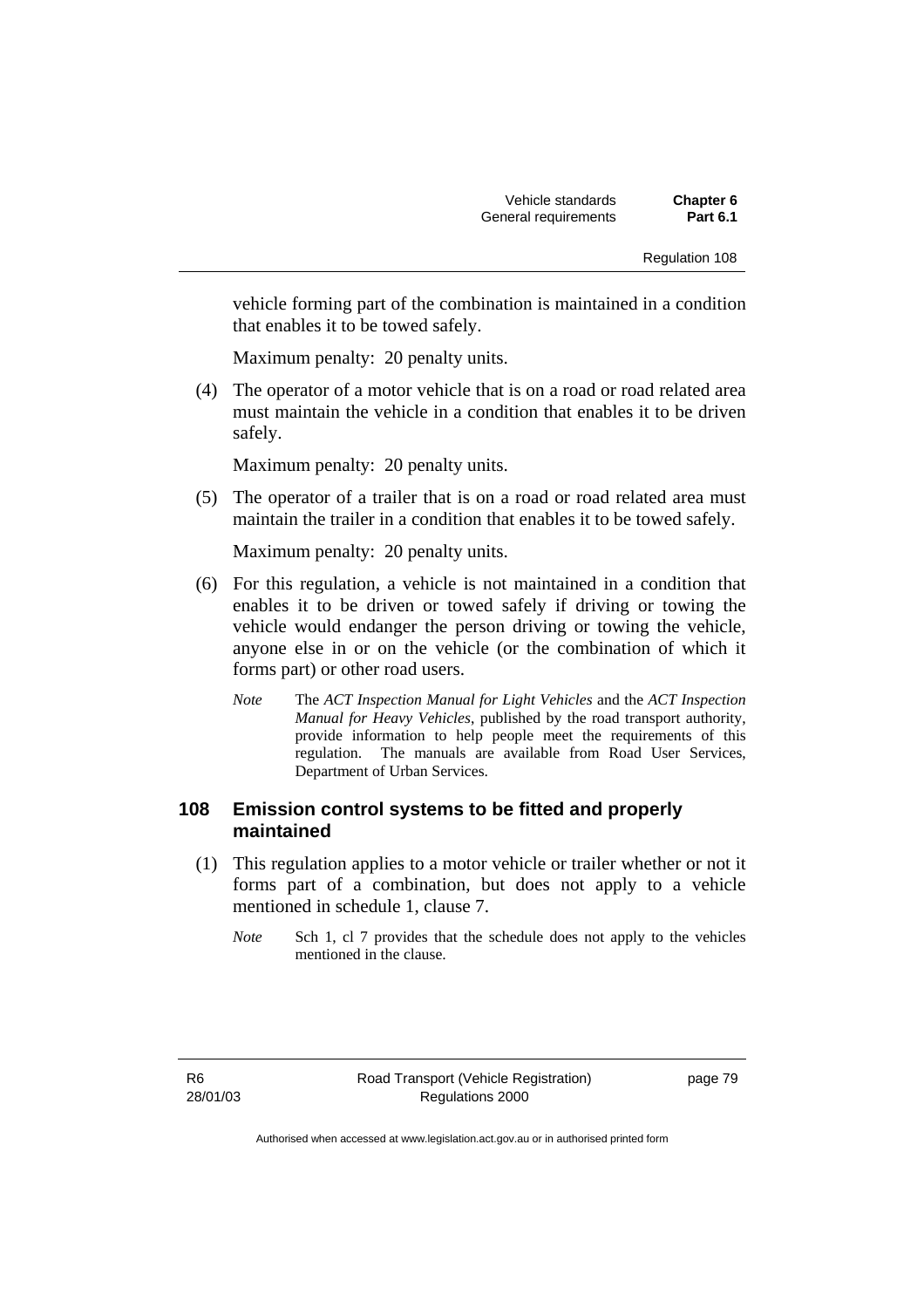| Chapter 6       | Vehicle standards    |
|-----------------|----------------------|
| <b>Part 6.1</b> | General requirements |

 (2) A person must not drive a motor vehicle on a road or road related area unless each emission control system of the vehicle remains fitted to the vehicle.

Maximum penalty: 20 penalty units.

 (3) A person must not drive a motor vehicle on a road or road related area unless each emission control system fitted to the vehicle is maintained in a condition that ensures that the system continues operating essentially in accordance with the system's original design.

Maximum penalty: 20 penalty units.

 (4) A person must not drive the first or only motor vehicle forming part of a combination on a road or road related area unless each emission control system of any other vehicle forming part of the combination remains fitted to the vehicle.

Maximum penalty: 20 penalty units.

 (5) A person must not drive the first or only motor vehicle forming part of a combination on a road or road related area unless each emission control system fitted to any other vehicle forming part of the combination is maintained in a condition that ensures that the system continues operating essentially in accordance with the system's original design.

Maximum penalty: 20 penalty units.

 (6) The operator of a vehicle that is on a road or road related area must ensure that each emission control system of the vehicle remains fitted to the vehicle.

Maximum penalty: 20 penalty units.

 (7) The operator of a vehicle that is on a road or road related area must maintain each emission control system fitted to the vehicle in a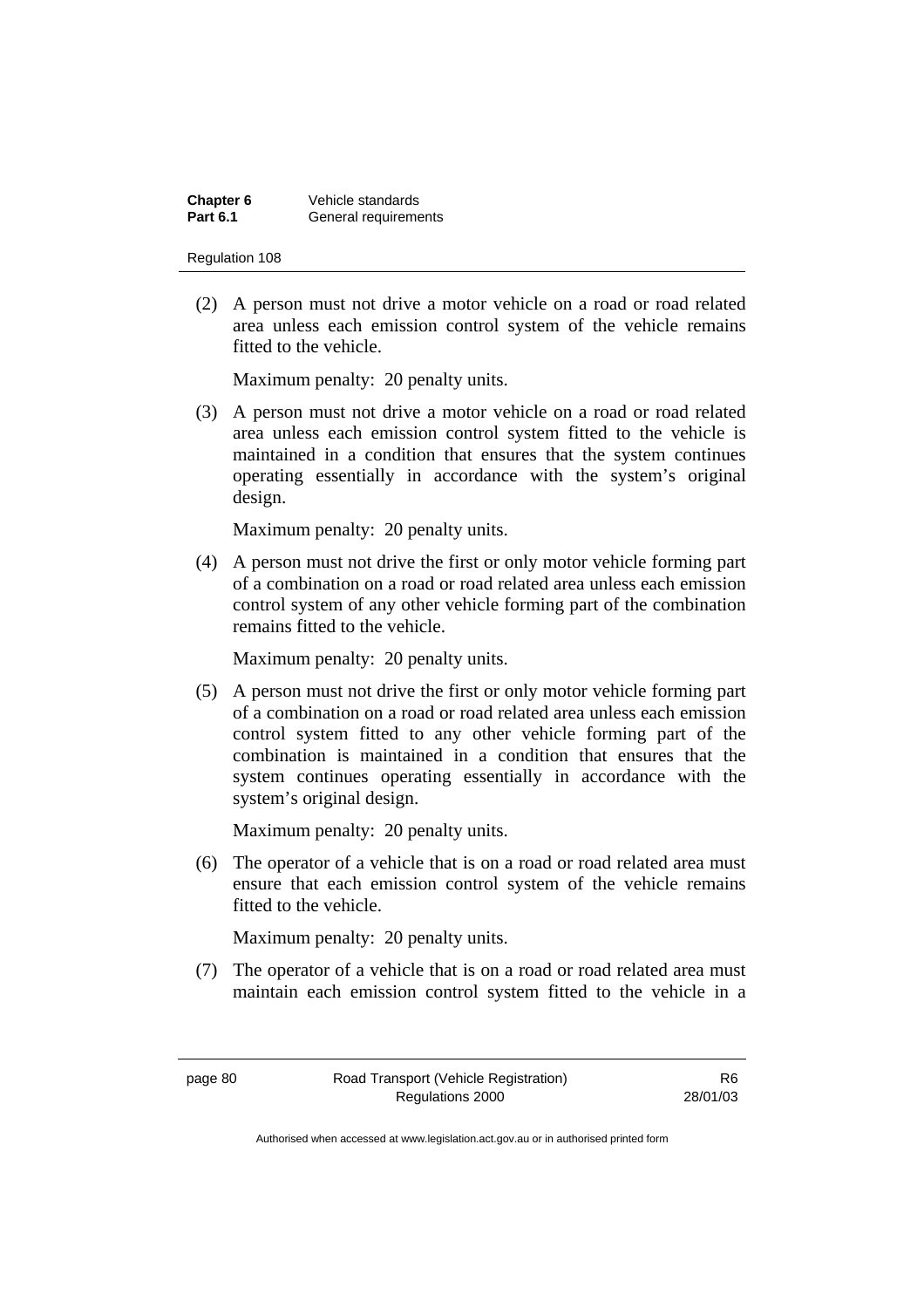condition that ensures that the system continues operating essentially in accordance with the system's original design.

Maximum penalty: 20 penalty units.

- (8) It is a defence to a prosecution for an offence against a subregulation of this regulation if the person charged establishes that it was not reasonable or practicable to comply with the subregulation.
- (9) A subregulation of this regulation does not apply to a vehicle if the vehicle is exempt—
	- (a) from the subregulation; or
	- (b) from the provision of the law of another jurisdiction corresponding to the subregulation.
- (10) However, the vehicle is exempt from the subregulation only if all conditions of the exemption (if any) are being complied with.
- (11) In this regulation:

*emission control system*, for a vehicle, means an emission control system fitted to the vehicle when it was built.

*Note* The *ACT Inspection Manual for Light Vehicles* and the *ACT Inspection Manual for Heavy Vehicles*, published by the road transport authority, provide information to help people meet the requirements of this regulation. The manuals are available from Road User Services, Department of Urban Services.

### **109 Motor vehicles not complying with sch 1**

 (1) This regulation applies to a motor vehicle whether or not it forms part of a combination.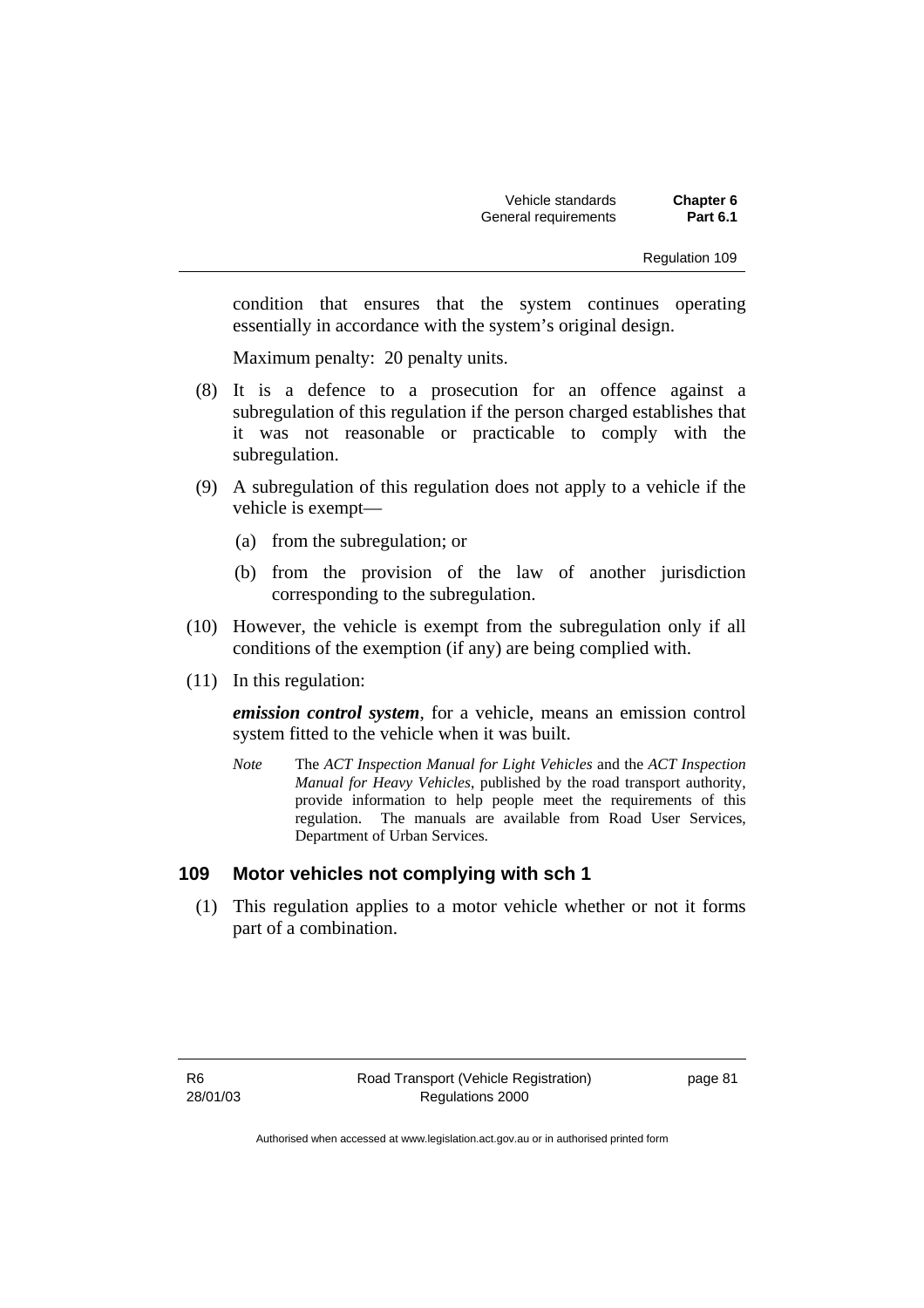| Chapter 6       | Vehicle standards    |
|-----------------|----------------------|
| <b>Part 6.1</b> | General requirements |

- (2) If the motor vehicle contravenes a provision of schedule 1 applying to the vehicle (other than as a vehicle forming part of a combination)—
	- (a) the driver of the motor vehicle commits an offence; and
	- (b) the operator, or each operator, of the motor vehicle also commits the offence.

Maximum penalty: 20 penalty units.

**Example of a provision applying to a motor vehicle (other than as a vehicle forming part of a combination)** 

Sch 1, cl 83 (1), which is about how headlights are to be fitted to motor vehicles.

### **110 Trailers not complying with sch 1**

- (1) This regulation applies to a trailer whether or not it forms part of a combination.
- (2) If the trailer contravenes a provision of schedule 1 applying to the trailer (other than as a vehicle forming part of a combination)—
	- (a) the driver of the first or only motor vehicle towing the trailer commits an offence; and
	- (b) the operator, or each operator, of the trailer also commits the offence.

Maximum penalty: 20 penalty units.

**Example of a provision applying to a trailer (other than as a vehicle forming part of a combination)** 

Sch 1, cl 69 (3), which is about axle configurations on trailers.

### **111 Combinations not complying with sch 1**

- (1) If a combination contravenes a provision of schedule 1 applying to the combination—
	- (a) the driver of the first or only motor vehicle forming part of the combination commits an offence; and

| page 82 | Road Transport (Vehicle Registration) | R6.      |
|---------|---------------------------------------|----------|
|         | Regulations 2000                      | 28/01/03 |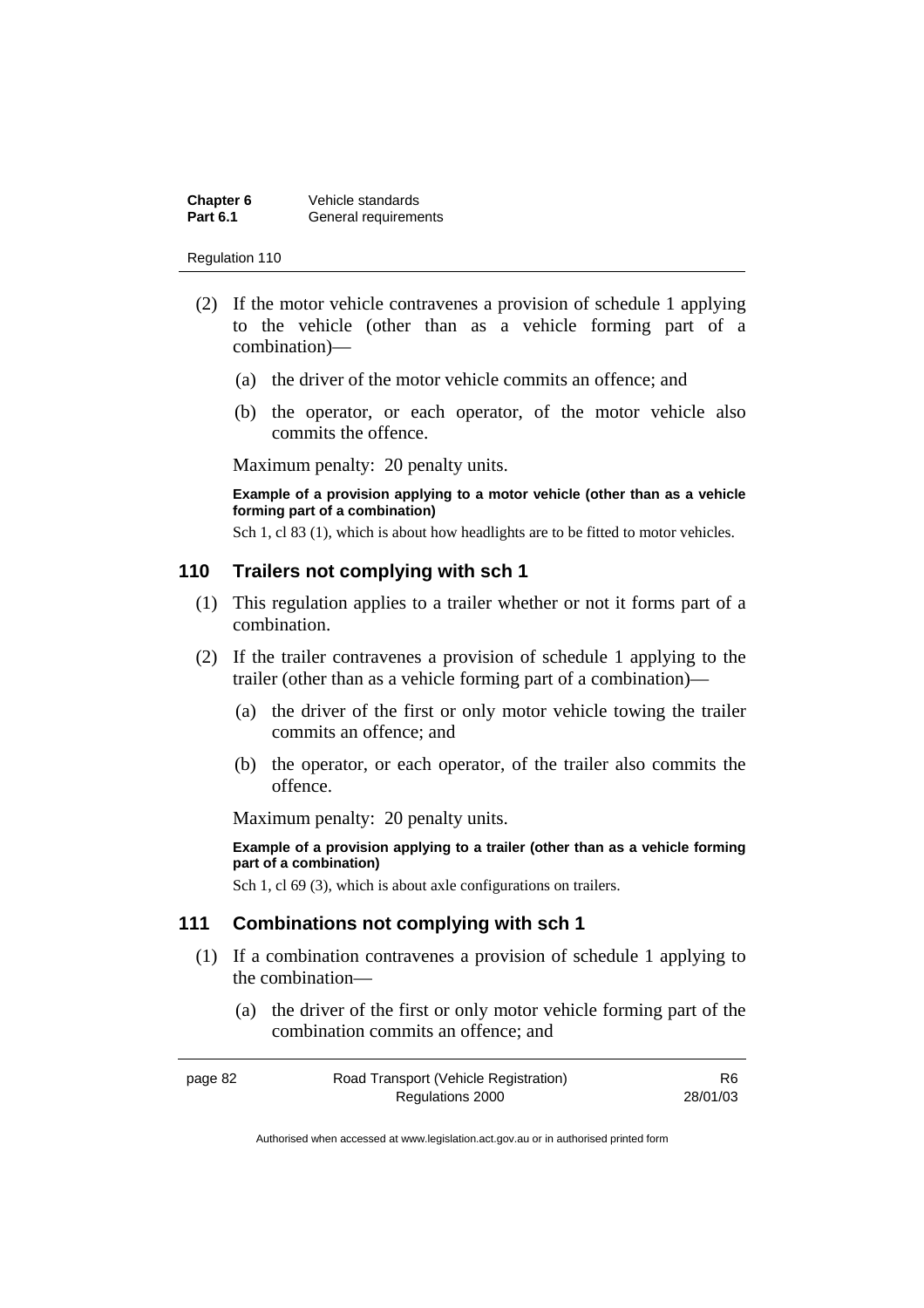(b) the operator, or each operator, of the combination also commits the offence.

Maximum penalty: 20 penalty units.

#### **Example of a provision applying to a combination**

Sch 1, cl 75, which is about the maximum length of combinations.

- (2) If a vehicle contravenes a provision of schedule 1 that applies to the vehicle as a vehicle forming part of a combination—
	- (a) the driver of the first or only motor vehicle forming part of the combination commits an offence; and
	- (b) the operator, or each operator, of the combination also commits the offence.

Maximum penalty: 20 penalty units.

#### **Example of a provision applying to a vehicle as a vehicle forming part of a combination**

Sch 1, cl 146, which is about brake performance for trailers in B-doubles and road trains.

R6 28/01/03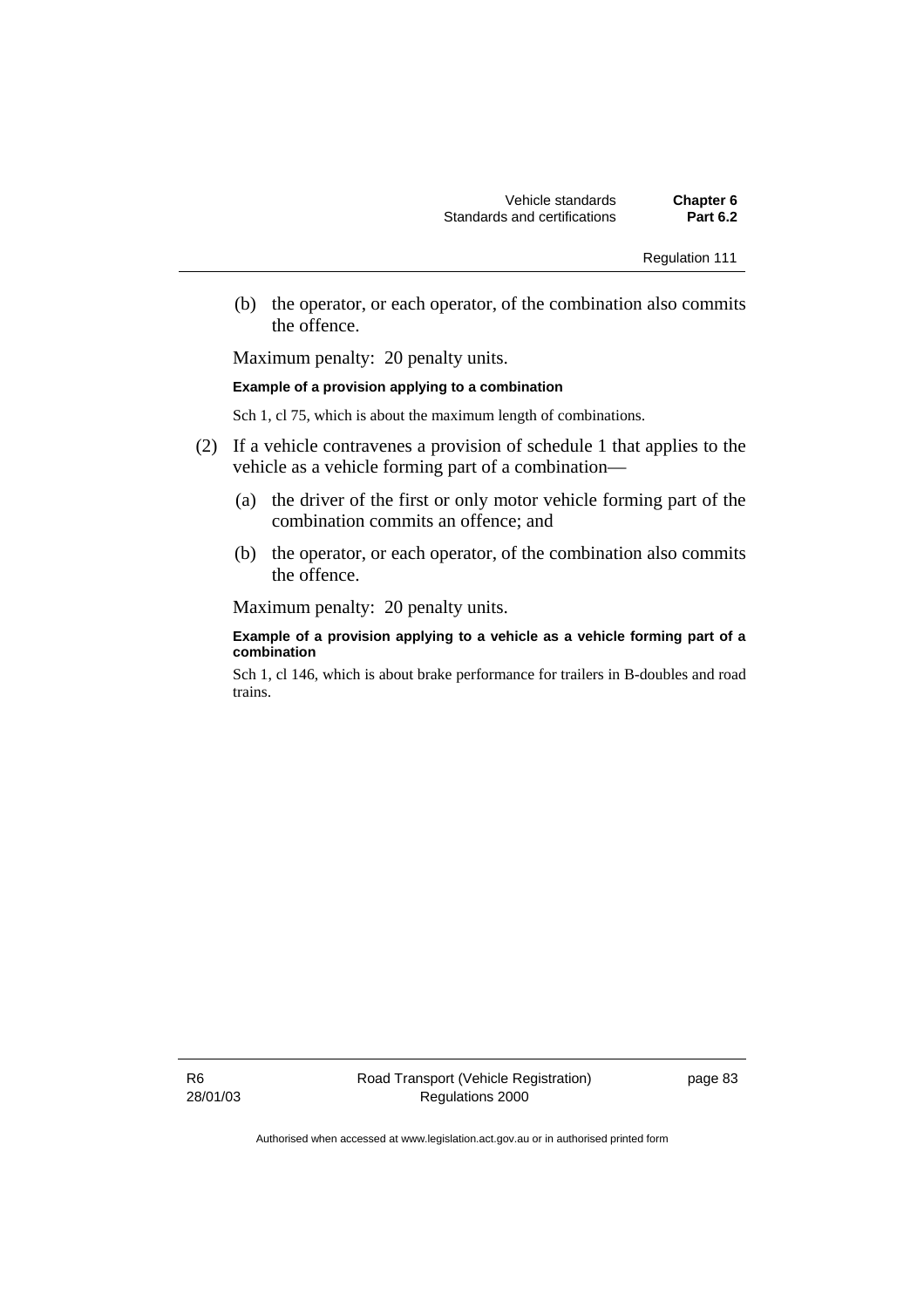**Chapter 6** Vehicle standards<br>**Part 6.2** Standards and cer **Standards and certifications** 

Regulation 112

## **Part 6.2 Standards and certifications**

### **112 Compliance with applicable vehicle standards**

- (1) The road transport authority may accept as evidence that a registrable vehicle complies with the applicable vehicle standards
	- (a) an identification plate relating to the vehicle; or
	- (b) a certificate to that effect issued by the manufacturer of the vehicle.
- (2) If the road transport authority does not have the evidence mentioned in subregulation (1) for a vehicle, the authority may inspect the vehicle and, if satisfied that the vehicle does comply, issue a certificate certifying that the vehicle complies with the applicable vehicle standards.

### **113 Noncomplying and non-standard vehicles**

A registrable vehicle that does not comply with the applicable vehicle standards may be conditionally registered if the vehicle has

- (a) an operations plate installed on it under regulation 114; or
- (b) a certificate of approved operations issued or accepted for it under regulation 114; or
- (c) an identification plate relating to the vehicle.

### **114 Installation of operations plates, modification of vehicles etc**

 (1) The road transport authority may authorise a person to install an operations plate on, or issue or accept a certificate of approved operations for, a registrable vehicle that has been built or modified

R6 28/01/03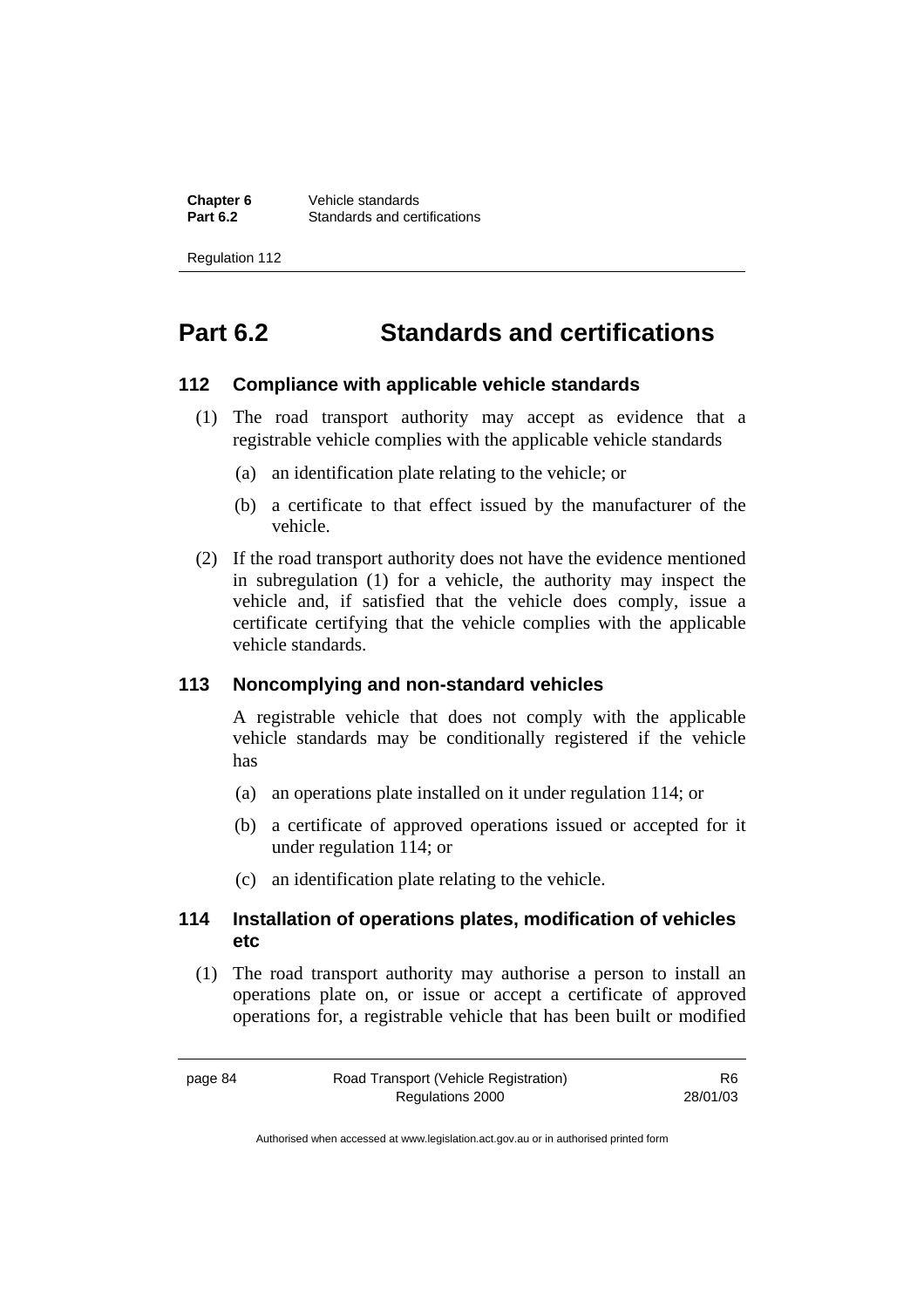in a way that causes the vehicle not to comply with the applicable vehicle standards.

- (2) An operations plate installed on, or a certificate of approved operations issued or accepted for, a registrable vehicle must indicate—
	- (a) any deficiency in the vehicle's operating characteristics; and
	- (b) any condition that should be imposed on the vehicle's registration.
- (3) A person who modifies, or adds components to, a registrable vehicle must ensure that
	- (a) if the vehicle complied with the applicable vehicle standards immediately before the modification or addition—the vehicle continues to comply with the standards; and
	- (b) the modification or addition is certified by an authorised person as complying with the *National Code of Practice for Heavy Vehicle Modifications* (1993) published by the Federal Office of Road Safety as *Vehicle Standards Bulletin No 6* or a specification approved, in writing, by the road transport authority.

Maximum penalty: 20 penalty units.

(4) An approval under subregulation (3) (b) is a notifiable instrument.

*Note* A notifiable instrument must be notified under the *Legislation Act 2001*.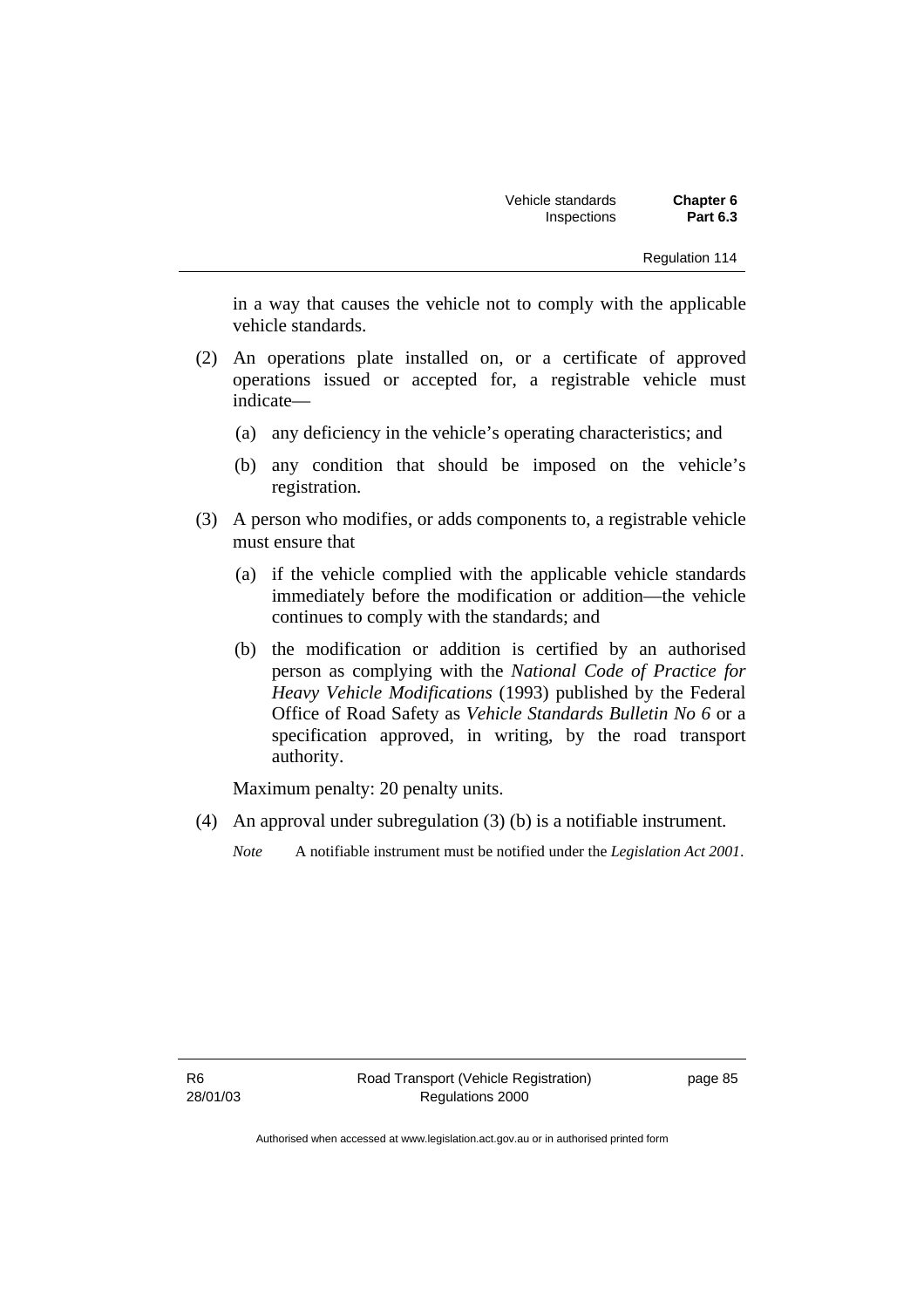**Chapter 6** Vehicle standards<br>**Part 6.3** Inspections **Inspections**<br>General **Division 6.3.1** Regulation 115

## **Part 6.3 Inspections**

### **Division 6.3.1 General**

### **115 Definitions for pt 6.3**

In this part:

*approval*, of premises, means the approval of the premises under regulation 131.

*approved premises* means premises that are approved under regulation 131.

*authorised examiner* means a person who is authorised under regulation 119 as an examiner.

*authorisation* means the authorisation of a person as an examiner.

*certificate of approval* means a certificate issued under regulation 131.

*certificate of appointment* means a certificate of appointment given under regulation 119.

*examiners register* means the register of authorised examiners kept by the road transport authority under regulation 121.

*owner*, of premises, means the person who holds a lease of the premises from the Commonwealth.

*prescribed requirements*, for premises and equipment on premises, means the requirements set out in schedule 2 for the class of vehicles for which the premises and equipment are proposed to be used for inspection or testing.

*proprietor*, of premises, means—

(a) the owner of the premises; or

page 86 Road Transport (Vehicle Registration) Regulations 2000

R6 28/01/03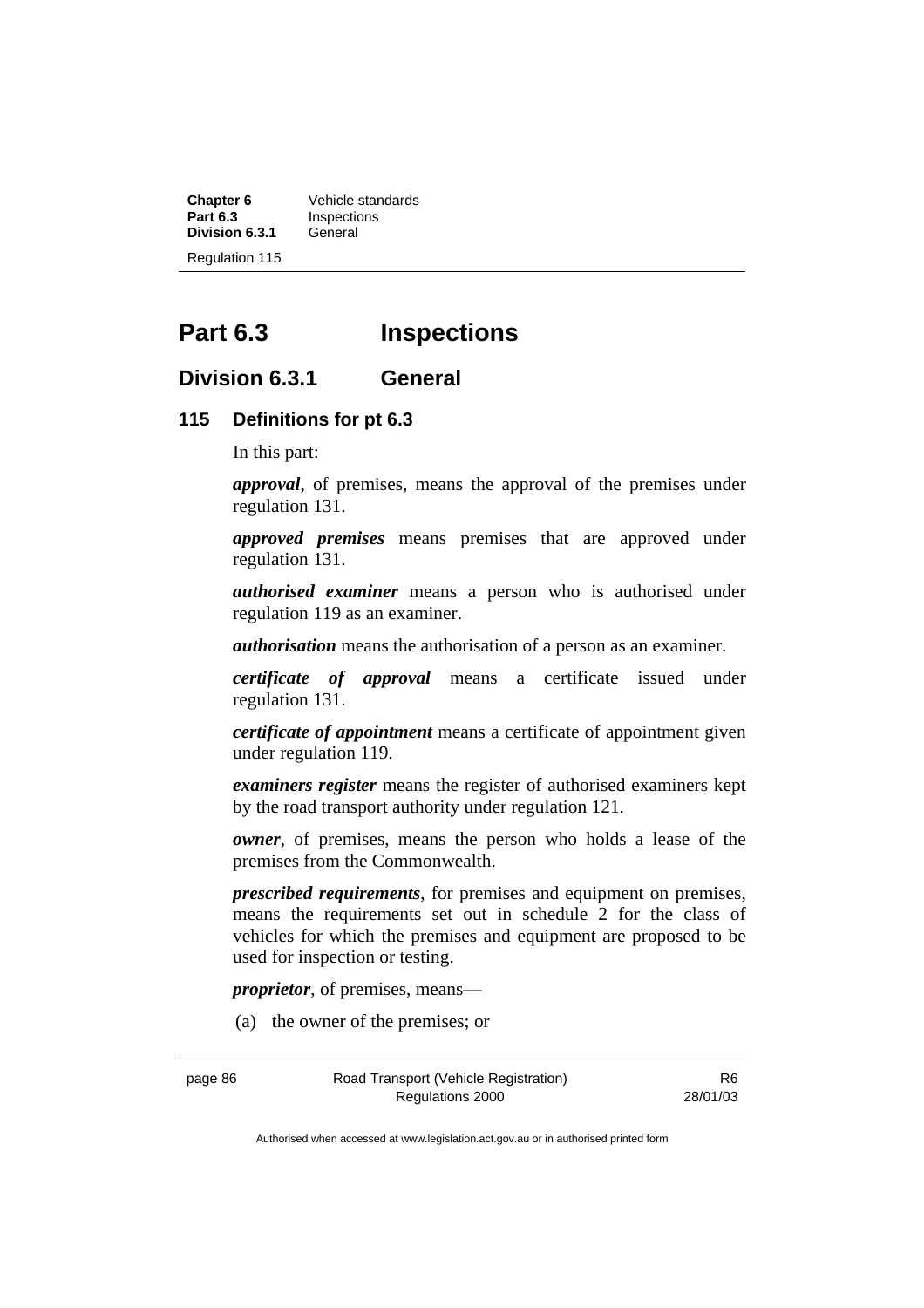| <b>Chapter 6</b><br><b>Part 6.3</b> | Vehicle standards<br>Inspections |
|-------------------------------------|----------------------------------|
| Division 6.3.2                      | Authorised examiners             |
| Regulation 116                      |                                  |

 (b) if the premises are occupied by someone other than the owner—the occupier of the premises.

## **Division 6.3.2 Authorised examiners**

### **116 Eligibility to apply for authorisation as examiners**

- (1) A person is eligible to apply for authorisation for a class of vehicles if the person—
	- (a) holds a qualification in relation to the mechanics of vehicles that is determined by the road transport authority, in writing, to be an acceptable qualification for that class of vehicles; and
	- (b) has not, during the last 5 years, been convicted, or found guilty, by a court in Australia, of an offence against the law of any jurisdiction that involves fraud or dishonesty; and
	- (c) is not disqualified under regulation 125 (Procedures for authority taking action in relation to authorisation) from applying for the authorisation; and
	- (d) is a suitable person to be an authorised examiner.
- (2) A determination under subregulation (1) (a) is a notifiable instrument.

*Note* A notifiable instrument must be notified under the *Legislation Act 2001*.

### **117 Application procedure for authorisation**

- (1) A person who applies to the road transport authority for authorisation (including for the renewal of an authorisation) for a class of vehicles must give the authority—
	- (a) a completed application form that contains the particulars necessary to show that the person is eligible to be authorised as an examiner for the class of vehicles; and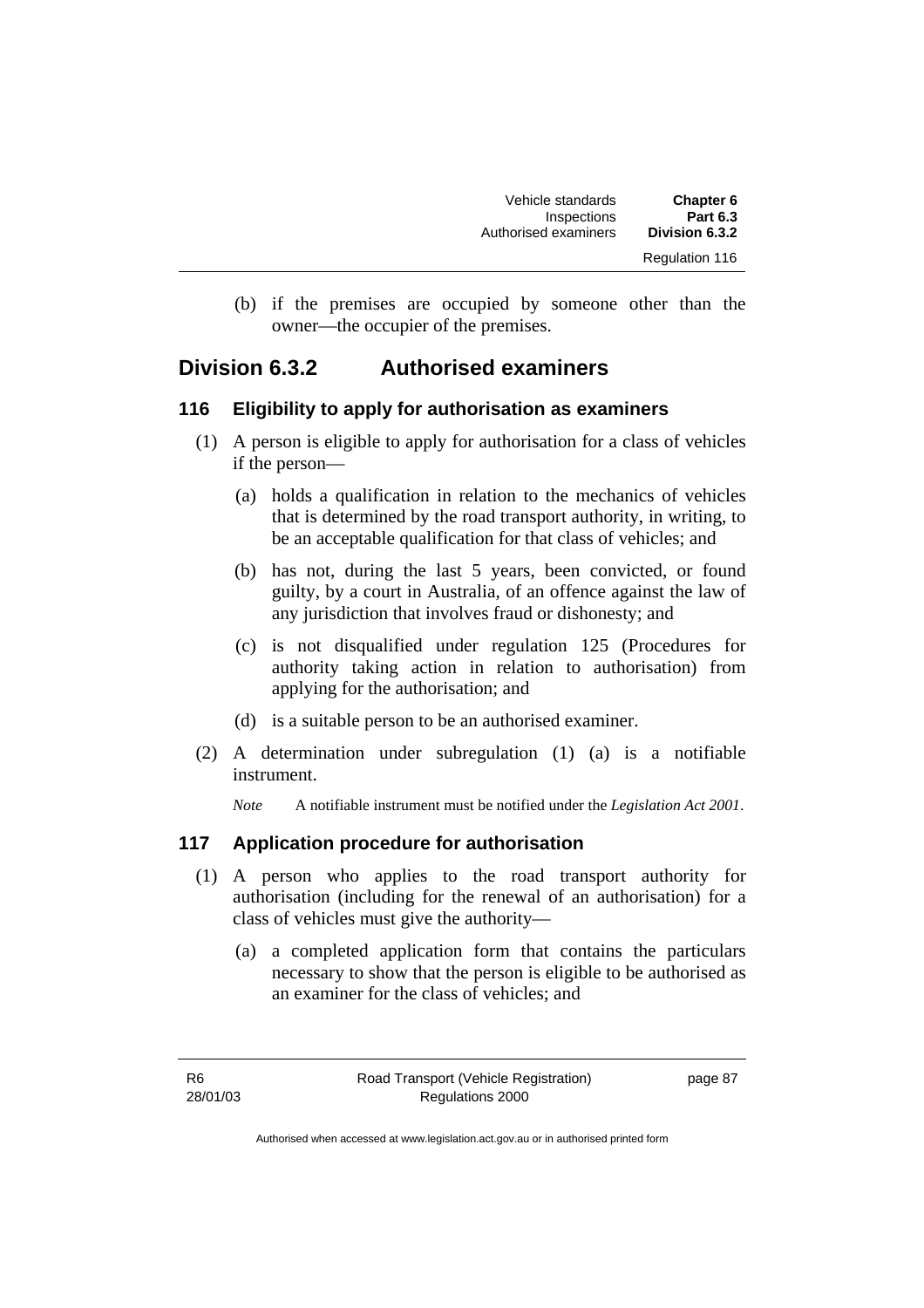| <b>Chapter 6</b>      | Vehicle standards    |
|-----------------------|----------------------|
| <b>Part 6.3</b>       | Inspections          |
| Division 6.3.2        | Authorised examiners |
| <b>Regulation 118</b> |                      |

- (b) a consent form by the person for a police officer to make inquiries about any criminal record of the person.
- (2) The road transport authority may require the person to give the authority any additional documents or other information that the authority reasonably needs to decide the application.

### **118 When applications for authorisation can be refused**

The road transport authority may refuse to approve an application by a person for authorisation (including for the renewal of an authorisation) for a class of vehicles if the authority believes on reasonable grounds that—

- (a) the person is not eligible to apply for authorisation as an examiner for that class of vehicles; or
- (b) the person has not complied with a requirement made by the authority in relation to the application or a requirement of the Act relating to the application.

### **119 Authorisation of examiners and certificates of appointment**

- (1) If the road transport authority approves an application by a person for authorisation for a class of vehicles, the authority must authorise the person as an examiner for that class and give the person a certificate of appointment.
- (2) The certificate of appointment must show—
	- (a) the person's name; and
	- (b) the class of vehicles for which the person is authorised; and
	- (c) the expiry date of the authorisation.
- (3) An authorisation is for 1 year.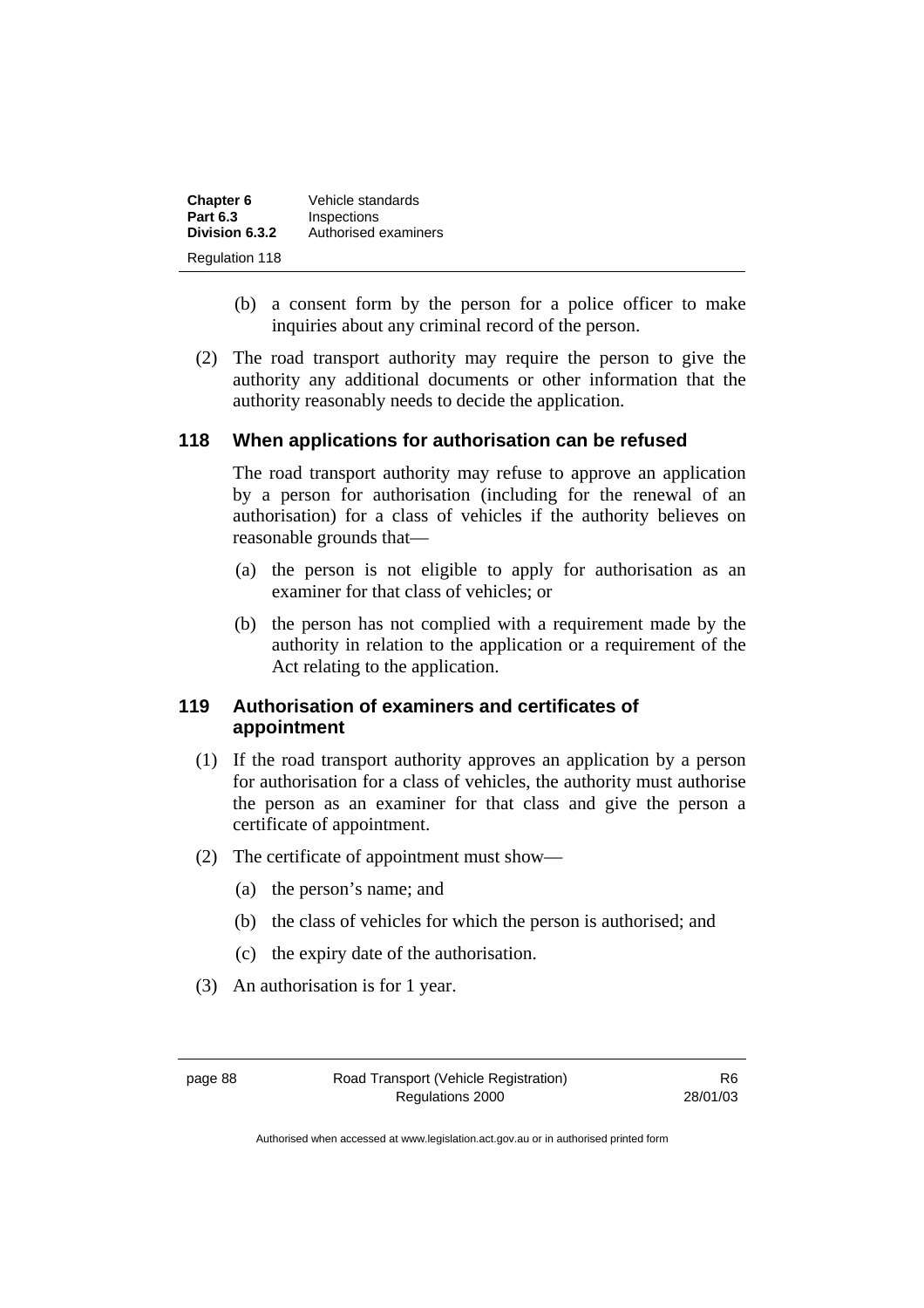| Chapter 6      | Vehicle standards    |
|----------------|----------------------|
| Part 6.3       | Inspections          |
| Division 6.3.2 | Authorised examiners |
| Regulation 120 |                      |

## **120 Approval of application for additional class of vehicles**

If the road transport authority approves an application by an authorised examiner for authorisation (other than for renewal of an authorisation) for an additional class of vehicles, the road transport authority must, if the examiner returns his or her certificate of appointment to the authority, amend the certificate to include the additional class of vehicles and return it to the examiner.

## **121 Examiners register**

- (1) The road transport authority must keep a register of authorised examiners.
- (2) The register must contain—
	- (a) the name and home address of each authorised examiner; and
	- (b) the class of vehicle that the examiner is authorised to inspect or test; and
	- (c) if the examiner is the proprietor of approved premises—the address of the premises; and
	- (d) if the examiner is not the proprietor of approved premises—the address of the premises where the person is employed; and
	- (e) the date the entry is made.
- (3) The register may also include any other information given to the road transport authority and any other information the authority considers appropriate.
- (4) The register may be kept in the form of, or as part of, 1 or more computer databases or in any other form the road transport authority considers appropriate.
- (5) The road transport authority may correct any mistake, error or omission in the register.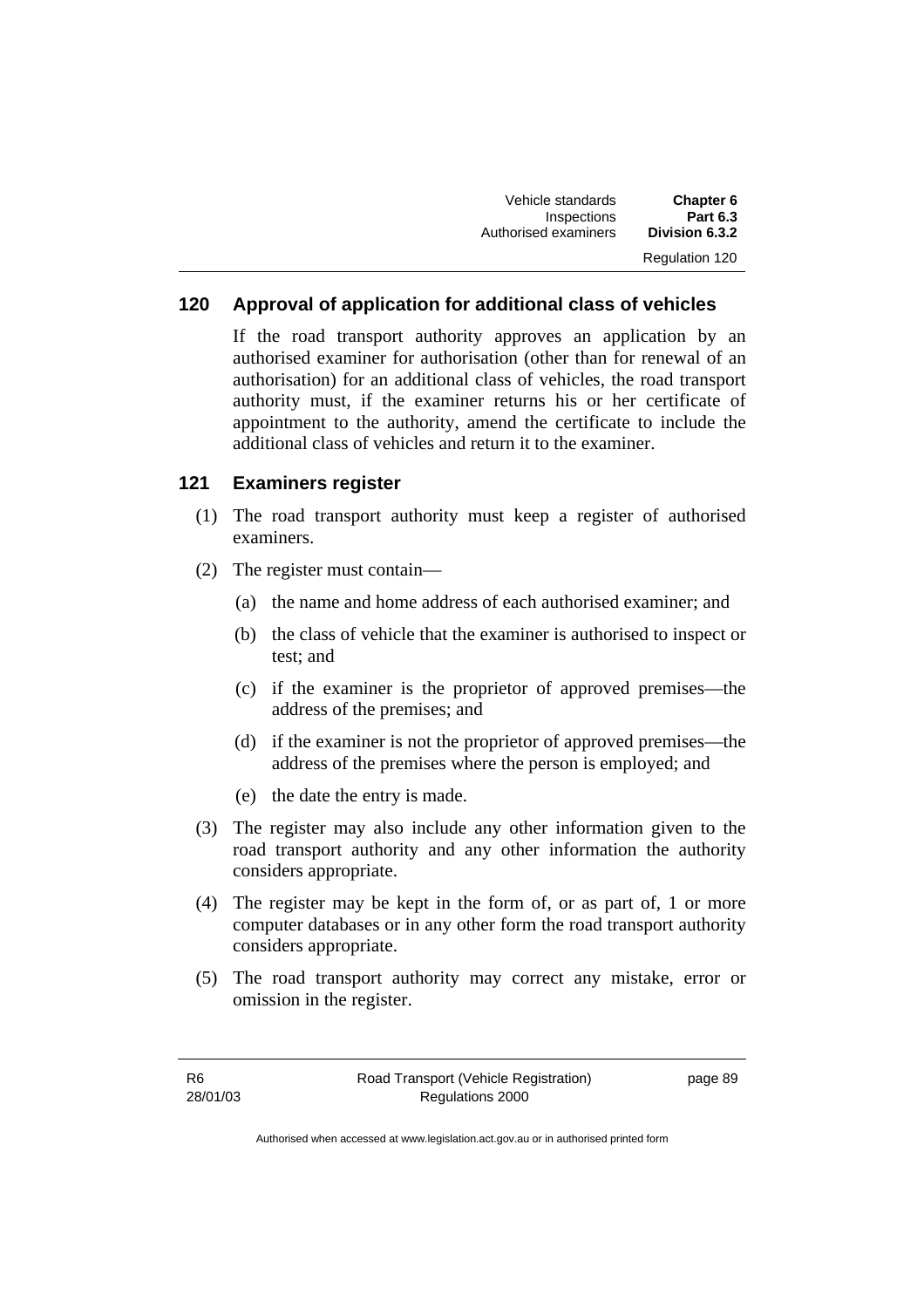| <b>Chapter 6</b>      | Vehicle standards    |
|-----------------------|----------------------|
| <b>Part 6.3</b>       | Inspections          |
| Division 6.3.2        | Authorised examiners |
| <b>Regulation 122</b> |                      |

- (6) The road transport authority must remove from the register the name of anyone who is no longer an authorised examiner.
- (7) If the road transport authority is told about a change in something recorded in the register and the authority is satisfied that the change has happened, the authority must enter the particulars of the change in the register as soon as practicable.

## **122 Change of name or address of authorised examiner**

- (1) If an authorised examiner changes his or her name, the examiner must, as soon as practicable (but within 14 days) after the change—
	- (a) tell the road transport authority about the change; and
	- (b) return his or her certificate of appointment to the authority for amendment.

Maximum penalty: 5 penalty units.

- (2) If an authorised examiner changes his or her home address or another address recorded in the examiners register in relation to the examiner, the examiner must tell the road transport authority about the change—
	- (a) orally not later than 14 days after the change; and
	- (b) if the authority asks the person to tell the authority about the change in writing—in writing within the period (not less than 14 days) required by the authority.

Maximum penalty: 5 penalty units.

## **123 Surrender of authorisation**

 (1) A person who is authorised as an examiner may apply to the road transport authority to surrender the person's authorisation.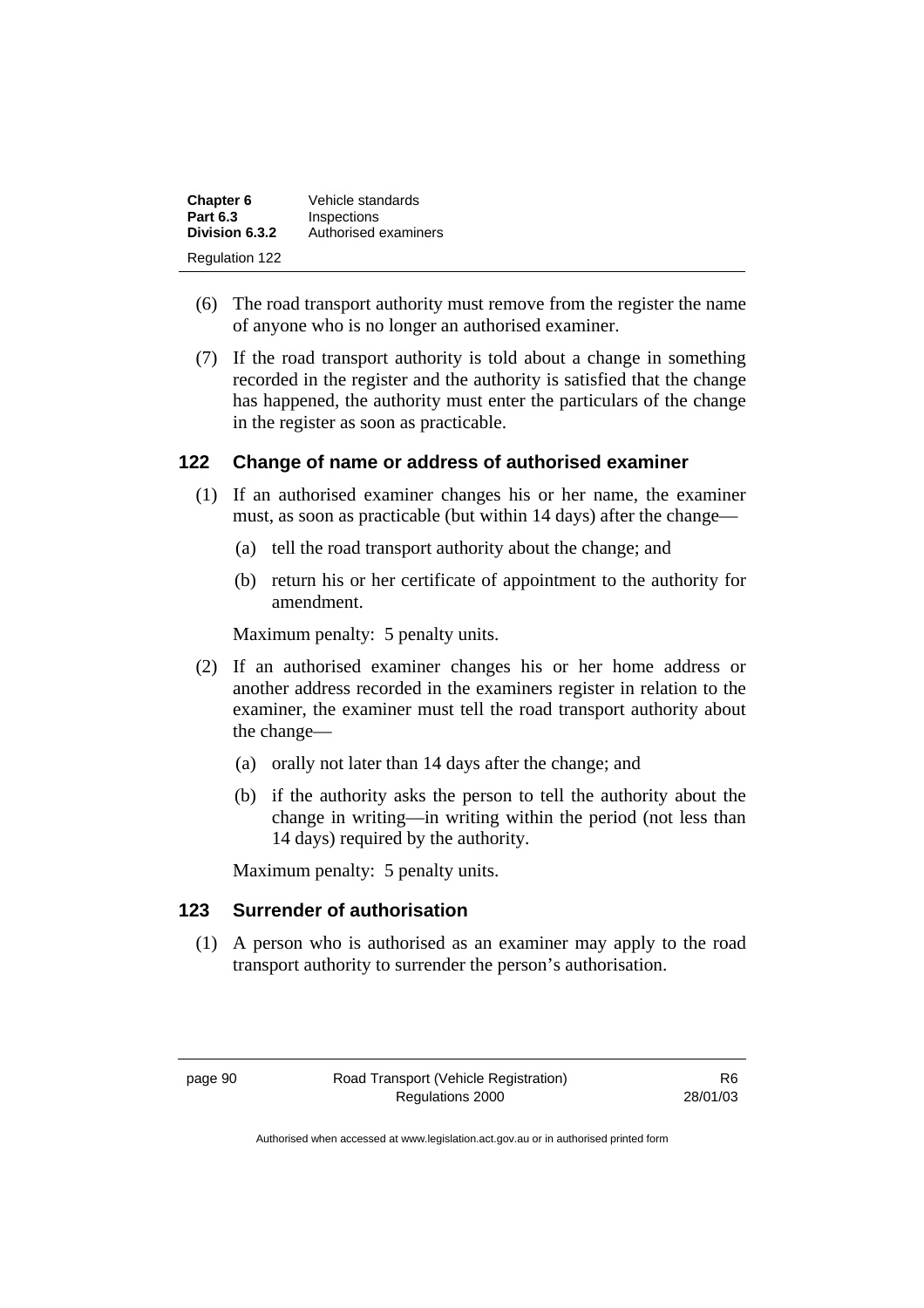| Chapter 6<br><b>Part 6.3</b> | Vehicle standards                   |
|------------------------------|-------------------------------------|
| Division 6.3.2               | Inspections<br>Authorised examiners |
| <b>Regulation 124</b>        |                                     |

- (2) The application may be made personally by the person or by an agent who produces written evidence of his or her appointment as agent.
- (3) The person must return the certificate of appointment to the road transport authority with the application.
- (4) If the person complies with this regulation, the road transport authority must approve the application unless the authority is taking action to cancel or suspend the person's authorisation.

## **124 When authority may take action in relation to authorisation**

The road transport authority may take action under regulation 125 in relation to a person's authorisation if the person—

- (a) is not eligible to apply for authorisation or for authorisation for a class of vehicles for which the person is authorised; or
- (b) is convicted, or found guilty, by a court in Australia, of an offence against the law of any jurisdiction that involves fraud or dishonesty; or
- (c) was authorised because of a false or misleading statement made, or false or misleading information supplied, by the person in or in relation to the application for (or for renewal of) authorisation; or
- (d) is convicted, or found guilty, of an offence against this part; or
- (e) contravenes either of the following regulations:
	- regulation 145 (Duties of authorised examiners inspecting and testing vehicles)
	- regulation 146 (Issue of certificates of inspection etc).
- *Note* If an authorised examiner does not pay a fee for the examiner's authorisation, or pays in a way that is not effective, the authorisation may be cancelled (see *Road Transport (General) Regulations 2000*, pt 5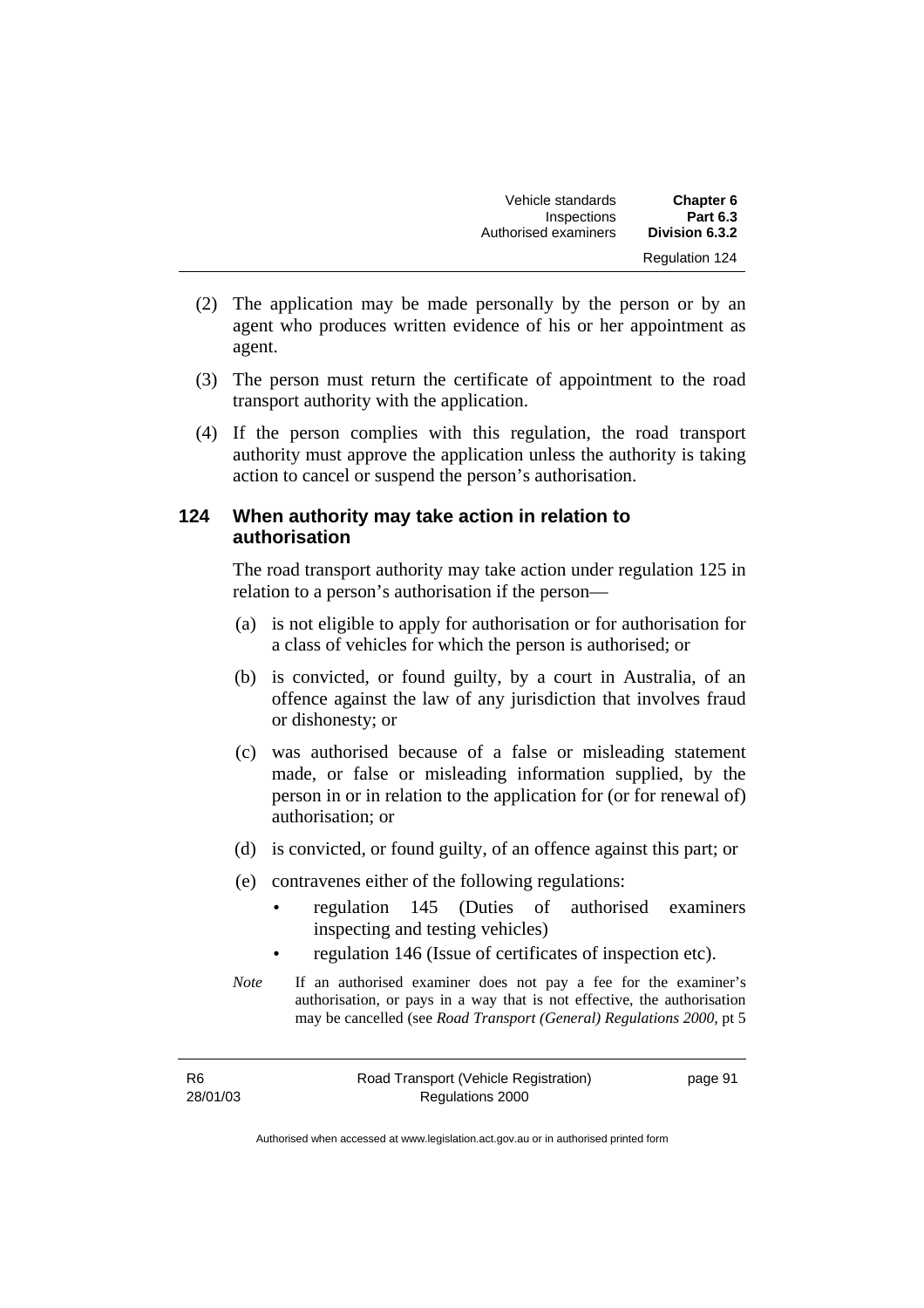| Chapter 6             | Vehicle standards    |
|-----------------------|----------------------|
| <b>Part 6.3</b>       | Inspections          |
| Division 6.3.2        | Authorised examiners |
| <b>Regulation 125</b> |                      |

(Fees, Charges and other amounts payable under road transport legislation)).

## **125 Procedures for authority taking action in relation to authorisation**

- (1) The road transport authority may take the following action under this regulation in relation to a person's authorisation:
	- (a) cancel the authorisation and disqualify the person from applying for authorisation for not longer than 2 years;
	- (b) cancel the authorisation for a class of vehicles and disqualify the person from applying for authorisation for that class for not longer than 2 years;
	- (c) suspend the authorisation for not longer than 1 year and, if the authority considers appropriate, disqualify the person from applying for authorisation for not longer than 1 year;
	- (d) suspend the authorisation for a class of vehicles for not longer than 1 year and, if the authority considers appropriate, disqualify the person from applying for authorisation for that class for not longer than 1 year;
	- (e) if the authorisation is already suspended—do either of the following:
		- (i) cancel the authorisation (completely or for a class of vehicles) and disqualify the person from applying for authorisation (completely or for a class of vehicles) for not longer than 2 years;
		- (ii) suspend the authorisation (completely or for a class of vehicles) for an additional period of not longer than 1 year and, if the authority considers appropriate, disqualify the person from applying for authorisation (completely or for a class of vehicles) for a period, or an additional period, of not longer than 1 year.

| page 92 | Road Transport (Vehicle Registration) | R <sub>6</sub> |
|---------|---------------------------------------|----------------|
|         | Regulations 2000                      | 28/01/03       |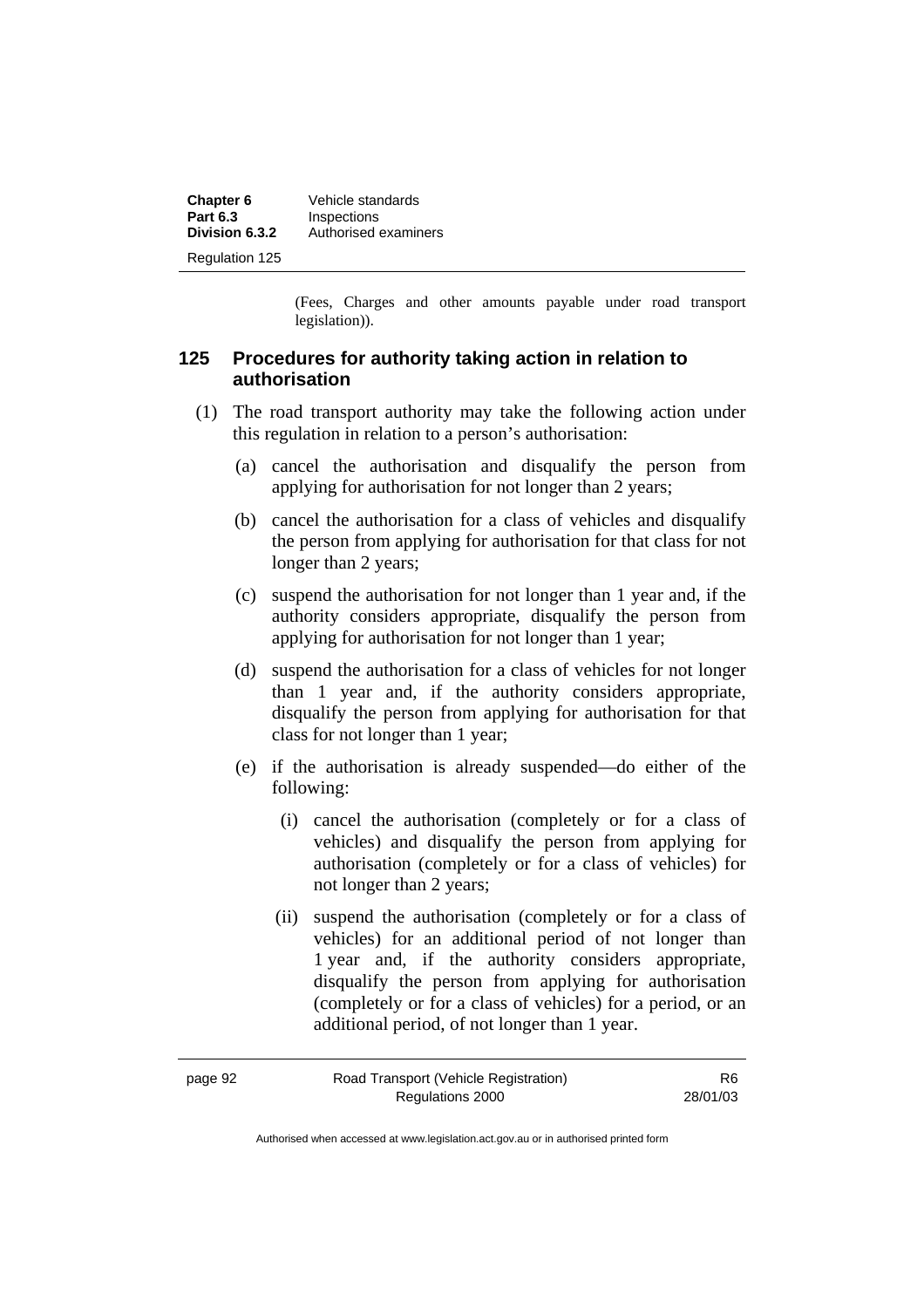| Chapter 6             | Vehicle standards    |
|-----------------------|----------------------|
| <b>Part 6.3</b>       | Inspections          |
| Division 6.3.2        | Authorised examiners |
| <b>Regulation 125</b> |                      |

- (2) If the road transport authority proposes to take action under this regulation in relation to a person's authorisation, the authority must give the person a notice that—
	- (a) states the proposed action, including any proposed suspension (or additional suspension) period and any proposed period of disqualification (or additional disqualification) from applying for authorisation; and
	- (b) states the grounds for the proposed action; and
	- (c) invites the person to make written representations, within a stated period of at least 14 days after the person is given the notice, why the proposed action should not be taken.
- (3) If, after considering any written representations made by the person within the stated period, the road transport authority is satisfied on reasonable grounds that a ground mentioned in regulation 124 exists to take action under this regulation, the authority may take the following action:
	- (a) if the proposed action included cancelling the person's authorisation—either cancel the authorisation or suspend the authorisation (completely or for a class of vehicles) for not longer than 1 year;
	- (b) if the proposed action included cancelling the person's authorisation for a class of vehicles—either cancel the authorisation, or suspend the authorisation for not longer than 1 year, for that class;
	- (c) if the proposed action included suspending the authorisation for a stated period or stated additional period—suspend the authorisation for not longer than that period;
	- (d) if the proposed action included suspending the authorisation for a class of vehicles for a stated period or stated additional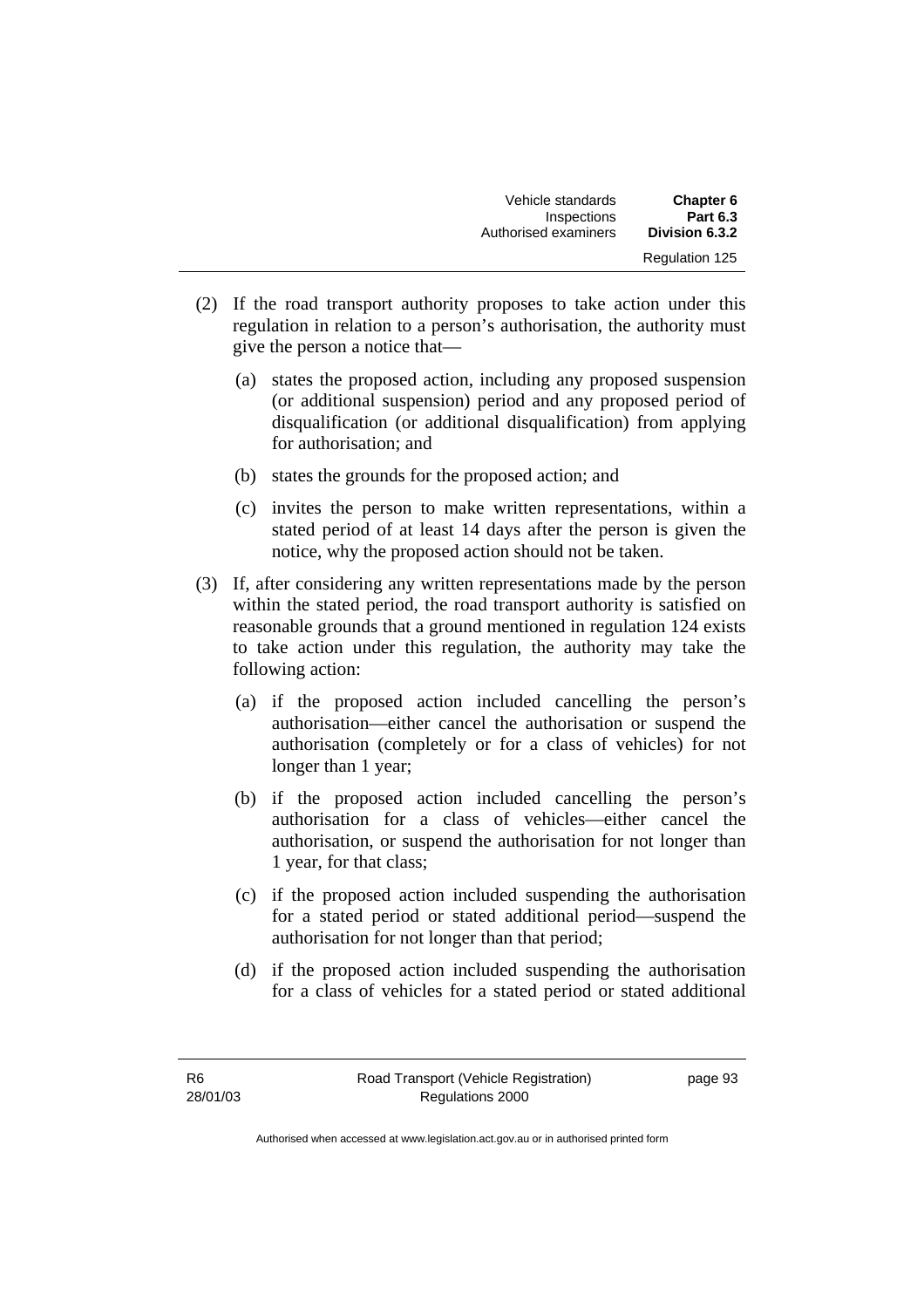| Chapter 6             | Vehicle standards    |
|-----------------------|----------------------|
| <b>Part 6.3</b>       | Inspections          |
| Division 6.3.2        | Authorised examiners |
| <b>Regulation 125</b> |                      |

period—suspend the authorisation for that class for not longer than that period;

- (e) if the proposed action included disqualifying the person from applying for authorisation for a stated period or stated additional period—disqualify the person from applying for authorisation for not longer than that period (completely or for a class of vehicles);
- (f) if the proposed action included disqualifying the person from applying for authorisation for a class of vehicles for a stated period or stated additional period—disqualify the person from applying for authorisation for that class for not longer than that period.
- (4) The road transport authority must tell the person in writing of the decision.
	- *Note* The authority must tell the person in a way that complies with the code of practice for notification of reviewable decisions and review rights (see *Road Transport (General) Act 1999,* s 91 and *Road Transport (General) Regulations 2000*, sch 1).
- (5) If the road transport authority decides to cancel or suspend the authorisation (completely or for a class of vehicles), or disqualify the person from applying for authorisation (completely or for a class of vehicles), the authority must also tell the person in writing when the cancellation, suspension or disqualification takes effect.
- (6) A cancellation or suspension must not take effect earlier than 7 days after the person is told about the decision.
- (7) If the road transport authority suspends a person's authorisation, the person is, during the suspension—
	- (a) taken not to be an authorised examiner; and
	- (b) disqualified from applying for authorisation as an examiner.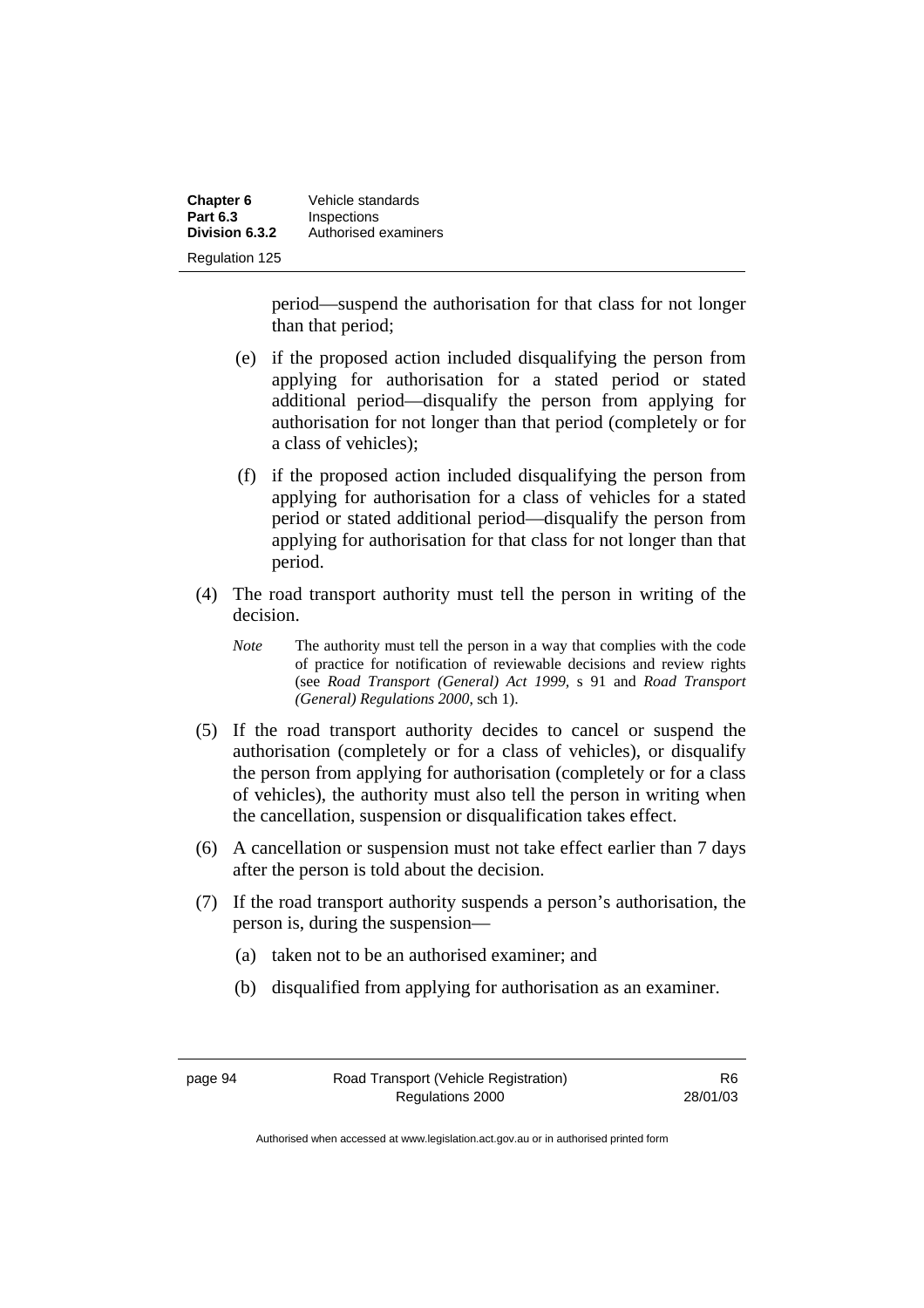| <b>Chapter 6</b><br><b>Part 6.3</b> | Vehicle standards<br>Inspections |
|-------------------------------------|----------------------------------|
| Division 6.3.3                      | Approval of premises             |
| Regulation 126                      |                                  |

- (8) If the road transport authority suspends a person's authorisation for a class of vehicles, the person is, during the suspension—
	- (a) taken not to be an authorised examiner for that class; and
	- (b) disqualified from applying for authorisation as an examiner for that class.

## **126 Return of certificate of appointment on cancellation or suspension**

If the authorisation of a person as an authorised examiner is cancelled or suspended (completely or for a class of vehicles), the person must not, without reasonable excuse, fail to return his or her certificate of appointment to the road transport authority as soon as practicable (but within 7 days) after the cancellation or suspension takes effect, unless the authority tells the person that the certificate need not be returned.

Maximum penalty: 20 penalty units.

## **Division 6.3.3 Approval of premises**

## **127 Eligibility for approval**

- (1) Premises are eligible for approval for a class of vehicles if—
	- (a) the premises, and the equipment proposed to be used on the premises in or in relation to the inspection and testing of vehicles, complies with the prescribed requirements for the class of vehicles; and
	- (b) the proprietor of the premises or, if the proprietor is a corporation, each director of the corporation has not, during the last 5 years, been convicted, or found guilty, by a court in Australia of an offence against the law of any jurisdiction that involves fraud or dishonesty; and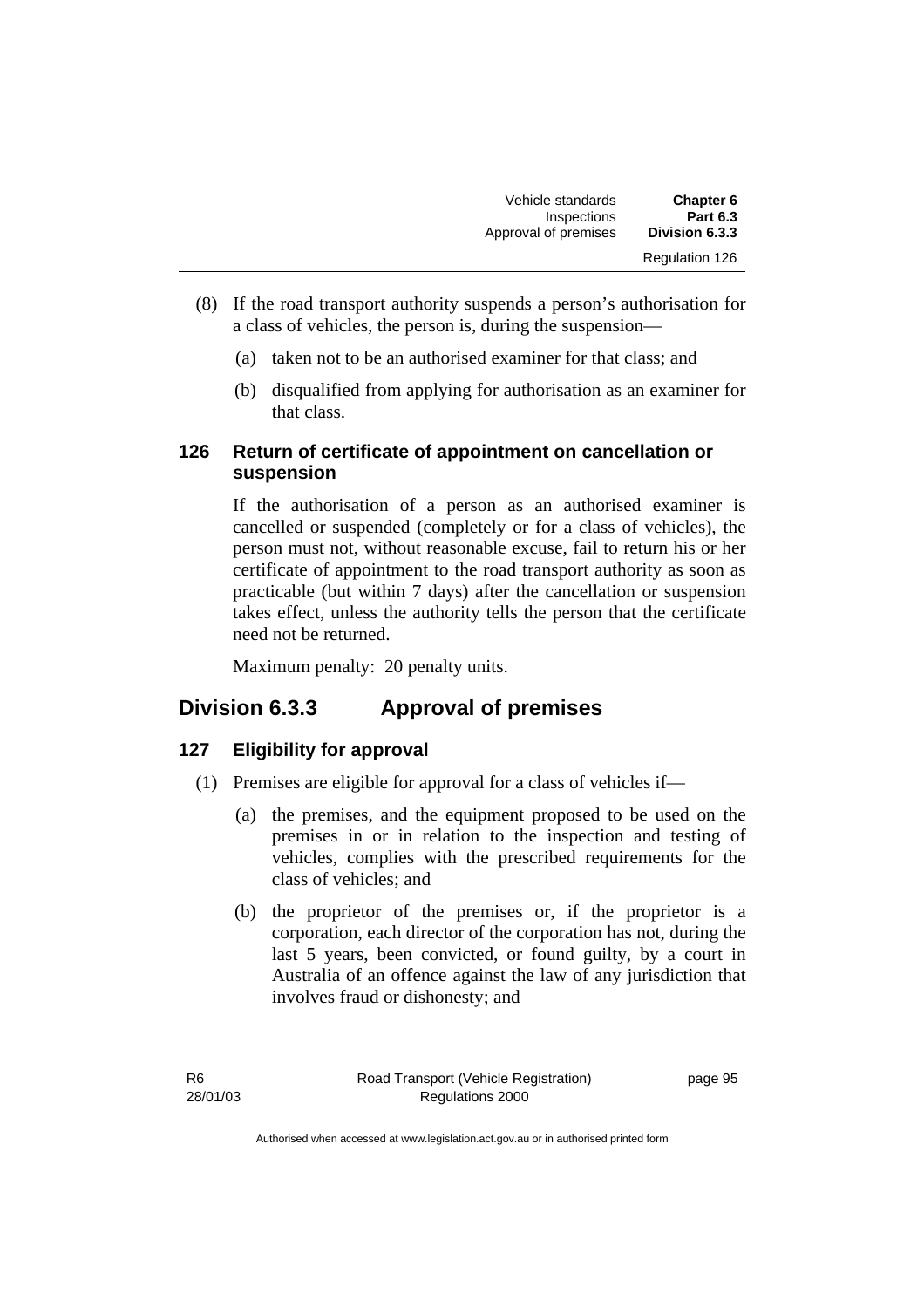| Chapter 6             | Vehicle standards    |
|-----------------------|----------------------|
| <b>Part 6.3</b>       | Inspections          |
| Division 6.3.3        | Approval of premises |
| <b>Regulation 128</b> |                      |

- (c) the proprietor is not disqualified under regulation 136 (Procedures for authority taking action in relation to approval of premises) from applying for the approval; and
- (d) the proprietor of the premises is a suitable person to be the proprietor of approved premises.
- (2) A person is eligible to apply for approval of premises if the person is the proprietor of the premises.

## **128 Application procedure for approval of premises**

- (1) A person who applies to the road transport authority for approval (including renewal of an approval) of premises for a class of vehicles must give the authority—
	- (a) a completed application form that contains the particulars necessary to show that the premises are eligible for approval for the class of vehicles and that the person is eligible to apply for approval of the premises; and
	- (b) a consent signed by the person, or, if the person is a corporation, signed by each of the directors of the corporation, for a police officer to make inquiries about any criminal record of the person.
- (2) The road transport authority may require the person to give the authority any additional documents or other information that the authority reasonably needs to decide the application.

## **129 Inspection of premises before approval**

- (1) An authorised person may enter premises for which an application has been made for approval with the consent of the occupier of the premises.
- (2) The authorised person may inspect the premises, and any equipment on the premises proposed to be used in or in relation to the inspection and testing of vehicles, to find out whether the premises

R6 28/01/03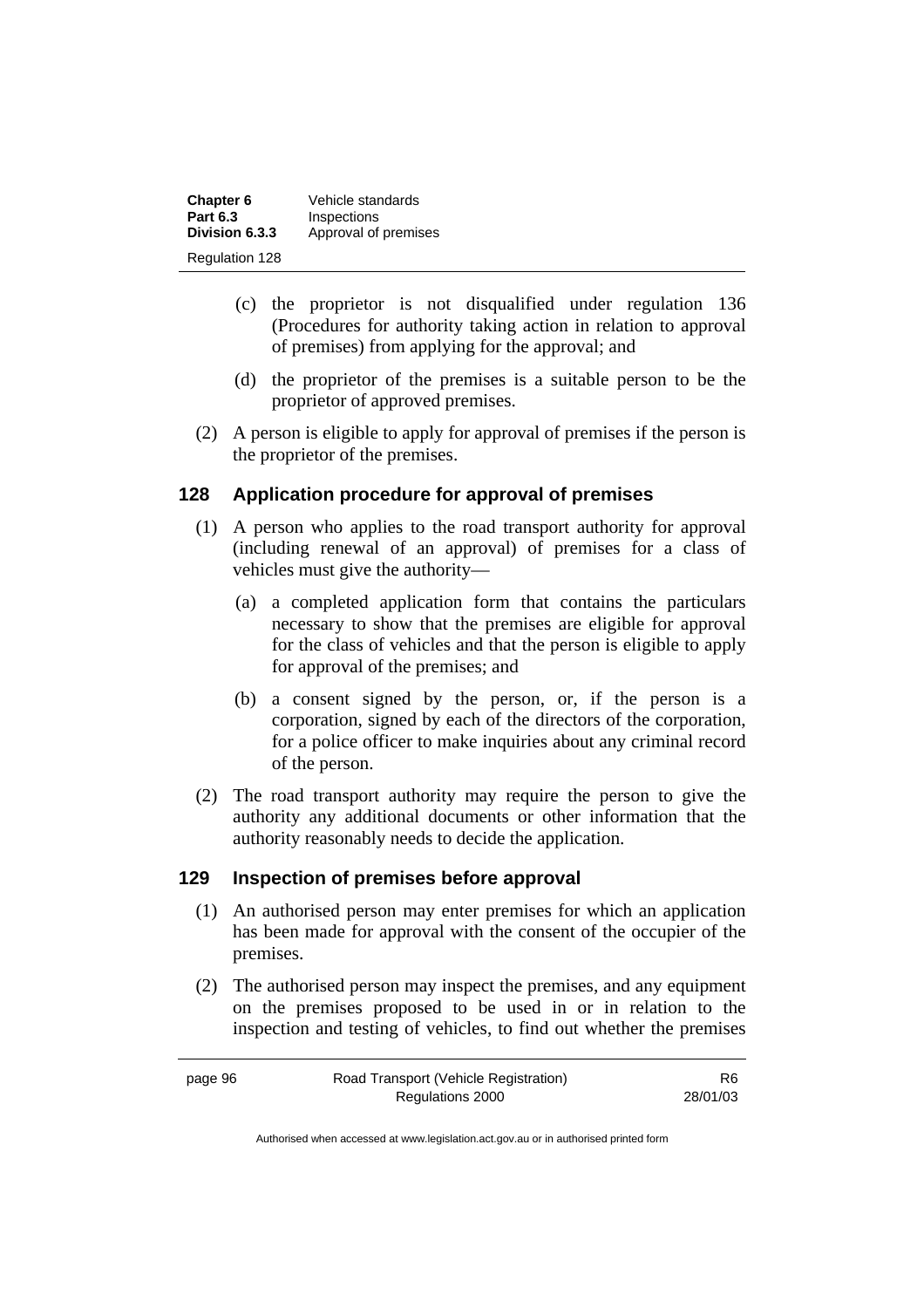| <b>Chapter 6</b>      | Vehicle standards    |
|-----------------------|----------------------|
| <b>Part 6.3</b>       | Inspections          |
| Division 6.3.3        | Approval of premises |
| <b>Regulation 130</b> |                      |

and equipment comply with the prescribed requirements for the class of vehicles to which the application relates.

## **130 When applications for approval of premises can be refused**

The road transport authority may refuse to approve an application by a person for approval of premises (including renewal of an approval) for a class of vehicles if the authority believes on reasonable grounds that—

- (a) the premises are not eligible to be approved for that class; or
- (b) the applicant is not eligible to apply for the approval.

## **131 Approval of premises and certificates of approval**

- (1) If the road transport authority approves an application by a person for the approval of premises for a class of vehicles, the authority must approve the premises for that class and give the person a certificate of approval.
- (2) A certificate of approval for premises must show—
	- (a) the name of the proprietor of the premises; and
	- (b) the address of the premises; and
	- (c) the class of vehicles that may be inspected and tested on the premises; and
	- (d) the expiry date of the approval.
- (3) An approval is for 1 year.

## **132 Approval of application for additional class of vehicles**

If the road transport authority approves an application by the proprietor of approved premises for approval (other than for renewal of an approval) for an additional class of vehicles, the road transport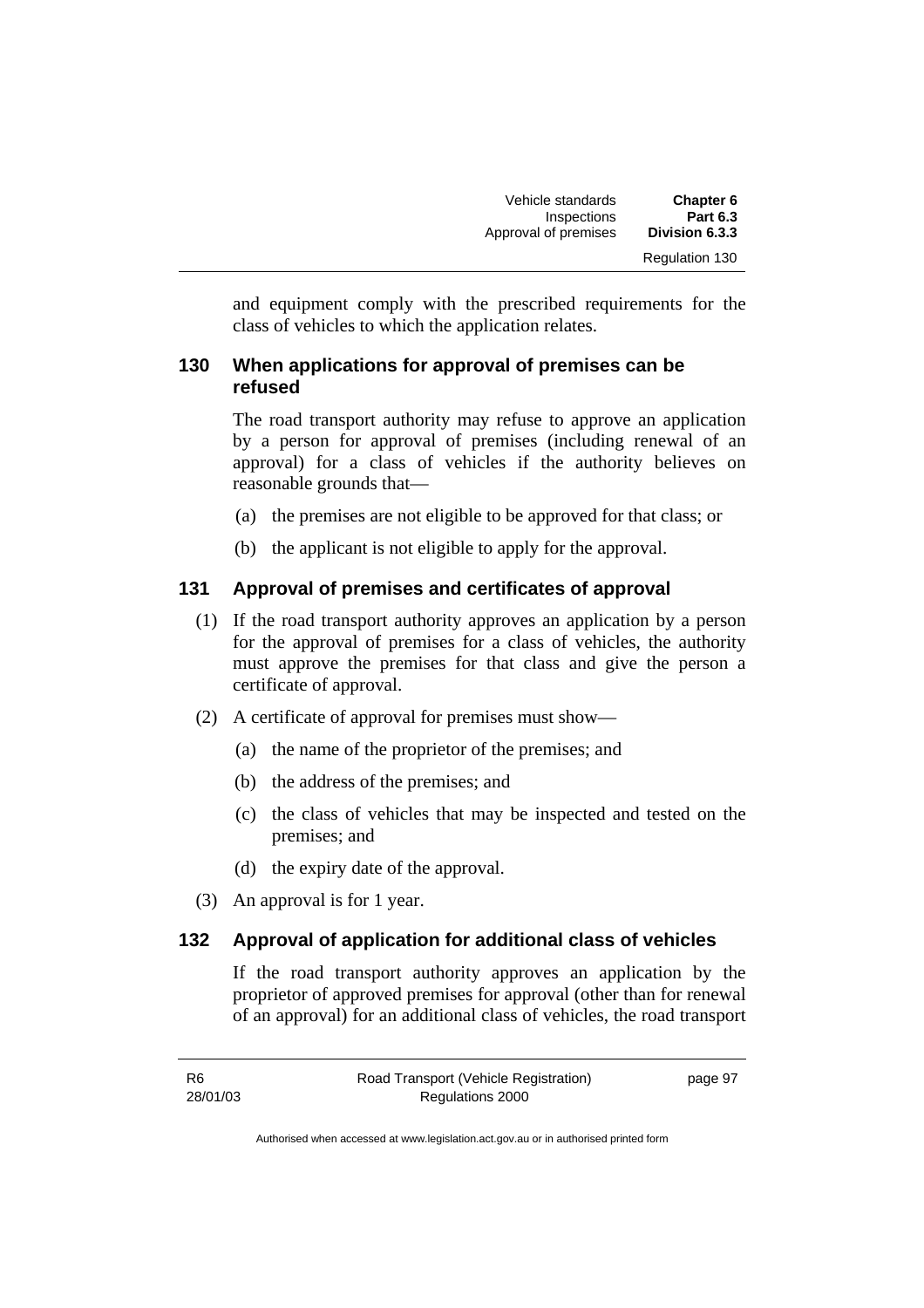| Chapter 6             | Vehicle standards    |
|-----------------------|----------------------|
| <b>Part 6.3</b>       | Inspections          |
| Division 6.3.3        | Approval of premises |
| <b>Regulation 133</b> |                      |

authority must, if the proprietor of the premises returns his or her certificate of approval to the authority, amend the certificate to include the additional class of vehicles and return it to the proprietor.

## **133 Surrender of approval of premises**

- (1) The proprietor of approved premises may apply to the road transport authority to surrender the approval for the premises.
- (2) The application may be made personally or by an agent who produces written evidence of his or her appointment as agent.
- (3) The proprietor must return the certificate of approval for the premises to the road transport authority with the application.
- (4) If the proprietor complies with this regulation, the road transport authority must approve the application unless the authority is taking action to cancel or suspend approval of the premises.

## **134 Automatic cancellation of approval of premises**

The approval of premises is automatically cancelled if a person who is the proprietor of the premises ceases to be the proprietor of the premises.

## **135 When authority may take action in relation to approval of premises**

The road transport authority may take action under regulation 136 in relation to the approval of premises if—

- (a) the premises are not eligible to be approved premises or to be approved premises for a class of vehicles for which the premises are approved; or
- (b) the proprietor of the premises or, if the proprietor is a corporation, a director of the corporation is convicted, or found

R6 28/01/03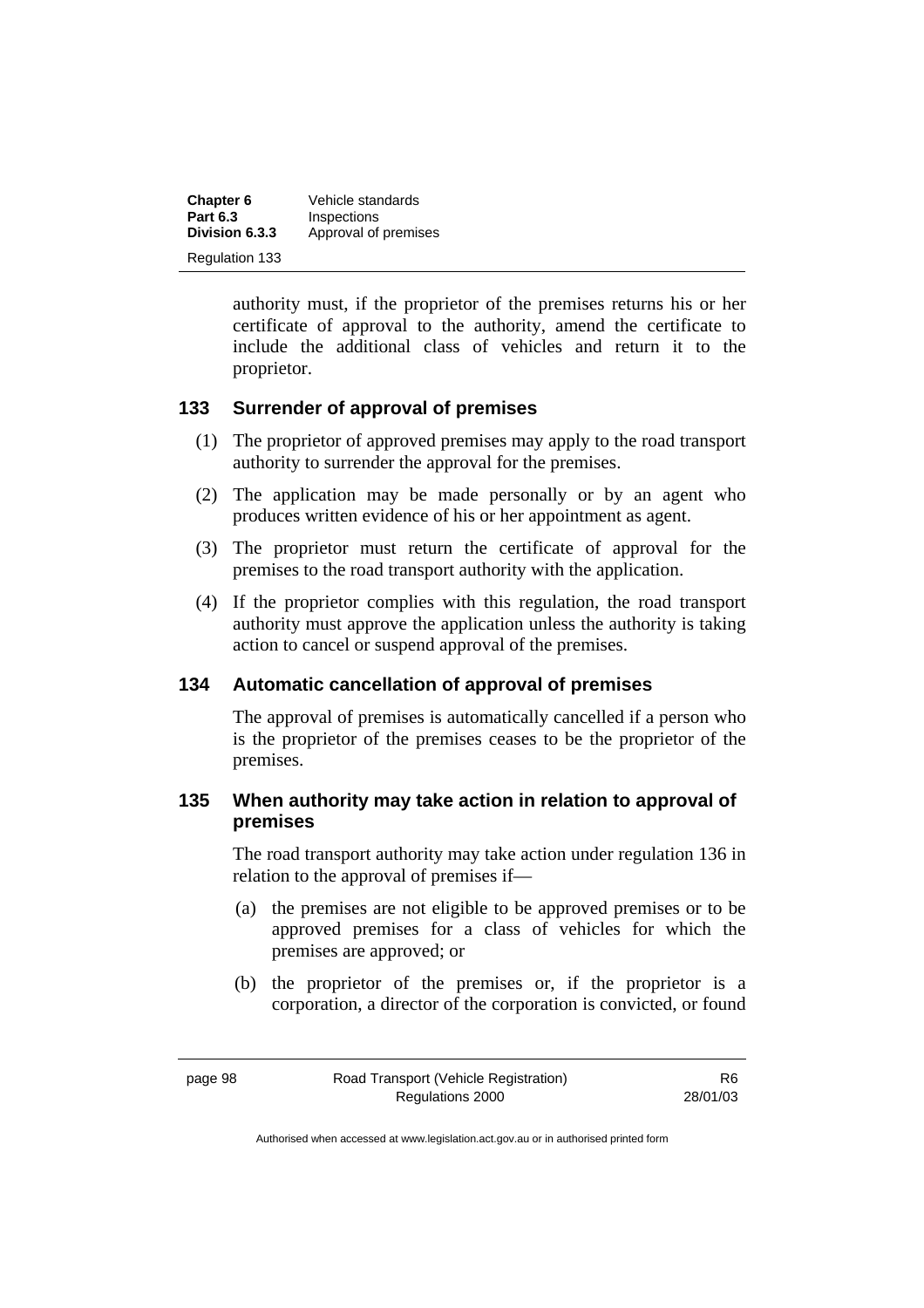| Vehicle standards    | <b>Chapter 6</b>      |
|----------------------|-----------------------|
| Inspections          | <b>Part 6.3</b>       |
| Approval of premises | Division 6.3.3        |
|                      | <b>Regulation 136</b> |

guilty, by a court in Australia of an offence against the law of any jurisdiction that involves fraud or dishonesty; or

- (c) the premises were approved because of a false or misleading statement made, or false or misleading information given, by the proprietor of the premises in or in relation to the application for (or for renewal of) the approval; or
- (d) the proprietor of the premises—
	- (i) is convicted, or found guilty, of an offence against this part; or
	- (ii) contravenes any of the following regulations:
		- regulation 144 (Vehicles to be inspected on request)
		- regulation 146 (Issue of certificates of inspection etc)
		- regulation 148 (Fees payable on inspection).
- *Note* If the proprietor fails to pay a fee for renewal of the approval of premises, or pays in a way that is not effective, the approval may be cancelled (see *Road Transport (General) Regulations 2000*, pt 5 (Fees, Charges and other amounts payable under road transport legislation)).

## **136 Procedures for authority taking action in relation to approval of premises**

- (1) The road transport authority may take the following action under this regulation in relation to the approval of premises:
	- (a) cancel the approval and disqualify the proprietor from applying for approval of premises for not longer than 2 years;
	- (b) cancel the approval for a class of vehicles and disqualify the proprietor from applying for approval of premises for that class for not longer than 2 years;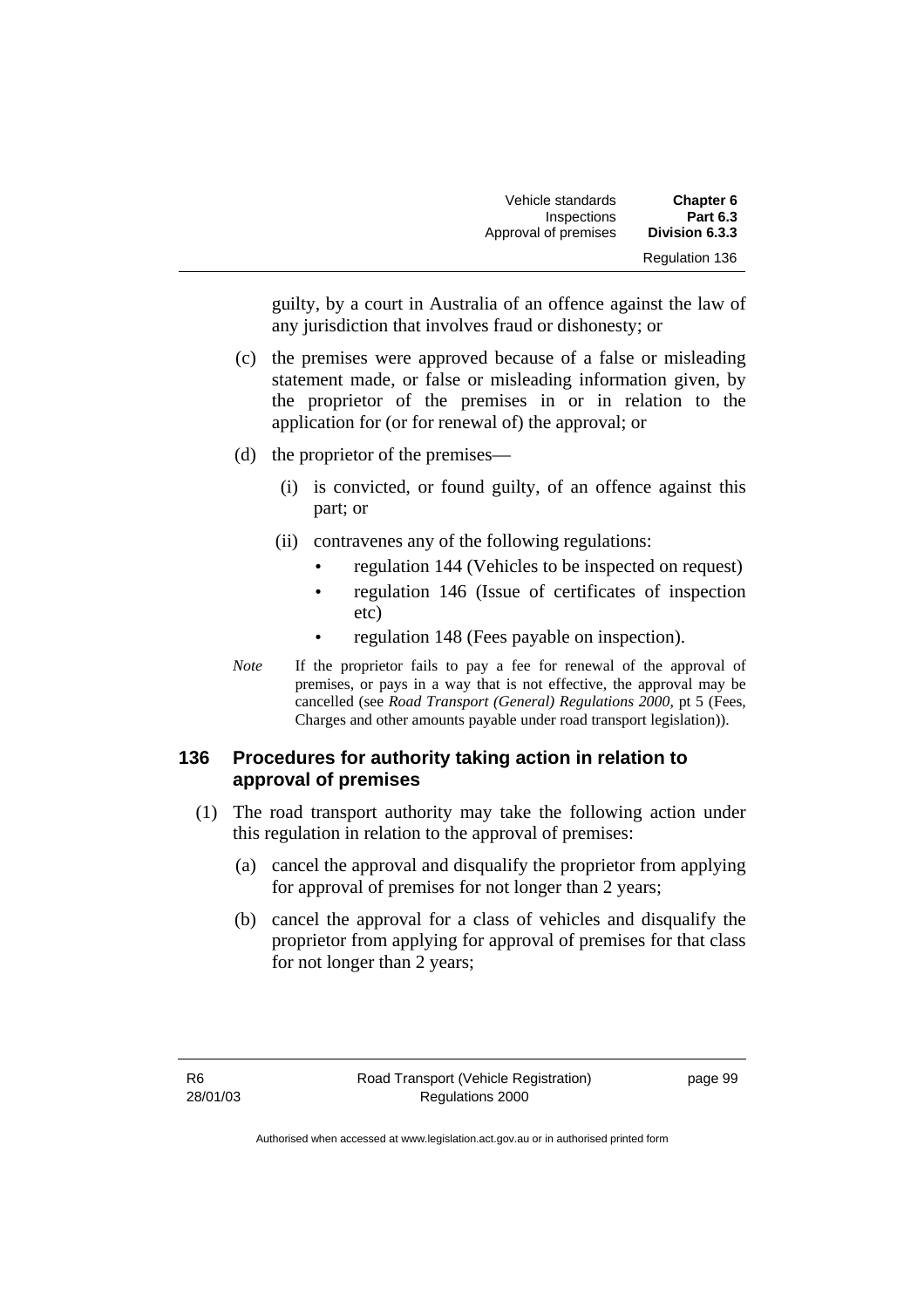| Chapter 6       | Vehicle standards    |
|-----------------|----------------------|
| <b>Part 6.3</b> | Inspections          |
| Division 6.3.3  | Approval of premises |
| Regulation 136  |                      |

- (c) suspend the approval for not longer than 1 year and, if the authority considers appropriate, disqualify the proprietor from applying for approval of premises for not longer than 1 year;
- (d) suspend the approval for a class of vehicles for not longer than 1 year and, if the authority considers appropriate, disqualify the proprietor from applying for approval of premises for that class for not longer than 1 year;
- (e) if the approval is already suspended—do either of the following:
	- (i) cancel the approval (completely or for a class of vehicles) and disqualify the proprietor from applying for approval of premises (completely or for a class of vehicles) for not longer than 2 years;
	- (ii) suspend the approval (completely or for a class of vehicles) for an additional period of not longer than 1 year and, if the authority considers appropriate, disqualify the proprietor from applying for approval of premises (completely or for a class of vehicles) for a period, or an additional period, of not longer than 1 year.
- (2) If the road transport authority proposes to take action under this regulation in relation to the approval of premises, the authority must give the proprietor of the premises a notice that—
	- (a) states the proposed action, including any proposed suspension (or additional suspension) period and any proposed period of disqualification (or additional disqualification) from applying for approval of premises; and
	- (b) states the grounds for the proposed action; and
	- (c) invites the proprietor to make written representations, within a stated period of at least 14 days after the proprietor is given the notice, why the proposed action should not be taken.

page 100 Road Transport (Vehicle Registration) Regulations 2000

R6 28/01/03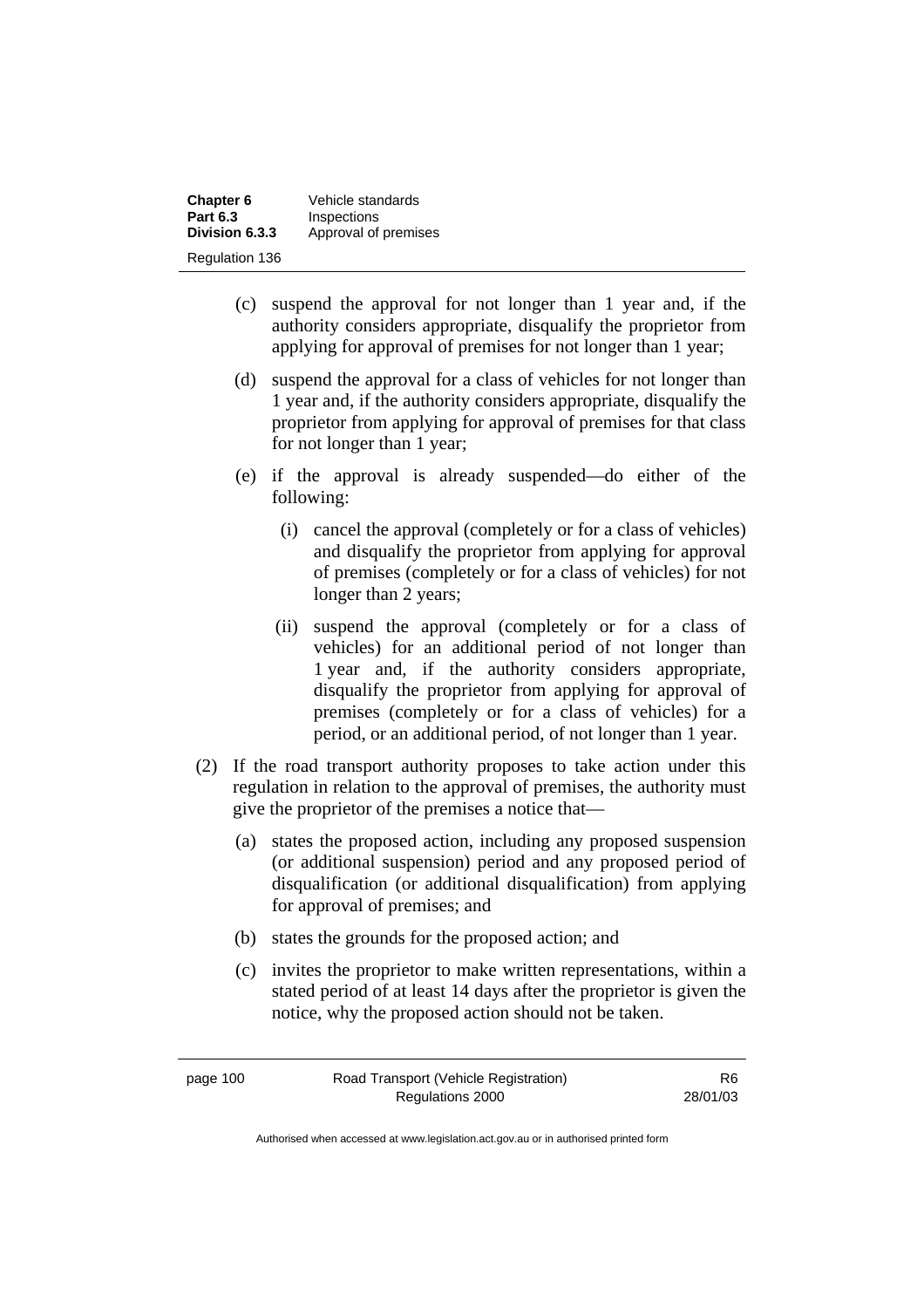| Chapter 6<br><b>Part 6.3</b> | Vehicle standards<br>Inspections |
|------------------------------|----------------------------------|
| Division 6.3.3               | Approval of premises             |
| <b>Regulation 136</b>        |                                  |

- (3) If, after considering any written representations made by the proprietor within the stated period, the road transport authority is satisfied on reasonable grounds that a ground mentioned in regulation 135 exists to take action under this regulation, the authority may take the following action:
	- (a) if the proposed action included cancelling the approval of the premises—either cancel the approval or suspend the approval (completely or for a class of vehicles) for not longer than 1 year;
	- (b) if the proposed action included cancelling the approval for a class of vehicles—either cancel the approval, or suspend the approval for not longer than 1 year, for that class;
	- (c) if the proposed action included suspending the approval for a stated period or stated additional period—suspend the approval for not longer than that period;
	- (d) if the proposed action included suspending the approval for a class of vehicles for a stated period or stated additional period—suspend the approval for that class for not longer than that period;
	- (e) if the proposed action included disqualifying the proprietor from applying for approval for a stated period or stated additional period—disqualify the person from applying for approval (completely or for a class of vehicles) for not longer than that period;
	- (f) if the proposed action included disqualifying the proprietor from applying for approval for a class of vehicles for a stated period or stated additional period—disqualify the person from applying for approval for that class for not longer than that period.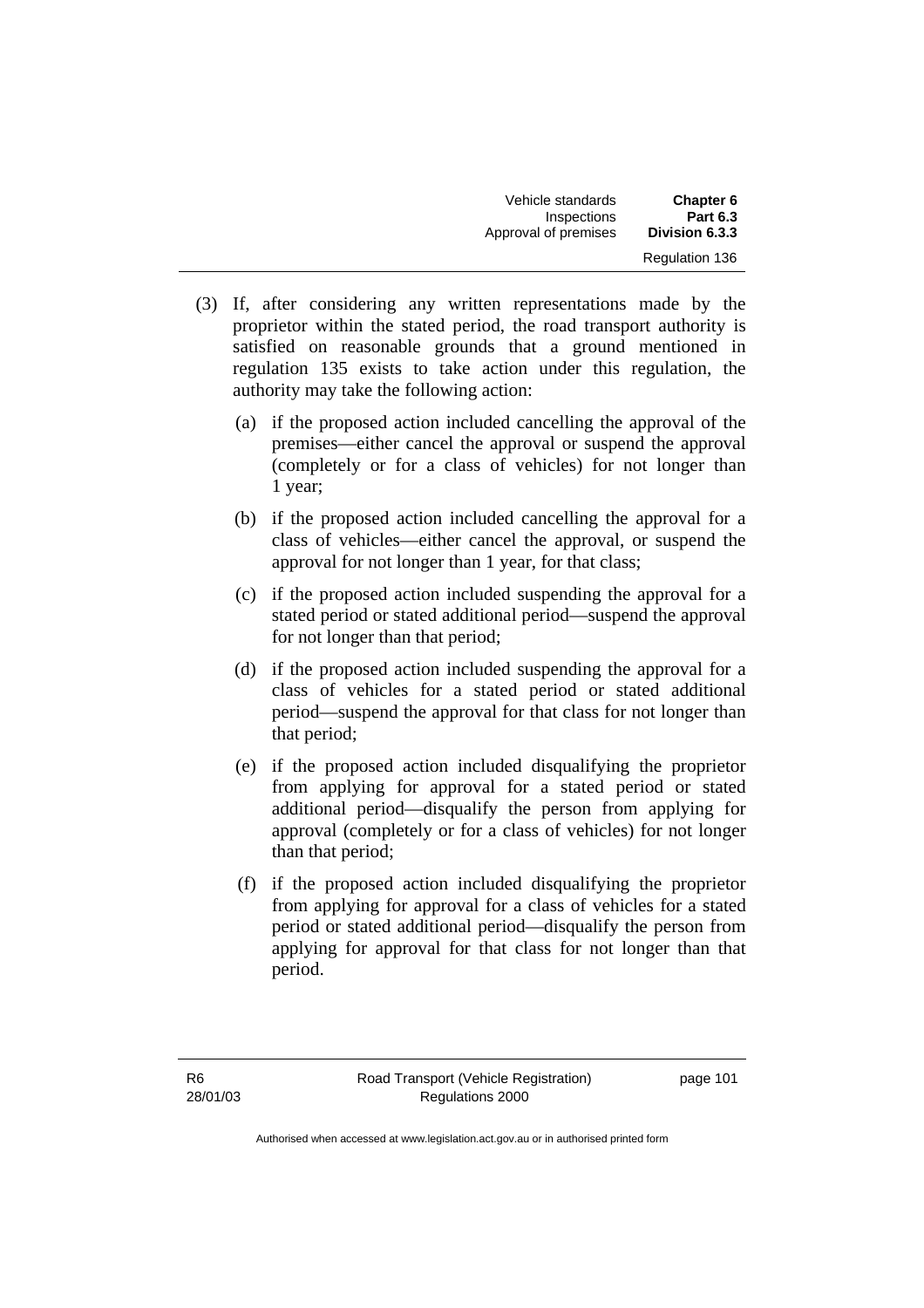| Chapter 6       | Vehicle standards    |
|-----------------|----------------------|
| <b>Part 6.3</b> | Inspections          |
| Division 6.3.3  | Approval of premises |
| Regulation 137  |                      |

- (4) The road transport authority must tell the proprietor in writing of the decision.
	- *Note* The authority must tell the proprietor in a way that complies with the code of practice for notification of reviewable decisions and review rights (see *Road Transport (General) Act 1999*, s 91 and *Road Transport (General) Regulations 2000*, sch 1).
- (5) If the road transport authority decides to cancel or suspend the approval (completely or for a class of vehicles), or disqualify the proprietor from applying for approval of premises (completely or for a class of vehicles), the authority must also tell the proprietor in writing when the cancellation, suspension or disqualification takes effect.
- (6) A cancellation or suspension must not take effect earlier than 7 days after the proprietor is told of the decision.
- (7) If the road transport authority suspends the approval of premises, then, during the suspension—
	- (a) the premises are taken not to be approved premises; and
	- (b) the proprietor is disqualified from applying for approval of premises.
- (8) If the road transport authority suspends the approval of premises for a class of vehicles, then, during the suspension—
	- (a) the premises are taken not to be approved premises for that class; and
	- (b) the proprietor is disqualified from applying for approval for that class.

## **137 Return of certificate of approval on cancellation or suspension**

If the approval of premises is cancelled or suspended (completely or for a class of vehicles), the proprietor must not, without reasonable

| page 102 | Road Transport (Vehicle Registration) | R6       |
|----------|---------------------------------------|----------|
|          | Regulations 2000                      | 28/01/03 |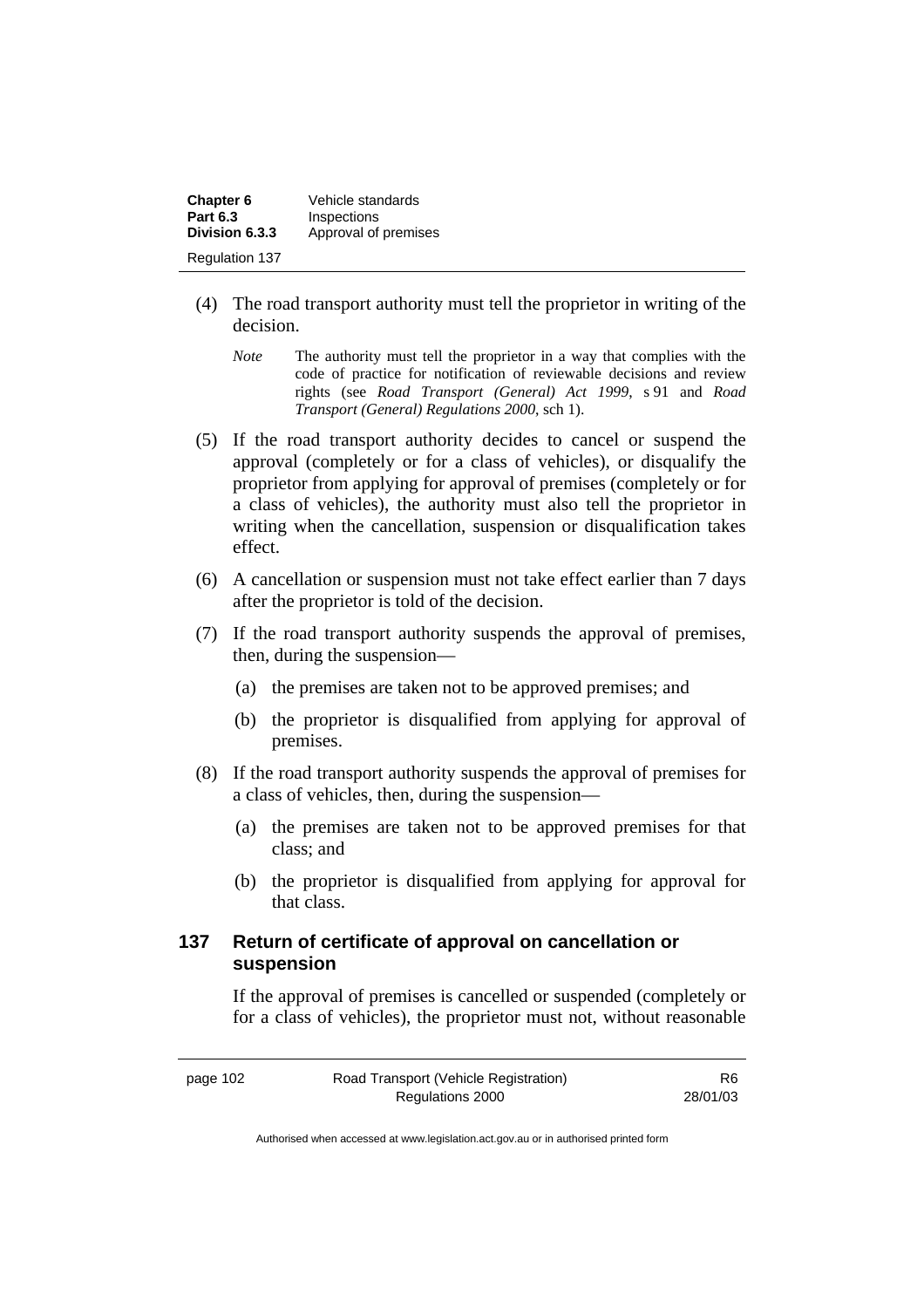| Vehicle standards                                  | <b>Chapter 6</b>      |
|----------------------------------------------------|-----------------------|
| Inspections                                        | <b>Part 6.3</b>       |
| General duties of proprietors of approved premises | Division 6.3.4        |
|                                                    | <b>Regulation 138</b> |

excuse, fail to return the certificate of approval for the premises to the road transport authority as soon as practicable (but within 7 days) after the cancellation or suspension takes effect unless the authority tells the person that the certificate need not be returned.

Maximum penalty: 20 penalty units.

## **Division 6.3.4 General duties of proprietors of approved premises**

## **138 Certificate of approval to be displayed at approved premises**

The proprietor of approved premises must display the certificate of approval for the premises at the premises so it can be readily seen by anyone entering the premises.

Maximum penalty: 5 penalty units.

## **139 Manuals and design rules to be kept at approved premises**

- (1) The proprietor of approved premises must keep at the premises an up-to-date copy of—
	- (a) the ACT Inspection Manual for Light Vehicles and the ACT Inspection Manual for Heavy Vehicles published by the road transport authority and each Australian Design Rule forming a part of either manual; and
	- (b) any document a part of which is applied, adopted or incorporated in either manual.

Maximum penalty: 5 penalty units.

 (2) The proprietor of approved premises must, if asked by someone, make a copy of the documents mentioned in subregulation (1) available for inspection by the person at any reasonable time.

| -R6      | Road Transport (Vehicle Registration) | page 103 |
|----------|---------------------------------------|----------|
| 28/01/03 | Regulations 2000                      |          |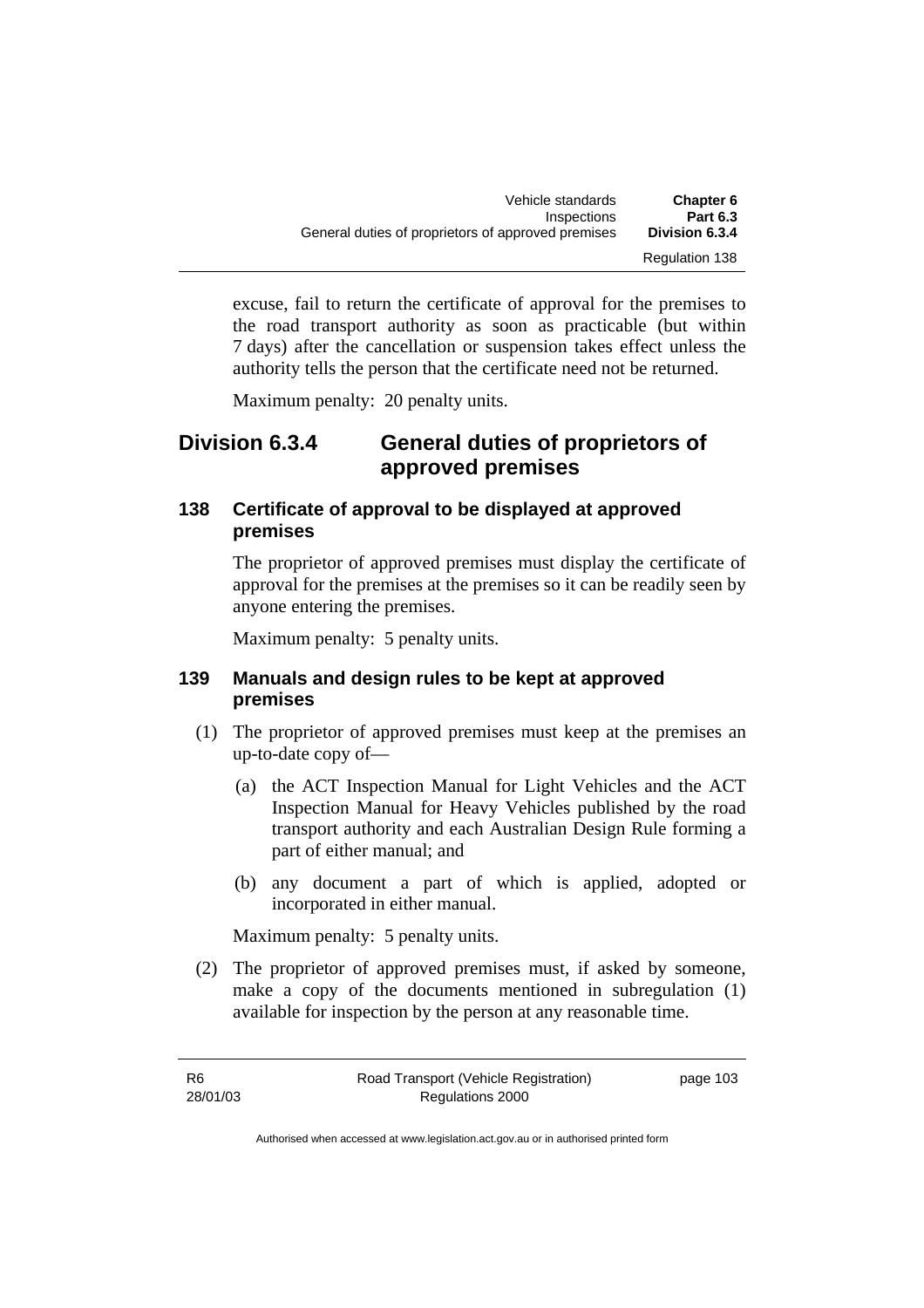| Chapter 6       | Vehicle standards                                  |
|-----------------|----------------------------------------------------|
| <b>Part 6.3</b> | <b>Inspections</b>                                 |
| Division 6.3.4  | General duties of proprietors of approved premises |
| Regulation 140  |                                                    |

Maximum penalty: 5 penalty units.

## **140 Notice to be displayed at approved premises**

The proprietor of approved premises must display a notice with the words 'approved inspection station' in capital letters at least 5cm high at the premises so it can be readily seen by anyone entering the premises.

Maximum penalty: 5 penalty units.

## **141 Proprietor of approved premises to give notice on ceasing to be proprietor**

If the person who is the proprietor of approved premises ceases to be the proprietor of the premises, the person must, as soon as practicable (but within 7 days) after ceasing to be the proprietor—

- (a) tell the road transport authority in writing; and
- (b) return the certificate of approval issued to the proprietor for the premises to the authority.

Maximum penalty: 5 penalty units.

## **142 Change of name of proprietor of approved premises**

If the proprietor of approved premises changes his or her name, the proprietor must, as soon as practicable (but within 14 days) after the change—

- (a) tell the road transport authority about the change; and
- (b) return the certificate of approval issued to the proprietor in relation to the premises to the authority for amendment.

Maximum penalty: 5 penalty units.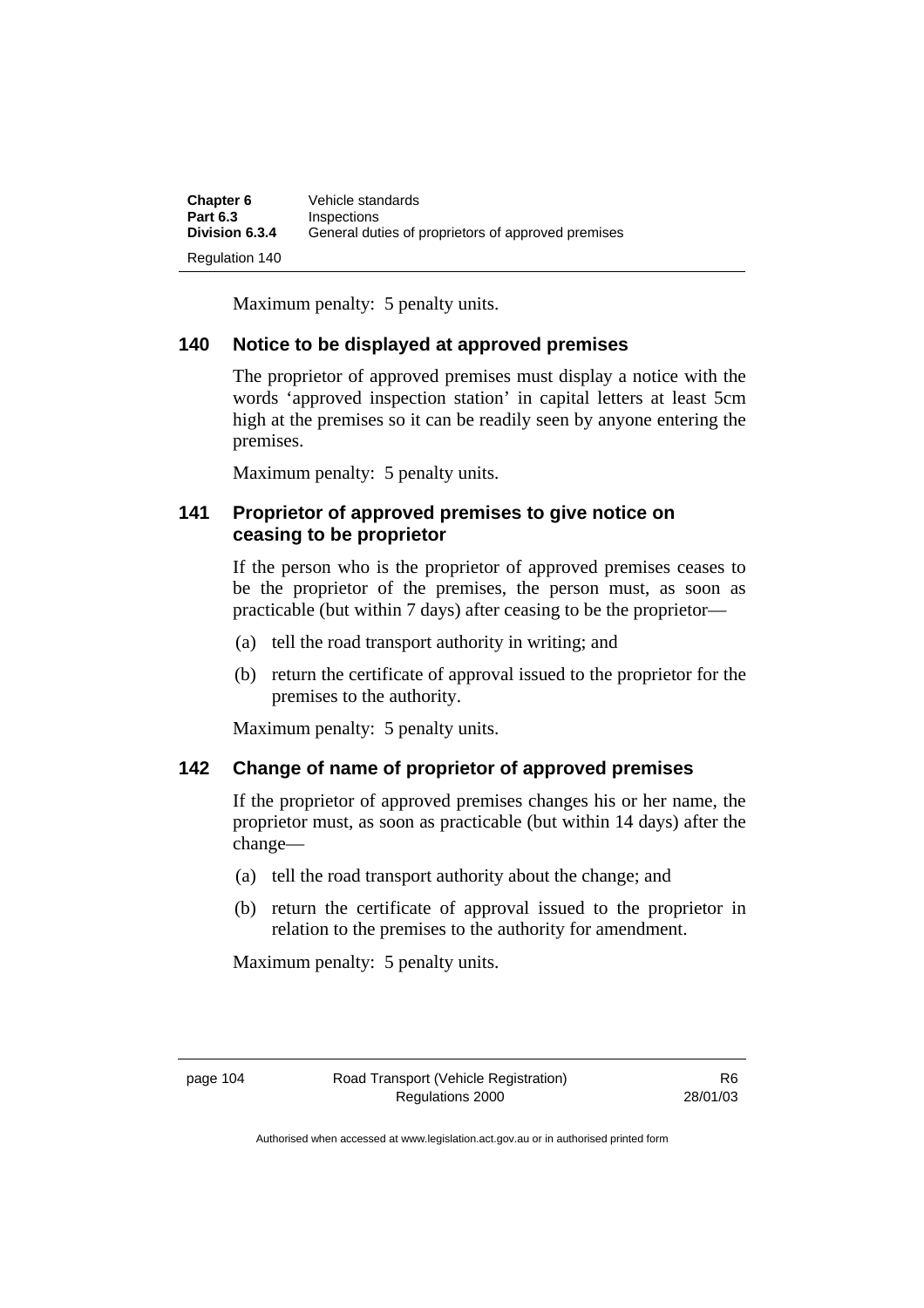## **Division 6.3.5 Inspections and tests of vehicles**

## **143 Inspection of vehicles**

- (1) This regulation applies to a person who is the registered operator of a registered vehicle or has control over an unregistered vehicle.
- (2) The road transport authority may, by written notice given to the person, require the person to produce the vehicle for inspection by an authorised person or authorised examiner at a time and place stated in the notice.
- (3) If the person asks the road transport authority for a change to the time or place stated in the notice, the authority must consider the request and, if the request is reasonable, must, by written notice given to the person, change the time or place in accordance with the request.
- (4) A person must not, without reasonable excuse, fail to comply with a notice given to the person under this regulation.

Maximum penalty (for subregulation (4)): 20 penalty units.

## **144 Vehicles to be inspected on request**

The proprietor of approved premises must not, without reasonable excuse, refuse to inspect or test a vehicle (or arrange for it to be inspected or tested) if—

- (a) the proprietor is asked by the driver of the vehicle to inspect or test the vehicle, to decide whether the vehicle, and its parts and equipment, comply with the applicable vehicle standards; and
- (b) the vehicle is a vehicle that may be inspected or tested under these regulations on the premises; and
- (c) the proprietor of the premises is an authorised examiner, or an authorised examiner is employed at the premises, who is authorised under these regulations to inspect or test the vehicle.

R6 28/01/03 Road Transport (Vehicle Registration) Regulations 2000 page 105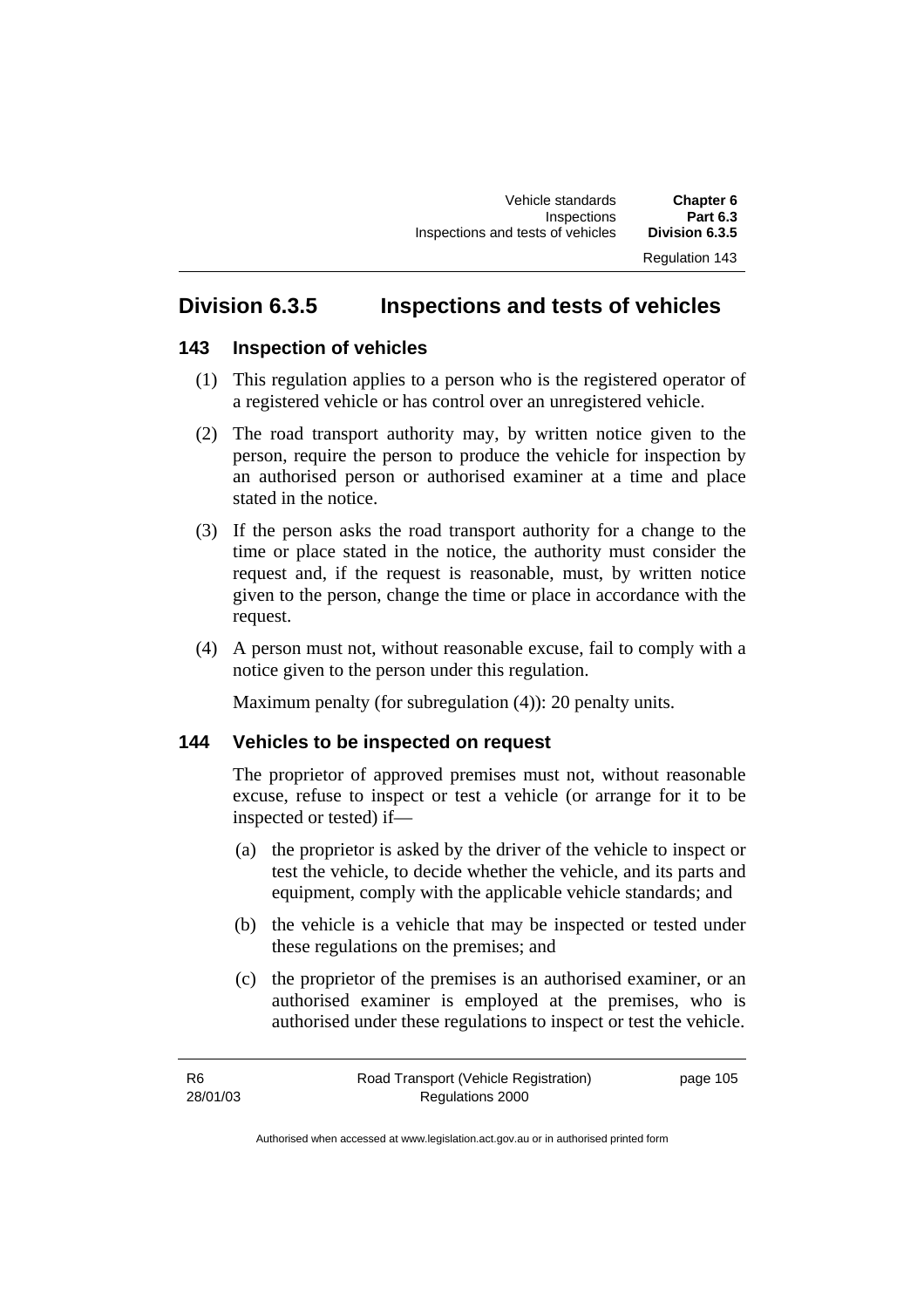| Chapter 6             | Vehicle standards                 |
|-----------------------|-----------------------------------|
| <b>Part 6.3</b>       | Inspections                       |
| Division 6.3.5        | Inspections and tests of vehicles |
| <b>Regulation 145</b> |                                   |

## **145 Duties of authorised examiners inspecting and testing vehicles**

An authorised examiner must not, for these regulations—

- (a) inspect or test a vehicle included in a class of vehicles that is not mentioned in his or her certificate of appointment; or
- (b) inspect or test a vehicle other than at approved premises; or
- (c) without reasonable excuse, refuse to inspect or test a vehicle included in a class of vehicles mentioned in his or her certificate of appointment; or
- (d) knowing that a vehicle inspected or tested by the examiner, or any part or equipment of the vehicle, does not comply with the applicable vehicle standards, certify in a certificate issued under regulation 146 that it does comply.

## **146 Issue of certificates of inspection etc**

- (1) If a vehicle is inspected or tested by an authorised examiner, the authorised examiner must issue a certificate of inspection for the vehicle—
	- (a) certifying that the vehicle, and its parts and equipment, comply with the applicable vehicle standards; or
	- (b) certifying that the vehicle, or a part or equipment of the vehicle, does not comply with the applicable vehicle standards and stating the ways in which it does not comply.
- (2) The proprietor of the approved premises where the vehicle was tested or inspected must—
	- (a) give the certificate to the driver of the vehicle; and
	- (b) give a copy of the certificate to the road transport authority; and
	- (c) keep a copy of the certificate at the premises.

| page 106 | Road Transport (Vehicle Registration) | R6.      |
|----------|---------------------------------------|----------|
|          | Regulations 2000                      | 28/01/03 |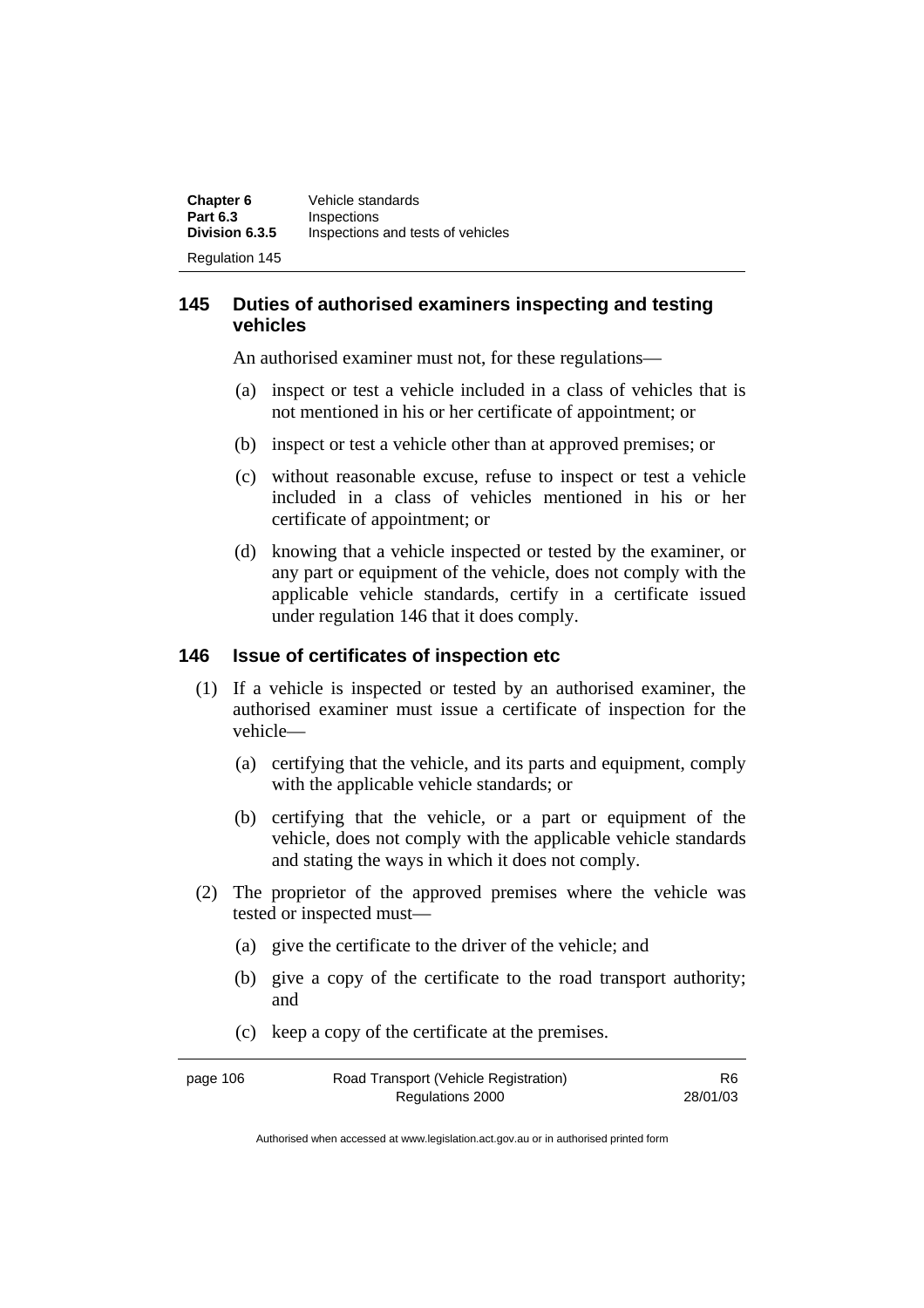| Chapter 6             | Vehicle standards                 |
|-----------------------|-----------------------------------|
| <b>Part 6.3</b>       | Inspections                       |
| Division 6.3.5        | Inspections and tests of vehicles |
| <b>Regulation 147</b> |                                   |

 (3) A certificate of inspection remains in force for 1 month beginning on the day it is given.

## **147 People by whom inspections may be carried out**

The proprietor of approved premises must not allow a person employed by the proprietor—

- (a) who is not an authorised examiner to test or inspect a vehicle for these regulations; or
- (b) who is an authorised examiner to test or inspect, for these regulations—
	- (i) a vehicle in a class of vehicles that is not mentioned in the proprietor's certificate of approval for the premises; or
	- (ii) a vehicle in a class of vehicles that is not mentioned in the examiner's certificate of appointment.

Maximum penalty: 20 penalty units.

### **148 Fees payable on inspection**

- (1) The proprietor of approved premises must not charge a fee for an inspection or test of a vehicle for these regulations that is more than the appropriate fee worked out in accordance with the determination in force under regulation 153 (Minister may determine maximum fees for inspections).
- (2) A person is entitled to bring a proceeding to recover a fee in relation to an inspection or test of a vehicle for these regulations only if—
	- (a) the inspection or test was carried out by a person who was, at the time, an authorised examiner; and
	- (b) the inspection or test was carried out at premises that were, at the time, approved premises; and

R6 28/01/03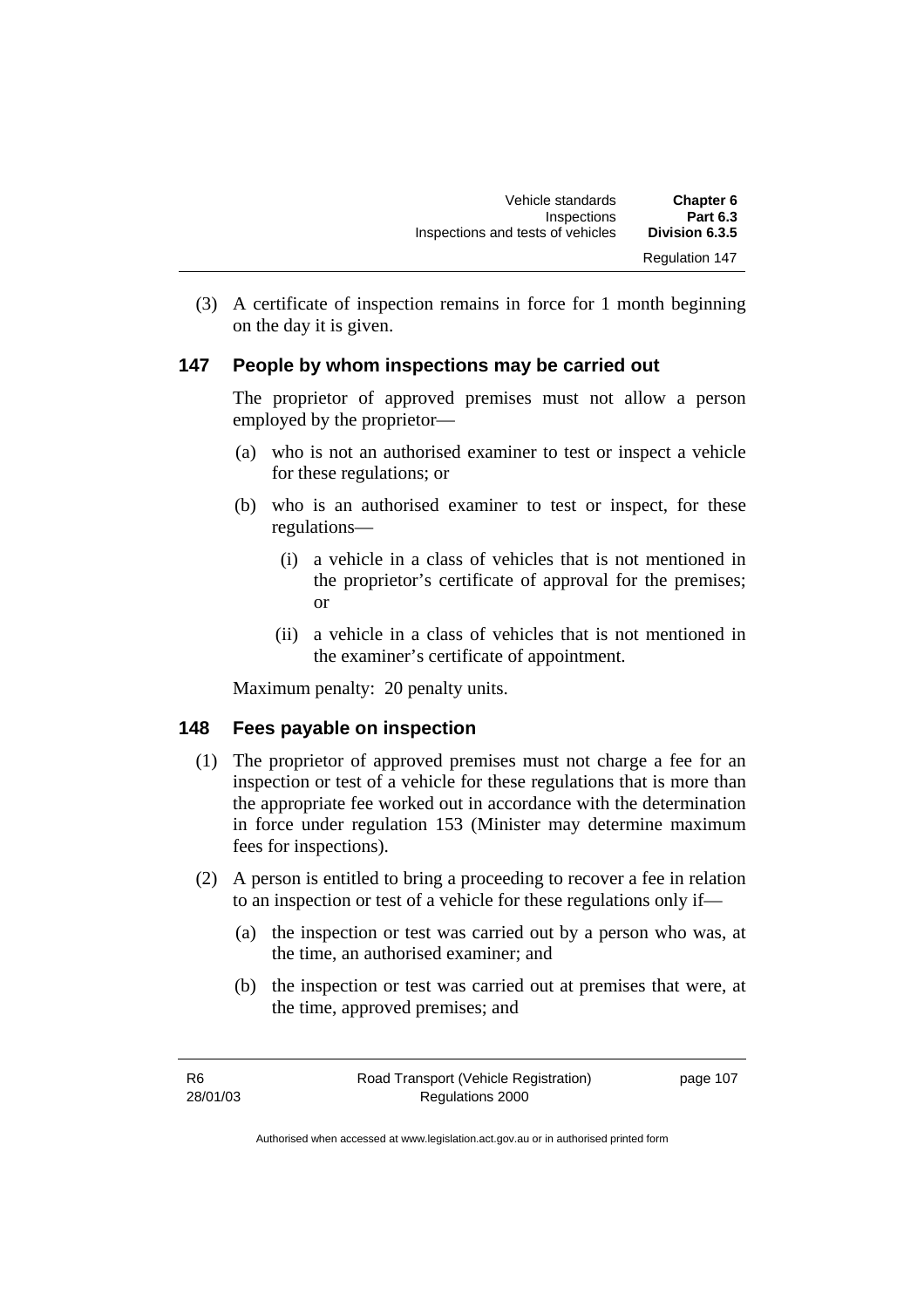| Chapter 6             | Vehicle standards                 |
|-----------------------|-----------------------------------|
| <b>Part 6.3</b>       | Inspections                       |
| Division 6.3.5        | Inspections and tests of vehicles |
| <b>Regulation 149</b> |                                   |

- (c) the vehicle was included in a class of motor vehicles that was, at the time, mentioned in—
	- (i) the certificate of appointment held by the person mentioned in paragraph (a); and
	- (ii) the certificate of approval issued for the premises mentioned in paragraph (b).

## **149 Offences relating to unauthorised people and unapproved premises**

 (1) A person who is not an authorised examiner must not inspect or test a vehicle for these regulations.

Maximum penalty: 20 penalty units.

(2) A person must not pretend to be an authorised examiner.

Maximum penalty: 20 penalty units.

 (3) The proprietor of premises that are not approved premises must not permit a vehicle to be inspected or tested for these regulations at the premises.

Maximum penalty: 20 penalty units.

 (4) The proprietor of premises must not pretend that the premises are approved premises.

Maximum penalty: 20 penalty units.

## **150 Review of decision of authorised examiner**

- (1) Application may be made to the road transport authority for review of a decision of an authorised examiner certifying that a vehicle, or a part or equipment of a vehicle, does not comply with the applicable vehicle standards.
- (2) As soon as practicable after the application is made to the road transport authority, the authority must—

page 108 Road Transport (Vehicle Registration) Regulations 2000 R6 28/01/03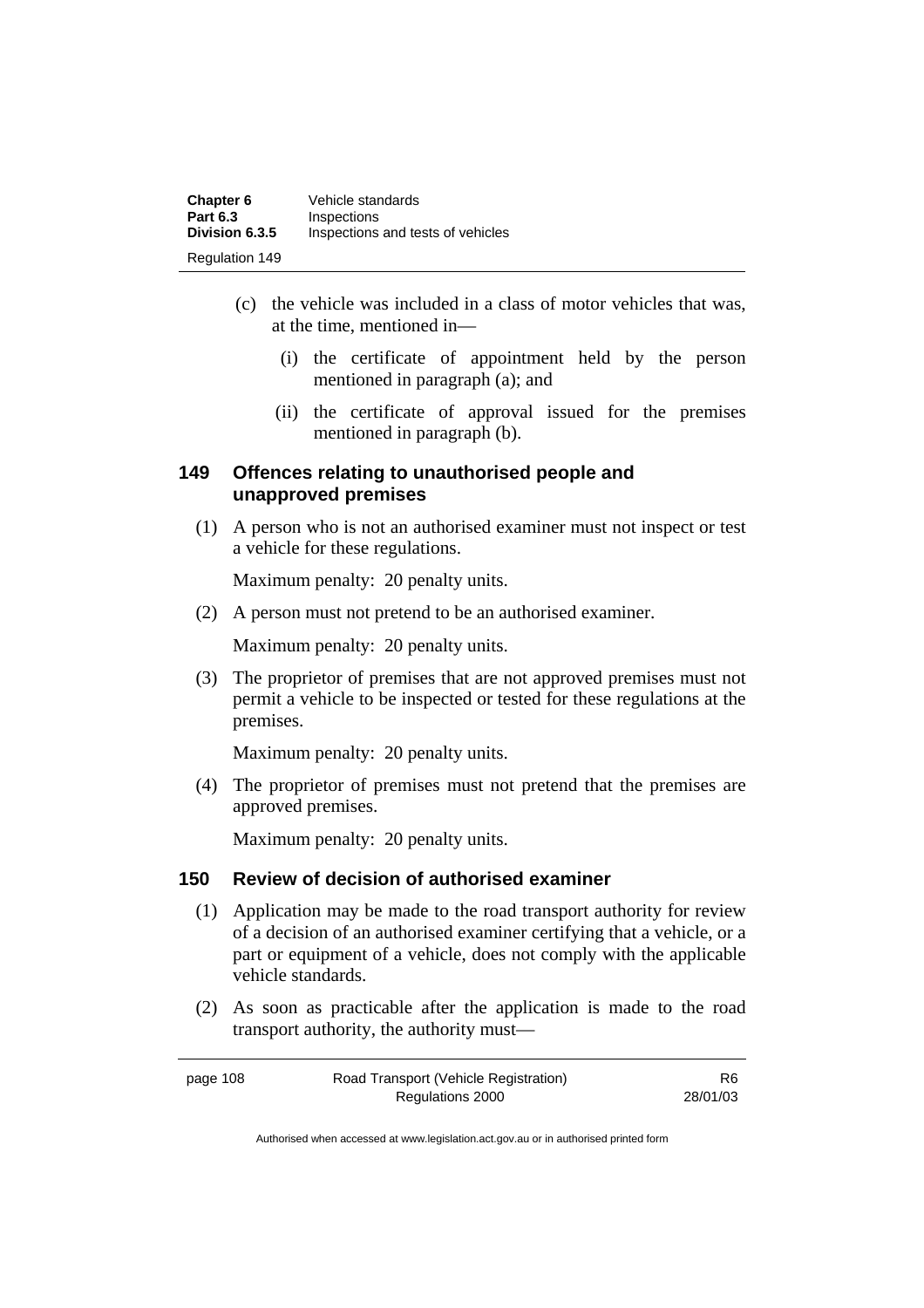| Chapter 6             | Vehicle standards |
|-----------------------|-------------------|
| <b>Part 6.3</b>       | Inspections       |
| Division 6.3.6        | Miscellaneous     |
| <b>Regulation 151</b> |                   |

- (a) have the vehicle inspected or tested by an authorised person; and
- (b) decide whether the vehicle complies with the applicable vehicle standards; and
- (c) tell the applicant in writing of the decision.

## **Division 6.3.6 Miscellaneous**

## **151 Inspections**

- (1) A police officer or authorised person may, at any reasonable time, enter approved premises and—
	- (a) inspect copies of inspections kept at the premises under regulation 146 (2) (Issue of certificates of inspection etc) and other records at the premises relating to inspections and tests of vehicles carried out at the premises for these regulations; and
	- (b) for paragraph (a), require the proprietor of the premises, or anyone else who has the custody or control of the copies or other records, to produce them to the police officer or authorised person for inspection.
- (2) A person must not, without reasonable excuse, fail to comply with a requirement made under subregulation (1).

Maximum penalty: 20 penalty units.

- (3) A police officer or authorised person may make copies of, or take extracts from, a copy of a certificate of inspection or any other record inspected under this regulation and, for that purpose, may take possession of the certificate or other record and, if necessary, keep it for not longer than 7 days.
- (4) An authorised person who enters approved premises under this regulation is not authorised to remain on the premises if, when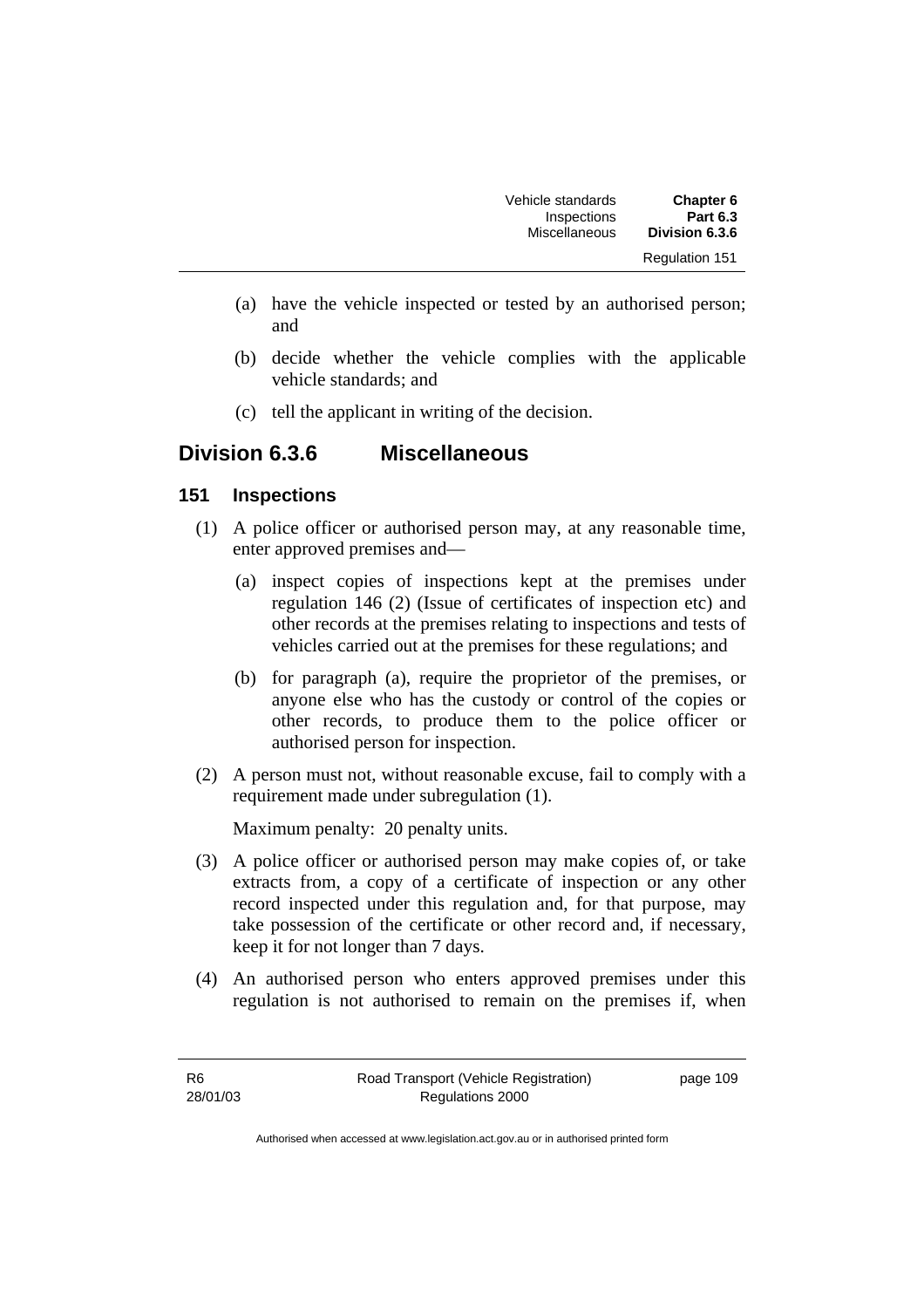| Chapter 6              | Vehicle standards                |
|------------------------|----------------------------------|
| <b>Part 6.4</b>        | Component identification numbers |
| Division 6.3.6         | Miscellaneous                    |
| <b>Regulation 151A</b> |                                  |

asked by the proprietor or other person in charge of the premises, the authorised person does not produce his or her identity card.

## **151A Inspection of approved premises and equipment**

A police officer or authorised person may, at any reasonable time, enter approved premises and inspect the premises, and any equipment on the premises used or proposed to be used in, or in relation to, the inspection and testing of vehicles, to find out whether the premises and equipment comply with the prescribed requirements for the class of vehicles to which the approval relates.

## **152 Issue of replacement certificates of appointment and approval**

- (1) The road transport authority may issue a replacement certificate of appointment to an examiner if satisfied that the certificate of appointment has been lost, stolen or destroyed.
- (2) The road transport authority may issue a replacement certificate of approval to the proprietor of approved premises if satisfied that the certificate of approval has been lost, stolen or destroyed.

## **153 Minister may determine maximum fees for inspections**

- (1) The Minister may, in writing, determine the maximum fees that are payable to a proprietor of approved premises for inspecting or testing vehicles for these regulations.
- (2) A determination is a notifiable instrument.
	- *Note* A notifiable instrument must be notified under the *Legislation Act 2001*.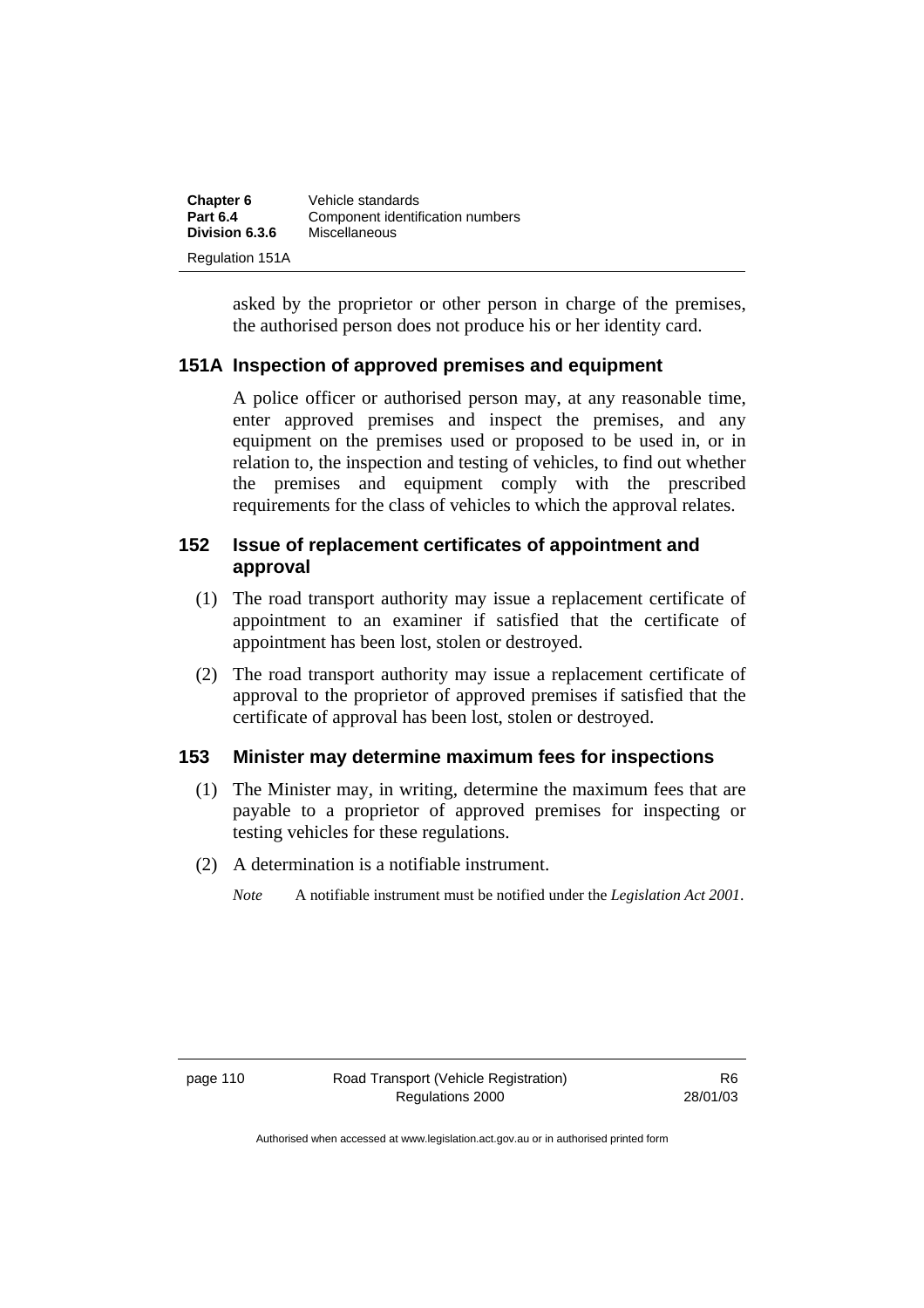# **Part 6.4 Component identification numbers**

## **154 Definitions for pt 6.4**

In this part:

*component identification number*, for a vehicle part of a registrable vehicle, means the number and any accompanying letters or symbols stamped on, or otherwise attached to, the part as a way of identifying the part, but does not include a casting number or a number used to identify a class of parts for manufacturing purposes.

*vehicle part*, of a registrable vehicle, means

- (a) the vehicle's engine; or
- (b) the vehicle's engine block; or
- (c) for a motor vehicle other than a motorbike—the vehicle's chassis, chassis sub-frame or body; or
- (d) for a motorbike or motortrike—the vehicle's frame or crankcase.

## **155 Allocation of component identification numbers by authority**

- (1) The road transport authority may allot an engine number (the *number*) for a vehicle part of a registrable vehicle if-
	- (a) there is no component identification number stamped on or attached to the part, or the component identification number stamped on or attached to the part appears to have been changed, defaced, removed or otherwise interfered with; and
	- (b) the number is necessary to identify the part.

R6 28/01/03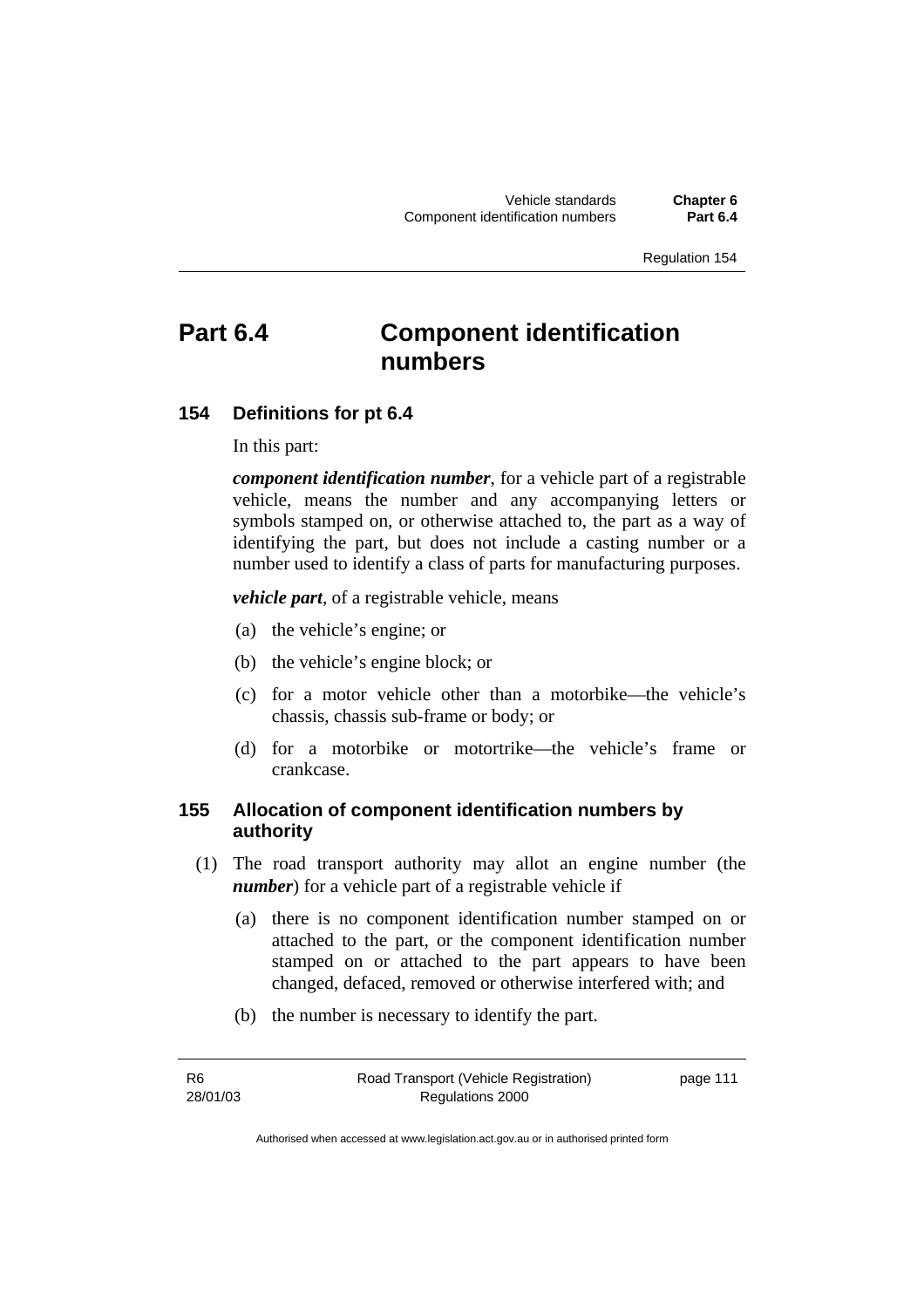| Chapter 6       | Vehicle standards                |
|-----------------|----------------------------------|
| <b>Part 6.4</b> | Component identification numbers |

- (2) The road transport authority may, by written notice given to the registered operator of the registrable vehicle, require the operator to have the number the authority has allotted to the vehicle part stamped on or attached to the part in the place stated in the notice.
- (3) A person must not, without reasonable excuse, fail to comply with a notice under subregulation (2).

Maximum penalty: 20 penalty units.

## **156 Stamping component identification numbers without authority etc**

 (1) A person (other than a manufacturer) must not stamp or attach a component identification number on or to a vehicle part of a registrable vehicle.

Maximum penalty: 20 penalty units.

- (2) Subregulation (1) does not apply to a person who stamps or attaches a component identification number on or to a vehicle part of a registrable vehicle in accordance with this part.
- (3) A person must not change, deface, remove or otherwise interfere with a component identification number stamped on or attached to a vehicle part of a registrable vehicle otherwise than in accordance with an authorisation under regulation 158 (Authority may authorise interference with component identification number).

Maximum penalty: 20 penalty units.

 (4) A person must not possess a vehicle part of a registrable vehicle knowing that the component identification number stamped on or attached to the part has been changed, defaced, removed or otherwise interfered with otherwise than in accordance with an authorisation under regulation 158 or in accordance with a law of another jurisdiction corresponding to that regulation.

Maximum penalty: 20 penalty units.

| page 112 | Road Transport (Vehicle Registration) | R6       |
|----------|---------------------------------------|----------|
|          | Regulations 2000                      | 28/01/03 |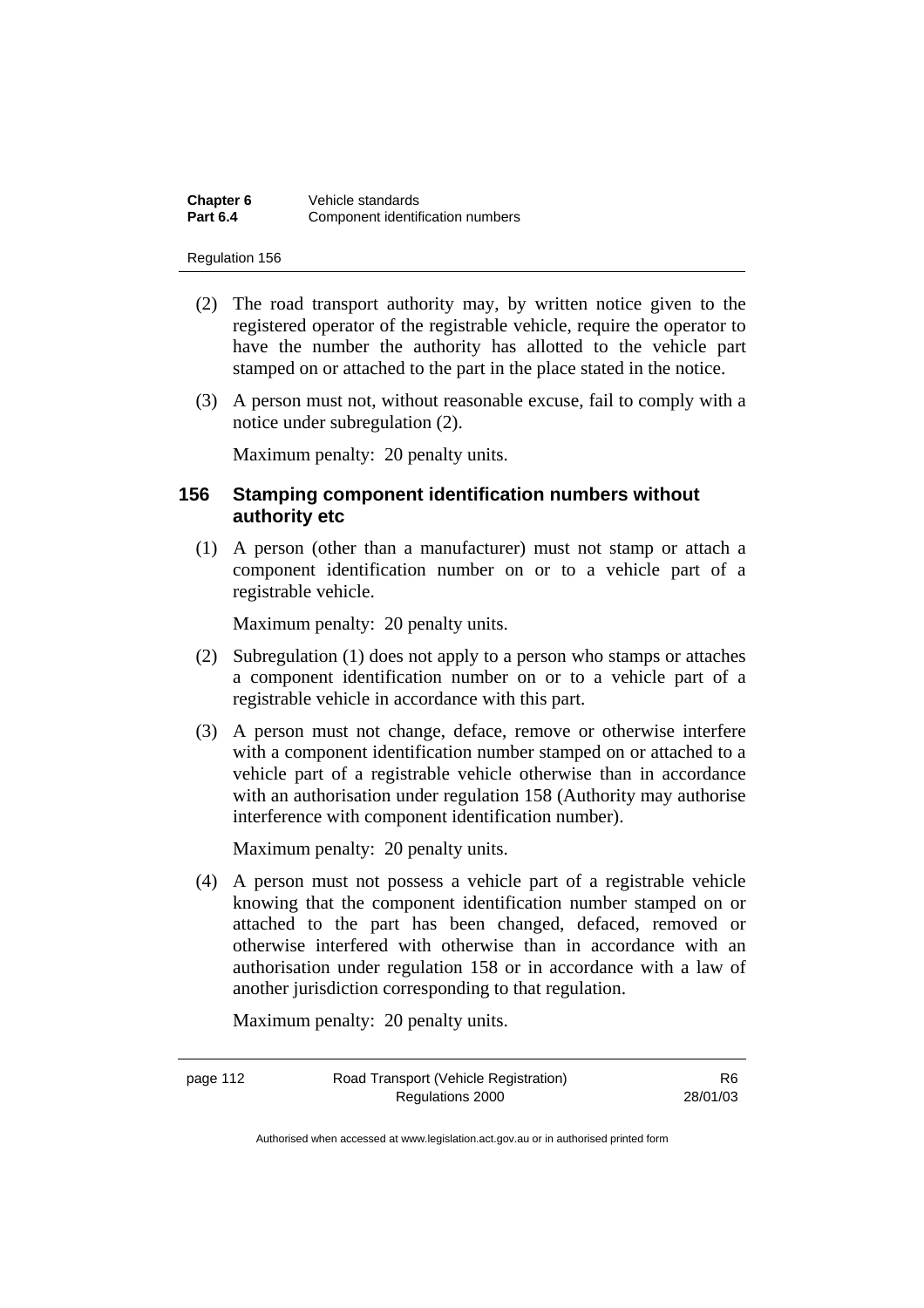## **157 Change or replacement of vehicle part**

A person who changes or replaces a vehicle part of a registrable vehicle must—

- (a) within 14 days after the change or replacement, tell the road transport authority, by written notice, about the change or replacement, including
	- (i) the date of the change or replacement; and
	- (ii) the registration number (if any) of the vehicle; and
	- (iii) the name and address of the registered operator of, or responsible person for, the vehicle; and
	- (iv) the make and component identification number of the vehicle part removed from the vehicle; and
	- (v) the make and component identification number of the vehicle part substituted for the original vehicle part; and
	- (vi) the name and address of the person from whom the substituted vehicle part was obtained; and
- (b) keep a copy of the notice in the person's possession for 6 months; and
- (c) produce a copy of the notice for inspection on request by a police officer or authorised person.

Maximum penalty: 20 penalty units.

*Note* The *Road Transport (General) Act 1999*, s 80 empowers police officers to enter premises carrying out vehicle repairs for the purpose of tracing stolen vehicles and vehicle parts.

## **158 Authority may authorise interference with component identification number**

The road transport authority may authorise, in writing, the registered operator of a registrable vehicle to change, deface, remove or

| -R6      | Road Transport (Vehicle Registration) | page 113 |
|----------|---------------------------------------|----------|
| 28/01/03 | Regulations 2000                      |          |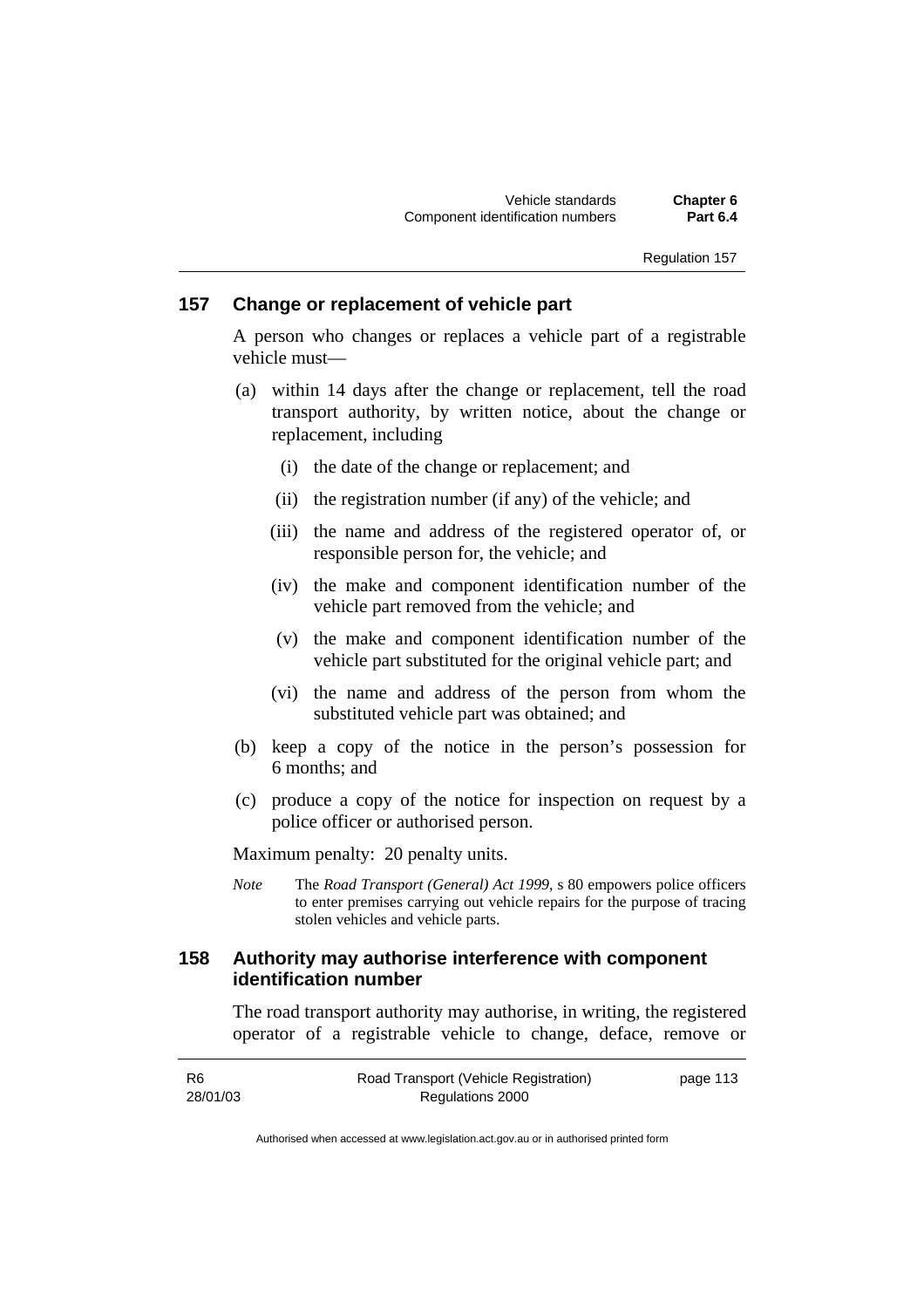**Chapter 6** Vehicle standards<br> **Part 6.5** Defect notices **Part 6.5 Part 6.5 Part 6.5 Part 6.5 Part 6.5 Part 6.5 Part 6.5 Part 6.5 Part 6.5 Part 6.5 Part 6.5 Part 6.5 Part 6.5 Part 6.5 Part 6.5 Part 6.5 Part 6.6 Part 6.6 Part 6.6 Part 6.6 Part 6.6 Part 6.6 Part 6.6 Part 6.6 Part** 

Regulation 158

otherwise interfere with a component identification number stamped on or attached to a vehicle part of the vehicle.

page 114 Road Transport (Vehicle Registration) Regulations 2000

R6 28/01/03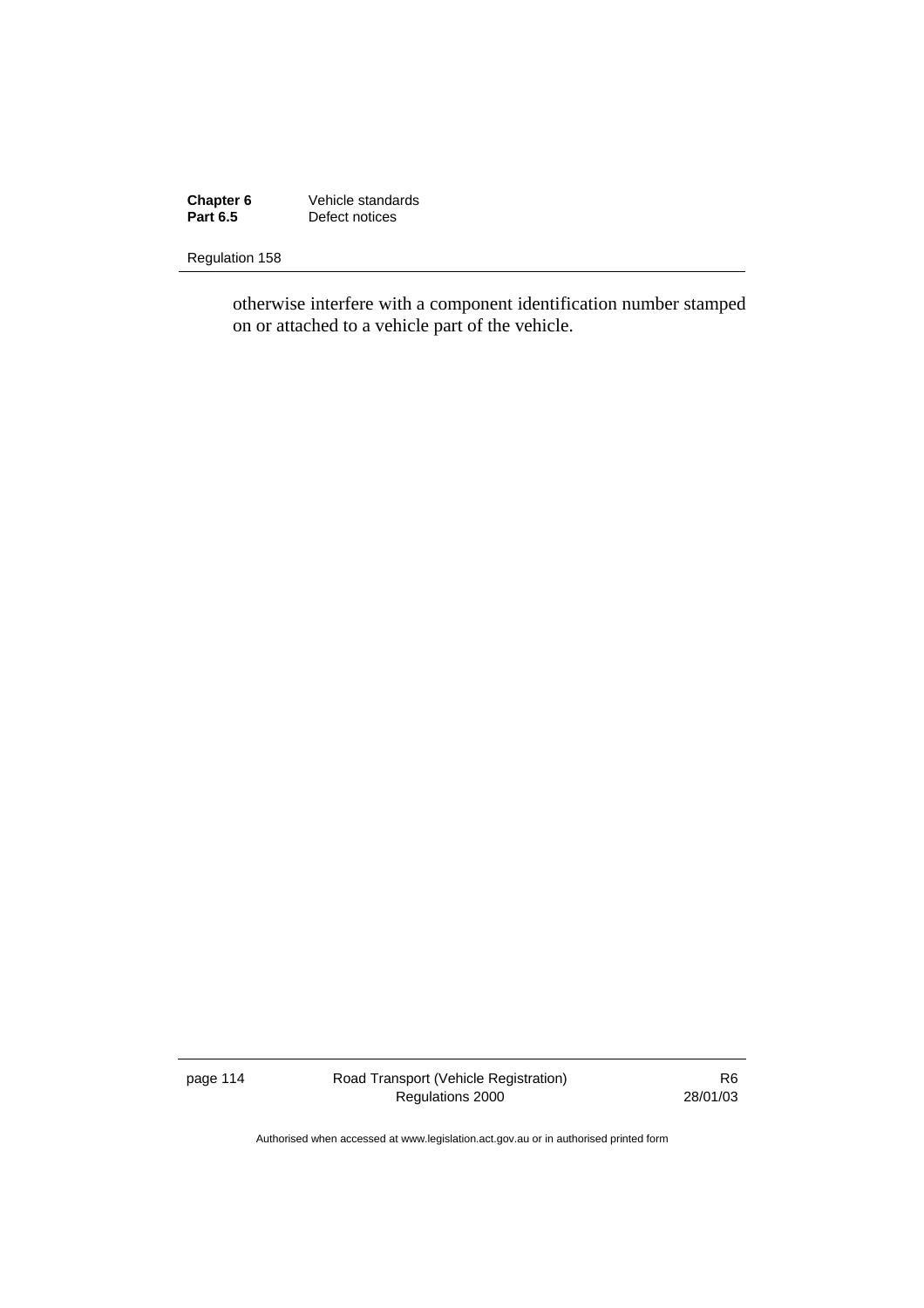Vehicle standards **Chapter 6**  Defect notices

Regulation 159

# **Part 6.5 Defect notices**

## **159 Issue of defect notices and formal warnings**

- (1) A defect notice issued for a registrable vehicle is
	- (a) a *major defect notice* if, in the opinion of the police officer or authorised person issuing the notice based on reasonable grounds, further use of the vehicle for road transport after the time and date stated in the notice would be an imminent and serious safety risk; or
	- (b) a *minor defect notice* if, in the opinion of the police officer or authorised person issuing the notice based on reasonable grounds, deficiencies in the vehicle may be a safety risk if allowed to continue after the time and date stated in the notice.
	- *Note* The Act, s 25 provides that a police officer or the authority may issue a defect notice.
- (2) A defect notice for a registrable vehicle must state
	- (a) the vehicle's registration details, including the registration number, unregistered vehicle permit number (if practicable and applicable), the expiry date of the registration or permit and the jurisdiction that issued the registration or permit; and
	- (b) the name of the driver of the vehicle or, if the driver is not present when the notice is issued, the term 'registered operator'; and
	- (c) to the extent practicable, the vehicle's identification details including its VIN or, if there is no VIN, the chassis number or engine number, its make and type; and
	- (d) the kind of inspection conducted; and

R6 28/01/03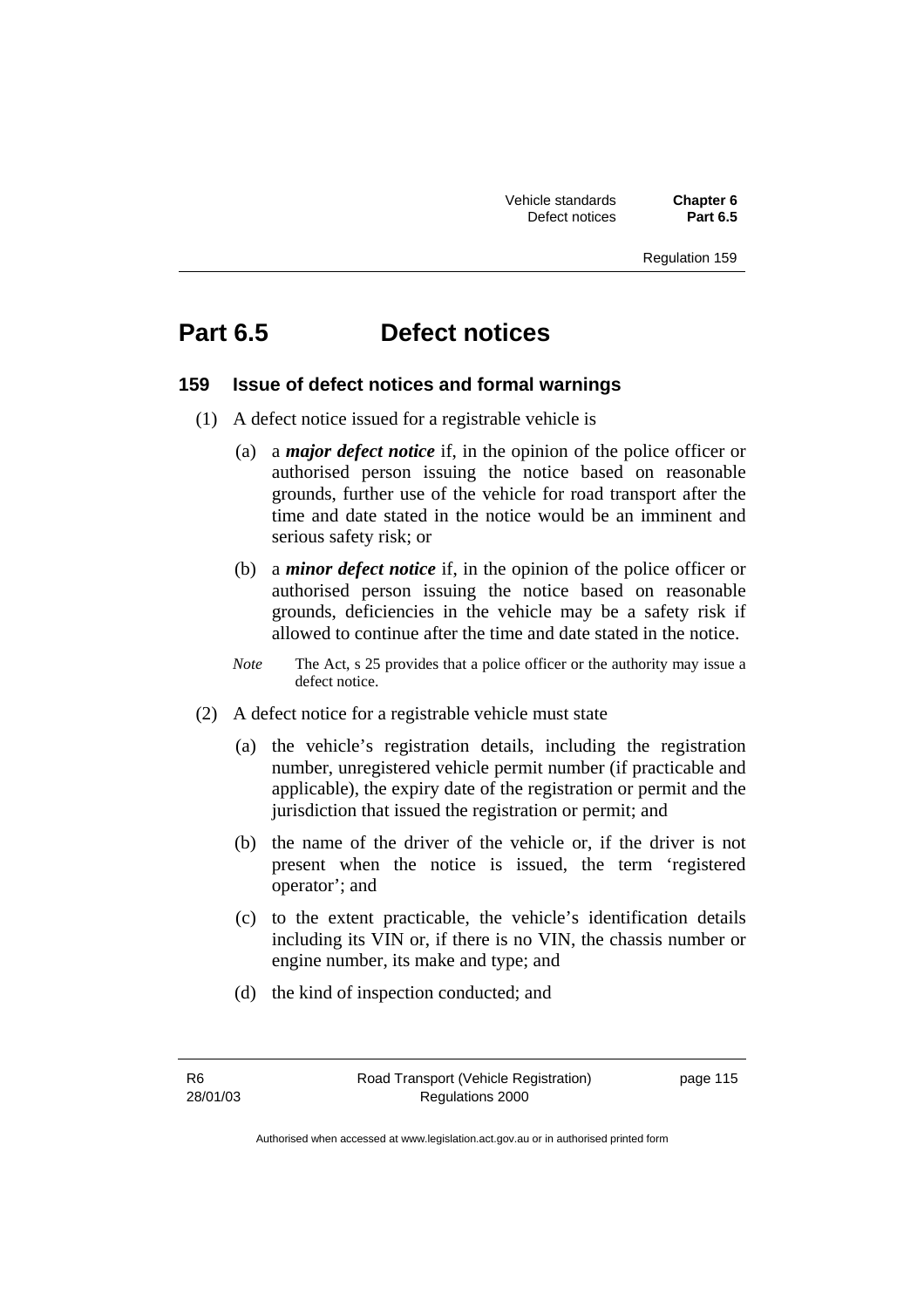| Chapter 6       | Vehicle standards |
|-----------------|-------------------|
| <b>Part 6.5</b> | Defect notices    |

- (e) the details of the vehicle's defects and whether the notice is a major defect notice or minor defect notice; and
- (f) whether use of the vehicle on a road or road related area is prohibited; and
- (g) if use of the vehicle is prohibited from a time other than the time by which the notice must be cleared—that time; and
- (h) if conditions are imposed on the use of the vehicle—the conditions; and
- (i) for a major defect notice—how the vehicle must be moved to another place; and
- (j) the repair requirement, including the date by which repairs must be finished if the vehicle is to be used on a road or road related area; and
- (k) whether an infringement notice has also been served in relation to the defect; and
- (l) the official number or other identification of the police officer or authorised person who issued the notice; and
- (m) a unique identification number for the notice; and
- (n) the date and, if appropriate, time of issue of the notice.

### **Examples for par (i)**

The notice may require the vehicle to be moved by towing away or all up lifting only.

- (3) A police officer or authorised person who issues a defect notice for a registrable vehicle must
	- (a) if the driver of the vehicle is present—give the notice to the driver; and
	- (b) if the vehicle is unattended—attach the defect notice to the vehicle; and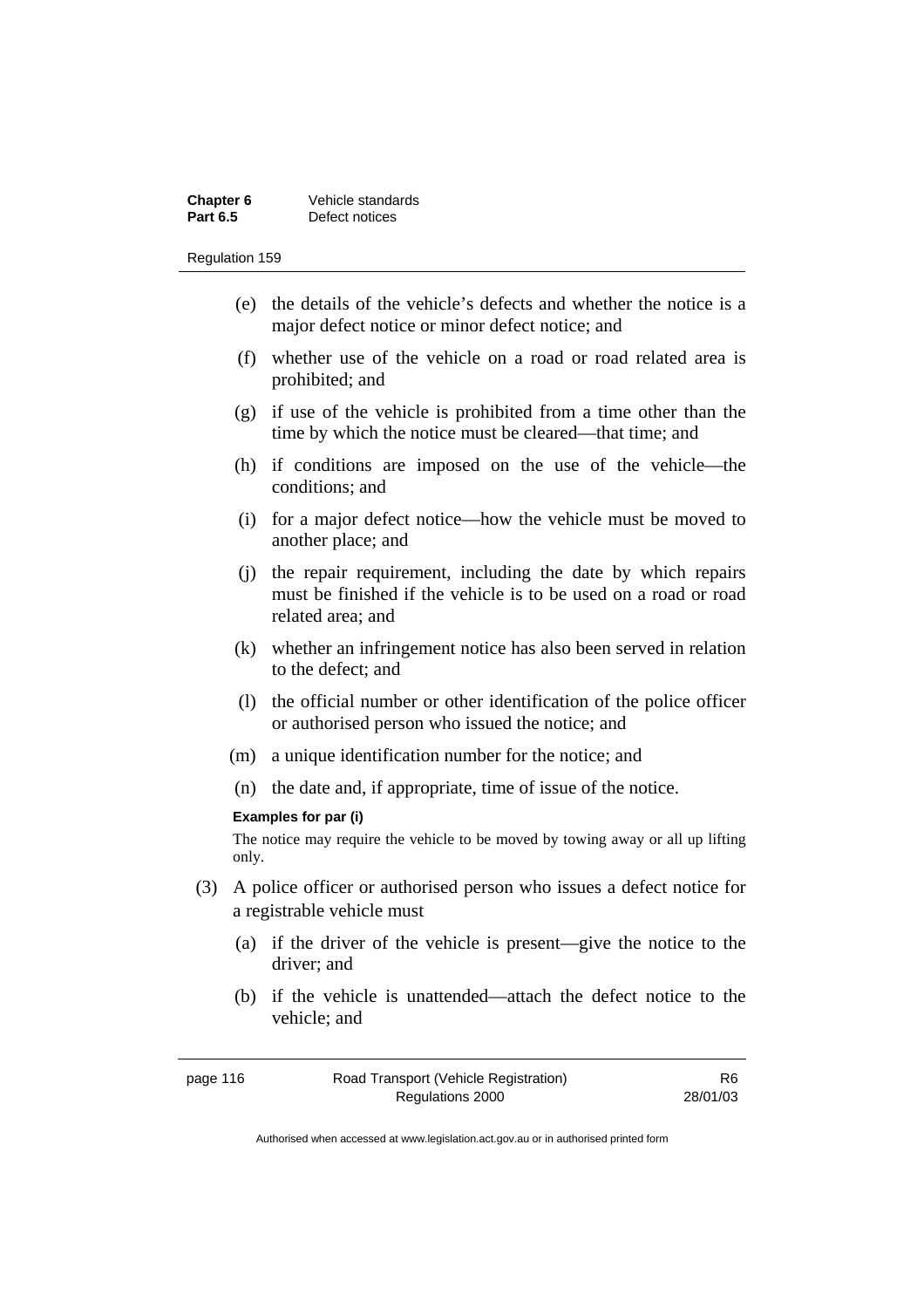| Vehicle standards | Chapter 6       |
|-------------------|-----------------|
| Defect notices    | <b>Part 6.5</b> |

- (c) if the notice is a major defect notice—issue a defective vehicle label for the vehicle and attach it to the vehicle.
- (4) If the driver of a vehicle who is given a defect notice under subregulation (3) is not the registered operator, the driver must give the notice to the registered operator.
- (5) A defective vehicle label for a registrable vehicle must state
	- (a) the vehicle's registration number or unregistered vehicle permit number; and
	- (b) the date and, if appropriate, time after which the vehicle must not be used on a road or road related area; and
	- (c) how the vehicle must be moved to another place; and
	- (d) the official number or other identification of the police officer or authorised person who issued the notice; and
	- (e) the date and, if appropriate, time of issue of the label; and
	- (f) the identification number of the defect notice to which the label relates.
- (6) If a police officer or authorised person considers that deficiencies in a registrable vehicle do not constitute a safety risk but should be remedied, the person may
	- (a) if the driver of the vehicle is present—give the driver a warning notice; and
	- (b) if the vehicle is unattended—attach a warning notice to the vehicle.
- (7) If the driver of a vehicle who is given a warning notice under subregulation (6) is not the registered operator, the driver must give the warning notice to the registered operator.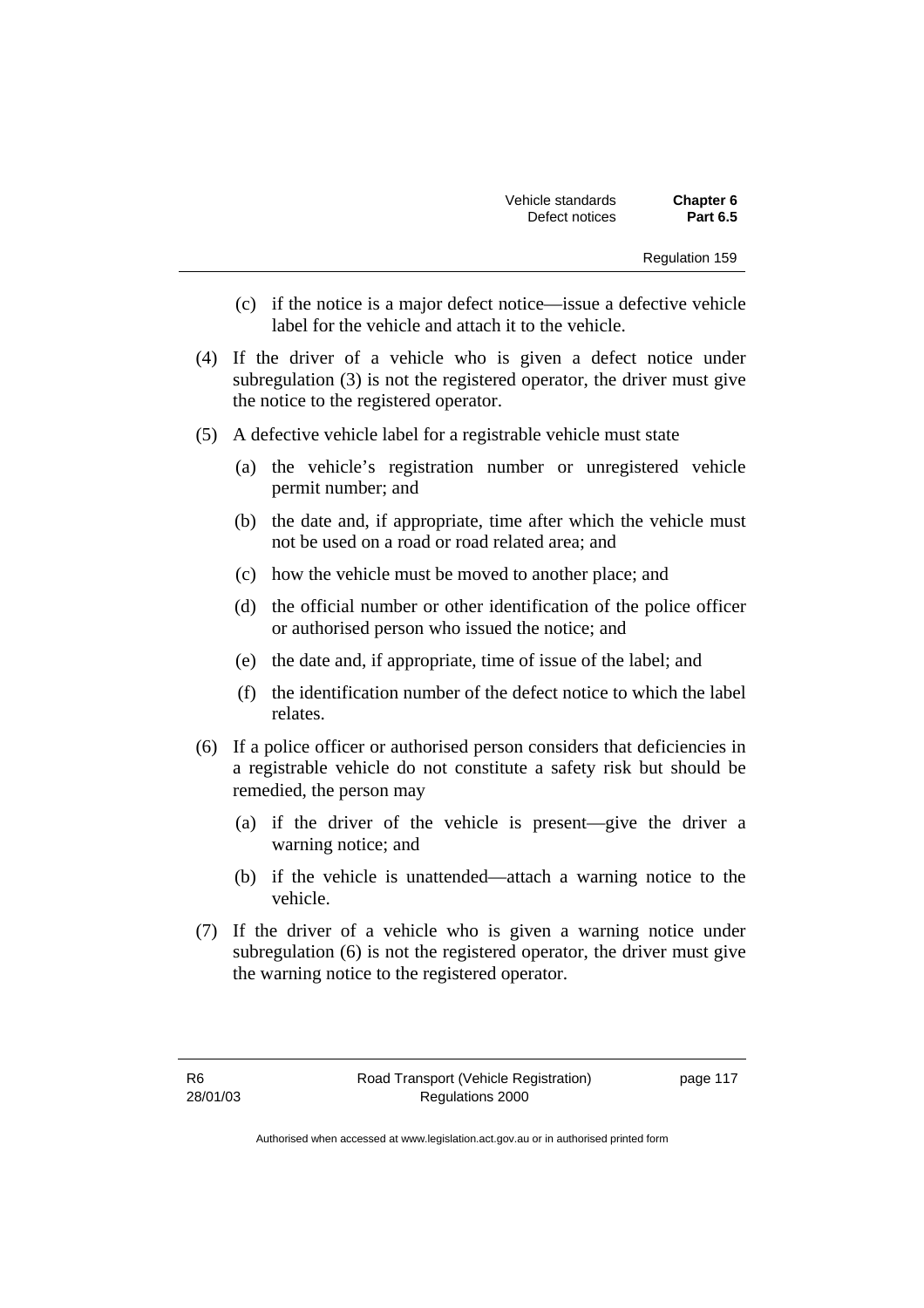| Chapter 6       | Vehicle standards |
|-----------------|-------------------|
| <b>Part 6.5</b> | Defect notices    |

(8) In this regulation:

*official number* means—

- (a) for a police officer—the officer's service number; or
- (b) for an authorised person—the unique number (if any) given to the person under the *Road Transport (Offences) Regulations 2001*, regulation 11.

*safety risk* means danger to a person, property or the environment.

### **160 Recording, clearance and withdrawal of defect notices**

- (1) If a defect notice or corresponding defect notice is issued for a vehicle registered in this jurisdiction, the road transport authority must record in the registrable vehicles register in relation to the vehicle—
	- (a) the identification number of the notice; and
	- (b) the date and, if appropriate, time shown on the notice by which the notice must be cleared, unless that date is later than the date of a recorded certificate of inspection issued after the notice was issued.
- (2) The road transport authority may inspect the vehicle or require an inspection to be made to find out whether—
	- (a) the defects mentioned in the defect notice or corresponding defect notice have been fixed; and
	- (b) the registrable vehicle has any other defects.
- (3) A defect notice may be cleared by the road transport authority, a corresponding registration authority, a police officer or an authorised person.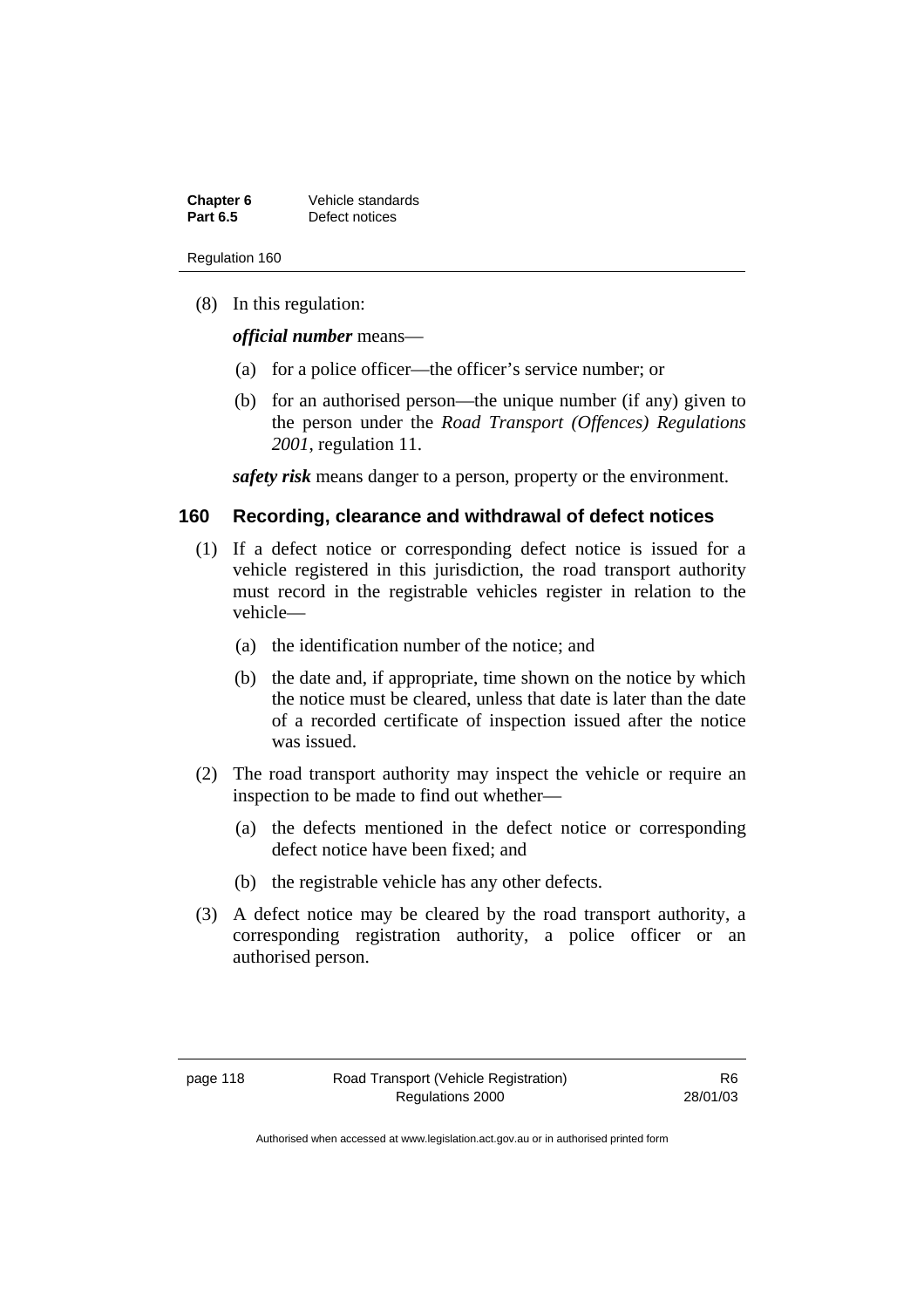- (4) For this regulation, a defect notice issued for a vehicle is cleared if
	- (a) the road transport authority, a corresponding authority, a police officer or an authorised person is given acceptable evidence that the vehicle is no longer defective; and
	- (b) for a major defect notice—the authority or a corresponding registration authority defaces or removes the defective vehicle label issued for the registrable vehicle or authorises it to be defaced or removed; and
	- (c) the authority records in the register that the notice has been cleared.
- (5) A police officer or authorised person who issues a defect notice for a vehicle may withdraw the notice at any time and, if the police officer or authorised person withdraws the notice, he or she must—
	- (a) give notice of the withdrawal to—
		- (i) if the driver of the vehicle is present when the notice is withdrawn—the driver; or
		- (ii) in any other case—the registered operator of the vehicle; and
	- (b) either—
		- (i) have a record made in the register to the effect that the notice has been withdrawn; or
		- (ii) if the vehicle is registered in another jurisdiction—tell the relevant corresponding registration authority that the notice has been withdrawn.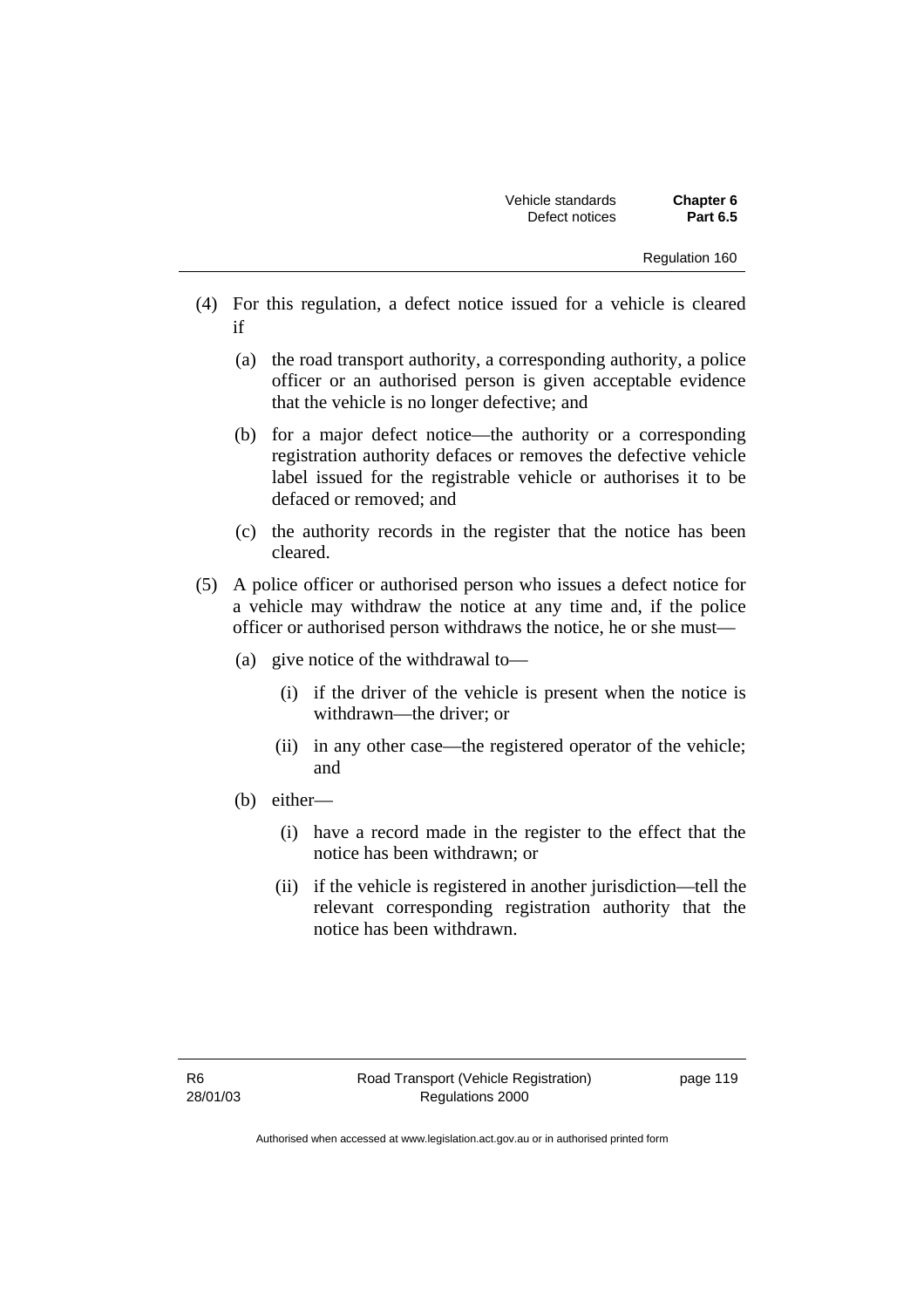**Chapter 7** Miscellaneous<br>**Part 6.5** Defect notices **Defect notices** 

Regulation 160

(6) In this regulation:

*corresponding defect notice* means a notice issued under a corresponding law for a defective vehicle or dangerously defective vehicle that corresponds to a defect notice under these regulations.

*corresponding registration authority* means an authority appointed under a corresponding law.

*Note Corresponding law* is defined in the Act, dict.

page 120 Road Transport (Vehicle Registration) Regulations 2000

R6 28/01/03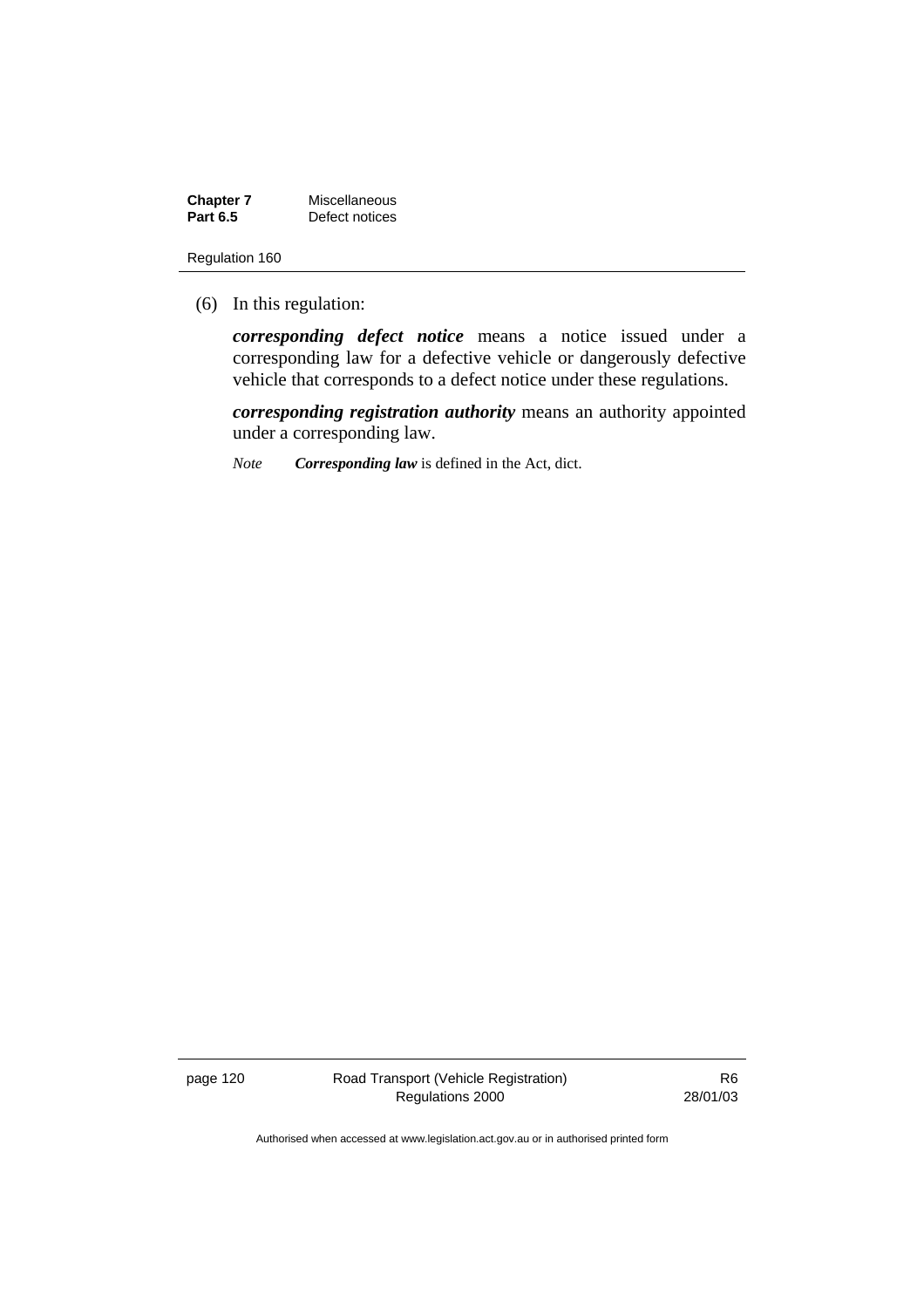Miscellaneous **Chapter 7** 

Regulation 161

# **Chapter 7 Miscellaneous**

### **161 Authorised use of vehicles with suspended registration**

A vehicle with suspended registration is exempt from the Act, section 18 (1) in relation to the use of the vehicle on a road or road related area at a particular place and time if the use of the vehicle at the place and time is authorised in writing by the road transport authority.

## **162 2 individuals may be recorded as registered operator of light vehicle**

- (1) For the Act, section 29 (1), 2 individuals may be recorded in the registrable vehicles register as registered operators of a light vehicle when the vehicle is first registered or at any time afterwards.
- (2) If a light vehicle is registered in the name of 1 individual, the road transport authority may record an additional individual as a registered operator of the vehicle, but only if the authority first approves an application by the additional individual for the partial transfer of the registration of the vehicle.
- (3) For this regulation, the road transport authority may approve an application for the partial transfer of registration of a vehicle to a person only if—
	- (a) the application is signed by the existing registered operator as indicated on the application form; and
	- (b) the application is accompanied by any duty payable under the *Duties Act 1999* for partial transfer of registration of the vehicle; and
	- (c) the applicant provides the information and supporting evidence the authority requires; and

| -R6      | Road Transport (Vehicle Registration) | page 121 |
|----------|---------------------------------------|----------|
| 28/01/03 | Regulations 2000                      |          |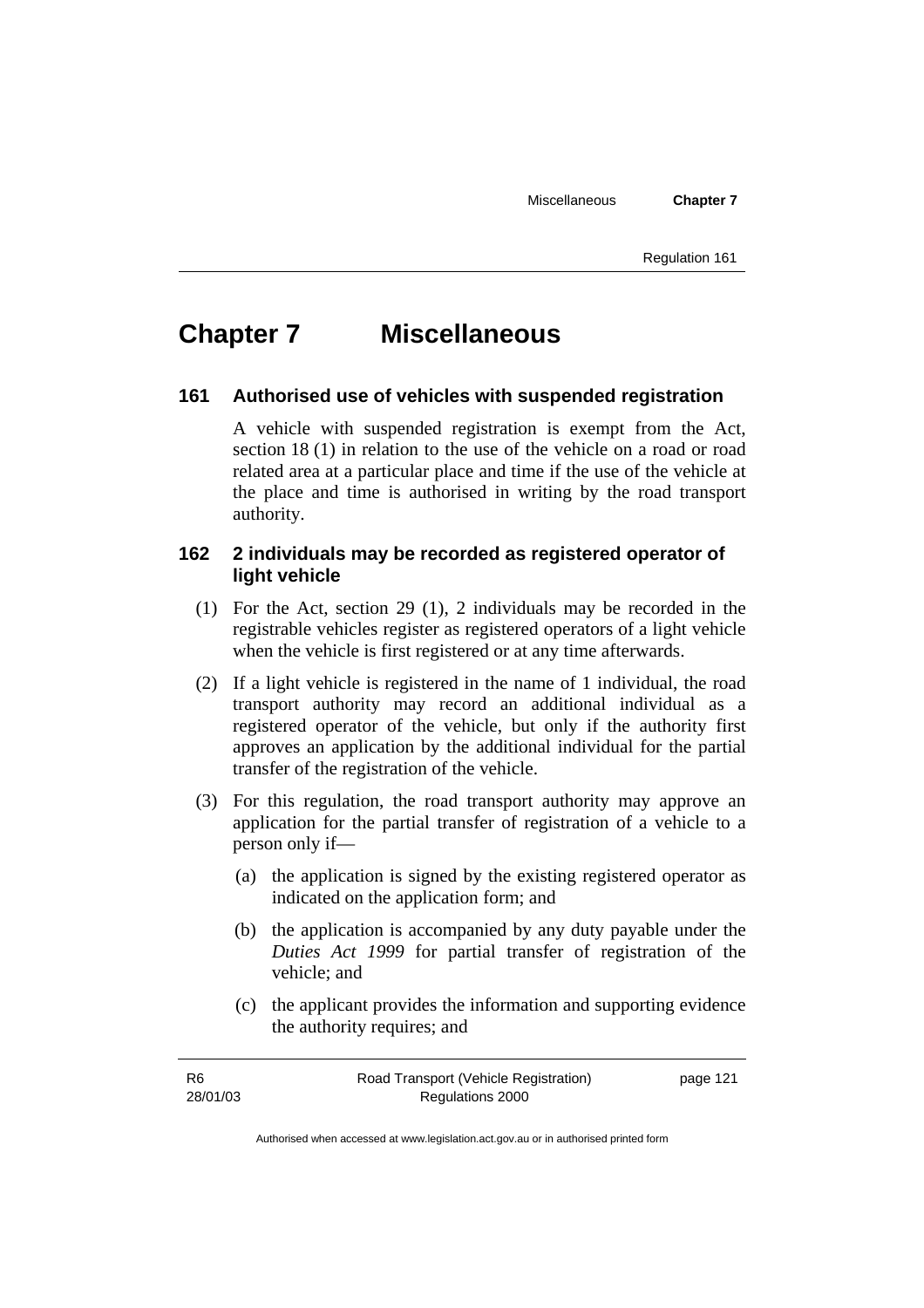### **Chapter 7** Miscellaneous

### Regulation 162

- (d) the authority is satisfied that, had the vehicle been sold to the person and regulation 73 (Obligations of disposers) and regulation 74 (Obligations of acquirers) been complied with, registration of the transfer of the registration of the vehicle to the individual would not have been refused under regulation 78 (When transfer of registration may or must be refused).
- (4) If the road transport authority records an additional person as a registered operator of a light vehicle after approving the person's application for the partial transfer of registration, the authority must issue a new registration certificate with the names of both the existing registered operator and the additional registered operator.
- (5) If 2 individuals are recorded as registered operators of a light vehicle—
	- (a) any right or liability conferred or imposed on the registered operator of the vehicle under the relevant legislation is taken to be conferred or imposed on each of the individuals; and
	- (b) each of the individuals is taken to have complied with an obligation imposed under the relevant legislation if either of them (whether personally or through an agent) complies with the obligation; and
	- (c) the road transport authority is taken to have complied with an obligation under the relevant legislation to give notice to the registered operator of the vehicle if the authority gives notice to at least 1 of the individuals.
- (6) In this regulation:

## *relevant legislation* means—

- (a) a provision of the Act; or
- (b) a provision of any other Act (or a provision of a regulation made under any other Act) concerned with the registered operator of a registrable vehicle within the meaning of the Act.

| page 122 | Road Transport (Vehicle Registration) | R6.      |
|----------|---------------------------------------|----------|
|          | Regulations 2000                      | 28/01/03 |

Authorised when accessed at www.legislation.act.gov.au or in authorised printed form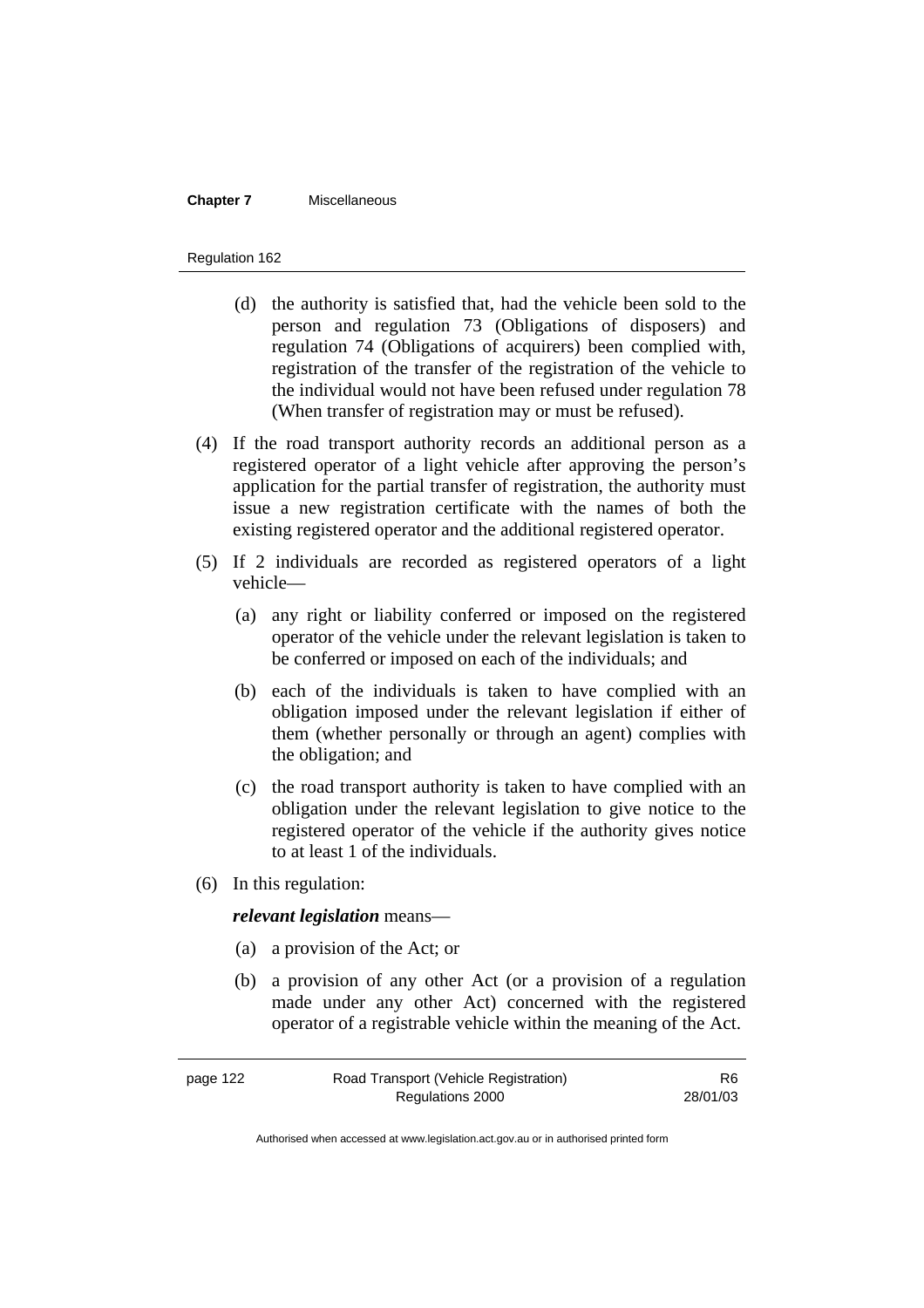Miscellaneous **Chapter 7** 

Regulation 163

## **163 Application of the Road Transport (Dimensions and Mass) Act**

- (1) A vehicle is exempted from a dimension limit or any other requirement of these regulations if the person or vehicle is exempted from the limit or requirement under the *Road Transport (Dimensions and Mass) Act 1990*.
- (2) A breach of these regulations is to be disregarded in a prosecution if it is to be disregarded under the *Road Transport (Dimensions and Mass) Act 1990*.
- (3) In this regulation:

*dimension limit* means a provision of these regulations that limits or otherwise regulates the dimensions of a registrable vehicle (or a load or projection of the vehicle).

## **164 Special provisions about boat trailers**

- (1) A trailer built, or being used, to transport a boat is taken to comply with an attaching provision if the attached item is securely attached to a removable panel or panels, built of wood, metal or other similar material and the panel or panels are—
	- (a) while a boat is carried on the trailer—securely attached to the boat so that the attached item is in a position, and is facing in a direction, that would comply with these regulations if the boat were part of the trailer; and
	- (b) while a boat is not carried on the trailer—securely attached to the trailer so that the attached item is in a position, and is facing in a direction, that complies with these regulations.
- (2) In this regulation:

*attached item*, for an attaching provision, means a numberplate, fitting for a numberplate, trader's plate, registration label, identification label, unregistered vehicle permit, holder for a

R6 28/01/03 Road Transport (Vehicle Registration) Regulations 2000 page 123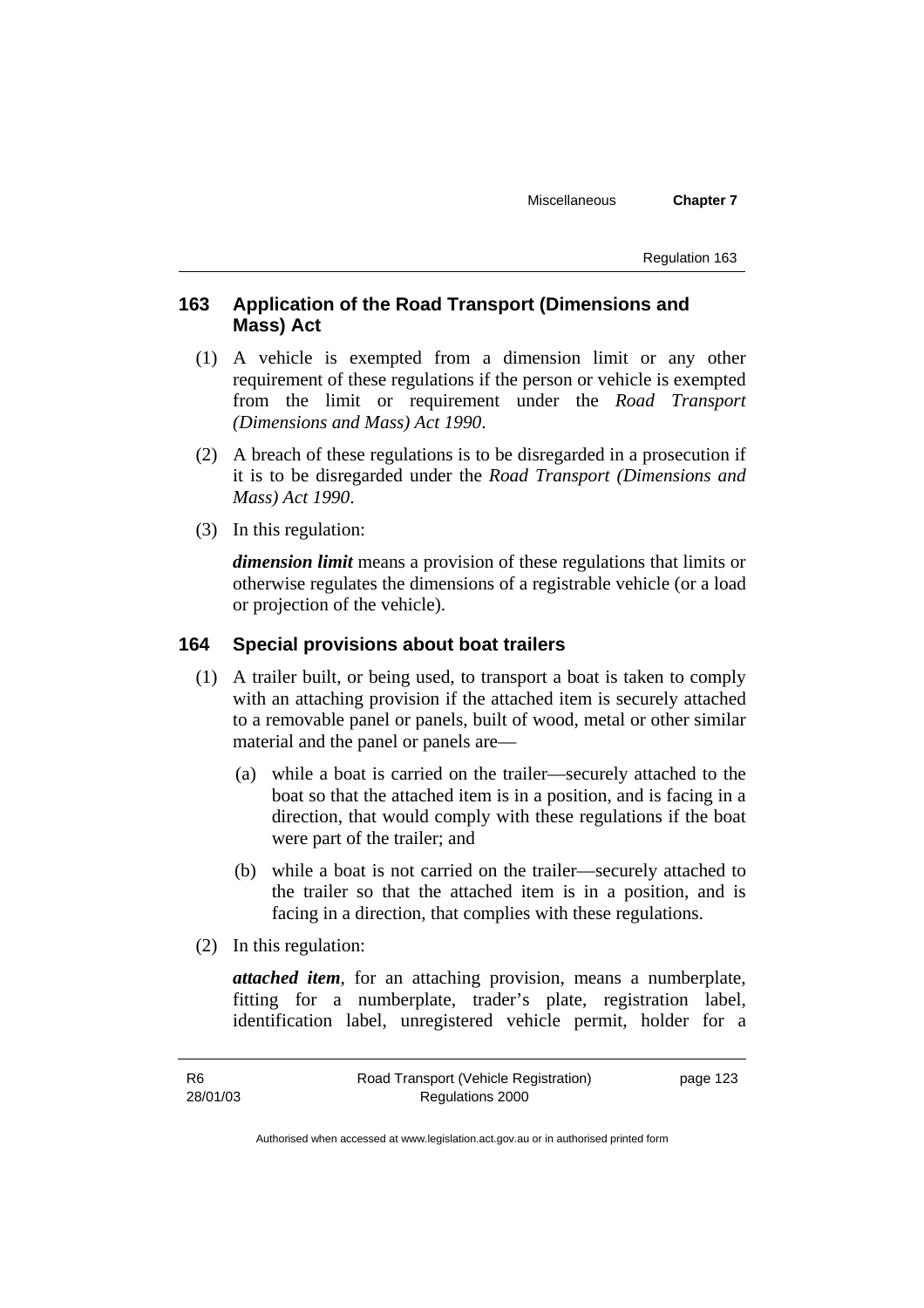### **Chapter 7** Miscellaneous

### Regulation 164

registration or identification label or an unregistered vehicle permit, light, reflector or direction indicator light to which the attaching provision applies.

*attaching provision*, in relation to a trailer, means a provision of these regulations about—

- (a) the attaching of, and a fitting for, a numberplate, trader's plate, registration label, identification label, unregistered vehicle permit or holder for a registration or identification label or an unregistered vehicle permit; or
- (b) the attaching of, and a fitting for, a light, reflector or direction indicator light, required or permitted by these regulations to be fitted to the trailer.

page 124 Road Transport (Vehicle Registration) Regulations 2000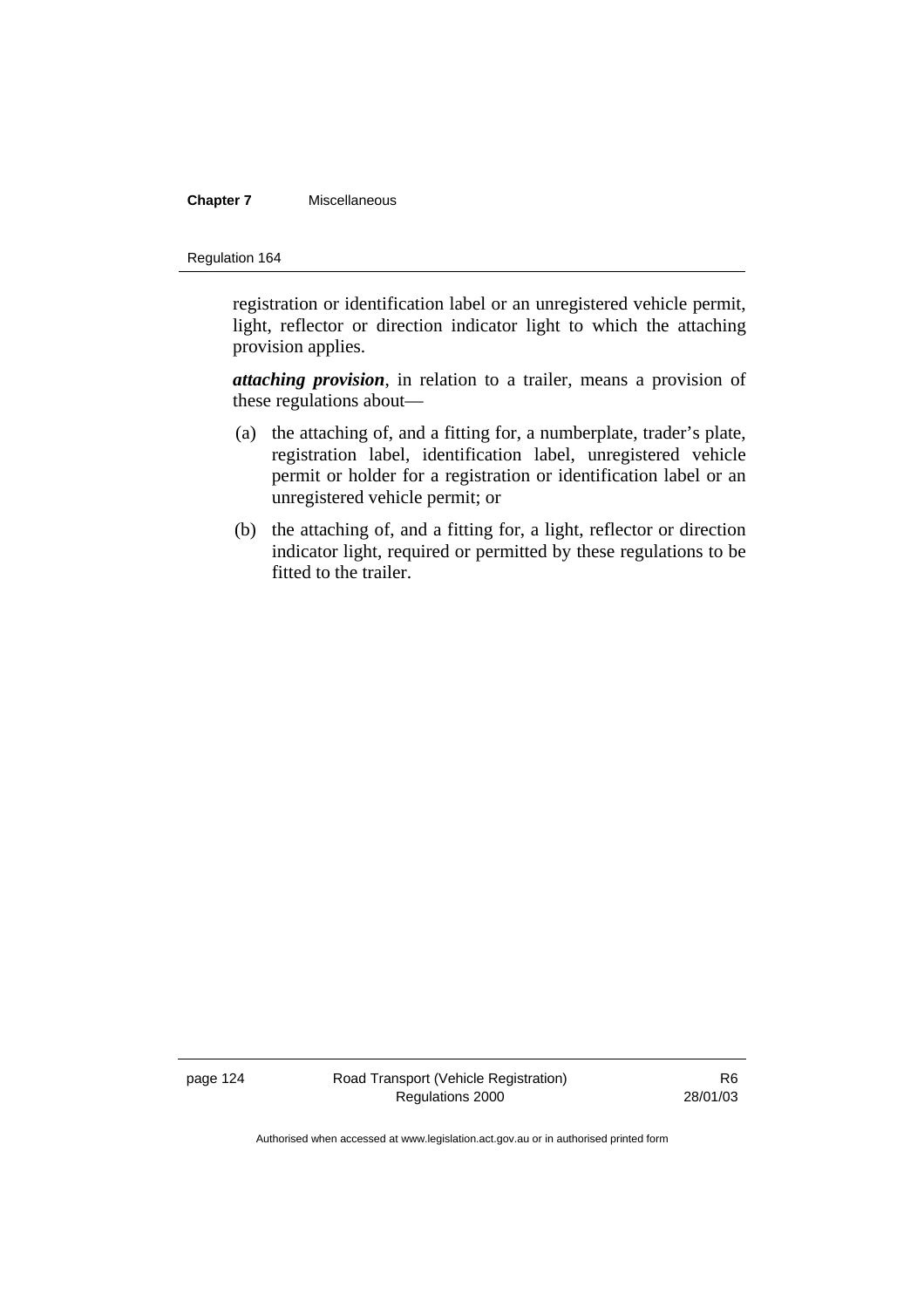Clause 164

# **Schedule 1 Vehicle Standards**

(see reg 103)

## **Part 1.1 General**

*Note 1* The *Australian Vehicle Standards Rules 1999* (the *Vehicle Standards*), which were approved by the Australian Transport Council on 29 January 1999, set standards that vehicles must comply with to be driven on roads and road related areas.

> This schedule contains the Vehicle Standards as modified for implementation in the ACT.

> The ADRs (Australian Design Rules) are rules for designing and building vehicles. Imported vehicles must also comply with the ADRs.

> The Vehicle Standards require a vehicle that is subject to an ADR when built or imported to continue to comply with the ADR.

> The Vehicle Standards also apply certain other standards (adopted standards) that are intended to complement the ADRs.

The ADRs do not cover:

- vehicles built before 1969
- combinations of vehicles of any age
- every safety feature for vehicles built between 1969 and 1988.
- These matters are covered by the Vehicle Standards.
- In most cases, if a vehicle complies with this schedule, it is suitable for road use.
- *Note 2* The *ACT Inspection Manual for Light Vehicles* and the *ACT Inspection Manual for Heavy Vehicles*, published by the road transport authority, provide information to help people meet the requirements of this schedule. The manuals are available from Road User Services, Department of Urban Services.

R6 28/01/03 Road Transport (Vehicle Registration) Regulations 2000

page 125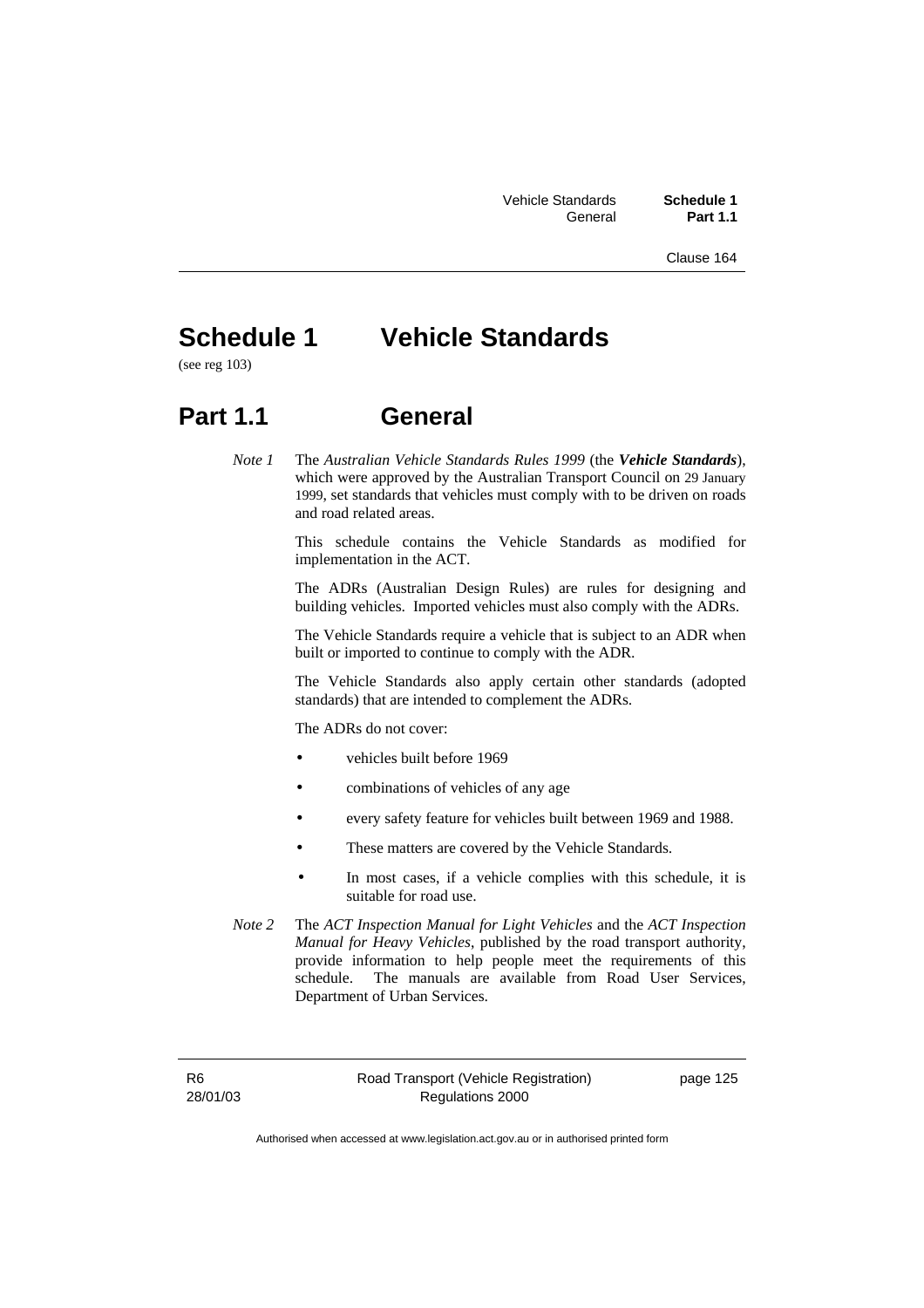**Schedule 1** Vehicle Standards **Part 1.1** General

Clause 1

## **1 Object of sch 1**

- (1) The object of this schedule is to set standards, about the construction and performance of motor vehicles, trailers and combinations, that are part of the uniform national road transport legislation envisaged by the *National Road Transport Commission Act 1991* (Cwlth).
- (2) The standards are intended—
	- (a) to promote, throughout the life of motor vehicles, trailers and combinations, their safe use and efficiency and the protection of the environment; and
	- (b) to reduce the cost of transport administration.

## **2 Diagrams—sch 1**

- (1) A diagram in this schedule is part of the schedule.
- (2) A diagram of something (other than the essential diagram in clause 174) is an illustrative example of the thing in black and white, but does not represent its dimensions or the dimensions of any part of it.
	- *Note* The essential diagram in cl 174 provides the dimensions required for a 75mm kingpin used in a B-double or road train.

## **3 References in sch 1 to provisions**

A reference in this schedule to a part, division, clause, subclause or another provision (other than a regulation or subregulation) is a reference to a provision of this schedule, unless otherwise expressly stated.

## **4 Optional items**

If it is provided or indicated, in a provision of this schedule, a 2nd edition ADR or a 3rd edition ADR, that an item of equipment is optional and the item is used on a registrable vehicle to which the provision applies, the item must comply with the provision.

| page 126 | Road Transport (Vehicle Registration) | R6       |
|----------|---------------------------------------|----------|
|          | Regulations 2000                      | 28/01/03 |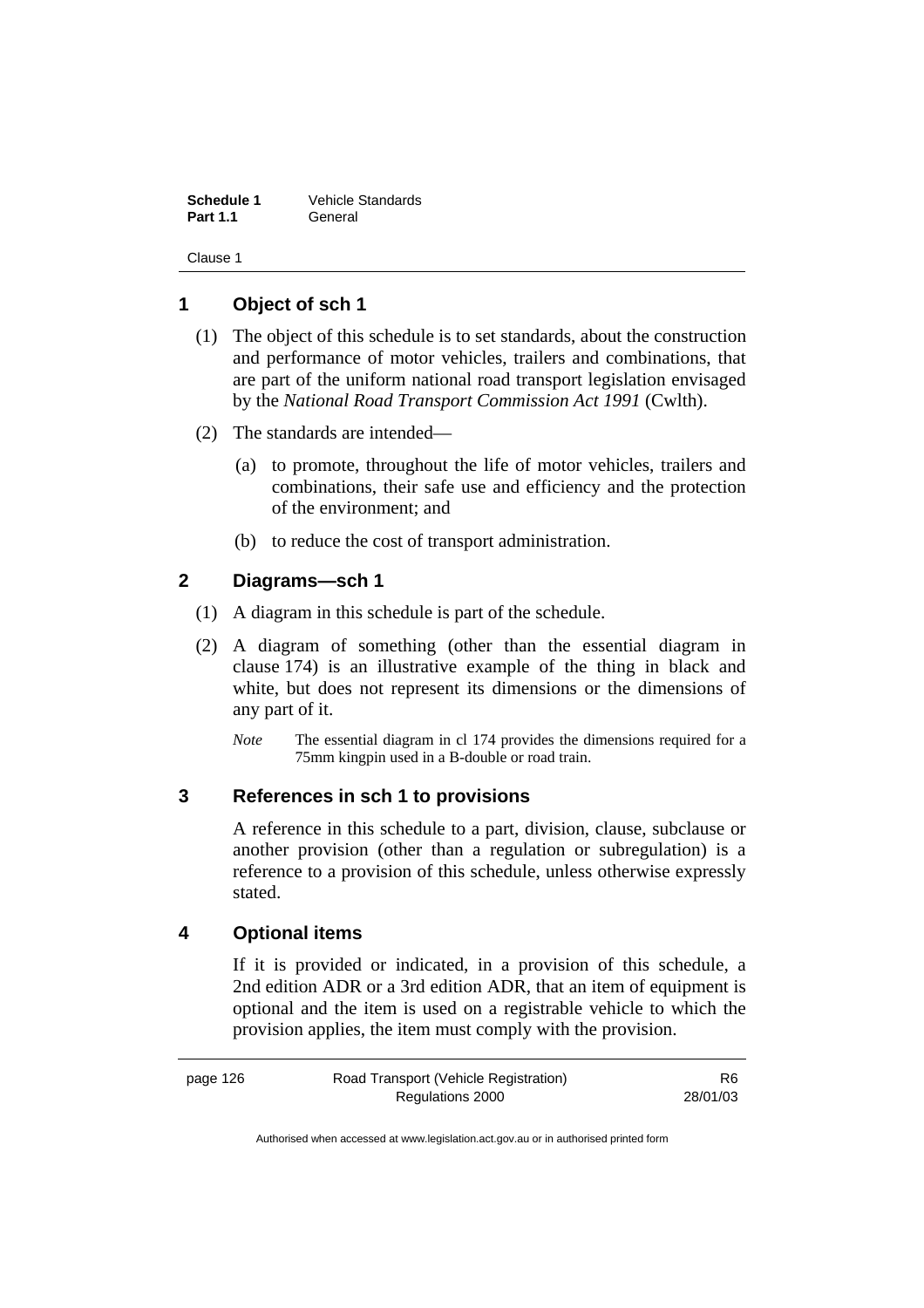| Vehicle Standards | Schedule 1      |
|-------------------|-----------------|
| General           | <b>Part 1.1</b> |

Clause 5

## **5 Special requirements for vehicles used by people with disabilities etc**

The road transport authority may require or permit a registrable vehicle to be specially built, equipped or adapted in a way not provided for under this schedule if it is to be used by a person with a physical disability.

R6 28/01/03 page 127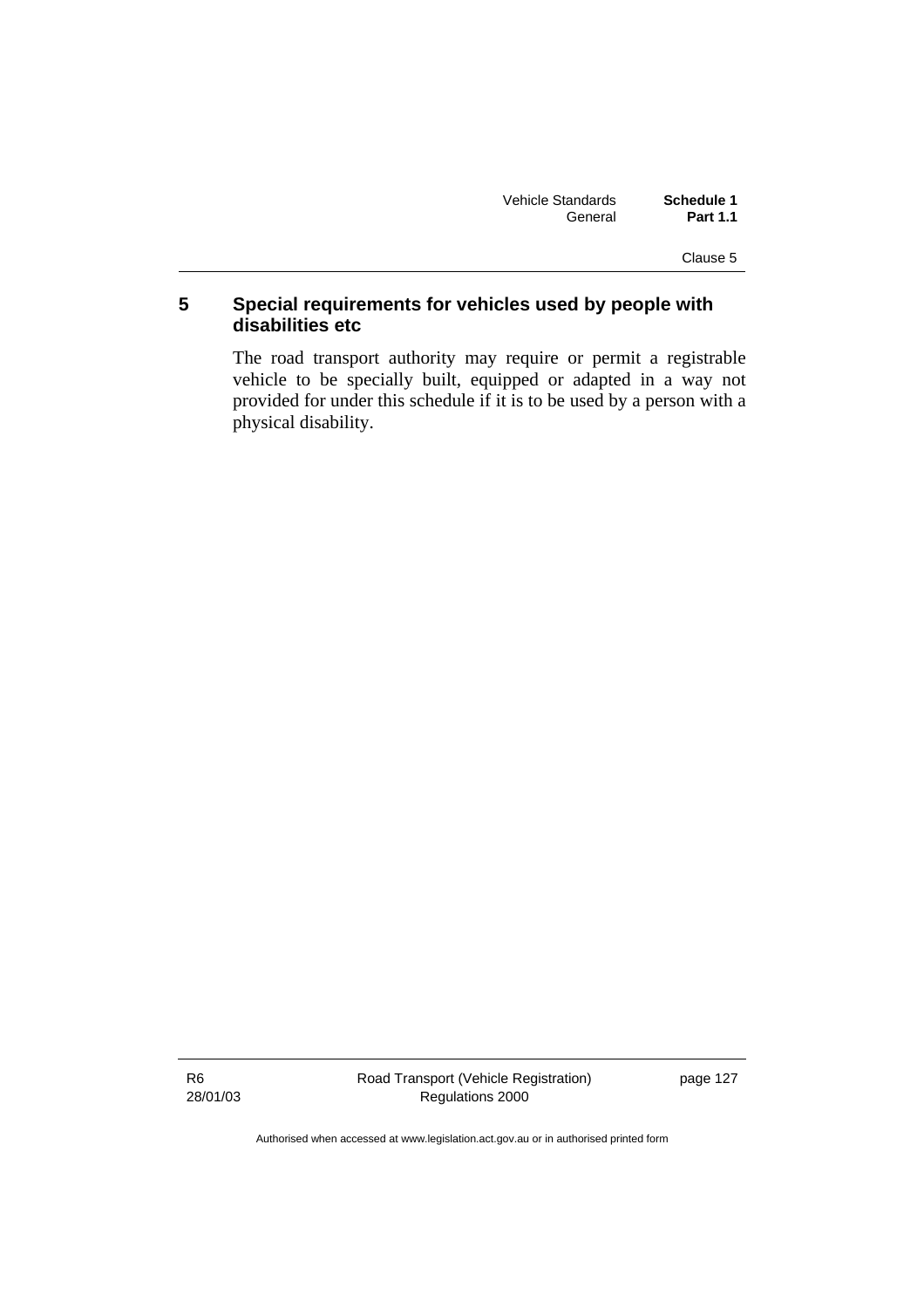**Schedule 1** Vehicle Standards<br> **Part 1.2** Application of sche Application of schedule

Clause 6

## **Part 1.2 Application of schedule**

*Note* The requirements of this schedule apply to registrable vehicles that are used on a road or road related area (see reg 109 (Motor vehicles not complying with sch 1), reg 110 (Trailers not complying with sch 1) and reg 111 (Combinations not complying with sch 1))

#### **6 Application of sch 1 to plant**

- (1) The provisions of this schedule (other than this clause) do not apply to plant.
- (2) However, plant must continue to comply with the technical specifications to which it was built and remain safe for use on roads or road related areas.
	- *Note* Although the *ACT Inspection Manual for Light Vehicles* and the *ACT Inspection Manual for Heavy Vehicles* do not apply directly to plant, they provide a guide to the maintenance and repair of vehicles generally.
- (3) In this clause:

*plant* means a motor vehicle that consists solely of—

- (a) a machine or implement that cannot carry a load, other than tools and accessories usually carried in or on the vehicle; or
- (b) a crane or forklift truck.

## **7 Vehicles to which sch 1 does not apply**

This schedule does not apply to—

- (a) a vehicle used only on a railway or tramway; or
- (b) a vehicle designed to be controlled by a person walking next to it; or

page 128 Road Transport (Vehicle Registration) Regulations 2000

R6 28/01/03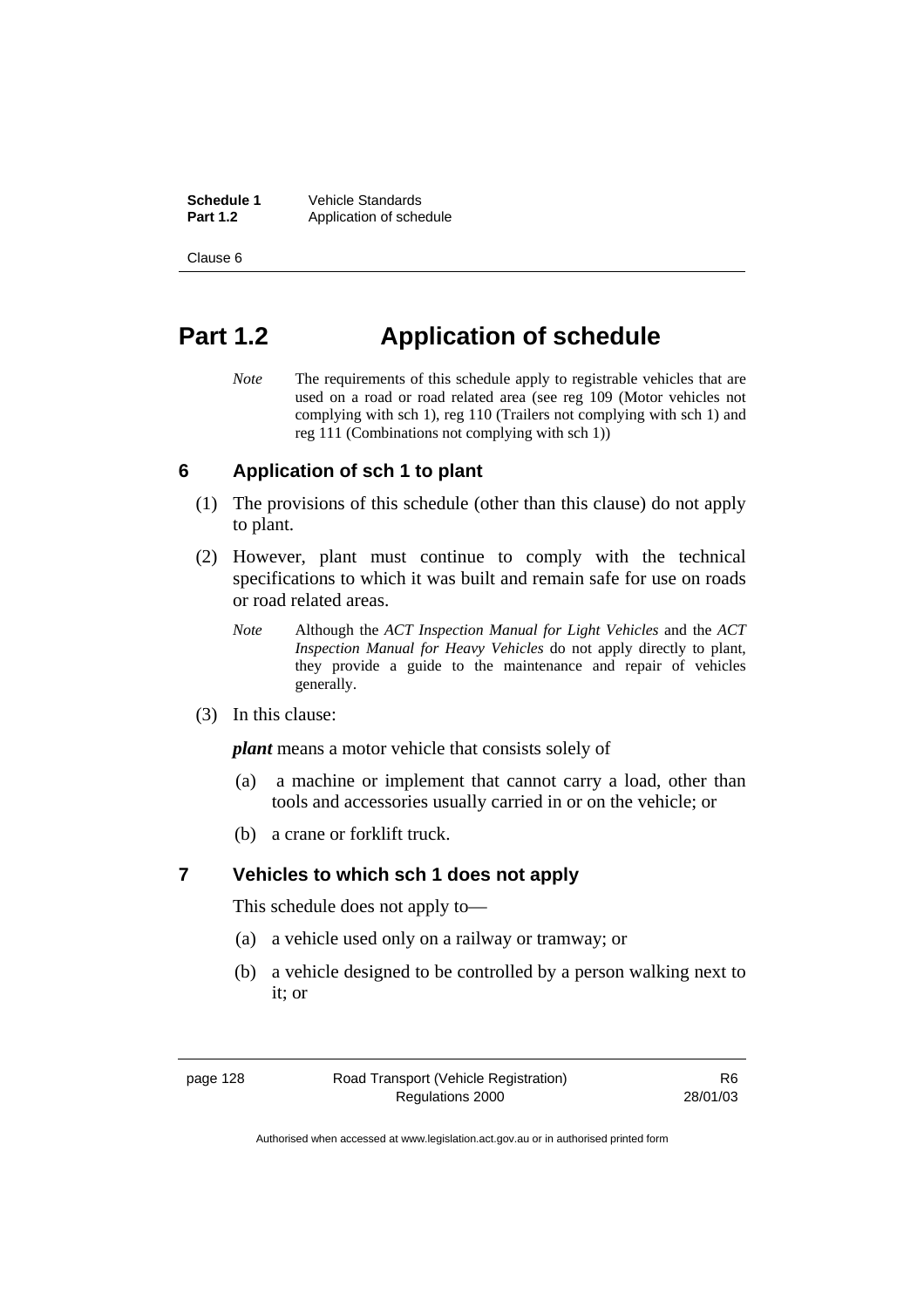- (c) a vehicle propelled by a motor with a maximum power output of not over 200W; or
- (d) a motorised wheelchair that cannot travel faster than 10km/h; or
- (e) a vehicle or combination that is being repaired, or is being tested in the course of being repaired, so it will comply with this schedule; or
- (f) a vehicle or combination being driven or towed directly to a place where it is to be repaired so it will comply with this schedule.

## **8 Non-application of sch 1—inconsistent ADR requirements**

A provision of parts 1.5 (General safety requirements) to 1.13 (Mechanical connections between vehicles) does not apply to a vehicle if—

- (a) the provision is inconsistent with a requirement of a 2nd or 3rd edition ADR applying to the vehicle; and
- (b) the vehicle complies with the requirement.

## **9 Non-application of sch 1—exemption under other laws**

- (1) A provision of this schedule does not apply to a vehicle or combination if the vehicle or combination is exempt from—
	- (a) the provision under clause 104 (Road transport authority may exempt vehicle etc from certain provisions); or
	- (b) the corresponding provision of the law of another jurisdiction.
- (2) However, the vehicle or combination is exempt only if all conditions of the exemption (if any) are being complied with.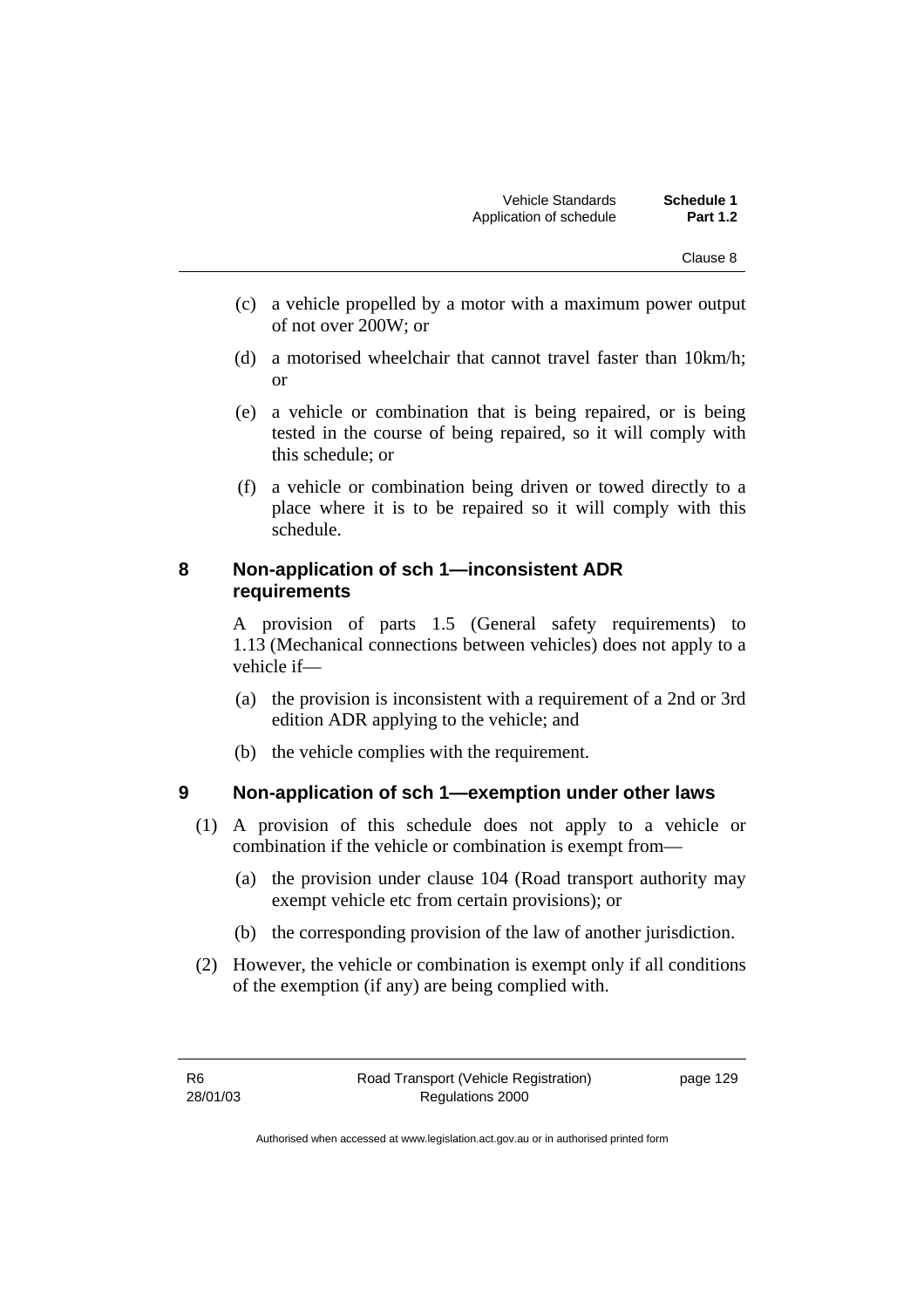**Schedule 1** Vehicle Standards<br> **Part 1.2** Application of sche Application of schedule

Clause 10

#### **Example**

An exemption permitting a greater dimension limit for a vehicle is subject to conditions about the route where, and times when, the vehicle is permitted to travel, and the escort vehicles needed to accompany the vehicle. A relevant provision of this schedule does not apply to the vehicle only if the conditions are complied with.

## **10 Non-application of sch 1—Motor Vehicle Standards Act approvals**

A provision of part 1.5 (General safety requirements) to part 1.13 (Mechanical connections between vehicles) does not apply to a vehicle if—

- (a) the vehicle does not comply with a requirement of an ADR applying to the vehicle; and
- (b) the provision of this schedule corresponds to the requirement of the ADR; and
- (c) despite the noncompliance, approval has been given, under the *Motor Vehicle Standards Act 1989* (Cwlth), section 10A (2) or (3), to place identification plates on vehicles of that type; and
- (d) the vehicle complies with the approval conditions (if any).
- *Note 1* The *Motor Vehicle Standards Act 1989* (Cwlth), s 10A (2) deals with vehicles that do not comply with an ADR, but the noncompliance is only in minor and inconsequential respects.
- *Note 2* Section 10A (3) of that Act deals with vehicles that do not comply with an ADR, and the noncompliance is not minor and inconsequential, but the vehicle will be safe to use if conditions are complied with.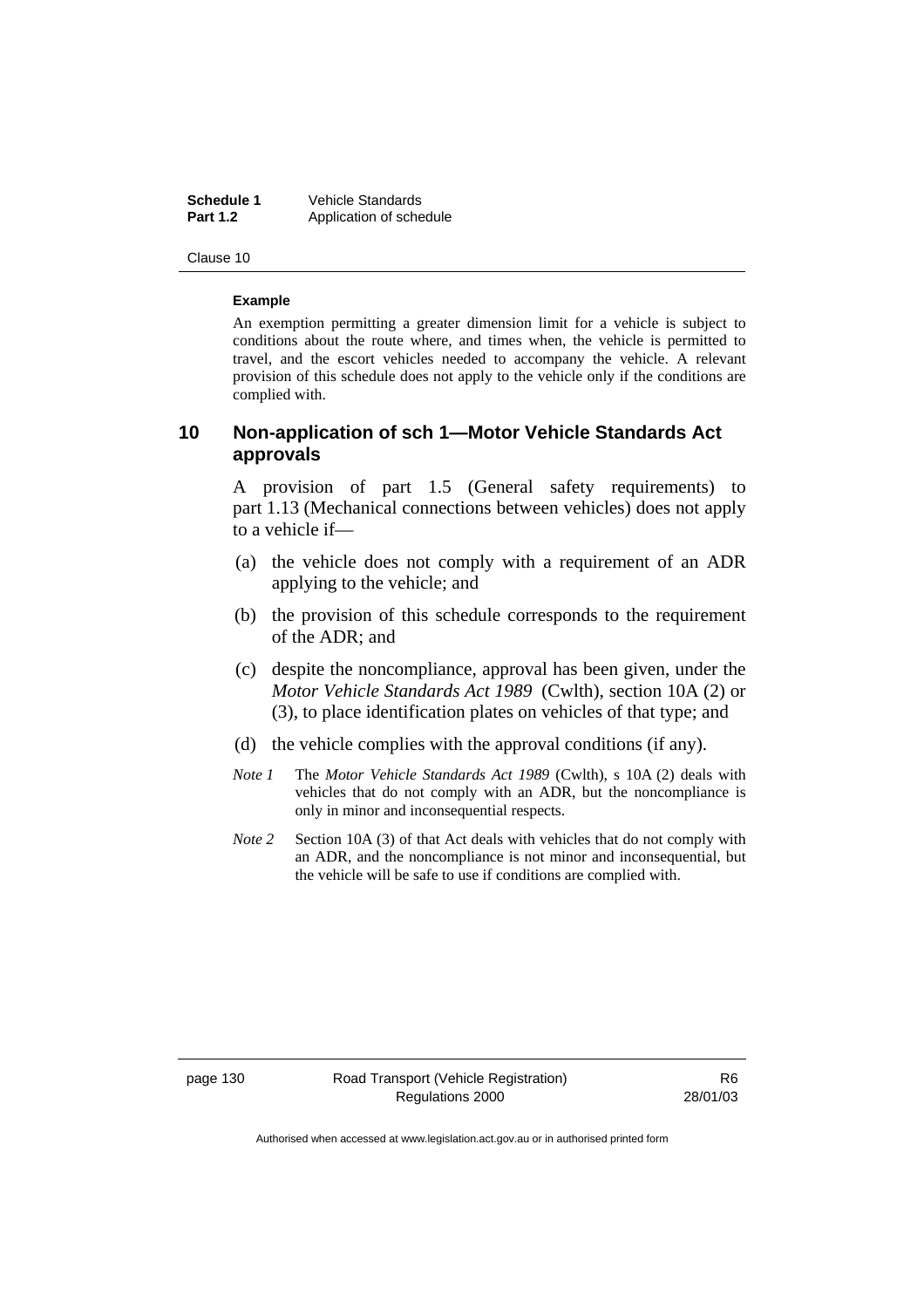Vehicle Standards **Schedule 1 Australian Design Rules** 

Clause 11

## **Part 1.3 Australian Design Rules**

*Note* This part applies the 2nd and 3rd edition ADRs to various vehicles.

 Under the part, a vehicle that is subject to ADRs when it is built generally remains subject to the ADRs throughout its life. However, a vehicle need not comply with a standard if the standard is replaced by, or inconsistent with, a later standard and the vehicle complies with the later standard. Older vehicles may, therefore, be fitted with any equipment allowed on newer vehicles.

Vehicles that are modified must continue to comply with this schedule.

 The following provisions of this schedule extend the application of particular 2nd or 3rd edition ADRs to vehicles to which the ADRs are not expressed to apply:

- cl 42 (4) (electrical wiring, connections and installations)
- cl 126 (3) (rear marking plates)
- cl 144 (1) and (2) (braking system for prime mover in B-double)
- cl 145 (braking system design for motor vehicles in road trains)
- cl 146 (1) and (3) (braking system design for trailers in B-doubles or road trains)
- cl 164 $(1)$  and  $(2)$  (speed limiting).

 The following provisions of this schedule apply to a vehicle instead of the corresponding ADR requirement:

- cl 47 (5) (window tinting)
- cl 54 and cl 55 (tyre speed category requirements).

## **Division 1.3.1 Interpretation**

## **11 What is an ADR?**

An *ADR* (Australian Design Rule) is a national standard.

R6 28/01/03 page 131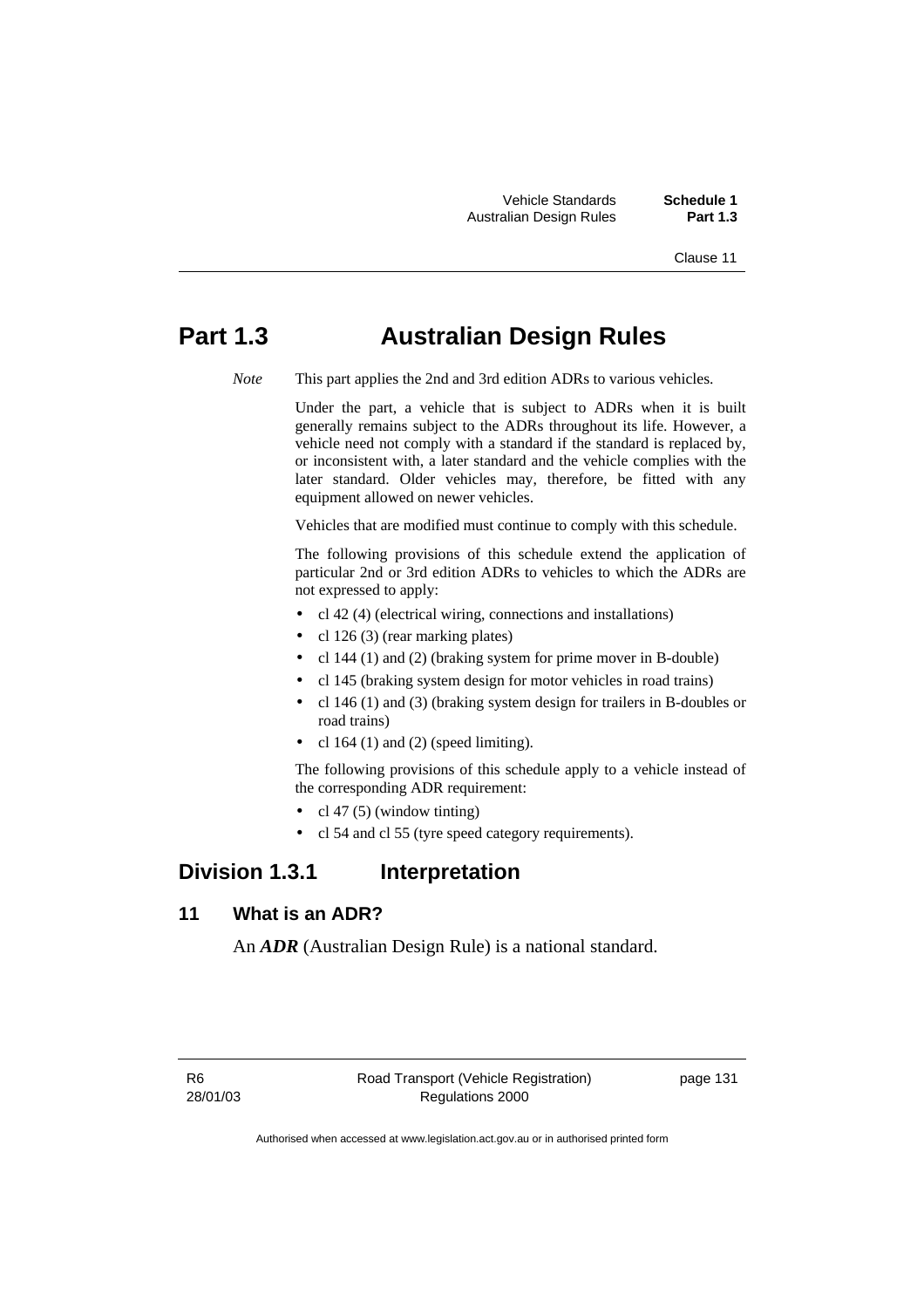| Schedule 1      | Vehicle Standards       |
|-----------------|-------------------------|
| <b>Part 1.3</b> | Australian Design Rules |
| Division 1.3.2  | Compliance with ADRs    |
| Clause 12       |                         |

## **12 What is a national standard?**

A *national standard* is a national standard under the *Motor Vehicle Standards Act 1989* (Cwlth).

## **13 References to national standards**

Unless the contrary intention appears, a reference in this schedule to a national standard is a reference to the national standard as in force from time to time.

## **14 What is a 2nd edition ADR?**

A *2nd edition ADR* is a national standard incorporated in the document described as the *Australian Design Rules for Motor Vehicle Safety, Second Edition* originally published by the then Commonwealth Department of Transport.

## **15 What is a 3rd edition ADR?**

A *3rd edition ADR* is a national standard incorporated in the document described as the *Australian Design Rules for Motor Vehicles and Trailers, Third Edition* published by the Federal Office of Road Safety of the Commonwealth Department of Transport and Regional Development.

## **Division 1.3.2 Compliance with ADRs**

## **16 Compliance with 2nd edition ADRs**

- (1) If a 2nd edition ADR recommends that the ADR should apply to the design and construction of a vehicle, the vehicle must comply with the ADR.
- (2) If a 2nd edition ADR contains a requirement for a type of equipment fitted to a vehicle built on or after a stated time, any equipment of the same type fitted to the vehicle after it is built must comply with—

R6 28/01/03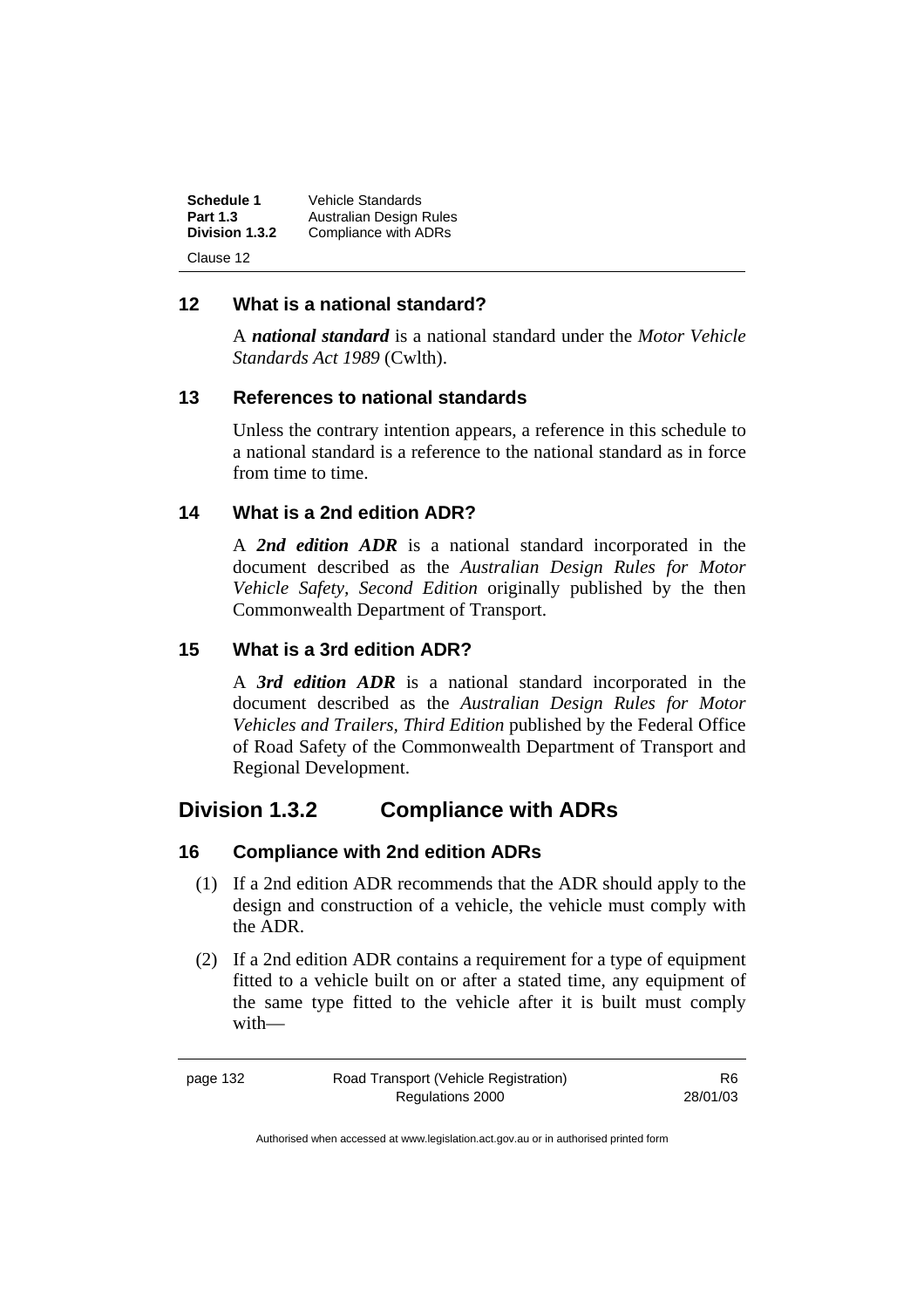| <b>Schedule 1</b> | Vehicle Standards       |
|-------------------|-------------------------|
| <b>Part 1.3</b>   | Australian Design Rules |
| Division 1.3.2    | Compliance with ADRs    |
| Clause 17         |                         |

- (a) the requirement as in force when the vehicle was built; or
- (b) if the requirement is amended after the vehicle is built and before the equipment is fitted—the requirement as in force—
	- (i) when the vehicle was built; or
	- (ii) when the equipment was fitted; or
	- (iii) at any time between when the vehicle was built and the equipment was fitted.
- (3) However, a vehicle, or equipment fitted to a vehicle, need not comply with a recommendation or requirement of a 2nd edition ADR if—
	- (a) the recommendation or requirement is replaced by, or is inconsistent with, a requirement of a 3rd edition ADR applying to the vehicle or equipment; and
	- (b) the vehicle or equipment complies with the requirement of the 3rd edition ADR.
- (4) If a 2nd edition ADR allows a vehicle built on or after a stated time to be fitted with equipment, a vehicle built before the time may also be fitted with the equipment.

## **17 Compliance with 3rd edition ADRs**

- (1) If a 3rd edition ADR applies to the design and construction of a vehicle, the vehicle must comply with the ADR.
- (2) If a 3rd edition ADR contains a requirement for a type of equipment fitted to a vehicle built on or after a stated time, any equipment of the same type fitted to the vehicle after it is built must comply with—
	- (a) the requirement as in force when the vehicle was built; or
	- (b) if the requirement is amended after the vehicle is built and before the equipment is fitted—the requirement as in force—

| R6       | Road Transport (Vehicle Registration) | page 133 |
|----------|---------------------------------------|----------|
| 28/01/03 | Regulations 2000                      |          |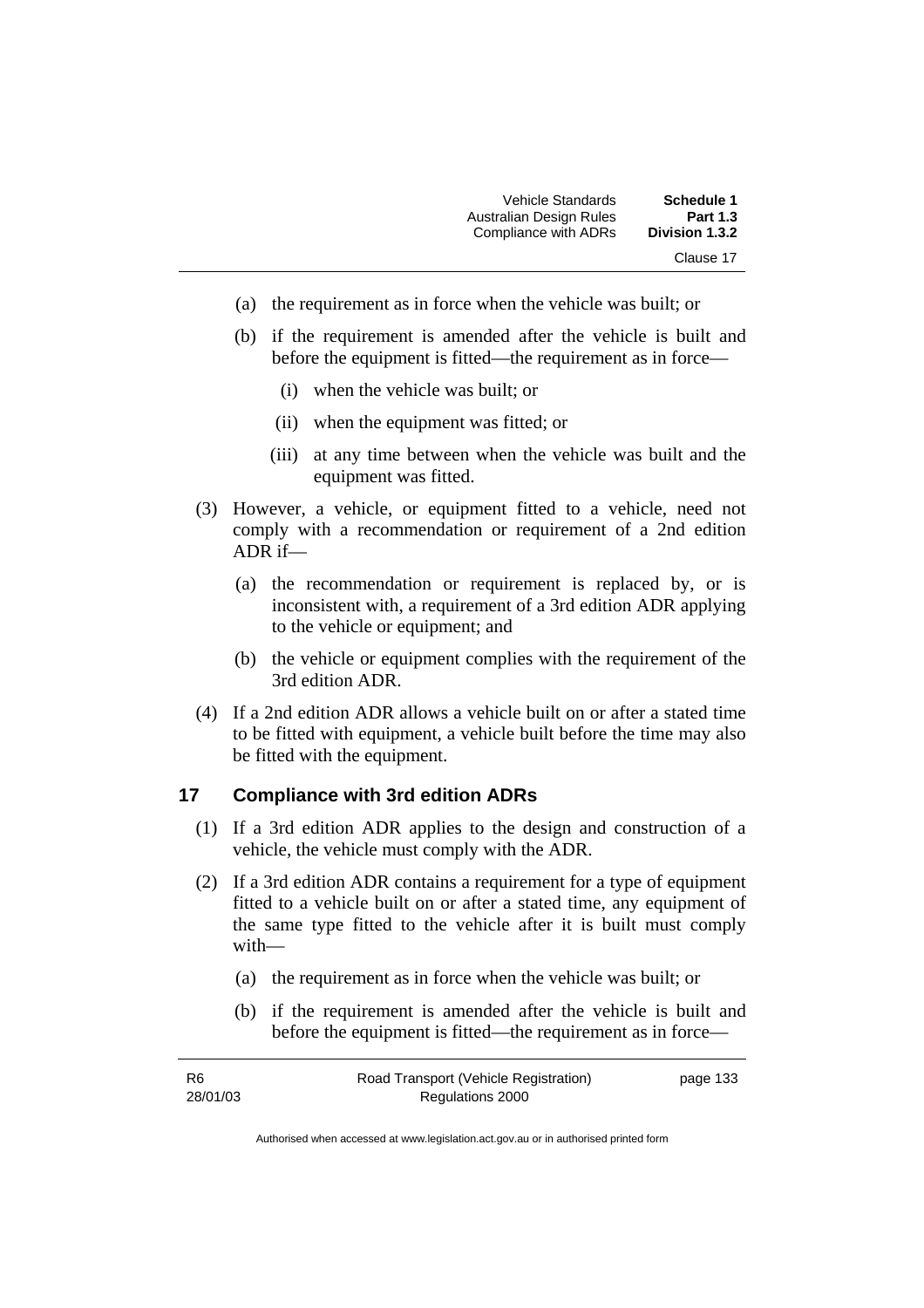| Schedule 1      | Vehicle Standards       |
|-----------------|-------------------------|
| <b>Part 1.3</b> | Australian Design Rules |
| Division 1.3.2  | Compliance with ADRs    |
| Clause 18       |                         |

- (i) when the vehicle was built; or
- (ii) when the equipment was fitted; or
- (iii) at any time between when the vehicle was built and the equipment was fitted.
- (3) However, a vehicle, or equipment fitted to a vehicle, need not comply with a requirement of a 3rd edition ADR if—
	- (a) the requirement is replaced by, or is inconsistent with, a requirement of a later version of the ADR applying to the vehicle or equipment; and
	- (b) the vehicle or equipment complies with the requirement of the later version.
- (4) If a 3rd edition ADR allows a vehicle built on or after a stated time to be fitted with equipment, a vehicle built before the time may also be fitted with the equipment.

## **18 Exception to compliance with ADRs—vehicles that are not road vehicles**

A vehicle need not comply with an ADR applied by clause 16 (1) or 17 (1) if a determination or declaration under the *Motor Vehicle Standards Act 1989* (Cwlth), section 5B provides that the vehicle is not a road vehicle for that Act.

## **19 Exception to compliance with ADRs—Motor Vehicle Standards Act**

- (1) A vehicle need not comply with an ADR applied by clause 16 (1) or  $17(1)$  if—
	- (a) despite noncompliance with the ADR, approval has been given, under the *Motor Vehicle Standards Act 1989* (Cwlth), section 10A (2) or (3), to place identification plates on vehicles of that type; and

R6 28/01/03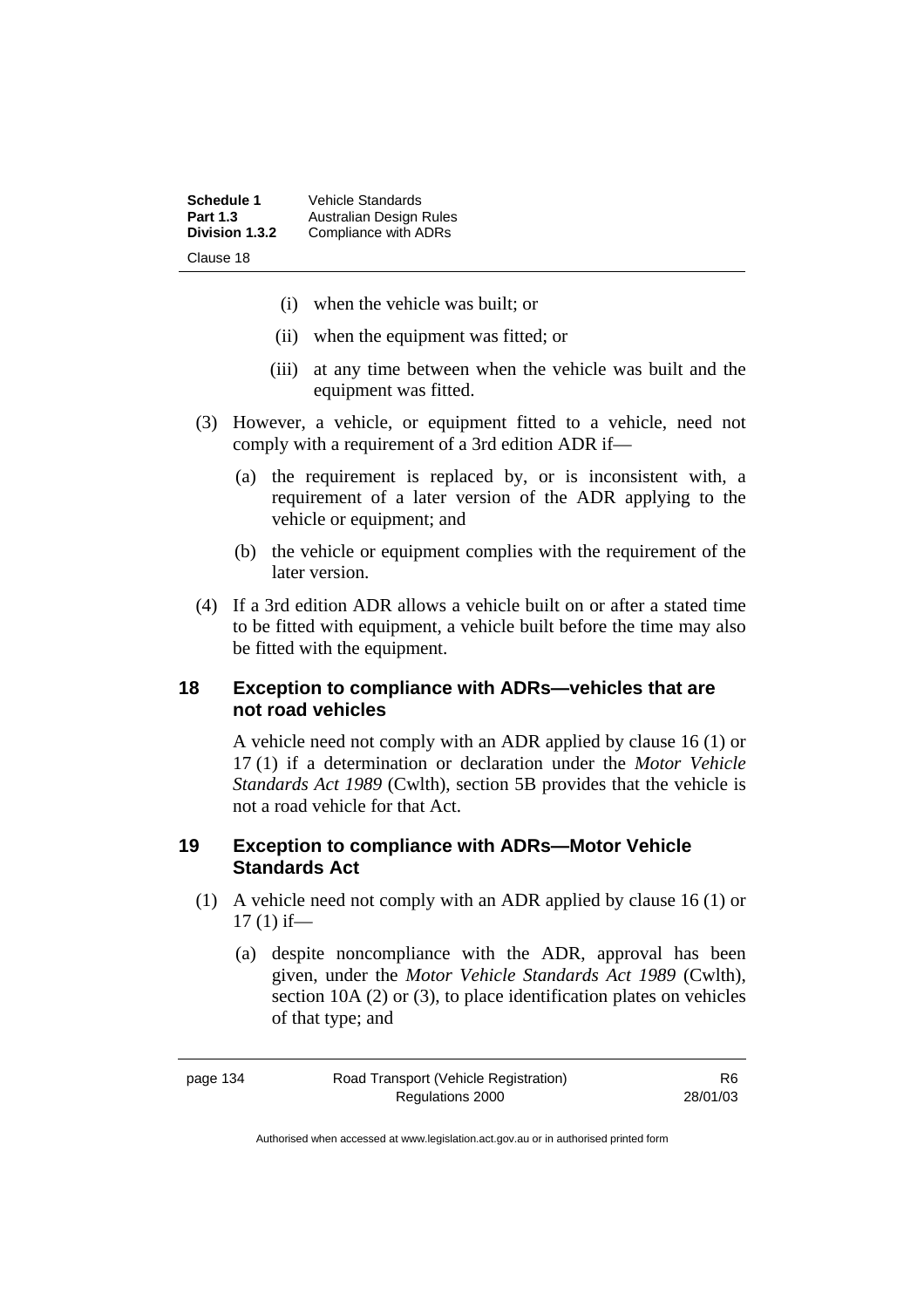| <b>Schedule 1</b> | <b>Vehicle Standards</b> |
|-------------------|--------------------------|
| <b>Part 1.3</b>   | Australian Design Rules  |
| Division 1.3.2    | Compliance with ADRs     |
| Clause 20         |                          |

- (b) the vehicle complies with the approval conditions (if any).
- *Note 1* The *Motor Vehicle Standards Act 1989* (Cwlth), s 10A (2) deals with vehicles that do not comply with an ADR, but the noncompliance is only in minor and inconsequential respects.
- *Note 2* Section 10A (3) of that Act deals with vehicles that do not comply with an ADR, and the noncompliance is not minor and inconsequential, but the vehicle will be safe to use if conditions are complied with.
- (2) A vehicle need not comply with an ADR applied by clause 16 (1) or  $17(1)$  if—
	- (a) the vehicle may be supplied to the market under the *Motor Vehicle Standards Act 1989* (Cwlth), section 14A (1); and
	- (b) for a vehicle for which an approval has been given under that subsection—the vehicle complies with the approval conditions (if any).
- (3) A vehicle need not comply with an ADR applied by clause 16 (1) or  $17(1)$  if—
	- (a) the vehicle may be used in transport in Australia under the *Motor Vehicle Standards Act 1989* (Cwlth), section 15 (2); and
	- (b) for a vehicle for which an approval has been given under that subsection—the vehicle complies with the approval conditions (if any).

## **20 Partial exception to compliance with ADRs—personally imported vehicles**

- (1) A personally imported vehicle must be fitted with—
	- (a) seatbelts that are as effective as seatbelts that meet an Australian Standard or British Standard for seatbelts as in force when this clause commenced; and
	- (b) seatbelt anchorages that meet the number and location requirements of 2nd or 3rd edition ADR 5; and

| -R6      | Road Transport (Vehicle Registration) | page 135 |
|----------|---------------------------------------|----------|
| 28/01/03 | Regulations 2000                      |          |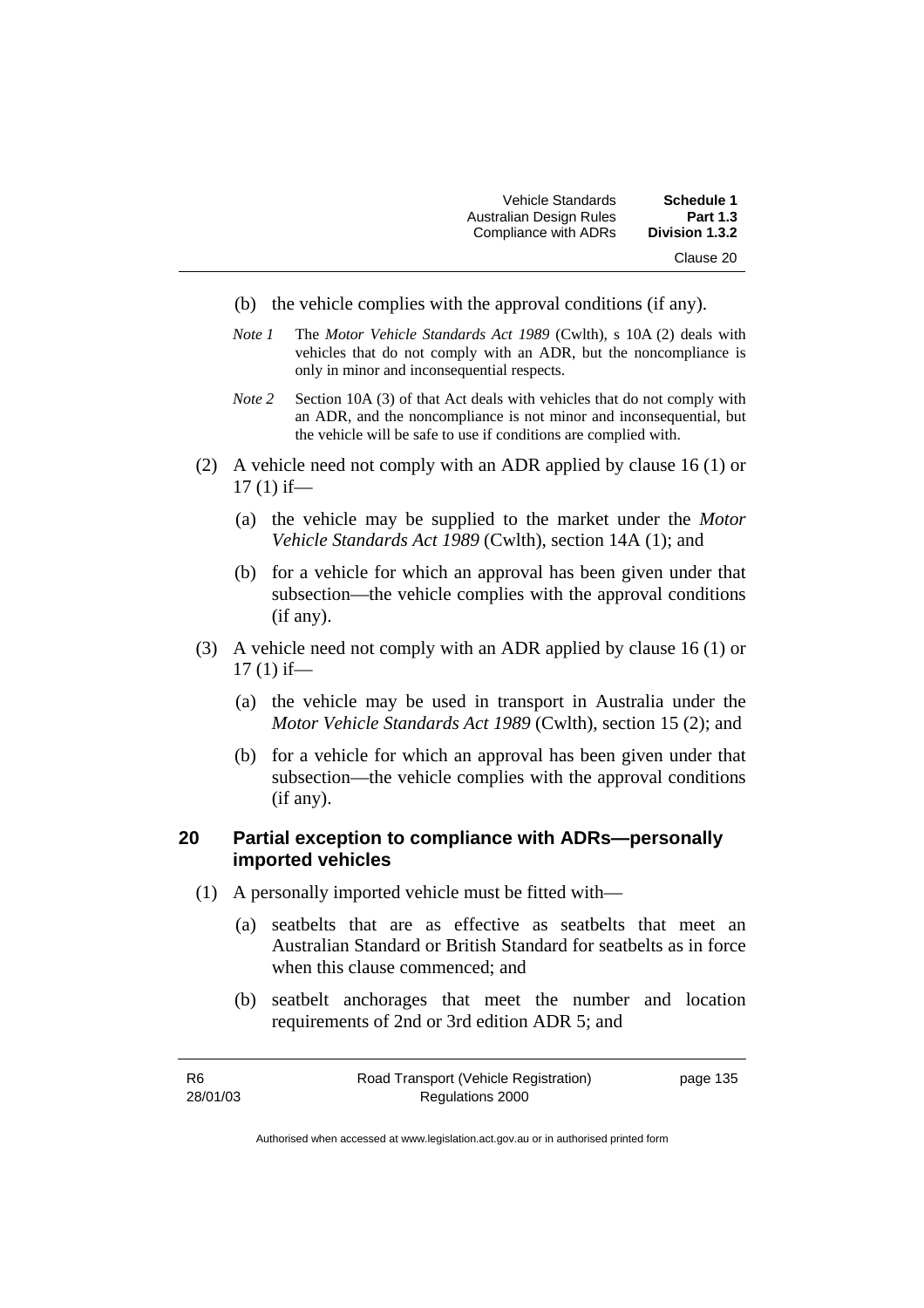| Schedule 1      | Vehicle Standards       |
|-----------------|-------------------------|
| <b>Part 1.3</b> | Australian Design Rules |
| Division 1.3.2  | Compliance with ADRs    |
| Clause 20       |                         |

- (c) child restraint anchorages that meet the number, location, accessibility, thread size and form requirements of 2nd edition ADR 34 or 3rd edition ADR 5 or 34; and
- (d) head restraints that meet the number, location and size requirements of 2nd or 3rd edition ADR 22.
- (2) However, a personally imported vehicle need only meet the requirements of an ADR mentioned in subclause (1) if the ADR recommends that it should apply, or applies, to a vehicle of the same type.
- (3) A personally imported vehicle need not otherwise comply with an ADR applied by clause 16 (1) or 17 (1).
- (4) In this clause:

*personally imported vehicle* means a vehicle that is imported into Australia by a person who—

- (a) owned and used the vehicle for the period decided in accordance with the *Motor Vehicle Standards Act 1989*  (Cwlth) before the vehicle was imported into Australia; and
- (b) when the vehicle is imported, is—
	- (i) an Australian citizen or an Australian permanent resident or is a person who has applied to become an Australian citizen or an Australian permanent resident; and
	- (ii) old enough to hold a licence or a permit to drive the vehicle; and
	- (c) within 12 months before the vehicle is landed in Australia, had not imported into Australia another vehicle owned by him or her; and
	- (d) had the approval of the Minister responsible for the *Motor Vehicle Standards Act 1989* (Cwlth) to import the vehicle.

| page 136 | Road Transport (Vehicle Registration) | R6.      |
|----------|---------------------------------------|----------|
|          | Regulations 2000                      | 28/01/03 |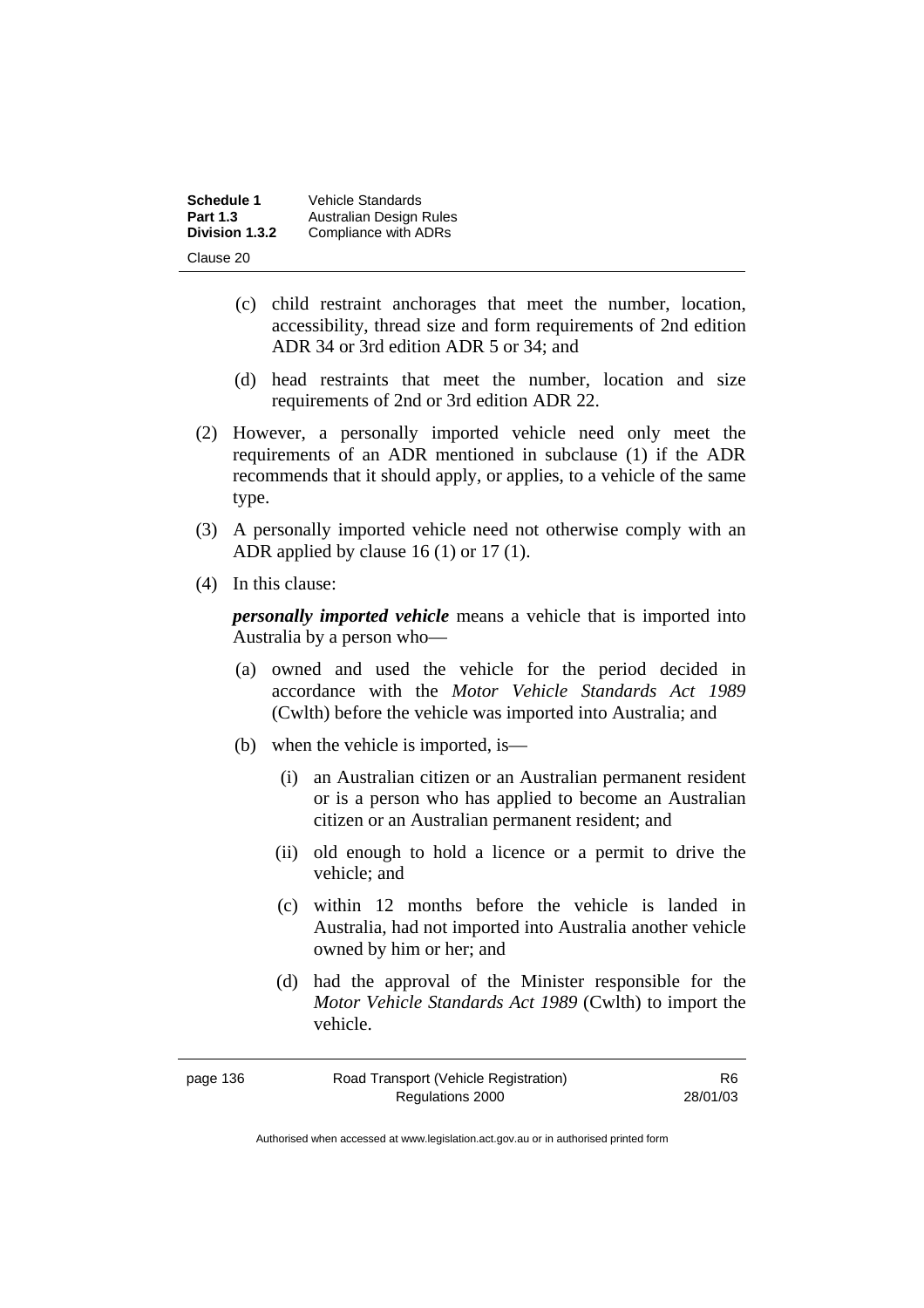| <b>Schedule 1</b> | <b>Vehicle Standards</b> |
|-------------------|--------------------------|
| <b>Part 1.3</b>   | Australian Design Rules  |
| Division 1.3.2    | Compliance with ADRs     |
| Clause 21         |                          |

#### **21 Alteration of specifications**

- (1) A vehicle must not be altered from its specifications, as originally built, so that it no longer complies with the requirements of a 2nd edition ADR or 3rd edition ADR applying to that vehicle.
- (2) A car, or a car derivative, must also not be altered in any of the following respects:
	- (a) by fitting a wheel rim that does not comply with the relevant dimensional standards for wheel rims in the Tyre and Rim Standards Manual issued by the Tyre and Rim Association of Australia;
	- (b) by widening the wheel track of the front or rear wheels by over 25mm (or, for a four-wheel drive built for off-road use, 50mm) beyond the maximum specified by the axle or vehicle manufacturer;
	- (c) by fitting a wheel nut that does not—
		- (i) engage the thread of the wheel stud for at least the same length as the wheel nut provided by the vehicle manufacturer; or
		- (ii) match the taper on the wheel stud hole;
	- (d) by fitting a tyre that is not appropriate to the wheel rim as specified in the Tyre and Rim Standards Manual issued by the Tyre and Rim Association of Australia;
	- (e) by fitting a tyre with a section width over 30% (or, for a fourwheel drive built for off-road use, 50%) larger than the largest optional tyre specified by the vehicle's manufacturer;
	- (f) so that any part of it other than a tyre or wheel rim will contact the road surface if a tyre completely deflates;
	- (g) by welding or heating an axle, stub axle, steering arm, steering knuckle support or heat degradable component.

| -R6      | Road Transport (Vehicle Registration) | page 137 |
|----------|---------------------------------------|----------|
| 28/01/03 | Regulations 2000                      |          |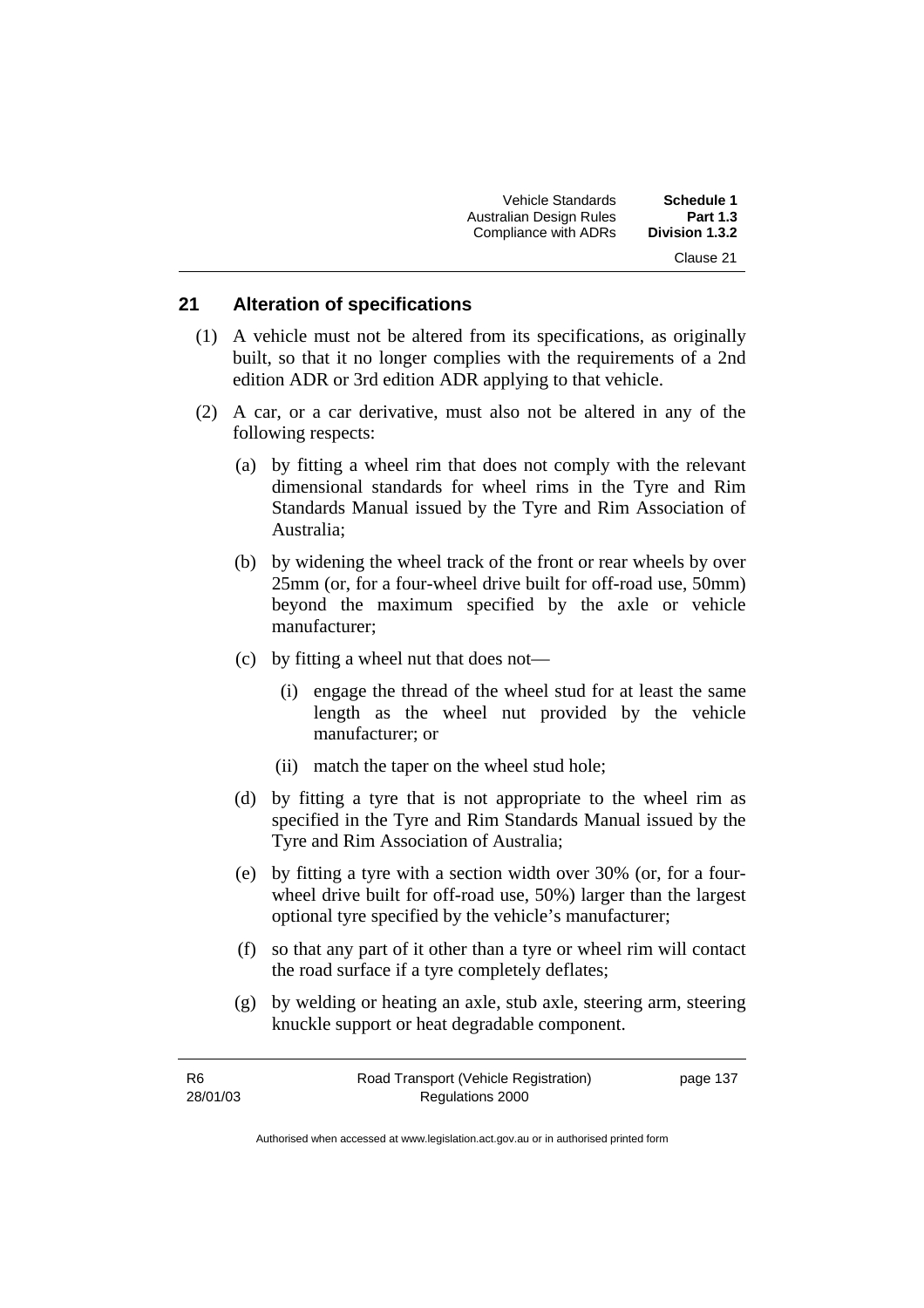| Schedule 1      | Vehicle Standards       |
|-----------------|-------------------------|
| <b>Part 1.3</b> | Australian Design Rules |
| Division 1.3.2  | Compliance with ADRs    |
| Clause 21       |                         |

- (3) If a vehicle is altered from its specifications as originally built, the road transport authority may require the responsible person for the vehicle to supply information about the alterations.
- (4) Despite subclauses (1) and (2), a vehicle may be altered from its specifications as originally built if the alteration only gives effect to any subsequent 2nd edition ADR or 3rd edition ADR applying to a vehicle of that type.

page 138 Road Transport (Vehicle Registration) Regulations 2000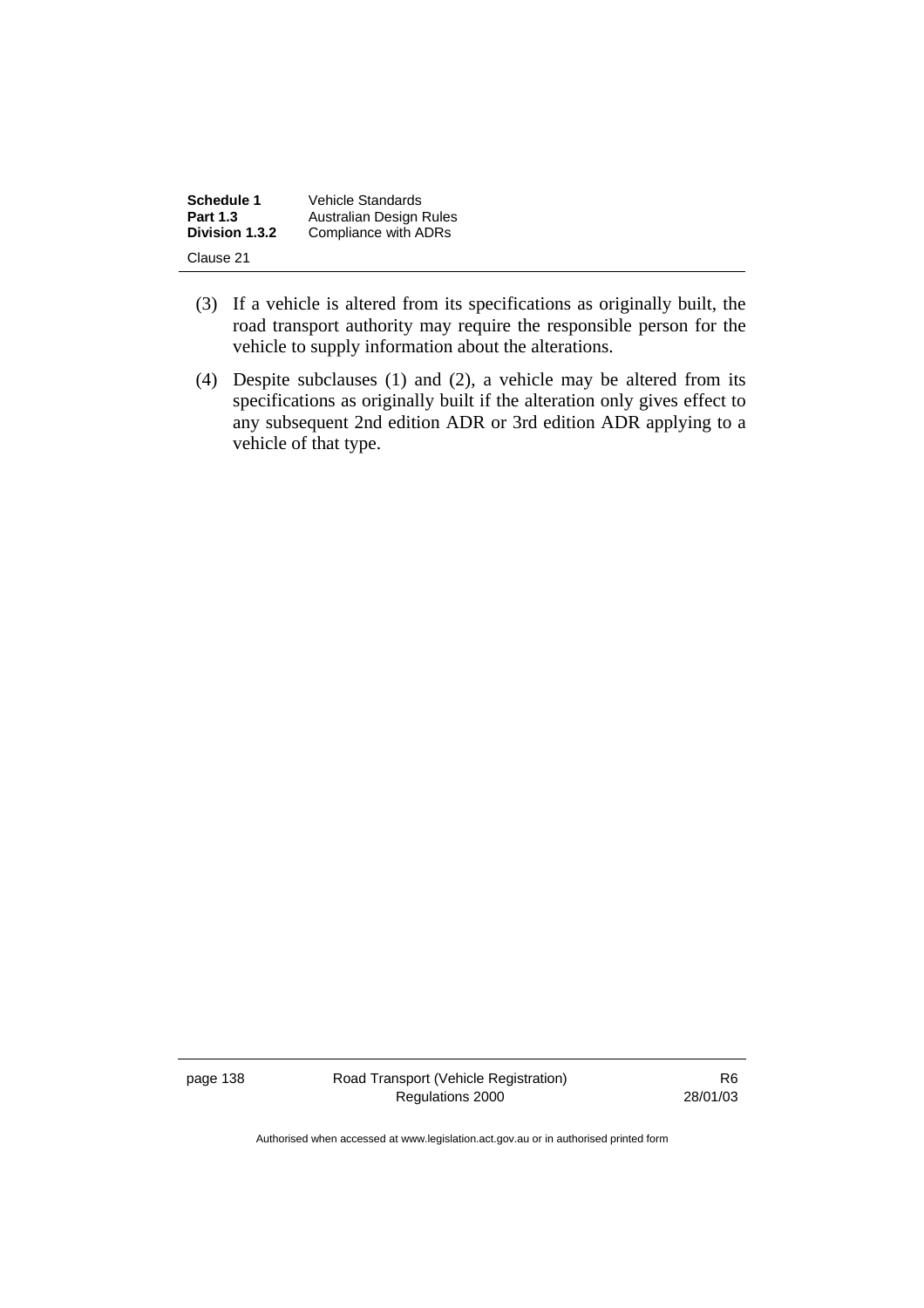Clause 22

# **Part 1.4 Adopted standards**

## **22 What is an adopted standard?**

An *adopted standard* is a standard, other than a national standard, that is applied, adopted or incorporated by this schedule.

#### **Example**

Cl 67 (7) adopts Australian Standard AS 1906 *Retro-reflective Materials and Devices for Road Traffic Control Purposes*.

## **23 Exception to compliance with adopted standards**

A vehicle need not comply with an adopted standard if—

- (a) the standard is replaced by, or is inconsistent with, a later version of the standard; and
- (b) the vehicle complies with the later version of the standard.

## **24 Reference to adopted standards**

A reference in a clause or subclause to an adopted standard is a reference to the standard as in force when the clause or subclause commenced.

R6 28/01/03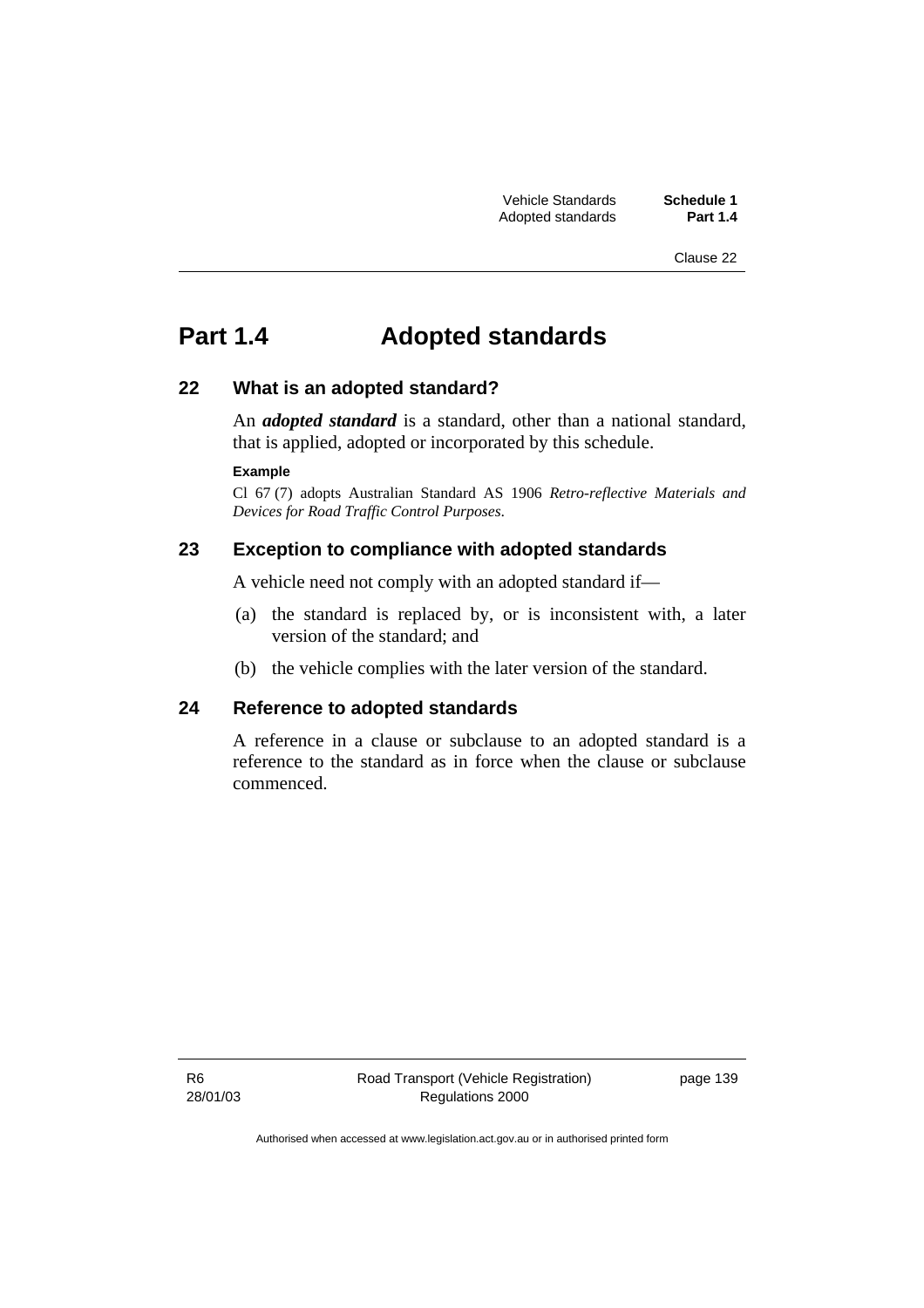**Schedule 1** Vehicle Standards<br>**Part 1.5** General safety reg **General safety requirements** 

Clause 25

## **Part 1.5 General safety requirements**

*Note* For a vehicle to be operated safely, the vehicle needs to be properly designed to minimise the potential for accidents and harm to other road users.

> This part sets out various requirements covering the driver's view from a vehicle, the driver's control of a vehicle, protection of vehicle occupants and other road users, and other general safety features.

## **Division 1.5.1 All vehicles**

#### **25 Steering**

- (1) A motor vehicle with a GVM over 4.5t must have a right-hand drive.
- (2) A motor vehicle with a GVM not over 4.5t that is less than 30 years old must have a right-hand drive if the vehicle—
	- (a) was not registered unconditionally in left-hand drive form in Australia before 1 January 1985; or
	- (b) is temporarily in Australia under a Commonwealth law or in accordance with an agreement with the Commonwealth.
- (3) A motor vehicle has a right-hand drive if the centre of at least 1 steering control of the vehicle is to the right of, or in line with, the centre of the vehicle.
- (4) A component of the steering system of a motor vehicle that is essential for effective steering of the vehicle must be built to transmit energy by mechanical means only.
- (5) Failure of a non-mechanical component of the steering system must not prevent effective steering of the vehicle.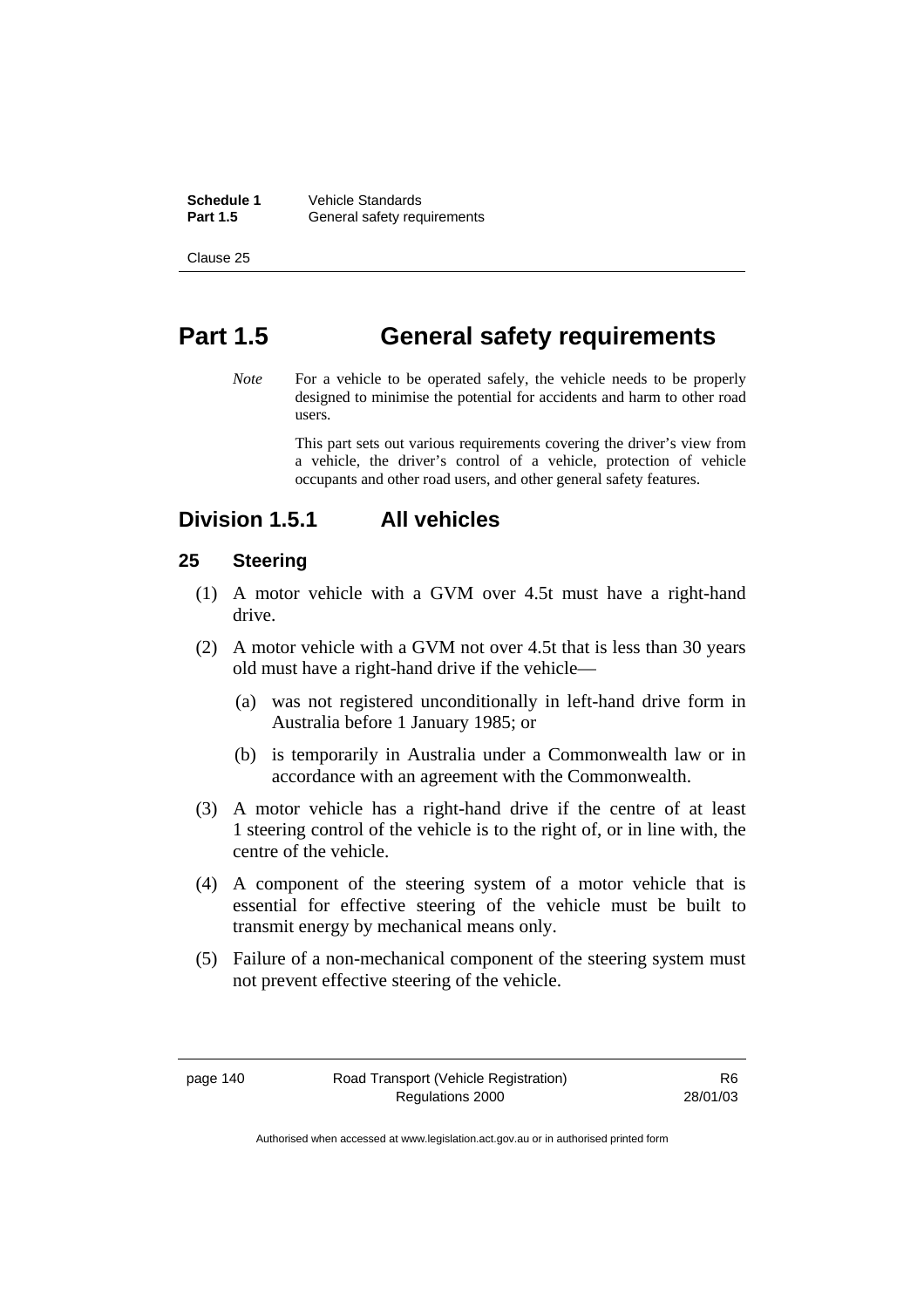| <b>Schedule 1</b><br><b>Part 1.5</b> | Vehicle Standards                           |
|--------------------------------------|---------------------------------------------|
| Division 1.5.1                       | General safety requirements<br>All vehicles |
| Clause 26                            |                                             |

 (6) This clause does not apply to a vehicle if the vehicle is built or used mainly for a purpose other than the transport of goods or people by road.

## **26 Turning ability**

- (1) A motor vehicle must be able to turn in a circle not over 25m in diameter, measured by the outer edge of the tyre track at ground level.
- (2) The vehicle must be able to comply with subclause (1) whether it turns to the left or to the right.

## **27 Ability to travel backwards and forwards**

A motor vehicle with an unloaded mass over 450kg must be able to be driven both backwards and forwards when the driver is in the normal driving position.

## **28 Protrusions**

- (1) An object fitted to a vehicle must be designed, built and fitted to the vehicle in a way that minimises the likelihood of injury to a person making contact with the vehicle.
- (2) However, subclause (1) does not apply to an object fitted to a vehicle if—
	- (a) the vehicle was designed before 1965 and the object was part of the design of the vehicle; or
	- (b) the object was fitted to the vehicle before 1965 in accordance with the law of the place where the object was fitted.

## **29 Oil and grease not to be dropped**

All parts and fittings of a motor vehicle or trailer must designed, built and maintained so that an excessive amount of oil or grease will not be dropped onto the roadway.

| R6       | Road Transport (Vehicle Registration) | page 141 |
|----------|---------------------------------------|----------|
| 28/01/03 | Regulations 2000                      |          |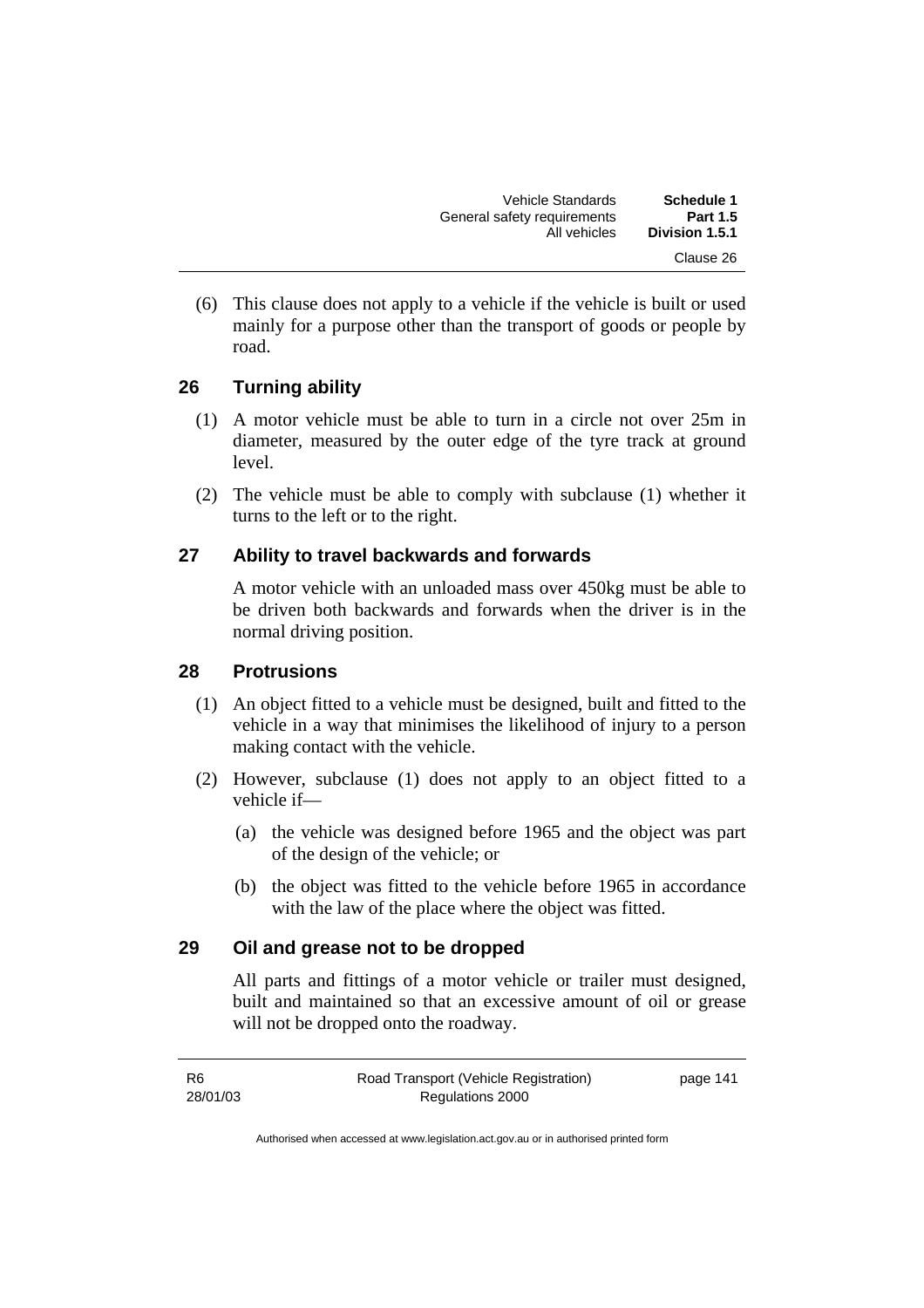| Schedule 1      | Vehicle Standards           |
|-----------------|-----------------------------|
| <b>Part 1.5</b> | General safety requirements |
| Division 1.5.1  | All vehicles                |
| Clause 30       |                             |

- 30 Driver's view and vehicle controls
- (a) to allow the driver a view of the road and of traffic to the front and sides of the vehicle so the driver can drive the vehicle safely; and
- (b) with its controls located so the driver can drive the vehicle safely.

## **31 Seating**

A seat for a driver or passenger in a vehicle must be securely attached to the vehicle.

## **32 Child restraint anchorages**

- (1) The following vehicles must be fitted with a child restraint anchorage complying with ADR 34:
	- (a) a car (other than a car with a hinged or folding rear seat or a station wagon) built after June 1976;
	- (b) a car with a hinged or folding rear seat, or a station wagon, built after 1976;
	- (c) a forward-control passenger vehicle built after 1985;
	- (d) a bus built after June 1988 that has a GVM not over 3.5t and not over 12 seating positions (including the driver's).
- (2) In subclause (1):

*forward-control passenger vehicle* means a car that has—

- (a) up to 9 seating positions (including the driver's); and
- (b) the centre of the steering wheel in the front quarter of the vehicle's total length (including any bumpers or overriders); and
- (c) a GVM not over 3.5t; and

page 142 Road Transport (Vehicle Registration) Regulations 2000

R6 28/01/03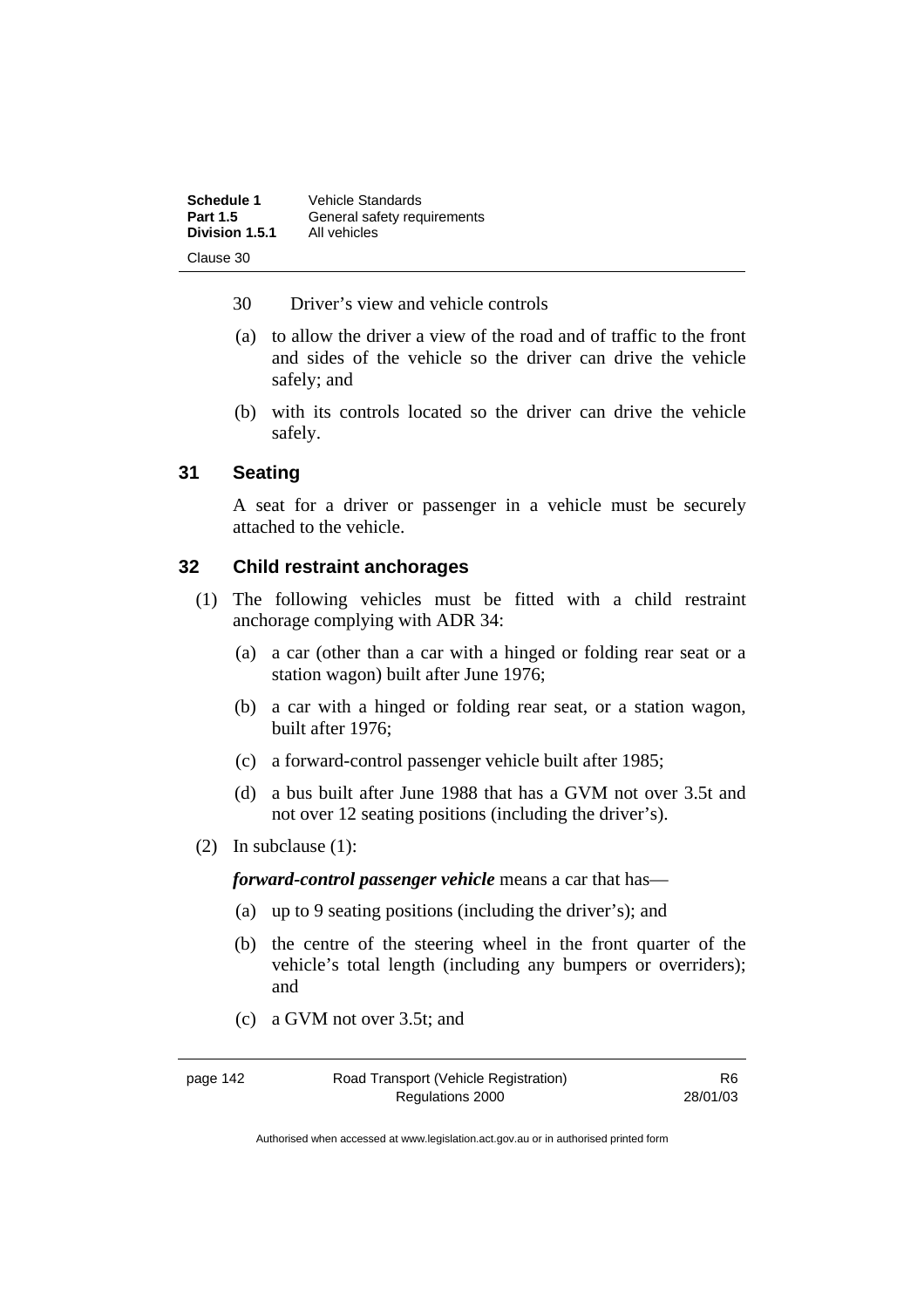| Schedule 1      | Vehicle Standards           |
|-----------------|-----------------------------|
| <b>Part 1.5</b> | General safety requirements |
| Division 1.5.1  | All vehicles                |
| Clause 33       |                             |

 (d) a difference between its tare mass and its GVM that is not more than double the total weight of passengers calculated by multiplying the number of seating positions by 68kg.

#### **33 Door latches and hinges**

Door latches and hinges on a vehicle must be built so the doors are securely attached to the vehicle and can remain securely fastened when closed.

#### **34 Mudguards and spray suppression**

- (1) A vehicle must have firmly fitted—
	- (a) a mudguard for each wheel or for adjacent wheels; and
	- (b) for each axle group and single axle on a vehicle that is part of a B-double—spray suppression devices complying with British Standard AU200-1984 *Spray Reducing Devices for Heavy Goods Vehicle*, parts 1 and 2.
- (2) However, subregulation (1) (a) does not apply to a vehicle if—
	- (a) the construction or use of the vehicle makes the fitting of mudguards unnecessary or impracticable; or
	- (b) the body or part of the body of the vehicle acts as a mudguard.

#### **Example of vehicles to which par (a) applies**

- 1. Timber jinkers.
- 2. Most road plant.
- 3. Some agricultural equipment.
- (3) A mudguard fitted to a vehicle with a GVM over 4.5t must, when the wheels of the vehicle are in position to move straight ahead—
	- (a) reduce the danger of a person contacting the moving wheels; and
	- (b) for the rear wheels—

R6 28/01/03 page 143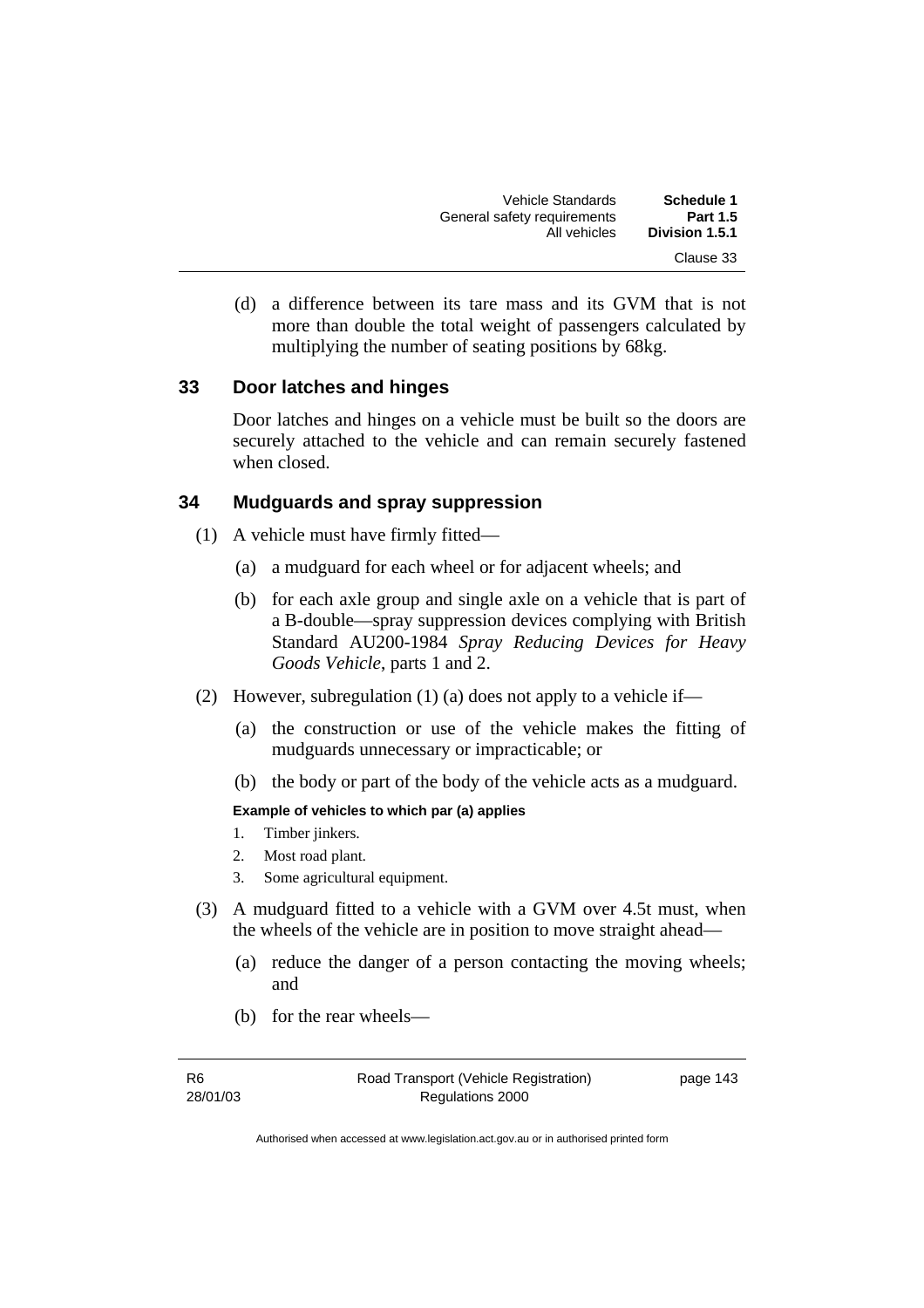| <b>Schedule 1</b> | Vehicle Standards           |
|-------------------|-----------------------------|
| <b>Part 1.5</b>   | General safety requirements |
| Division 1.5.1    | All vehicles                |
| Clause 35         |                             |

- (i) cover the overall tyre width of the wheel or wheels to which it is fitted; and
- (ii) be fitted so the height above ground level of the lowest edge of the rear of the mudguard is not over  $\frac{1}{3}$  of the horizontal distance between the edge and the centre of the rearmost axle.
- (4) However, a mudguard may be up to—
	- (a) 230mm above ground level; or
	- (b) on a vehicle built to be used off-road—300mm above ground level.
- (5) The outside of a rear mudguard, except a mudflap, of a vehicle that can be seen from the rear of the vehicle must be coloured white or silver if the vehicle—
	- (a) is at least 2.2m wide; and
	- (b) has a body the vertical measurement of which is under 300mm at the rear, measured from the lowest point of the body above ground level to the highest point; and
	- (c) is not fitted with rear marking plates in accordance with clause 126.
- (6) For subregulation (5) (a), the width of a vehicle is measured disregarding any anti-skid device mounted on wheels, central tyre inflation systems, lights, mirrors, reflectors, signalling devices and tyre pressure gauges.

## **35 Horns, alarms etc**

 (1) A motor vehicle must be fitted with at least 1 horn or other device that can give sufficient audible warning to other road users of the approach or position of the vehicle.

page 144 Road Transport (Vehicle Registration) Regulations 2000

R6 28/01/03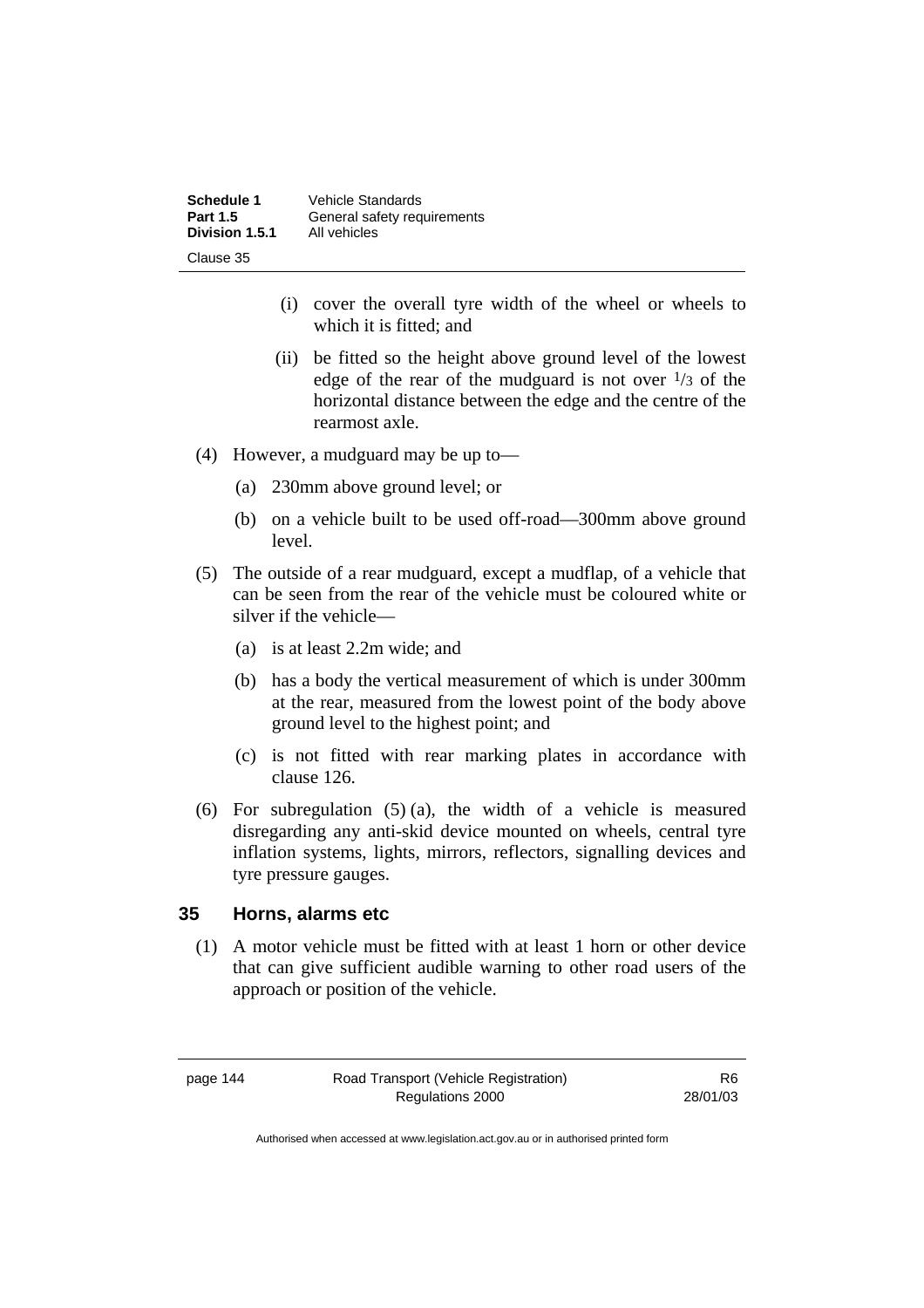| Schedule 1      | <b>Vehicle Standards</b>    |
|-----------------|-----------------------------|
| <b>Part 1.5</b> | General safety requirements |
| Division 1.5.1  | All vehicles                |
| Clause 35       |                             |

- (2) A motor vehicle must not be fitted with a device that can make a sound like the sound of a siren, bell, exhaust whistle, compression whistle or repeater horn.
- (3) However, subclause (2) does not apply to—
	- (a) a police vehicle; or
	- (b) an emergency vehicle; or
	- (c) a transport enforcement vehicle; or
	- (d) an Australian Protective Service vehicle; or
	- (e) an Australian Customs Service vehicle; or
	- (f) an Airservices Australia vehicle; or
	- (g) a vehicle at least 25 years old that is fitted as a police or emergency vehicle if—
		- (i) the vehicle is used for exhibition purposes; or
		- (ii) it is part of a collection of former police or emergency vehicles; or
	- (h) an anti-theft alarm if the alarm cannot be operated while the vehicle's ignition is on.
- (4) Also, a motor vehicle may be fitted with a device that emits a regular, intermittent sound while the vehicle is reversing or in reverse gear.
- (5) The device must not be louder than is necessary so the driver, and a person near the vehicle, can hear the device when it is operating.
- (6) In this clause:

*repeater horn* means a device that makes a sound alternating between different tones or frequencies on a regular time cycle.

page 145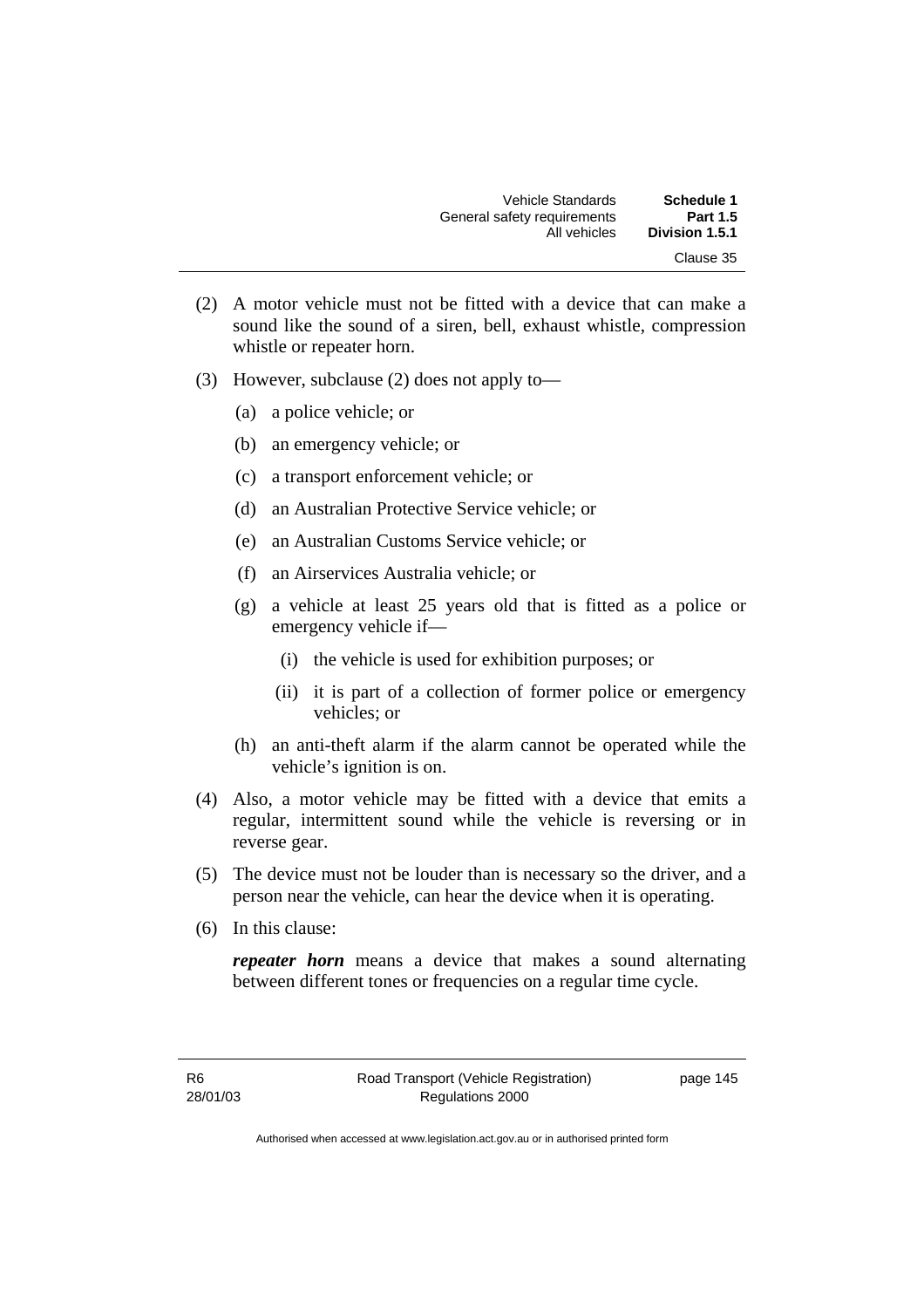| Schedule 1      | Vehicle Standards           |
|-----------------|-----------------------------|
| <b>Part 1.5</b> | General safety requirements |
| Division 1.5.1  | All vehicles                |
| Clause 36       |                             |

## **36 Rear-vision mirrors**

- (1) A rear-vision mirror or mirrors must be fitted to a motor vehicle as required by this clause so a driver of the vehicle can clearly see by reflection the road behind the vehicle and any following or overtaking vehicle.
- (2) At least 1 rear-vision mirror must be fitted to—
	- (a) a car; and
	- (b) a motortrike with 2 front wheels; and
	- (c) a motorbike, or motortrike with 1 front wheel, built before July 1975.
- (3) At least 1 rear-vision mirror must be fitted to each side of the following motor vehicles:
	- (a) a motor vehicle with a GVM over 3.5t;
	- (b) a motorbike, or motortrike with 1 front wheel, built after June 1975;
	- (c) a motor vehicle (other than a station wagon) built to transport goods;
	- (d) a bus;
	- (e) a motor vehicle towing a trailer or another vehicle if the towed trailer or vehicle is wider than the towing vehicle;
	- (f) a motor vehicle if the driver cannot, by using a mirror fixed to the interior of the vehicle, have a clear view of the road to the rear of the vehicle and of any following or overtaking vehicle—
		- (i) because of the way in which the vehicle is built, equipped or loaded; or
		- (ii) because the vehicle is towing a trailer or other vehicle; or

| page 146 | Road Transport (Vehicle Registration) | R6.      |
|----------|---------------------------------------|----------|
|          | Regulations 2000                      | 28/01/03 |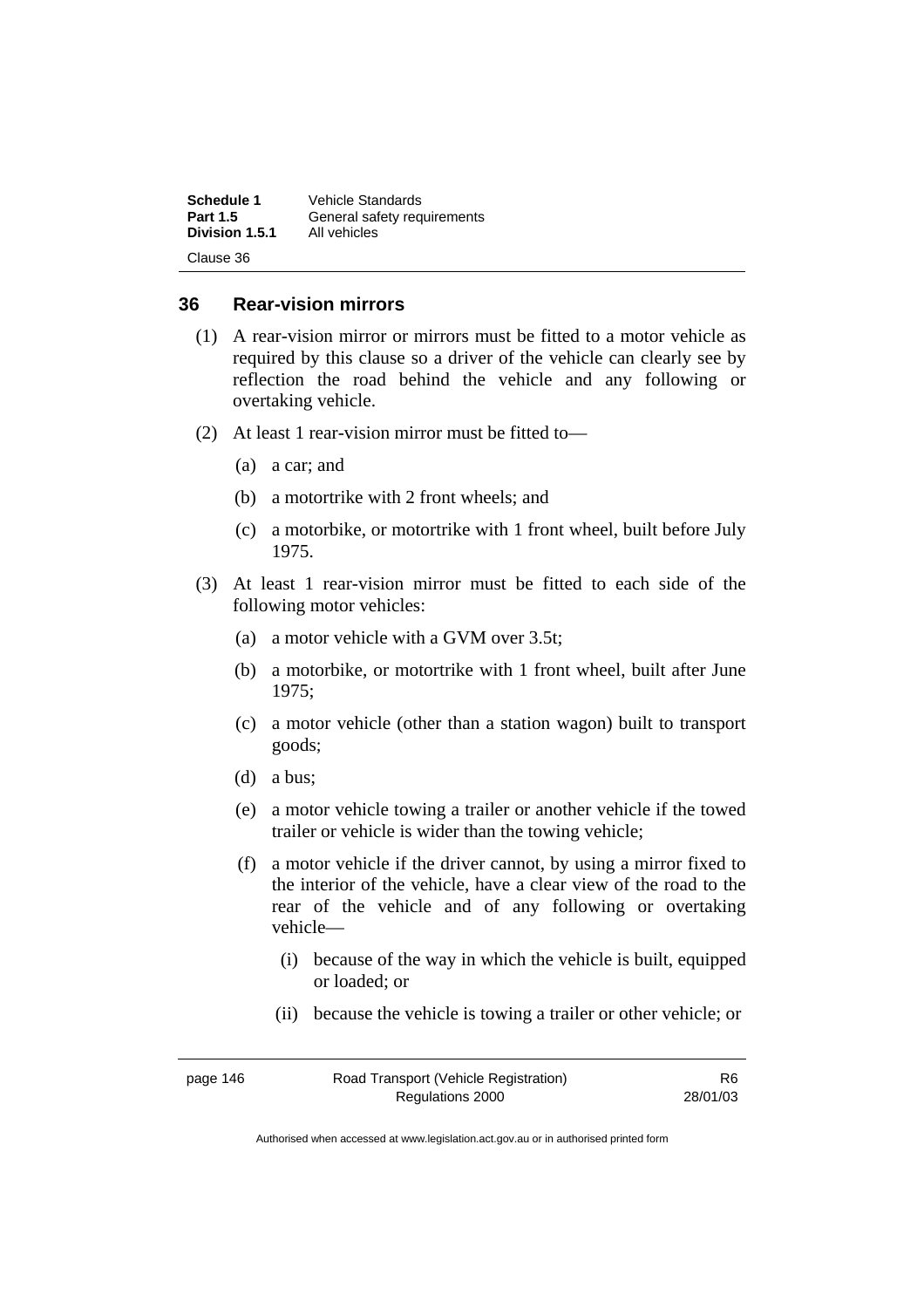| Schedule 1      | Vehicle Standards           |
|-----------------|-----------------------------|
| <b>Part 1.5</b> | General safety requirements |
| Division 1.5.1  | All vehicles                |
| Clause 37       |                             |

- (iii) for any other reason.
- (4) A motor vehicle with a GVM not over 3.5t (other than a motor vehicle mentioned in subclause (2) or (3)) must be fitted with—
	- (a) at least 1 rear-vision mirror on the right side of the vehicle; and
	- (b) at least 1 rear-vision mirror on the left side of the vehicle or inside the vehicle.
- (5) A rear-vision mirror fitted to a motor vehicle with a GVM over 3.5t must not project over 150mm beyond the widest part (excluding lights, signalling devices and reflectors) of the vehicle or the combination of which it forms part.
- (6) However, the rear-vision mirror may project not over 230mm beyond the widest part of the vehicle or combination if it can fold to project not over 150mm beyond the widest part.

#### **37 Rear-vision mirrors—surfaces**

- (1) A rear-vision mirror required to be fitted to the side of a motor vehicle with a GVM over 3.5t must have a reflecting surface of at least  $150 \text{cm}^2$ .
- (2) A rear-vision mirror required to be fitted to the right side of a motor vehicle with a GVM over 3.5t must have a flat reflecting surface if—
	- (a) the motor vehicle has only 1 steering control; and
	- (b) the centre of the steering control is to the right of, or in line with, the centre of the motor vehicle.
- (3) The reflecting surface of the rear-vision mirrors that are required to be fitted to a motorbike or moped must—
	- (a) each be of the same curvature; and
	- (b) if convex, be part of a notional sphere with a radius of at least 1.2m.

| -R6      | Road Transport (Vehicle Registration) | page 147 |
|----------|---------------------------------------|----------|
| 28/01/03 | Regulations 2000                      |          |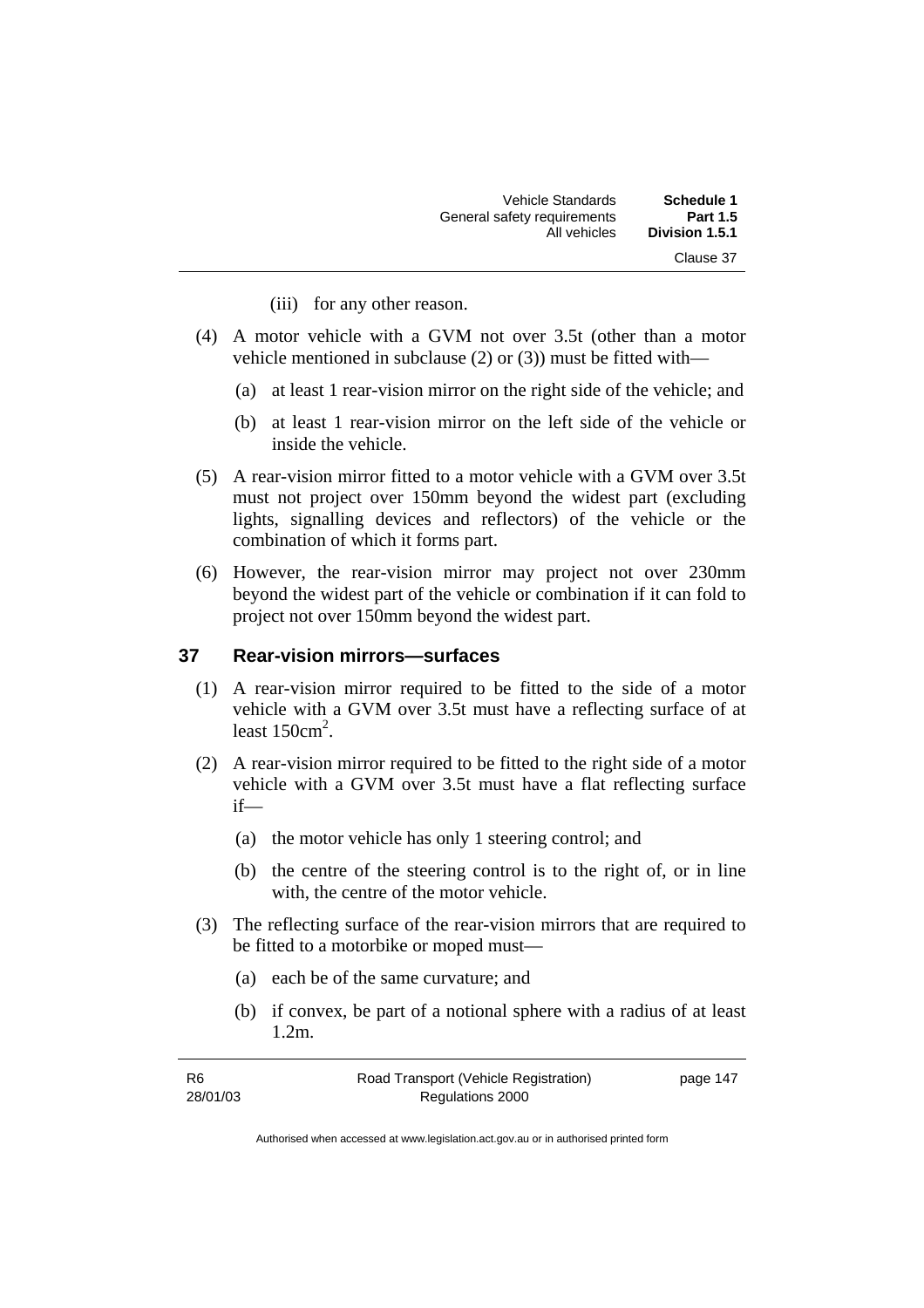| Schedule 1      | <b>Vehicle Standards</b>    |
|-----------------|-----------------------------|
| <b>Part 1.5</b> | General safety requirements |
| Division 1.5.1  | All vehicles                |
| Clause 38       |                             |

## **38 Additional rear-vision mirrors**

A motor vehicle may be fitted with additional rear-vision mirrors or mirror surfaces that are flat or convex or a combination of flat and convex surfaces.

## **39 Automatic transmission**

- (1) A motor vehicle fitted with an automatic transmission must have an engine starter mechanism that cannot operate when the transmission control is in a position to drive the vehicle.
- (2) A vehicle built after 1975 that is fitted with an automatic transmission must have an indicator in the driver's compartment showing the transmission control position.
- (3) Subclauses (1) and (2) do not apply to a motor vehicle with less than 4 wheels.
- (4) If a motor vehicle (other than a motorbike or implement) built after 1975 is equipped with automatic transmission—
	- (a) the transmission control lever position, and an indication of the transmission gear ratio selected, must be displayed within the driver's compartment where they will be readily visible to the driver; and
	- (b) the sequence of transmission control lever positions must—
		- (i) include a neutral position (in which no power is transmitted to the driving wheels) located between the reverse drive and forward drive positions; and
		- (ii) if a park position (in which forward or rearward movement of the vehicle is prevented) is included—the park position must be located at the end of the sequence adjacent to the reverse drive position.
- (5) If a car, or a car derivative, built after 1975 is equipped with automatic transmission and—

| page 148 | Road Transport (Vehicle Registration) | R <sub>6</sub> |
|----------|---------------------------------------|----------------|
|          | Regulations 2000                      | 28/01/03       |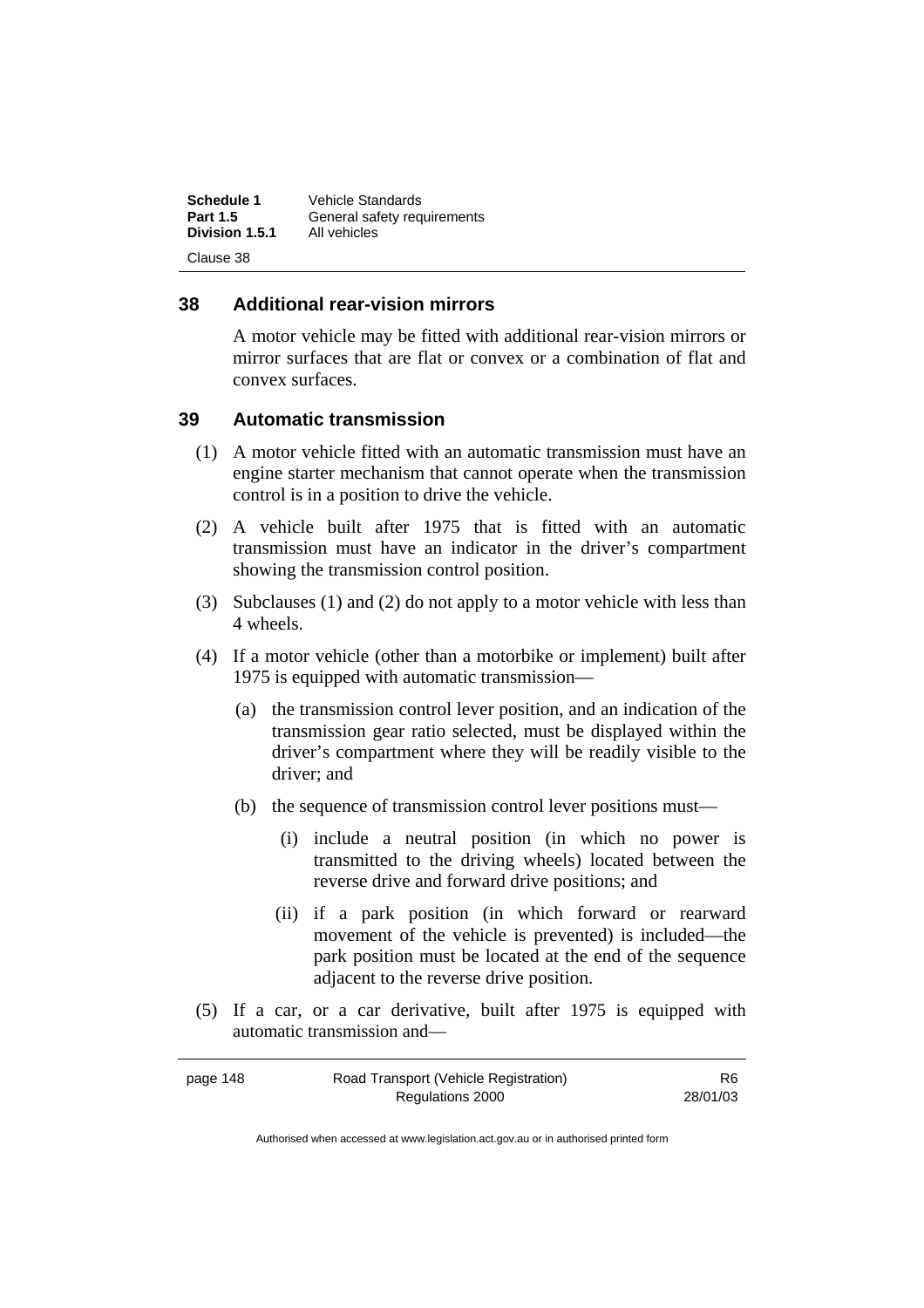| Schedule 1                  | Vehicle Standards           |
|-----------------------------|-----------------------------|
| <b>Part 1.5</b>             | General safety requirements |
| Division 1.5.1<br>Clause 40 | All vehicles                |

- (a) the transmission control lever is located on the steering column—
	- (i) the movement of the lever from neutral to reverse must be clockwise or, if all lever positions are to the right of the vertical longitudinal plane through the centre of the steering wheel, the movement of the lever from neutral to reverse must be anticlockwise; and
	- (ii) the movement of the device provided to indicate the transmission gear ratio selected must be generally in the same linear or rotational direction as the movement of the lever; or
- (b) the transmission control lever is located in another position—
	- (i) all lever positions must be to the left of the vertical longitudinal plane through the centre of the steering wheel; and
	- (ii) the movement of the lever from neutral to reverse must be generally upwards, forward or to the left according to whether the lever is constrained to be moved generally in a vertical, longitudinal or transverse direction, as the case may be.

## **40 Diesel engines**

A motor vehicle propelled by a compression ignition engine (commonly known as a diesel engine) must be fitted with a device preventing the engine from being started accidentally or inadvertently.

## **41 Bonnet securing devices**

 (1) A motor vehicle with a moveable body panel forward of the windscreen must have a device to secure the panel if it covers an engine, luggage storage or battery compartment.

| -R6      | Road Transport (Vehicle Registration) | page 149 |
|----------|---------------------------------------|----------|
| 28/01/03 | Regulations 2000                      |          |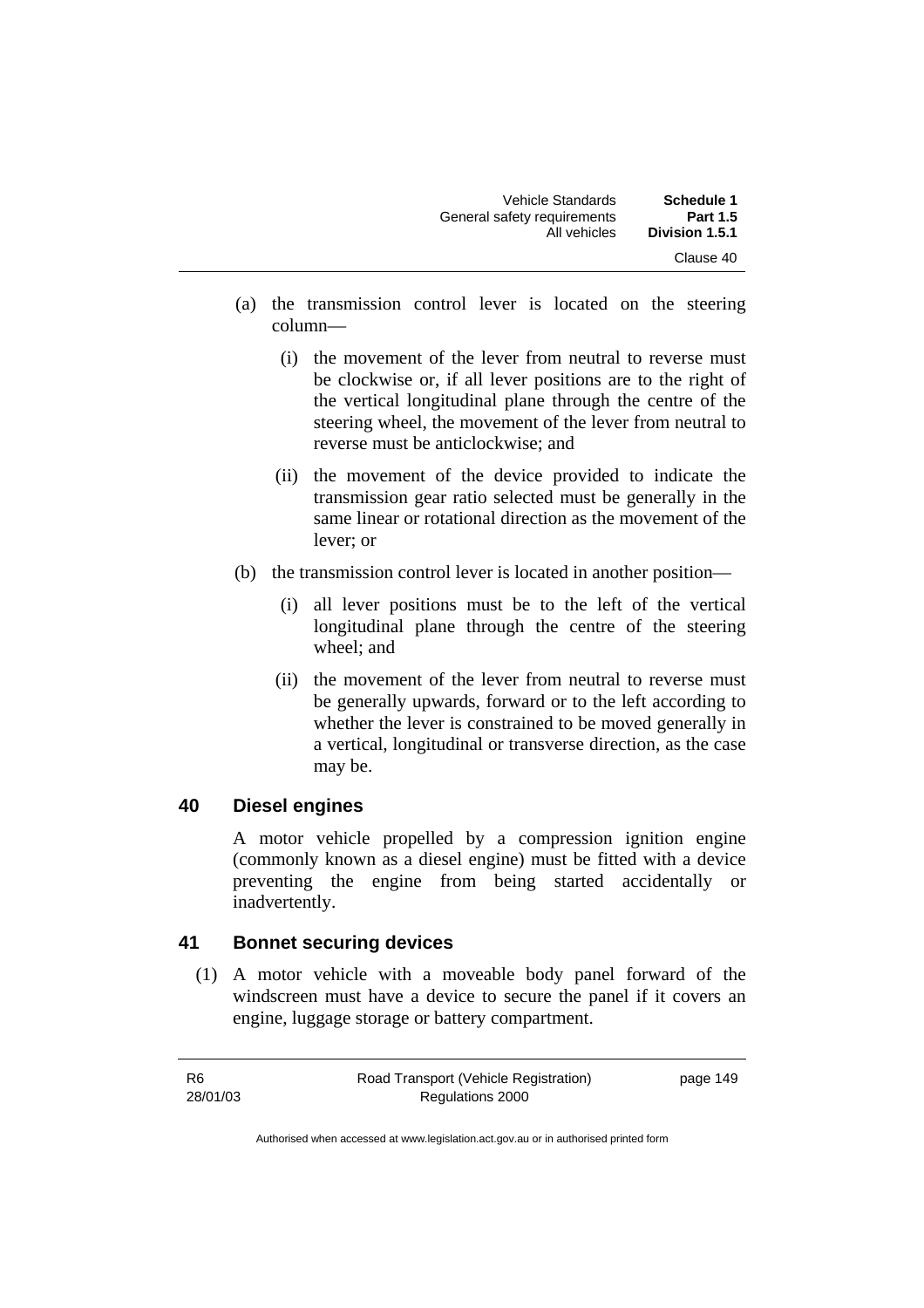| Schedule 1      | Vehicle Standards           |
|-----------------|-----------------------------|
| <b>Part 1.5</b> | General safety requirements |
| Division 1.5.1  | All vehicles                |
| Clause 42       |                             |

 (2) However, if the panel opens from the front in a way that partly or completely obstructs the driver's forward view through the windscreen, the panel must have primary and secondary devices to secure the panel.

## **42 Electrical wiring, connections and installations**

- (1) The wiring of electrical equipment of a vehicle, except the hightension ignition wiring, must—
	- (a) be supported at intervals of not over 600mm, unless the vehicle is a pole-type trailer with a pole with an adjustable length, or an extendible trailer; and
	- (b) be insulated at each of its joints; and
	- (c) be located where it cannot—
		- (i) become overheated; or
		- (ii) contact moving parts; or
		- (iii) come near enough to the fuel system to be a fire hazard; and
	- (d) be protected from chafing.
- (2) The electrical connectors between motor vehicles and trailers, for operation of the vehicle lights required by this schedule, must comply with Australian Standard AS 2513-1982 *Electrical Connections for Trailer Vehicles*.
- (3) A trailer must be equipped with an electrical conductor, independent of the trailer coupling, that provides a return path between the electrical circuits of the trailer and towing vehicle.
- (4) The electrical wiring, connections and installations of a semitrailer, dog trailer or converter dolly used in a road train over 19m long must comply with 3rd edition ADR 63, whether or not it was built before the date stated in the ADR for vehicles of that type.

page 150 Road Transport (Vehicle Registration) Regulations 2000 R6 28/01/03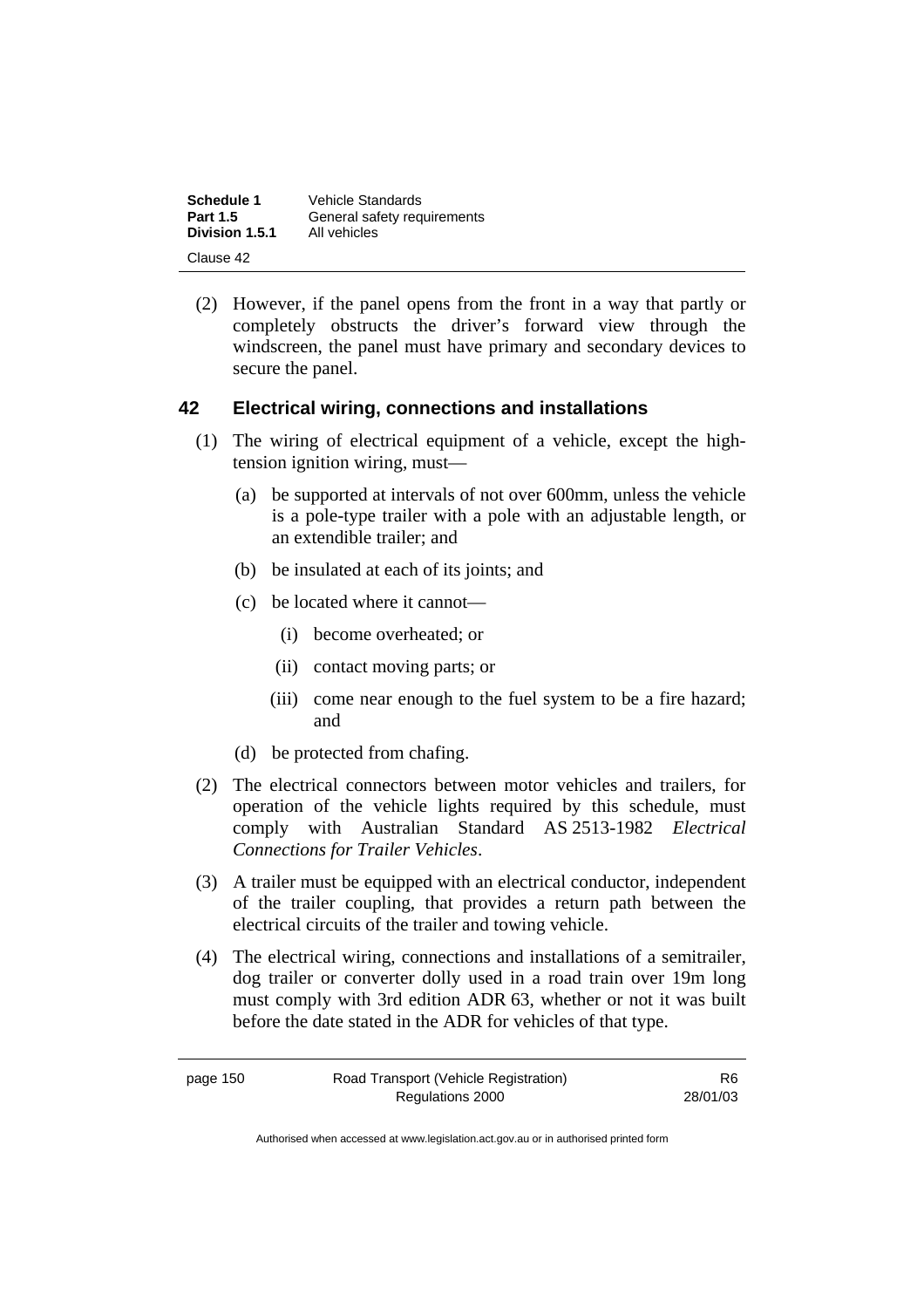## **43 Speedometers**

- (1) A motor vehicle (other than a trailer) built after June 1974 that can be driven faster than 50km/h on a level road must be fitted with a speedometer.
- (2) The speedometer must—
	- (a) indicate the speed at which the vehicle is being driven in kilometres per hour; and
	- (b) indicate, when the vehicle is travelling faster than 40km/h, a speed that is not over 10% less than the actual speed; and
	- (c) be readily visible to the driver.

#### **44 Television receivers and visual display units**

- (1) A television receiver or visual display unit must not be installed in a vehicle so any part of the image on the screen is visible to the driver from the normal driving position.
- (2) However, subclause (1) does not apply to—
	- (a) a television receiver or visual display unit that cannot be operated when the vehicle is moving; or
	- (b) a driver's aid in any vehicle or a destination sign in a bus.

#### **Example of driver's aids**

- 1. Closed-circuit television security cameras.
- 2. Dispatch systems.
- 3. Navigational or intelligent highway and vehicle system equipment.
- 4. Rear-view screens.
- 5. Ticket-issuing machines.
- 6. Vehicle monitoring devices.
- (3) A television receiver, or visual display unit, and its associated equipment in a vehicle must be securely mounted in a position that—

| R <sub>6</sub> | Road Transport (Vehicle Registration) | page 151 |
|----------------|---------------------------------------|----------|
| 28/01/03       | Regulations 2000                      |          |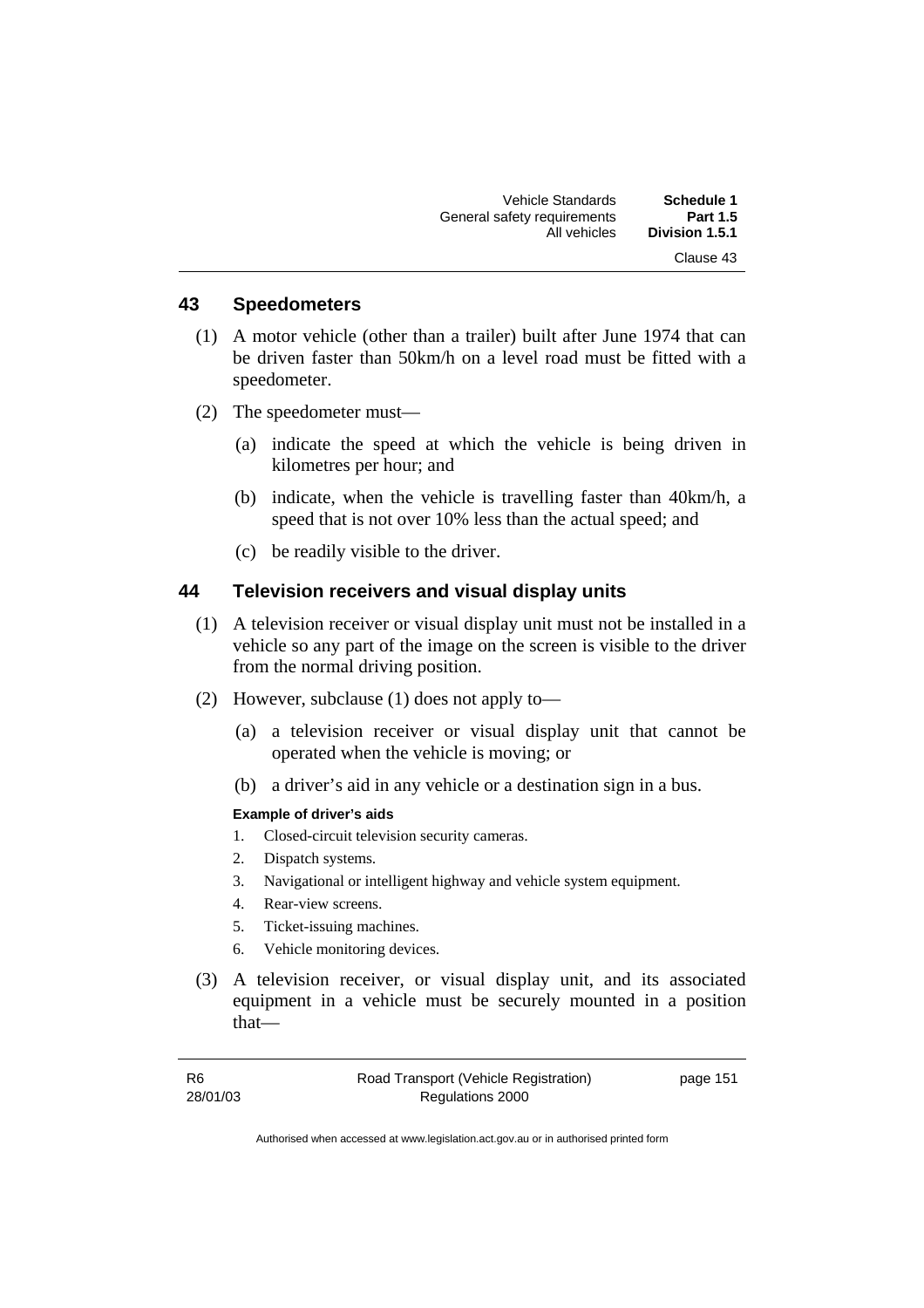| Schedule 1      | Vehicle Standards           |
|-----------------|-----------------------------|
| <b>Part 1.5</b> | General safety requirements |
| Division 1.5.1  | All vehicles                |
| Clause 45       |                             |

- (a) does not obscure the driver's view of the road; and
- (b) does not impede the movement of a person in the vehicle.

#### **45 Windows generally**

- (1) A window on a vehicle must be sound and properly fitted.
- (2) A movable window on a vehicle must be fitted with a suitable device to open and close it.
- (3) At least  $\frac{1}{2}$  of the side windows on a vehicle must be openable.

#### **46 Windscreens and windows**

- (1) Transparent material used in a windscreen, window, or an interior partition, of a motor vehicle must be of approved material if—
	- (a) the vehicle was built after June 1953; or
	- (b) the material was first fitted to the vehicle after June 1953.
- (2) However, non-shatterable transparent material may be used in a window or an interior partition of a motor vehicle.
- (3) In this clause:

*approved material* means material with the same characteristics as material mentioned in any of the following standards:

- Australian Standard AS R1-1965 *Safety Glass for Land Transport*
- Australian Standard AS R1-1968 *Safety Glass for Land Transport*
- Australian Standard AS 2080-1977 *Safety Glass for Vehicles*
- British Standard BS 857:1967 *Specification for Safety Glass for Land Transport*
- British Standard BS 5282:1975 *Road Vehicle Safety Glass*
- Economic Commission for Europe Regulation No 43 *Uniform Provisions Concerning Approval of Safety Glazing and*

| page 152 | Road Transport (Vehicle Registration) | R6       |
|----------|---------------------------------------|----------|
|          | Regulations 2000                      | 28/01/03 |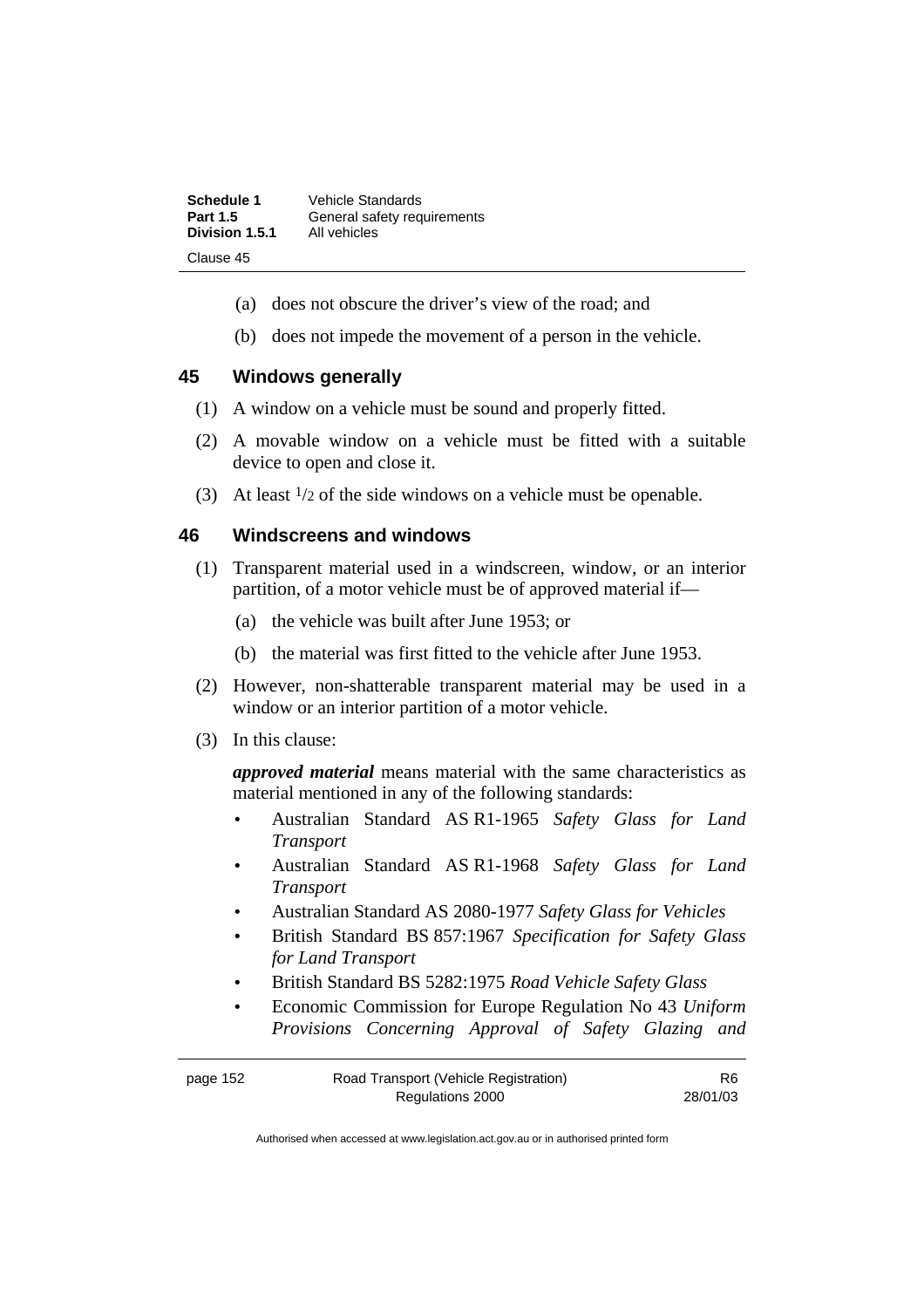| <b>Schedule 1</b> | <b>Vehicle Standards</b>    |
|-------------------|-----------------------------|
| <b>Part 1.5</b>   | General safety requirements |
| Division 1.5.1    | All vehicles                |
| Clause 47         |                             |

*Glazing Materials for Installation on Power Driven Vehicles and their Trailers*.

- British Standard BS AU178:1980 *Road Vehicle Safety Glass*
- Japanese Industrial Standard JIS R 3211-1979 *Safety Glasses for Road Vehicles*
- American National Standard ANSI Z26.1-1980 *Safety Code for Safety Glazing Materials for Glazing Motor Vehicles Operating on Land Highway*.

*Economic Commission for Europe* means the commission of that name established by the United Nations.

*transparent material* does not include any coating added to the windscreen, window or partition after its manufacture.

*Note* Copies of the standards, except the Economic Commission for Europe standard, are available from offices of Standards Australia. The Economic Commission for Europe standard is available from the Federal Office of Road Safety, Commonwealth Department of Transport and Regional Development, Canberra.

#### **47 Window tinting**

- (1) Glazing used in a windscreen of a motor vehicle must have a luminous transmittance of at least—
	- (a) for a motor vehicle built after 1971—75%; or
	- (b) for another motor vehicle—70%.
- (2) Windscreen glazing of a motor vehicle must not be coated in a way that reduces its luminous transmittance.
- (3) However, subclauses (1) and (2) do not apply to the greater of the following areas of a windscreen:
	- (a) the area above the highest point of the windscreen that is swept by a windscreen-wiper;
	- (b) the upper 10% of the windscreen.

| R6       | Road Transport (Vehicle Registration) | page 153 |
|----------|---------------------------------------|----------|
| 28/01/03 | Regulations 2000                      |          |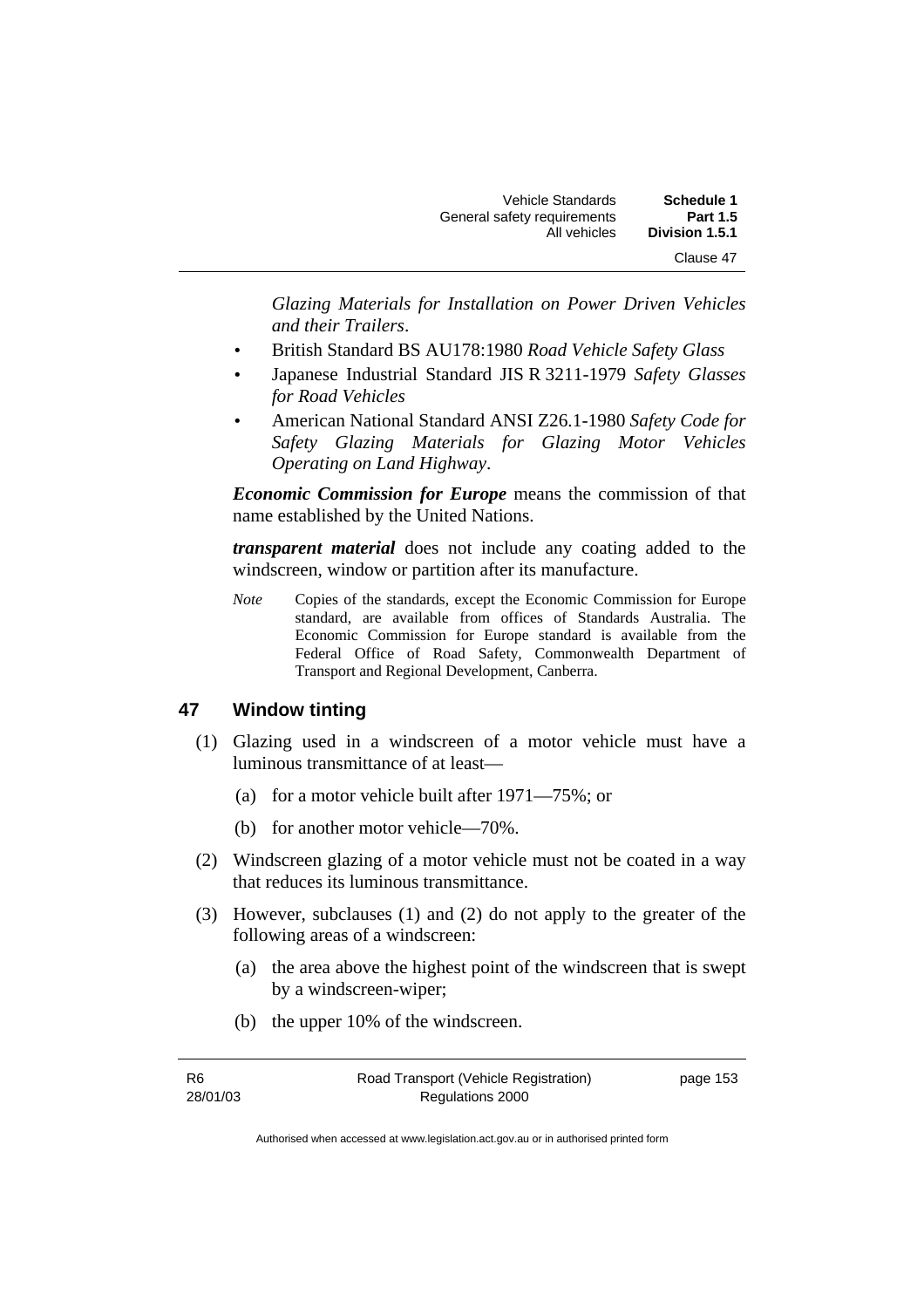| Schedule 1      | <b>Vehicle Standards</b>    |
|-----------------|-----------------------------|
| <b>Part 1.5</b> | General safety requirements |
| Division 1.5.1  | All vehicles                |
| Clause 48       |                             |

- (4) Glazing used in a window or interior partition of a motor vehicle must have a luminous transmittance of at least 70%.
- (5) Glazing (other than glazing used in the windscreen in a motor vehicle) may be coated to achieve a luminous transmittance of not less than 35%.
- (6) Glazing that has been coated to reduce its luminous transmittance must not have a reflectance of over 10%.
- (7) The luminous transmittance requirements in subclause (5) apply to a vehicle instead of the corresponding requirements in the relevant ADR.
- (8) In this clause:

*luminous transmittance*, for glazing, means the amount of light that can pass through the glazing as a percentage of the amount of light that would be transmitted if the glazing were absent.

## **48 Windscreen-wipers and washers**

- (1) A motor vehicle with 3 or more wheels that is fitted with a windscreen must be fitted with at least 1 windscreen-wiper unless a driver in a normal driving position can obtain an adequate view of the road ahead of the motor vehicle without looking through the windscreen.
- (2) At least 1 windscreen-wiper fitted to the motor vehicle must—
	- (a) be able to remove moisture from the part of the windscreen in front of the driver to allow the driver an adequate view of the road ahead of the motor vehicle when the windscreen is wet; and
	- (b) be able to be operated from a normal driving position; and
	- (c) for a motor vehicle built after 1934—continue to operate until the wiper is switched off; and

page 154 Road Transport (Vehicle Registration) Regulations 2000

R6 28/01/03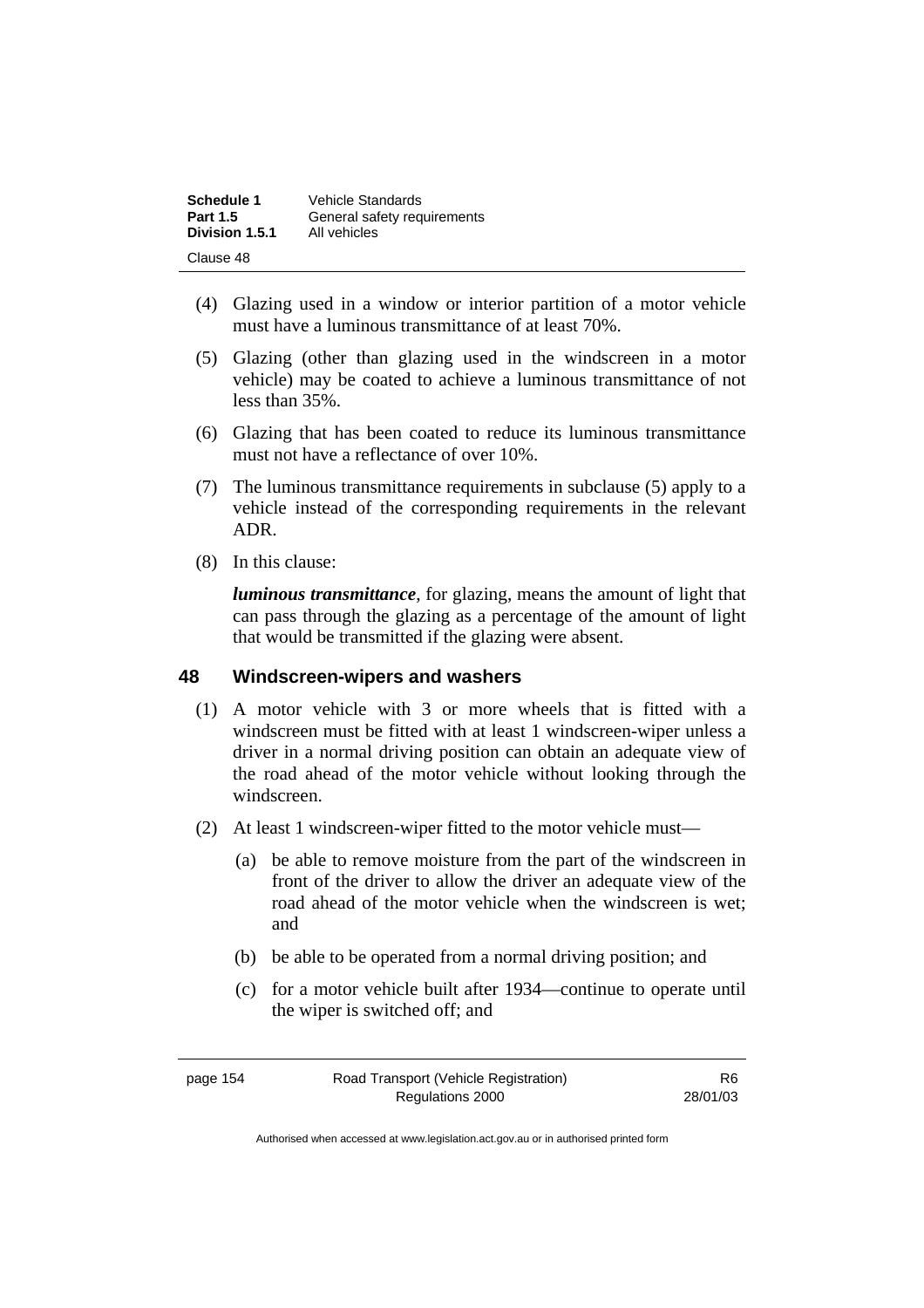| Schedule 1<br><b>Part 1.5</b> | <b>Vehicle Standards</b><br>General safety requirements |
|-------------------------------|---------------------------------------------------------|
| Division 1.5.1                | All vehicles                                            |
| Clause 49                     |                                                         |

- (d) for a motor vehicle built after 1959 the driving position of which is nearer one side of the vehicle than the other—
	- (i) be able to remove moisture from the part of the windscreen in front of the driver, and a corresponding part of the windscreen on the other side of the centre of the motor vehicle, to allow the driver an adequate view of the road ahead of the motor vehicle when the windscreen is wet; and
	- (ii) if the windscreen-wipers are operated by engine manifold vacuum—be provided with a vacuum reservoir or pump to maintain the efficient operation of the wiper or wipers while the vehicle is in motion.
- (3) If the motor vehicle was built after 1982 and has a GVM over 4.5t, it must also be fitted with a windscreen-washer that can direct water onto the windscreen within the area swept by a windscreen-wiper so the wiper can spread the water to all of the area swept by the wiper.
	- *Note* The ADRs require certain vehicles with a GVM not over 4.5t to be fitted with a windscreen-washer.
- (4) The windscreen-washer must be able to be operated from a normal driving position.

## **49 Wheels and tyres—size and capacity**

The wheels and tyres fitted to an axle of a vehicle must be of sufficient size and capacity to carry the part of the vehicle's gross mass transmitted to the ground through the axle.

## **50 Pneumatic tyres generally**

A vehicle built after 1932 must be fitted with pneumatic tyres.

page 155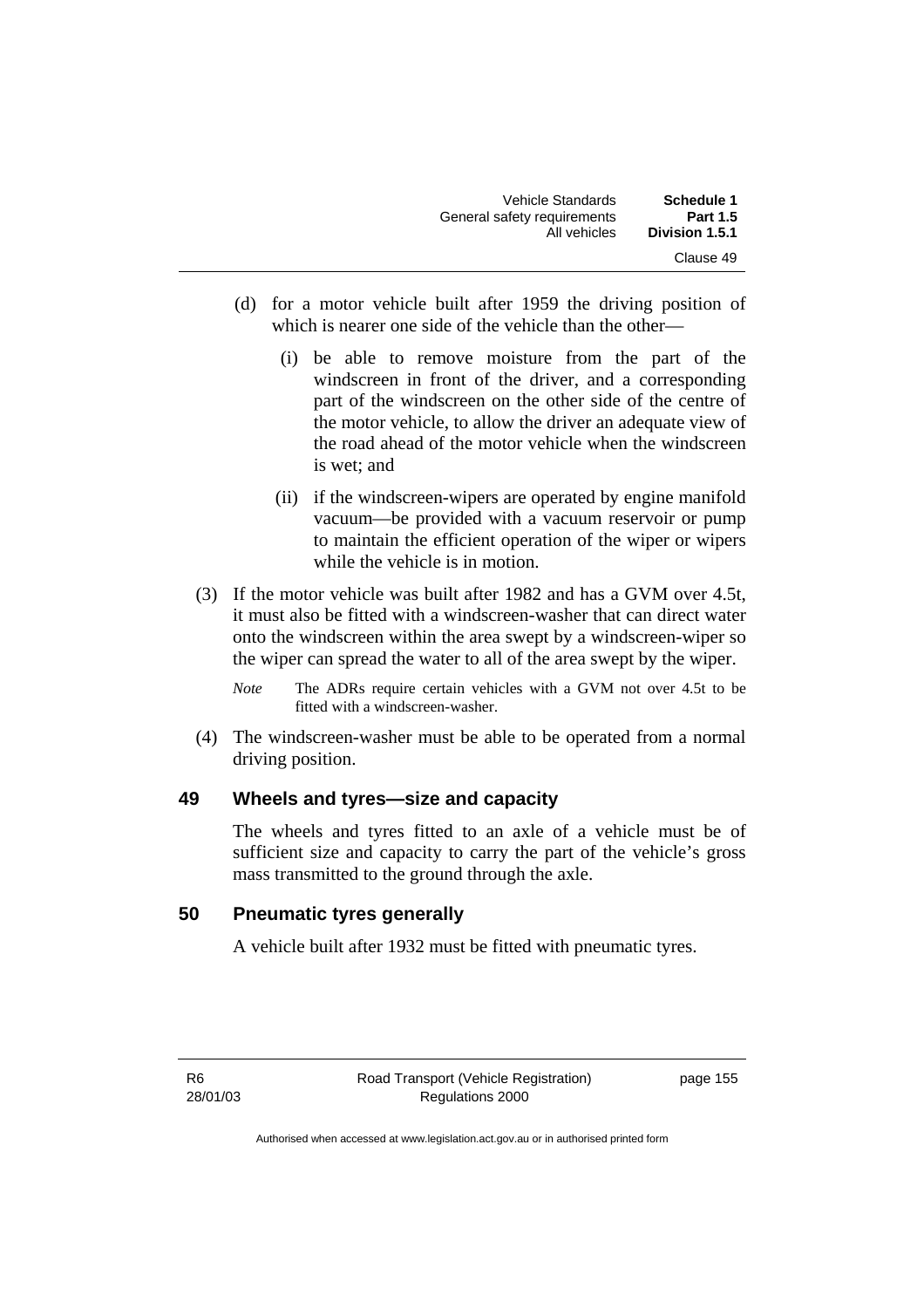| Schedule 1      | Vehicle Standards           |
|-----------------|-----------------------------|
| <b>Part 1.5</b> | General safety requirements |
| Division 1.5.1  | All vehicles                |
| Clause 51       |                             |

## **51 Pneumatic tyres—carcass construction**

- (1) A vehicle with a GVM not over 4.5t must not have pneumatic tyres of different carcass construction fitted to the same axle, but the tyres may have different cord materials and a different number of plies.
- (2) However, subclause (1) does not apply to a tyre being used in an emergency as a temporary replacement for a tyre complying with the subclause.

## **52 Pneumatic tyres—size and capacity**

The size and capacity of a pneumatic tyre to be fitted to a vehicle must be decided using a cold inflation pressure that is not over the lesser of—

- (a) the pressure recommended by the tyre manufacturer; and
- (b) a pressure of—
	- (i) for a radial ply tyre—825kPa; or
	- (ii) for another tyre—700kPa.

## **53 Tyres—defects**

A tyre fitted to a vehicle must be free of any apparent defect that could make the vehicle unsafe.

## **54 Tyres for use on vehicles with GVM over 4.5t**

- (1) A tyre fitted to a vehicle with a GVM over 4.5t must be suitable for road use at the lesser of—
	- (a) 100km/h; and
	- (b) the vehicle's top speed.
- (2) This clause applies to a vehicle instead of the tyre speed category requirements in the relevant ADR.

page 156 Road Transport (Vehicle Registration) Regulations 2000

R6 28/01/03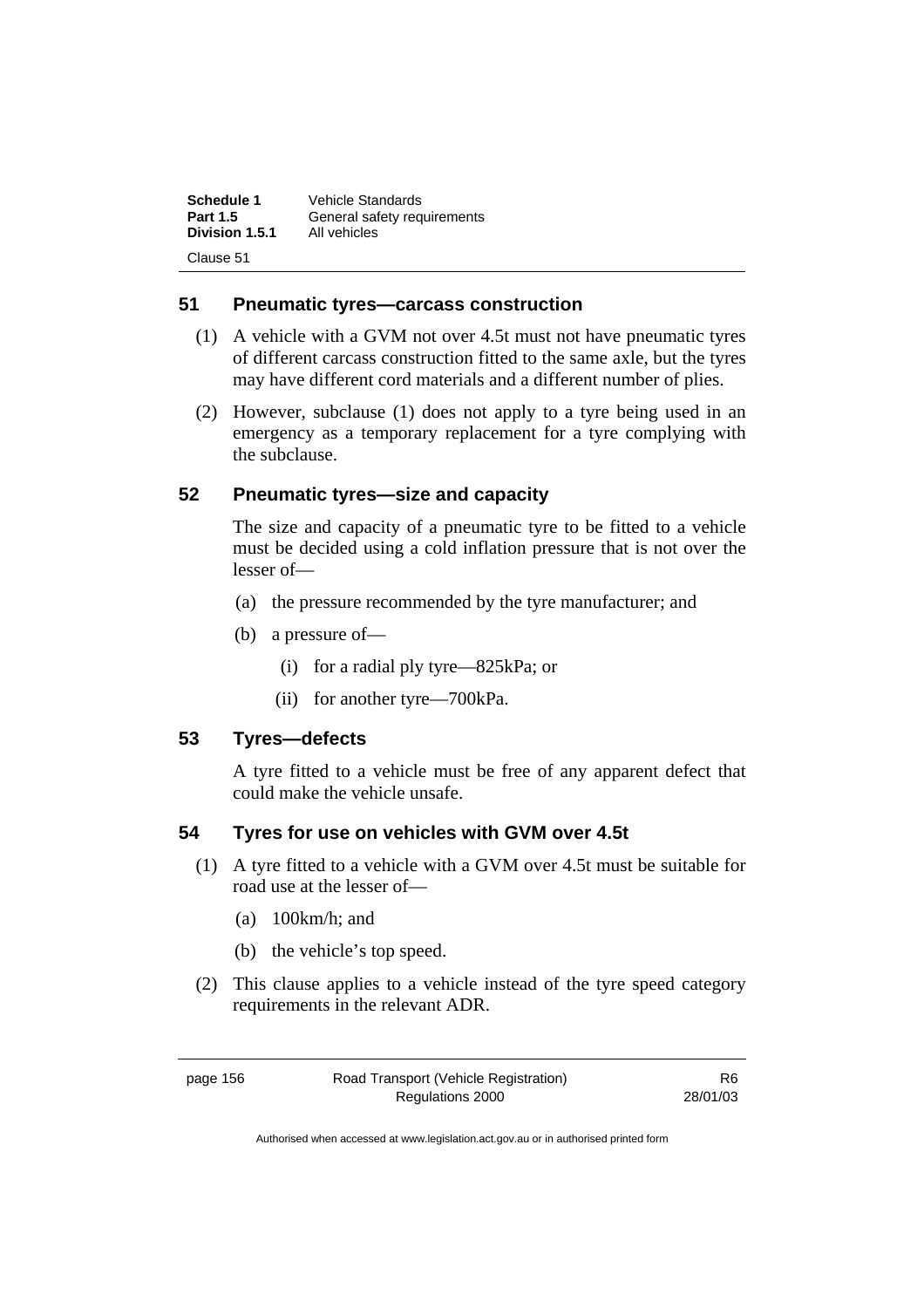## **55 Tyres—manufacturer's rating**

- (1) This clause applies to a motor vehicle if the vehicle—
	- (a) has 4 or more wheels; and
	- (b) was built after 1972; and
	- (c) has a GVM not over 4.5t.
- (2) However, this clause does not apply to a tyre if the tyre—
	- (a) is recommended by the vehicle builder as suitable for limited use on the vehicle in special circumstances at a speed less than the speed applying to the vehicle under subclause (3); or
	- (b) is being used in an emergency as a temporary replacement for a tyre complying with this clause.
- (3) A tyre fitted to a motor vehicle must, when first built, have been rated by the tyre manufacturer as suitable for road use at the lesser of—
	- (a) a speed of at least—
		- (i) for a car with special features for off-road use—140km/h; or
		- (ii) for another car—180km/h; or
		- (iii) for another motor vehicle—120km/h; and
	- (b) the vehicle's top speed.

#### **Example for par (a) (i)**

A four-wheel drive.

 (4) This clause applies to a vehicle instead of the tyre speed category requirements in the relevant ADR.

page 157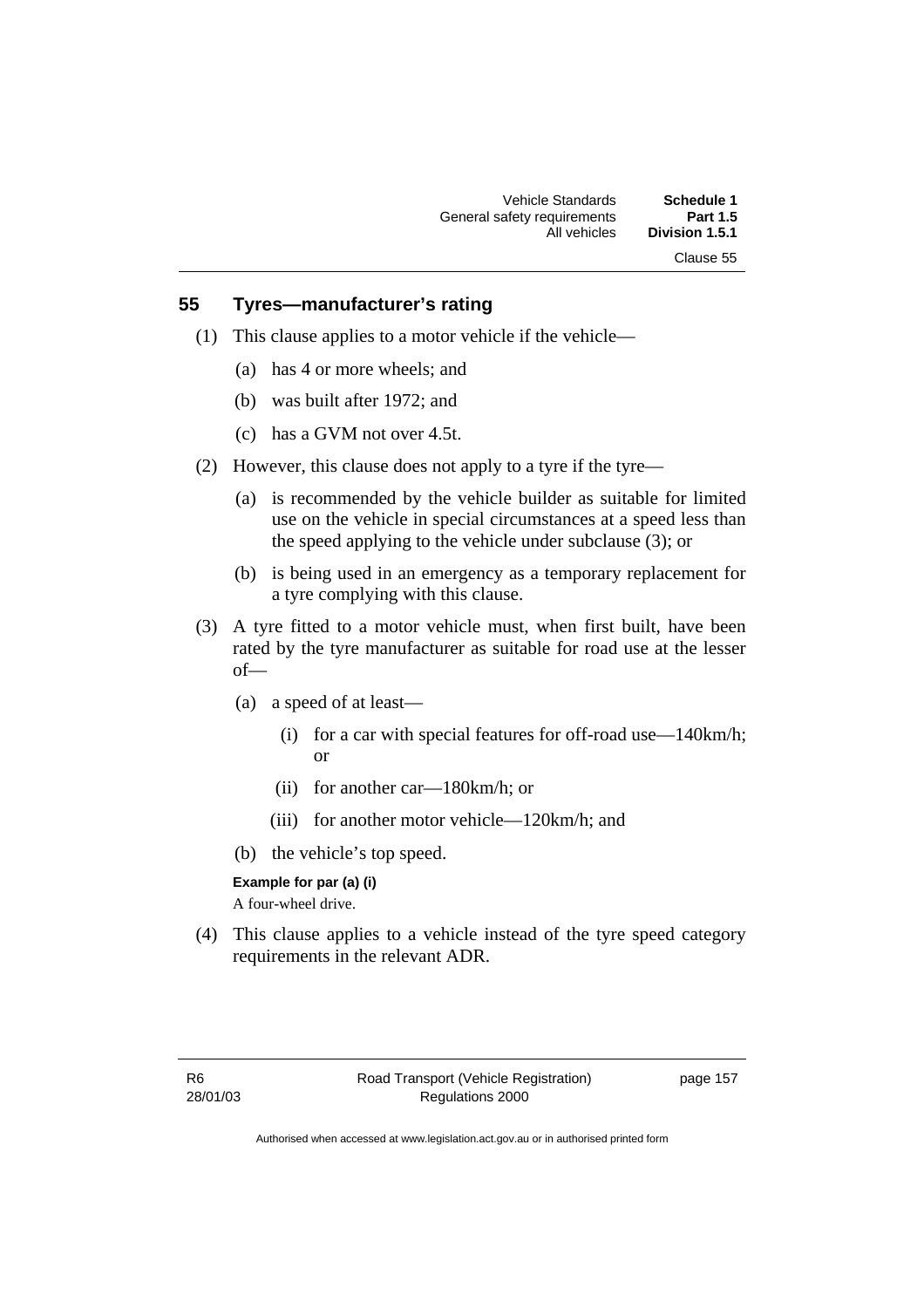| Schedule 1      | <b>Vehicle Standards</b>    |
|-----------------|-----------------------------|
| <b>Part 1.5</b> | General safety requirements |
| Division 1.5.1  | All vehicles                |
| Clause 56       |                             |

#### **56 Retreads**

- (1) A tyre that is retreaded before the commencement of this clause must not be used on a vehicle if—
	- (a) Australian Standard AS 1973-1976 *Retreaded Pneumatic Passenger Car and Light Truck Tyre* or Australian Standard AS 1973-1985 *Retreaded Pneumatic Passenger and Light Truck Tyre* applies to the tyre; and
	- (b) the tyre was retreaded after publication of the Australian Standard; and
	- (c) the tyre was not retreaded in accordance with Australian Standard AS 1973-1976 *Retreaded Pneumatic Passenger Car and Light Truck Tyre*, Australian Standard AS 1973-1985 *Retreaded Pneumatic Passenger and Light Truck Tyre* or Australian Standard AS 1973-1993 *Pneumatic Tyres— Passenger Car, Light Truck and Truck/Bus—Retreading and Repair Processes*.
- (2) A tyre that is retreaded after the commencement of this clause must not be used on a vehicle if—
	- (a) Australian Standard AS 1973-1993 *Pneumatic Tyres— Passenger Car, Light Truck and Truck/Bus—Retreading and Repair Processes* applies to the tyre; and
	- (b) the tyre was not retreaded in accordance with the Australian Standard.
	- *Note* The Australian Standards mentioned in this clause require various markings on retreaded tyres. These may include a speed rating less than the rating originally marked on the tyre.

## **57 Tyre tread**

 (1) A tyre on a motor vehicle must not have cleats or other gripping devices that could damage road surfaces.

page 158 Road Transport (Vehicle Registration) Regulations 2000

R6 28/01/03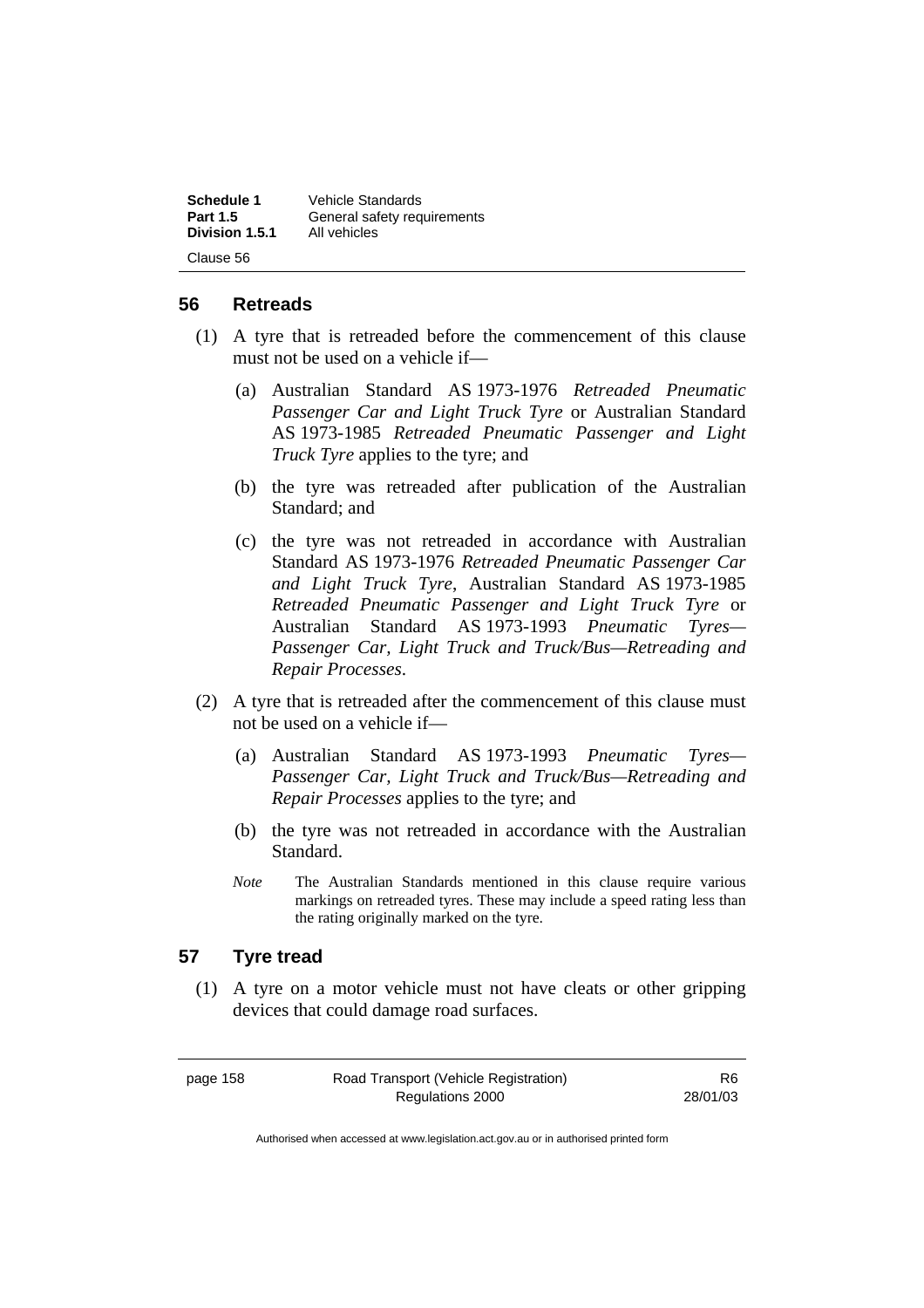- (2) Except at tread wear indicators, a tyre fitted to the vehicle must have a tread pattern at least 1.5mm deep in a band that runs continuously—
	- (a) across—
		- (i) for a vehicle with a GVM over 4.5t—at least 75% of the tyre width that normally comes into contact with the road; or
		- (ii) for another vehicle—the tyre width that normally comes into contact with the road; and
	- (b) around the whole circumference of the tyre.
- (3) A vehicle must not be fitted with a tyre that has been treated by recutting or regrooving the tread rubber, unless the tyre was—
	- (a) built with an extra thickness of rubber designed for recutting or regrooving; and
	- (b) labelled to indicate the construction.

## **Division 1.5.2 Additional requirements for motorbikes**

## **58 Steering gear and handlebars**

- (1) The handlebars on a motorbike must extend at least 250mm, but not over 450mm, on each side of the centre-line of the vehicle.
- (2) In taking a measurement for subclause (1), mirrors and lights mounted on the handlebars of the motorbike are disregarded.
- (3) The lowest part of the handgrip on the handlebars must not be higher than 380mm above the attachment point of the handlebars to the motorbike.
- (4) Handgrips on the handlebars must be fitted symmetrically.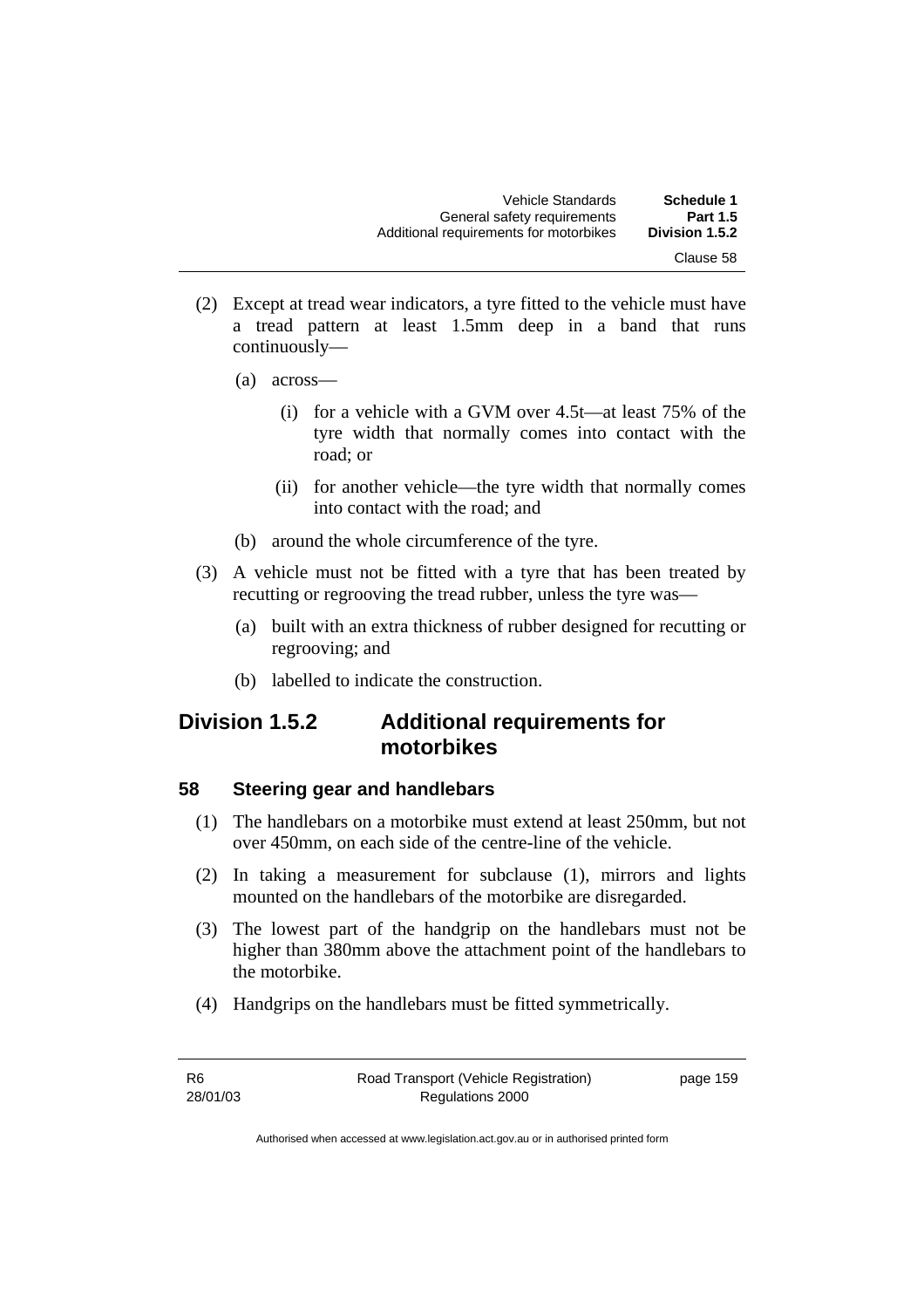| Schedule 1      | Vehicle Standards                      |
|-----------------|----------------------------------------|
| <b>Part 1.5</b> | General safety requirements            |
| Division 1.5.2  | Additional requirements for motorbikes |
| Clause 59       |                                        |

 (5) If a motorbike has the head stem as the steering pivot point, the horizontal distance from the midpoint between the head stem bearings to the centre of the front wheel must not be over 550mm.



**Maximum horizontal distance from midpoint between head stem bearings of motorbike to centre of front wheel** 

#### **59 Footrests**

A motorbike must be fitted with footrests for the driver, and for any passenger for whom a seating position is provided.

## **60 Chain guards**

- (1) If the engine power of a motorbike is transmitted to the rear wheel by a chain, the driver and any passenger must be protected from the front sprocket and at least the upper part of the chain by—
	- (a) the frame or equipment of the motorbike; or
	- (b) a chain guard.
- (2) A chain guard must cover the chain to a point—
	- (a) at least 300mm to the rear of the rearmost footrest; or

page 160 Road Transport (Vehicle Registration) Regulations 2000

R6 28/01/03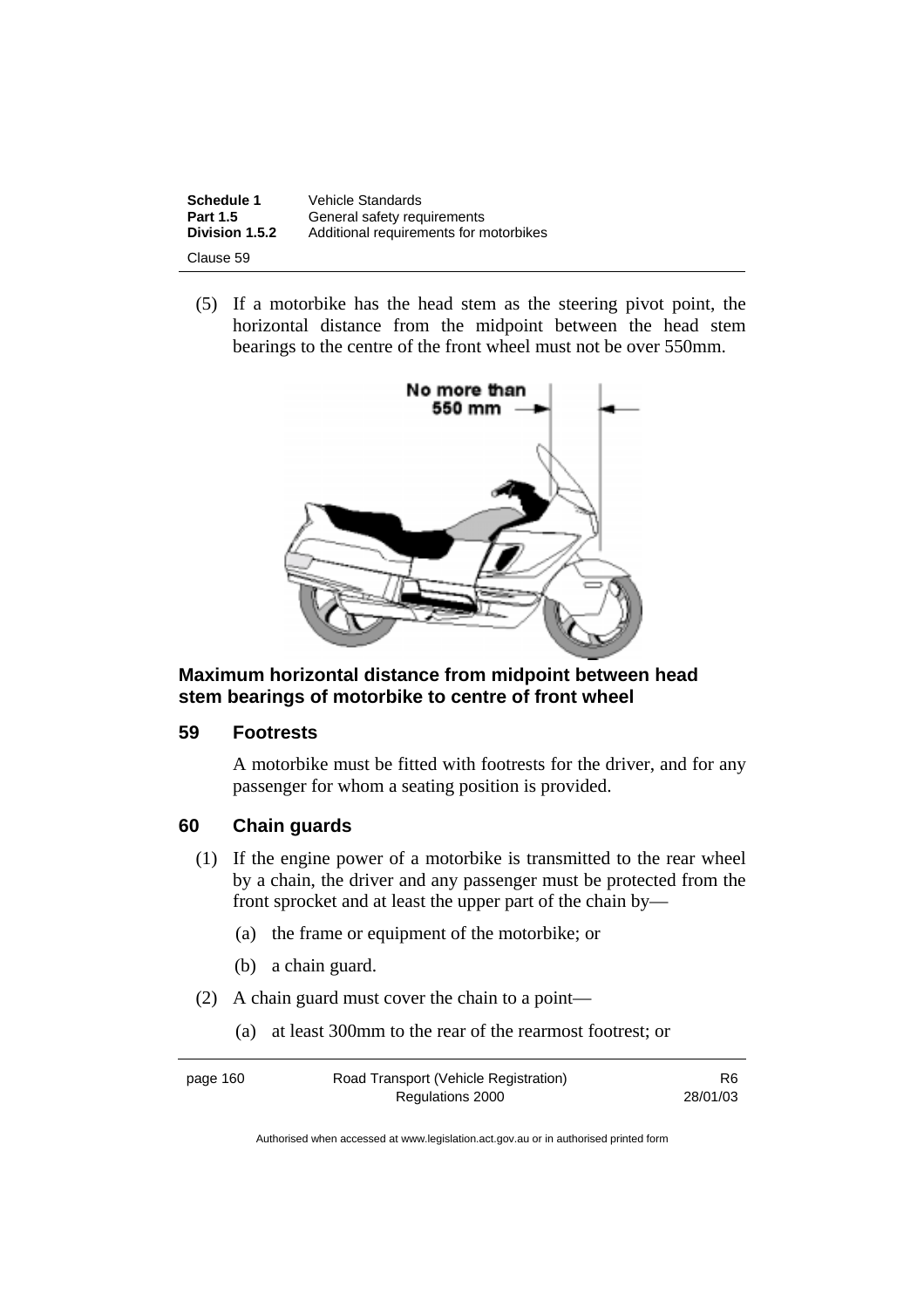| <b>Vehicle Standards</b>          | Schedule 1      |
|-----------------------------------|-----------------|
| General safety requirements       | <b>Part 1.5</b> |
| Additional requirements for taxis | Division 1.5.3  |
|                                   |                 |

Clause 60A

(b) above the centre of the rear drive sprocket.

## **Division 1.5.3 Additional requirements for taxis**

### **60A Fire extinguisher**

A taxi must be equipped with a fire extinguisher.

R6 28/01/03 Road Transport (Vehicle Registration) Regulations 2000

page 161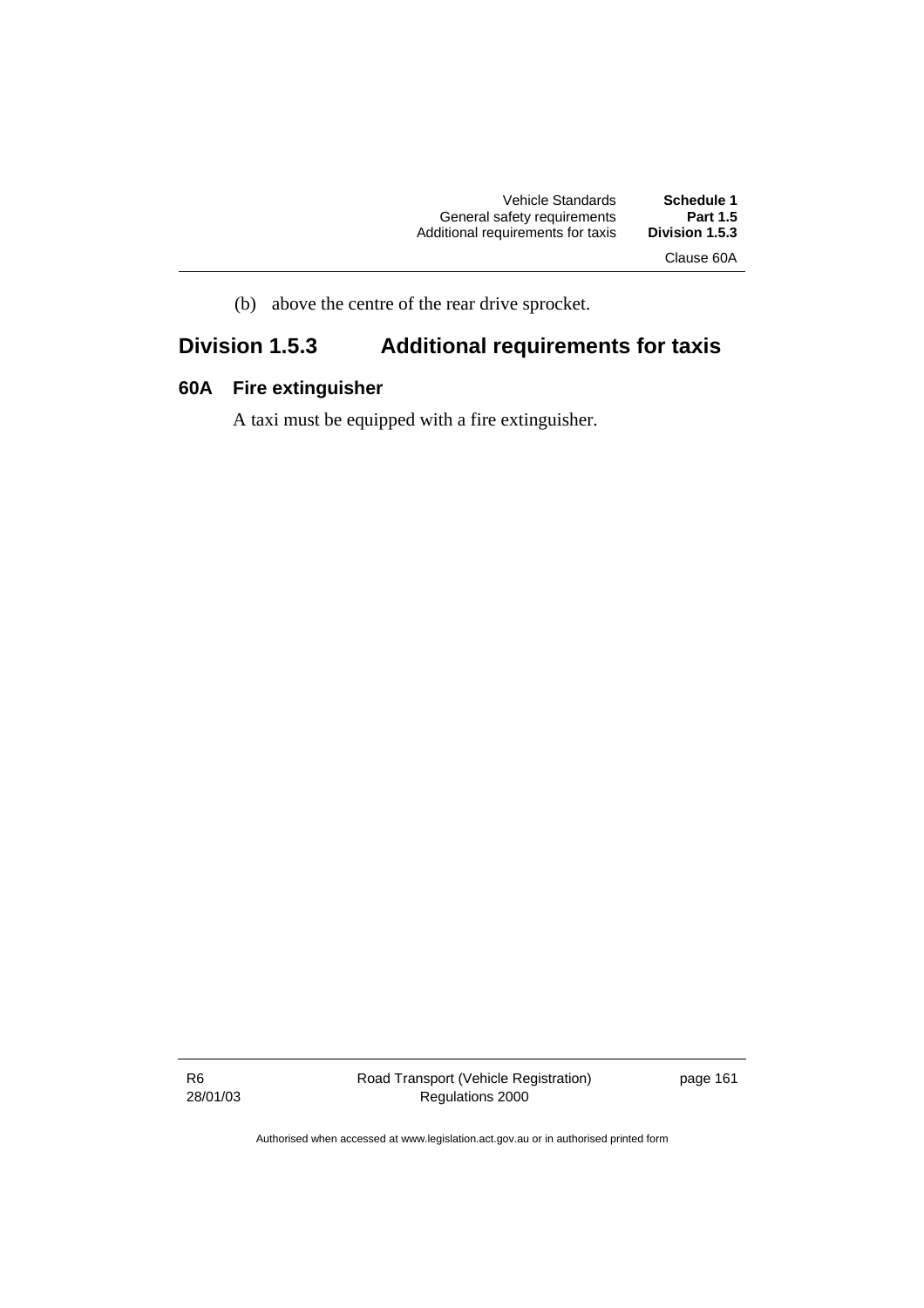**Schedule 1** Vehicle Standards<br>Part 1.6 Vehicle marking **Part 1.6** Vehicle marking

Clause 61

## **Part 1.6 Vehicle marking**

*Note* This part contains requirements for a vehicle that help to identify the vehicle and, if the vehicle is unusually long, to warn other motorists.

#### **61 Vehicle and engine identification numbers**

(1) In this clause:

*number* includes letter.

- (2) A motor vehicle must have an individual engine identification number clearly stamped, embossed or otherwise permanently marked on it.
- (3) A motor vehicle built after 1930 must have the engine identification number on its engine block or the main component of its engine.
- (4) A vehicle must have an individual vehicle identification number clearly stamped, embossed or otherwise permanently marked on a substantial part of its frame or chassis.
- (5) A vehicle or engine identification number must be located where a person can read it easily without having to use tools to remove a part of the vehicle that would otherwise obstruct the person's view.

#### **62 Compliance plate to be attached to certain motor vehicles**

- (1) This clause applies to a motor vehicle (other than a tractor, trailer or implement) registered for the first time after July 1972.
- (2) The vehicle must have securely and prominently attached within the engine compartment, or another position approved by the road transport authority, a plate that—
	- (a) is approved by the motor vehicle certification board or the administrator of vehicle standards; and

page 162 Road Transport (Vehicle Registration) Regulations 2000

R6 28/01/03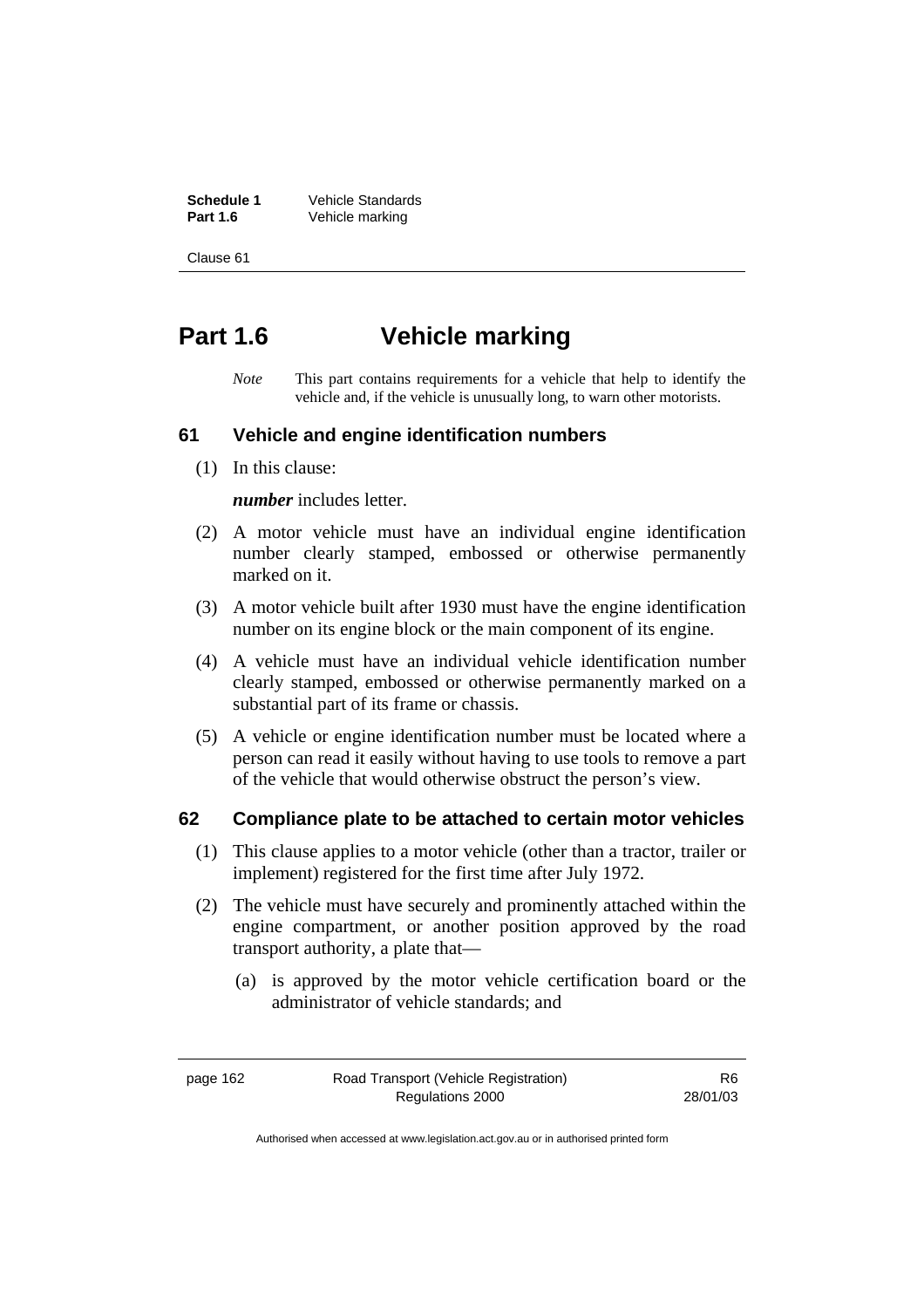| <b>Vehicle Standards</b> | Schedule 1      |
|--------------------------|-----------------|
| Vehicle marking          | <b>Part 1.6</b> |

Clause 63

- (b) identifies the vehicle; and
- (c) indicates that, at the time the plate was attached, the vehicle met the standards and procedures administered by the motor vehicle certification board or administrator of vehicle standards for that class of vehicle.

#### **63 Compliance plate to be attached to certain trailers**

 (1) This clause applies to a trailer built after 1985 that has an individual gross trailer weight rating (as decided by the road transport authority) over 4.5t, but not over 60t.

*Note* As a semitrailer is a trailer, this clause applies to semitrailers.

- (2) At or as soon as practicable after the time of the first registration of the trailer, the trailer must have securely and prominently attached to it, in a position designated by the motor vehicle certification board or administrator of vehicle standards, a plate that—
	- (a) is approved by the board or the administrator of vehicle standards; and
	- (b) identifies the vehicle; and
	- (c) indicates that, at the time the plate was attached, the vehicle met the standards and procedures administered by the motor vehicle certification board or administrator of vehicle standards for that class of vehicle.

#### **64 White or silver band on certain vehicles**

- (1) This clause applies to a vehicle that—
	- (a) is at least 2.2m wide; and
	- (b) has a body with a vertical measurement under 300mm at the rear, measured from the lowest point of the body above ground level to the highest point; and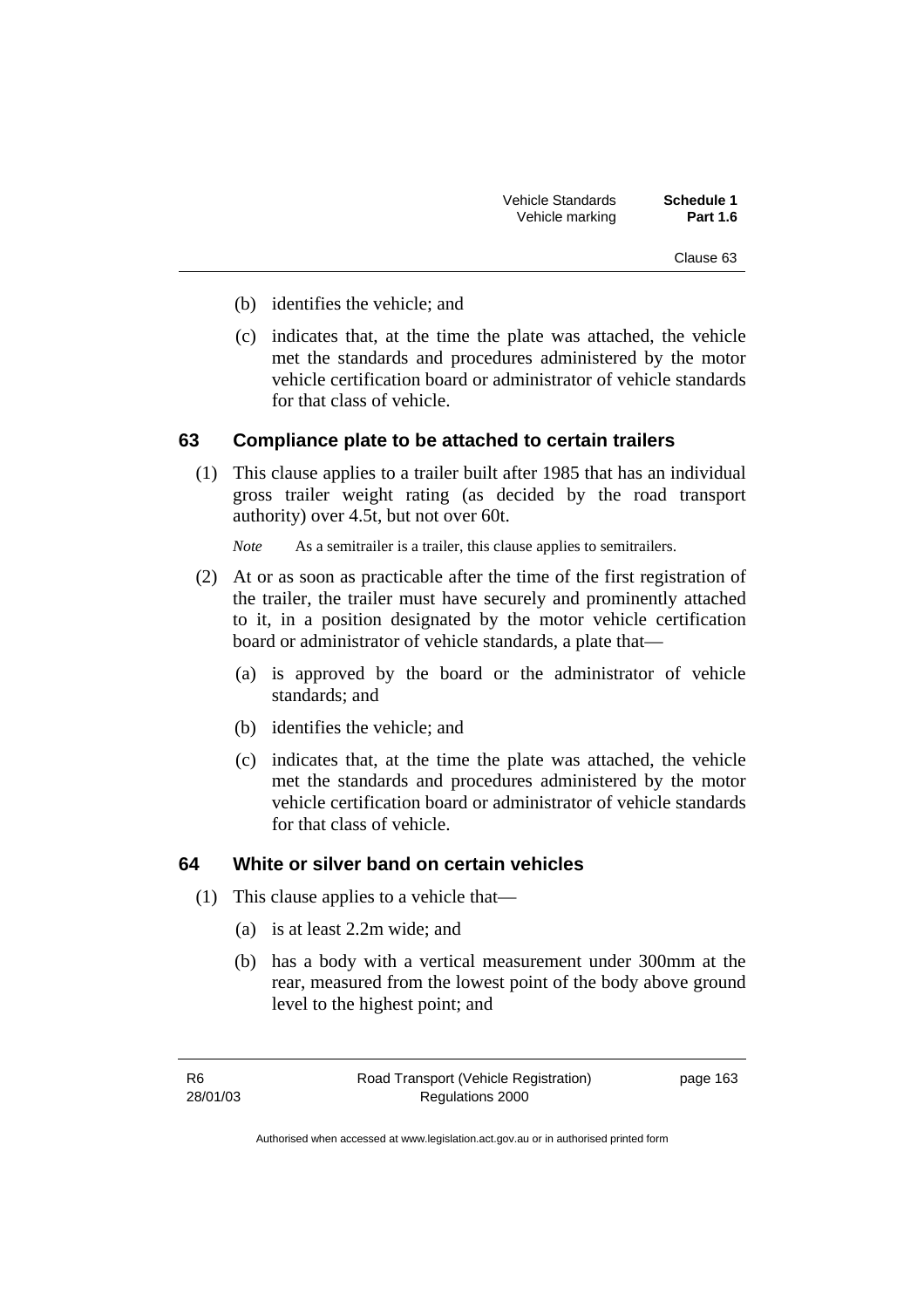| <b>Schedule 1</b> | <b>Vehicle Standards</b> |
|-------------------|--------------------------|
| <b>Part 1.6</b>   | Vehicle marking          |

#### Clause 65

- (c) is not fitted with rear marking plates in accordance with clause 126.
- (2) For subclause (1) (a), the width of a vehicle is measured disregarding any anti-skid device mounted on wheels, central tyre inflation systems, lights, mirrors, reflectors, signalling devices and tyre pressure gauges.
- (3) The vehicle must have a white or silver band at least 75mm high across the full width of the rearmost part of the body of the vehicle.

#### **65 Warning signs for combinations over 22m long**

- (1) The following vehicles must display road train warning signs complying with this clause and clause 67:
	- (a) a combination over 36.5m long;
	- (b) a road train over 30m, but not over 36.5m, long that includes 1 or more dog trailers.
- (2) The following vehicles must display road train warning signs, or a long vehicle warning sign, complying with this clause and clause 67:
	- (a) a road train over 22m, but not over 30m, long that includes 1 or more dog trailers;
	- (b) a road train over 22m, but not over 36.5m, long that does not include a dog trailer.
- (3) Another combination over 22m, but not over 36.5m, long must display a long vehicle warning sign complying with this clause and clause 67.
- (4) Subclauses (1), (2) and (3) do not apply to the extent of any inconsistency with a notice or permit issued under the *Road Transport (Dimensions and Mass) Act 1990* that applies to the combination.

page 164 Road Transport (Vehicle Registration) Regulations 2000

R6 28/01/03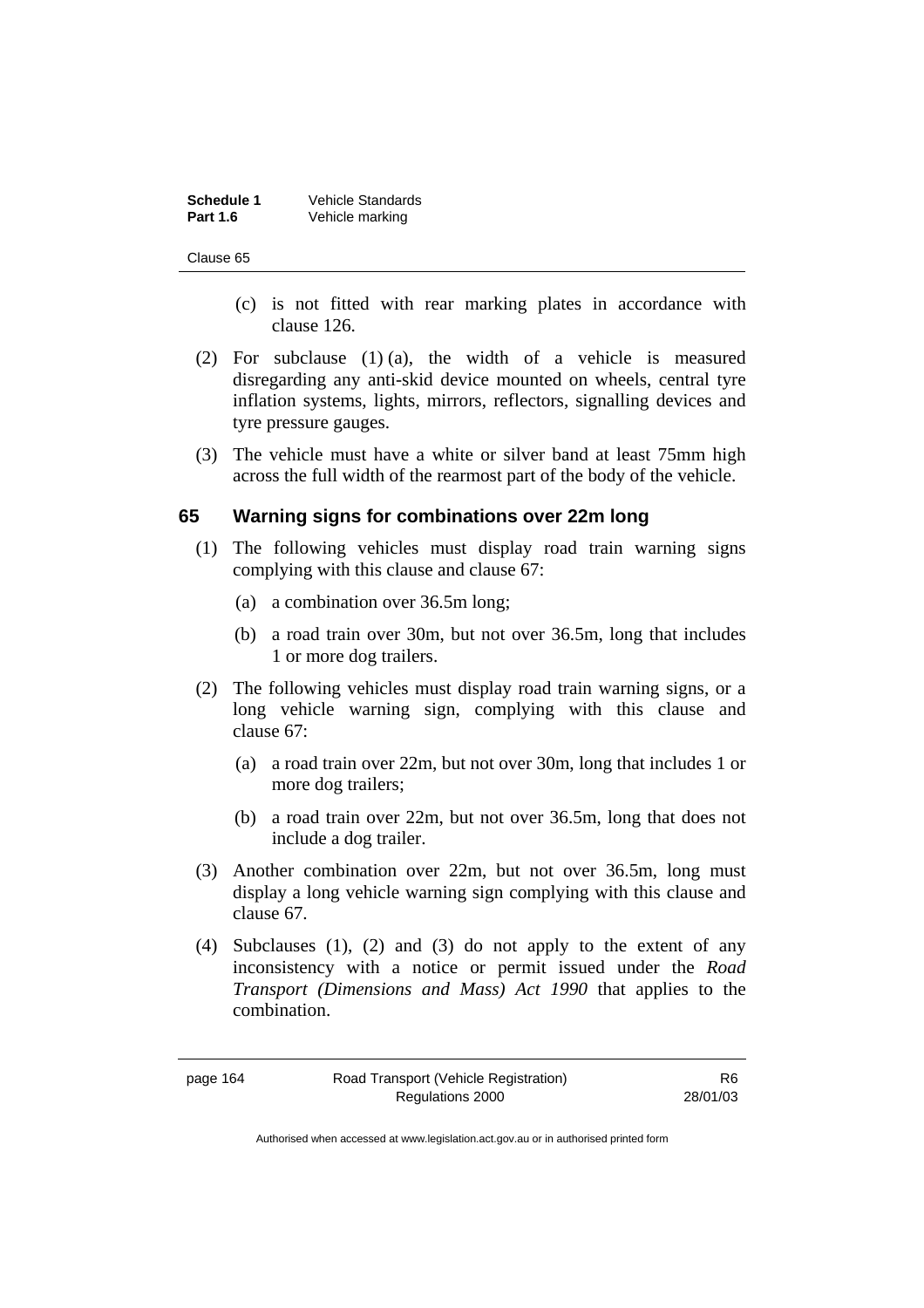| <b>Vehicle Standards</b> | Schedule 1      |
|--------------------------|-----------------|
| Vehicle marking          | <b>Part 1.6</b> |

- (5) Road train warning signs must be used in pairs and fitted horizontally, a warning sign at the front and the other at the rear of the combination.
- (6) A long vehicle warning sign must be fitted horizontally at the rear of the combination.

#### **66 Warning signs not to be displayed on other vehicles**

- (1) A road train warning sign must not be displayed on a vehicle unless the vehicle is part of a combination or road train mentioned in clause 65 (1) or (2).
- (2) A long vehicle warning sign must not be displayed on a vehicle unless the vehicle is a part of a combination or road train mentioned in clause 65 (2) or (3).

### **67 Specifications for warning signs**

- (1) A road train or long vehicle warning sign must be built in 1 or 2 parts from sheet steel 0.8mm thick or another material of at least the same stiffness, unless it is designed to be fixed to a vehicle using an adhesive.
- (2) The warning sign must be at least 1.02m wide and at least 250mm high.
- (3) A road train warning sign must display the words 'road train', and a long vehicle warning sign must display the words 'long vehicle', in black capital letters at least 180mm high in typeface Series B (N) that complies with Australian Standard AS 1744 *Forms of Letters and Numerals for Road Signs*.
- (4) If the warning sign is in 2 parts, 1 word of the expression 'road train' or 'long vehicle' must be on one part and the other word of the expression must be on the other part.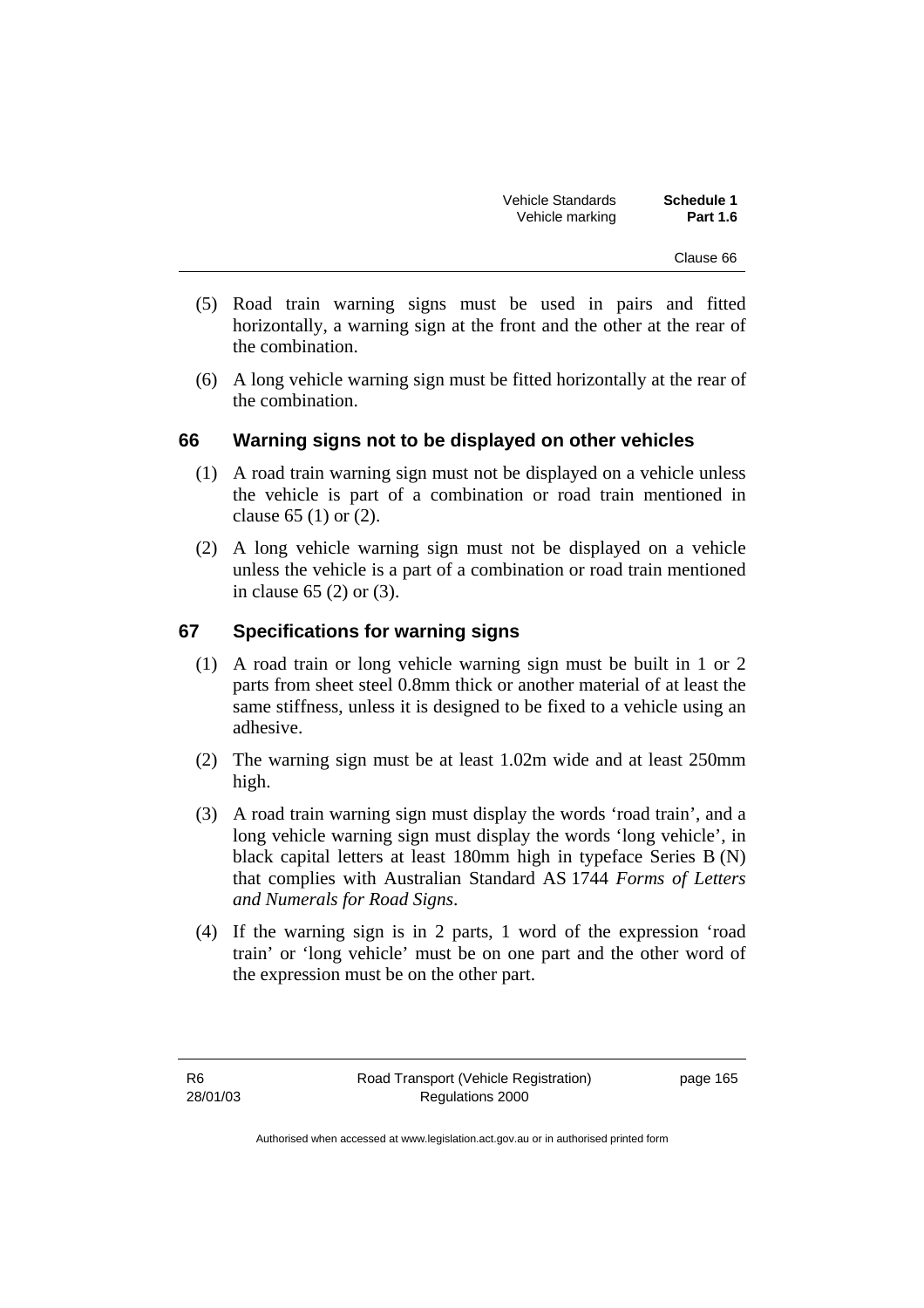| <b>Schedule 1</b> | <b>Vehicle Standards</b> |
|-------------------|--------------------------|
| <b>Part 1.6</b>   | Vehicle marking          |

Clause 67

- (5) The warning sign must display the sign manufacturer's name or logo, and the brand and class of retro-reflective material used, in block letters not over 10mm high.
- (6) The warning sign must have a black border.
- (7) The warning sign must be coated with yellow retro-reflective material of class 1 or 2 that meets Australian Standard AS 1906 *Retro-reflective Materials and Devices for Road Traffic Control Purposes*.
- (8) The warning sign must be fitted so—
	- (a) no part of the sign is—
		- (i) over 1.8m above ground level; or
		- (ii) under 500mm above ground level; and
	- (b) if the sign is in 2 parts—the parts are fitted at the same height above ground level.



#### **Positioning of a warning sign**

page 166 Road Transport (Vehicle Registration) Regulations 2000

R6 28/01/03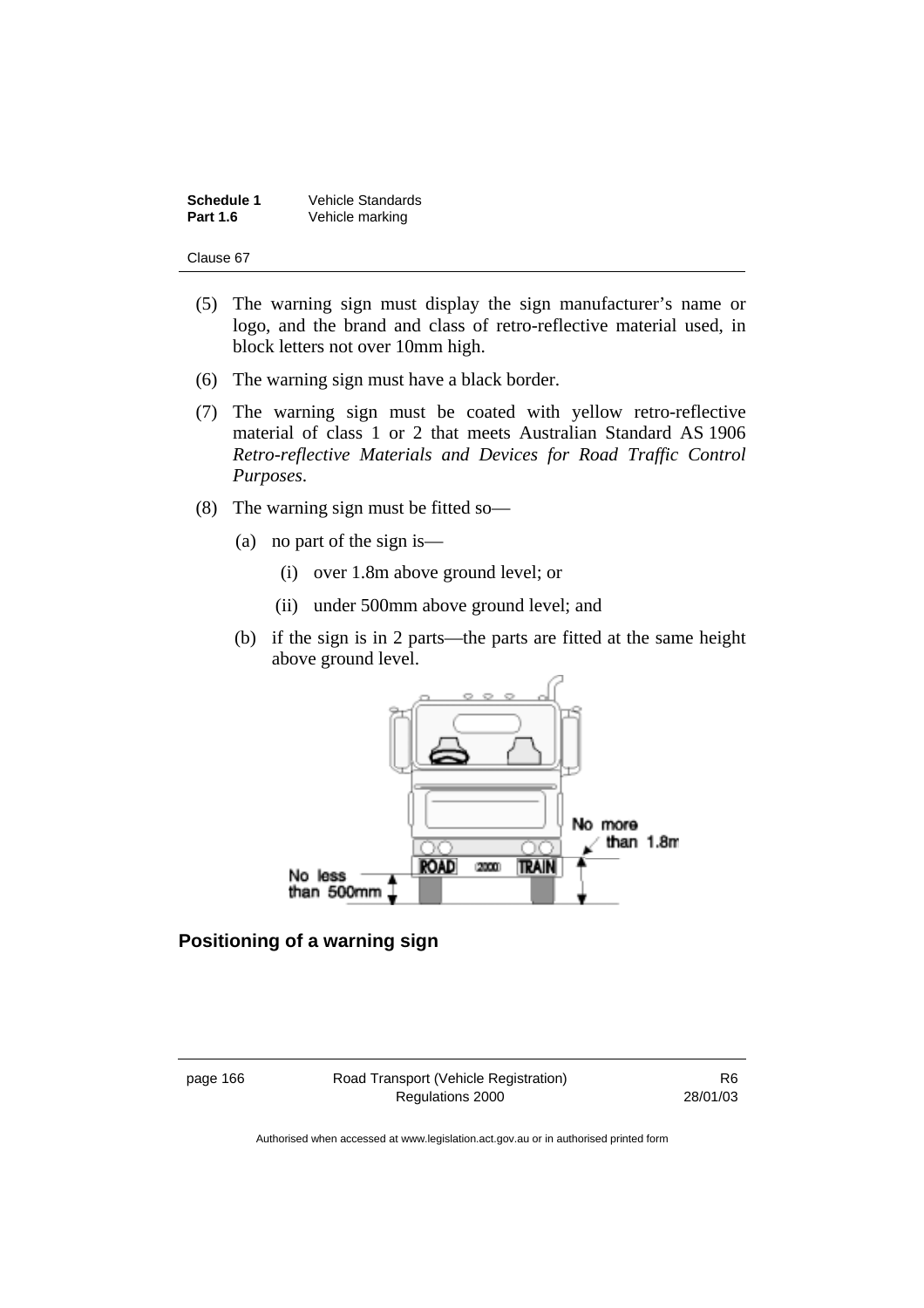| Schedule 1<br><b>Part 1.6</b> | Vehicle Standards<br>Vehicle marking |  |
|-------------------------------|--------------------------------------|--|
| Clause 68                     |                                      |  |
|                               |                                      |  |

### **68 Left-hand drive signs**

- (1) This clause applies to a motor vehicle with a GVM over 4.5t that has the centre of a steering control to the left of the centre of the vehicle.
- (2) The vehicle must display the words 'left hand drive' on the rear of the vehicle.
- (3) The words must be in letters at least 75mm high, and in a colour that contrasts with the background to the words.

R6 28/01/03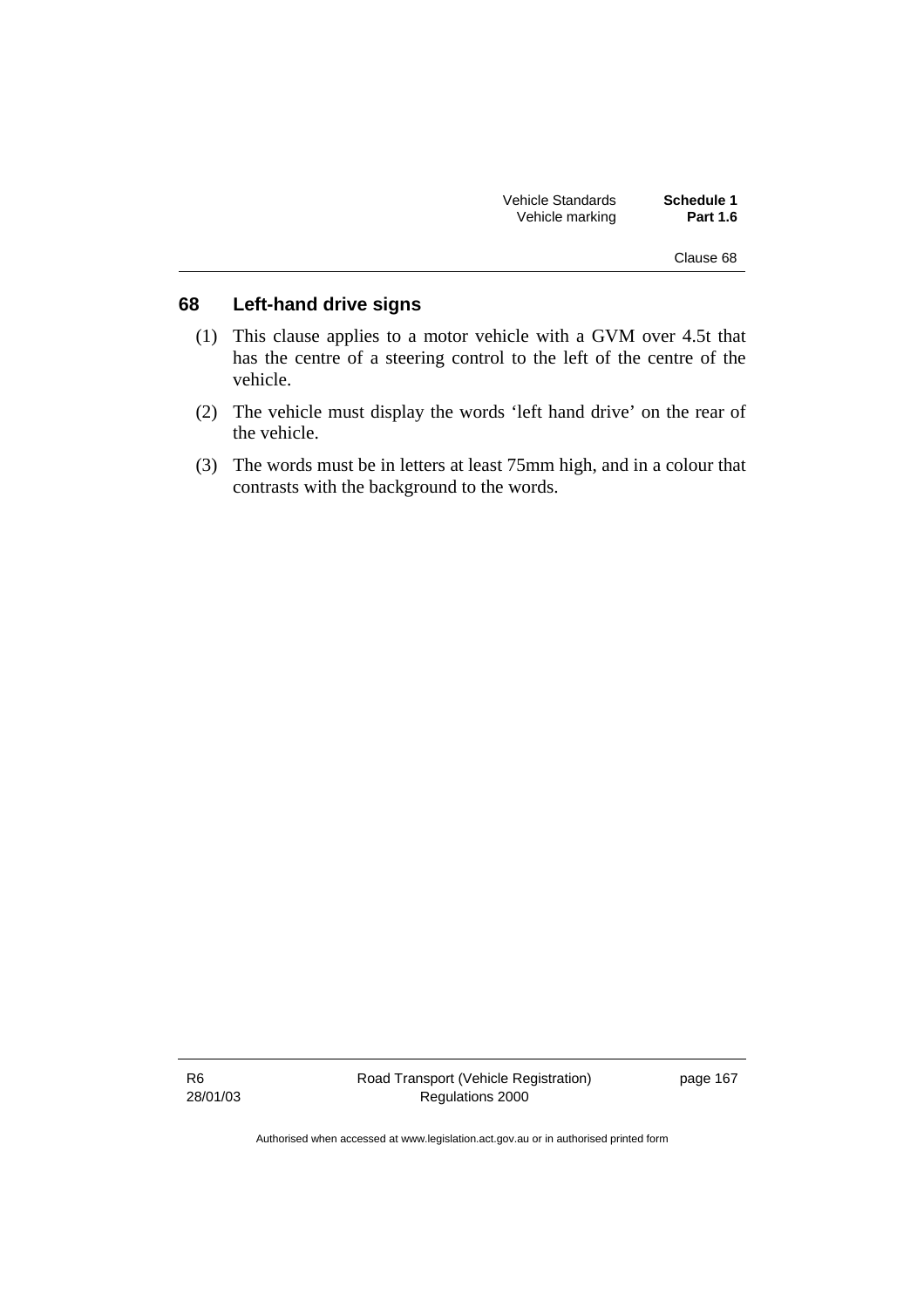| <b>Schedule 1</b> | Vehicle Standards                    |
|-------------------|--------------------------------------|
| Part 1.7          | Vehicle configuration and dimensions |
| Division 1.7.1    | Axles                                |

### Clause 69

## **Part 1.7 Vehicle configuration and dimensions**

*Note* This part sets out various requirements covering the suspension on vehicles and size limits for single vehicles and combinations of vehicles, so that they can be operated safely with other traffic, without taking up too much road space or damaging the road and structures on the road.

> Generally, the limits in this part apply to a vehicle and any load it may be carrying.

> Particular requirements for loaded vehicles are covered by the *Road Transport (Dimensions and Mass) Act 1990*.

### **Division 1.7.1 Axles**

#### **69 Axle configuration**

- (1) A motor vehicle, other than an articulated bus, must have only—
	- (a) 1 axle group, or single axle, towards the front of the vehicle; and
	- (b) 1 axle group, or single axle, towards the rear of the vehicle.
- (2) An articulated bus must have—
	- (a) on its front section—
		- (i) only 1 axle group, or single axle, towards the front of the section; and
		- (ii) only 1 axle group, or single axle, towards the rear of the section; and
	- (b) on another section—only 1 axle group or single axle.
- (3) A trailer must have only—
	- (a) 1 axle group or single axle; or

| page 168 | Road Transport (Vehicle Registration) | R6.      |
|----------|---------------------------------------|----------|
|          | Regulations 2000                      | 28/01/03 |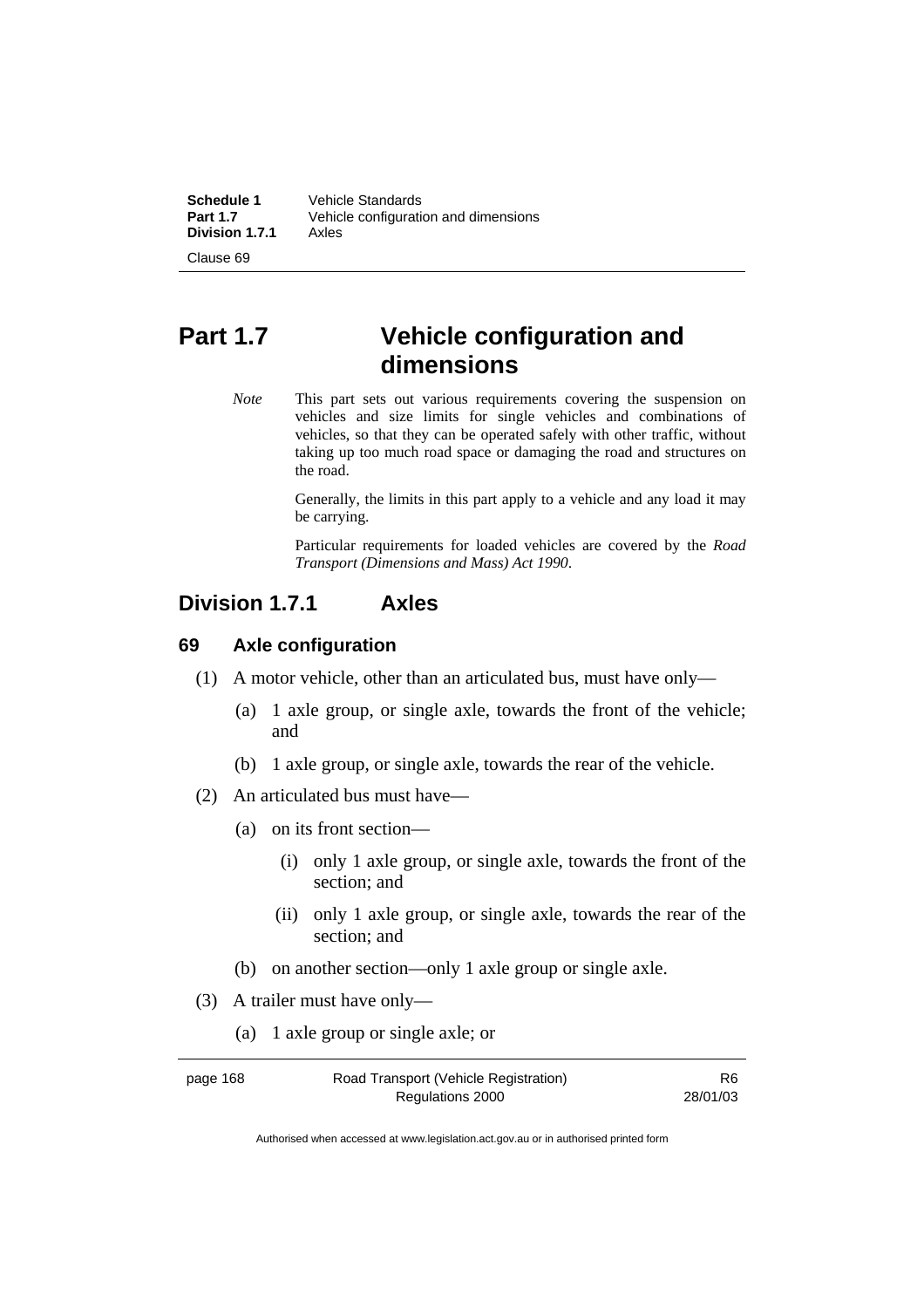| Vehicle Standards                    | Schedule 1      |
|--------------------------------------|-----------------|
| Vehicle configuration and dimensions | <b>Part 1.7</b> |
| Axles                                | Division 1.7.1  |
|                                      | Clause 69       |

- (b) 2 axle groups, 2 single axles, or 1 axle group and single axle, in the following configuration—
	- (i) 1 axle group, or single axle, towards the front of the vehicle, with all the wheels on the axle group or single axle connected to the steering mechanism for that part of the trailer; and
	- (ii) 1 axle group, or single axle, towards the rear of the vehicle.
- (4) A semitrailer that is extendible, or is fitted with sliding axles, must—
	- (a) have a securing device that—
		- (i) can securely fix the extendible part or sliding axles to the rest of the vehicle in any position of adjustment provided; and
		- (ii) is located in a position that can prevent accidental or inadvertent release, if the device is mounted on the chassis of the vehicle; and
		- (iii) is fitted with a visible or audible warning system to indicate to a person standing beside the vehicle that the device is not engaged; and
		- (iv) is fitted with a way of preventing loss of air from the air brake supply, if the device uses air from the brake system and fails in a way allowing air to escape; and
		- (v) is held in the applied position by direct mechanical action without the intervention of an electric, hydraulic or pneumatic device; and
	- (b) be built so the adjustable parts of the vehicle remain connected if the securing device fails.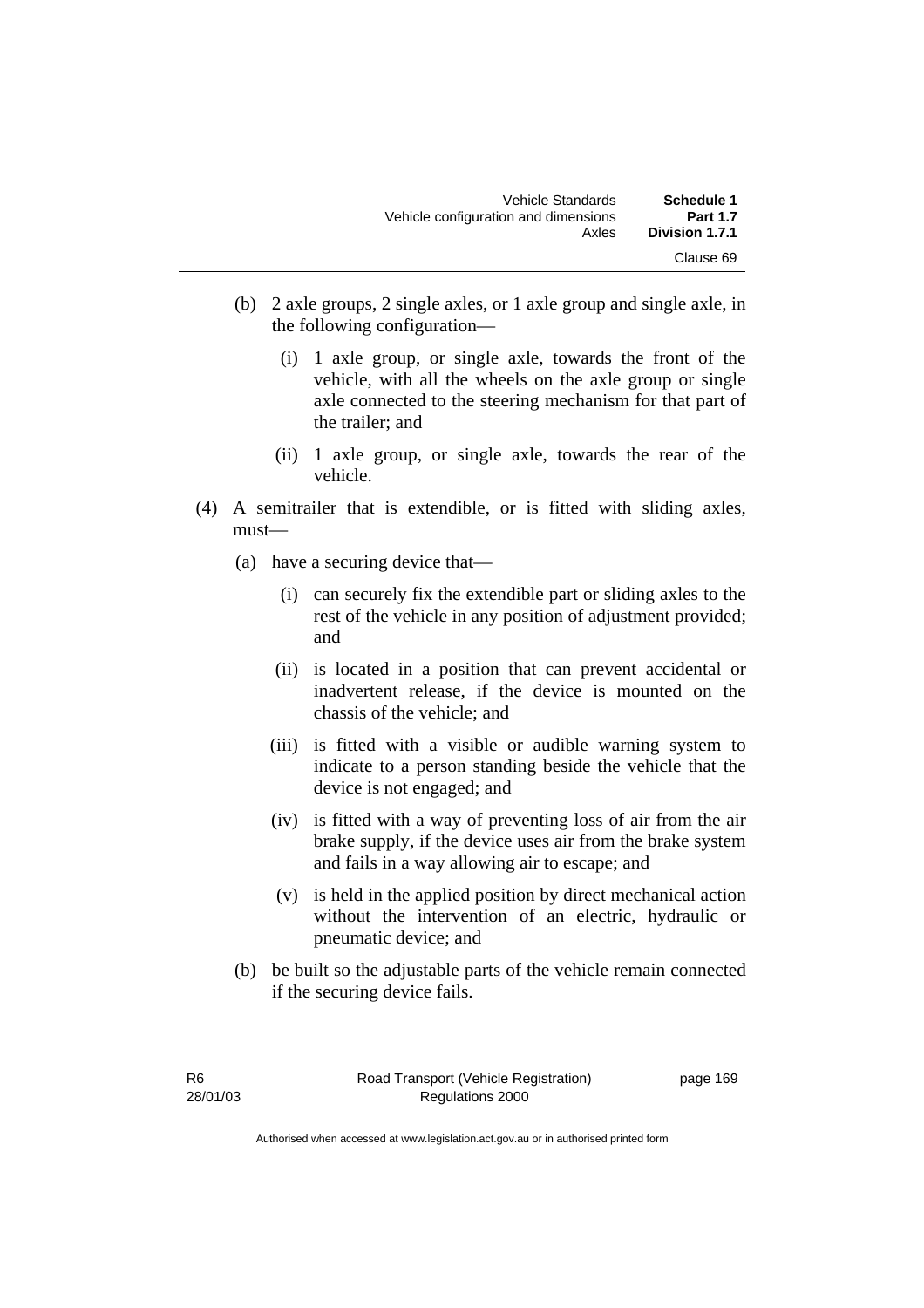| Schedule 1      | Vehicle Standards                    |
|-----------------|--------------------------------------|
| <b>Part 1.7</b> | Vehicle configuration and dimensions |
| Division 1.7.2  | <b>Dimensions</b>                    |
| Clause 70       |                                      |

### **70 Relation between axles in axle group**

- (1) The axles in an axle group, other than a twinsteer axle group, fitted to a vehicle with a GVM over 4.5t must relate to each other through a load-sharing suspension system.
- (2) In this clause:

*load-sharing suspension system* means an axle group suspension system that—

- (a) is built to divide the load between the tyres on the group so that no tyre carries a mass over 10% over the mass that it would carry if the load were divided equally; and
- (b) has effective damping characteristics on all axles of the group.

### **Division 1.7.2 Dimensions**

#### **71 References to length etc in div 1.7.2**

In this division, a reference to the length, width or height of a vehicle or part of a vehicle is a reference to that dimension of the vehicle or part together with any load or equipment on the vehicle or part.

#### **72 Width**

- (1) A vehicle must not be over 2.5m wide.
- (2) For subclause (1), the width of a vehicle is measured without taking into account any anti-skid device mounted on wheels, central tyre inflation systems, lights, mirrors, reflectors, signalling devices and tyre pressure gauges.

#### **73 Length of single motor vehicles**

 (1) A motor vehicle, other than an articulated or controlled access bus, must not be over 12.5m long.

page 170 Road Transport (Vehicle Registration) Regulations 2000

R6 28/01/03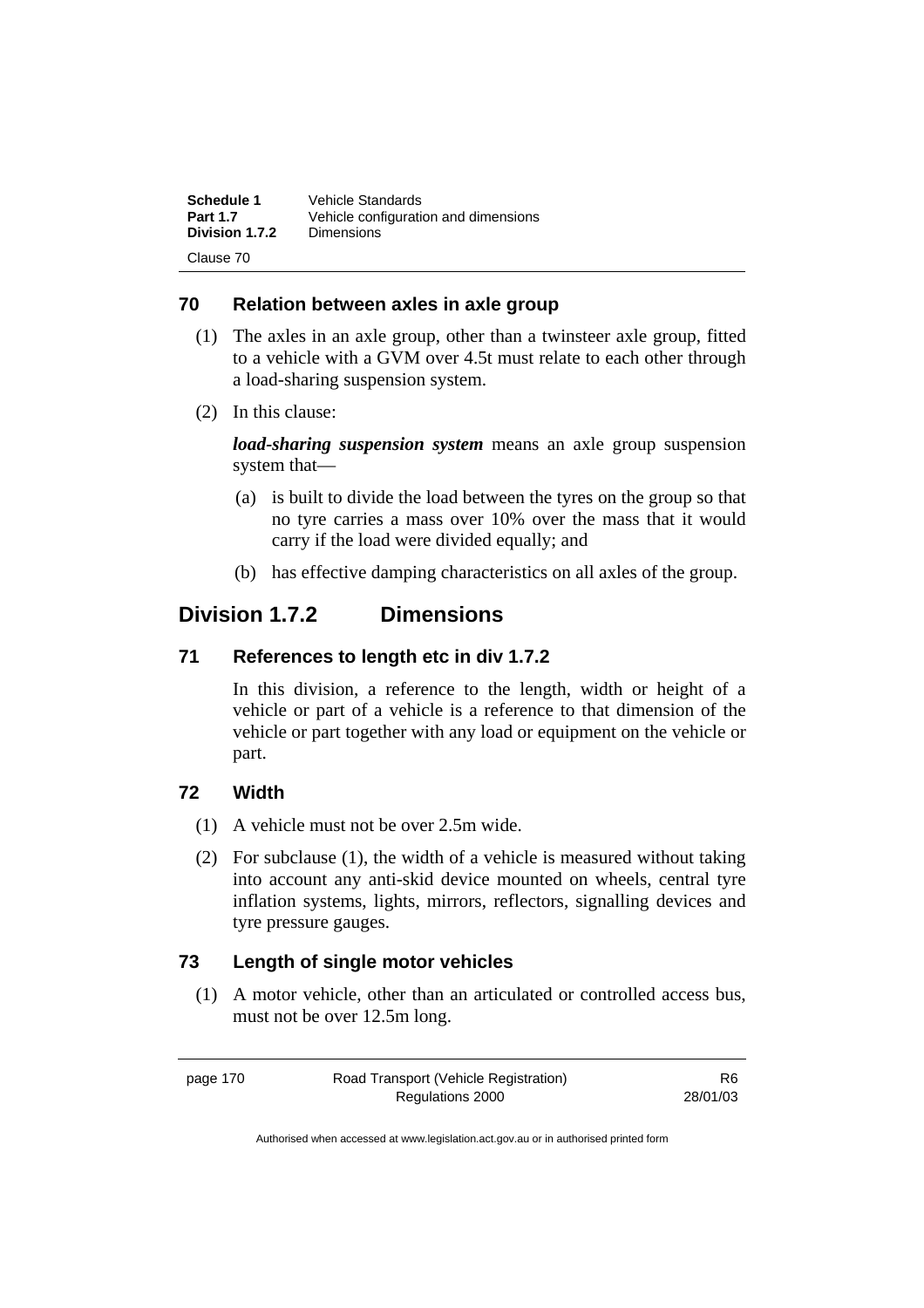| Schedule 1      | Vehicle Standards                    |
|-----------------|--------------------------------------|
| <b>Part 1.7</b> | Vehicle configuration and dimensions |
| Division 1.7.2  | <b>Dimensions</b>                    |
| Clause 74       |                                      |

- (2) A controlled access bus must not be over 14.5m long.
- (3) An articulated bus must not be over 18m long.

#### **74 Length of single trailers**

- (1) On a semitrailer or dog trailer—
	- (a) the distance between the point of articulation at the front of the trailer and the rear overhang line must not be over 9.5m; and
	- (b) the distance between the point of articulation at the front of the trailer and the rear of the trailer must not be over 12.3m.
- (2) A projection forward of the point of articulation at the front of a semitrailer must be contained within a radius of 1.9m from the point of articulation.



### **Maximum dimensions of a semitrailer**

R6 28/01/03 Road Transport (Vehicle Registration) Regulations 2000

page 171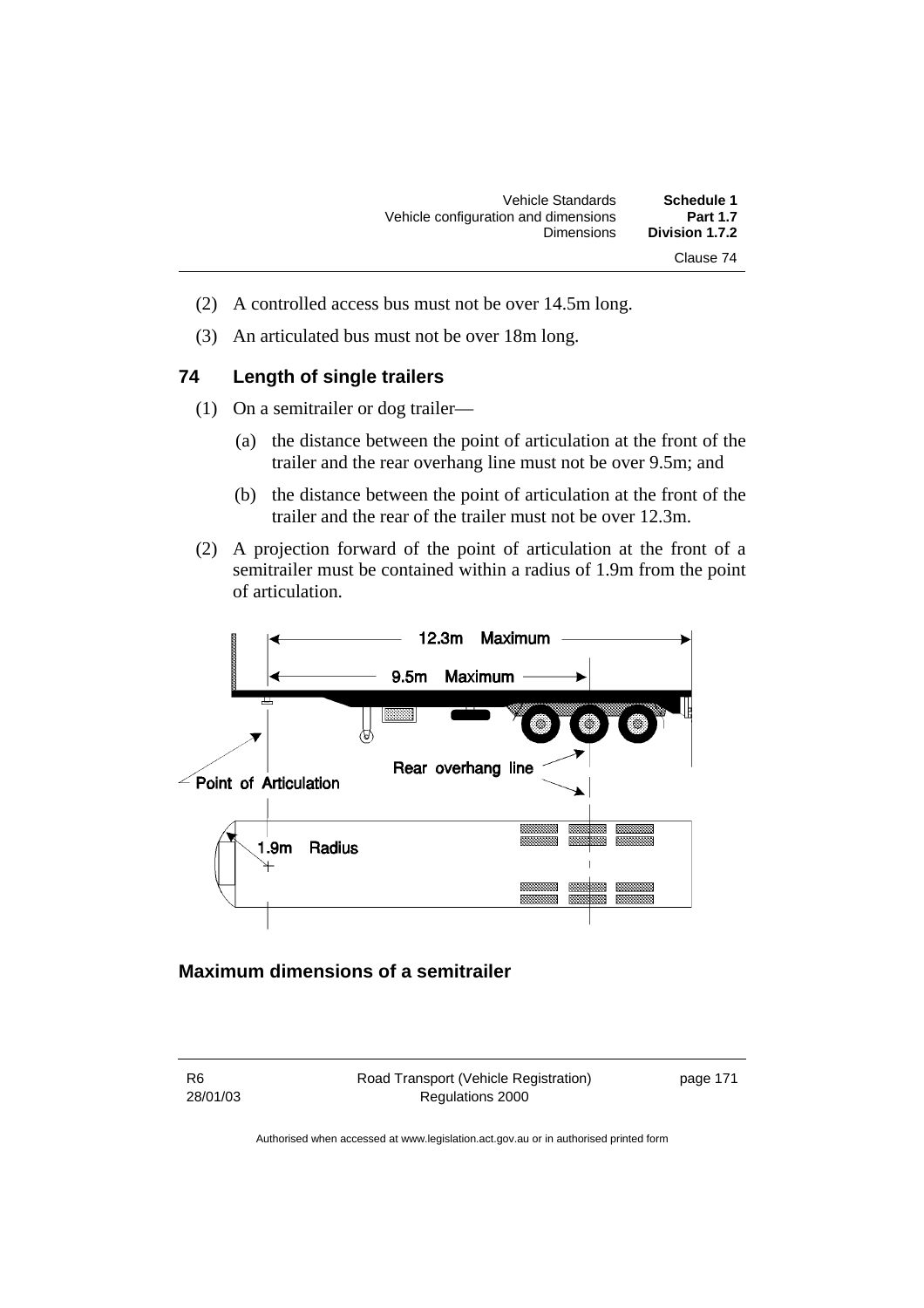| <b>Schedule 1</b> | Vehicle Standards                    |
|-------------------|--------------------------------------|
| <b>Part 1.7</b>   | Vehicle configuration and dimensions |
| Division 1.7.2    | Dimensions                           |
| Clause 75         |                                      |

- (3) If a semitrailer has 2 or more points of articulation at the front of the trailer, it must comply with subclauses (1) and (2) when measured at 1 of the points.
- (4) A trailer (other than a pig trailer) built to carry cattle, sheep, pigs or horses on 2 or more partly or completely overlapping decks must not have over 12.5m of its length available for the transport of animals.
- (5) For subclause (4), the length available for the transport of animals on a trailer is measured from the inside of the front wall or door of the trailer to the inside of the rear wall or door of the trailer, with any intervening partitions disregarded.
- (6) A pig trailer must not be longer than 12.5m.
- (7) In this clause:

*pig trailer* means a trailer that is not fitted with an axle group other than 1 non-steerable axle group.

#### **75 Length of combinations**

- (1) A combination must not be over—
	- (a) for a B-double—25m long; and
	- (b) for a road train—53.5m long; and
	- (c) for a combination, other than a road train, designed to carry vehicles on 2 or more partly or completely overlapping decks—25m long; and
	- (d) for another combination—19m long.
- (2) In a B-double built to carry cattle, sheep, pigs or horses, the 2 semitrailers must not have over 18.8m of their combined length available for the transport of animals.
- (3) For subclause (2), the length available for the transport of animals on a trailer is measured from the inside of the front wall or door of

| page 172 | Road Transport (Vehicle Registration) | R6       |
|----------|---------------------------------------|----------|
|          | Regulations 2000                      | 28/01/03 |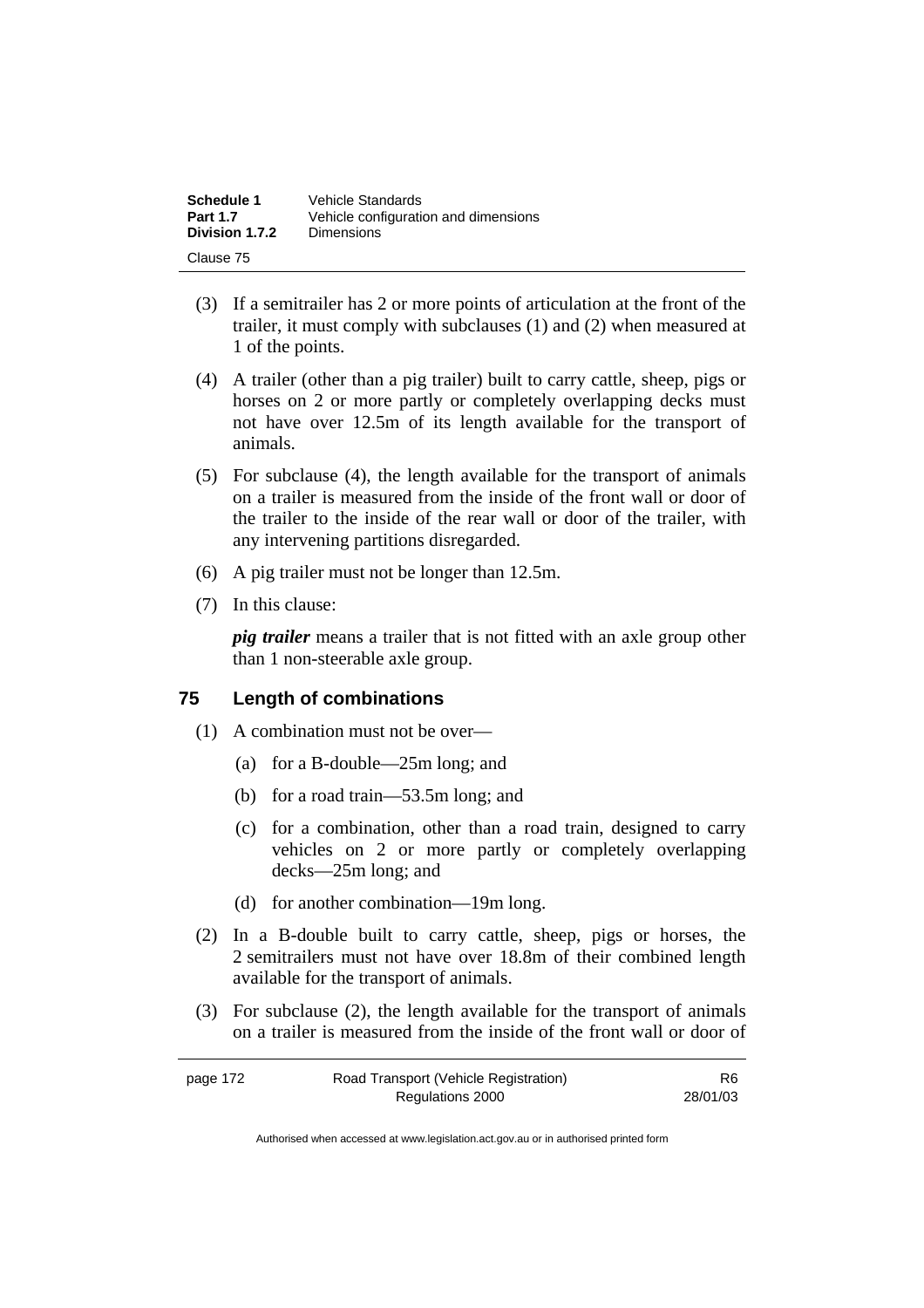| Schedule 1      | Vehicle Standards                    |
|-----------------|--------------------------------------|
| <b>Part 1.7</b> | Vehicle configuration and dimensions |
| Division 1.7.2  | <b>Dimensions</b>                    |
| Clause 76       |                                      |

the trailer to the inside of the rear wall or door of the trailer, with any intervening partitions disregarded.

#### **76 Rear overhang**

- (1) The rear overhang of a semitrailer, or dog trailer consisting of a semitrailer and converter dolly, must not be over the lesser of—
	- (a) 60% of the distance between the point of articulation at the front and the rear overhang line; and
	- (b) 3.7m.
- (2) A semitrailer with 2 or more points of articulation at the front must comply with subclause (1) when measured at the same point used for measurement for compliance with clause 74 (3).
- (3) The rear overhang of a trailer with only 1 axle group or single axle (other than a semitrailer) must not be over the lesser of—
	- (a) the length of the load carrying area, or body, ahead of the rear overhang line; and
	- (b) 3.7m.
- (4) The rear overhang of a controlled access bus must not be over the lesser of—
	- (a) 70% of the distance between the centre of the front axle and the rear overhang line; and
	- (b) 4.9m.
- (5) The rear overhang of a vehicle not mentioned in subclause (1), (3) or (4) must not be over the lesser of—
	- (a) 60% of the distance between the centre of the front axle and the rear overhang line; and
	- (b) 3.7m.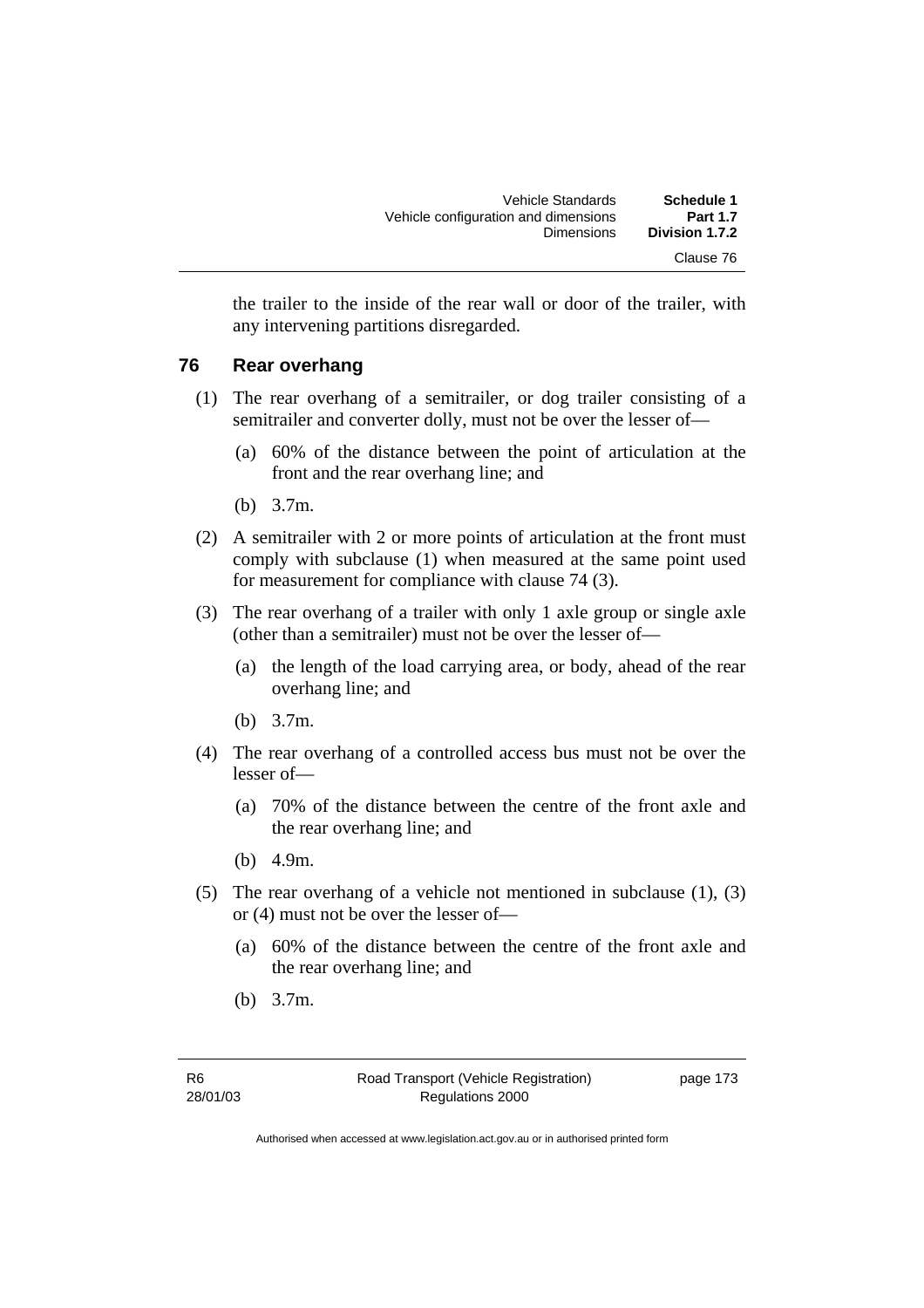| Schedule 1      | Vehicle Standards                    |
|-----------------|--------------------------------------|
| <b>Part 1.7</b> | Vehicle configuration and dimensions |
| Division 1.7.2  | <b>Dimensions</b>                    |
| Clause 77       |                                      |

#### **77 Trailer drawbar length**

- (1) The distance between the coupling pivot point on the drawbar of a dog trailer, and the centre-line of the front axle group or of the front single axle of the trailer, must—
	- (a) not be over 5m; and
	- (b) not be under 3m, if the trailer is used in a road train over 19m long.



#### **Length of a drawbar on a dog trailer**

 (2) The distance between the coupling pivot point on a drawbar, and the centre-line of the axle group or single axle on a trailer with only 1 axle group or single axle (other than a semitrailer) must not be over 8.5m.

#### **78 Height**

- (1) A vehicle must not be over 4.3m high.
- (2) However—
	- (a) a vehicle built to carry cattle, sheep, pigs or horses must not be over 4.6m high; and
	- (b) a double-deck bus must not be over 4.4m high; and

page 174 Road Transport (Vehicle Registration) Regulations 2000

R6 28/01/03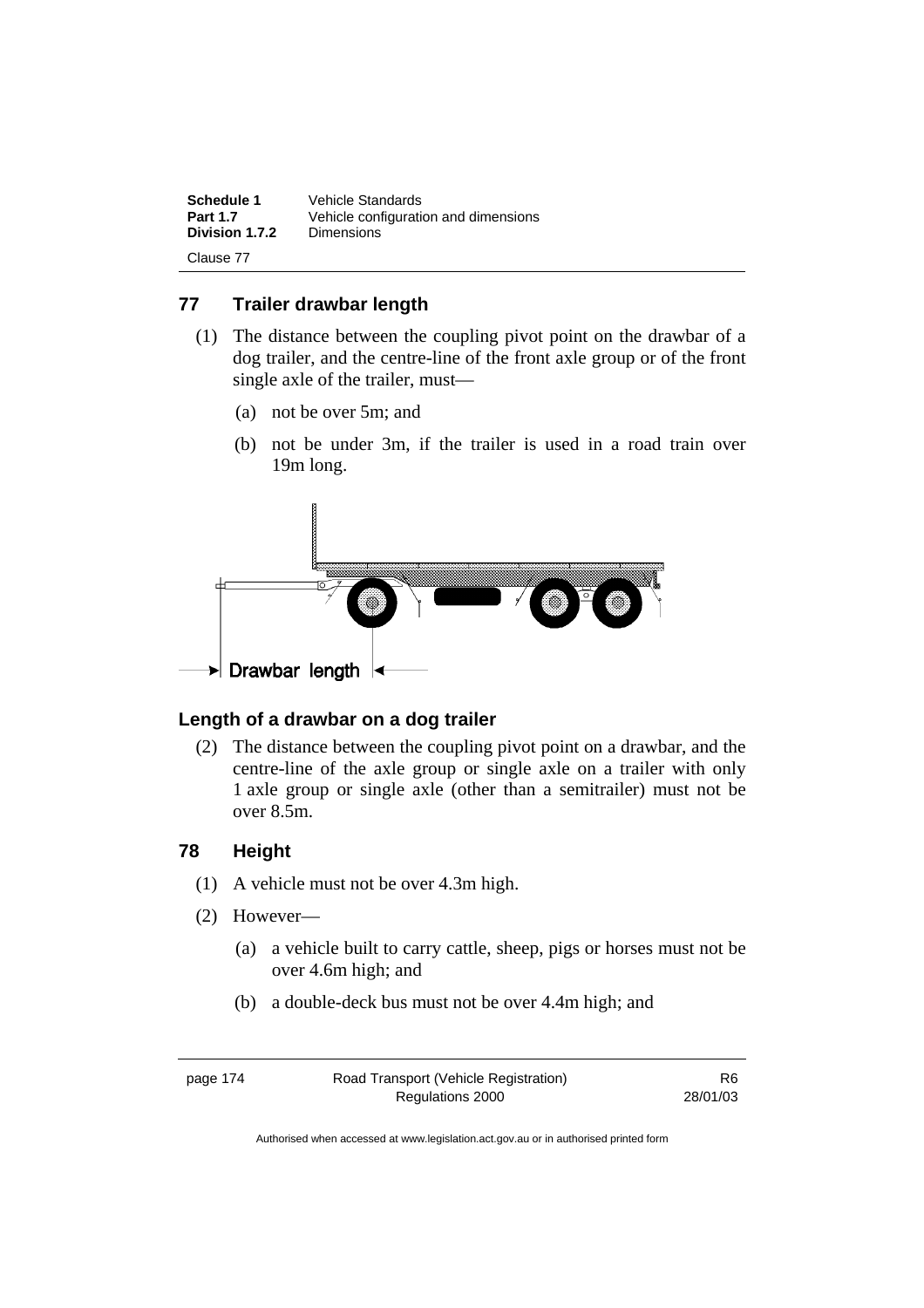| Schedule 1<br><b>Part 1.7</b> | <b>Vehicle Standards</b><br>Vehicle configuration and dimensions |  |
|-------------------------------|------------------------------------------------------------------|--|
| Division 1.7.2                | <b>Dimensions</b>                                                |  |
| Clause 79                     |                                                                  |  |

 (c) a vehicle built to carry vehicles on 2 or more decks must not be over 4.6m high when laden.

#### **79 Ground clearance**

(1) In this clause:

*ground clearance*, of a vehicle, means the minimum distance to the ground from a point on the underside of the vehicle, other than a point on a tyre, wheel, wheel hub, brake backing plate or flexible mudguard or mudflap of the vehicle.

- (2) A motor vehicle or combination must have a ground clearance of—
	- (a) at least 100mm at any point within 1m of an axle; and
	- (b) at least  $\frac{1}{30}$  of the distance between the centres of adjacent axles at the midpoint between them; and
	- (c) at any other point—at least the distance that allows the vehicle or combination to pass over a peak in the road with a gradient on either side of 1:15, if the wheels of 1 axle of the vehicle or combination are on the slope on one side of the peak and the wheels of the next axle are on the slope on the other side.
- (3) However, subclause (2) does not apply to—
	- (a) a motor vehicle with less than 4 wheels; or
	- (b) a combination that includes a motor vehicle with less than 4 wheels.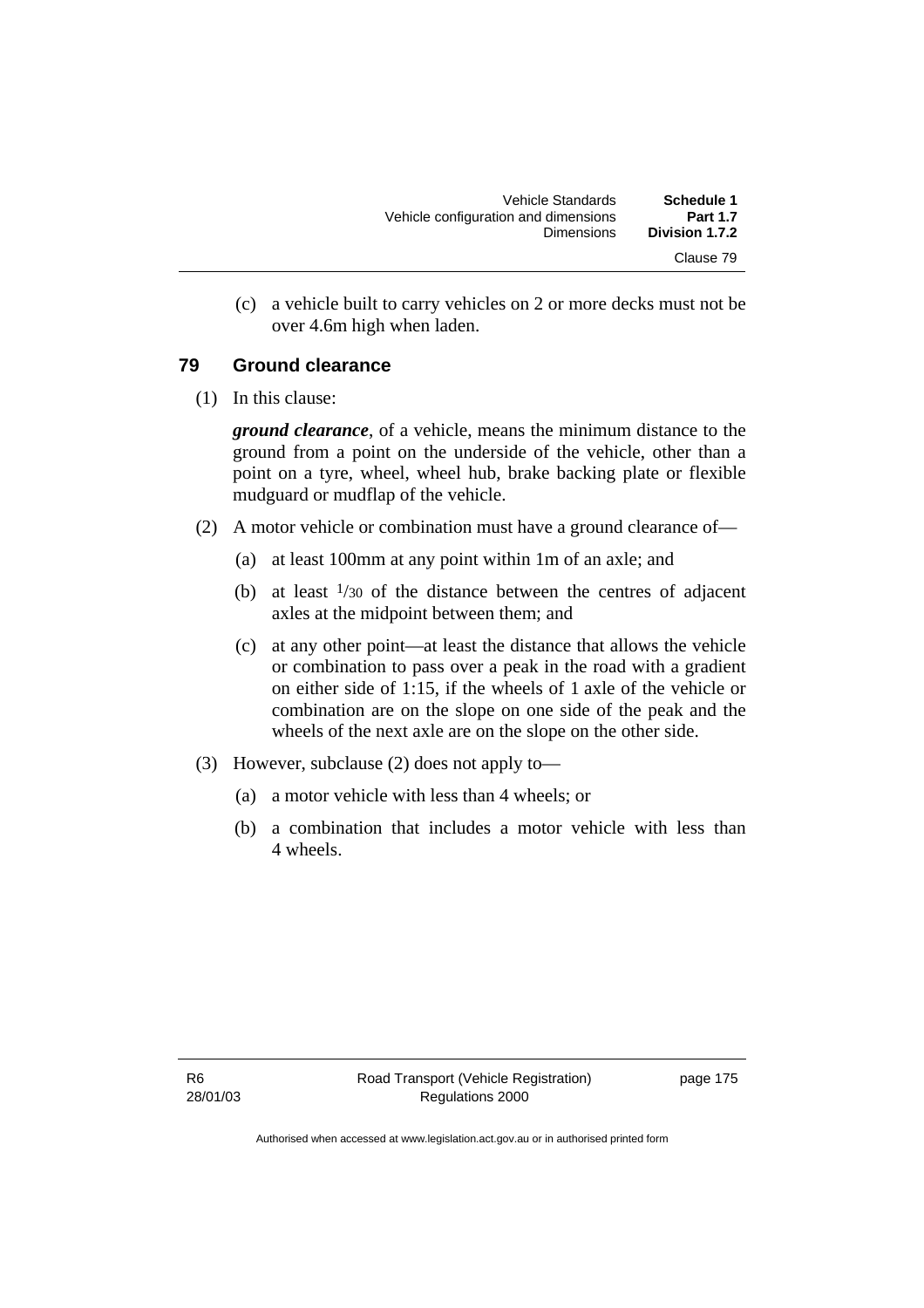**Division 1.7.2** 

**Schedule 1** Vehicle Standards<br> **Part 1.7** Vehicle configuration **Part 1.7** Vehicle configuration and dimensions

Clause 79



### **Ground clearance at the midpoint between 2 axles**



### **Ground clearance over a peak in the road**

page 176 Road Transport (Vehicle Registration) Regulations 2000

R6 28/01/03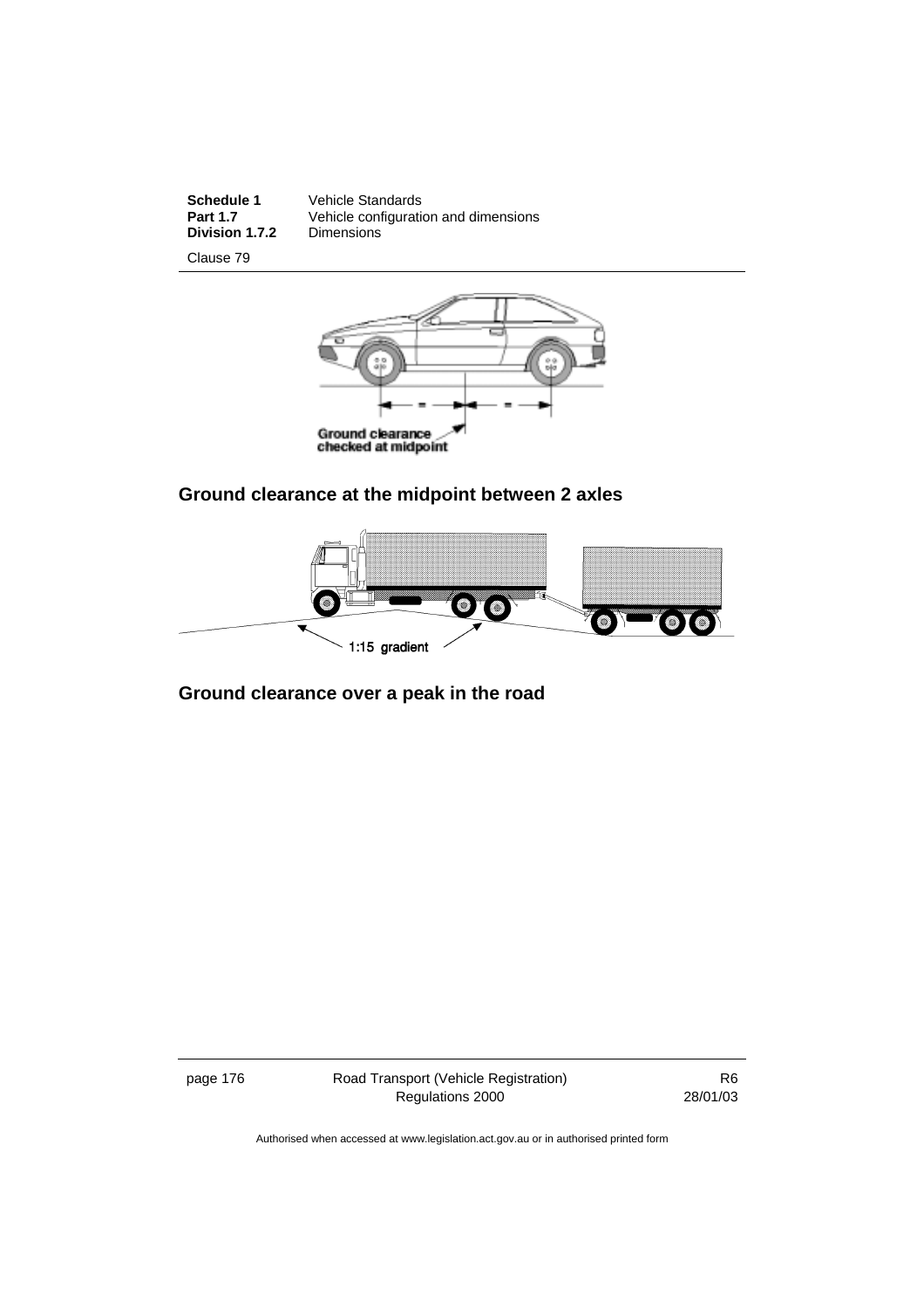Vehicle Standards **Schedule 1**  Lights and reflectors **Part 1.8 General requirements for lights** 

Clause 80

# **Part 1.8 Lights and reflectors**

*Note* This part deals with how the lights on a vehicle must be fitted and work so that the driver can see the road, pedestrians and other vehicles at night, and can signal to others. The Australian Road Rules provide for when certain lights must be switched on.

> In this part, the description '*yellow*' is used as a more modern term instead of the description 'amber', which is used in earlier legislation and some ADRs.

## **Division 1.8.1 General requirements for lights**

### **80 Certain requirements apply only at night**

The requirements of this part for a light, other than a brake or direction indicator light, to be visible over a stated distance apply only at night.

### **81 Prevention of glare**

A light, other than a high-beam headlight, fitted to a vehicle must be built and adjusted to provide the necessary amount of light, without dazzling the driver of another vehicle approaching, or being approached by, the vehicle.

### **82 Pairs of lights**

- (1) If lights are required under this schedule to be fitted to a vehicle in pairs—
	- (a) a light must be fitted on each side of the longitudinal axis of the vehicle; and
	- (b) the centre of each light in a pair must be the same distance from the longitudinal axis of the vehicle; and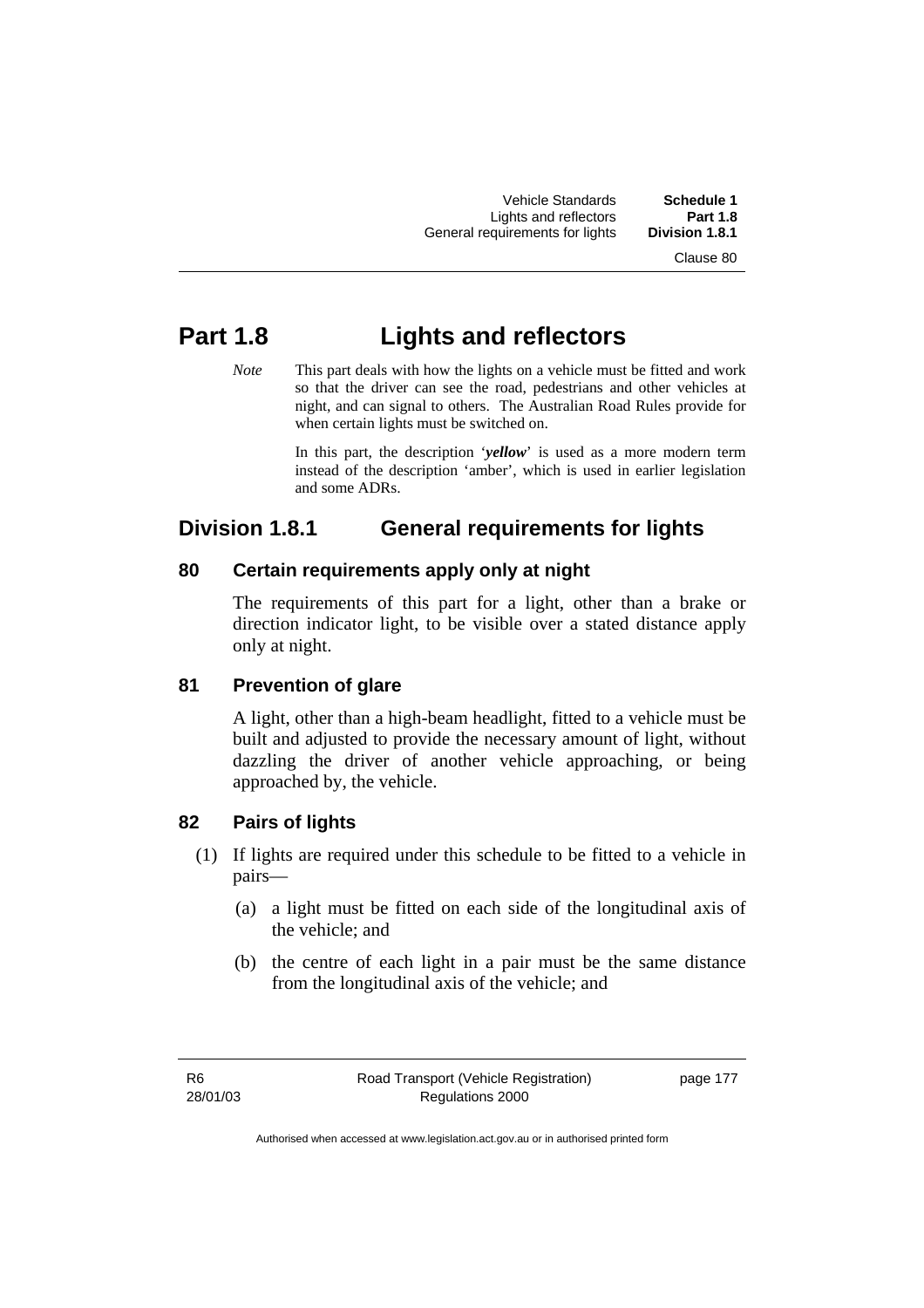| Schedule 1      | Vehicle Standards     |
|-----------------|-----------------------|
| <b>Part 1.8</b> | Lights and reflectors |
| Division 1.8.2  | Headlights            |
| Clause 83       |                       |

- (c) the centre of each light in a pair must be at the same height above ground level; and
- (d) each light in a pair must project approximately the same amount of light of the same colour.
- (2) Subclause (1) applies to a motorbike with an attached sidecar as if the sidecar were not attached.

### **Division 1.8.2 Headlights**

#### **83 Headlights to be fitted to vehicles**

- (1) A motor vehicle must be fitted with—
	- (a) 1 low-beam headlight if it is a moped, motorbike, or motortrike with 1 front wheel; or
	- (b) a pair of low-beam headlights if it has 4 or more wheels or is a motortrike, other than a moped, with 2 front wheels.
- (2) If a motor vehicle built after 1934 can travel at over 60km/h—
	- (a) each low-beam headlight mentioned in subclause (1) must be able to work in the high-beam position; or
	- (b) the vehicle must be fitted with—
		- (i) 1 headlight that can work in the high-beam position if the vehicle is required to have 1 low-beam headlight; or
		- (ii) a pair of headlights that can work in the high-beam position.
- (3) A motorbike may be equipped with a headlight modulation system that—
	- (a) varies the brightness of its high-beam headlight or low-beam headlight, but not both, at a rate of at least 200 and at most 280 flashes a minute; and

| page 178 |  |  |  |
|----------|--|--|--|
|----------|--|--|--|

R6 28/01/03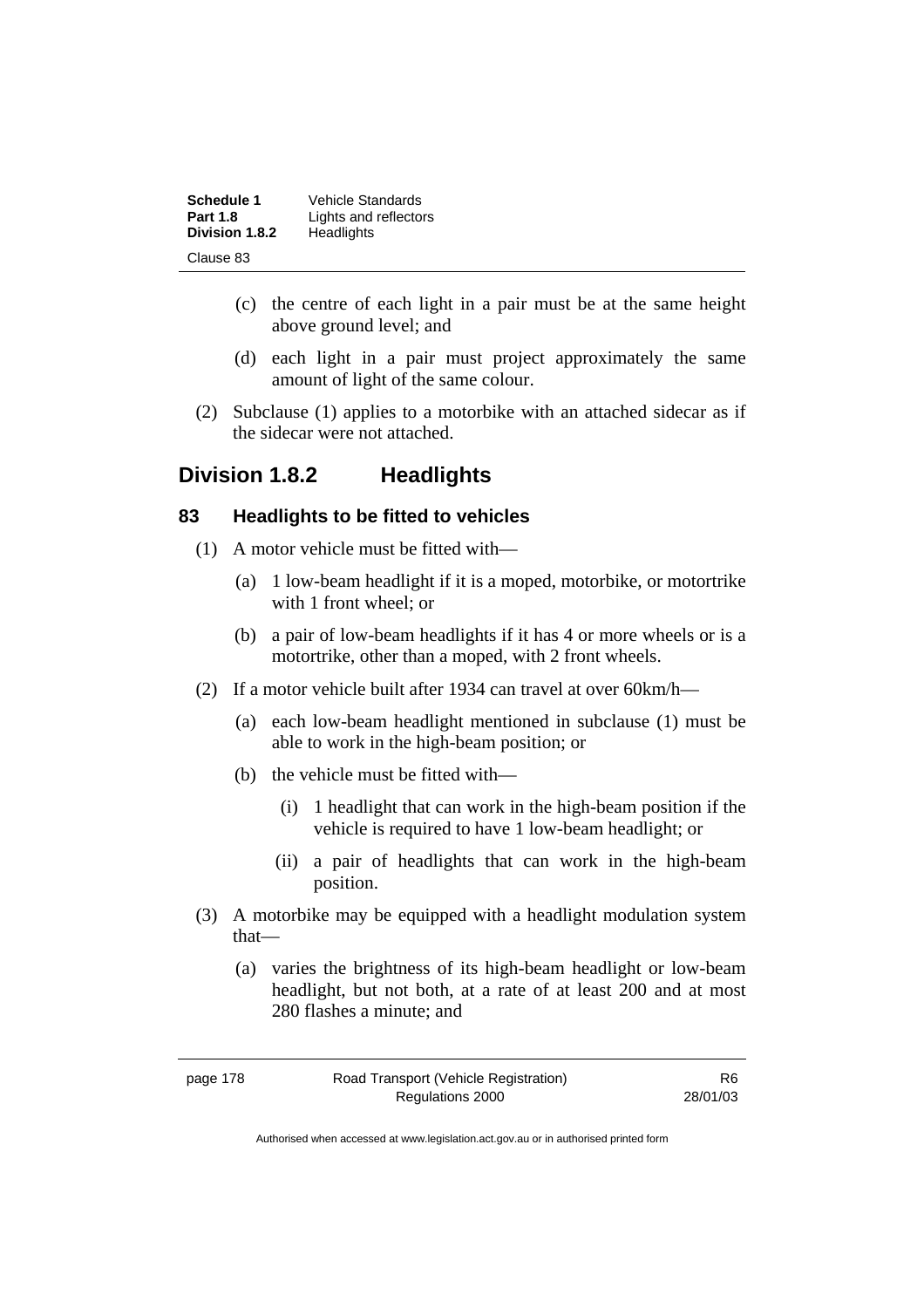| <b>Schedule 1</b> | Vehicle Standards     |
|-------------------|-----------------------|
| <b>Part 1.8</b>   | Lights and reflectors |
| Division 1.8.2    | <b>Headlights</b>     |
| Clause 84         |                       |

- (b) is designed to operate only in the daylight.
- (4) Additional headlights may be fitted to a motorbike or motortrike, or a motor vehicle with 4 or more wheels that was built before 1970.
- (5) Additional pairs of headlights may be fitted to a motor vehicle with 4 or more wheels that was built after 1969.

#### **84 How headlights are to be fitted**

- (1) The centres of low-beam headlights fitted as a pair on a motor vehicle with 4 or more wheels must be at least 600mm apart.
- (2) However, subclause (1) does not apply to a motor vehicle built before 1970 if the centres of its low-beam headlights—
	- (a) were under 600mm apart when the vehicle was built; and
	- (b) are not nearer than they were when the vehicle was built.
- (3) Each low-beam headlight of a pair on a motortrike (other than a moped) with 2 front wheels must not be over 400mm from the nearer side of the vehicle.
- (4) The centre of a low-beam headlight fitted to a motor vehicle built after June 1953 must be—
	- (a) at least 500mm above ground level; and
	- (b) not over 1.4m above ground level.

#### **85 How single headlights are to be fitted**

- (1) A motorbike or motortrike with a single headlight fitted must have the light fitted in the centre.
- (2) Subclause (1) applies to a motorbike with an attached sidecar as if the sidecar were not attached.

page 179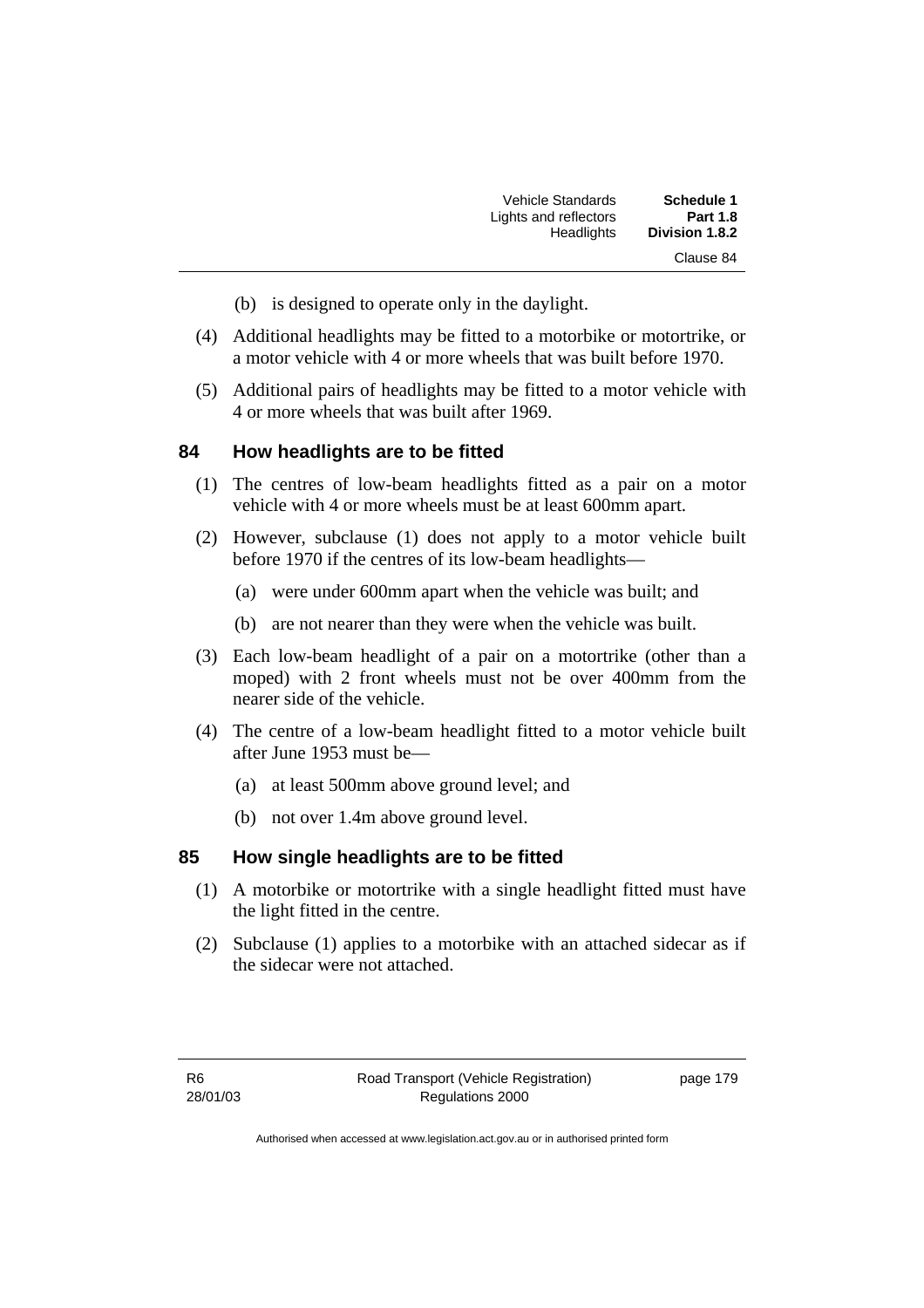| Schedule 1      | Vehicle Standards     |
|-----------------|-----------------------|
| <b>Part 1.8</b> | Lights and reflectors |
| Division 1.8.2  | Headlights            |
| Clause 86       |                       |

#### **86 How additional headlights are to be fitted**

If 2 or more additional headlights are fitted to a motor vehicle with 4 or more wheels, the additional headlights must as far as possible be fitted in pairs.

#### **87 Performance of headlights**

- (1) When on, a headlight, or additional headlight, fitted to a vehicle must—
	- (a) show only white light; and
	- (b) project its main beam of light ahead of the vehicle.
- (2) Headlights must be fitted to a vehicle so their light does not reflect off the vehicle into the driver's eyes.

#### **88 Effective range of headlights**

- (1) This clause applies to a headlight that is on at night.
- (2) A low-beam headlight must illuminate the road ahead of the vehicle for at least 25m.
- (3) A high-beam headlight must illuminate the road ahead of the vehicle for at least 50m.
- (4) However, a low-beam headlight fitted to a motor vehicle built before 1931, or a moped, need only illuminate the road ahead of the vehicle for 12m.

#### **89 Changing headlights from high-beam to low-beam position**

- (1) A motor vehicle built after 1934 that can travel at over 60km/h must be fitted with—
	- (a) a dipping device enabling the driver in the normal driving position—

page 180 Road Transport (Vehicle Registration) Regulations 2000

R6 28/01/03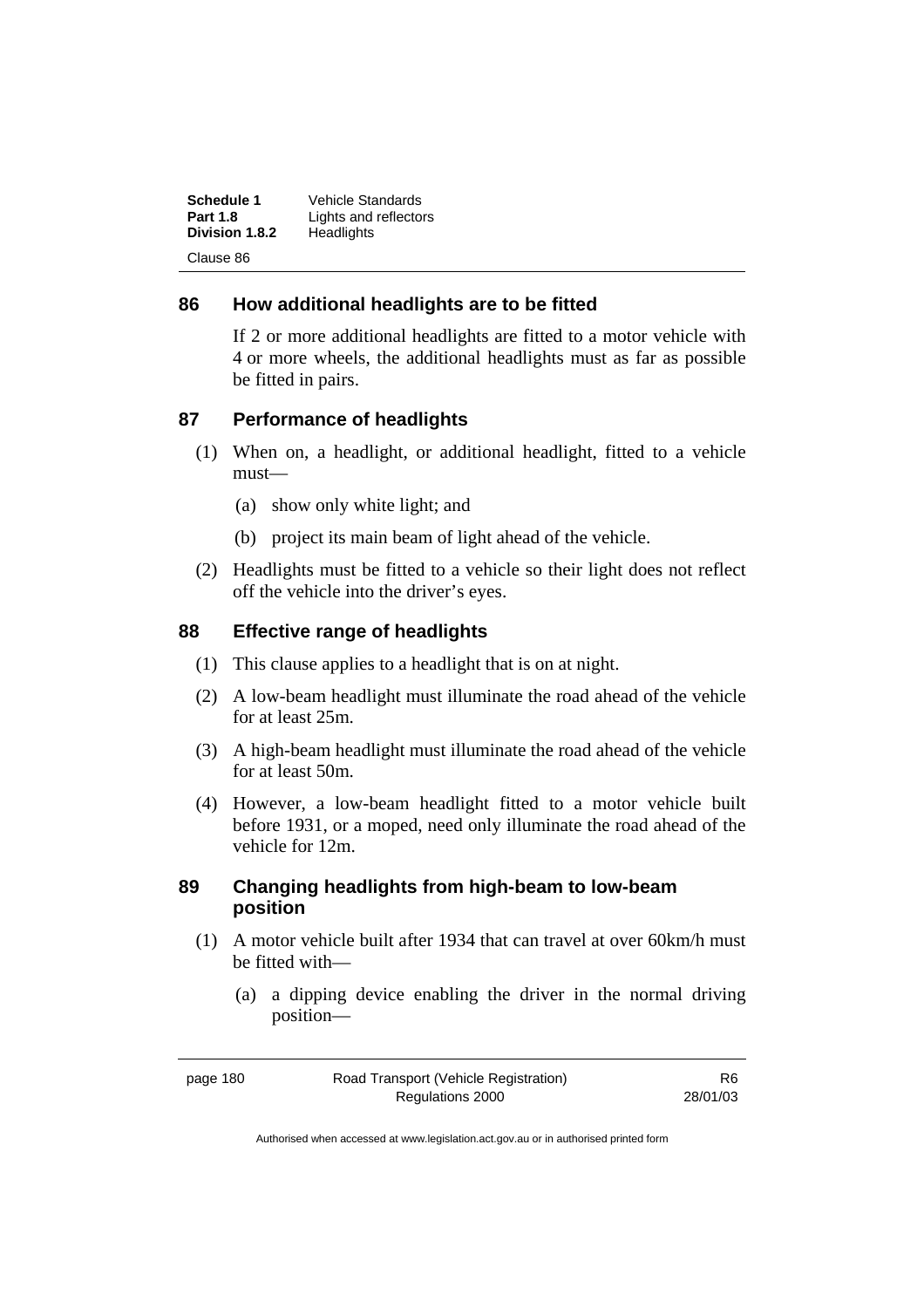| Schedule 1      | Vehicle Standards     |
|-----------------|-----------------------|
| <b>Part 1.8</b> | Lights and reflectors |
| Division 1.8.3  | Parking lights        |
| Clause 90       |                       |

- (i) to change the headlights from the high-beam position to the low-beam position; or
- (ii) simultaneously to switch off a high-beam headlight and switch on a low-beam headlight; and
- (b) for a vehicle built after June 1953—a device to indicate to the driver that the headlights are in the high-beam position.
- (2) A headlight fitted to a vehicle not fitted with a dipping device mentioned in subclause (1) (a) must operate in the low-beam position.
- (3) When a headlight fitted to a vehicle is switched to the low-beam position, any other headlight on the vehicle must operate only in the low-beam position or be off.

### **Division 1.8.3 Parking lights**

### **90 Parking lights**

- (1) A motor vehicle built after June 1953 must be fitted with—
	- (a) a pair of parking lights if it is a motortrike with 2 front wheels (other than a moped) or a motor vehicle with 4 or more wheels; or
	- (b) at least 1 parking light if it is a motorbike with an attached sidecar, or a motortrike with 1 front wheel, (other than a moped).
- (2) A pair of parking lights fitted to a motor vehicle with 4 or more wheels must be fitted with the centre of each light—
	- (a) at least 600mm from the centre of the other light; and
	- (b) not over 510mm from the nearer side of the vehicle.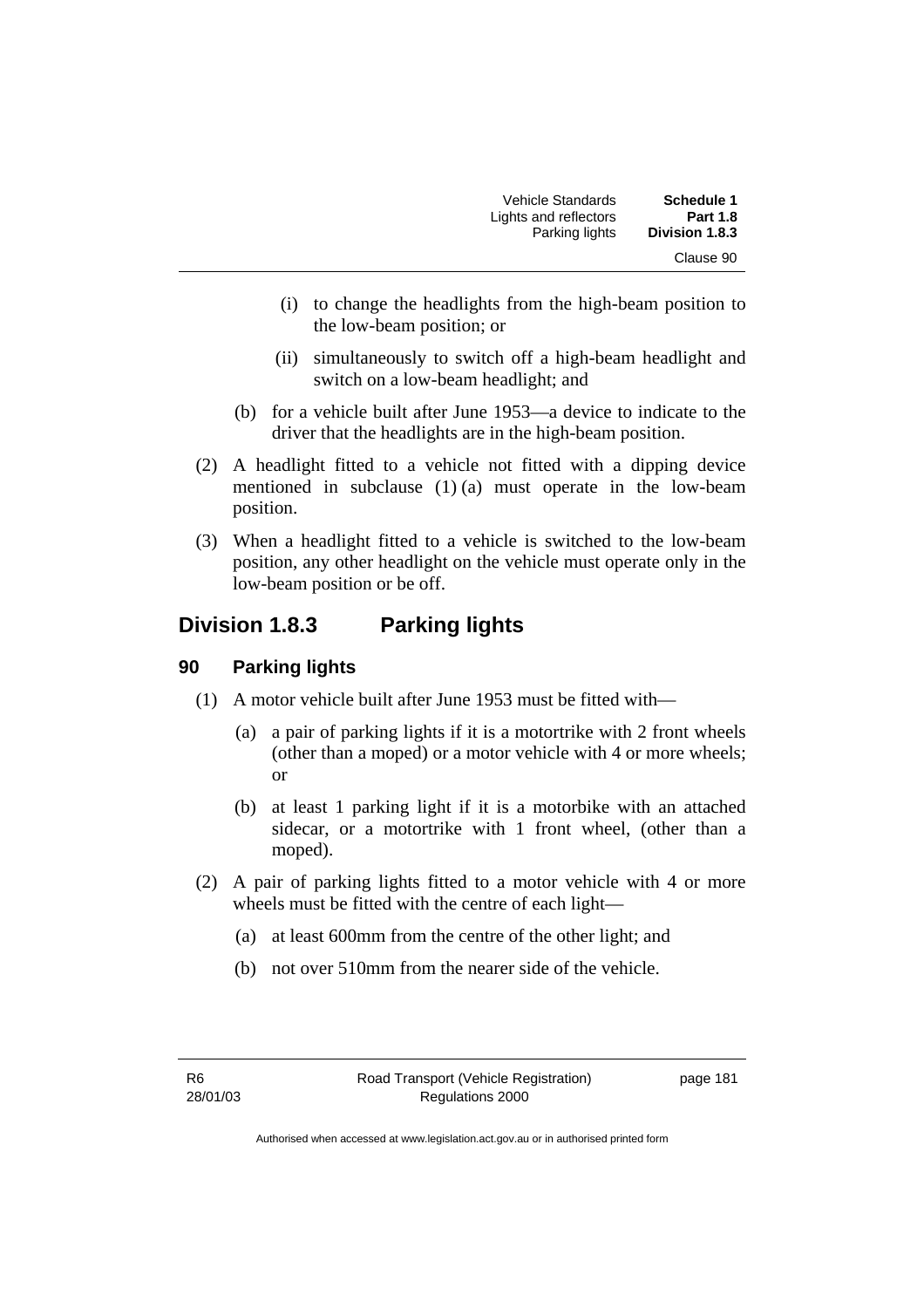| Schedule 1      | Vehicle Standards     |
|-----------------|-----------------------|
| <b>Part 1.8</b> | Lights and reflectors |
| Division 1.8.3  | Parking lights        |
| Clause 90       |                       |

- (3) However, a pair of parking lights fitted to a motor vehicle under 1.3m wide may be fitted with the centre of each light not under 400mm from the centre of the other light.
- (4) A parking light fitted to a motortrike with 2 front wheels must not be over 400mm from the nearer side of the vehicle.
- (5) A parking light fitted to a motorbike with a sidecar must be fitted not over 150mm from the side of the sidecar furthest from the motorbike.



#### **Location of parking lights on a vehicle**

- (6) When on, a parking light must—
	- (a) show a white or yellow light visible 200m from the front of the vehicle; and
	- (b) not use over 7W.
- (7) A parking light fitted to a motor vehicle built after 1969 must be wired so the parking light is on when a headlight on the vehicle is on.

page 182 Road Transport (Vehicle Registration) Regulations 2000

R6 28/01/03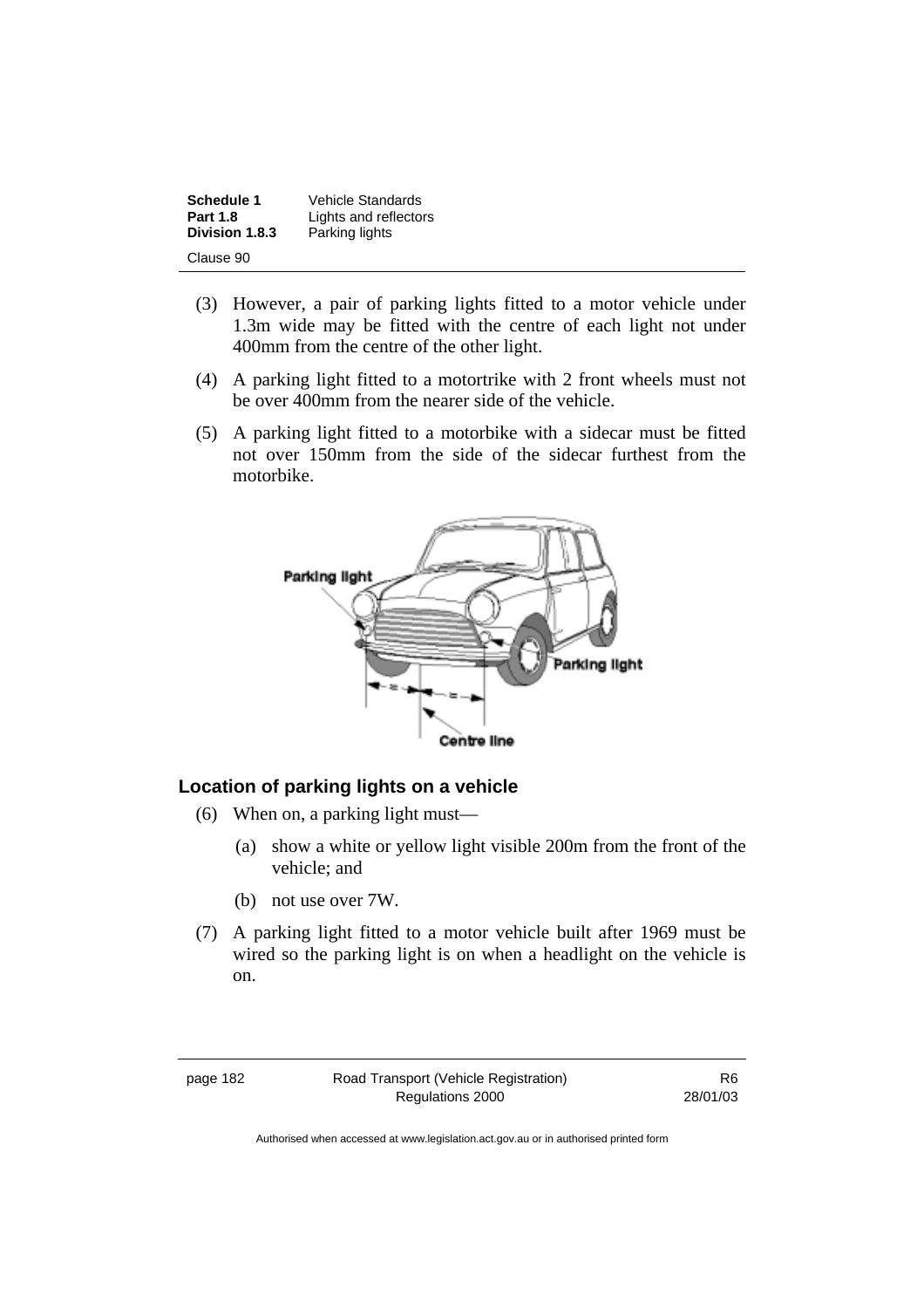| <b>Schedule 1</b>     | Vehicle Standards      |
|-----------------------|------------------------|
| <b>Part 1.8</b>       | Lights and reflectors  |
| <b>Division 1.8.4</b> | Daytime running lights |
| Clause 91             |                        |

- (8) A parking light fitted to a sidecar attached to a motorbike must be wired to operate when a headlight, tail-light or parking light on the motorbike is on.
- (9) For subclause (3), the width of a vehicle is measured disregarding any anti-skid device mounted on wheels, central tyre inflation systems, lights, mirrors, reflectors, signalling devices and tyre pressure gauges.

### **Division 1.8.4 Daytime running lights**

#### **91 Daytime running lights**

- (1) A pair of daytime running lights may be fitted to a motor vehicle.
- (2) A pair of daytime running lights fitted to a vehicle with 4 or more wheels must be fitted with the centre of each light—
	- (a) at least 600mm from the centre of the other light; and
	- (b) not over 510mm from the nearer side of the vehicle.
- (3) However, a pair of daytime running lights fitted to a motor vehicle under 1.3m wide may be fitted with the centre of each light not under 400mm from the centre of the other light.



### **Location of daytime running lights on a vehicle**

R6 28/01/03 Road Transport (Vehicle Registration) Regulations 2000

page 183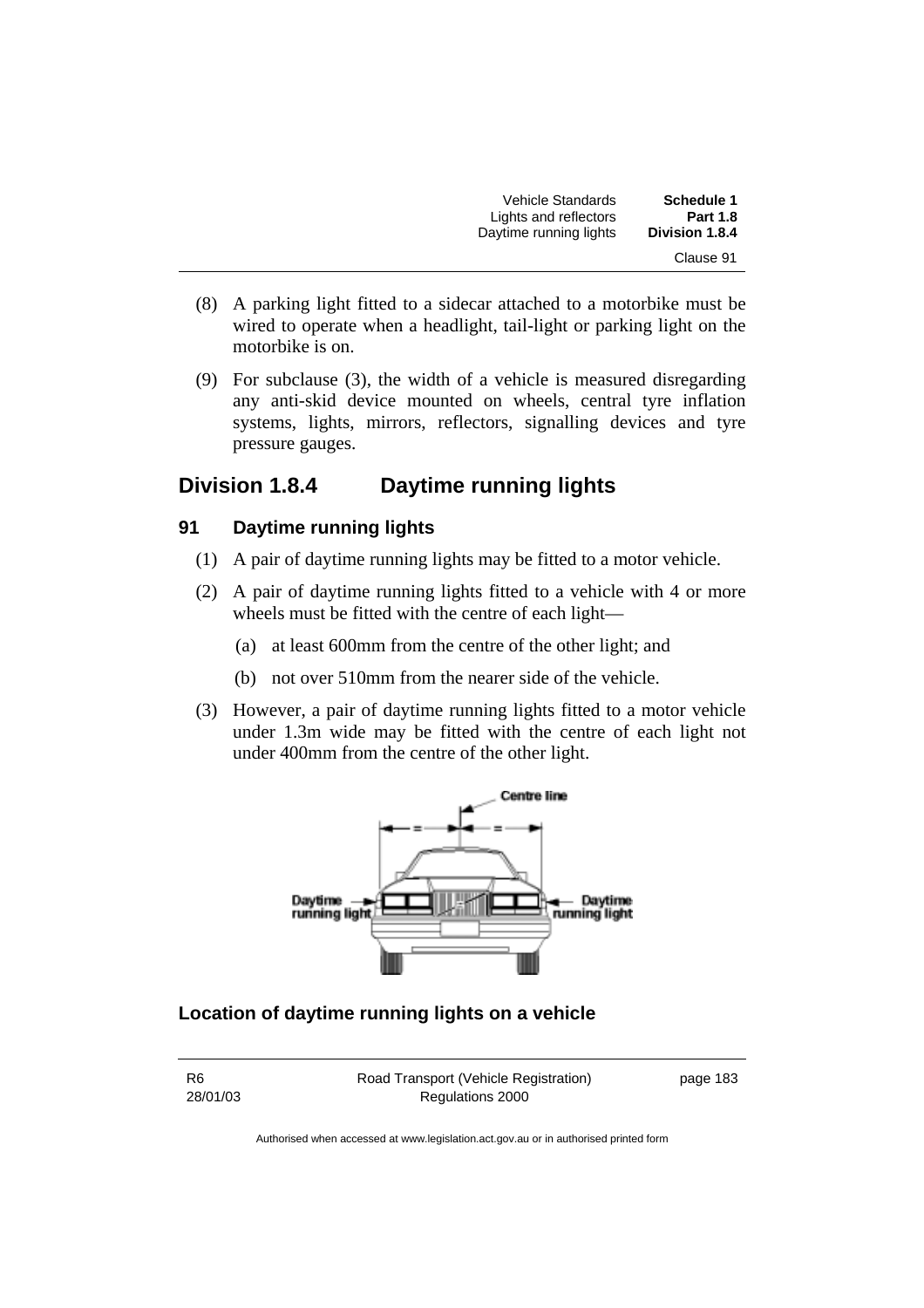| Schedule 1      | Vehicle Standards     |
|-----------------|-----------------------|
| <b>Part 1.8</b> | Lights and reflectors |
| Division 1.8.5  | Tail-lights           |
| Clause 92       |                       |

- (4) When on, a daytime running light must—
	- (a) show a white or yellow light visible from the front of the vehicle; and
	- (b) not use over 25W.
	- *Note* The 3rd edition ADRs only allow white daytime running lights.
- (5) Daytime running lights must be wired so they are off when a headlight, other than a headlight being used as a flashing signal, is on.
- (6) For subclause (3), the width of a vehicle is measured disregarding any anti-skid device mounted on wheels, central tyre inflation systems, lights, mirrors, reflectors, signalling devices and tyre pressure gauges.

### **Division 1.8.5 Tail-lights**

#### **92 Tail-lights generally**

- (1) A vehicle must have at least 1 tail-light fitted on or towards the rear of the vehicle.
- (2) A motortrike with 2 rear wheels, or a motor vehicle with 4 or more wheels, built after 1959 must have at least 1 tail-light fitted on or towards each side of the rear of the vehicle.
- (3) A trailer built after June 1988 must have at least 1 tail-light fitted on or towards each side of the rear of the vehicle.
- (4) The centre of a tail-light mentioned in subclause  $(1)$ ,  $(2)$  or  $(3)$  must not be over—
	- (a) 1.5m above ground level; or
	- (b) if it is not practicable to fit the light lower—2.1m above ground level.

R6 28/01/03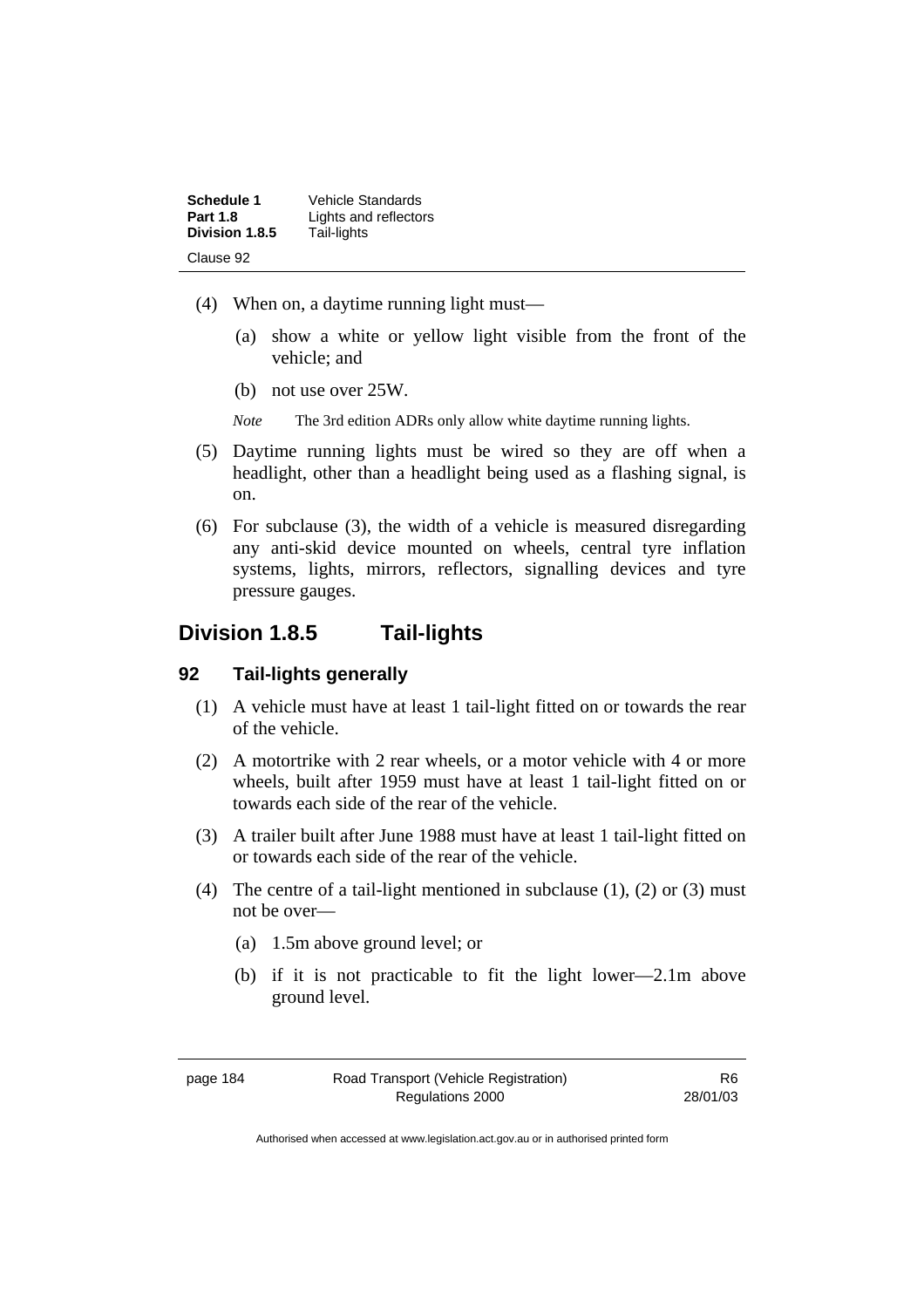| <b>Schedule 1</b><br><b>Part 1.8</b> | Vehicle Standards<br>Lights and reflectors |
|--------------------------------------|--------------------------------------------|
| Division 1.8.5                       | Tail-lights                                |
| Clause 93                            |                                            |

 (5) A vehicle may have 1 or more additional tail-lights at any height above ground level.

#### **93 Pattern of fitting tail-lights**

- (1) If only 1 tail-light is fitted to a vehicle, it must be fitted in the centre or to the right of the centre of the vehicle's rear.
- (2) Subclause (1) applies to a motorbike with an attached sidecar as if the sidecar were not attached.
- (3) If 2 or more tail-lights are fitted to a vehicle, at least 2 must be fitted as a pair.



#### **Location of tail-lights on a vehicle**

 (4) Tail-lights fitted in accordance with this division may also serve as rear clearance lights if they are fitted to a vehicle in accordance with clause 91 (3).

R6 28/01/03 Road Transport (Vehicle Registration) Regulations 2000 page 185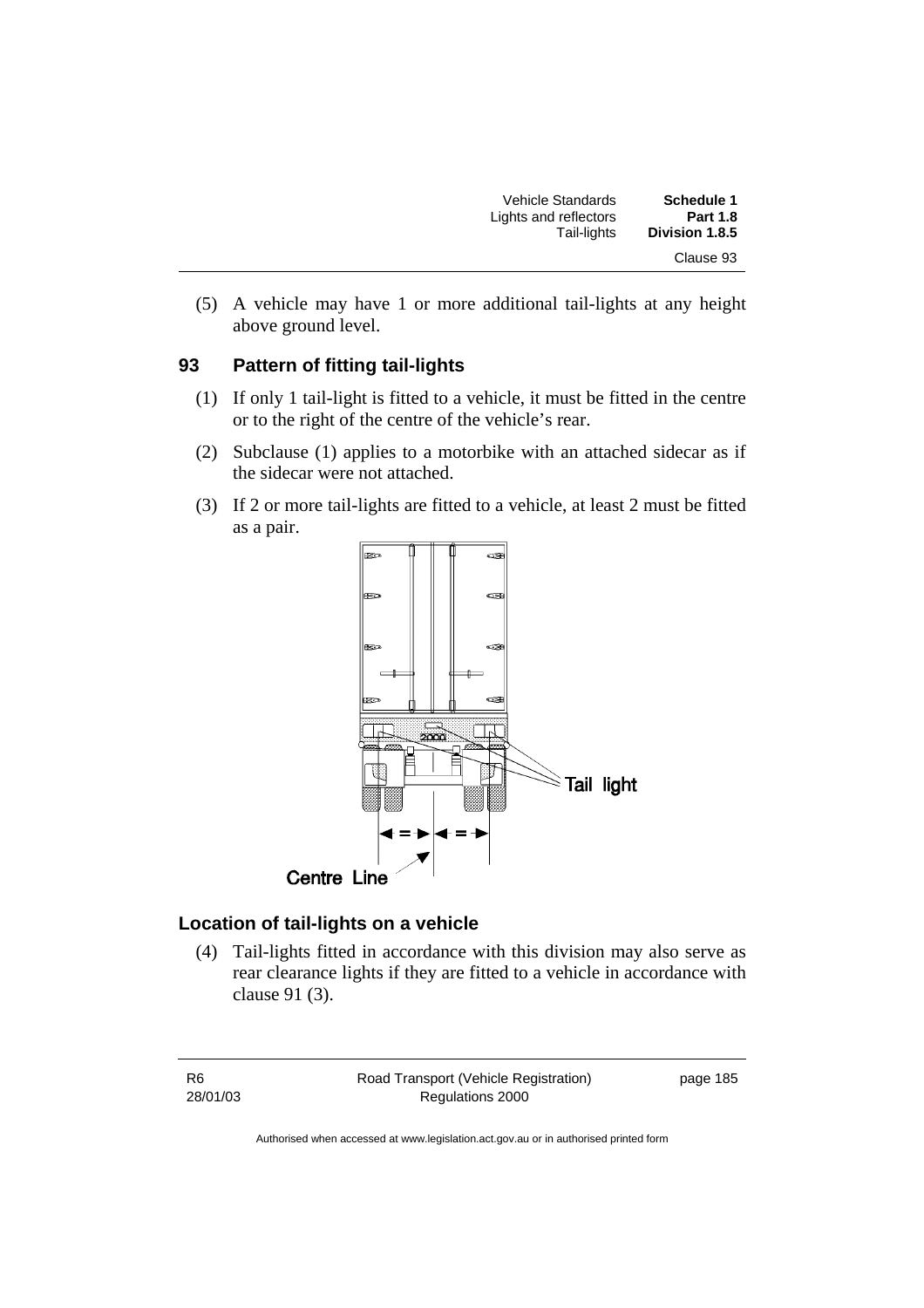| Schedule 1      | <b>Vehicle Standards</b> |
|-----------------|--------------------------|
| <b>Part 1.8</b> | Lights and reflectors    |
| Division 1.8.6  | Numberplate lights       |
| Clause 94       |                          |

#### **94 Performance of tail-lights**

When on, a tail-light of a vehicle must—

- (a) show a red light visible 200m from the rear of the vehicle; and
- (b) not use over 7W.

### **95 Wiring of tail-lights**

A tail-light of a motor vehicle must be wired to come on, and stay on, when a parking light or headlight on the vehicle is on, unless an external switch is fitted to operate the tail-light.

### **Division 1.8.6 Numberplate lights**

#### **96 Numberplate lights**

- (1) At least 1 numberplate light must be fitted to the rear of a vehicle.
- (2) When on, the numberplate light or lights must illuminate a numberplate on the rear of the vehicle with white light, so the characters on the numberplate can be read at night 20m from the rear of the vehicle.
- (3) A numberplate light—
	- (a) may be combined with another light; and
	- (b) must not project white light to the rear of the vehicle except by reflection; and
	- (c) must not obscure the characters on the numberplate; and
	- (d) must be wired to come on, and stay on, when a parking light, headlight or tail-light on the vehicle is on.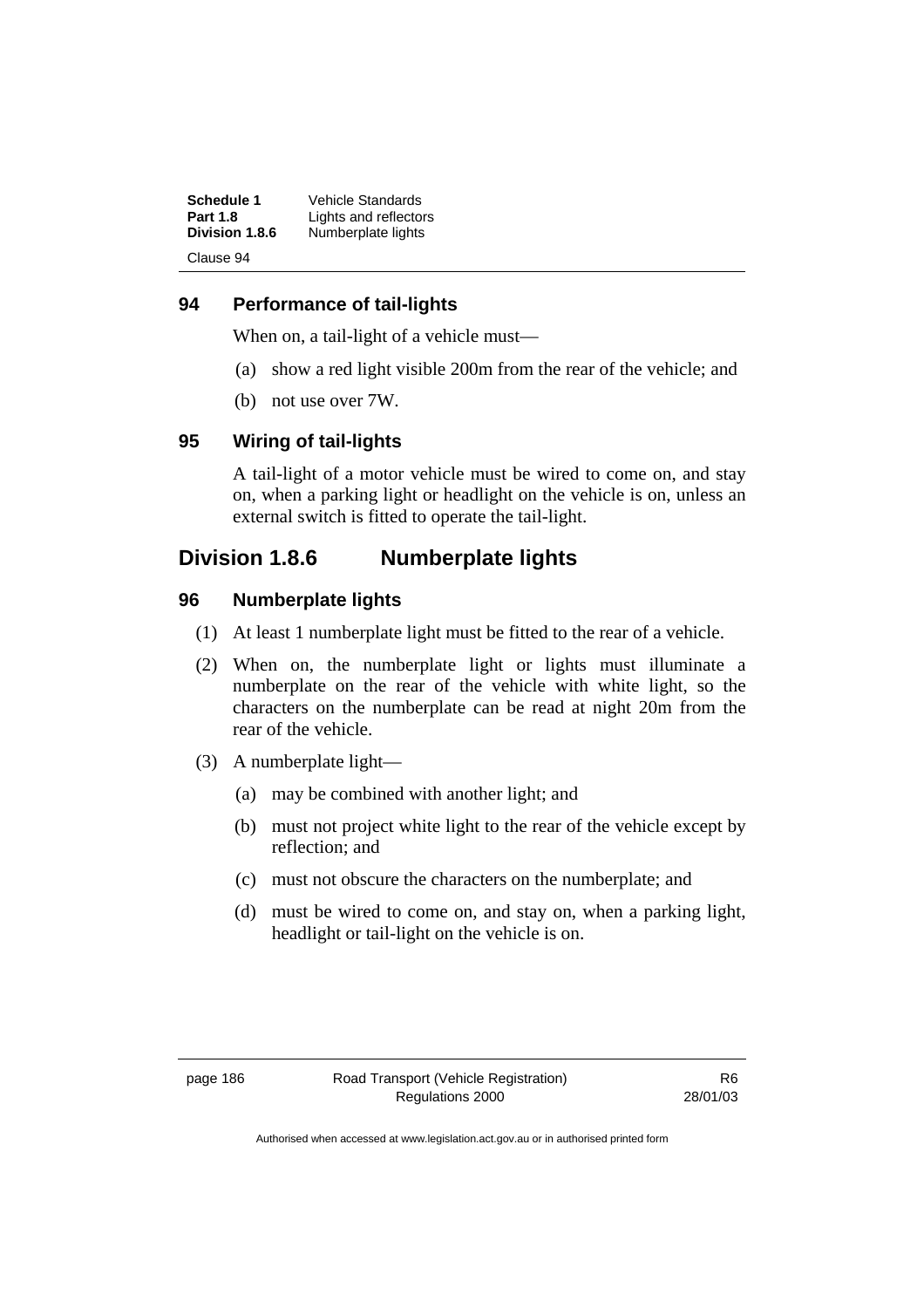Clause 97

## **Division 1.8.7 Clearance lights**

#### **97 Front clearance lights**

- (1) Front clearance lights may only be fitted to a vehicle that is at least 1.8m wide.
- (2) A pair of front clearance lights must be fitted to a motor vehicle that is at least 2.2m wide, or a prime mover.
- (3) The centre of a front clearance light must be—
	- (a) not over 400mm from the nearer side of the vehicle; and
	- (b) if the vehicle was built after June 1953—
		- (i) at least 750mm higher than the centre of any low-beam headlight fitted to the vehicle; or
		- (ii) not lower than the top of the windscreen.
- (4) However, a front clearance light may be mounted on an external rear-vision mirror or a mirror support if, when the mirror is correctly adjusted, no part of the lens of the clearance light is visible to a person in the normal driving position.
- (5) When on, a front clearance light must—
	- (a) show a yellow or white light visible 200m from the front of the vehicle; and
	- (b) not use over 7W.

### **98 External cabin lights**

- (1) A motor vehicle fitted with front clearance lights may also have additional forward-facing lights on or above the roof of its cabin.
- (2) The additional forward-facing lights must be spaced evenly between the front clearance lights, with their centres at least 120mm apart.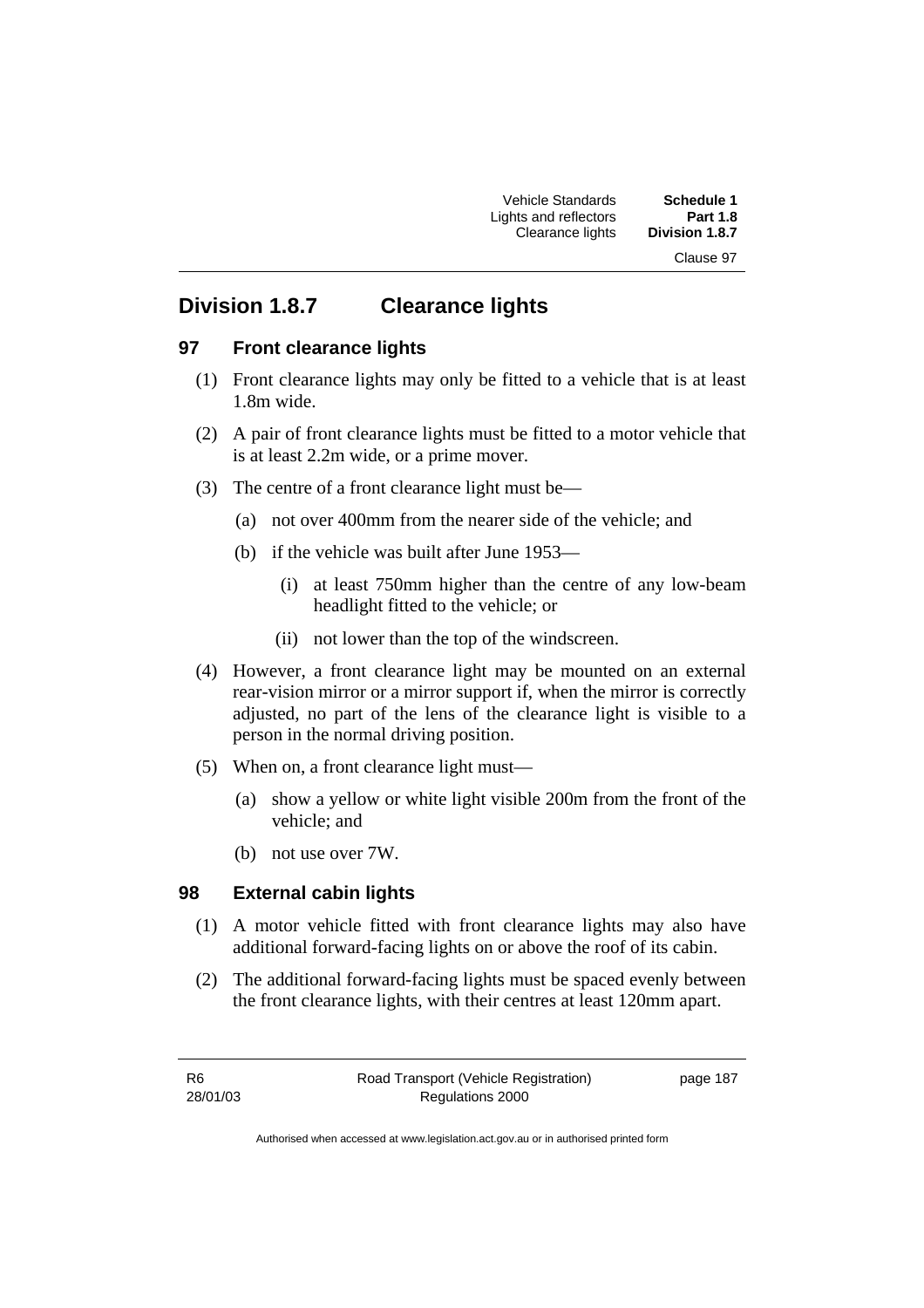| Schedule 1      | <b>Vehicle Standards</b> |
|-----------------|--------------------------|
| <b>Part 1.8</b> | Lights and reflectors    |
| Division 1.8.8  | Side marker lights       |
| Clause 99       |                          |

- (3) When on, an additional forward-facing light must—
	- (a) show a yellow or white light; and
	- (b) not use over 7W.

#### **99 Rear clearance lights**

- (1) Rear clearance lights may only be fitted to a vehicle that is at least 1.8m wide.
- (2) A pair of rear clearance lights must be fitted to the rear of a vehicle that is at least 2.2m wide.
- (3) The centre of a rear clearance light must be—
	- (a) not over 400mm from the nearer side of the vehicle; and
	- (b) if practicable, at least 600mm above ground level.
- (4) When on, a rear clearance light must—
	- (a) show a red light visible 200m from the rear of the vehicle; and
	- (b) not use over 7W.

### **Division 1.8.8 Side marker lights**

#### **100 Vehicles needing side marker lights**

- (1) A pair of side marker lights must be fitted towards the rear of the sides of a motor vehicle that is over 7.5m long and at least 2.2m wide.
- (2) A pole-type trailer, and a motor vehicle built to tow a pole-type trailer, with at least 1 crossbar or bolster must have a side marker light fitted to each side of the back or only crossbar or bolster.
- (3) A pole-type trailer with 2 or more crossbars or bolsters may also have a side marker light fitted to each side of the front crossbar or bolster.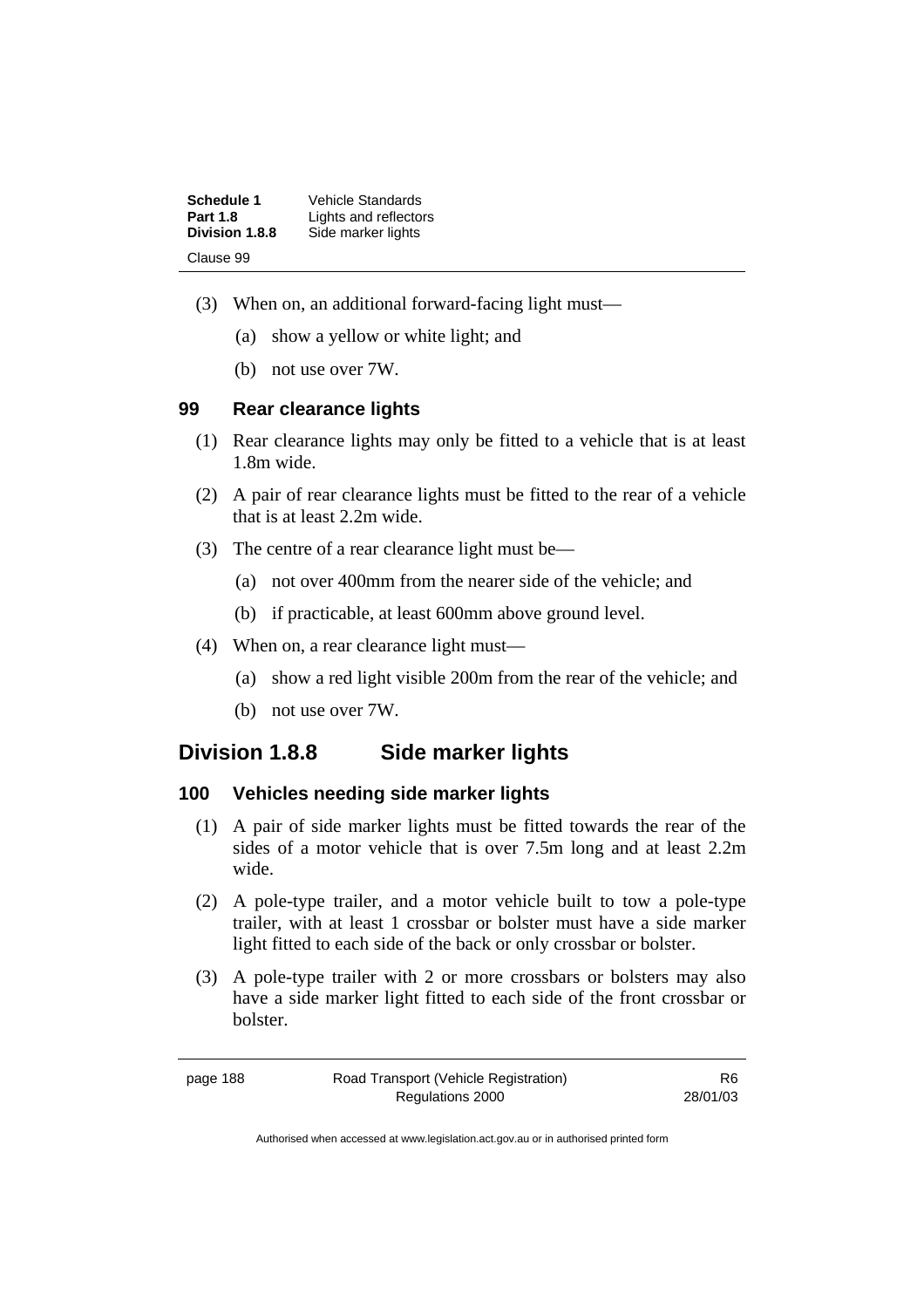| Vehicle Standards     | <b>Schedule 1</b>     |
|-----------------------|-----------------------|
| Lights and reflectors | <b>Part 1.8</b>       |
| Side marker lights    | <b>Division 1.8.8</b> |
|                       | Clause 101            |

- (4) At least 2 side marker lights must be fitted to each side of—
	- (a) a trailer, other than a pole-type trailer, that is at least 2.2m wide and not over 7.5m long; and
	- (b) a semitrailer that is not over 7.5m long.
- (5) At least 3 side marker lights must be fitted to each side of—
	- (a) a trailer, other than a pole-type trailer, that is at least 2.2m wide and over 7.5m long; and
	- (b) a semitrailer that is over 7.5m long.
- (6) For subclauses (1), (4) and (5), the width of a vehicle is measured disregarding any anti-skid device mounted on wheels, central tyre inflation systems, lights, mirrors, reflectors, signalling devices and tyre pressure gauges.

#### **101 Location of side marker lights**

- (1) The centre of a side marker light must not be over 150mm from the nearer side of the vehicle.
- (2) A front side marker light fitted to a motor vehicle must be towards the front of the side of the vehicle with no part of the lens visible to the driver.
- (3) The centre of a front side marker light fitted to a trailer must be—
	- (a) within 300mm of the front of the side of the trailer; or
	- (b) if the construction of the trailer makes it impracticable to comply with paragraph (a)—as near as practicable to the front of the trailer.
- (4) The centre of a rear side marker light fitted to a vehicle must be—
	- (a) within 300mm of the rear of the side of the vehicle; or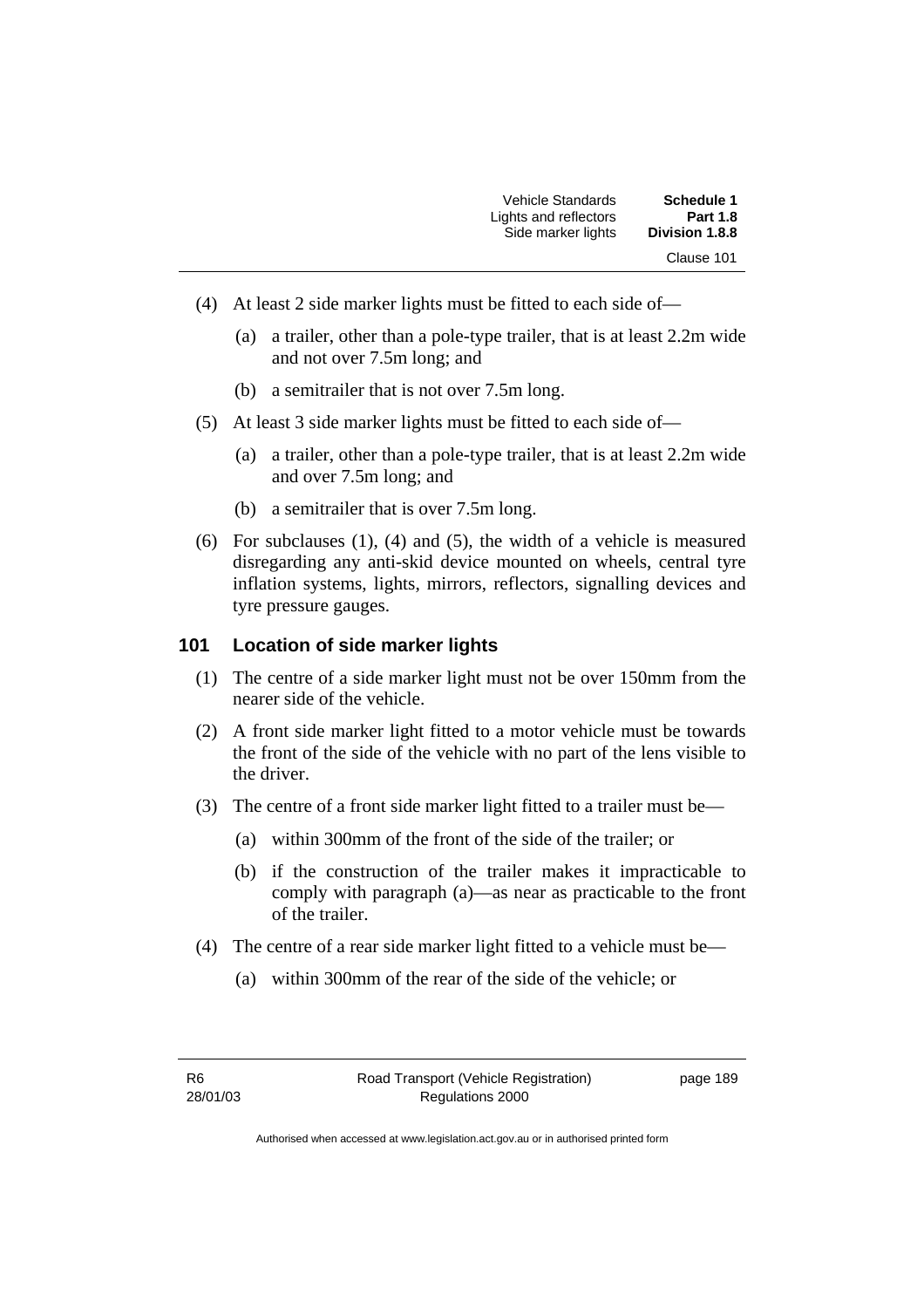| Schedule 1      | Vehicle Standards     |
|-----------------|-----------------------|
| <b>Part 1.8</b> | Lights and reflectors |
| Division 1.8.8  | Side marker lights    |
| Clause 102      |                       |

- (b) if the construction of the vehicle makes it impracticable to comply with paragraph (a)—as near as practicable to the rear of the vehicle.
- (5) Side marker lights fitted to a vehicle must, as far as practicable, be evenly spaced along the side of the vehicle.
- (6) Subclauses (2) to (5) do not apply to side marker lights fitted to a crossbar or bolster of a pole-type trailer.
- (7) Only the side marker lights nearest to the rear need be fitted if complying with subclauses (3) and (4) would result in the front and rear side marker lights being under 2.5m apart.
- (8) A side marker light fitted to a vehicle must be fitted so—
	- (a) its centre is not over—
		- (i) 1.5m above ground level; or
		- (ii) if it is not practicable to fit it lower—2.1m above ground level; and
	- (b) its centre is at least 600mm above ground level; and
	- (c) it is, as far as practicable, in a row of side marker lights along the side of the vehicle.
- (9) Subclause (8) (a) does not apply to a side marker light that is not required to be fitted to the vehicle by clause 100.

#### **102 Performance of side marker lights**

- (1) When on, a side marker light fitted to a vehicle must—
	- (a) show a light visible 200m from the vehicle; and
	- (b) not use over 7W.
- (2) When on, a side marker light fitted to a vehicle must show—
	- (a) to the front of the vehicle—a yellow light; and

page 190 Road Transport (Vehicle Registration) Regulations 2000

R6 28/01/03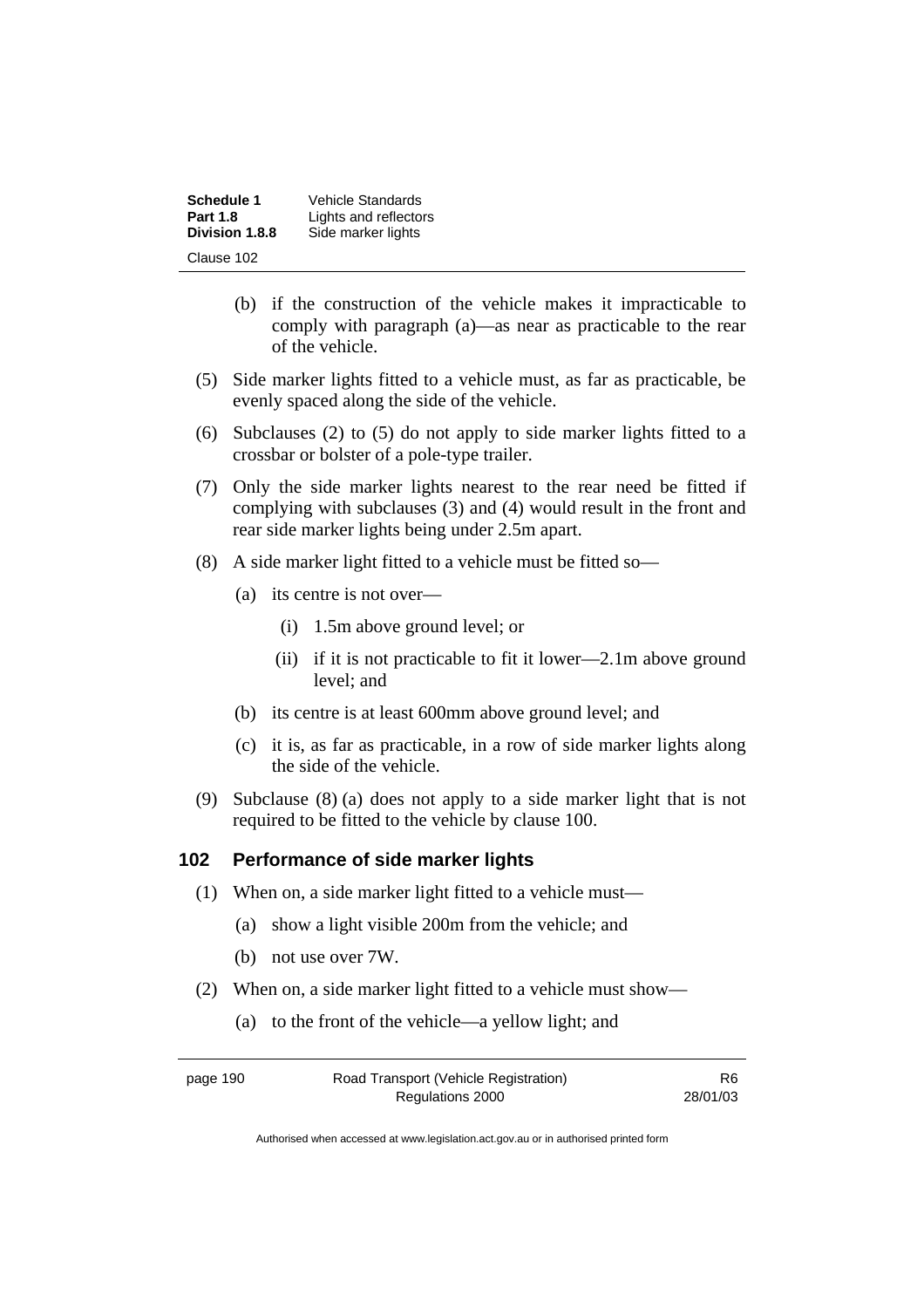| Schedule 1      | Vehicle Standards     |
|-----------------|-----------------------|
| <b>Part 1.8</b> | Lights and reflectors |
| Division 1.8.9  | <b>Brakelights</b>    |
| Clause 103      |                       |

- (b) to the rear of the vehicle—
	- (i) if the light also operates as a rear light or reflector—a red light; and
	- (ii) in any other case—a red or yellow light.
- (3) However, if a pole-type trailer with 2 or more crossbars or bolsters has the side marker lights permitted by clause 100 (3)—
	- (a) the side marker lights fitted to the front crossbar or bolster may comply with subclause (2) (a) only; and
	- (b) the side marker lights fitted to the back crossbar or bolster may comply with subclause (2) (b) only.

#### **103 Side marker lights and rear clearance lights**

The side marker light nearest to the rear of a vehicle may also be a rear clearance light for clause 99.

### **Division 1.8.9 Brakelights**

#### **104 Fitting brakelights**

- (1) A brakelight must be fitted to the rear of a vehicle built after 1934.
- (2) A pair of brakelights must be fitted to the rear of—
	- (a) a motor vehicle built after 1959 that has 4 or more wheels; and
	- (b) a motortrike built after 1959 that has 2 rear wheels; and
	- (c) a trailer built after June 1988.
- (3) The centre of a brakelight must be—
	- (a) at least 350mm above ground level; and
	- (b) not over—
		- (i) 1.5m above ground level; or

R6 28/01/03 Road Transport (Vehicle Registration) Regulations 2000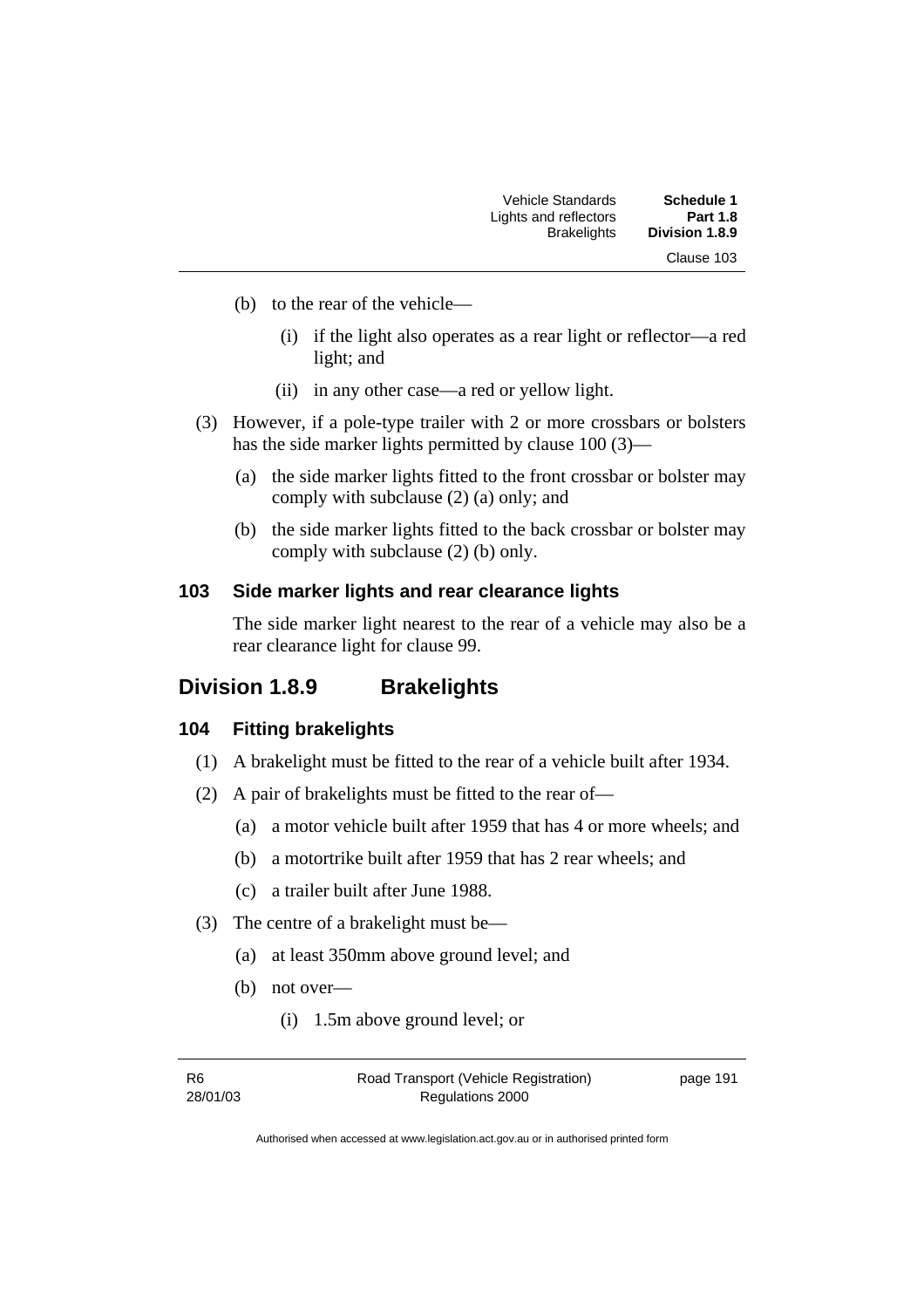**Schedule 1** Vehicle Standards<br>**Part 1.8 Lights and reflecto Lights and reflectors**<br>**Brakelights Division 1.8.9** Clause 105

- (ii) if it is not practicable to fit the light lower—2.1m above ground level.
- (4) A vehicle may be fitted with 1 or more additional brakelights.
- (5) The centre of an additional brakelight must be at least 350mm above ground level.
- (6) If only 1 brakelight is fitted to a vehicle, it must be fitted in the centre or to the right of the centre of the vehicle's rear.
- (7) Subclause (6) applies to a motorbike with an attached sidecar as if the sidecar were not attached.



#### **Location of brakelights on a vehicle**

#### **105 Performance and operation of brakelights**

- (1) When on, a brakelight must show a red light visible 30m from the rear of the vehicle.
- (2) A brakelight fitted to a motor vehicle must come on, if it is not already on, when—
	- (a) for a vehicle with 4 or more wheels or built after 1974—a service brake is applied; or
	- (b) for another vehicle—the rear wheel brake is applied.

page 192 Road Transport (Vehicle Registration) Regulations 2000

R6 28/01/03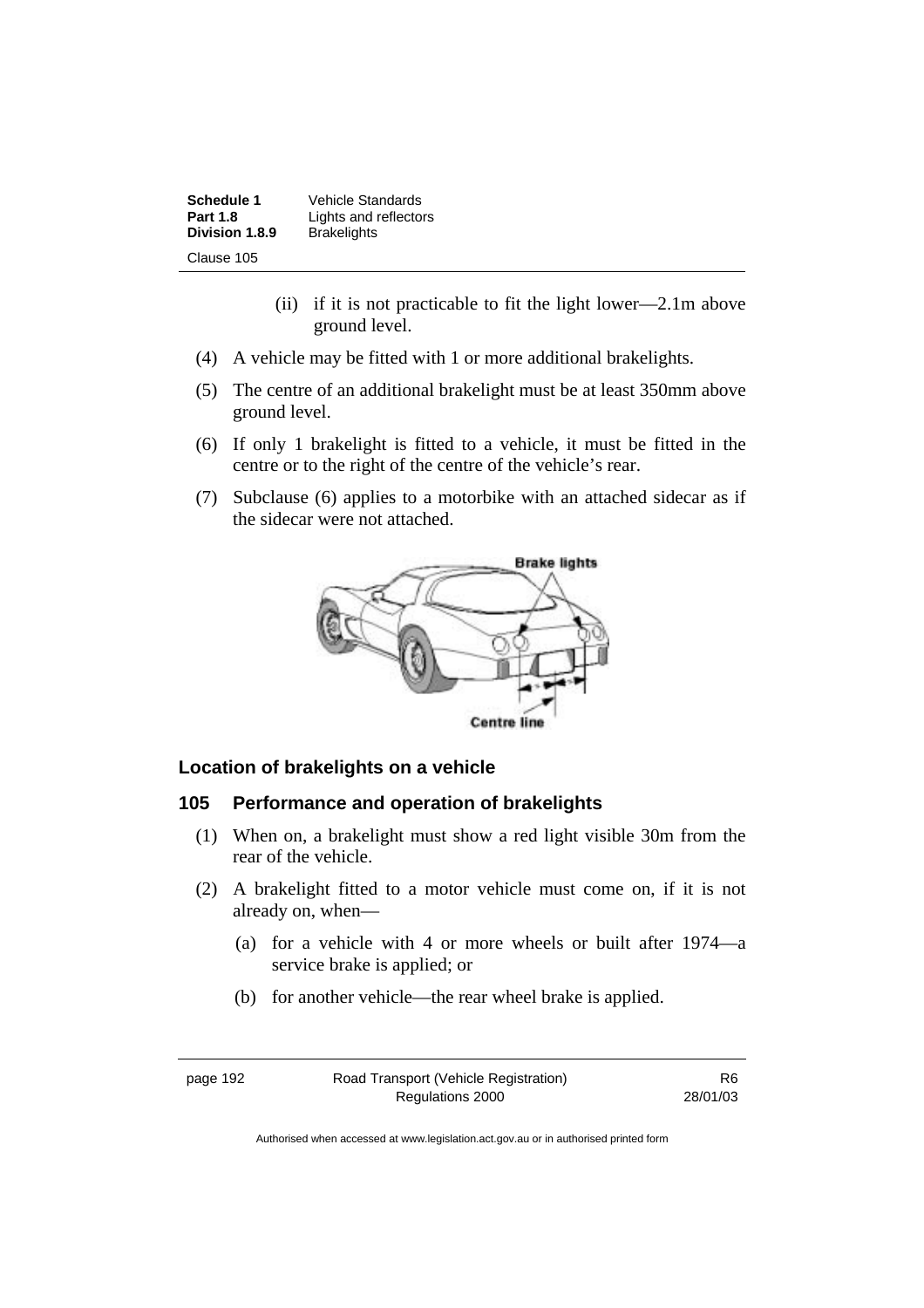Vehicle Standards **Schedule 1**  Lights and reflectors **Part 1.8 Reversing lights** Clause 106

- (3) Subclause (3) does not apply if the controls in the vehicle that start the engine are in a position that makes it impossible for the engine to operate.
- (4) A brakelight on a trailer must come on when—
	- (a) the brakelight of the towing vehicle comes on; or
	- (b) a brake control on the towing vehicle, which independently activates the service brake on the trailer, is operated.
- (5) A brakelight may be operated by an engine brake, retarder, or similar device if the device does not interfere with the proper operation of the brakelight.

### **Division 1.8.10 Reversing lights**

#### **106 Reversing lights**

- (1) One or more reversing lights may be fitted to the rear of a vehicle and on each side towards the rear of the vehicle.
- (2) A reversing light must have its centre not over 1.2m above ground level.
- (3) When on, a reversing light must show a white or yellow light to the rear or to the side and rear of the vehicle.

*Note* 3rd edition ADRs only allow white reversing lights.

- (4) A reversing light fitted to a motor vehicle must be wired so it operates only when the vehicle is reversing or in reverse gear.
- (5) A reversing light fitted to a trailer must be wired so it operates only when a motor vehicle towing the trailer is reversing or in reverse gear.
- (6) A yellow reversing light may also operate as a direction indicator light.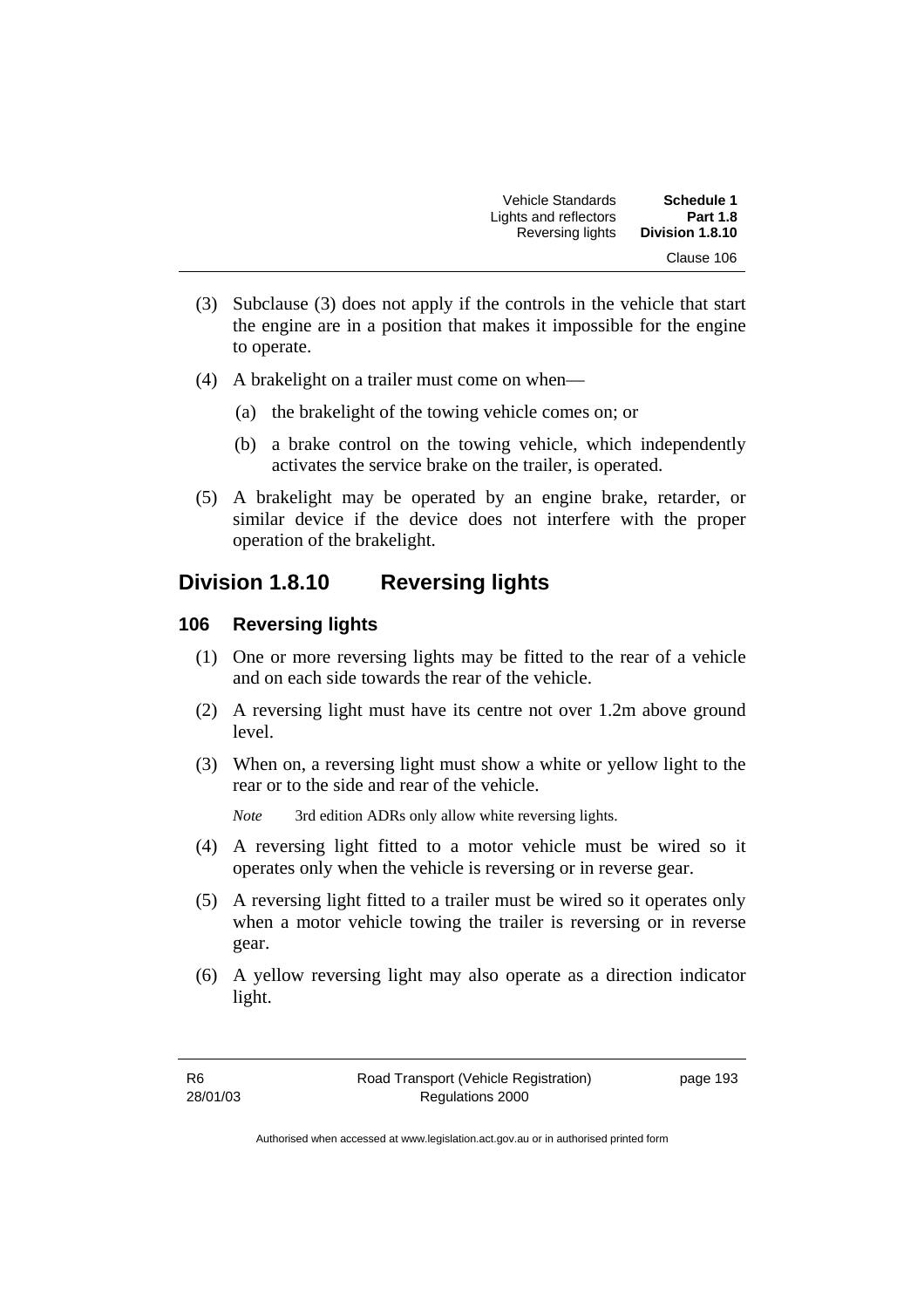| Schedule 1      | <b>Vehicle Standards</b>   |
|-----------------|----------------------------|
| <b>Part 1.8</b> | Lights and reflectors      |
| Division 1.8.11 | Direction indicator lights |
| Clause 107      |                            |

### **Division 1.8.11 Direction indicator lights**

#### **107 Direction indicator lights on motor vehicles**

- (1) A motor vehicle with 4 or more wheels that was built after 1972 must have—
	- (a) a pair of direction indicator lights fitted on, or towards, its front that face forwards; and
	- (b) a pair of direction indicator lights fitted on, or towards, its rear that face backwards.
- (2) A motor vehicle with less than 4 wheels that was built after June 1975 must have—
	- (a) a pair of direction indicator lights fitted on, or towards, its front that face forwards; and
	- (b) a pair of direction indicator lights fitted on, or towards, its rear that face backwards.
- (3) A motor vehicle that is not required to have direction indicator lights may have—
	- (a) 1 or more pairs of direction indicator lights that are visible from both the front and rear of the vehicle; or
	- (b) both—
		- (i) a pair of direction indicator lights fitted on, or towards, its front that face forwards; and
		- (ii) a pair of direction indicator lights fitted on, or towards, its rear that face backwards.

#### **108 Direction indicator lights on trailers**

 (1) A trailer built after June 1973 must have a pair of direction indicator lights fitted on, or towards, its rear that face backwards.

R6 28/01/03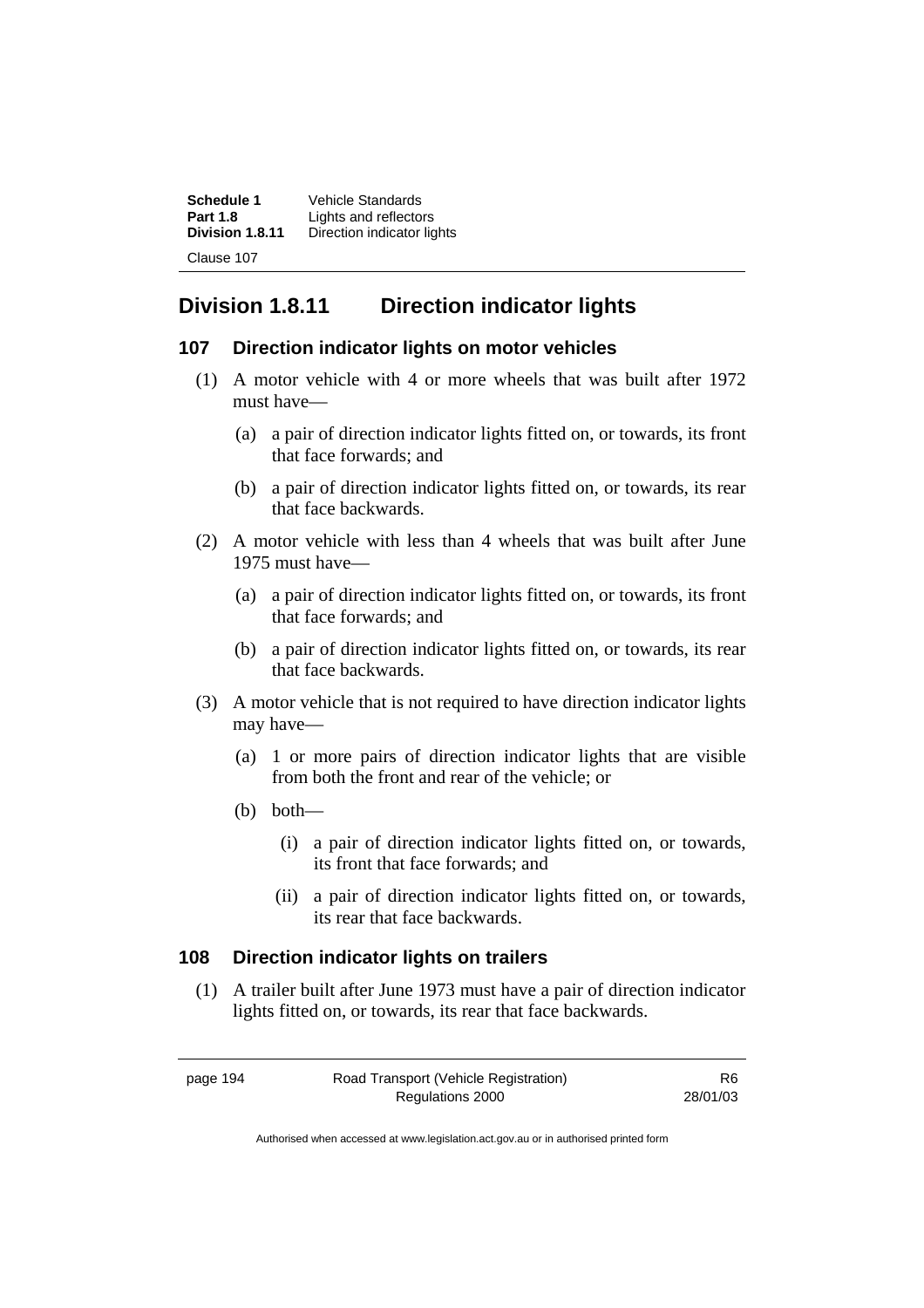| <b>Schedule 1</b> | Vehicle Standards          |
|-------------------|----------------------------|
| <b>Part 1.8</b>   | Lights and reflectors      |
| Division 1.8.11   | Direction indicator lights |
| Clause 109        |                            |

 (2) A trailer that is not required to have direction indicator lights may have 1 or more pairs of direction indicator lights fitted on, or towards, its rear that face backwards.

#### **109 Location of direction indicator lights**

- (1) A pair of direction indicator lights fitted to a vehicle must have the centre of each light at least—
	- (a) for a motorbike or the single wheel end of a motortrike— 300mm from the centre of the other light; and
	- (b) for lights fitted at the 2 wheel end of a motortrike—600mm from the centre of the other light, unless the centre of each direction indicator light is not over 400mm from the nearer side of the vehicle; and
	- (c) for another vehicle with a width of not over 1.3m—400mm from the centre of the other light; and
	- (d) for another vehicle with a width of over 1.3m—600mm from the centre of the other light.
- (2) The centre of each direction indicator light must be at least 350mm above ground level.
- (3) The centre of each light in a pair of direction indicator lights required to be fitted to a vehicle must not be over—
	- (a) 1.5m above ground level; or
	- (b) if it is not practicable for the light to be fitted lower—2.1m above ground level.
- (4) For subclause (1), the width of a vehicle is measured disregarding any anti-skid device mounted on wheels, central tyre inflation systems, lights, mirrors, reflectors, signalling devices and tyre pressure gauges.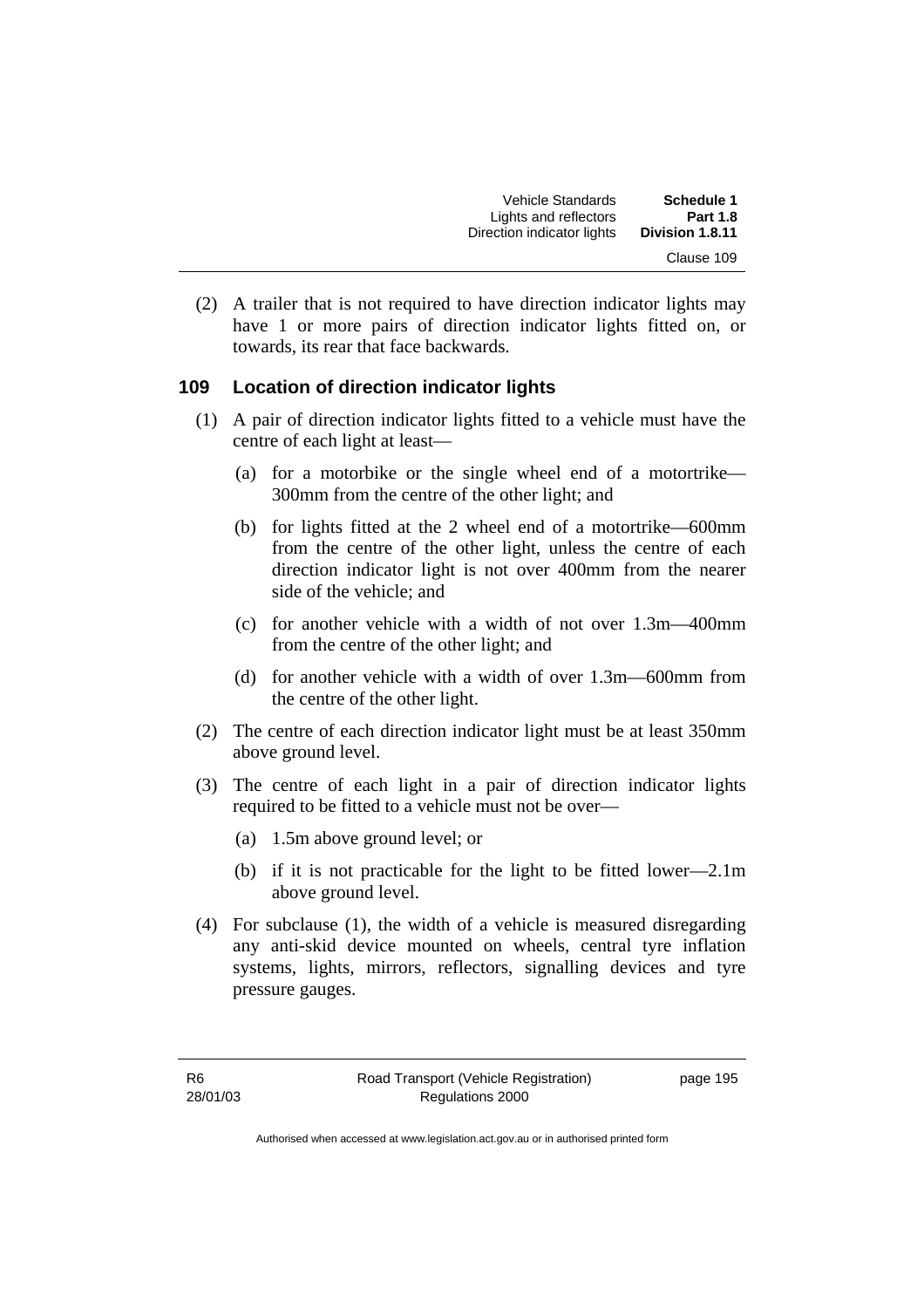| Schedule 1      | Vehicle Standards          |
|-----------------|----------------------------|
| <b>Part 1.8</b> | Lights and reflectors      |
| Division 1.8.11 | Direction indicator lights |
| Clause 110      |                            |

#### **110 Operation and visibility of direction indicator lights**

- (1) A direction indicator light fitted to a motor vehicle must—
	- (a) when operating, display regular flashes of light at a rate of not over 120, and—
		- (i) for a motor vehicle with 4 or more wheels—at least 60, flashes a minute; and
		- (ii) for another motor vehicle—at least 45, flashes a minute; and
	- (b) be able to be operated by a person in the normal driving position; and
	- (c) be wired to an audible or visible device in the vehicle that tells the driver that the direction indicator light is operating; and
	- (d) flash at the same time and rate as any other direction indicator lights fitted on the same side of the vehicle.
- (2) A direction indicator light fitted to a side of a trailer must, when operating, flash at the same time and rate as the direction indicator light or lights fitted to the same side of the motor vehicle towing the trailer.
- (3) The flashes of light displayed by a direction indicator light must be—
	- (a) if the light faces forwards—white or yellow; and
	- (b) if the light faces backwards—
		- (i) yellow; or
		- (ii) for a vehicle built before July 1973—yellow or red; and
	- (c) if the light faces out from the side of the vehicle—
		- (i) white or yellow towards the front and side; and

page 196 Road Transport (Vehicle Registration) Regulations 2000

R6 28/01/03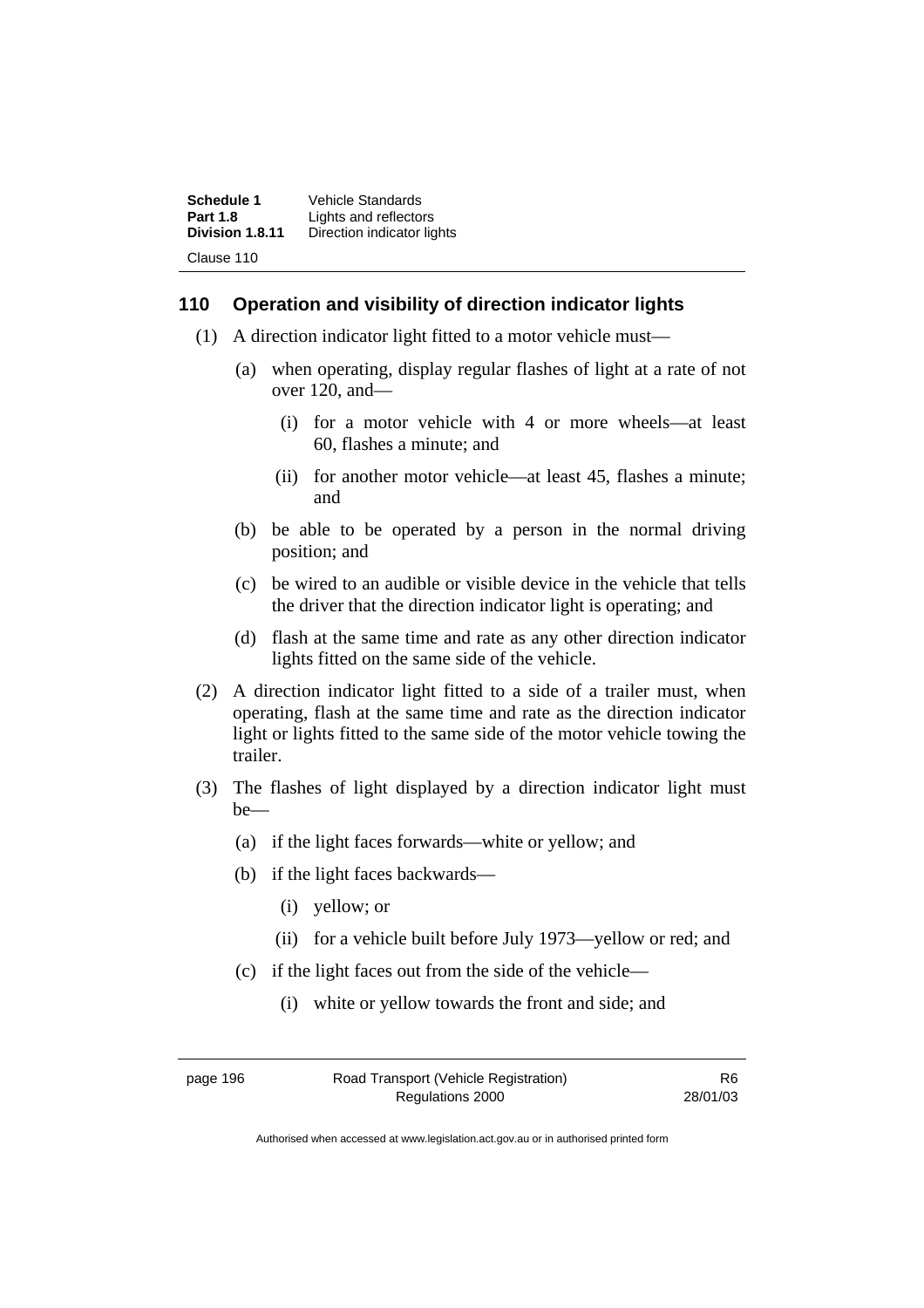| Schedule 1<br><b>Part 1.8</b> | Vehicle Standards<br>Lights and reflectors |
|-------------------------------|--------------------------------------------|
| Division 1.8.12               | Fog lights                                 |
| Clause 111                    |                                            |

- (ii) for a vehicle built before July 1973—yellow or red towards the rear and side; and
- (iii) for a vehicle built after June 1973—yellow towards the rear and side.
- *Note* The ADRs only allow yellow direction indicator lights.
- (4) If a motor vehicle's direction indicator lights display only yellow light, the vehicle may be equipped to allow the lights to operate simultaneously on both sides of the vehicle, if a visible or audible signal tells the driver when the lights are operating simultaneously.
- (5) When on, a direction indicator light must be visible 30m from—
	- (a) if the light faces forwards—the front of the vehicle; or
	- (b) if the light faces backwards—the rear of the vehicle; or
	- (c) if the light faces out from the side of the vehicle—that side of the vehicle.
- (6) When on, each direction indicator light in at least 1 pair of lights fitted on or towards the front of a prime mover, or a motor vehicle over 7.5m long, must be visible at a point—
	- (a) 1.5m at right angles from the side of the vehicle where the light is fitted; and
	- (b) in line with the rear of the vehicle.

## **Division 1.8.12 Fog lights**

#### **111 Front fog lights**

- (1) A pair of front fog lights may be fitted to a motor vehicle with 4 or more wheels.
- (2) A pair of front fog lights, or a single front fog light, may be fitted to a motorbike or motortrike.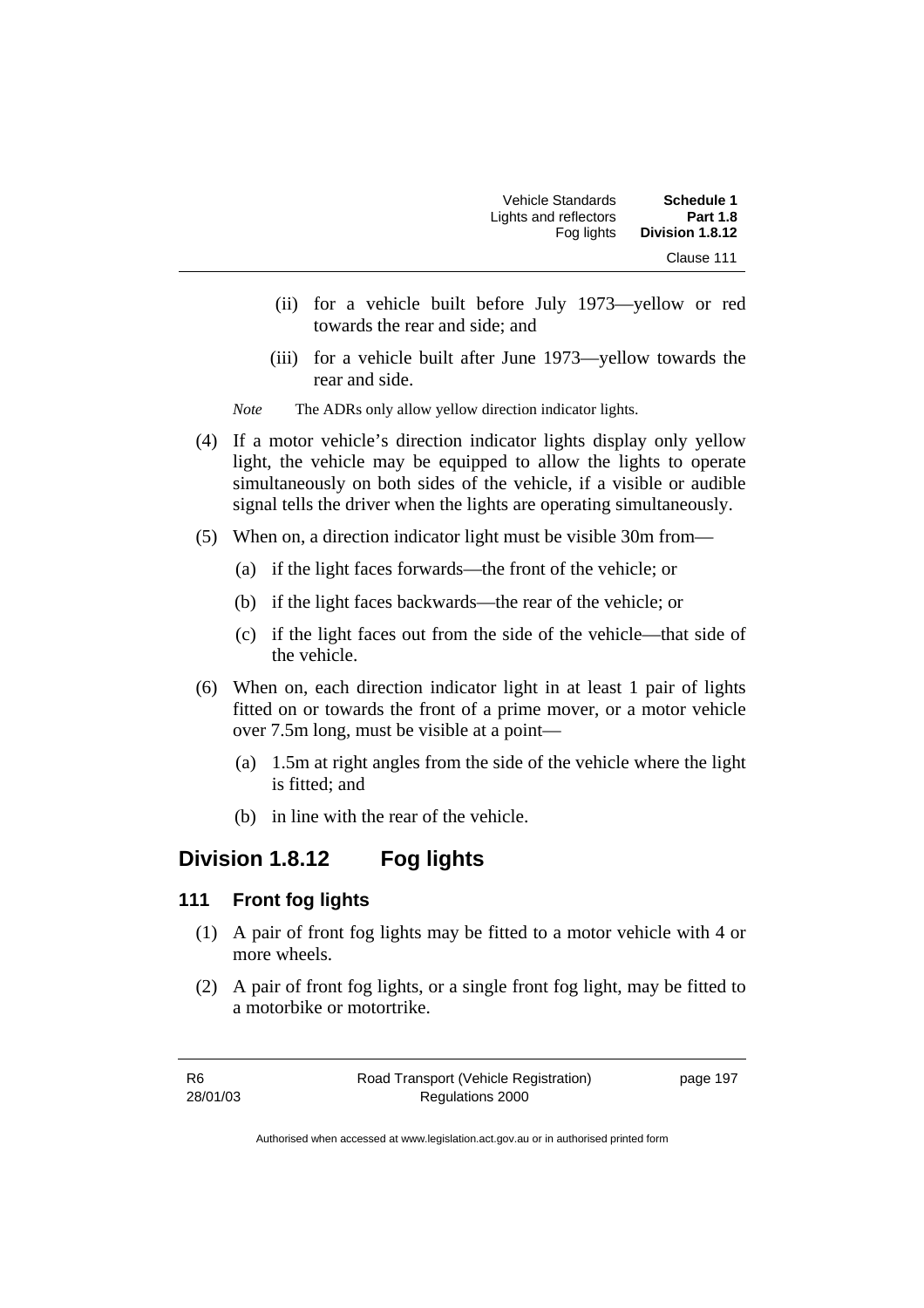| Schedule 1      | Vehicle Standards     |
|-----------------|-----------------------|
| <b>Part 1.8</b> | Lights and reflectors |
| Division 1.8.12 | Fog lights            |
| Clause 112      |                       |

- (3) A pair of front fog lights fitted to a motor vehicle with 4 or more wheels must have the centre of each light not over 400mm from the nearer side of the vehicle unless the centres of the lights are at least 600mm apart.
- (4) If the top of the front fog light is higher than the top of any lowbeam headlight on the vehicle, the centre of the fog light must not be higher than the centre of the low-beam headlight.
- (5) A front fog light must—
	- (a) when on—
		- (i) project white or yellow light in front of the vehicle; and
		- (ii) be a low-beam light; and
	- (b) be able to be operated independently of any headlight; and
	- (c) be fitted so the light from it does not reflect off the vehicle into the driver's eyes.

## **112 Rear fog lights**

- (1) A vehicle may have fitted to its rear—
	- (a) a pair of rear fog lights; or
	- (b) 1 rear fog light fitted on, or to the right, of the centre of the vehicle.
- (2) Subclause (1) (b) applies to a motorbike with an attached sidecar as if the sidecar were not attached.
- (3) A rear fog light must—
	- (a) have its centre—
		- (i) not over 1.5m above ground level; and
		- (ii) at least 100mm from the centre of a brakelight; and
	- (b) when on, project red light behind the vehicle; and

| page 198 | Road Transport (Vehicle Registration) | R6       |
|----------|---------------------------------------|----------|
|          | Regulations 2000                      | 28/01/03 |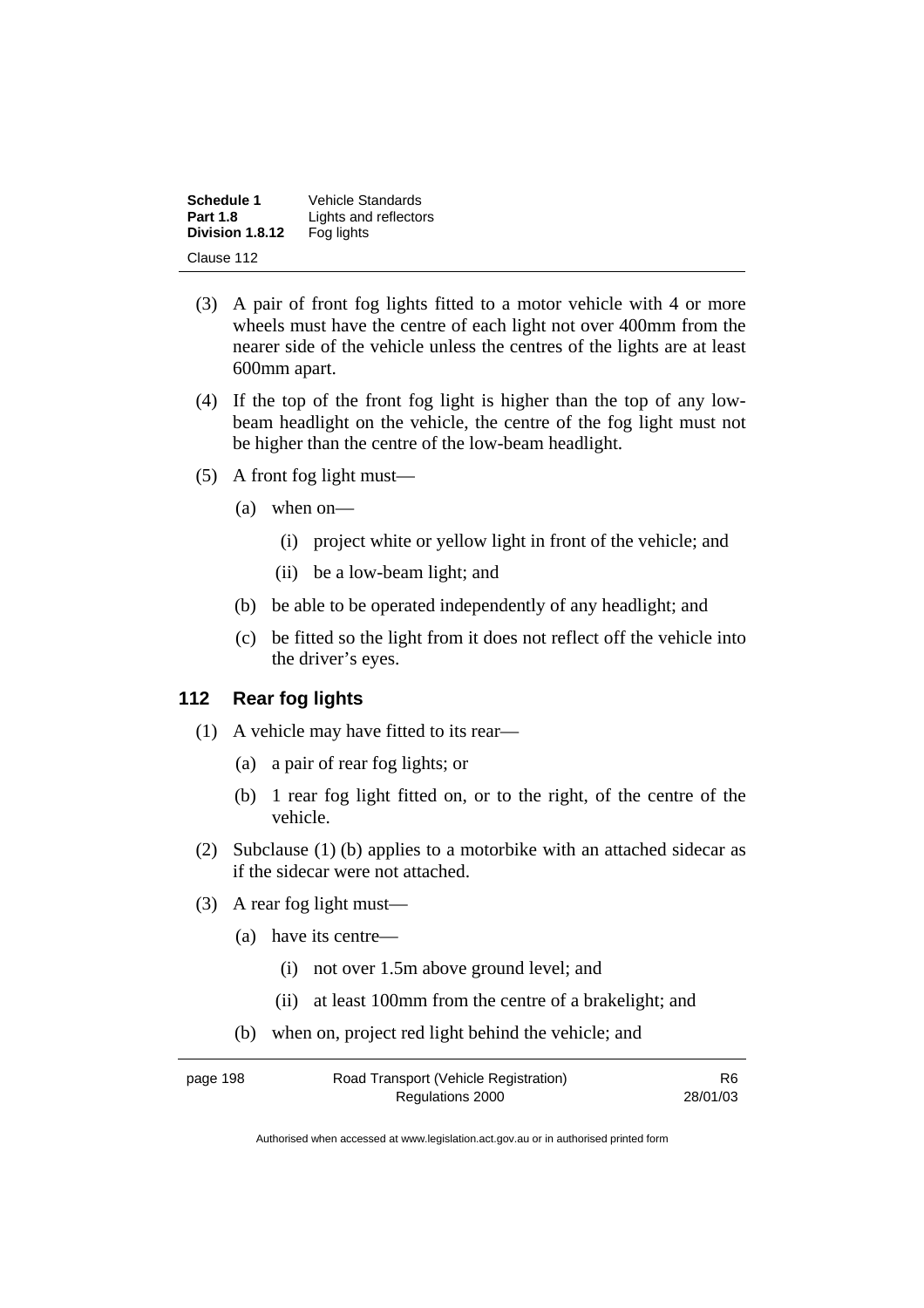| <b>Schedule 1</b> | <b>Vehicle Standards</b> |
|-------------------|--------------------------|
| <b>Part 1.8</b>   | Lights and reflectors    |
| Division 1.8.13   | Interior lights          |
| Clause 113        |                          |

- (c) not use over 27W; and
- (d) be wired to a visible device in the vehicle that tells the driver that the rear fog light is operating.

## **Division 1.8.13 Interior lights**

### **113 Interior lights**

A vehicle may be fitted with interior lights that illuminate any interior part of the vehicle.

## **Division 1.8.14 Reflectors generally**

#### **114 General requirements for reflectors**

- (1) A reflector fitted to a vehicle must show a red, yellow or white reflection of light when light is projected directly onto the reflector at night by a low-beam headlight that—
	- (a) is 45m from the reflector; and
	- (b) complies with this schedule.
- (2) The reflection must be clearly visible from the position of the headlight.

## **Division 1.8.15 Rear reflectors**

## **115 Rear reflectors**

- (1) A motor vehicle with 4 or more wheels, and a trailer, must have a rear-facing red reflector towards each side of its rear.
- (2) A motorbike, a sidecar attached to a motorbike, and a motortrike, must have a rear-facing red reflector.
- (3) The centre of each reflector must be—
	- (a) at the same height above ground level; and

| -R6      | Road Transport (Vehicle Registration) | page 199 |
|----------|---------------------------------------|----------|
| 28/01/03 | Regulations 2000                      |          |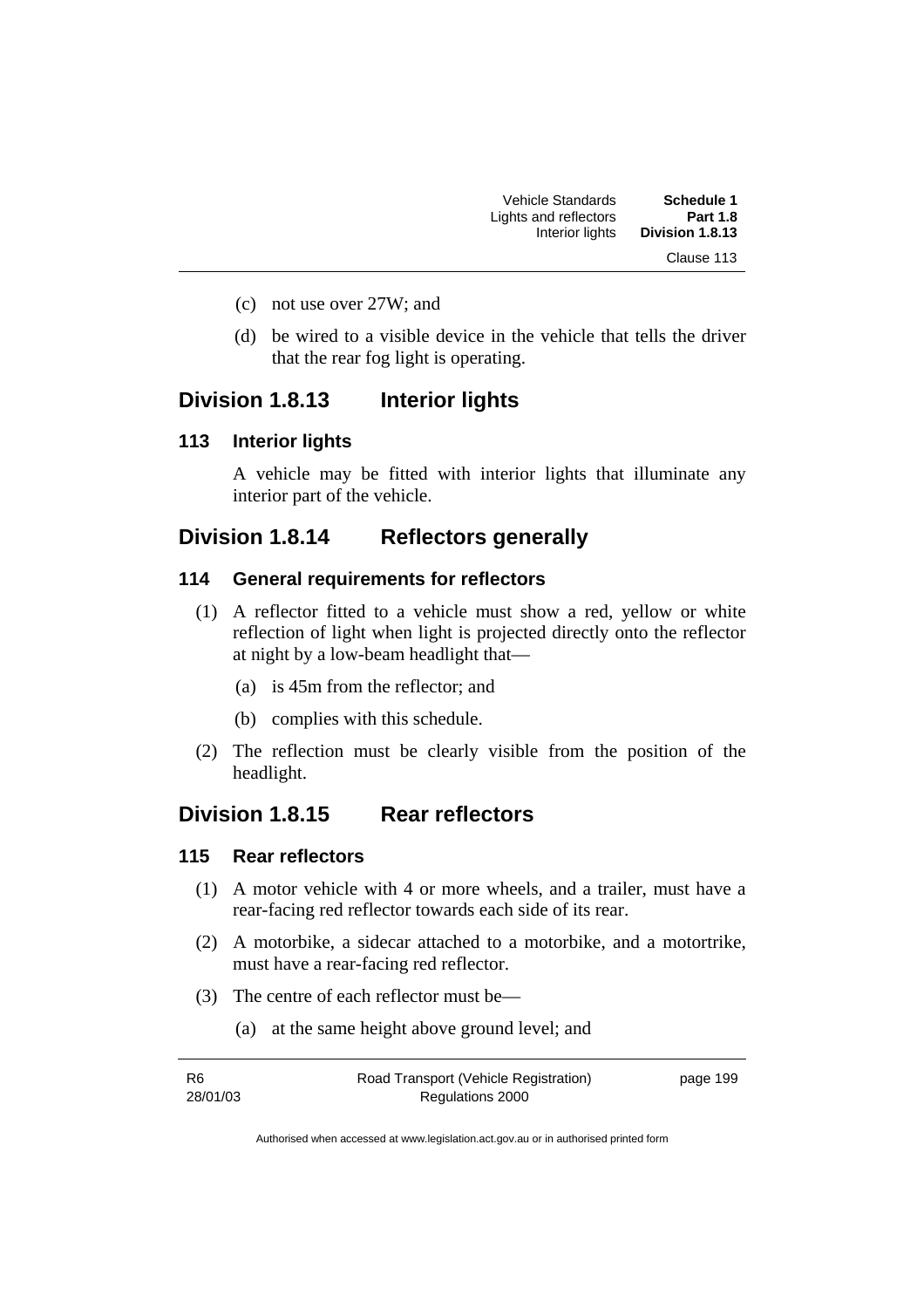| Schedule 1      | Vehicle Standards     |
|-----------------|-----------------------|
| <b>Part 1.8</b> | Lights and reflectors |
| Division 1.8.16 | Side reflectors       |
| Clause 116      |                       |

- (b) not over 1.5m above ground level.
- (4) However, subclause (3) does not apply to a reflector fitted to a sidecar attached to a motorbike.
- (5) A reflector fitted to a motor vehicle with 4 or more wheels, or a trailer, must not be over 400mm from the nearer side of the vehicle.
- (6) A vehicle fitted with rear-facing red reflectors in accordance with subclause (1) or (2) may be fitted with additional red reflectors at any height above ground level or at any distance from the side of the vehicle.

## **Division 1.8.16 Side reflectors**

## **116 Compulsory side reflectors on pole-type trailers**

- (1) Yellow or red side-facing reflectors must be fitted to the pole of a pole-type trailer so—
	- (a) 1 reflector is fitted to the middle  $\frac{1}{3}$  of the left and right faces of the pole; and
	- (b) the front reflector is not over 3m from the front of the trailer; and
	- (c) the other reflectors are not over 3m apart.
- (2) Additional side-facing reflectors may be fitted to a pole-type trailer in accordance with clause 117.

## **117 Optional side reflectors**

- (1) A vehicle may be fitted with side-facing reflectors.
- (2) A side-facing reflector—
	- (a) towards the front of the vehicle must be yellow or white; and
	- (b) towards the rear of the vehicle must be yellow or red; and

page 200 Road Transport (Vehicle Registration) Regulations 2000

R6 28/01/03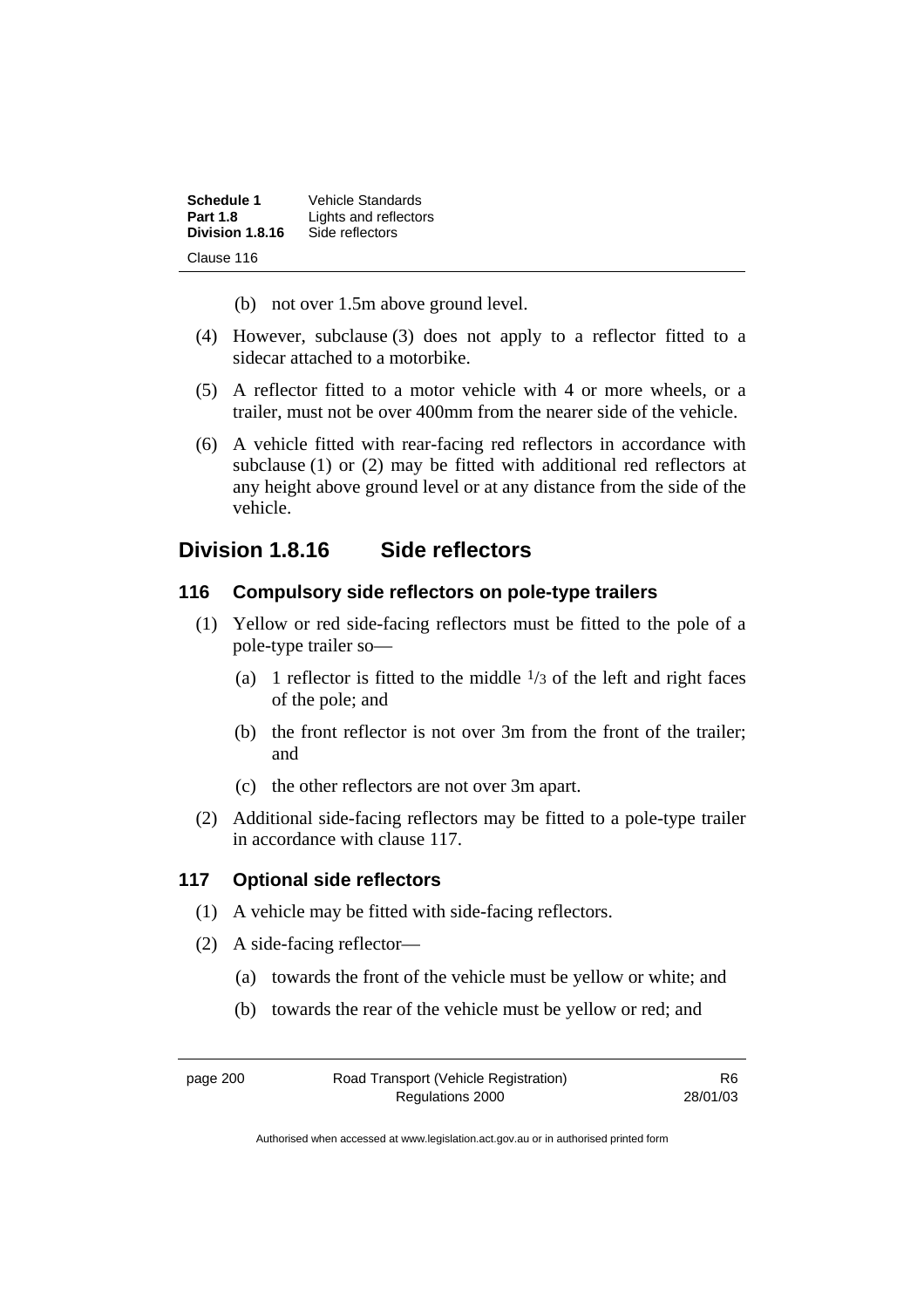(c) on the central part of the vehicle must be yellow.

## **Division 1.8.17 Front reflectors**

## **118 Compulsory front reflectors on trailers**

- (1) A front-facing white or yellow reflector must be fitted towards each side of the front of—
	- (a) a semitrailer, other than a pole-type trailer; and
	- (b) the front crossbar or bolster of a pole-type trailer; and
	- (c) a trailer that is at least 2.2m wide.
- (2) Each reflector must have its centre—
	- (a) at the same height above ground level; and
	- (b) not over 1.5m above ground level; and
	- (c) not over 400mm from the nearer side of the vehicle.
- (3) Additional front-facing reflectors may be fitted to a trailer mentioned in subclause (1) in accordance with clause 119.

## **119 Optional front reflectors**

- (1) A motor vehicle with 4 or more wheels, or a trailer, may have 1 or more front-facing white or yellow reflectors fitted towards each side of its front.
- (2) A motor vehicle with less than 4 wheels may have 1 or more frontfacing white or yellow reflectors.
- (3) The centre of at least 1 reflector on each side of the front of the vehicle must be—
	- (a) at the same height above ground level as the centre of the other reflector; and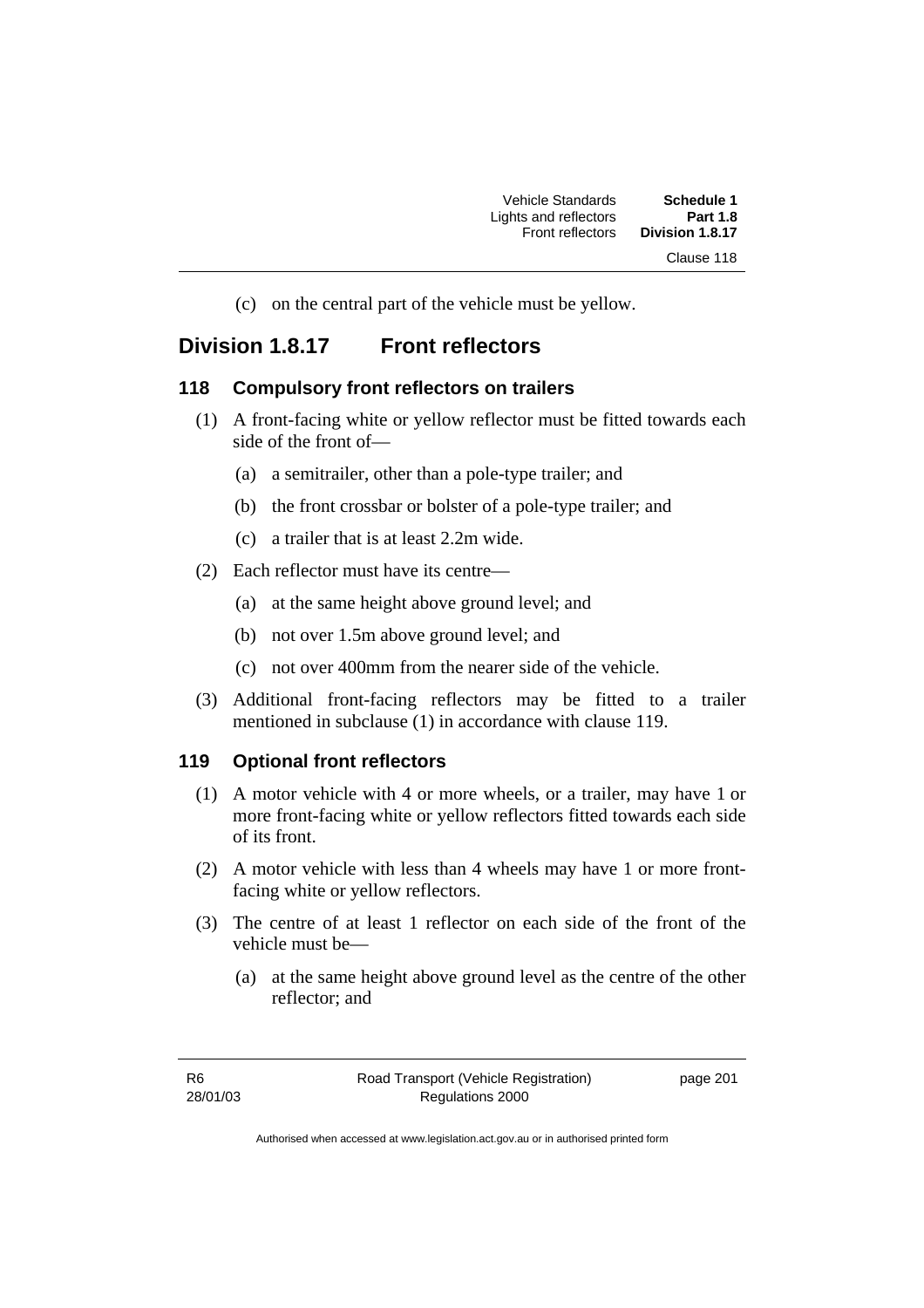| <b>Schedule 1</b> | Vehicle Standards                                   |
|-------------------|-----------------------------------------------------|
| <b>Part 1.8</b>   | Lights and reflectors                               |
| Division 1.8.19   | Warning lights and signs on buses carrying children |
| Clause 120        |                                                     |

- (b) the same distance from the longitudinal axis of the vehicle as the centre of the other reflector; and
- (c) at least—
	- (i) for a vehicle with a width under 1.3m—400mm from the centre of the other reflector; and
	- (ii) for another vehicle—600mm from the centre of the other reflector.
- (4) For subclause (3) (c), the width of a vehicle is measured disregarding any anti-skid device mounted on wheels, central tyre inflation systems, lights, mirrors, reflectors, signalling devices and tyre pressure gauges.

## **Division 1.8.19 Warning lights and signs on buses carrying children**

## **120 Application of div 1.8.19**

This division applies to a bus that is used mainly for carrying children if the bus is fitted with warning lights after June 1999.

*Note* For warning signs and lights fitted before July 1999, see c 124.

## **121 Fitting of warning lights and signs**

- (1) Two warning lights and a warning sign must be fitted to the front and rear of the bus.
- (2) The warning lights must be fitted—
	- (a) on each side of, and the same distance from, the centre of the warning sign; and
	- (b) with the edge of the warning sign not over 100mm from the nearest point on the lens of the warning lights; and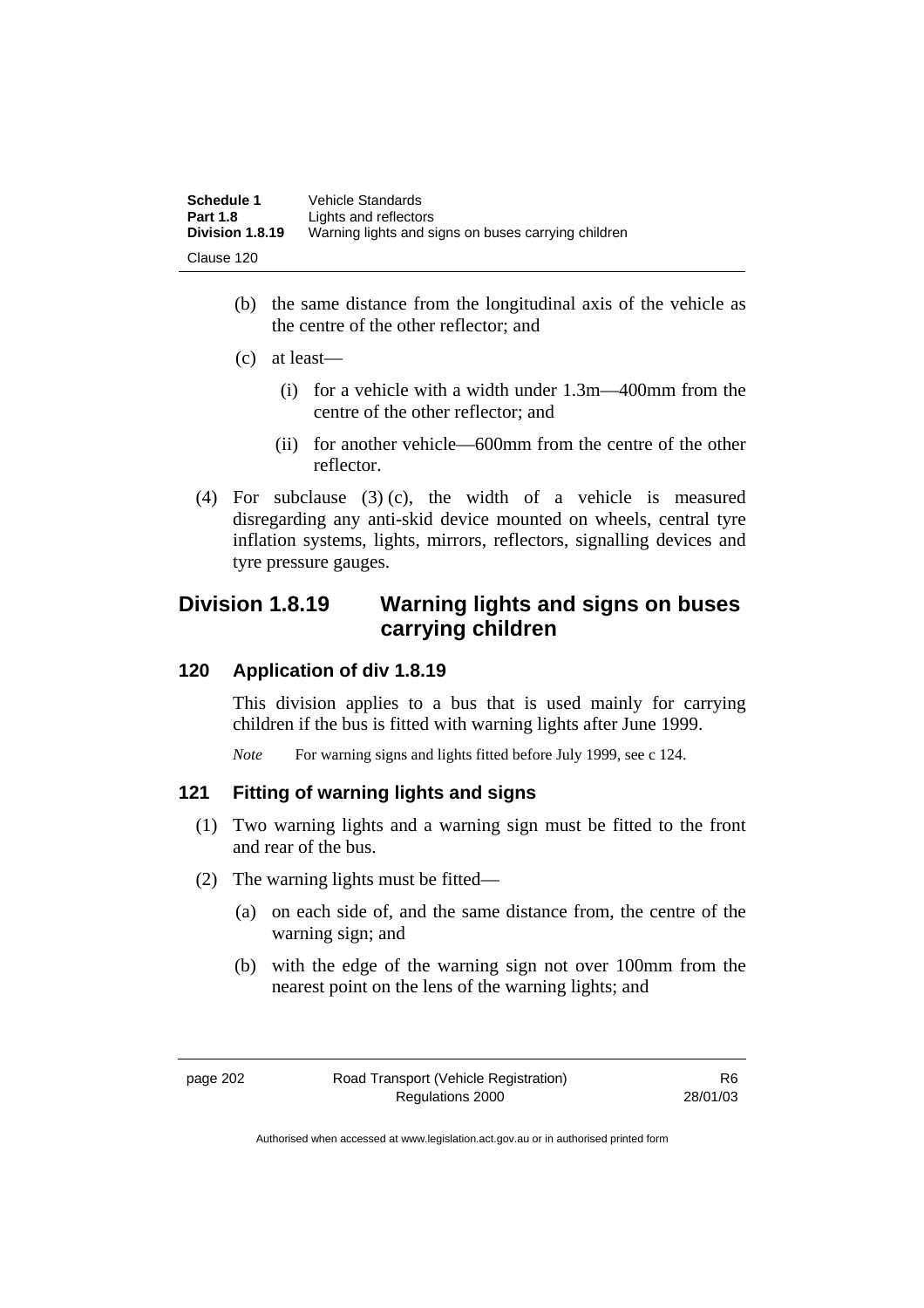| Warning lights and signs on buses carrying children | Vehicle Standards<br>Lights and reflectors | Schedule 1<br><b>Part 1.8</b><br>Division 1.8.19 |
|-----------------------------------------------------|--------------------------------------------|--------------------------------------------------|
|                                                     |                                            | Clause 122                                       |

- (c) with the distance between the warning lights at least 300 mm at the nearest point; and
- (d) so no part of the bus obstructs the light displayed—
	- (i) to the left and right of the centre of each light; and
	- (ii) above and below the centre of each light.
- (3) The warning lights may be on the warning sign if the words or image on the sign are not obscured.
- (4) The warning lights at the same end of the bus must be fitted—
	- (a) at the same height; and
	- (b) as high as practicable; and
	- (c) with the lowest point on the lens of each light not lower than midway between the highest and lowest points on the bus body.
- (5) If the centres of the warning lights are under 1.8m above ground level, no part of the warning lights or warning sign may be on the left of the bus.
- (6) This rule applies to a bus despite any requirement of a 3rd edition ADR.

## **122 Operation and performance of warning lights**

- (1) When operating, a warning light must display regular flashes of yellow light at a rate of at least 90, and not over 180, flashes a minute.
- (2) The warning lights at the same end of the bus must flash alternately.
- (3) Unless the driver has turned the warning lights off, they must operate automatically when a door on the bus opens and for at least 10, and not over 20, seconds after all the doors on the bus have closed.

| -R6      | Road Transport (Vehicle Registration) | page 203 |
|----------|---------------------------------------|----------|
| 28/01/03 | Regulations 2000                      |          |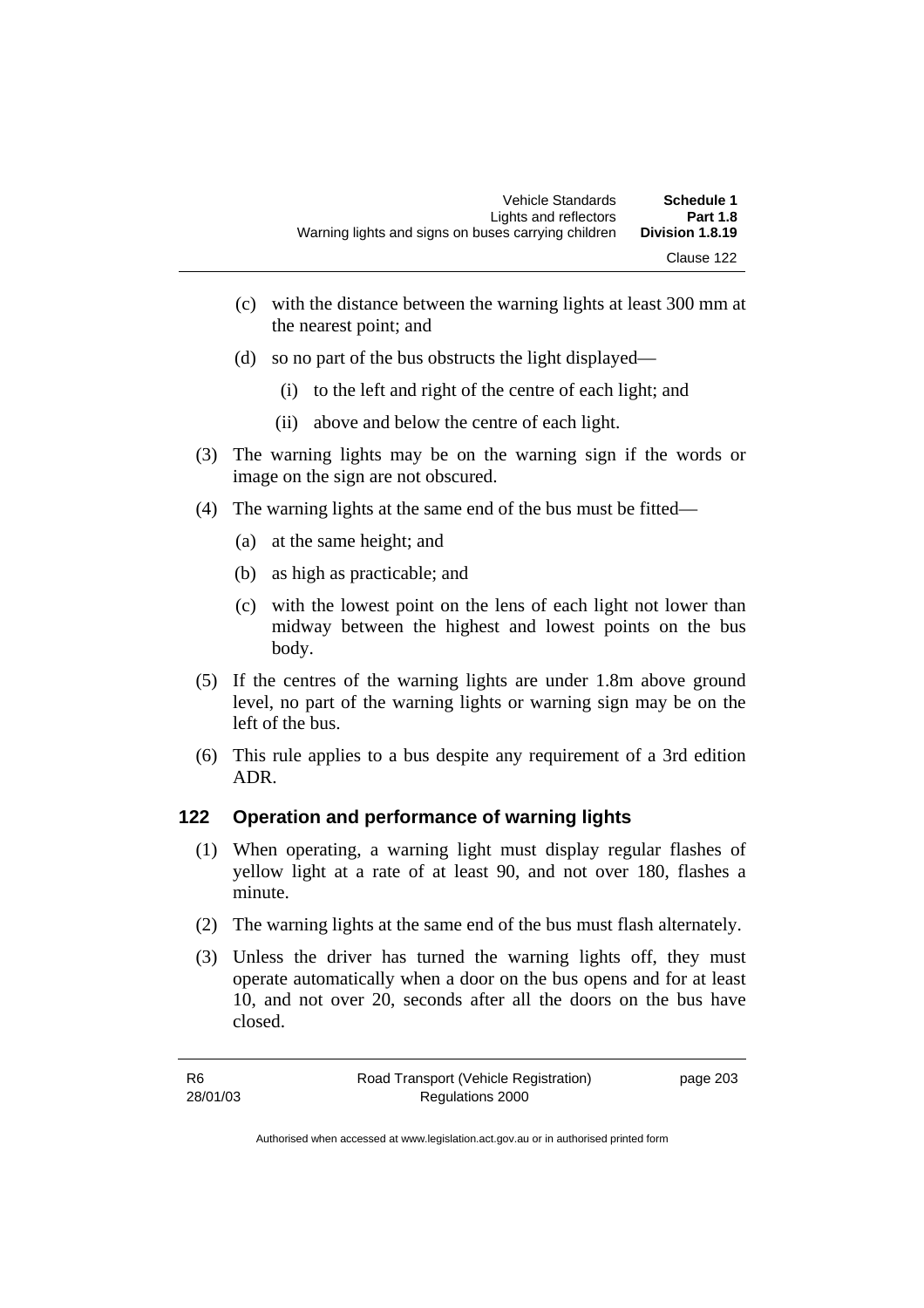| <b>Schedule 1</b><br><b>Part 1.8</b> | Vehicle Standards<br>Lights and reflectors          |
|--------------------------------------|-----------------------------------------------------|
| Division 1.8.19                      | Warning lights and signs on buses carrying children |
| Clause 123                           |                                                     |

- (4) The bus must have a visible or audible signal that tells the driver when the warning lights are operating.
- (5) The bus must be fitted with a switch that allows the driver to turn the warning lights off.
- (6) A warning light must have—
- (a) an effective lit lens area of at least  $60 \text{cm}^2$ ; and
	- (b) a luminous intensity (in candela) of at least the values mentioned in the following table when measured at the angles mentioned in the table.

**vertical angle from centre of light horizontal angle from centre of light**

|              |              |        |         |    |                 |    | $-30^{\circ}$ $-20^{\circ}$ $-10^{\circ}$ $-5^{\circ}$ 0° $5^{\circ}$ 10° 20° |         | $30^\circ$ |
|--------------|--------------|--------|---------|----|-----------------|----|-------------------------------------------------------------------------------|---------|------------|
| $10^{\circ}$ |              |        |         | 50 | 80              | 50 |                                                                               |         |            |
| $5^{\circ}$  |              |        | 180 320 |    |                 |    | 350 450 350 320 180                                                           |         |            |
| $0^{\circ}$  | 75           |        |         |    |                 |    | 450 1000 1250 1500 1250 1000 450                                              |         | 75         |
| $-5^\circ$   |              | 40 270 |         |    | 450 570 600 570 |    |                                                                               | 450 270 | 40         |
| $-10^\circ$  | $\mathbf{r}$ |        |         |    | 75 75 75        |    |                                                                               |         |            |

 (7) For subclause (6) (b), the luminous intensity of a light is to be measured in accordance with the test method mentioned in 3rd edition ADR 6.

## **123 Specifications for warning signs**

- (1) A warning sign at the front of the bus must—
	- (a) display the words 'school bus' in capital letters at least 100mm high; or
	- (b) display an image of 2 children in the same proportions as the children in AS 1743 *Road Signs—Specifications* (image W6- 3), with the image of the taller child at least 230mm high.

| page 204 | Road Transport (Vehicle Registration) | R6       |
|----------|---------------------------------------|----------|
|          | Regulations 2000                      | 28/01/03 |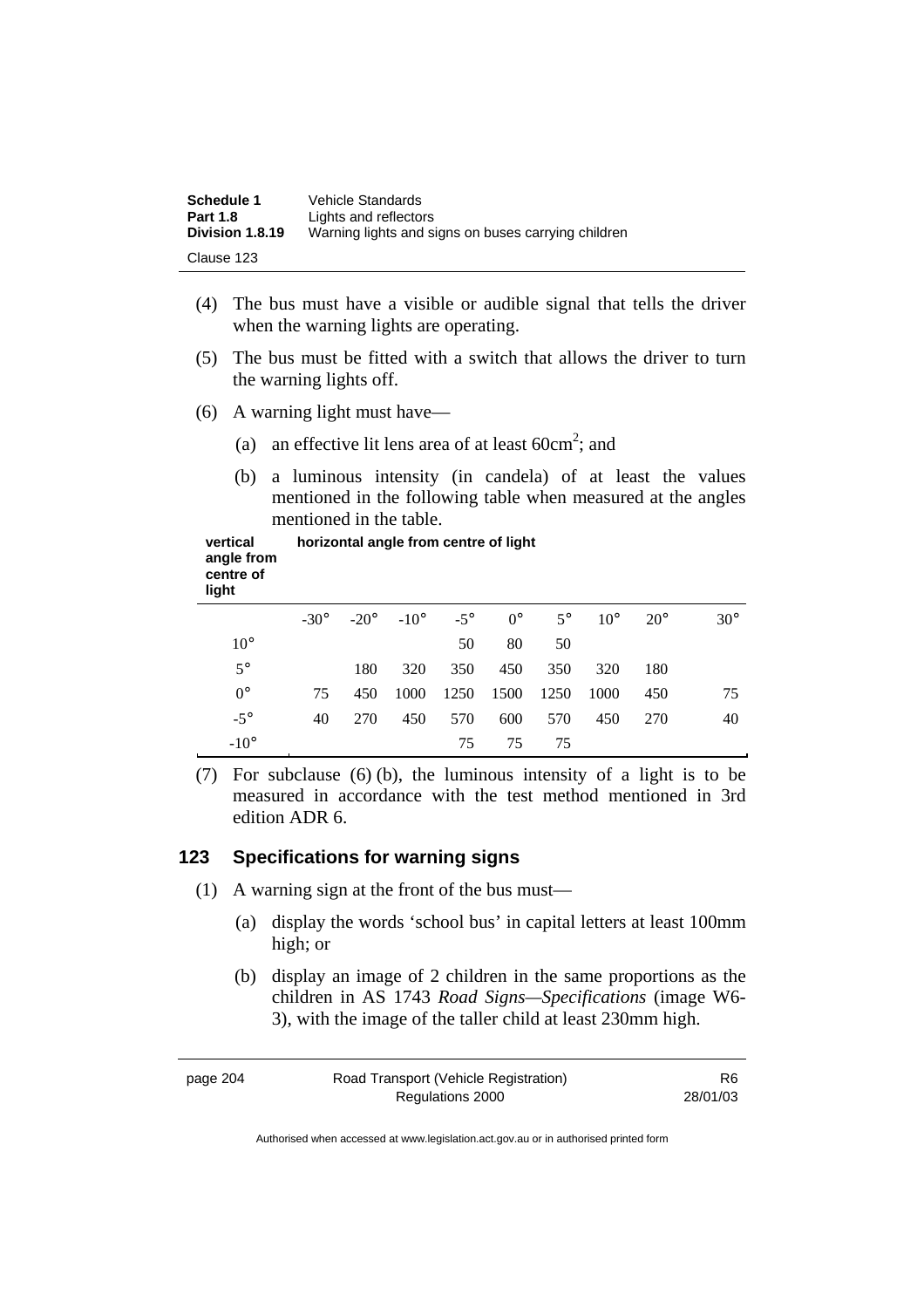- (2) A warning sign at the rear of the bus must display an image of 2 children in the same proportions as the children in AS 1743 *Road Signs—Specifications* (image W6-3), with the image of the taller child at least 230mm high.
- (3) The warning sign mentioned in subclause (1) (b) and subclause (2) must—
	- (a) be a rectangular shape at least—
		- (i) if warning lights are on the warning sign—550 mm wide and 400mm high; and
		- (ii) in any other case—400mm wide and 250 mm high; and
	- (b) have a black border; and
	- (c) have black graphics and be coated with yellow retro-reflective material of class 1 or 2 that meets Australian Standard AS 1906 *Retro-reflective Materials and Devices for Road Traffic Control Purposes*.

# **Division 1.8.20 Other lights, reflectors, rear marking plates or signals**

## **124 Other lights and reflectors**

(1) In this clause:

*exempt vehicle* means—

- (a) a police vehicle; or
- (b) an emergency vehicle; or
- (c) a transport enforcement vehicle; or
- (d) an Australian Protective Service vehicle; or
- (e) an Australian Customs Service vehicle; or

R6 28/01/03 page 205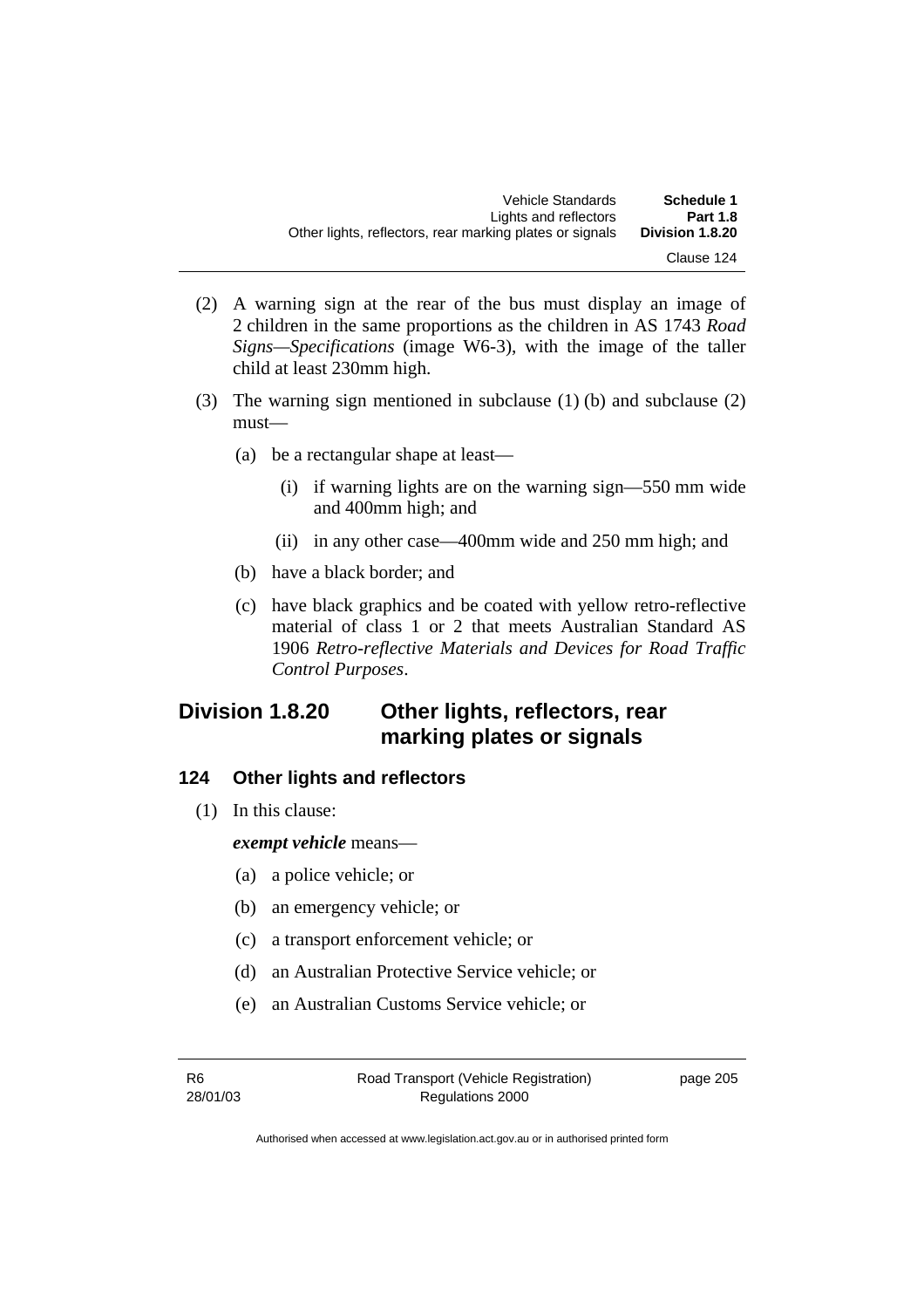| <b>Schedule 1</b> | Vehicle Standards                                        |
|-------------------|----------------------------------------------------------|
| <b>Part 1.8</b>   | Lights and reflectors                                    |
| Division 1.8.20   | Other lights, reflectors, rear marking plates or signals |
| -Clause 124       |                                                          |

(f) an Airservices Australia vehicle.

*special use vehicle* means—

- (a) a vehicle built or fitted for use in hazardous situations on a road; or
- (b) a vehicle, or combination, that because of its dimensions is permitted to be driven on a road only in accordance with a notice or permit issued under a law of this jurisdiction; or
- (c) a vehicle built or fitted to accompany a vehicle, or combination, mentioned in paragraph (b); or
- (d) a bus fitted, before July 1999, with a sign telling road users that the bus carries children.

#### **Examples of special use vehicles to which par (a) applies**

Tow trucks, vehicle breakdown service vehicles, garbage trucks, cranes, streetsweepers, forklifts, concrete pumps and mobile towers.

- (2) A vehicle may be fitted with a light or reflector not mentioned in this schedule.
- (3) However, unless subclause (4) applies, a vehicle must not display—
	- (a) a light that flashes; or
	- (b) a light or reflector that—
		- (i) shows a red light to the front; or
		- (ii) shows a white light to the rear; or
		- (iii) is shaped or located in a way that reduces the effectiveness of a light or reflector that is required to be fitted to the vehicle under this schedule.
- (4) Despite any requirement of a 3rd edition ADR, an exempt vehicle may be fitted with any light or reflector, and a special use vehicle may be fitted with 1 or more flashing yellow lights.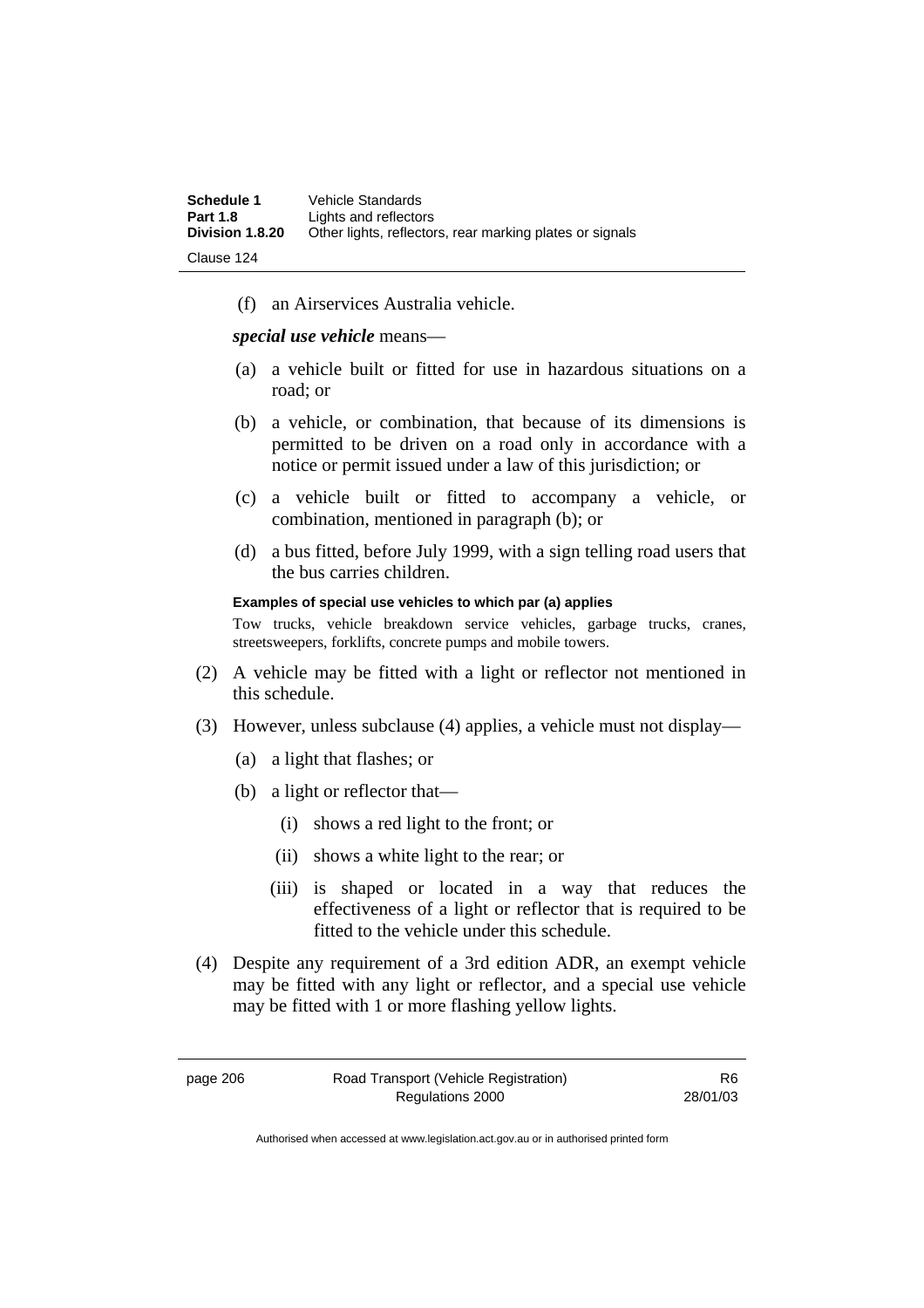## **125 Use of direction indicator lights as hazard warning lights**

- (1) A motor vehicle that has direction indicator lights that show yellow light to the front may be equipped with a device that will cause the direction indicator lights fitted to the front and rear and on both sides of the vehicle, and any trailer connected to the vehicle, to flash simultaneously and regularly at a rate of not less than 60, and not more than 120, flashes per minute.
- (2) When all direction indicator lights fitted to a motor vehicle and trailer (if any) are flashing simultaneously, there must be an indicator that will tell the driver, by visible or audible means, that the lights are flashing.

## **126 Rear marking plates**

(1) In this clause:

*rear marking plate* means a rear marking plate complying with clause 13.6.101 of 3rd edition ADR 13.

- (2) Rear marking plates must be fitted to—
	- (a) a motor vehicle with a GVM over 12t, except a bus fitted with handgrips or similar equipment for standing passengers to hold; and
	- (b) a trailer with a GTM over 10t.
- (3) Subclause (2) applies to a vehicle even if it was built before the date stated in the ADR.
- (4) Rear marking plates may be fitted to a motor vehicle with a GVM not over 12t or a trailer with a GTM not over 10t.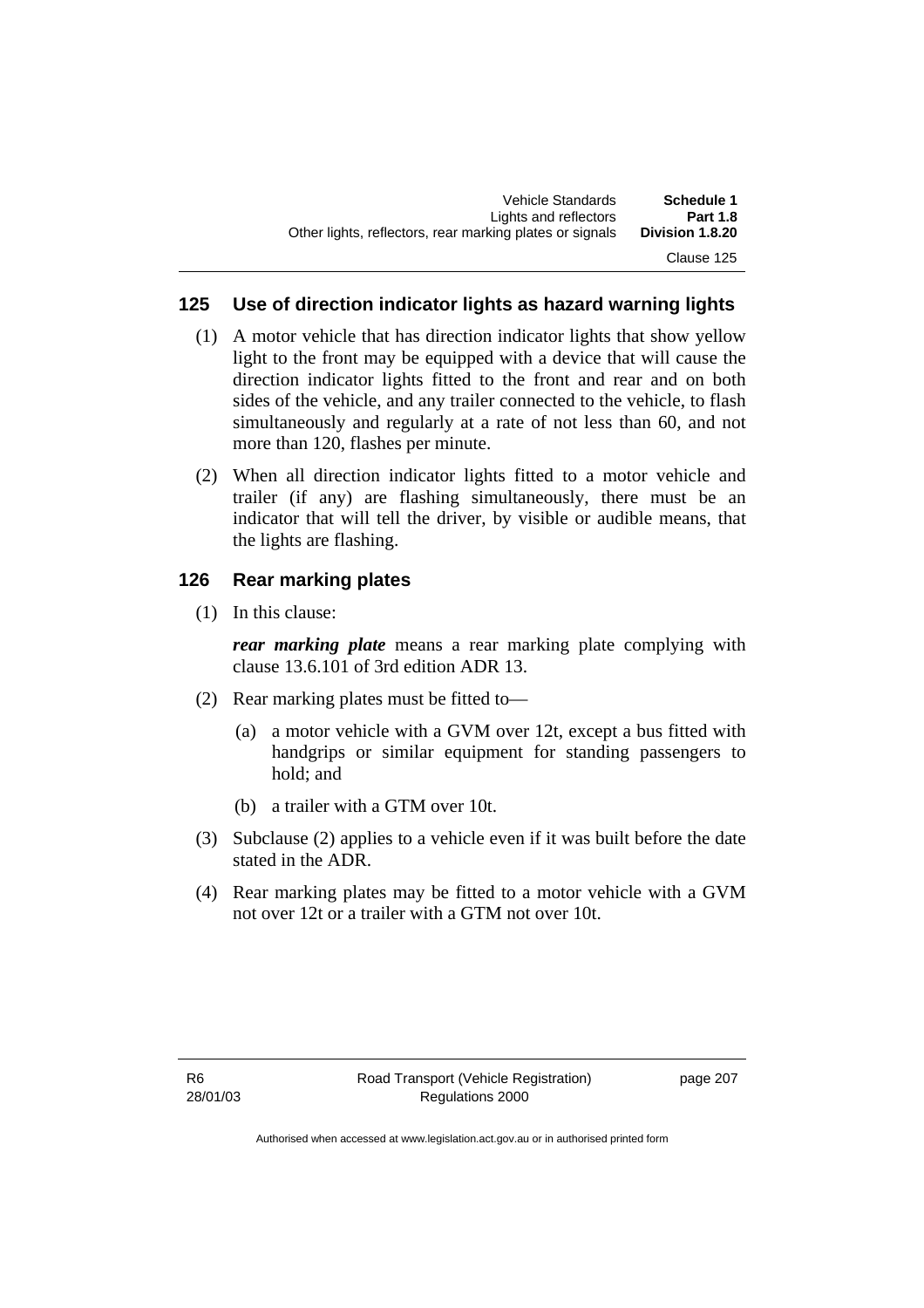**Schedule 1** Vehicle Standards<br> **Part 1.8** Lights and reflector **Part 1.8** Lights and reflectors<br>**Division 1.8.20** Other lights, reflector Other lights, reflectors, rear marking plates or signals

Clause 127



## **An example of rear marking plates**



## **An alternative pattern for rear marking plates**

## **127 Signalling devices**

- (1) This clause applies to a motor vehicle if—
	- (a) the vehicle is not fitted with a brakelight or direction indicator light mentioned in division 1.8.9 (Brakelights) or 1.8.11 (Direction indicator lights); and
	- (b) the construction of the vehicle would otherwise prevent the driver from hand signalling an intention—
		- (i) to turn or move the vehicle to the right; or
		- (ii) to stop or suddenly reduce the speed of the vehicle.

| page 208 | Road Transport (Vehicle Registration) | R <sub>6</sub> |
|----------|---------------------------------------|----------------|
|          | Regulations 2000                      | 28/01/03       |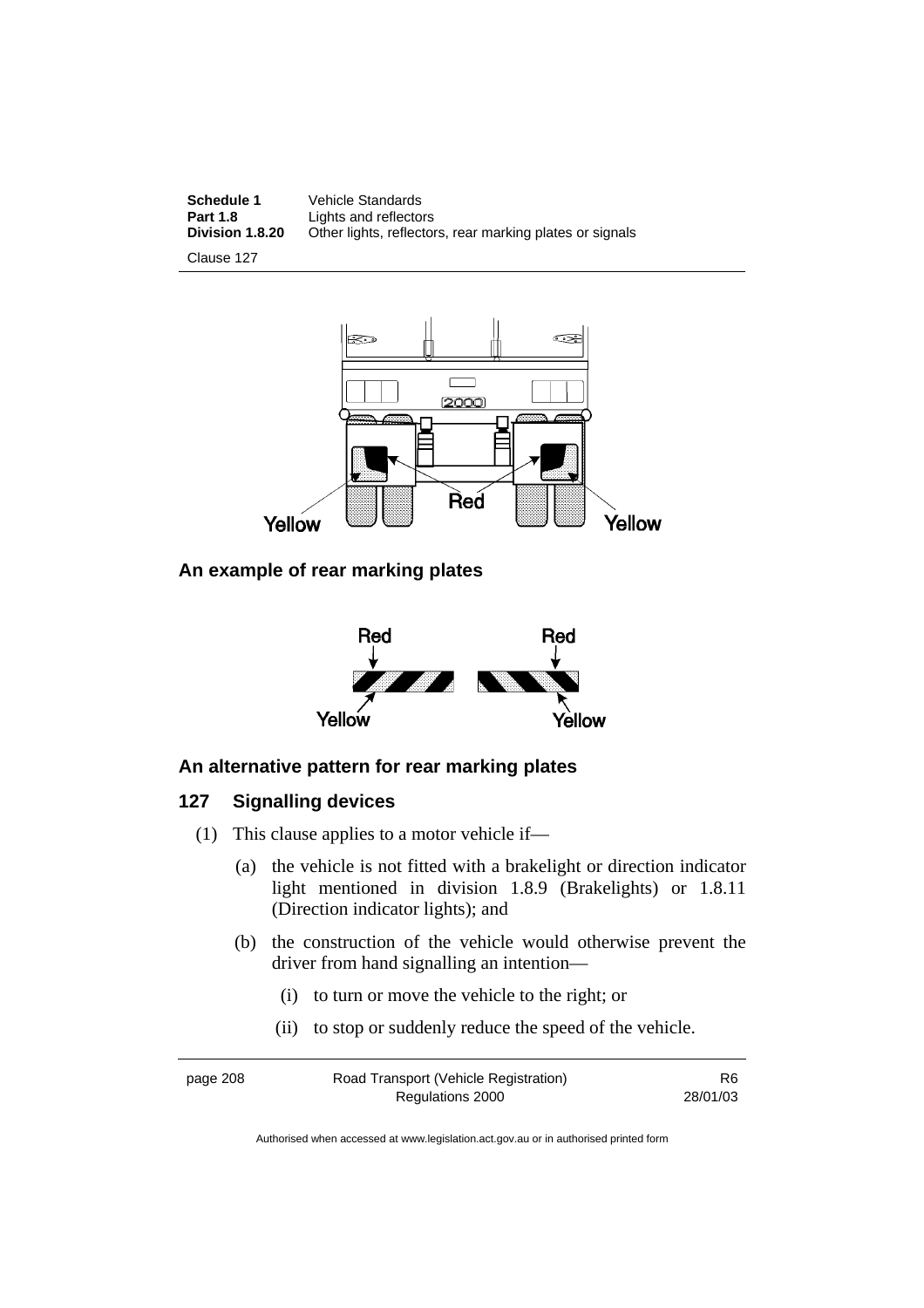(2) The vehicle must be fitted with a mechanical signalling device or a pair of turn signals.

## **128 Mechanical signalling devices**

- (1) A mechanical signalling device must—
	- (a) be fitted to the right side of the vehicle; and
	- (b) be able to be operated by the driver from a normal driving position; and
	- (c) consist of a white or yellow representation of an open human hand at least 150mm long; and
	- (d) be built so that the driver of the vehicle can keep the device—
		- (i) in a neutral position so it is unlikely that the driver of another vehicle or anyone else would regard it as a signal; and
		- (ii) in a horizontal position with the palm of the hand facing forwards and the fingers pointing out at a right angle to the vehicle to signal an intention to turn or move right; and
		- (iii) with the palm of the hand facing forwards and the fingers pointing upwards to signal an intention to stop or reduce speed suddenly.
- (2) When the mechanical signalling device is in a position mentioned in subclause  $(1)$   $(d)$   $(ii)$  or  $(iii)$ , the complete hand must be clearly visible from both the front and the rear of the vehicle, at a distance of 30m.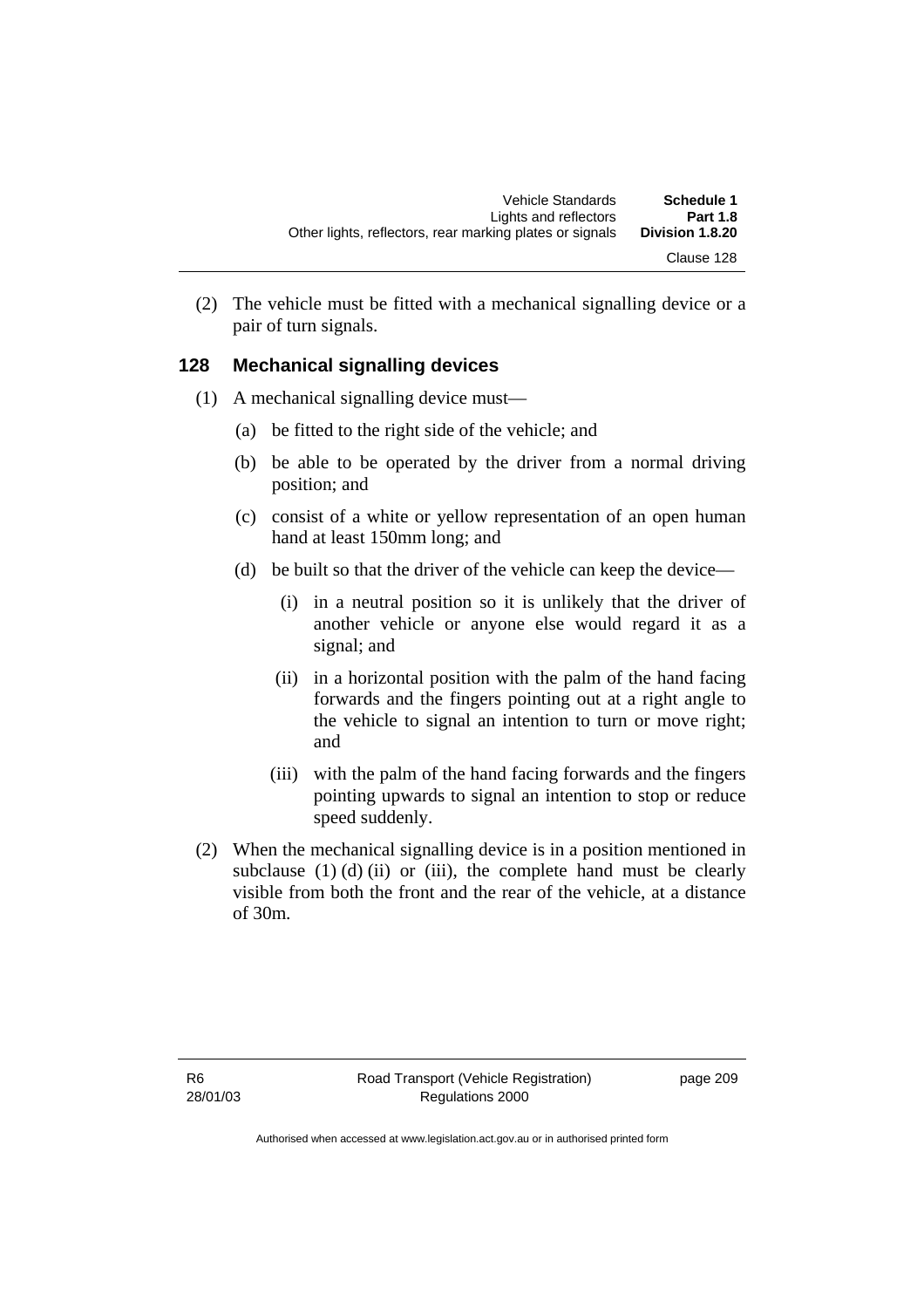| <b>Schedule 1</b> | Vehicle Standards     |
|-------------------|-----------------------|
| <b>Part 1.8</b>   | Lights and reflectors |
| Division 1.8.21   | Maintenance of lights |
| Clause 129        |                       |

## **129 Turn signals**

A turn signal must—

- (a) consist of a steady or flashing illuminated yellow sign at least 150mm long and 25mm wide that—
	- (i) when in operation—is kept horizontal; and
	- (ii) when not in operation—is kept in a position so it is unlikely that the driver of another vehicle or anyone else would regard it as a signal; and
- (b) be fitted to the side of the motor vehicle at least 500mm and not over 2.1m above ground level, in a position so the driver of the vehicle, from the normal driving position, can see whether the signal is in operation; and
- (c) be able to be operated by the driver from the normal driving position; and
- (d) when in operation, be visible from both the front and rear of the vehicle at a distance of 30m.

## **Division 1.8.21 Maintenance of lights**

#### **130 Lights to be maintained on certain vehicles**

A light mentioned in this part that is not an optional fitting, and was fitted by the manufacturer of the vehicle before the date of application of the clause in which the light is mentioned, must be maintained in proper working condition unless the lights fitted to the vehicle comply with a later ADR.

#### **Example**

A motor vehicle or trailer built before June 1988 and supplied by the manufacturer with 1 tail-light and 1 brakelight towards each side of the rear of the vehicle must continue to have a tail-light and brakelight fitted towards each side of the rear of the vehicle.

page 210 Road Transport (Vehicle Registration) Regulations 2000

R6 28/01/03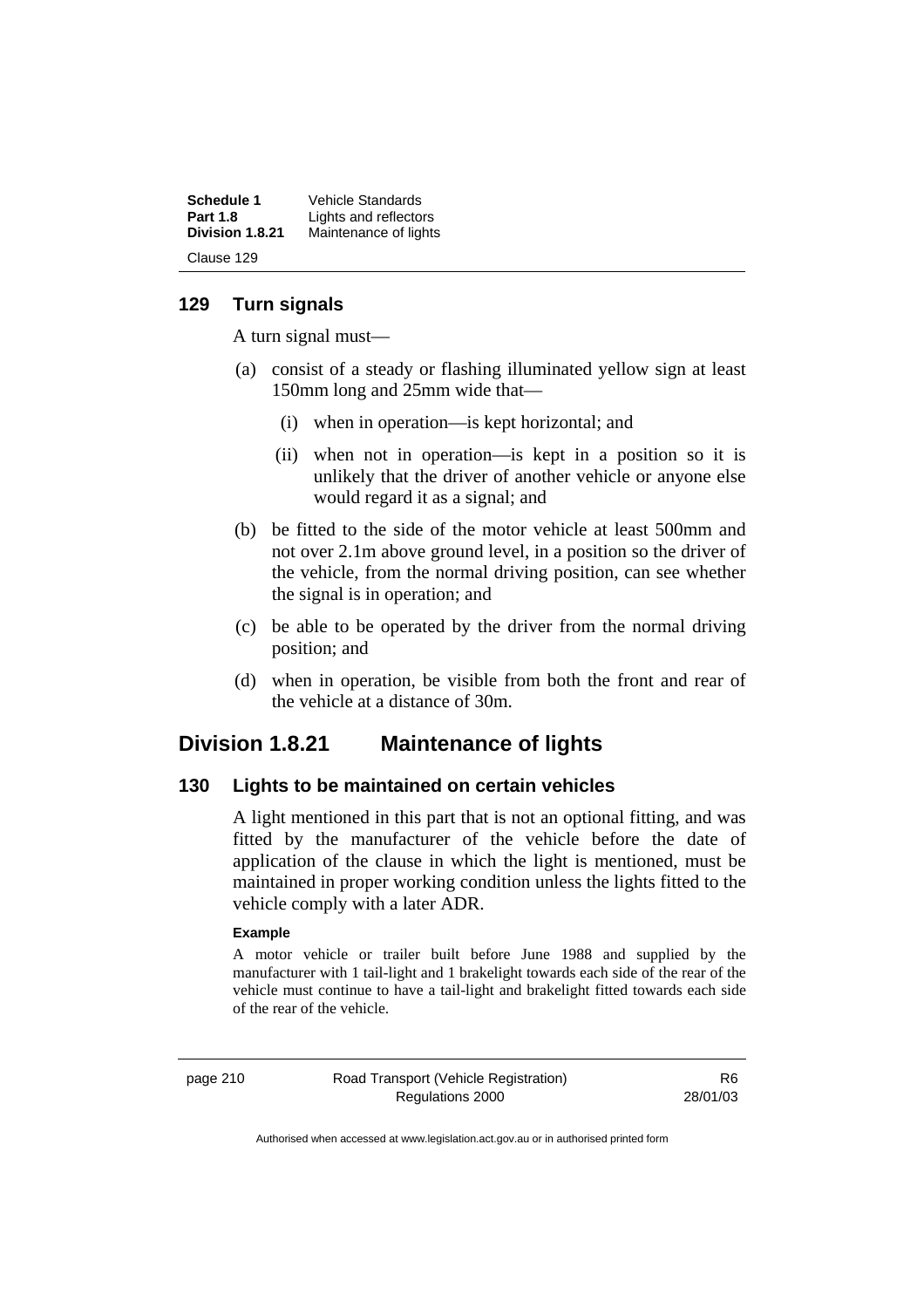Clause 131

# **Division 1.8.22 Vehicles not required to have lights or reflectors**

## **131 Certain vehicles used in daylight**

This part does not apply to a vehicle built before 1931 that is used only in the daylight.

## **132 Certain vehicles used for collection or exhibition purposes**

This part does not apply to a vehicle built before 1946 that is used mainly for collection or exhibition purposes.

R6 28/01/03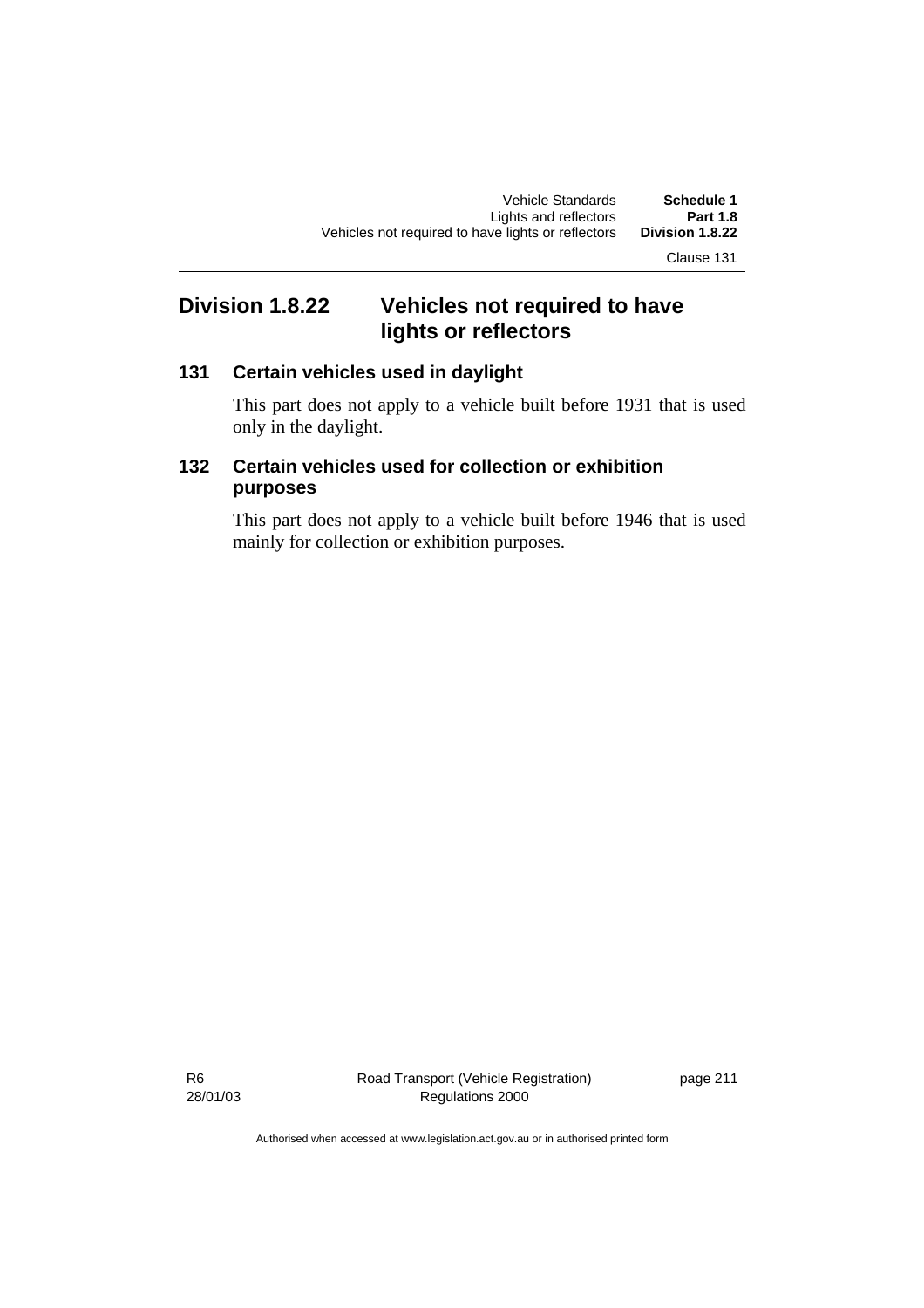**Schedule 1** Vehicle Standards<br>**Part 1.9** Braking systems **Part 1.9 Braking systems**<br>**Division 1.9.1 Brake requireme Division 1.9.1** Brake requirements for all vehicles

Clause 133

# **Part 1.9 Braking systems**

*Note* This part sets out the braking system requirements for vehicles to ensure that they can be reliably slowed or stopped even if a part of a braking system fails, and to ensure that a vehicle can be prevented from rolling away when parked.

> The part also includes special requirements for braking systems on Bdoubles and road trains to ensure that the braking systems on the component vehicles are compatible. The special requirements do not apply to a road train that is not over 19m long.

## **Division 1.9.1 Brake requirements for all vehicles**

## **133 Parts of a braking system**

- (1) A brake tube or hose fitted to a vehicle must—
	- (a) be built from a material appropriate to its intended use in the vehicle; and
	- (b) be long enough to allow for the full range of steering and suspension movements of the vehicle; and
	- (c) be fitted to prevent it being damaged during the operation of the vehicle by—
		- (i) a source of heat; or
		- (ii) any movement of the parts to which it is attached or near.
- (2) Each component of the braking system of a vehicle with a GVM over 4.5t must comply with the design and performance requirements of—
	- (a) a relevant Australian Standard or British Standard as in force when this subclause commenced; or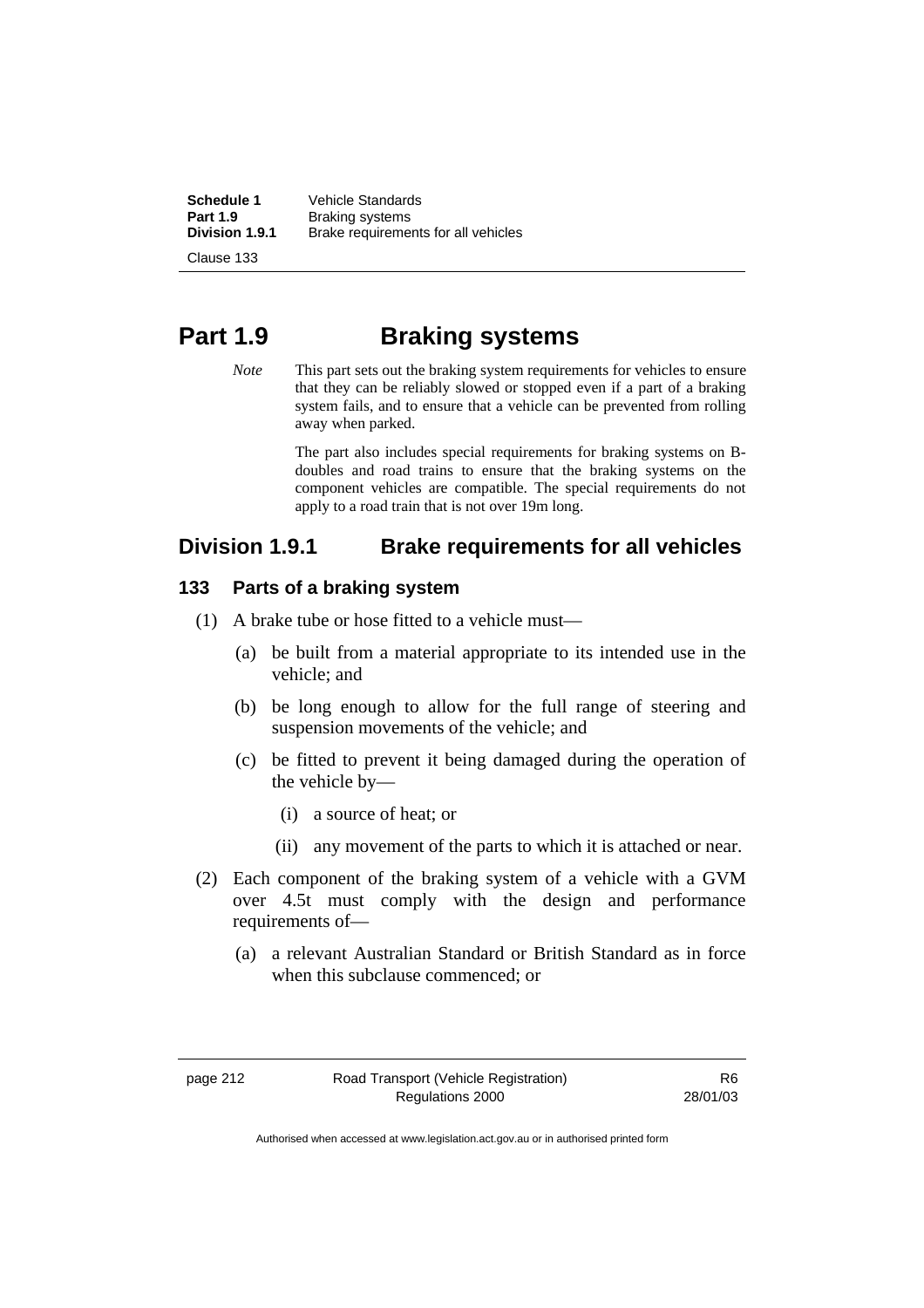- (b) a relevant standard approved by any of the following bodies, and as in force when this subclause commenced:
	- American Society of Automotive Engineers
	- American National Standards Institute
	- Japanese Standards Association
	- Deutsches Institut für Normung
	- International Organisation for Standardisation.

## **134 Provision for wear**

The braking system of a vehicle must allow for adjustment to take account of normal wear.

## **135 Supply of air or vacuum to brakes**

- (1) If air brakes are fitted to a vehicle—
	- (a) the compressor supplying air to the brakes must be able to build up air pressure to at least 80% of the governor cut-out pressure in not longer than 5 minutes after the compressed air reserve is fully used up; and
	- (b) for a vehicle with a GVM over 4.5t—the air storage tanks must have sufficient capacity to allow 5 applications of the service brakes before the air pressure drops below half the governor cut-out pressure; and
	- (c) there must be an automatic or manual condensate drain valve at the lowest point of each air brake reservoir in the system; and
	- (d) any spring brake fitted to the vehicle must not operate before the warning mentioned in clause 139 (4) (a) or 142 (3) (a) has been given.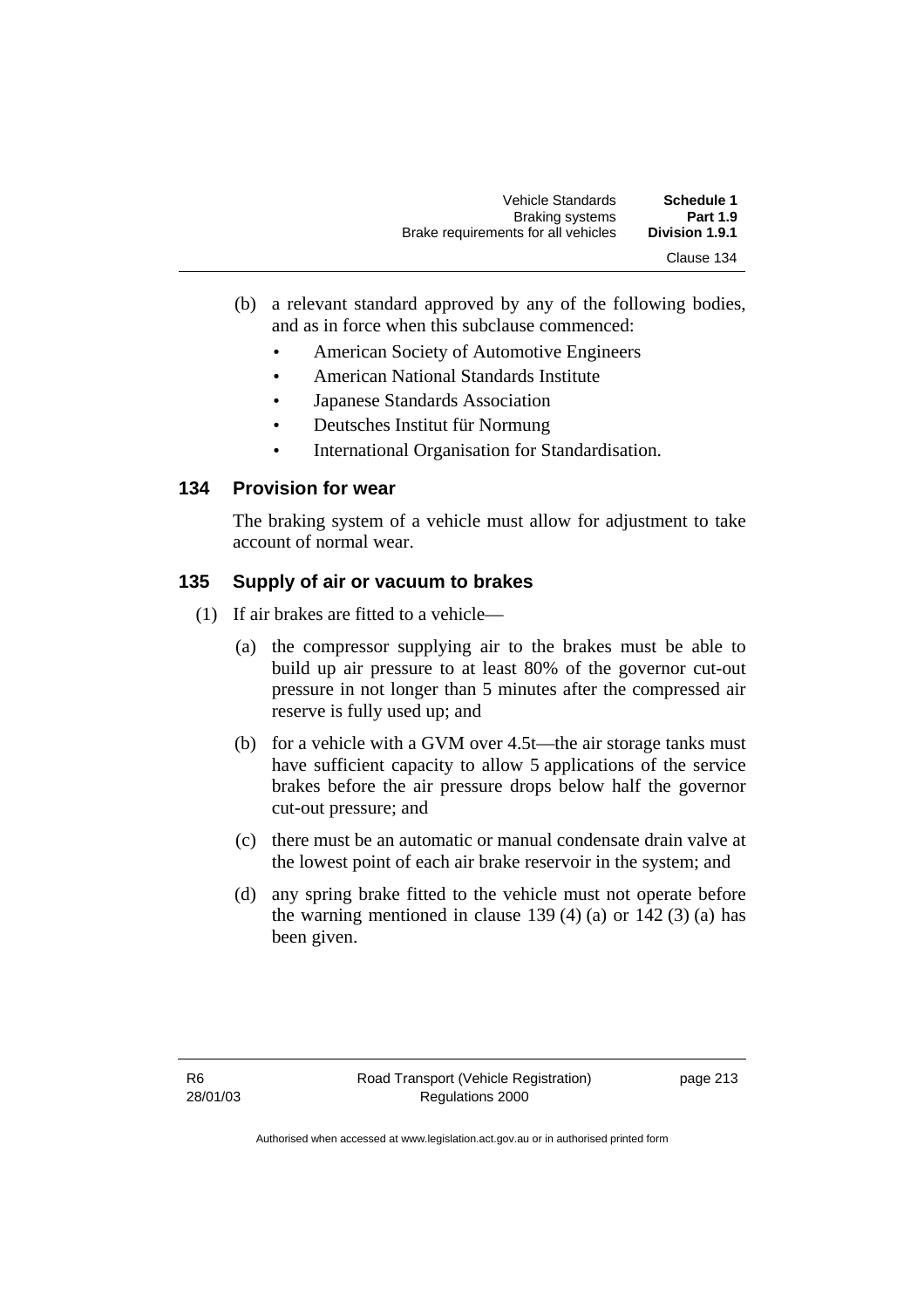| <b>Schedule 1</b> | <b>Vehicle Standards</b>            |
|-------------------|-------------------------------------|
| <b>Part 1.9</b>   | <b>Braking systems</b>              |
| Division 1.9.1    | Brake requirements for all vehicles |
| Clause 136        |                                     |

- (2) If vacuum brakes are fitted to a vehicle, the vacuum supply must be able to build up vacuum—
	- (a) to the level when the warning signal mentioned in clause 139 (4) (a) or 142 (3) (a) no longer operates within  $30s$ after the vacuum reserve is fully used up; and
	- (b) to the normal working level within 60s after the vacuum reserve is fully used up.
- (3) In this clause:

*spring brake* means a brake using 1 or more springs to store the energy needed to operate the brake.

#### **136 Performance of braking systems**

- (1) One sustained application of the brake of a motor vehicle built after 1930, or a combination that includes a motor vehicle built after 1930, must be able to produce the performance mentioned in subclauses  $(2)$  to  $(7)$ —
	- (a) when the vehicle or combination is on a dry, smooth, level road surface, free from loose material; and
	- (b) whether or not the vehicle or combination is loaded; and
	- (c) without part of the vehicle or combination moving outside a straight path—
		- (i) centred on the longitudinal axis of the vehicle or combination before the brake was applied; and
		- (ii) 3.7m wide.
- (2) The braking system of a motor vehicle or combination with a gross mass under 2.5t must bring the vehicle or combination from a speed of 35 km/h to a stop within—
	- (a) 12.5m when the service brake is applied; and

page 214 Road Transport (Vehicle Registration) Regulations 2000

R6 28/01/03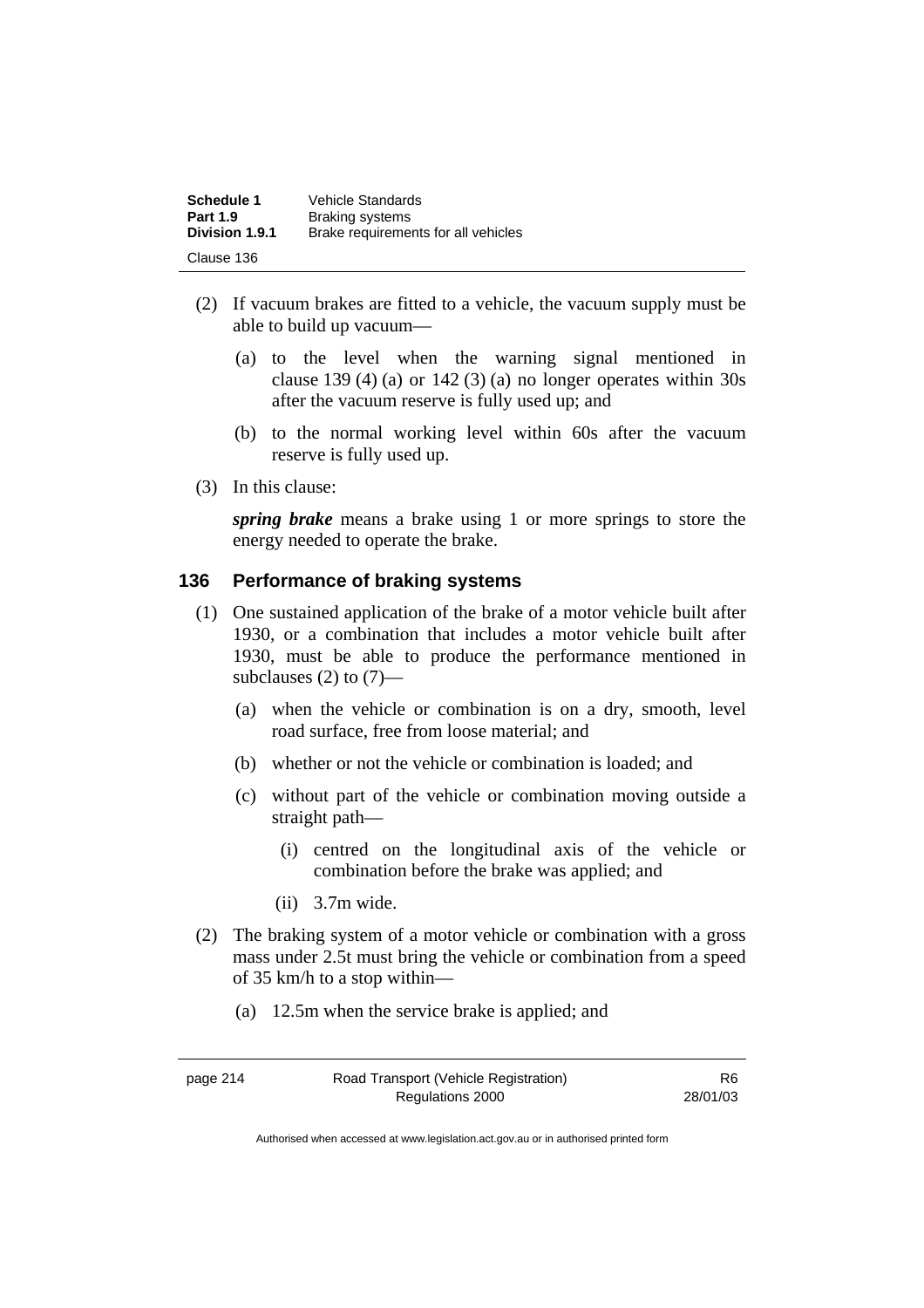- (b) 30m when the emergency brake is applied.
- (3) The braking system of a motor vehicle or combination with a gross mass of at least 2.5t must bring the vehicle or combination from a speed of 35 km/h to a stop within—
	- (a) 16.5m when the service brake is applied; and
	- (b) 40.5m when the emergency brake is applied.
- (4) The braking system of a motor vehicle or combination with a gross mass under 2.5t must decelerate the vehicle or combination, from any speed at which the vehicle or combination can travel, by an average of at least—
- (a)  $3.8 \text{m/s}^2$  when the service brake is applied; and
- (b)  $1.6 \text{m/s}^2$  when the emergency brake is applied.
	- (5) The braking system of a motor vehicle or combination with a gross mass of at least 2.5t must decelerate the vehicle or combination, from any speed at which the vehicle or combination can travel, by an average of at least—
- (a)  $2.8 \text{m/s}^2$  when the service brake is applied; and
- (b)  $1.1 \text{m/s}^2$  when the emergency brake is applied.
	- (6) The braking system of a motor vehicle or combination with a gross mass under 2.5t must achieve a peak deceleration of the vehicle or combination, from any speed at which the vehicle or combination can travel, of at least—
- (a)  $5.8 \text{m/s}^2$  when the service brake is applied; and
- (b)  $1.9 \text{m/s}^2$  when the emergency brake is applied.
	- (7) The braking system of a motor vehicle or combination with a gross mass of at least 2.5t must achieve a peak deceleration of the vehicle or combination, from any speed at which the vehicle or combination can travel, of at least—

| -R6      | Road Transport (Vehicle Registration) | page 215 |
|----------|---------------------------------------|----------|
| 28/01/03 | Regulations 2000                      |          |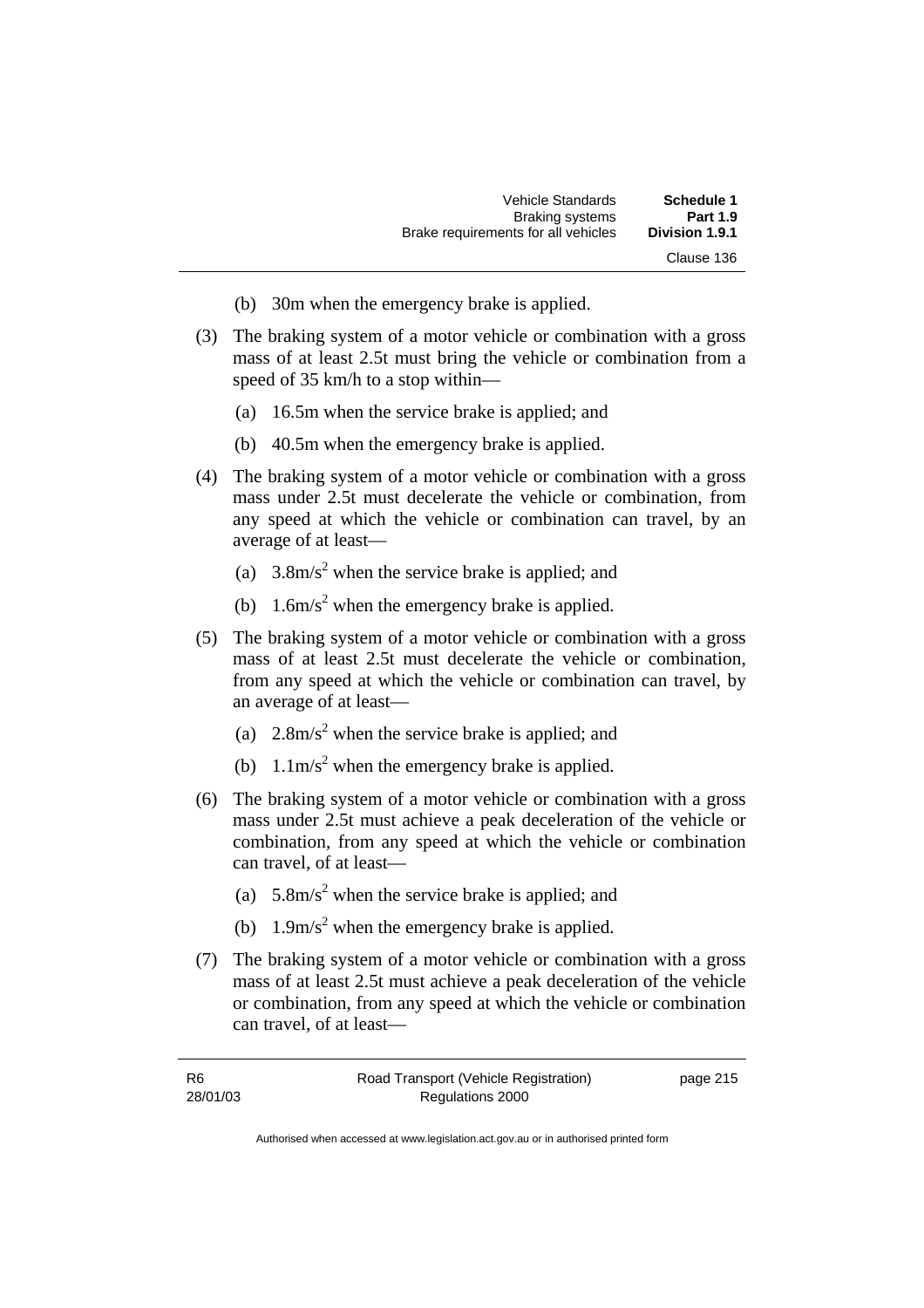| <b>Schedule 1</b> | <b>Vehicle Standards</b>      |
|-------------------|-------------------------------|
| <b>Part 1.9</b>   | <b>Braking systems</b>        |
| Division 1.9.2    | Motor vehicle braking systems |
| Clause 137        |                               |

- (a)  $4.4 \text{m/s}^2$  when the service brake is applied; and
- (b)  $1.5 \text{m/s}^2$  when the emergency brake is applied.
	- (8) The parking brake of a vehicle or combination must be able to hold the vehicle or combination stationary on a 12% gradient.

## **Division 1.9.2 Motor vehicle braking systems**

#### **137 What braking system a motor vehicle must have**

(1) In this clause:

*independent brake*, for a vehicle, means a brake that is operated entirely separately from any other brake on the vehicle, except for any drum, disc or part, on which a shoe, band or friction pad makes contact, that is common to 2 or more brakes.

- (2) A motor vehicle with 4 or more wheels built, or used, mainly for transporting goods or people by road must be fitted with—
	- (a) a braking system that—
		- (i) consists of brakes fitted to all wheels of the vehicle; and
		- (ii) has at least 2 separate methods of activation, arranged so effective braking remains on at least 2 wheels if a method fails; or
	- (b) 2 independent brakes, each of which, when in operation, acts directly on at least half the number of wheels of the vehicle.
- (3) The braking system of a motor vehicle mentioned in subclause (2) that was built after 1945 must have a service brake operating on all wheels that, when applied—
	- (a) acts directly on the wheels and not through the vehicle's transmission; or
	- (b) acts on a shaft between a differential of the vehicle and a wheel.

| page 216 | Road Transport (Vehicle Registration) | R <sub>6</sub> |
|----------|---------------------------------------|----------------|
|          | Regulations 2000                      | 28/01/03       |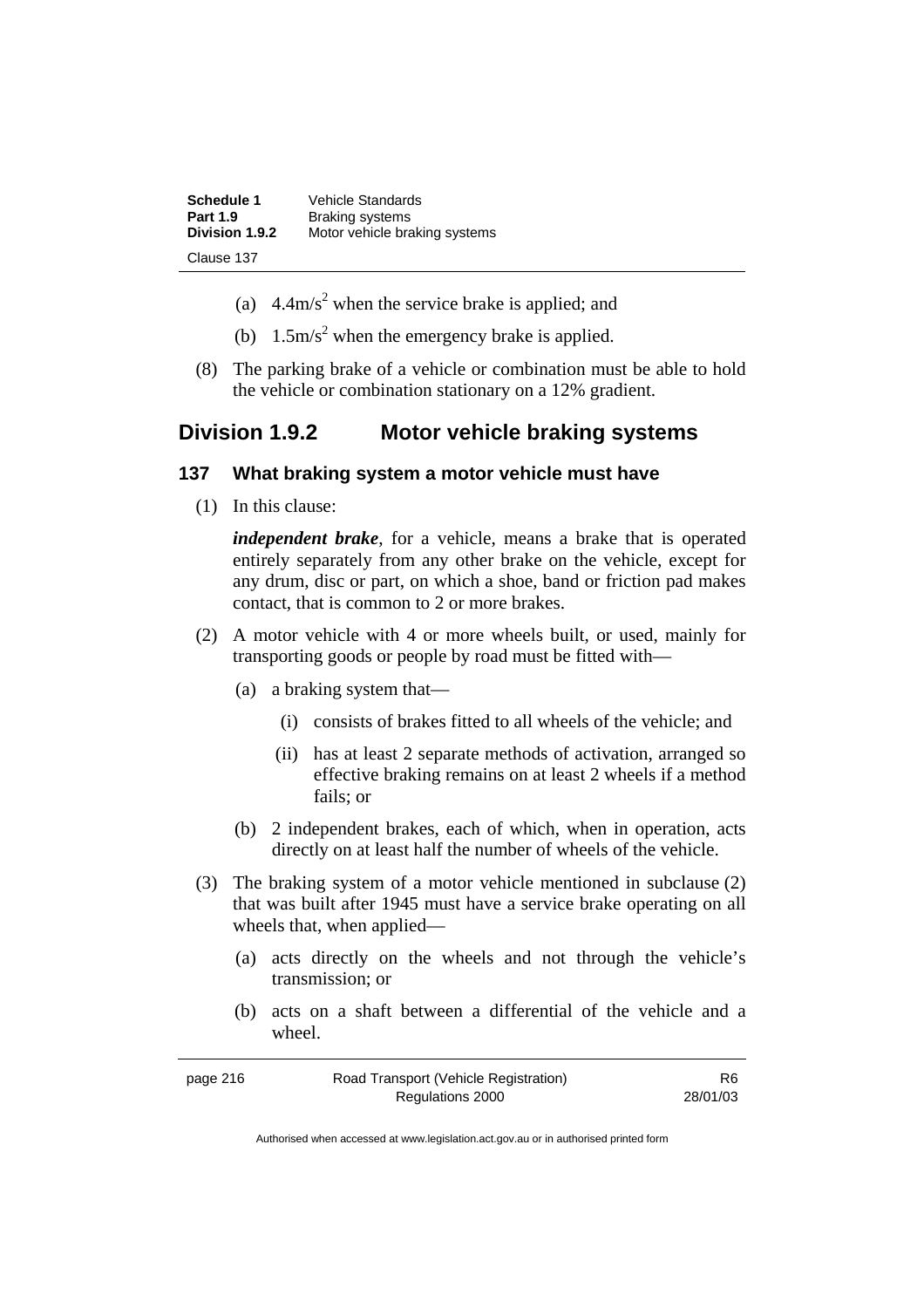- (4) The braking system of a motor vehicle with 4 or more wheels must have a parking brake that—
	- (a) is held in the applied position by direct mechanical action without the intervention of an electrical, hydraulic or pneumatic device; and
	- (b) is fitted with a locking device that can hold the brake in the applied position; and
	- (c) has its own separate control.
- (5) The parking brake may also be the emergency brake.
- (6) If 2 or more independent brakes are fitted to a motor vehicle with 4 or more wheels, the brakes must be arranged so brakes are applied to all the wheels on at least 1 axle of the vehicle when any brake is operated.
- (7) A motorbike or motortrike must be fitted with—
	- (a) 2 independent brakes; or
	- (b) a single brake that acts directly on all wheels of the vehicle and is arranged so effective braking remains on at least 1 wheel if a part of the system fails.
- (8) Subclause (7) applies to a motorbike with a sidecar attached as if the sidecar were not attached.
- (9) A motortrike must have a parking brake that is held in the applied position by mechanical means.

## **138 Operation of brakes on motor vehicles**

The braking system on a motor vehicle must be arranged to allow the driver of the motor vehicle to apply the brakes from a normal driving position.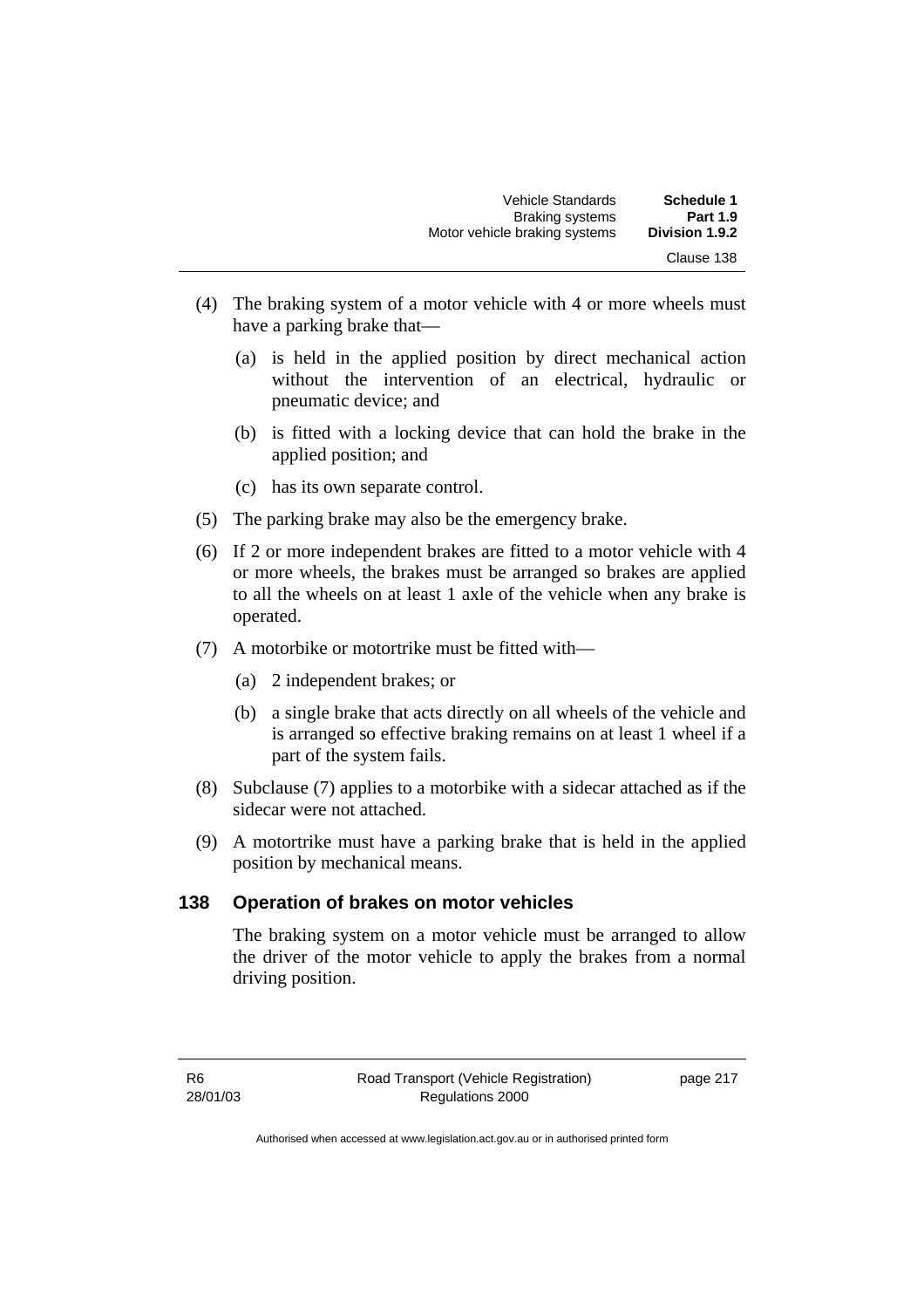| Schedule 1      | Vehicle Standards             |
|-----------------|-------------------------------|
| <b>Part 1.9</b> | <b>Braking systems</b>        |
| Division 1.9.2  | Motor vehicle braking systems |
| Clause 139      |                               |

## **139 Air or vacuum brakes on motor vehicles**

- (1) If a motor vehicle has air brakes, the braking system of the vehicle must include at least 1 air storage tank.
- (2) If a motor vehicle has vacuum brakes, the braking system of the vehicle must include at least 1 vacuum storage tank.
- (3) An air or vacuum storage tank must be built so the service brake can be applied to meet the performance standards of clause 136 at least twice if the engine of the vehicle stops or the source of air or vacuum fails.
- (4) An air or vacuum storage system must—
	- (a) be built to give a visible or audible warning to the driver, while in a normal driving position, of a lack of air or vacuum that would prevent the service brake from being applied to meet the performance standards of clause 136 at least twice; and
	- (b) be safeguarded by a check valve or other device against loss of air or vacuum if the supply fails or leaks.
- (5) However, subclause (4) (a) does not apply to a vehicle with a GVM of 4.5t or less that is fitted with an air or vacuum assisted braking system.
- (6) If air or vacuum brakes are fitted to a motor vehicle equipped to tow a trailer, the brakes of the vehicle must be able to stop the vehicle, at the performance standards for emergency brakes under clause 136 if the trailer breaks away.
- (7) The braking system of a motor vehicle with a GVM over 4.5t equipped to tow a trailer fitted with air brakes must include protection against loss of supply line air or brake control signal air.
- (8) The protection mentioned in subclause (7) must—
	- (a) operate automatically if a brake supply line hose connecting the motor vehicle and a trailer fails; and

| page 218 | Road Transport (Vehicle Registration) | R6.      |
|----------|---------------------------------------|----------|
|          | Regulations 2000                      | 28/01/03 |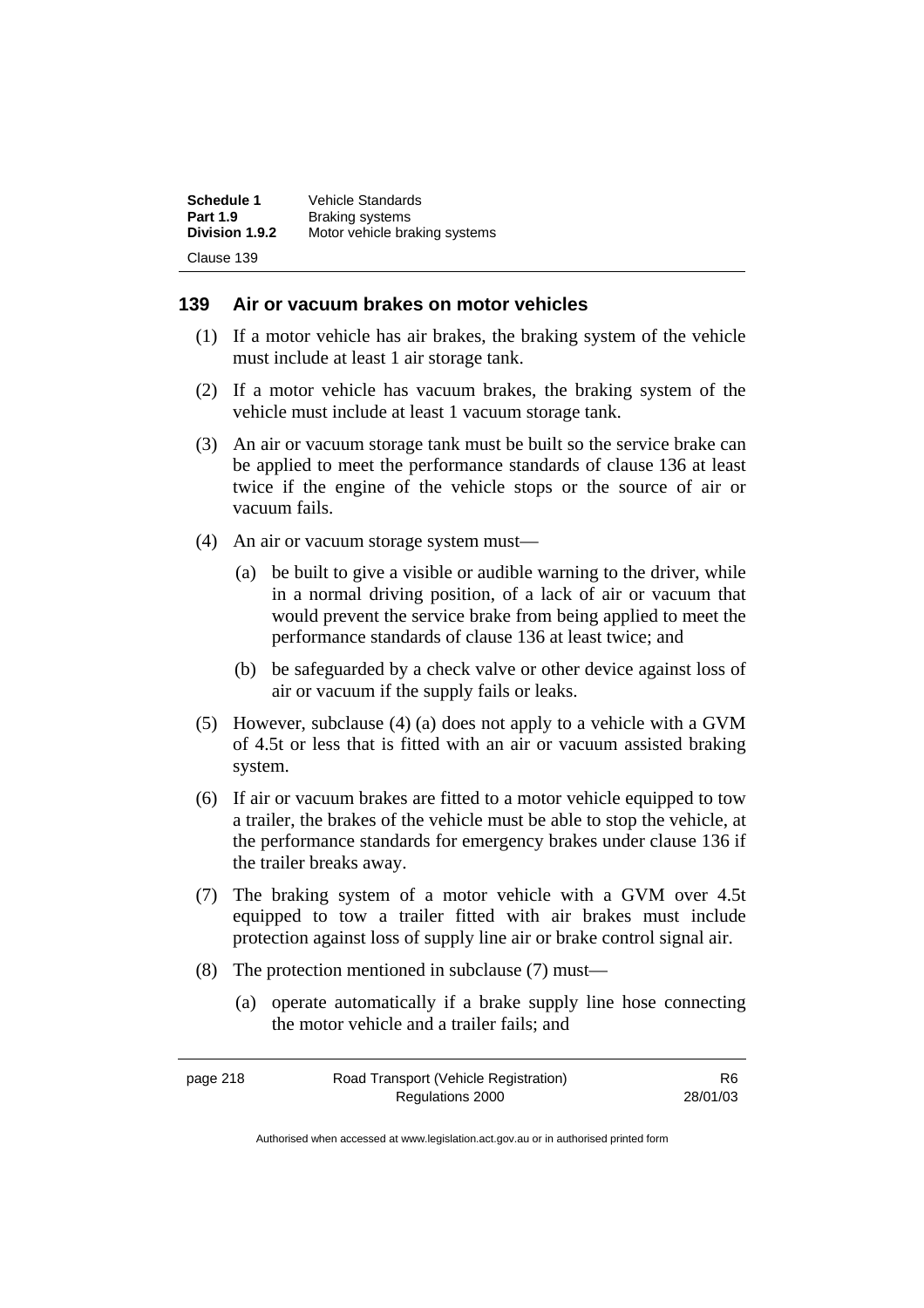| <b>Schedule 1</b> | <b>Vehicle Standards</b> |
|-------------------|--------------------------|
| <b>Part 1.9</b>   | <b>Braking systems</b>   |
| Division 1.9.3    | Trailer braking systems  |
| Clause 140        |                          |

- (b) maintain enough air pressure to allow the brakes to be applied to meet performance standards for emergency brakes under clause 136; and
- (c) include a visible or audible warning to the driver.

## **Division 1.9.3 Trailer braking systems**

#### **140 What brakes a trailer must have**

- (1) A trailer with a GTM over 750kg must have brakes that operate on at least 1 wheel at each end of 1 or more axles of the trailer.
- (2) A semitrailer or converter dolly with a GTM over 2t must have brakes that operate on all its wheels.

## **141 Operation of brakes on trailers**

- (1) The braking system of a trailer with a GTM over 2t must allow the driver of a motor vehicle towing the trailer to operate the brakes from a normal driving position.
- (2) However, subclause (1) does not apply to an unloaded converter dolly that weighs under 3t if the motor vehicle towing the converter dolly has a GVM over 12t.
- (3) The brakes on a trailer with a GTM over 2t must—
	- (a) operate automatically and quickly if the trailer breaks away from the towing vehicle; and
	- (b) remain in operation for at least 15 minutes after a breakaway; and
	- (c) be able to hold the trailer on a 12% grade while in operation after a breakaway.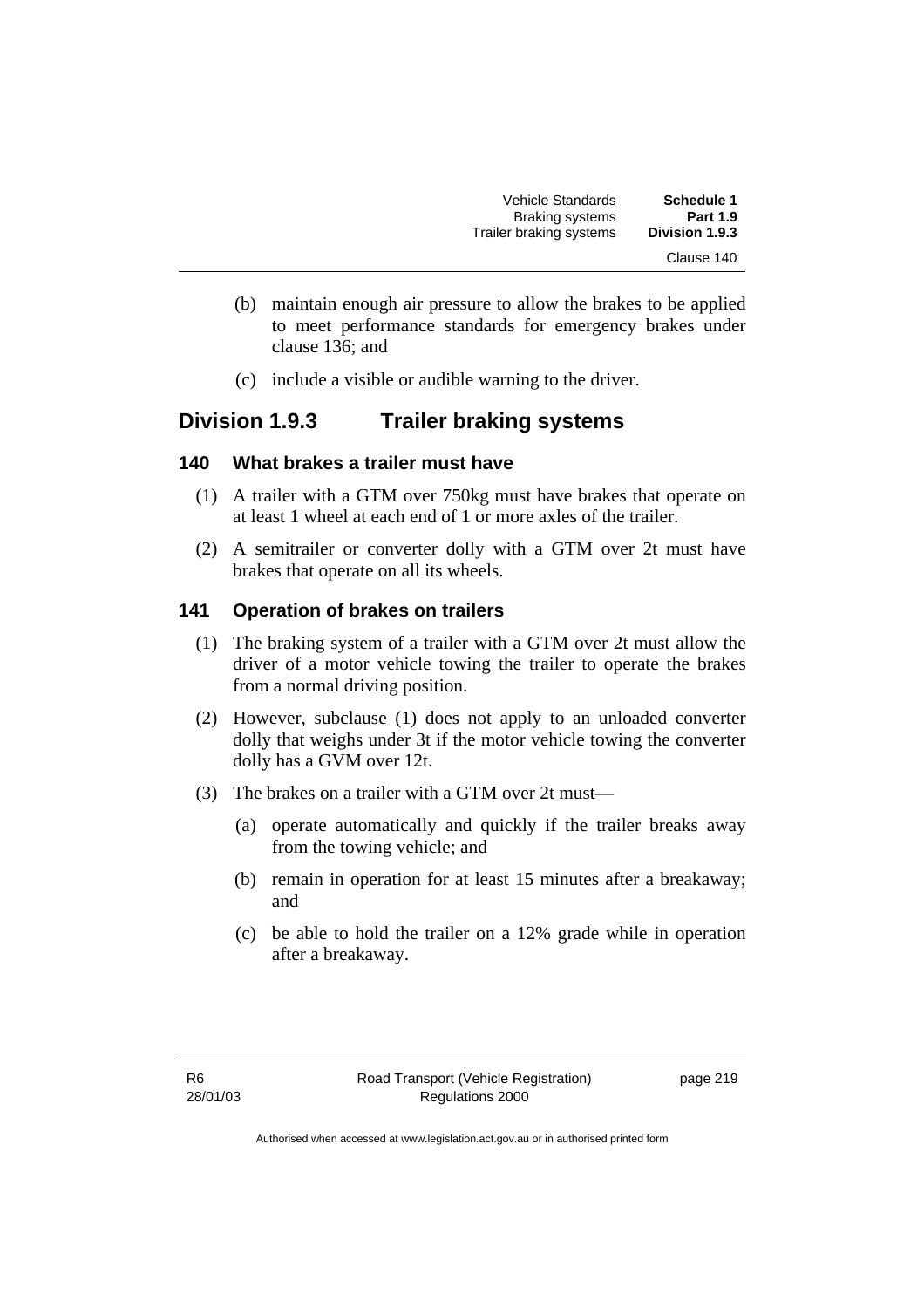| Schedule 1<br><b>Part 1.9</b> | Vehicle Standards<br><b>Braking systems</b>                      |
|-------------------------------|------------------------------------------------------------------|
| Division 1.9.4                | Additional brake requirements for B-doubles and long road trains |
| Clause 142                    |                                                                  |

## **142 Air or vacuum brakes on trailers**

- (1) If a trailer has air brakes, its braking system must include at least 1 air storage tank.
- (2) If a trailer has vacuum brakes, its braking system must include at least 1 vacuum storage tank.
- (3) An air or vacuum storage system must—
	- (a) be built to give a visible or audible warning to the driver of the towing vehicle, while in a normal driving position, of a lack of air or vacuum that would prevent the brakes from meeting the performance standards of clause 136; and
	- (b) be safeguarded by a check valve or other device against loss of air or vacuum if the supply fails or leaks.
- (4) Subclauses (1), (2) and (3) do not apply to a trailer with a GTM of 2t or less.

## **Division 1.9.4 Additional brake requirements for B-doubles and long road trains**

## **143 Application of div 1.9.4 to certain road trains**

This division does not apply to a road train, or a vehicle used in a road train, if the road train is not over 19m long.

## **144 Braking system design for a prime mover in a B-double**

- (1) A prime mover used in a B-double must comply with 2nd edition ADR 35A or 3rd edition ADR 35.
- (2) A prime mover used in a B-double must also have an anti-lock braking system complying with 3rd edition ADR 64, if the prime mover—
	- (a) was built after 1989; or

page 220 Road Transport (Vehicle Registration) Regulations 2000

R6 28/01/03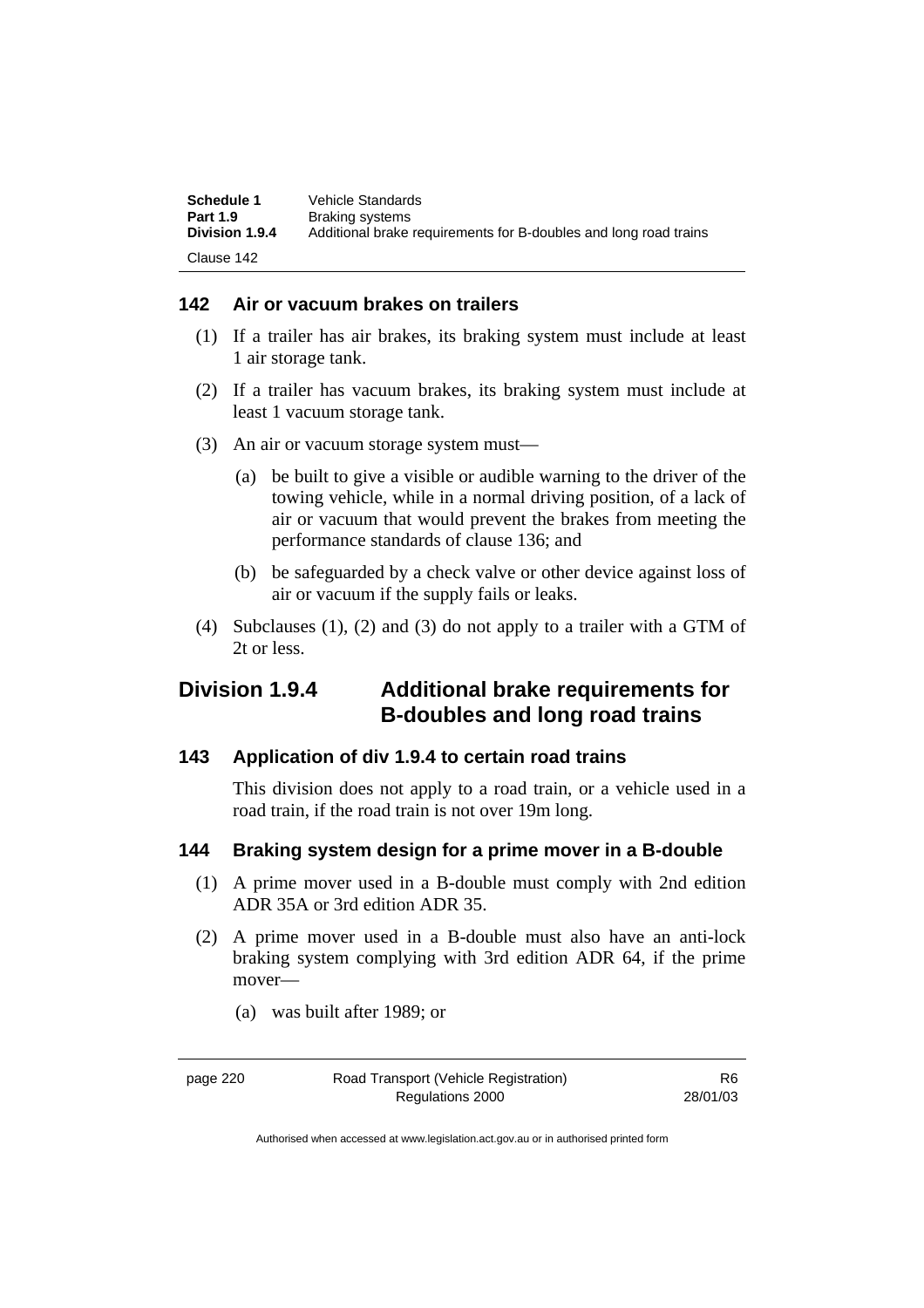- (b) was first used in a B-double after 1993; or
- (c) is used in a B-double that includes a road tank vehicle carrying dangerous goods.

## **145 Braking system design for motor vehicles in road trains**

The performance of the service, secondary and parking braking systems of a motor vehicle used in a road train must comply with 2nd edition ADR 35A or 3rd edition ADR 35 if the vehicle would not otherwise be required to comply with an ADR about braking.

## **146 Braking system design for trailers in B-doubles or road trains**

- (1) The performance of the service, secondary and parking brake systems of a trailer used in a B-double or road train must comply with 2nd edition ADR 38 or 3rd edition ADR 38 if the trailer would not otherwise be required to comply with an ADR about braking.
- (2) A road train trailer to which subclause (1) applies need not be fitted with a mechanical parking brake if it carries wheel chocks that provide a performance equal to the performance standard required for a parking brake system.
- (3) A semitrailer, regardless of when it was built, must have an antilock braking system that complies with 3rd edition ADR 38/01, if—
	- (a) it is being used in a B-double that includes a road tank vehicle, whether or not the semitrailer is itself a road tank vehicle; and
	- (b) the road tank vehicle is carrying dangerous goods.

## **147 Air brakes of motor vehicles in B-doubles or road trains**

 (1) If a B-double or road train is fitted with brakes that operate using compressed air, the braking system of the motor vehicle must comply with subclauses (2) and (3) when—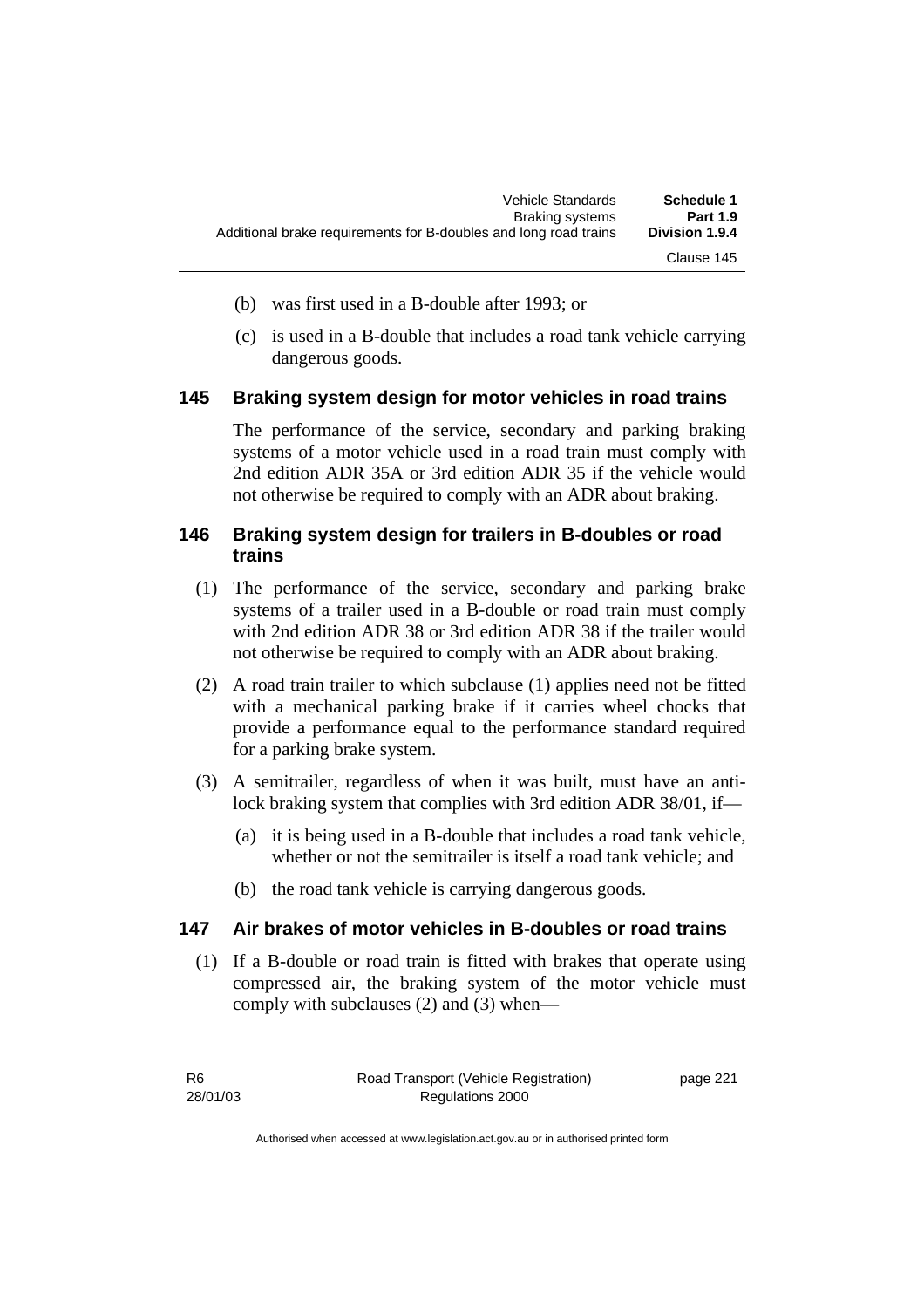| Schedule 1            | Vehicle Standards                                                |
|-----------------------|------------------------------------------------------------------|
| <b>Part 1.9</b>       | Braking systems                                                  |
| <b>Division 1.9.4</b> | Additional brake requirements for B-doubles and long road trains |
| Clause 148            |                                                                  |

- (a) the pressure is measured in an 800ml vessel connected by a 2m pipe with a bore of approximately 13mm to the coupling head of the braking system; and
- (b) the air pressure before the brakes are applied is not under—
	- (i) the average of the maximum and minimum pressures in the operating pressure range specified by the vehicle's manufacturer; or
	- (ii) if there is no manufacturer's specification—650 kPa.
- (2) The pressure must reach at least 420 kPa within 400ms after the rapid and complete application of the foot-operated brake control.
- (3) After the brakes have been fully applied, the pressure must fall, within 0.5s after the release of the foot-operated brake control, to 35 kPa.

## **148 Air brakes in a B-double or road train—least favoured chamber**

(1) In this clause:

*least favoured chamber* means the brake chamber with the longest line to the treadle valve in the prime mover.

- (2) The pressure in the least favoured chamber of the braking system of a B-double or road train with brakes that operate using compressed air must comply with subclauses (3) and (4) when the air pressure before the brakes are applied is not under—
	- (a) the average of the maximum and minimum pressures in the operating pressure range specified by the vehicle's manufacturer; or
	- (b) if there is no manufacturer's specification—650 kPa.
- (3) The pressure must reach at least 420 kPa within—

page 222 Road Transport (Vehicle Registration) Regulations 2000

R6 28/01/03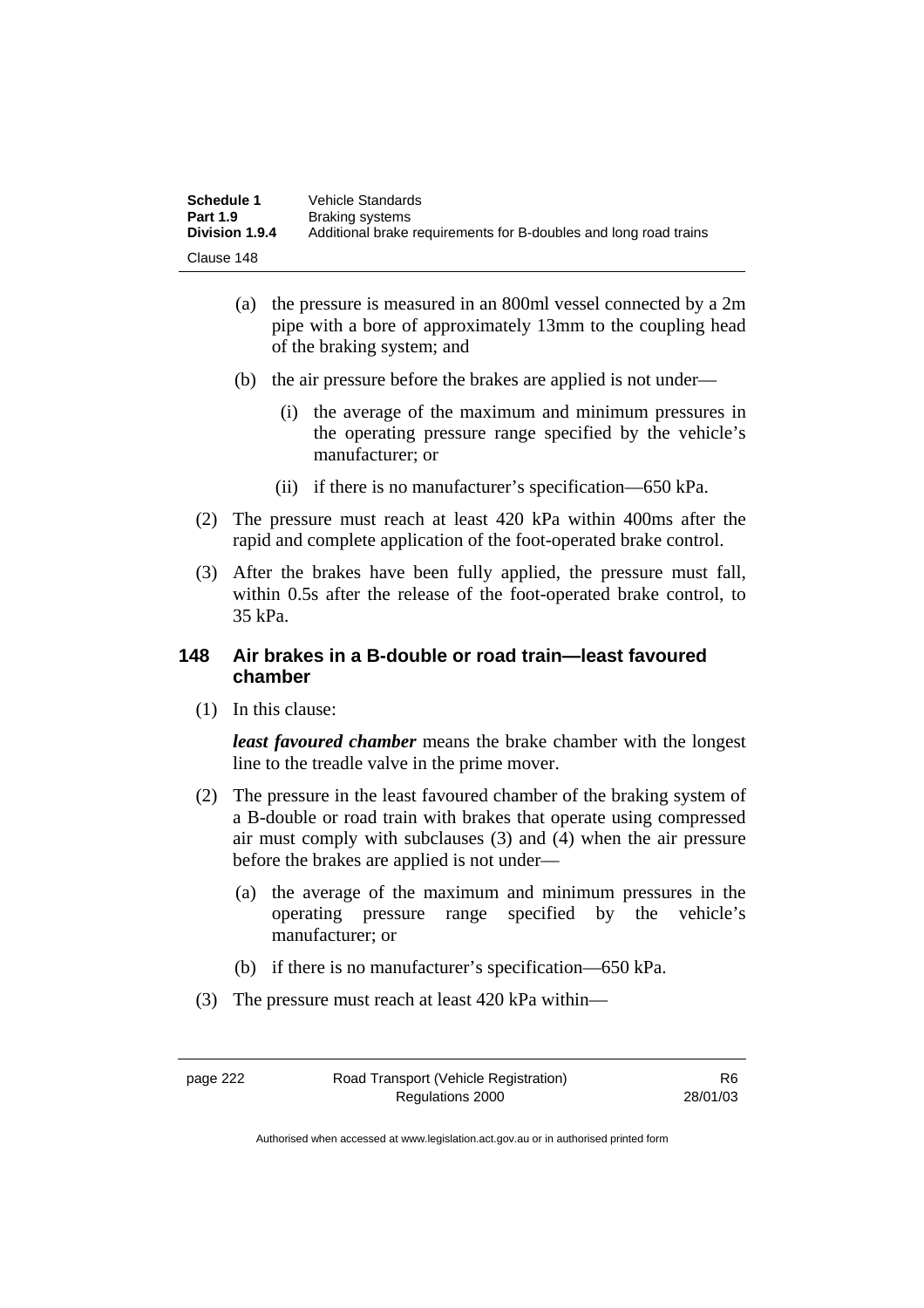- (a) for a B-double—1 second after the rapid and complete application of the foot-operated brake control; or
- (b) for a road train—1.5 seconds after the rapid and complete application of the foot-operated brake control.
- (4) After the brakes have been fully applied, the pressure must fall to 35kPa, or the pressure at which the friction surfaces cease to contact each other, within—
	- (a) for a B-double—1 second after the release of the foot-operated brake control; or
	- (b) for a road train—1.5 seconds after the release of the foot-operated brake control.

## **149 Recovery of air pressure for brakes in B-doubles and road trains**

The air pressure in each air brake reservoir in a B-double or road train must recover to at least 420 kPa within 1 minute after 3 full brake applications have been made within a 10 second period if, before the 3 brake applications have been made—

- (a) the engine is running at maximum speed; and
- (b) the governor cut-in pressure is no higher than—
	- (i) the pressure specified by the vehicle's manufacturer; or
	- (ii) if there is no manufacturer's specification—550 kPa; and
- (c) the air pressure in the storage tanks of the vehicle is not under—
	- (i) the average of the maximum and minimum pressures in the operating pressure range specified by the vehicle's manufacturer; or
	- (ii) if there is no manufacturer's specification—650 kPa.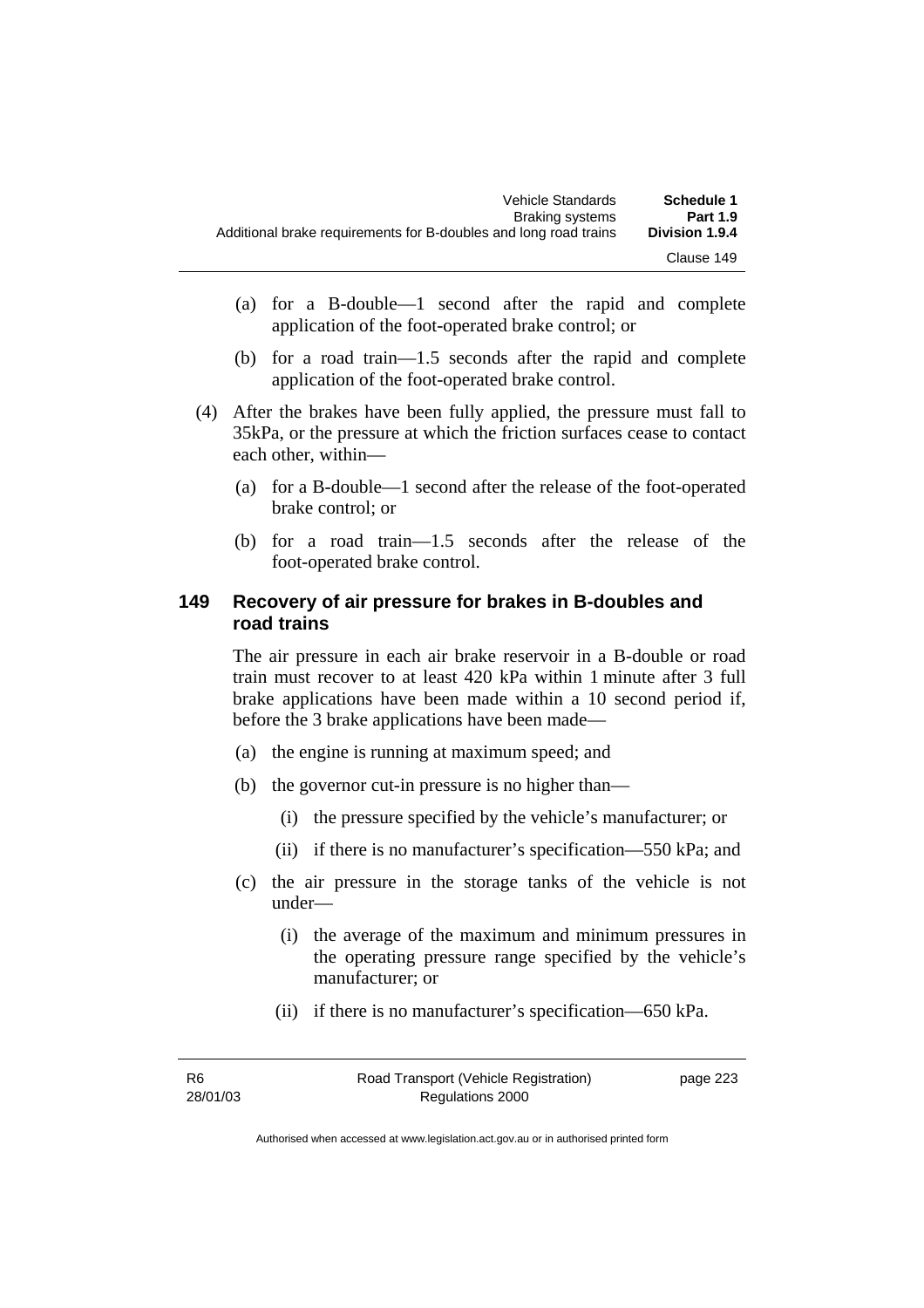| Schedule 1      | Vehicle Standards                                                |
|-----------------|------------------------------------------------------------------|
| <b>Part 1.9</b> | Braking systems                                                  |
| Division 1.9.4  | Additional brake requirements for B-doubles and long road trains |
| Clause 150      |                                                                  |

## **150 Air supply for brakes in B-doubles and road trains**

A B-double or road train that uses compressed air to operate accessories must have—

- (a) sufficient air compressor capacity and air receiver volume to ensure that the operation of the accessories does not adversely affect brake performance; and
- (b) a compressed air system built to ensure that the brake system is preferentially charged.

## **151 Brake line couplings**

- (1) Brake line couplings on the same part of a vehicle in a B-double or road train must not be interchangeable.
- (2) The couplings must be polarised in accordance with Australian Standard AS D8-1971 *Hose Couplings for Use with Vacuum and Air-Pressure Braking Systems on Prime Movers, Trailers and Semitrailers* if the hoses used with the brake couplings are used for the same purpose as the hoses mentioned in the standard.

## **152 Simultaneous parking brake application**

- (1) If the parking brake of a motor vehicle in a B-double or road train is applied, the parking brakes of any attached trailer must be applied automatically.
- (2) This clause does not apply to a trailer carrying wheel chocks complying with clause 146 (2).

## **153 Capacity of air reservoirs**

 (1) The capacity of the air storage tanks of a motor vehicle used in a B-double or road train must be at least 12 times the volume of all the brake activation chambers on the motor vehicle.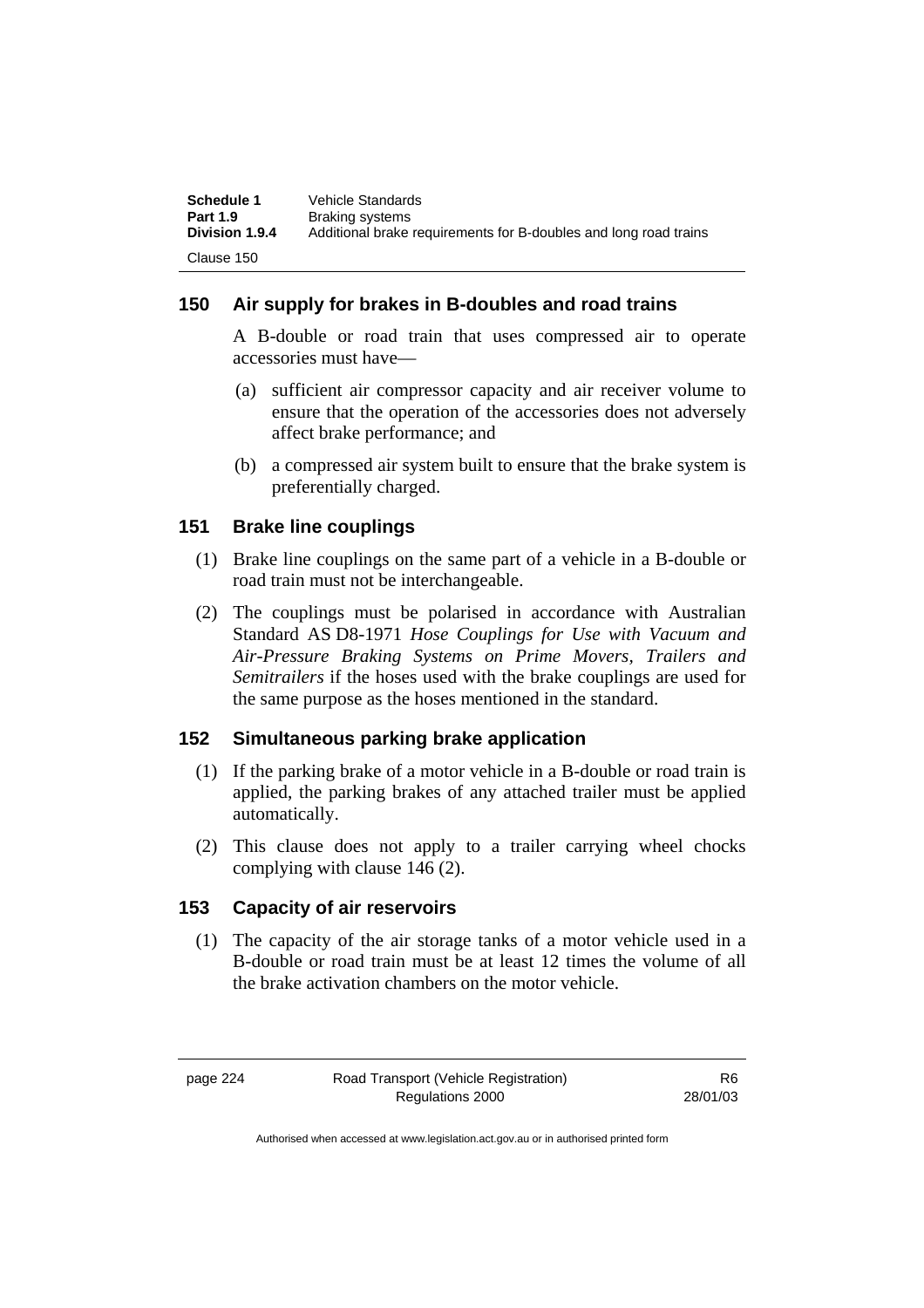| Schedule 1            | Vehicle Standards                                                |
|-----------------------|------------------------------------------------------------------|
| <b>Part 1.9</b>       | Braking systems                                                  |
| <b>Division 1.9.4</b> | Additional brake requirements for B-doubles and long road trains |
| Clause 153            |                                                                  |

 (2) The capacity of the air storage tanks of a trailer used in a B-double or road train must be at least 8 times the volume of all the brake activation chambers on the trailer.

R6 28/01/03 page 225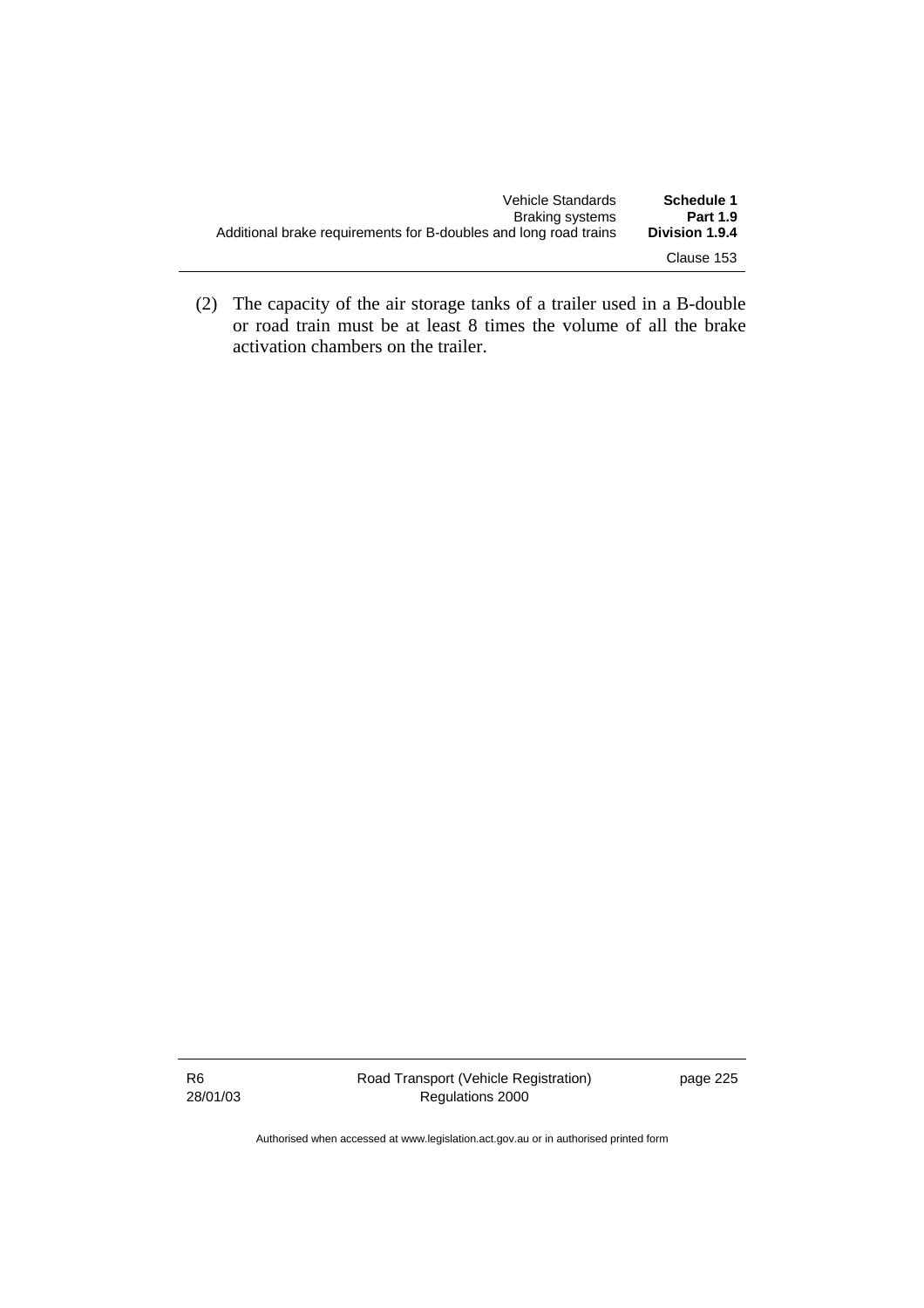**Schedule 1** Vehicle Standards<br>**Part 1.10** Control of emission **Part 1.10 Control of emissions**<br>**Division 1.10.1 Crankcase gases an Division 1.10.1** Crankcase gases and visible emissions

Clause 154

# **Part 1.10 Control of emissions**

*Note* This part sets out requirements to ensure that motor vehicles do not emit too much smoke or noise and that exhaust gases cannot enter the passenger compartment of a vehicle.

## **Division 1.10.1 Crankcase gases and visible emissions**

## **154 Crankcase gases**

- (1) This clause applies to a motor vehicle with 4 or more wheels that is powered by a petrol engine and was built after 1971.
- (2) The vehicle must be built to prevent, or fitted with equipment that prevents, crankcase gases from escaping to the atmosphere.

#### **155 Visible emissions**

- (1) This clause applies to a motor vehicle that is propelled by an internal-combustion engine and was built after 1930.
- (2) The vehicle must not emit excessive visible emissions for a continuous period of at least 10 seconds.
- (3) However, this clause does not apply to emissions that are visible only because of heat or the condensation of water vapour.
- (4) In this clause:

*excessive*, for visible emissions, means any concentration of smoke more than a colouration that results in a just perceptible colouration of the exhaust.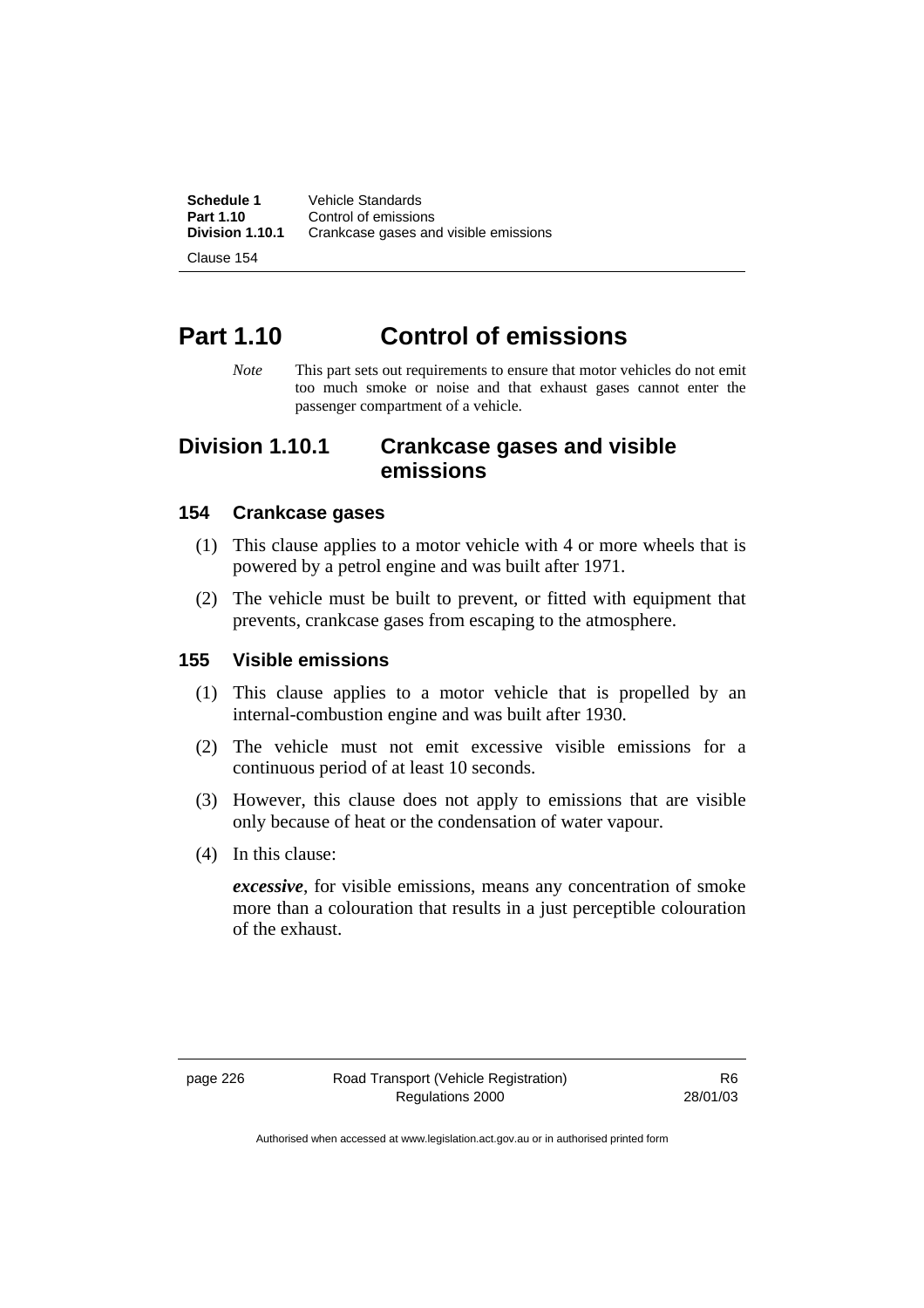Vehicle Standards **Schedule 1**  Control of emissions **Part 1.10 Exhaust systems** Clause 156

## **Division 1.10.2 Exhaust systems**

### **156 Exhaust systems**

- (1) The outlet of the exhaust system fitted to a motor vehicle with a GVM over 4.5t (other than a bus) must extend—
	- (a) behind the back seat; and
	- (b) at least 40mm beyond the outermost joint of the floorpan that is not continuously welded or permanently sealed; and
	- (c) to the edge of the vehicle, if—
		- (i) the body of the vehicle is permanently enclosed; and
		- (ii) the vehicle is not fitted with a vertical exhaust system; and
	- (d) no further than the edge of the vehicle at its widest point.
- (2) The outlet must discharge the main exhaust flow to the air—
	- (a) if the vehicle is fitted with an exhaust system with a vertical outlet pipe—
		- (i) at an angle above the horizontal; and
		- (ii) at least 150mm above the cab of the vehicle; and
		- (iii) rearwards or to the right of the vehicle; and
	- (b) in any other case—
		- (i) horizontally or at an angle of not over  $45^{\circ}$  downwards; and
		- (ii) under 750mm above ground level; and
		- (iii) rearwards or to the right of the vehicle.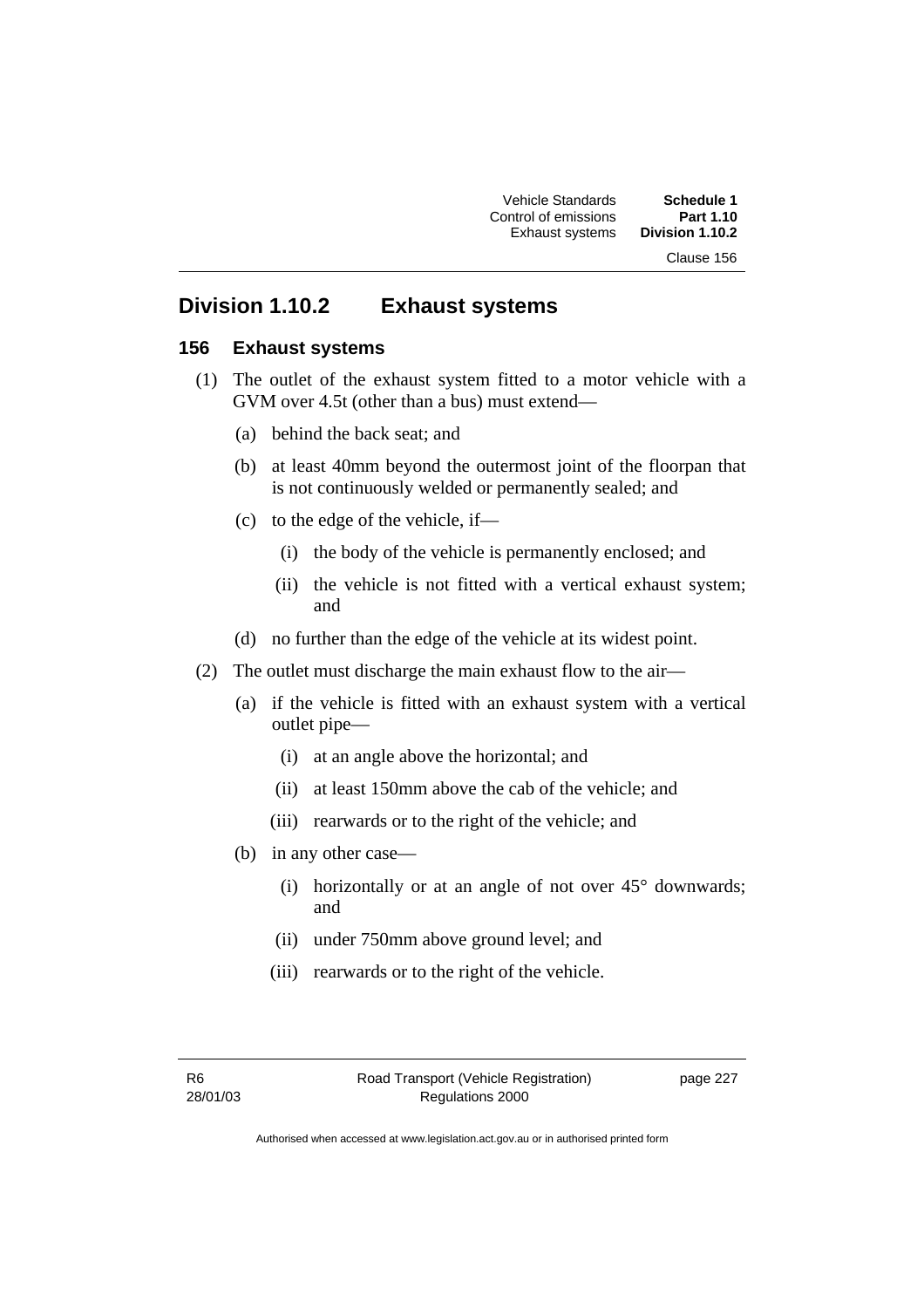| Schedule 1      | Vehicle Standards      |
|-----------------|------------------------|
| Part 1.10       | Control of emissions   |
| Division 1.10.2 | <b>Exhaust systems</b> |
| Clause 156      |                        |

- (3) An exposed section of a vertical exhaust system fitted to a motor vehicle (other than a bus) with a GVM over 4.5t must be positioned or shielded to prevent injury.
- (4) The outlet of the exhaust system fitted to a bus with a GVM over 4.5t must—
	- (a) be as near as practicable to the rear of the vehicle; and
	- (b) extend no further than the edge of the bus at its widest point.
- (5) The outlet must discharge the main exhaust flow to the air—
	- (a) if the bus is fitted with an exhaust system with a vertical outlet pipe—
		- (i) behind the passenger compartment; and
		- (ii) at an angle above the horizontal; and
		- (iii) upwards or rearwards; and
	- (b) in any other case—
		- (i) horizontally or at an angle of not over  $45^{\circ}$  downwards; and
		- (ii) rearwards or to the right of the vehicle.
- (6) A vertical exhaust system fitted to a motor vehicle with a GVM over 4.5t must—
	- (a) if the vehicle is fitted with an exhaust system with a vertical outlet pipe that does not direct the main exhaust flow straight up—direct the flow rearwards at an angle within  $0^{\circ}$  to 45 $^{\circ}$  of the longitudinal centre-line of the vehicle; and
	- (b) if a rain cap is fitted to the outlet pipe—be installed so the hinge of the cap is at an angle of 90° (plus or minus 10°) to the longitudinal centre-line of the vehicle when viewed from above.

| page 228 |  |
|----------|--|
|----------|--|

R6 28/01/03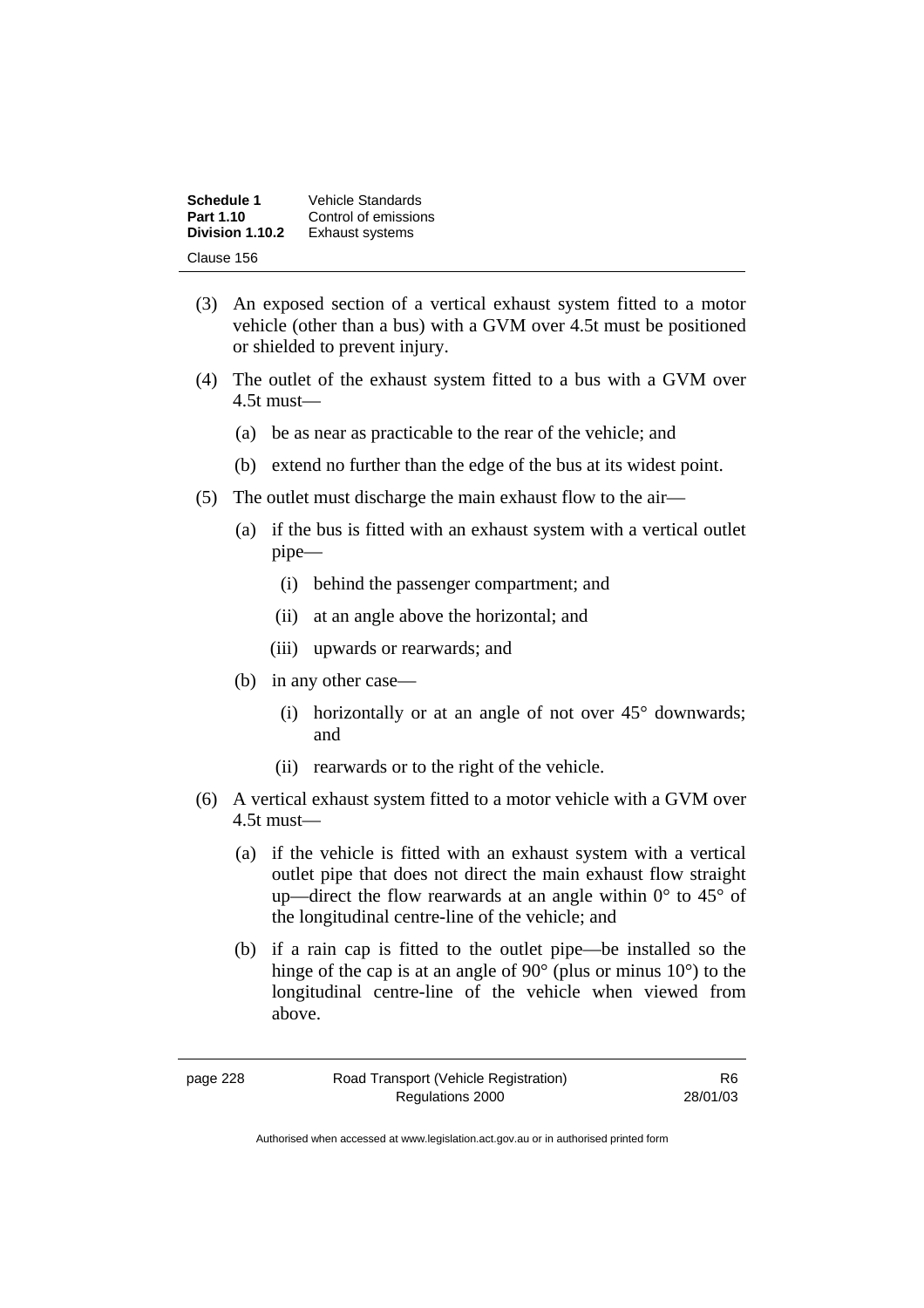

## **Bus exhaust outlet pipe**

## **Division 1.10.3 Noise emissions**

## **157 Silencing device for exhaust systems**

A motor vehicle propelled by an internal-combustion engine must be fitted with a silencing device through which all the exhaust from the engine passes.

### **158 Stationary noise levels—car-type vehicles and motorbikes and motortrikes**

(1) In this clause:

*car-type vehicle* means—

- (a) a car; or
- (b) a utility truck, panel van, or another motor vehicle derived from a car design; or
- (c) another motor vehicle with 4 or more wheels that is built mainly to carry not over 9 people including the driver.
- (2) The stationary noise level of a car-type vehicle, or motorbike or motortrike, must not exceed—

| -R6      | Road Transport (Vehicle Registration) | page 229 |
|----------|---------------------------------------|----------|
| 28/01/03 | Regulations 2000                      |          |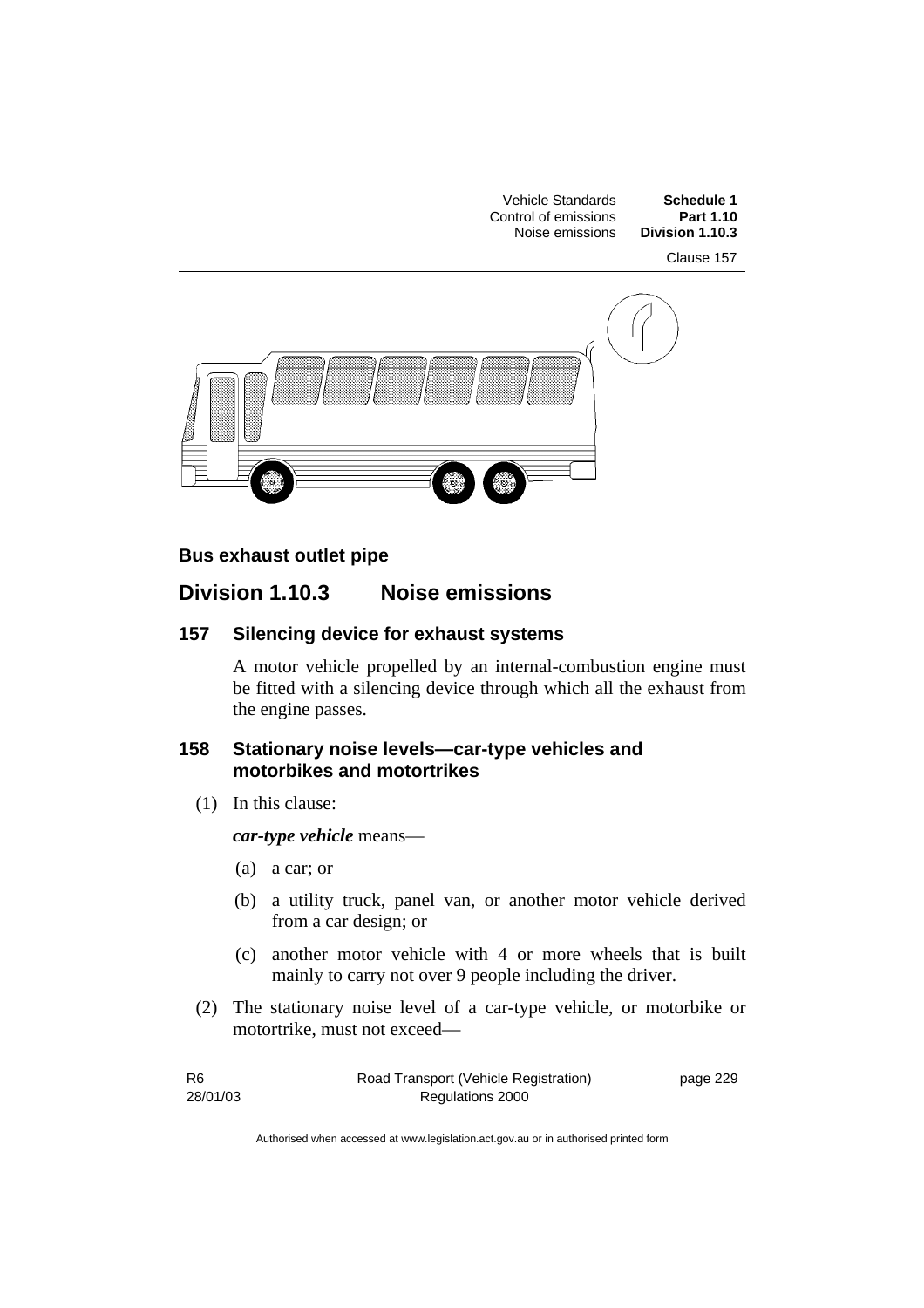| Schedule 1      | Vehicle Standards    |
|-----------------|----------------------|
| Part 1.10       | Control of emissions |
| Division 1.10.3 | Noise emissions      |
| Clause 159      |                      |

- (a) for a car-type vehicle built after  $1982 90 \text{dB}(A)$ ; or
- (b) for another car-type vehicle—96dB(A); or
- (c) for a motorbike or motortrike built after February 1985—  $94dB(A)$ ; or
- (d) for another motorbike or motortrike—100dB(A).

### **159 Stationary noise levels—other vehicles with spark-ignition engines**

- (1) This clause applies to a motor vehicle (other than a motor vehicle to which clause 158 applies) with a spark-ignition engine.
- (2) The stationary noise level of the motor vehicle must not exceed the noise level applying to the vehicle under the table.

| column 1<br>item            | column 2<br><b>GVM</b><br>(t) | column 3<br>exhaust<br>height<br>(mm) | column 4<br>when vehicle built | column 5<br>noise level<br>(dB(A)) |
|-----------------------------|-------------------------------|---------------------------------------|--------------------------------|------------------------------------|
|                             | <3.5                          | < 1500                                | before July 1983               | 92                                 |
|                             |                               |                                       | after June 1983                | 89                                 |
| $\mathcal{D}_{\mathcal{A}}$ | >3.5                          | <1500                                 | before July 1983               | 98                                 |
|                             |                               |                                       | after June 1983                | 95                                 |
| 3                           | <3.5                          | >1500                                 | before July 1983               | 88                                 |
|                             |                               |                                       | after June 1983                | 85                                 |
| $\overline{4}$              | >3.5                          | >1500                                 | before July 1983               | 94                                 |
|                             |                               |                                       | after June 1983                | 91                                 |

## **160 Stationary noise levels—other vehicles with diesel engines**

 (1) This clause applies to a motor vehicle (other than a motor vehicle to which clause 158 applies) with a diesel engine.

page 230 Road Transport (Vehicle Registration) Regulations 2000

R6 28/01/03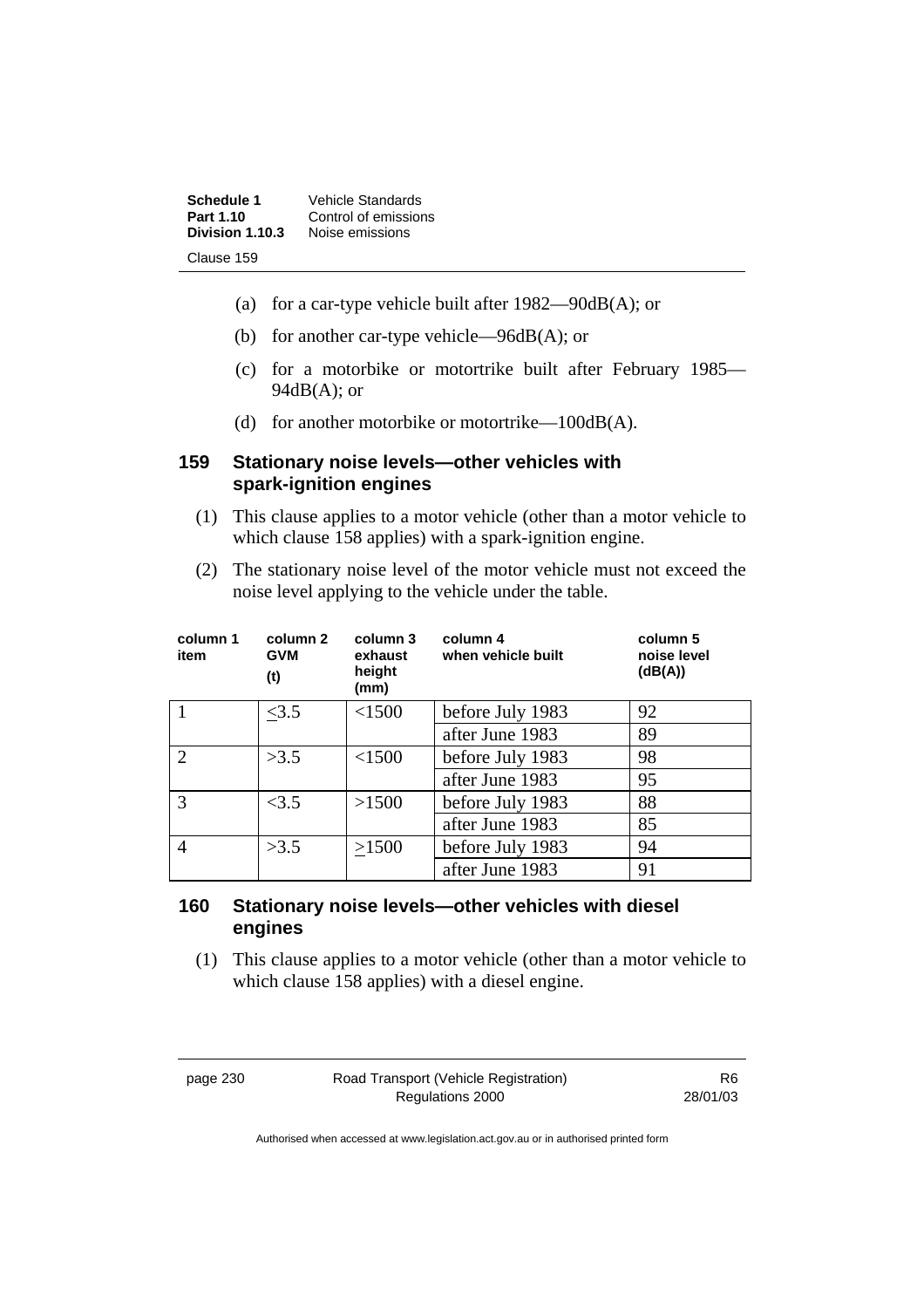| Vehicle Standards    | Schedule 1      |
|----------------------|-----------------|
| Control of emissions | Part 1.10       |
| Noise emissions      | Division 1.10.3 |
|                      | Clause 160      |

 (2) The stationary noise level of the motor vehicle must not exceed the noise level applying to the vehicle under the table.

| column 1<br>item | column <sub>2</sub><br><b>GVM</b><br>(t) | column 3<br>exhaust<br>height<br>(mm) | column 4<br>when vehicle built          | column 5<br>noise level<br>(dB(A)) |
|------------------|------------------------------------------|---------------------------------------|-----------------------------------------|------------------------------------|
| $\mathbf{1}$     | $\leq 3.5$                               | < 1500                                | before July 1980                        | 105                                |
|                  |                                          |                                       | after June 1980<br>but before July 1983 | 102                                |
|                  |                                          |                                       | after June 1983                         | 99                                 |
| $\overline{2}$   | >3.5<br>but                              | < 1500                                | before July 1980                        | 107                                |
|                  | $\leq12$                                 |                                       | after June 1980<br>but before July 1983 | 104                                |
|                  |                                          |                                       | after June 1983                         | 101                                |
| 3                | >12                                      | < 1500                                | before July 1980                        | 109                                |
|                  |                                          |                                       | after June 1980<br>but before July 1983 | 106                                |
|                  |                                          |                                       | after June 1983                         | 103                                |
| $\overline{4}$   | <3.5                                     | >1500                                 | before July 1980                        | 101                                |
|                  |                                          |                                       | after June 1980<br>but before July 1983 | 98                                 |
|                  |                                          |                                       | after June 1983                         | 95                                 |

R6 28/01/03 Road Transport (Vehicle Registration) Regulations 2000

page 231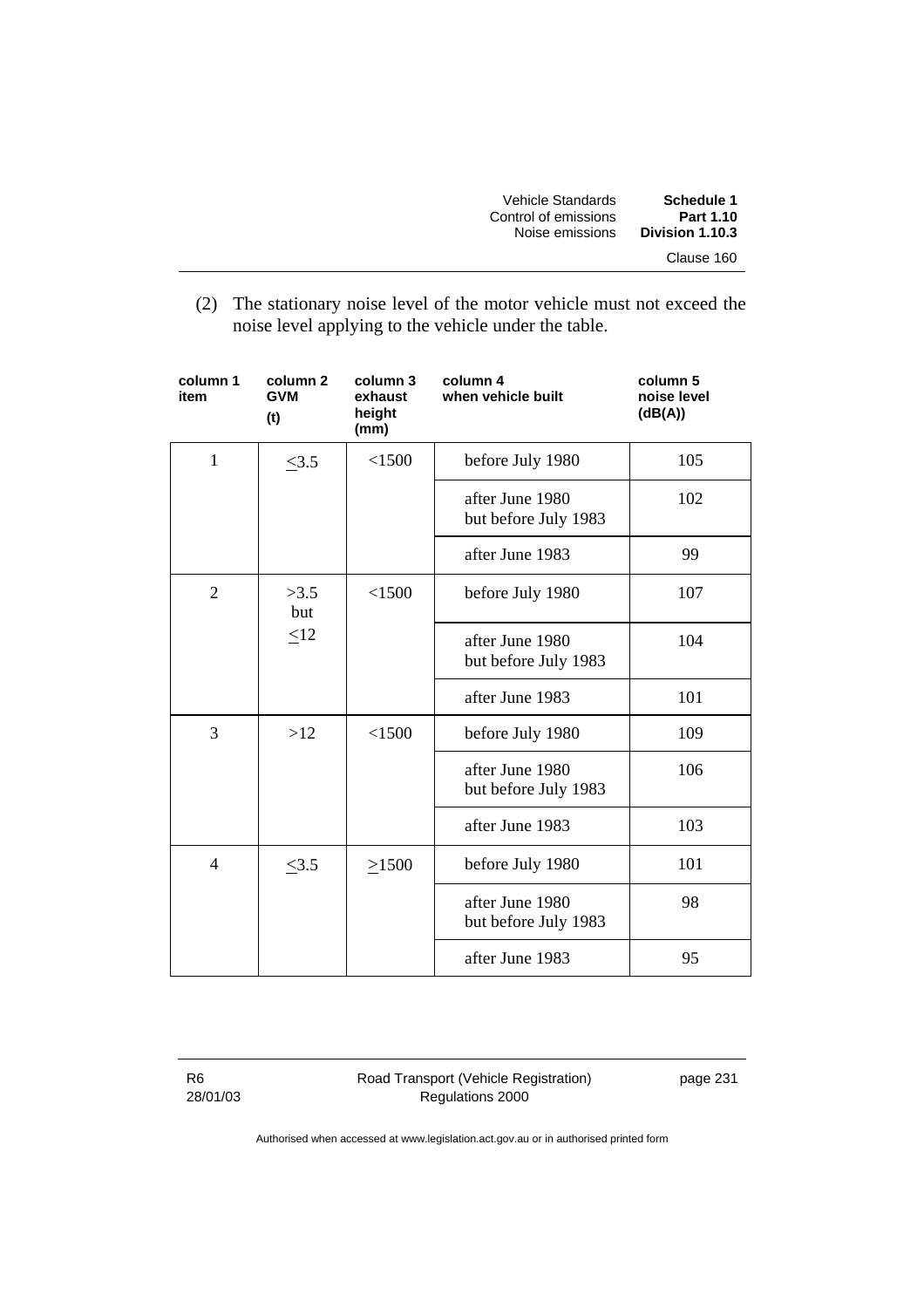| <b>Vehicle Standards</b> |  |
|--------------------------|--|
| Control of emissions     |  |
| Noise emissions          |  |
|                          |  |

Clause 161

| column 1<br>item | column 2<br><b>GVM</b><br>(t) | column 3<br>exhaust<br>height<br>(mm) | column 4<br>when vehicle built          | column 5<br>noise level<br>(dB(A)) |
|------------------|-------------------------------|---------------------------------------|-----------------------------------------|------------------------------------|
| 5                | >3.5<br>but                   | >1500                                 | before July 1980                        | 103                                |
|                  | <12                           |                                       | after June 1980<br>but before July 1983 | 100                                |
|                  |                               |                                       | after June 1983                         | 97                                 |
| 6                | >12                           | >1500                                 | before July 1980                        | 105                                |
|                  |                               |                                       | after June 1980<br>but before July 1983 | 102                                |
|                  |                               |                                       | after June 1983                         | 99                                 |

## **161 Measurement of stationary noise levels**

For this division, the stationary noise level of a motor vehicle is to be measured in accordance with the test method mentioned in the *ACT Inspection Manual for Light Vehicles* or the *ACT Inspection Manual for Heavy Vehicles*, published by the road transport authority that is current at the commencement of this clause.

*Note* The manuals are available from Road User Services, Department of Urban Services.

page 232 Road Transport (Vehicle Registration) Regulations 2000

R6 28/01/03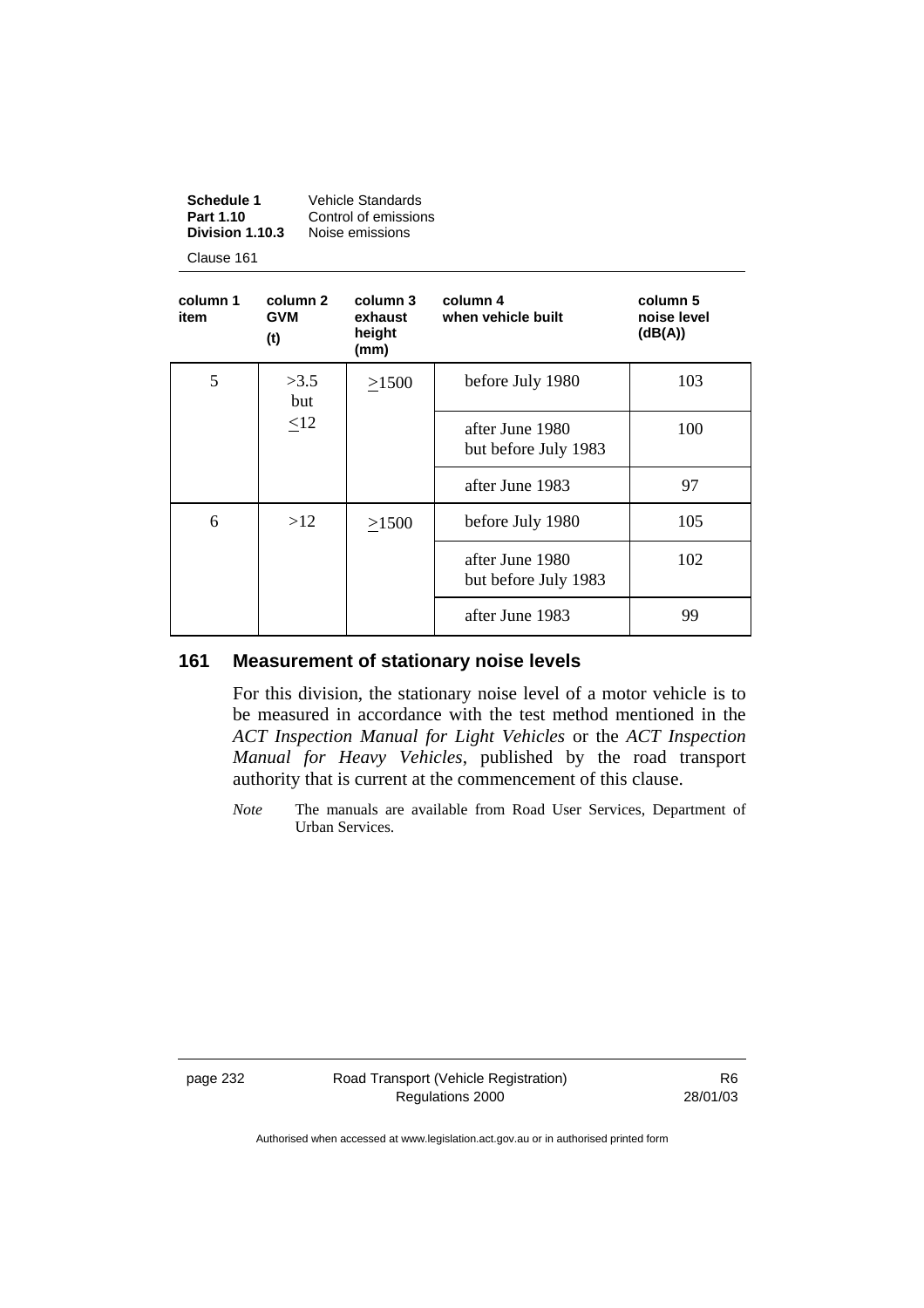Clause 162

# **Part 1.11 LPG fuel systems and unleaded petrol motor vehicles**

*Note* This part sets out requirements to ensure that LPG fuel systems are safely installed in motor vehicles and that vehicles with LPG installed can be identified as LPG-powered vehicles. It also requires unleaded petrol motor vehicles to be fuelled with unleaded petrol.

## **162 LPG-powered vehicles**

- (1) A motor vehicle equipped to run on LPG must comply with the requirements for the use of LPG in vehicles in—
	- (a) the version of Australian Standard AS 1425 in force at the commencement of this clause; or
	- (b) if an earlier version of the standard was current when the vehicle was first equipped to run on LPG—that version.
- (2) A vehicle equipped to run on LPG must have fixed conspicuously to the front and rear numberplates a label that is—
	- (a) made of durable material; and
	- (b) at least 25mm wide and 25mm high; and
	- (c) reflective red conforming to Australian Standard AS 1742-1975 *Manual of Uniform Traffic Control Devices*, Appendix C, Class 2; and
	- (d) marked 'LPGAS' or 'LPG', or with words or acronyms to similar effect, in capital letters at least 6mm high.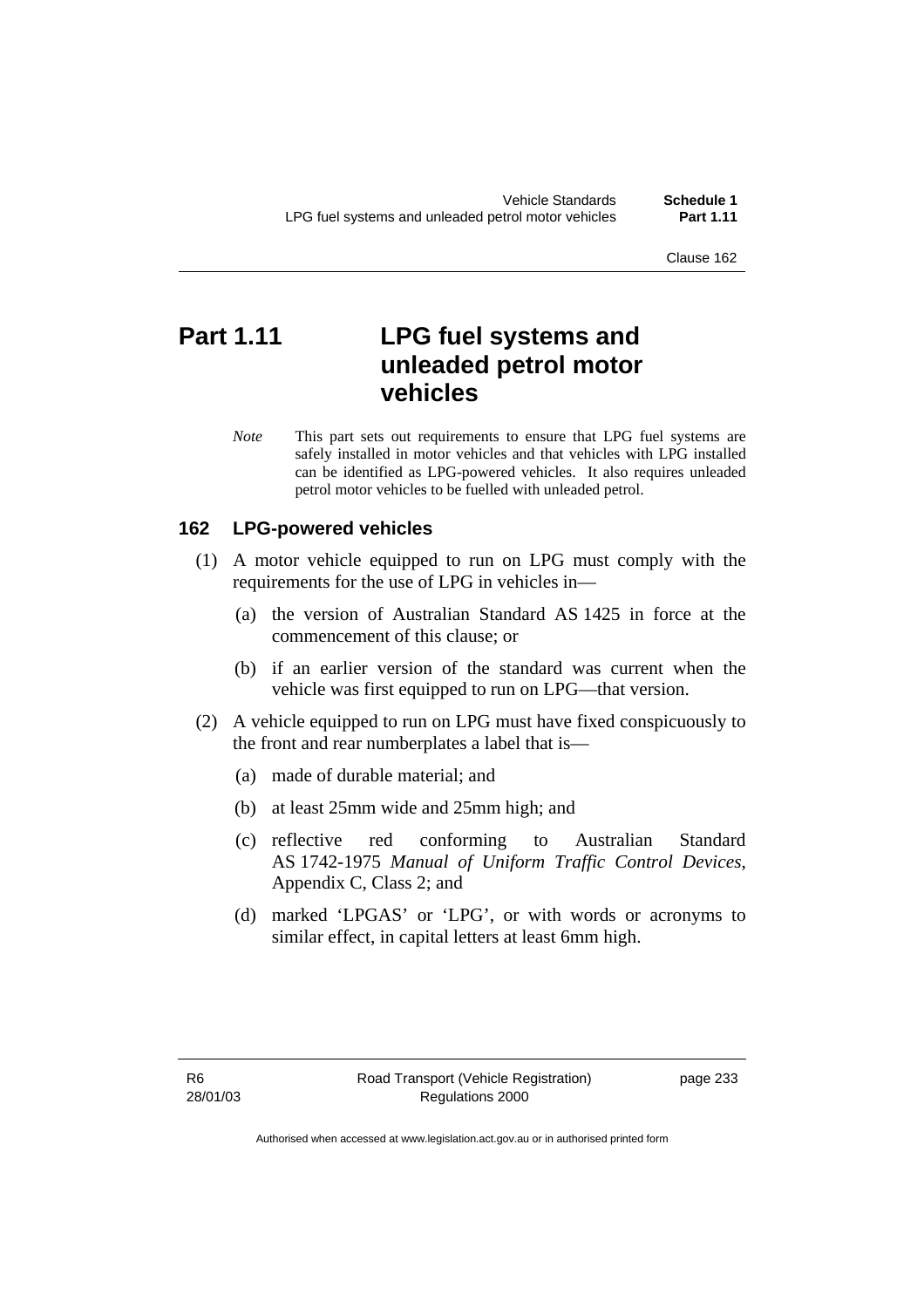**Schedule 1** Vehicle Standards<br>**Part 1.11** LPG fuel systems a LPG fuel systems and unleaded petrol motor vehicles

Clause 163

## **163 Unleaded petrol motor vehicles**

An unleaded petrol motor vehicle does not comply with this schedule if it is fuelled with leaded petrol in contravention of the *Environment Protection Act 1997*.

page 234 Road Transport (Vehicle Registration) Regulations 2000

R6 28/01/03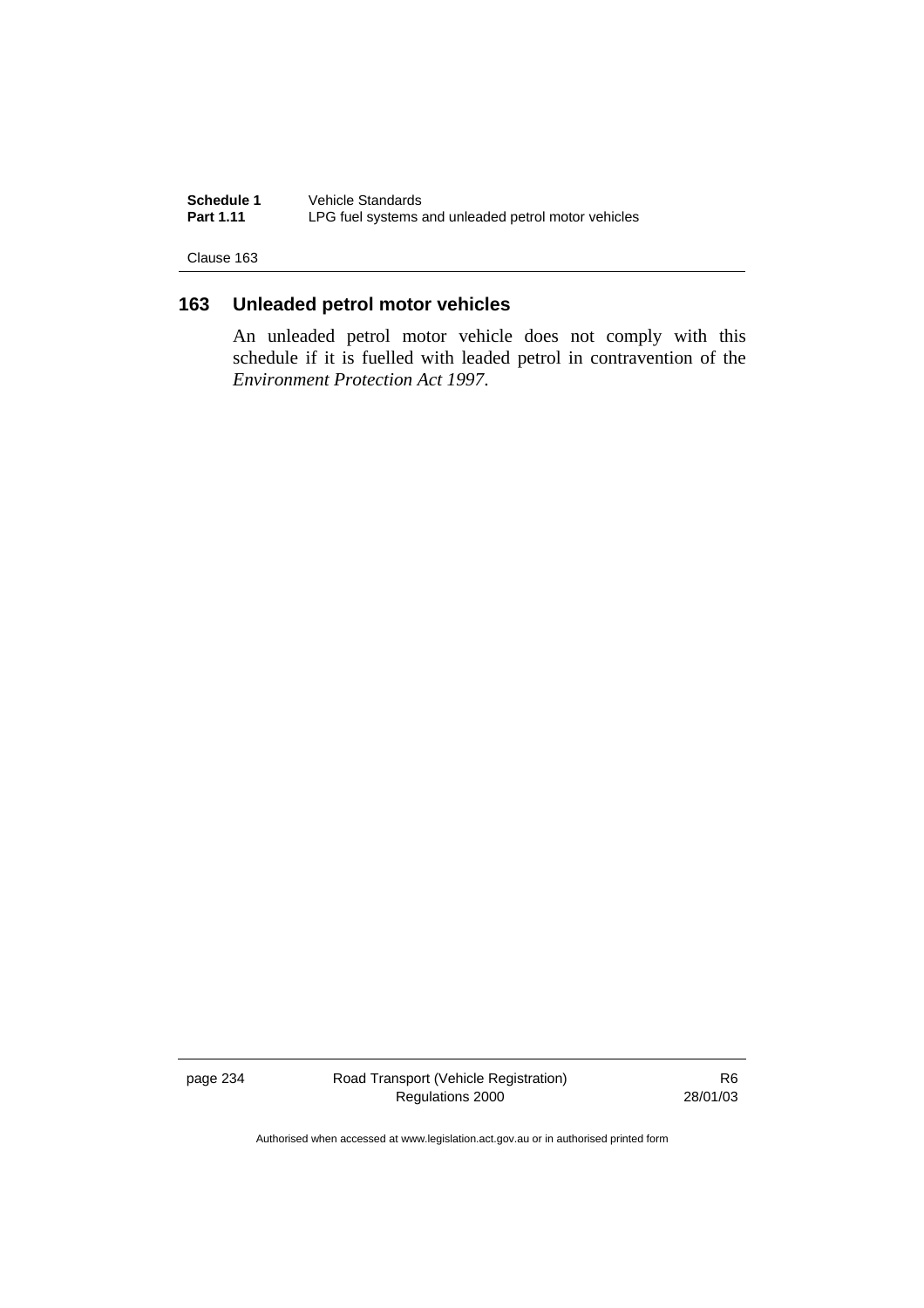Vehicle Standards **Schedule 1**  Maximum road speed limiting **Part 1.12** 

Clause 164

# **Part 1.12 Maximum road speed limiting**

*Note* This part requires certain heavy vehicles built after 1987, but before July 1991, to have a restricted top speed. However, emergency vehicles, police vehicles and certain 2-axle prime movers owned by farmers and used in primary production are exempt.

## **164 Speed limiting**

- (1) A bus with a GVM over 14.5t that was built after 1987 must comply with 3rd edition ADR 65.
- (2) A prime mover with a GVM over 15t that was built after 1987 must comply with 3rd edition ADR 65.
- (3) For 3rd edition ADR 65, the maximum road speed capability of a motor vehicle used in a road train is 90km/h.
	- *Note* Vehicle Standards Bulletin 2 contains the requirements of 3rd edition ADR 65. The bulletin is available from the Australian Transport Safety Bureau. The Bulletin is available from Road User Services, Department of Urban Services.

## **165 Exemptions from speed limiting**

Clause 164 does not apply to—

- (a) an emergency vehicle or police vehicle; or
- (b) a bus fitted with handgrips or similar equipment for standing passengers to hold; or
- (c) a 2-axle prime mover if—
	- (i) it was built after 1987 but before July 1991; and
	- (ii) the responsible person for the prime mover is a person who uses it for agriculture, horticulture, or other primary production activities (except forestry, fishing or mining).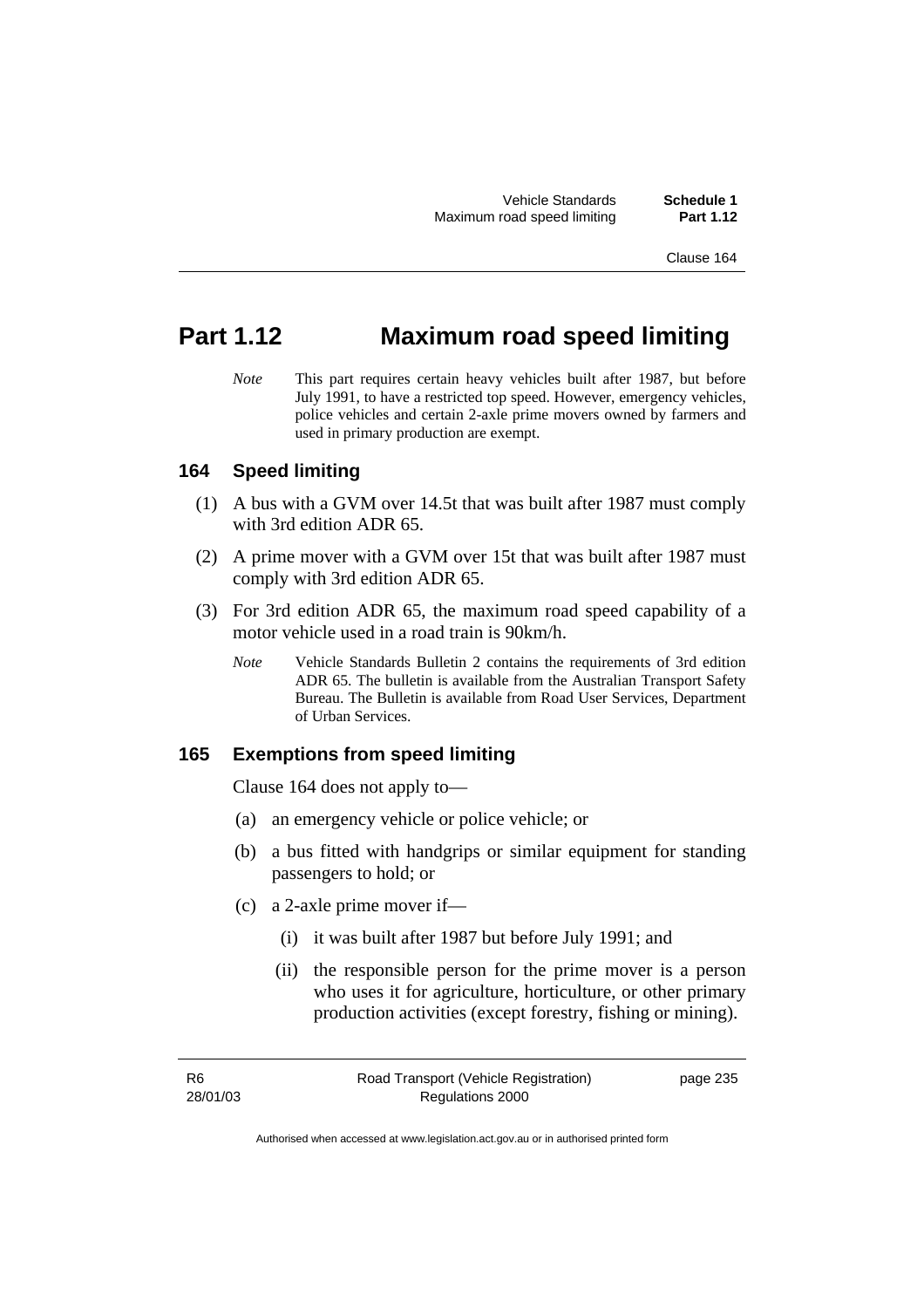**Schedule 1** Vehicle Standards<br>**Part 1.13** Mechanical conner **Part 1.13** Mechanical connections between vehicles<br>**Division 1.13.1** Couplings on all types of vehicles **Division 1.13.1** Couplings on all types of vehicles

Clause 166

# **Part 1.13 Mechanical connections between vehicles**

*Note* This part sets out various requirements to ensure that the couplings used when operating motor vehicles and trailers in combinations are strong enough to hold them together.

> The requirements in this part about the mechanical connections between vehicles in a road train do not apply to a road train that is not over 19m long.

# **Division 1.13.1 Couplings on all types of vehicles**

## **166 General coupling requirements**

- (1) A fifth wheel coupling, the mating parts of a coupling, a kingpin or a tow bar must not be used for a load more than the manufacturer's load rating.
- (2) A kingpin must be used only with a fifth wheel coupling that has a corresponding jaw size.

#### **Example**

An adaptor must not to be used to fit a kingpin to a fifth wheel coupling.

 (3) The mating parts of a coupling used to connect a semitrailer to a towing vehicle must not allow the semitrailer to roll to an extent that makes the towing vehicle unstable.

## **167 Drawbar couplings**

- (1) A coupling for attaching a trailer, other than a semitrailer or poletype trailer, to a towing vehicle must be built and fitted so—
	- (a) the coupling is equipped with a positive locking mechanism; and

page 236 Road Transport (Vehicle Registration) Regulations 2000

R6 28/01/03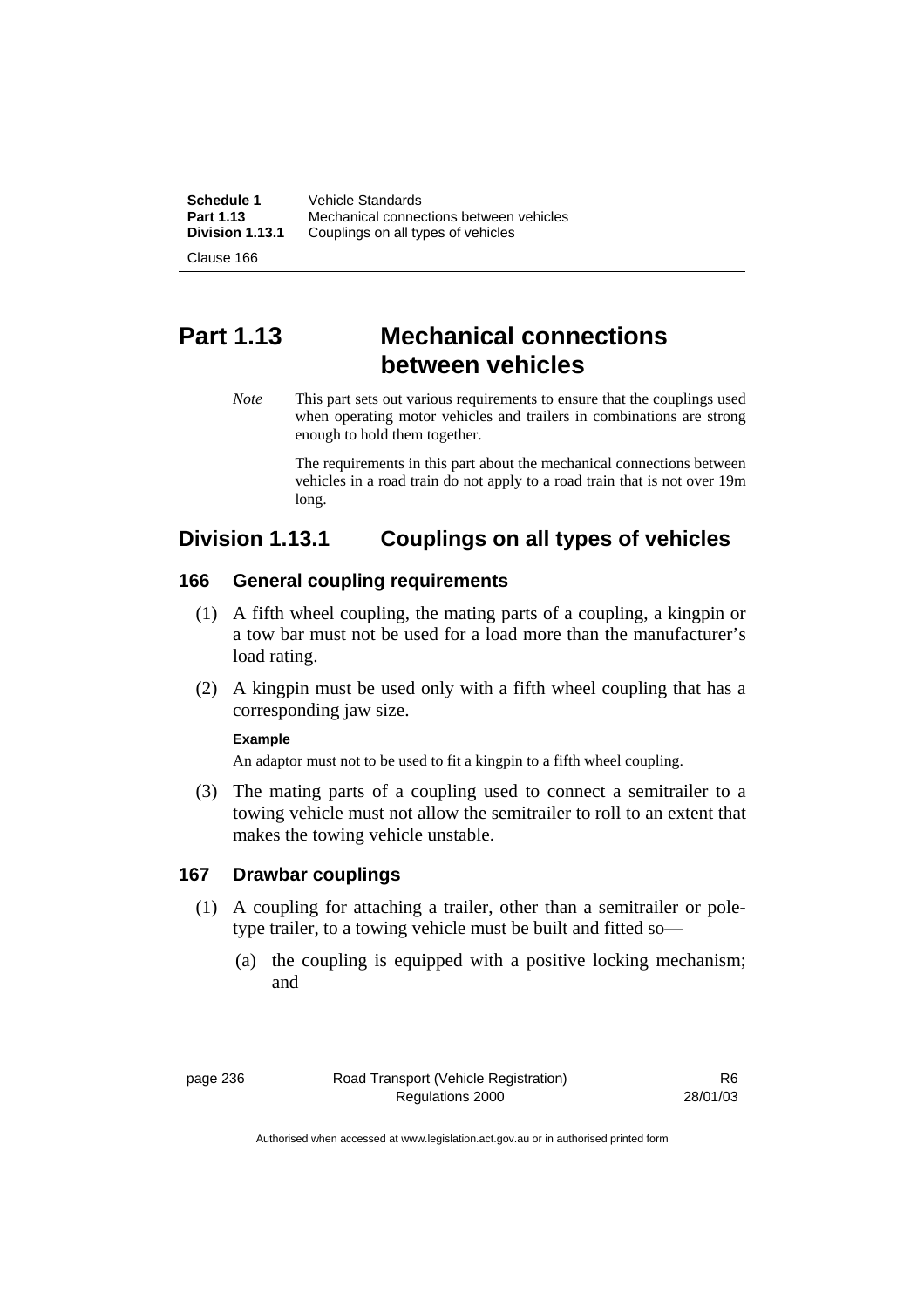| Schedule 1      | Vehicle Standards                       |
|-----------------|-----------------------------------------|
| Part 1.13       | Mechanical connections between vehicles |
| Division 1.13.1 | Couplings on all types of vehicles      |
| Clause 167      |                                         |

- (b) the positive locking mechanism can be released regardless of the angle of the trailer to the towing vehicle.
- (2) If the trailer is in a combination and is not fitted with breakaway brakes in accordance with clause 141 (3), it must be connected to the towing vehicle by at least 1 chain, cable or other flexible device, as well as the coupling required by subclause (1).
- (3) The safety connection must be as short as practicable and be built and fitted so—
	- (a) it is not apt to accidental disconnection but is readily detachable from the towing vehicle; and
	- (b) it allows normal angular movements of the coupling without unnecessary slack; and
	- (c) it will prevent the forward end of the drawbar from striking the ground if the coupling is accidentally disconnected; and
	- (d) if it consists of more than 1 chain or wire rope—the chains or wire ropes are in a crossed-over position.
- (4) Any chain or wire rope in the safety connection must—
	- (a) if a chain—be of welded iron links; and
	- (b) if a wire rope—have a strength at least that of a chain of the same diameter; and
	- (c) be of a size mentioned in the following table:

| aggregate trailer mass      | minimum size of chain or wire rope |
|-----------------------------|------------------------------------|
| up to $1t$                  | 6.3mm diameter                     |
| over 1t but not over 1.6t   | 8mm diameter                       |
| over 1.6t but not over 2.5t | 10mm diameter                      |
| over $2.5t$                 | 7.1mm diameter                     |

 (5) For a total trailer mass over 2.5t, at least 2 chains or wire ropes must be used.

| R <sub>6</sub> | Road Transport (Vehicle Registration) | page 237 |
|----------------|---------------------------------------|----------|
| 28/01/03       | Regulations 2000                      |          |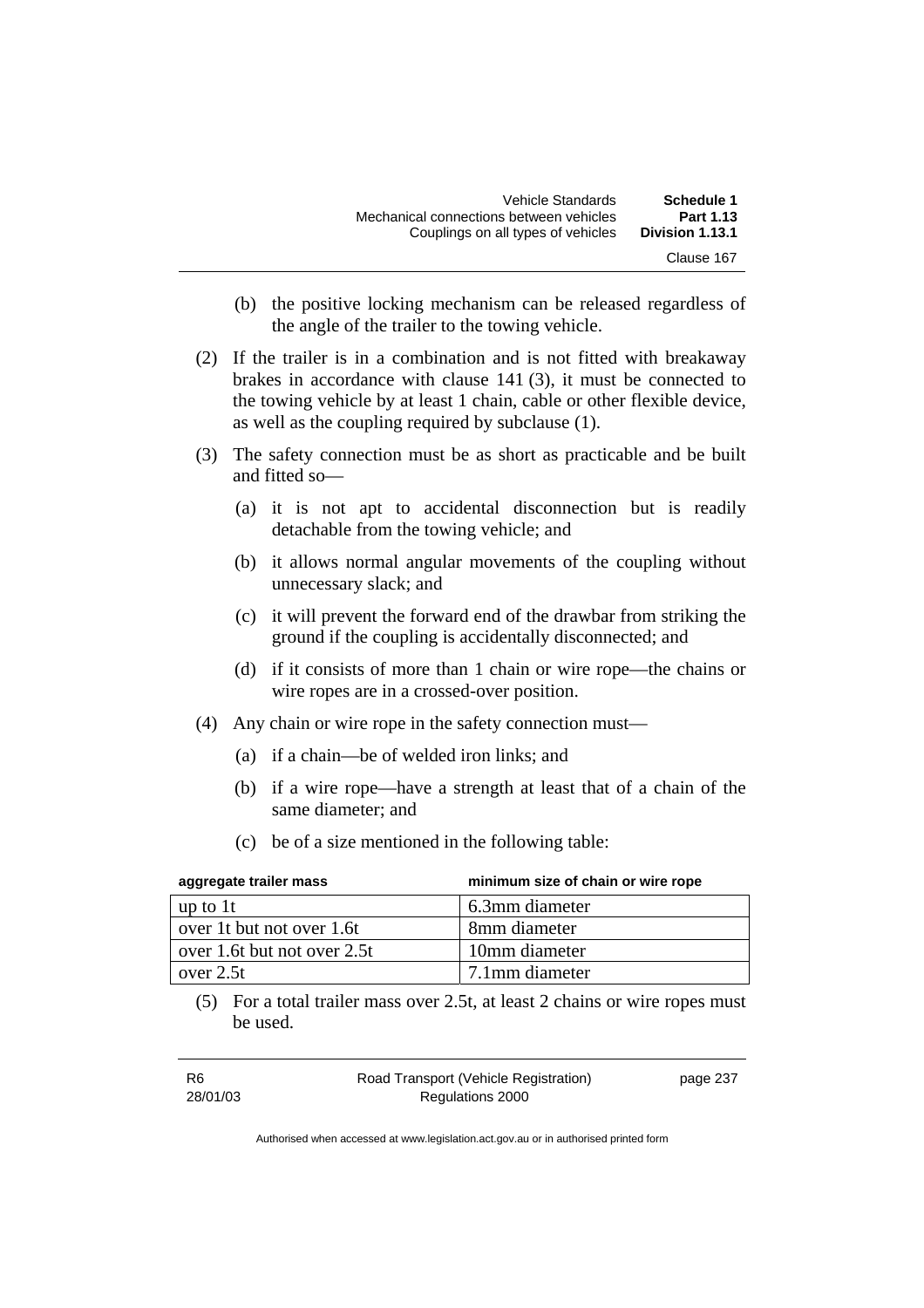| Schedule 1<br>Part 1.13 | Vehicle Standards<br>Mechanical connections between vehicles        |
|-------------------------|---------------------------------------------------------------------|
| <b>Division 1.13.2</b>  | Additional coupling requirements for B-doubles and long road trains |
| Clause 168              |                                                                     |

(6) In this clause:

*aggregate trailer mass* means the total mass of the laden trailer when carrying the maximum load recommended by the manufacturer, including, for a trailer forming part of a combination, any mass imposed on the drawing vehicle when the combination is resting on a horizontal supporting plane.

# **Division 1.13.2 Additional coupling requirements for B-doubles and long road trains**

## **168 Application of div 1.13.2 to road trains**

This division does not apply to a vehicle, coupling, or part of a coupling, used in a road train not over 19m long.

## **169 Couplings for B-doubles and road trains**

- (1) A fifth wheel coupling used to connect a towing vehicle to a semitrailer used in a B-double or road train must not be built with a pivot that allows a semitrailer to roll relative to the towing vehicle.
- (2) However, subclause (1) does not apply to a fifth wheel coupling if—
	- (a) the semitrailer design requires torsional stresses to be minimised; and
	- (b) the roll axis of the fifth wheel coupling is above the surface of the coupler plate; and
	- (c) the degree of rotation allowed around the roll axis of the fifth wheel coupling is restricted to prevent roll instability.
- (3) A trailer with only 1 axle group, or a single axle, (other than a semitrailer or a converter dolly) that is used in a road train must not have a coupling fitted at its rear.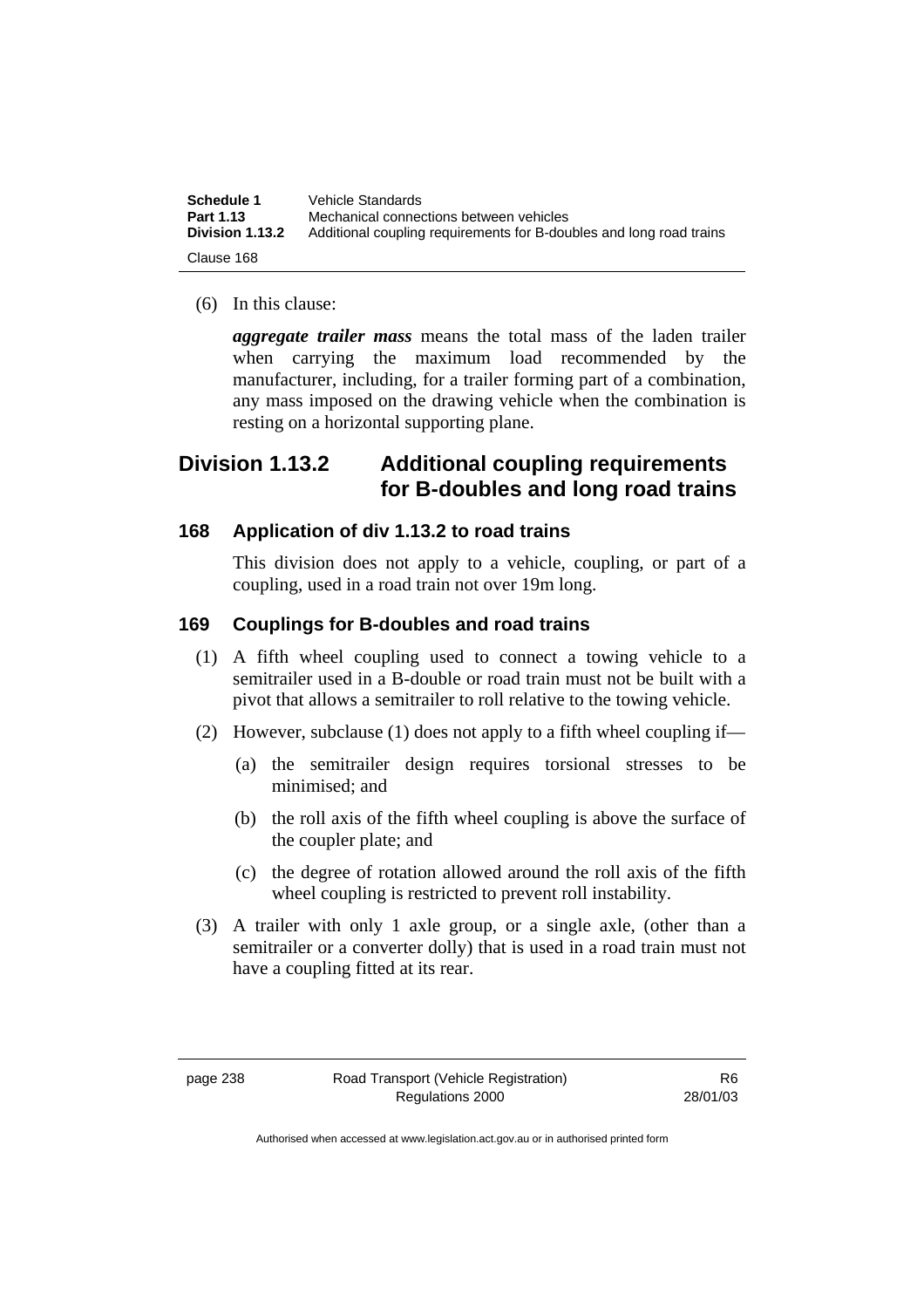Clause 170

## **170 Selection of fifth wheel couplings for B-doubles and road trains**

- (1) A fifth wheel coupling used in a B-double or road train must have a D-value complying with Australian Standard AS 1773-1990 *Articulated Vehicles–Fifth Wheel Assemblies*.
- (2) A turntable used in a B-double or road train must have a D-value complying with Australian Standard AS 1773-1990 *Articulated Vehicles–Fifth Wheel Assemblies*.
- (3) If a fifth wheel coupling used in a B-double or road train is built for a 50mm or 90mm kingpin, the coupling must—
	- (a) meet the dimension requirements in Australian Standard AS 1773-1990 *Articulated Vehicles–Fifth Wheel Assemblies*; and
	- (b) not be worn away more than recommended by the standard.
- (4) If a fifth wheel coupling used in a B-double or road train is built for a 75mm kingpin, the coupling must—
	- (a) be compatible with the kingpin mentioned in clause  $174 (3)$ ; and
	- (b) not be worn away so that it does not comply with clause 171.

## **171 D-value of a fifth wheel coupling**

In testing a fifth wheel coupling built for a 75mm kingpin used in a B-double or road train to decide whether its D-value complies with clause 170 (1), the longitudinal movement (after readjusting the jaws of the coupling using a kingpin built to the dimensions mentioned in clause 174 (3) (a)) must not be over 4mm.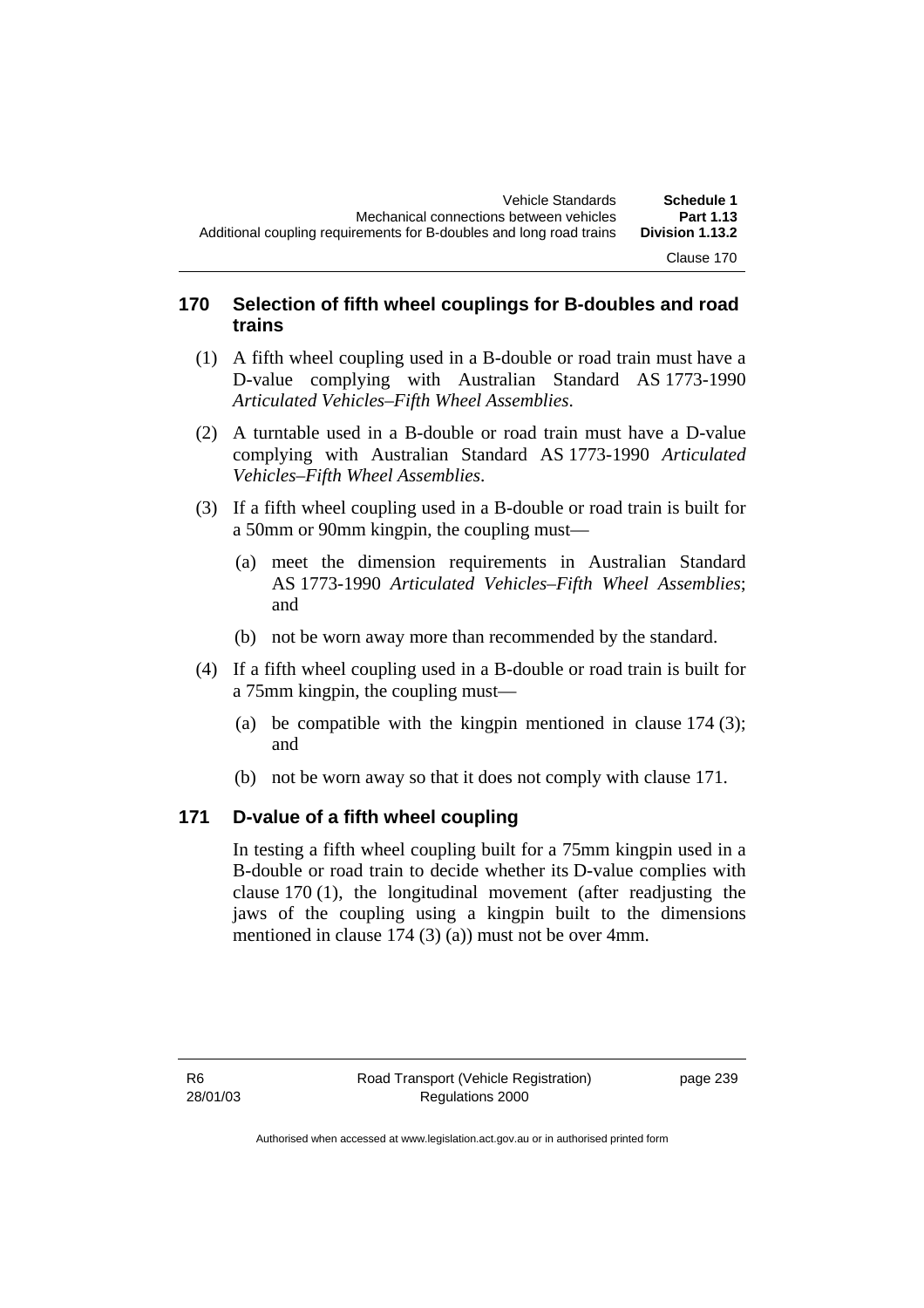| Schedule 1      | Vehicle Standards                                                   |
|-----------------|---------------------------------------------------------------------|
| Part 1.13       | Mechanical connections between vehicles                             |
| Division 1.13.2 | Additional coupling requirements for B-doubles and long road trains |
| Clause 172      |                                                                     |

## **172 Mounting of fifth wheel couplings on B-doubles and road trains**

A fifth wheel coupling must be mounted on a prime mover, or a semitrailer used in a B-double or road train, in accordance with Australian Standard AS 1771-1987 *Installation of Fifth Wheel and Turntable Assemblies*.

## **173 Branding of fifth wheel couplings and turntables on B-doubles and road trains**

- (1) A fifth wheel coupling on a vehicle built after June 1991 forming part of a B-double or road train must be clearly and permanently marked in accordance with Australian Standard AS 1773-1990 *Articulated Vehicles–Fifth Wheel Assemblies* with—
	- (a) the name or trademark of its manufacturer; and
	- (b) its D-value rating; and
	- (c) its nominal size.
- (2) A turntable used in a vehicle built after the commencement of this clause that forms part of a B-double or road train must be marked with—
	- (a) the name or trademark of the turntable's manufacturer; and
	- (b) the D-value rating of the turntable in accordance with Australian Standard AS 1773-1990 *Articulated Vehicles–Fifth Wheel Assemblies*.

## **174 Selection of kingpins for B-doubles and road trains**

- (1) A kingpin used in a B-double or road train must—
	- (a) be a 50, 75 or 90mm kingpin; and
	- (b) have a D-value complying with Australian Standard AS 2175- 1990 *Articulated Vehicles–Kingpins*.

page 240 Road Transport (Vehicle Registration) Regulations 2000 R6 28/01/03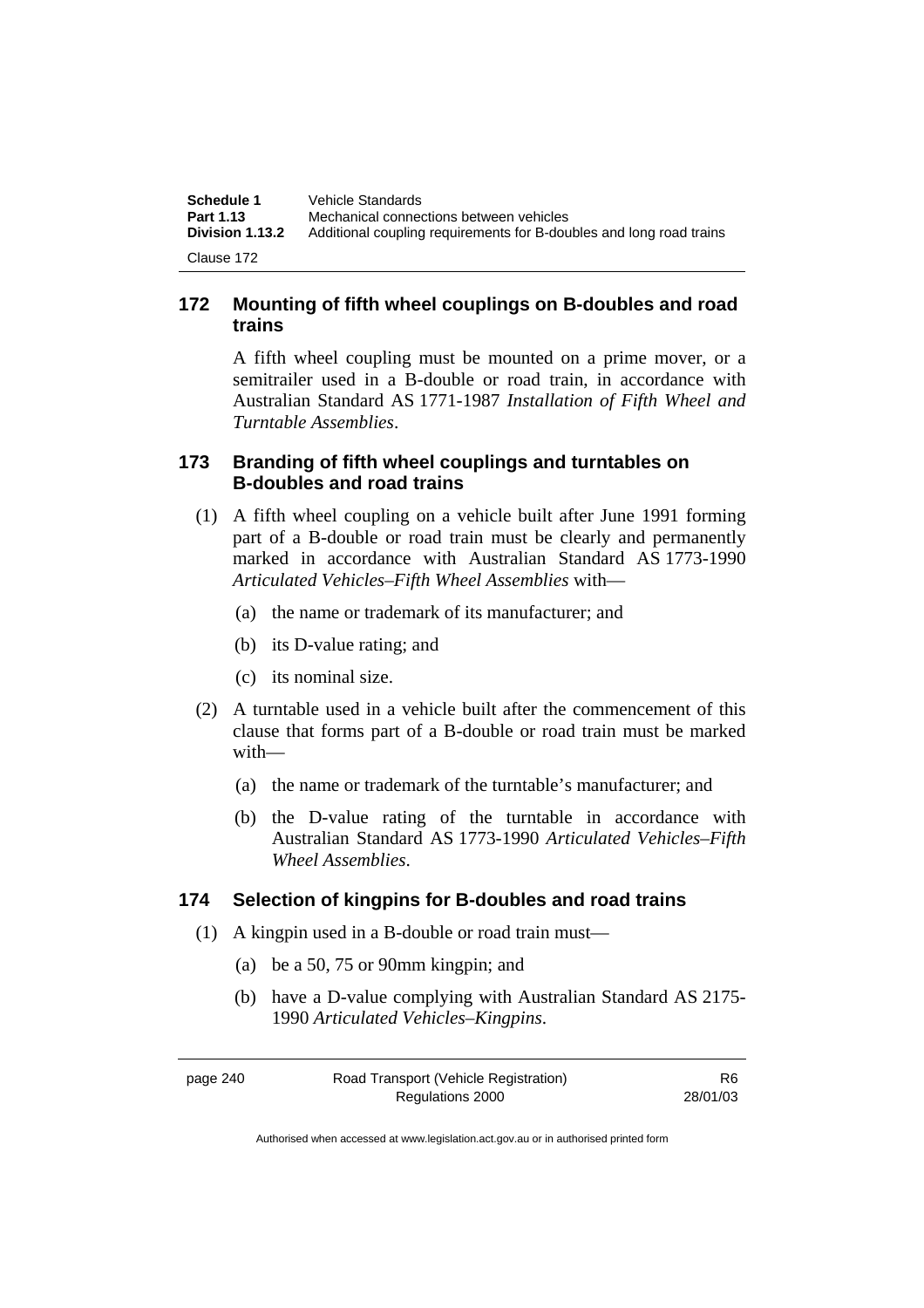| Schedule 1      | Vehicle Standards                                                   |
|-----------------|---------------------------------------------------------------------|
| Part 1.13       | Mechanical connections between vehicles                             |
| Division 1.13.2 | Additional coupling requirements for B-doubles and long road trains |
| Clause 174      |                                                                     |

- (2) A 50 or 90mm kingpin used in a B-double or road train must—
	- (a) be built to meet the dimension requirements in Australian Standard AS 2175-1990 *Articulated Vehicles–Kingpins*; and
	- (b) not be worn away more than recommended by the standard.
- (3) A 75mm kingpin used in a B-double or road train must—
	- (a) be built to meet the dimensions in the following essential diagram; and
	- (b) not be worn away more than mentioned in subclause (4).



(All Dimensions in Millimetres)

## **Dimensions of a 75mm kingpin**

- (4) In testing a 75mm kingpin mentioned in the essential diagram in subclause (3) to decide whether its D-value complies with subclause  $(1)$  (b)—
	- (a) diameter F must not wear over 3mm; and
	- (b) diameter G must not wear over 2mm; and
	- (c) height H must not wear over 2.3mm.

| -R6      | Road Transport (Vehicle Registration) | page 241 |
|----------|---------------------------------------|----------|
| 28/01/03 | Regulations 2000                      |          |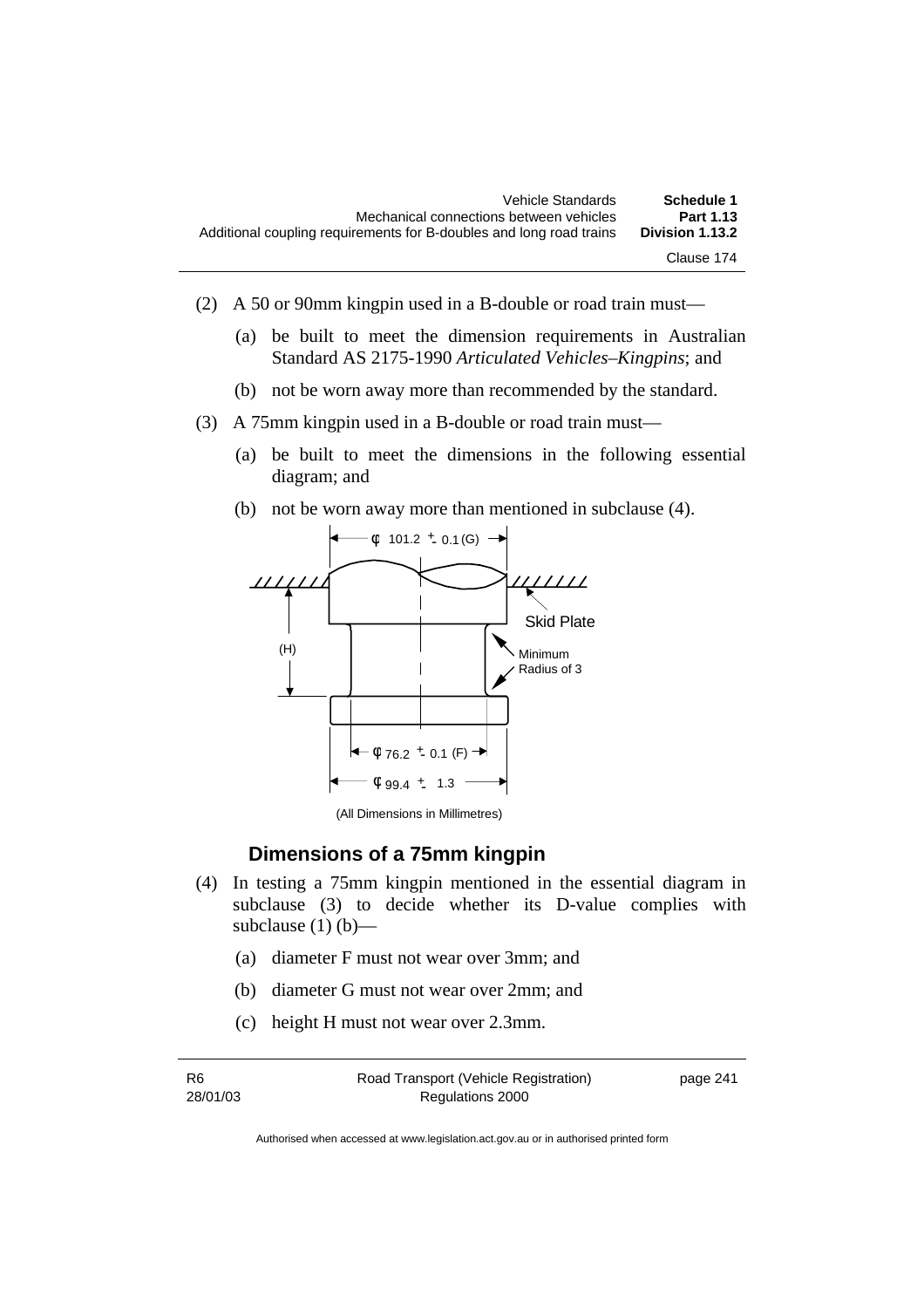| Schedule 1<br>Part 1.13 | Vehicle Standards<br>Mechanical connections between vehicles        |
|-------------------------|---------------------------------------------------------------------|
| <b>Division 1.13.2</b>  | Additional coupling requirements for B-doubles and long road trains |
| Clause 175              |                                                                     |

## **175 Attachment of kingpins on B-doubles and road trains**

A kingpin used in a trailer that forms part of a B-double or road train must be attached in accordance with—

- (a) the manufacturer's specifications and instructions; or
- (b) the guidelines detailed in Australian Standard AS 2175-1990 *Articulated Vehicles–Kingpins*.

## **176 Branding of kingpins on B-doubles and road trains**

A kingpin used in a trailer built after June 1991 that forms part of a B-double or road train must be clearly and permanently marked on the lower circular face of the kingpin in accordance with Australian Standard AS 2175-1990 *Articulated Vehicles–Kingpins* with—

- (a) the name or trademark of its manufacturer; and
- (b) its D-value rating; and
- (c) its nominal size.

## **177 Selection of couplings and drawbar eyes for road trains**

A drawbar-type coupling, or drawbar eye, used in a road train must—

- (a) be a 50mm pin type; and
- (b) have a D-value complying with Australian Standard AS 2213-1984 *50mm Pin Type Couplings and Drawbar Eyes for Trailers*; and
- (c) be built to the dimensions mentioned in the standard; and
- (d) not be worn away more than is recommended in the standard.

## **178 Attachment of couplings and drawbar eyes on road trains**

A drawbar-type coupling, or drawbar eye, used in a road train must be built and positioned so—

R6 28/01/03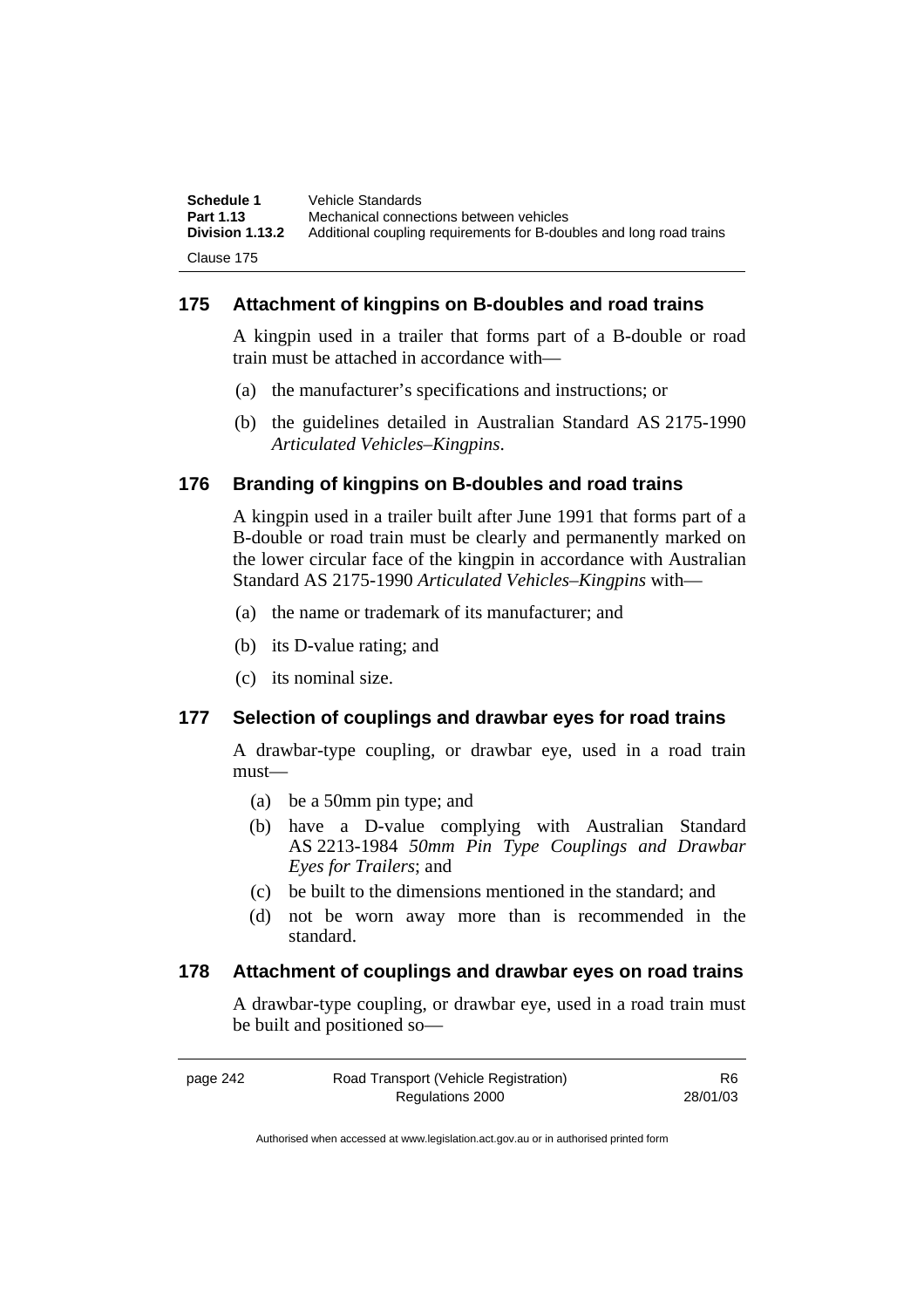- (a) when the road train is moving, the drawbar can move at least 15° upwards or downwards from the position it occupies when the road train is parked on level ground; and
- (b) the pivot point of the coupling is not over 300mm forward of the rear of the trailer to which it is attached; and
- (c) it is at a height of at least 800mm, but not over 950mm, when the road train is unloaded and parked on level ground.

## **179 Branding of couplings and drawbar eyes on road trains**

A drawbar-type coupling, or drawbar eye, used on a vehicle built after June 1991 that forms part of a road train must be clearly and permanently marked in accordance with Australian Standard AS 2213-1984 *50mm-Pin Type Couplings and Drawbar Eyes for Trailers* with—

- (a) the name or trademark of its manufacturer; and
- (b) its D-value rating.

## **180 Tow coupling overhang on road trains**

(1) In this clause:

*tow coupling* means a mechanical assembly by means of which a flexible connection is made between 2 vehicles in a combination.

*tow coupling overhang*, of a vehicle, means the horizontal distance from the centre of the axle group, or the centre-line of the single axle, at the rear of the vehicle to the pivot point of the tow coupling near the rear of the vehicle.

- (2) The tow coupling overhang of a motor vehicle, other than a prime mover, used in a road train must not be more than the greater of—
	- (a) 30% of the distance from the centre of the front axle to the centre of the axle group or single axle at the rear of the vehicle; and

| -R6      | Road Transport (Vehicle Registration) | page 243 |
|----------|---------------------------------------|----------|
| 28/01/03 | Regulations 2000                      |          |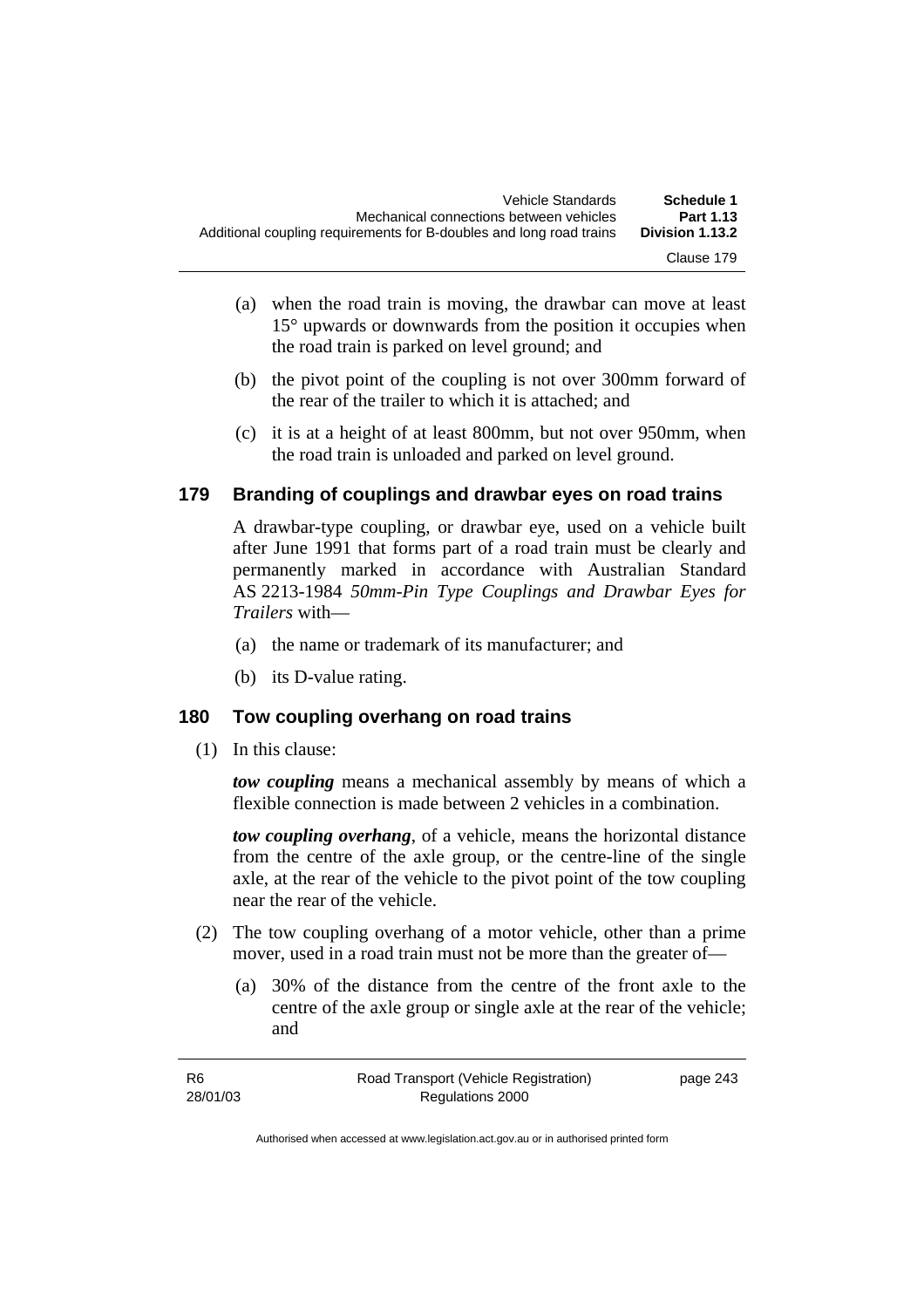| Schedule 1      | Vehicle Standards                                                   |
|-----------------|---------------------------------------------------------------------|
| Part 1.13       | Mechanical connections between vehicles                             |
| Division 1.13.2 | Additional coupling requirements for B-doubles and long road trains |
| Clause 180      |                                                                     |

- (b) 2.7m.
- (3) The tow coupling overhang of a semitrailer, or a dog trailer consisting of a semitrailer and converter dolly, used in a road train must not be more than 30% of the distance from the point of articulation to the centre of the axle group or single axle at the rear of the vehicle.
- (4) The tow coupling overhang of another dog trailer used in a road train must not be more than 30% of the distance from the centre of the front axle group or single axle to the centre of the axle group or single axle at the rear of the vehicle.



**extra coupling at rear**

page 244 Road Transport (Vehicle Registration) Regulations 2000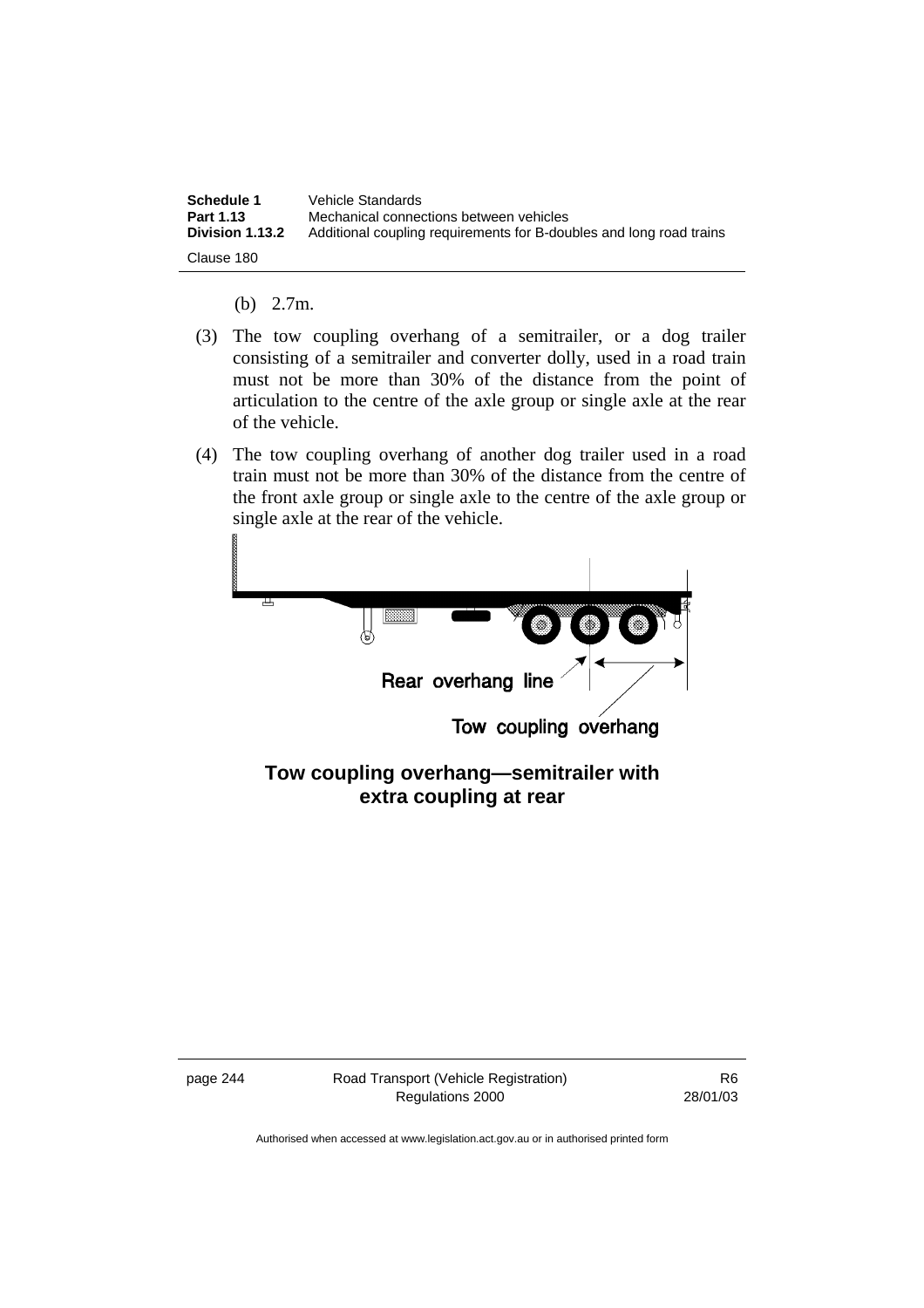| Vehicle Standards                                                   | Schedule 1      |
|---------------------------------------------------------------------|-----------------|
| Mechanical connections between vehicles                             | Part 1.13       |
| Additional coupling requirements for B-doubles and long road trains | Division 1.13.2 |
|                                                                     |                 |





Tow coupling overhang

# **Tow coupling overhang—motor vehicle**



Tow coupling overhang

# **Tow coupling overhang—dog trailer**

R6 28/01/03 Road Transport (Vehicle Registration) Regulations 2000

page 245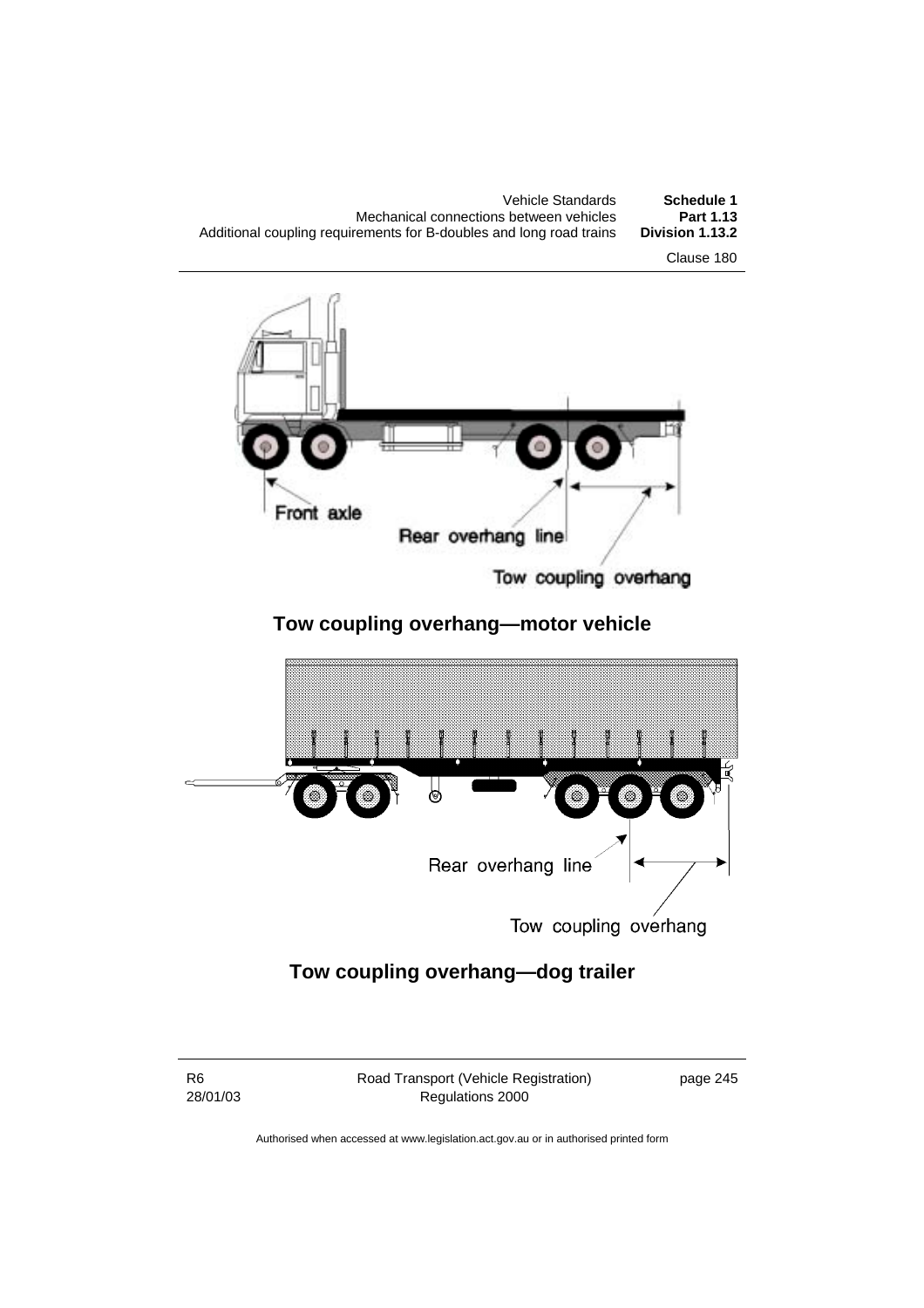**Schedule 1** Vehicle Standards<br> **Part 1.14** Other matters **Other matters** 

Clause 181

# **Part 1.14 Other matters**

#### **181 Vehicle equipment**

A vehicle is taken to have equipment mentioned in this schedule only if the equipment is in working order.

#### **182 Restored vehicles**

- (1) For this schedule, a restored vehicle is taken to have been built when it was originally built and not when it was restored.
- (2) In this clause:

*restored vehicle* means a vehicle that is being, or has been, restored to its manufacturer's specifications, so far as it is practicable to meet the specifications.

## **183 Retractable axles**

- (1) For this schedule, a retractable axle is taken to be an axle only when it is in the lowered position.
- (2) In this clause:

*retractable axle* means an axle in an axle group with a means of adjustment enabling it to be raised or lowered in relation to the other axles in the axle group.

#### **184 Measurement of distance between parallel lines**

For this schedule, a distance between 2 parallel lines is measured at right angles between the lines.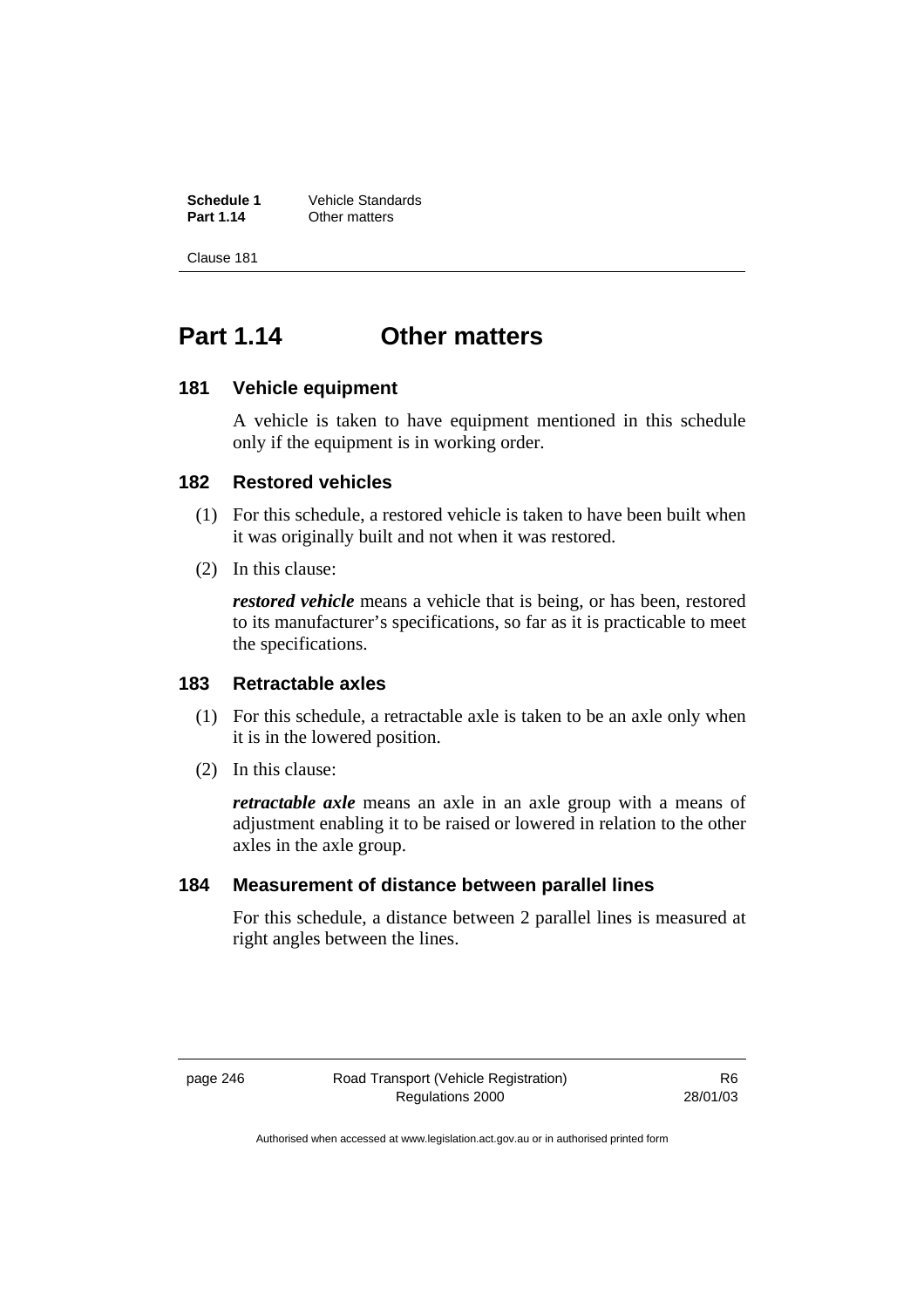| Vehicle Standards | Schedule 1       |
|-------------------|------------------|
| Other matters     | <b>Part 1.14</b> |

#### Clause 185

## **185 Interpretation of certain 2nd edition ADRs**

The words 'left' and 'right' in the following 2nd edition ADRs have the opposite meaning in the application of the ADRs, in accordance with this schedule, to a motor vehicle with a left-hand drive—

- ADR 8 *Safety Glass*
- ADR 12 *Glare Reduction in Field of View*
- ADR 14 *Rear-vision Mirrors*
- ADR 16 *Windscreen-wipers and Washers*
- ADRs 18 and 18A *Location and Visibility of Instruments*
- ADRs 35 and 35A *Commercial Vehicle Braking Systems*.
- *Note* The following table contains a list of some terms used in the 3rd edition ADRs and the corresponding term used in this schedule.

| <b>3rd edition ADRs</b>      | this schedule                 |
|------------------------------|-------------------------------|
| dipped-beam headlamp         | low-beam (for a headlight)    |
| front fog lamp               | front fog light               |
| rear fog lamp                | rear fog light                |
| wheelguard                   | mudguard                      |
| main-beam headlamp           | high-beam (for a headlight)   |
| reversing lamp               | reversing light               |
| direction indicator lamp     | direction indicator light     |
| stop lamp                    | brakelight                    |
| rear registration plate lamp | numberplate light             |
| front position (side) lamp   | parking light                 |
| rear position (side) lamp    | tail-light                    |
| end-outline marker lamp      | front or rear clearance light |
| external cabin lamp          | external cabin light          |
| internal lamp                | interior light                |
|                              |                               |

| -R6      | Road Transport (Vehicle Registration) | page 247 |
|----------|---------------------------------------|----------|
| 28/01/03 | Regulations 2000                      |          |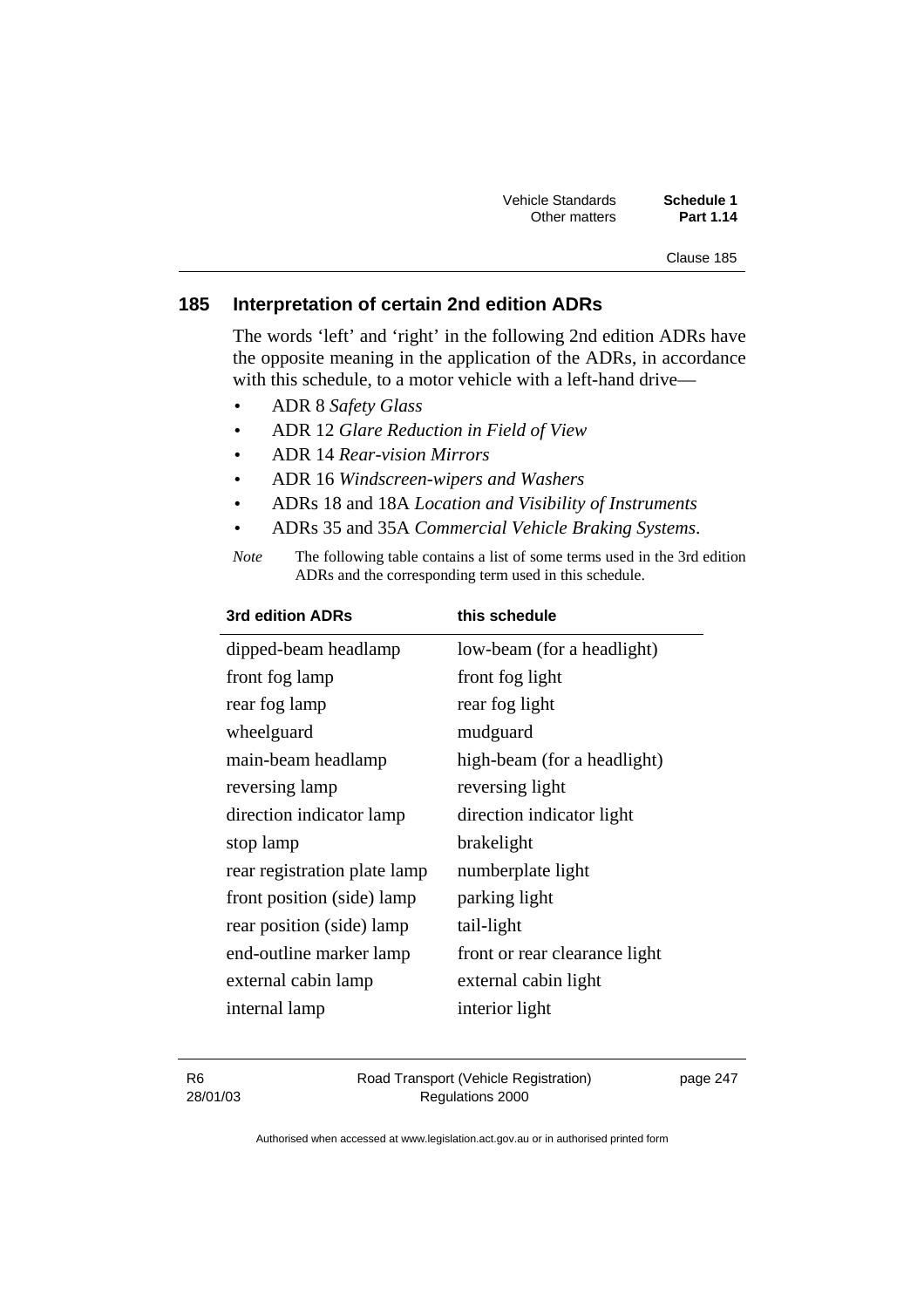**Schedule 1** Vehicle Standards **Part 1.14** Other matters

Clause 185

| 3rd edition ADRs                           | this schedule         |
|--------------------------------------------|-----------------------|
| side marker lamp                           | side marker light     |
| daytime running lamp                       | daytime running light |
| rear reflex reflector,<br>non-triangular   | rear reflector        |
| front reflex reflector, non-<br>triangular | front reflector       |
| side reflex reflector, non-<br>triangular  | side reflector        |

page 248 Road Transport (Vehicle Registration) Regulations 2000

R6 28/01/03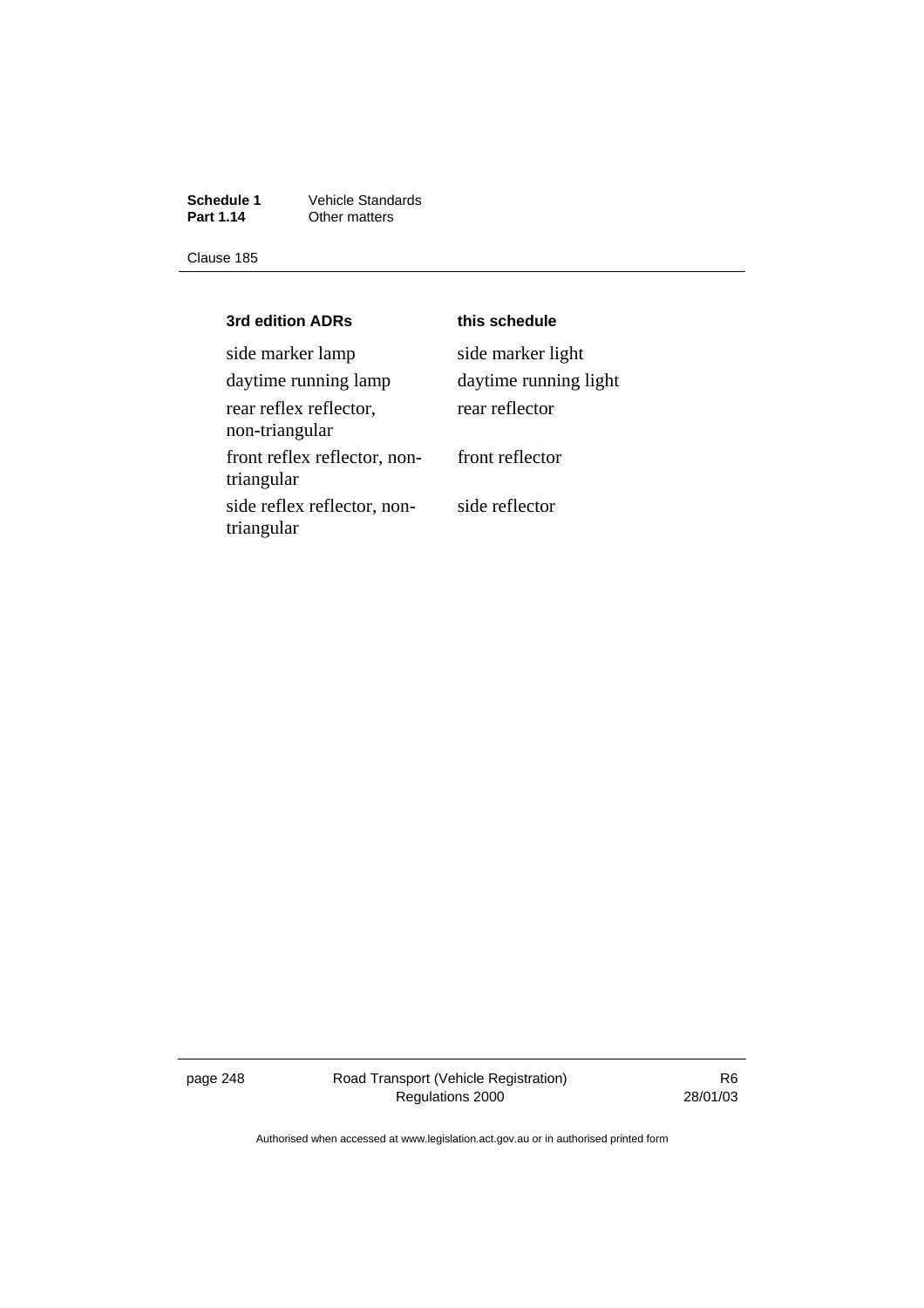| <b>Schedule 2</b> | Prescribed requirements        |
|-------------------|--------------------------------|
| <b>Schedule 2</b> | Prescribed requirements        |
| Part 2.1.1        | Roller brake testing equipment |
| Division 2.1.1.1  | Prescribed requirements        |

# **Schedule 2 Prescribed requirements**

(see reg 115) (MTR sch 2)

# **Chapter 2.1 Brake testing for light vehicles**

# **Part 2.1.1 Roller brake testing equipment**

Scope

This specification sets out the prescribed requirements for roller brake testing machines used at approved premises. Testing machines complying with this specification are acceptable for testing light vehicles up to 4.5t tare mass.

# **Division 2.1.1.1 Prescribed requirements**

- 1 The testing machine must measure braking force at the tyre periphery. The machine must provide for independent readings of braking force at each side of the vehicle.
- 2 Braking force readings must be displayed as they are generated so that they can be clearly seen by the driver and the authorised person operating the testing machine.
- 3 The testing machine must be installed so the vehicle remains substantially level when being tested.
- 4 The testing machine must be installed to allow ease of entry and exit of the vehicle being tested.
- 5 The testing machine rollers must accept wheel sizes from 450mm diameter (10 inch nominal rim diameter) under load.

R6 28/01/03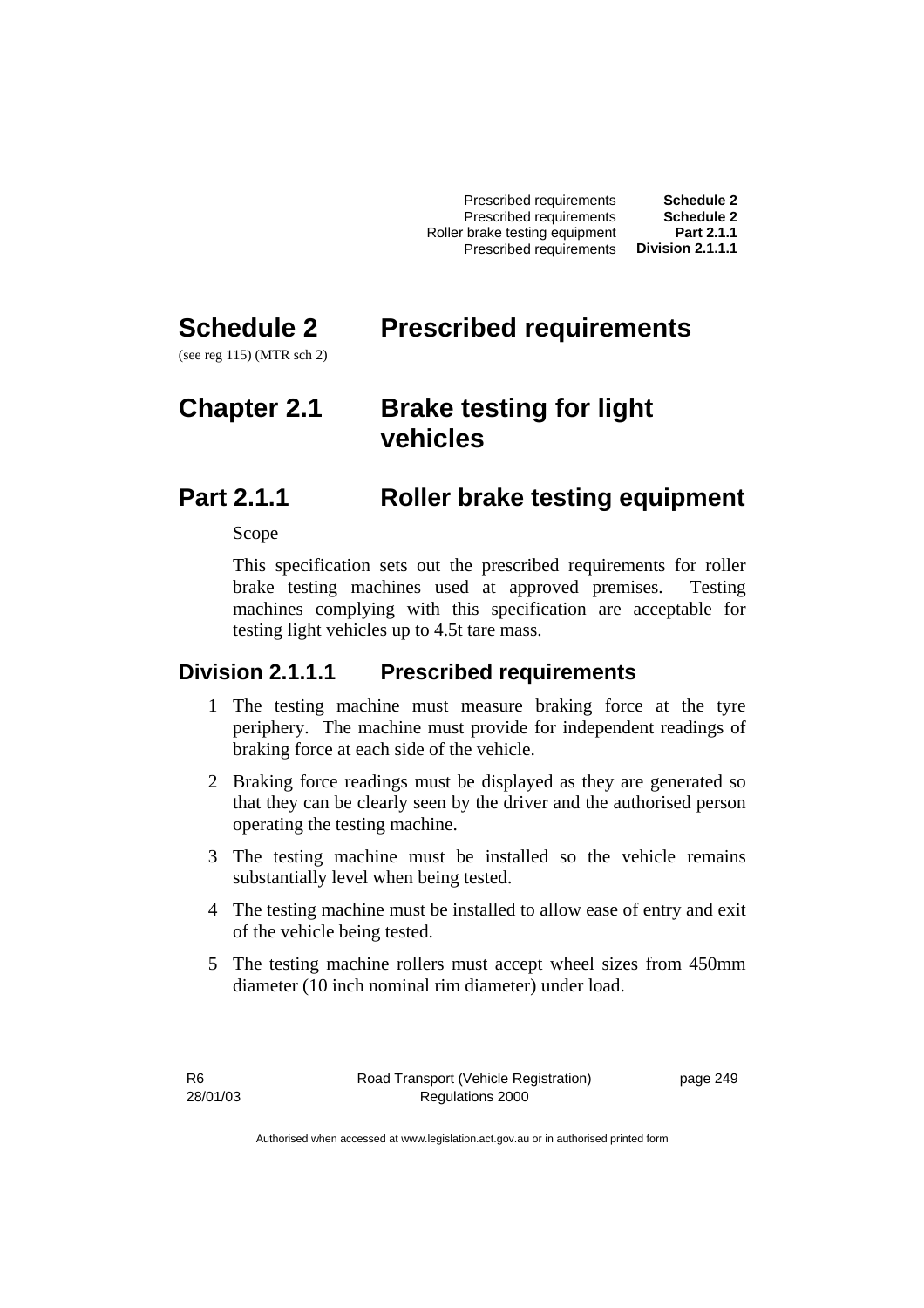| <b>Schedule 2</b> | Prescribed requirements          |
|-------------------|----------------------------------|
| Chapter 2.1       | Brake testing for light vehicles |
| Part 2.1.1        | Roller brake testing equipment   |
| Division 2.1.1.1  | Prescribed requirements          |

- 6 The distance between the outer edges of the rollers must not be shorter than 2.2m. The distance between the inner edges of the rollers must be not longer than 1m and must be capable of accepting the wheels of the vehicle being examined.
- 7 The surface of the rollers must have a coefficient of friction of not less than 0.6 when measured in combination with dry, original equipment tyres.
- 8 If the rotational speed of the testing machine rollers exceeds 0.5 km/h, the rollers must be coated with a coarse grit embedded in a durable plastic matrix.
- 9 Both rollers in each pair of rollers on either side of the brake testing machine must be coupled together by appropriate gearing and must be positively driven.
- 10 The testing machine must be capable of repeatedly supporting an axle load of 3.5t without damage.
- 11 If the rotational speed of the rollers is faster than 0.5 km/h, the machine must default to 'power switch off' at the rollers when a predetermined level of slip occurs between the rollers and the tyres of the tested vehicle.
- 12 The testing machine must display all braking force measurements in kilonewtons (kN) and must be capable of measuring a braking force of at least 4kN on each side.
- 13 The indicated braking force must be within 2% up to 5kN and 5% above 5kN.
- 14 The indicated brake force must be within 5% of the actual braking force over the entire operating range.
- 15 The machine must have a way of indicating the difference between brake forces on either side displayed as the ratio of the low reading divided by the higher reading (%).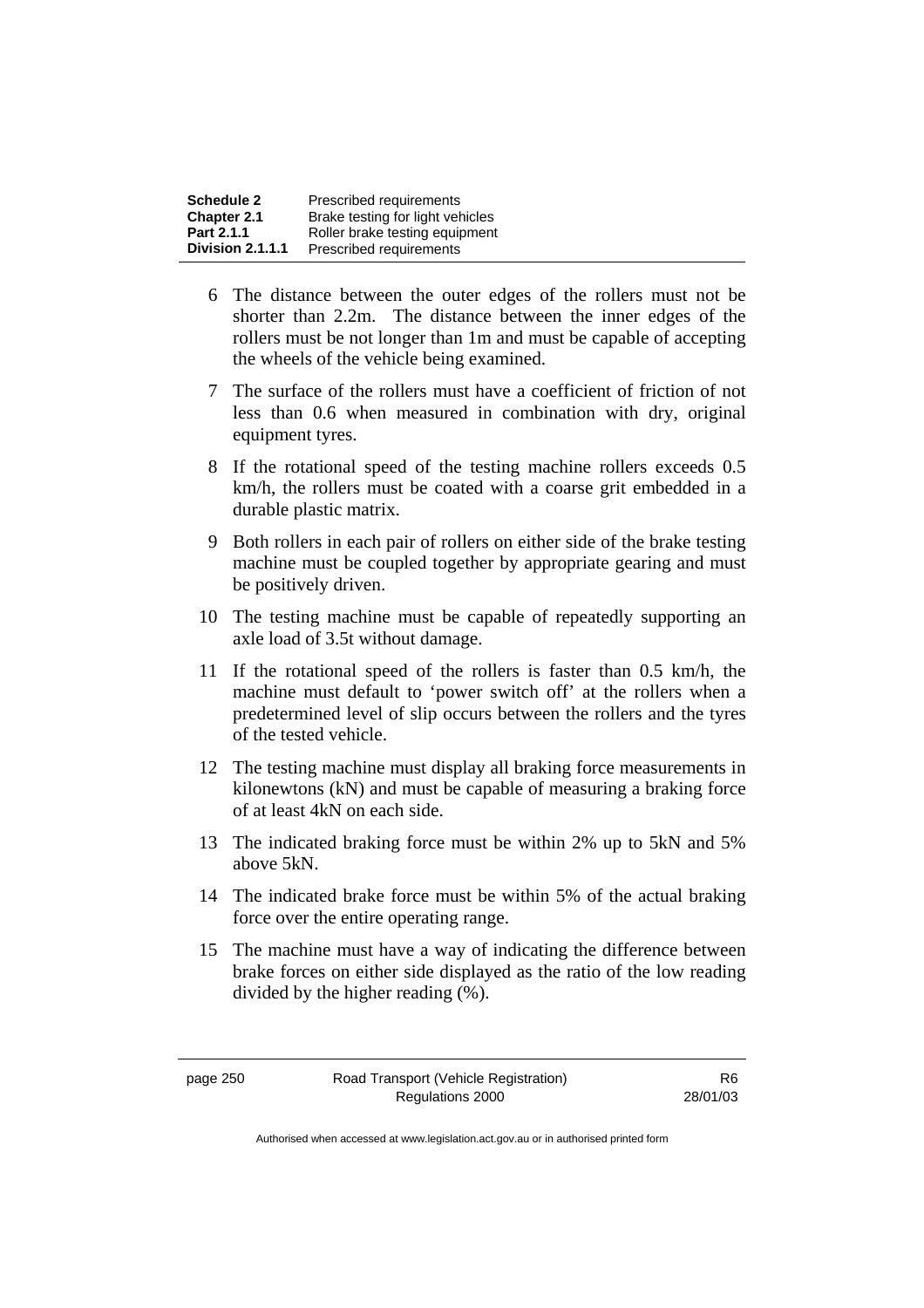| <b>Schedule 2</b>       | Prescribed requirements          |
|-------------------------|----------------------------------|
| <b>Chapter 2.1</b>      | Brake testing for light vehicles |
| Part 2.1.1              | Roller brake testing equipment   |
| <b>Division 2.1.1.2</b> | Optional features                |

- 16 The testing machine must be capable of detecting any 'drag force' on each wheel. The drag force is that produced by items such as loaded wheel bearings or binding brakes when that brake service system is not energised.
- 17 Each machine must bear a unique serial number issued by its manufacturer.
- 18 Calibration and servicing of the machine must be undertaken at regular intervals in accordance with the manufacturers recommendations, or every 6 months if the manufacturer does not provide recommendations for service or calibration.

# **Division 2.1.1.2 Optional features**

- 1 The testing machine may—
	- (a) be capable of providing inbuilt weighing of the load imposed by each wheel being brake tested; or
	- (b) have listings of manufacturers' individual wheel loadings for all vehicles being brake tested; or
	- (c) have a set of portable scales suitable for weighing individual wheel loads of all vehicles being tested.
- 2 The test machine may be capable of providing an original and duplicate time and dated copy of the results on hard copy material and remain legible for a period of 12 months. The time and date function may be factory set.
- 3 The testing machine may be capable of recording a brake pedal force of up to  $1000N + or - 2\%$ .
- 4 The testing machine may have an alphanumeric keyboard to enter various items of vehicle and inspection data.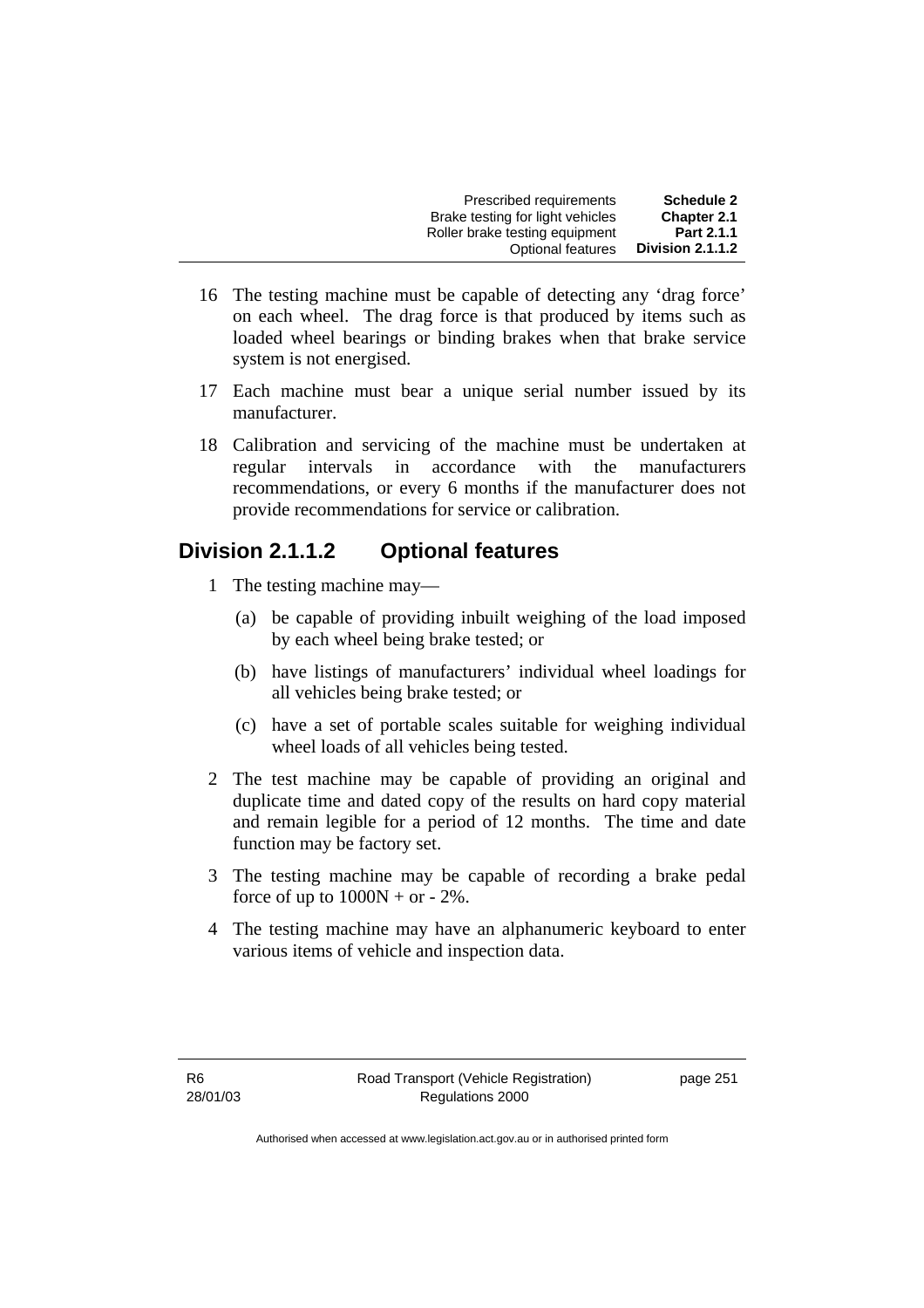**Schedule 2** Prescribed requirements **Chapter 2.1** Brake testing for light vehicles<br>**Part 2.1.2** Skid plate brake testing **Part 2.1.2** Skid plate brake testing<br>**Division 2.1.2.1** Prescribed requirements **Division 2.1.2.1** Prescribed requirements

# **Part 2.1.2 Skid plate brake testing**

#### Scope

This specification sets out the prescribed requirements for skid plate or other drive over platform type brake testing machines suitable for testing vehicles up to 5t tare mass.

## **Division 2.1.2.1 Prescribed requirements**

- 1 The machine must provide for independent readings of braking force at each side of the vehicle.
- 2 If the testing machine is designed to test 2 axles at the same time, it must be capable of accepting vehicles with a wheel base measuring up to 4m.
- 3 The testing machine must be capable of brake testing vehicles with a wheel track of at least 1m to 2.2m.
- 4 The testing machine skid plates must have a coefficient of friction of at least 0.6 when measured in combination with dry, original equipment tyres.
- 5 The machine must be capable of repeatedly supporting an axle load of 3.5t without damage.
- 6 The testing machine must indicate the peak and average deceleration over the range of 0 to 1g with an accuracy of 5% of full scale and an output resolution of 1%.
- 7 The testing machine must be installed so the vehicle remains substantially level when being tested.
- 8 The testing machine must be installed to allow ease of entry and exit of the vehicle being tested.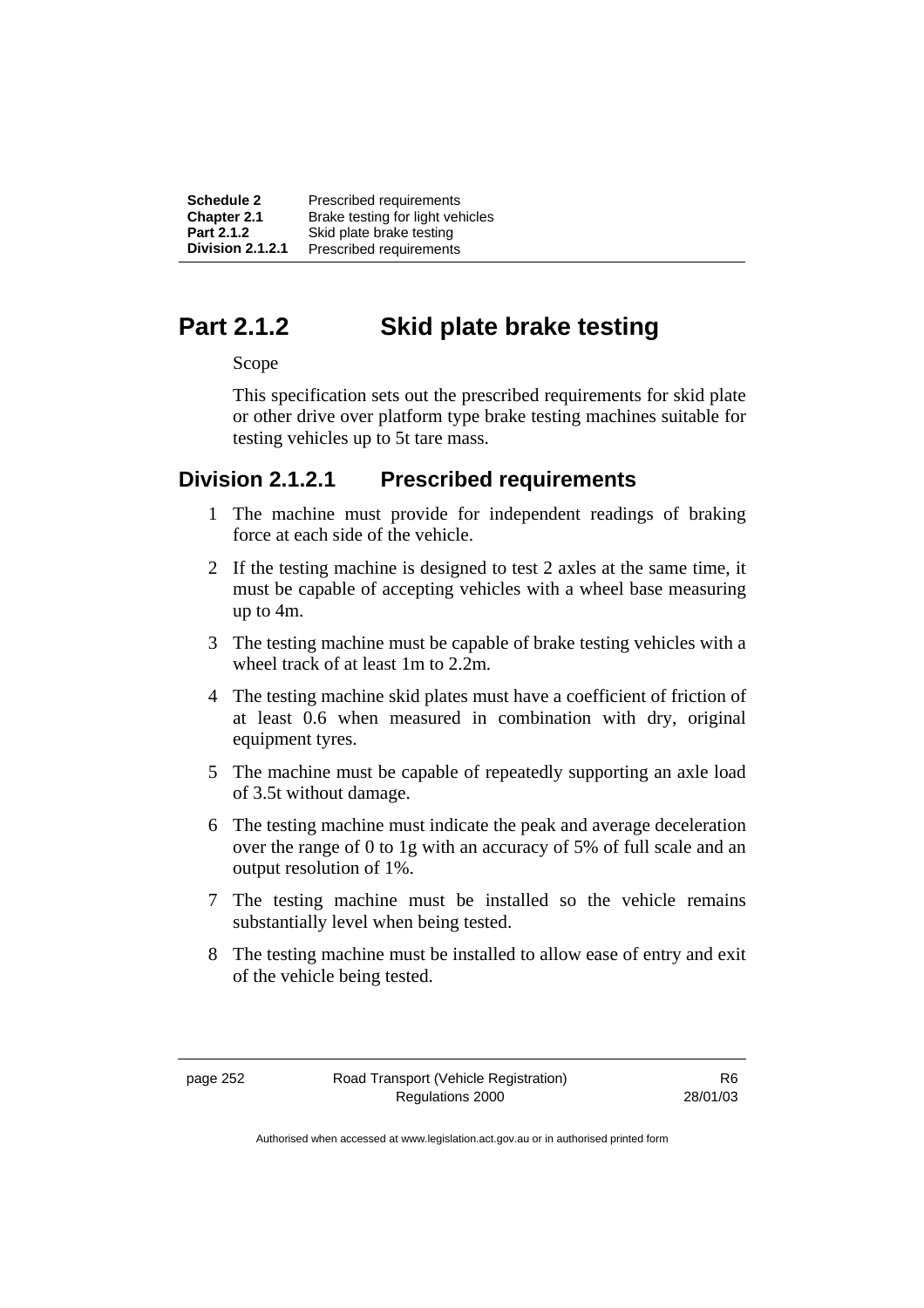| <b>Schedule 2</b> | Prescribed requirements          |
|-------------------|----------------------------------|
| Chapter 2.1       | Brake testing for light vehicles |
| Part 2.1.2        | Skid plate brake testing         |
| Division 2.1.2.2  | Optional features                |

- 9 The manufacturer's recommended test speed for service and emergency brakes must be indicated on the machine and visible to the driver in letters not less than 50mm high.
- 10 The testing machine must be capable of measuring and indicating braking force per wheel group in the range of 0 to 5kN.
- 11 The testing machine must have a way of indicating the difference between brake forces on either side displayed as a ratio of the low reading divided by the higher reading (%).
- 12 Each machine must bear a unique serial number issued by its manufacturer.
- 13 Calibration and servicing of the machine must be undertaken at regular intervals in accordance with the manufacturers recommendations, or every 6 months if the manufacturer does not provide recommendations for service or calibration.

# **Division 2.1.2.2 Optional features**

- 1 The testing machine may be capable of providing an original and duplicate time and dated copy of the results on hard copy material and remain legible for a period of 12 months. The time and date function may be factory set.
- 2 The test machine may be capable of recording a brake pedal force of up to  $1000N + or - 2\%$ .
- 3 The test machine may have an alphanumeric keyboard to enter various items of vehicle and inspection data.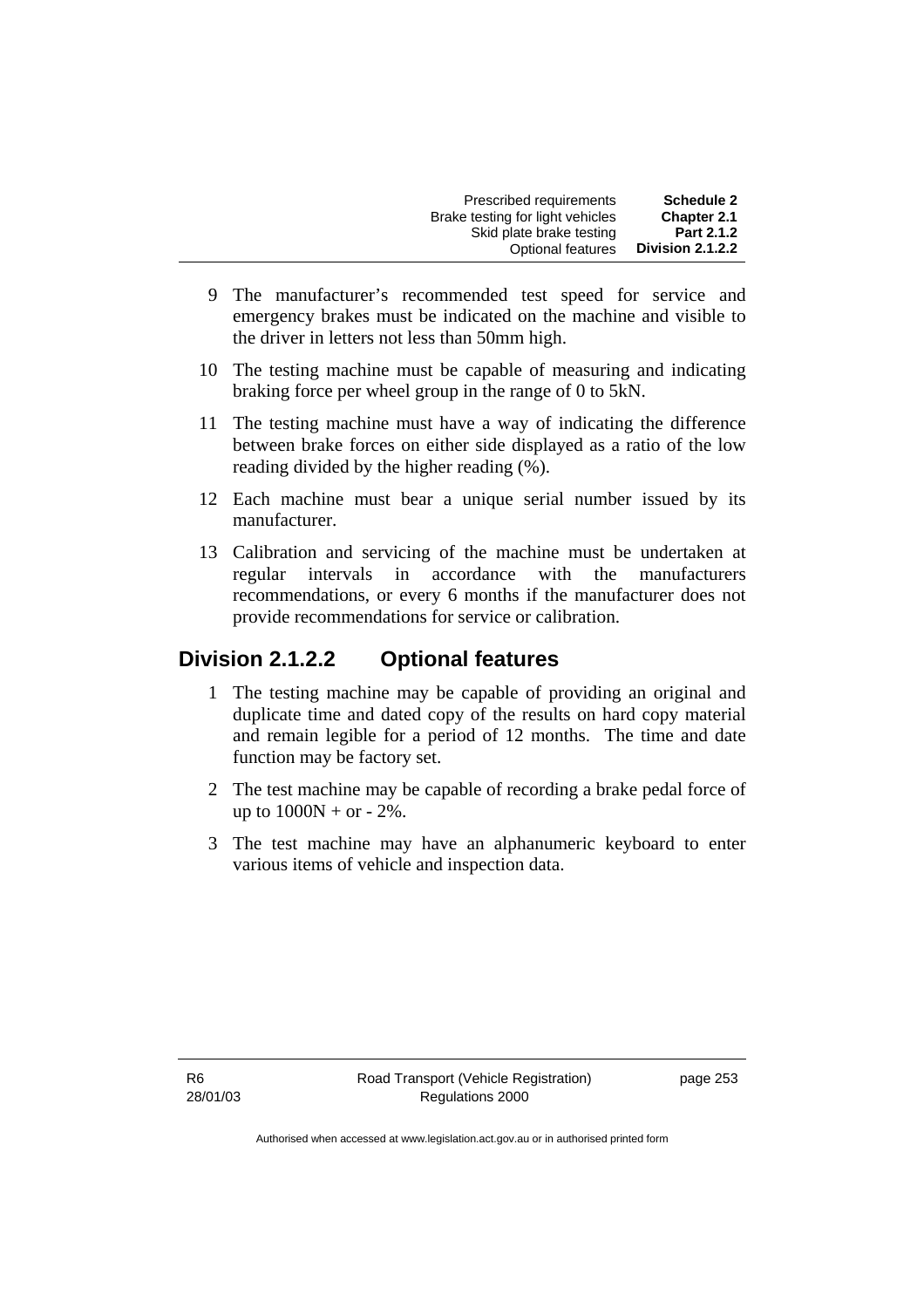| Schedule 2              | Prescribed requirements            |
|-------------------------|------------------------------------|
| <b>Chapter 2.1</b>      | Brake testing for light vehicles   |
| Part 2.1.3              | Vehicle deceleration brake testing |
| <b>Division 2.1.3.1</b> | Prescribed requirements            |

# **Part 2.1.3 Vehicle deceleration brake testing**

Scope

This specification sets out the prescribed requirements for vehicle decelerometers used at vehicle inspection stations.

# **Division 2.1.3.1 Prescribed requirements**

- 1 The testing machine must measure the overall braking effect of a vehicle.
- 2 The testing machine must be electronic in nature.
- 3 The testing machine must indicate the peak deceleration over the range of 0 to 1g with an accuracy of 5% of full scale and maintain that reading until reset.
- 4 Each testing machine must bear a unique serial number issued by the manufacturer.
- 5 Calibration and servicing of the test machine must be undertaken in accordance with the manufacturers recommendations.

# **Division 2.1.3.2 Optional features**

- 1 The testing machine may be capable of providing an original and duplicate time and dated copy of the results on hard copy material and remain legible for a period of 12 months. Time and date may be factory set.
- 2 The testing machine may have an alphanumeric keyboard to enter various items of vehicle and inspection data.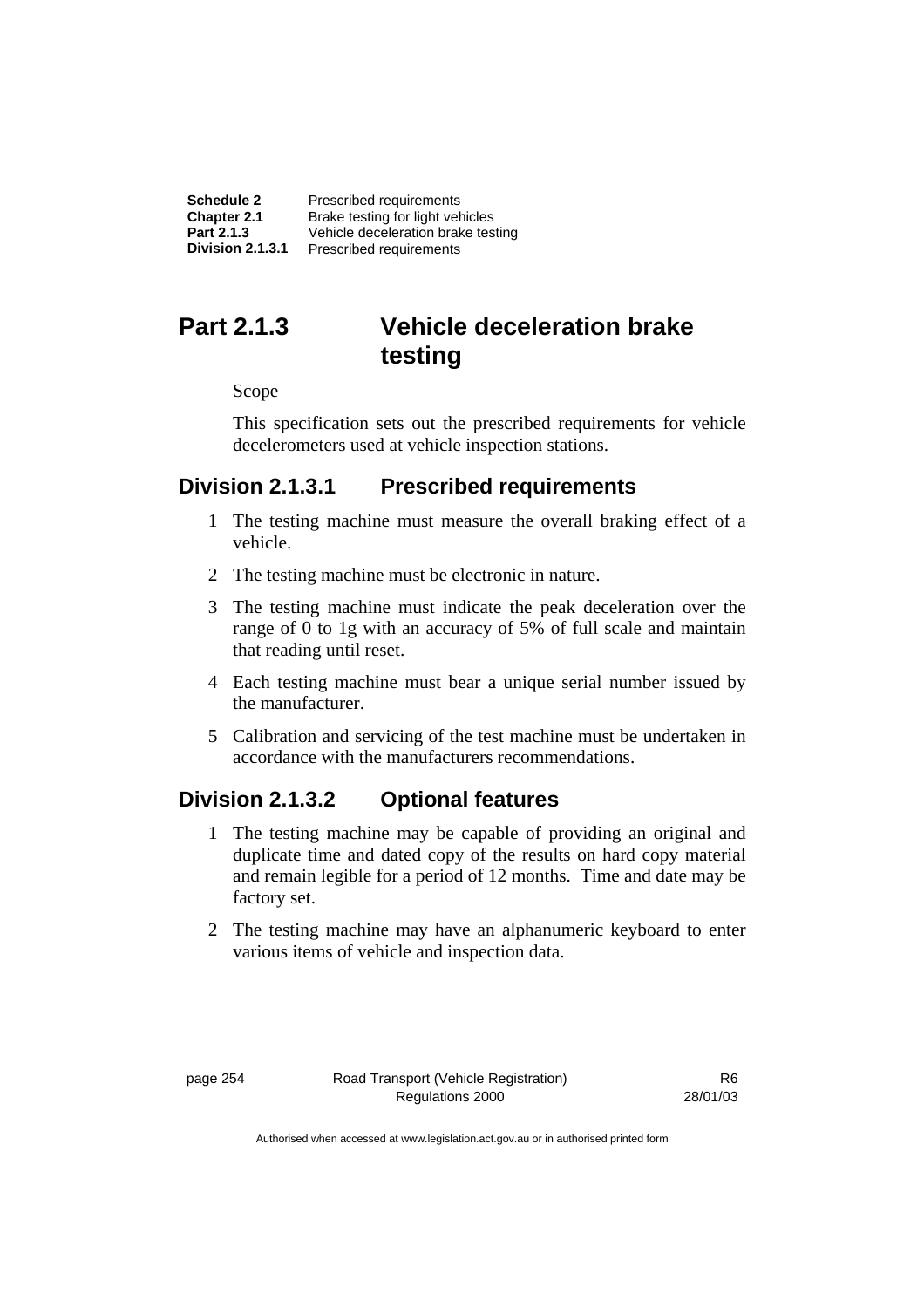# **Chapter 2.2 Prescribed requirements for all registrable vehicles**

# **Part 2.2.1 Headlamp aim testing equipment**

Scope

This specification sets out the prescribed requirements for headlight aim testing machines used at vehicle inspection stations.

Machines complying with this specification must be suitable for testing the aim of headlights, fog lights and auxiliary driving lights fitted to cars, light and heavy commercial vehicles and motorcycles.

#### **Prescribed requirements**

- 1 The machine must conform with the requirements of SAE Recommended Practice J 600.
- 2 The machine must be capable of testing the aim and intensity of lights, centres of which are not lower than 0.5m and no higher than 1.4m above the surface of the roadway.
- 3 The aim requirements of SAE J 600 must be applied to headlights with an asymmetrical European beam pattern operated in the high beam mode.
- 4 The machine must be either mounted on traversing rails or on fixed axle wheels to provide for lateral movement of the machine across the vehicle being tested. The installation (rails or surface on which the wheels roll) must provide for the reference axis of the machine to be parallel to the plane on which the vehicle is standing.

page 255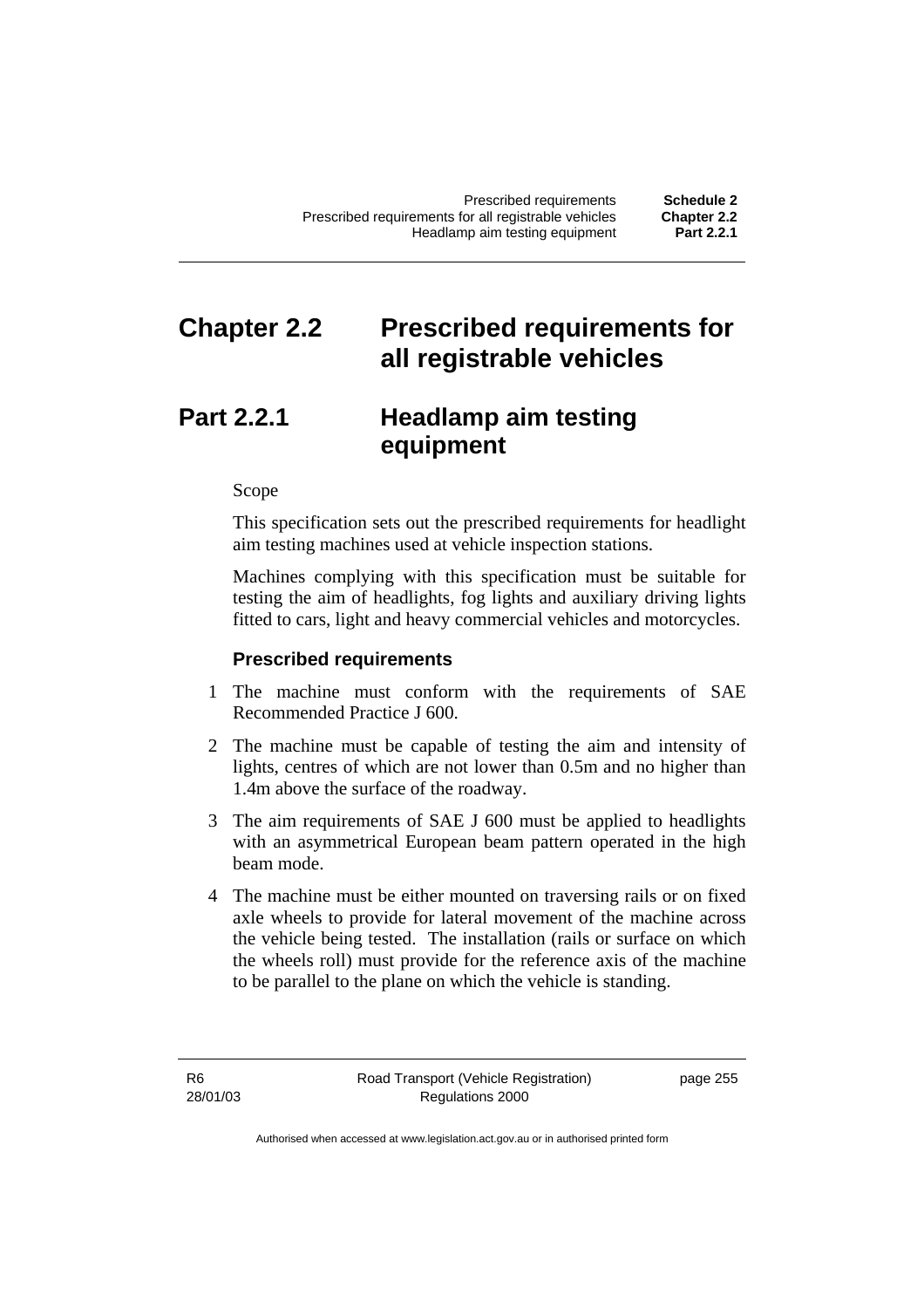| <b>Schedule 2</b>                | Prescribed requirements                                                                |
|----------------------------------|----------------------------------------------------------------------------------------|
| <b>Chapter 2.2</b><br>Part 2.2.1 | Prescribed requirements for all registrable vehicles<br>Headlamp aim testing equipment |
|                                  |                                                                                        |

- 5 The machine must bear a unique serial number issued by its manufacturer.
- 6 Calibration and service of the machine must be undertaken at regular intervals in accordance with the manufacturer's recommendations, or every 6 months if the manufacturer does not provide recommendations for service or calibration.

page 256 Road Transport (Vehicle Registration) Regulations 2000

R6 28/01/03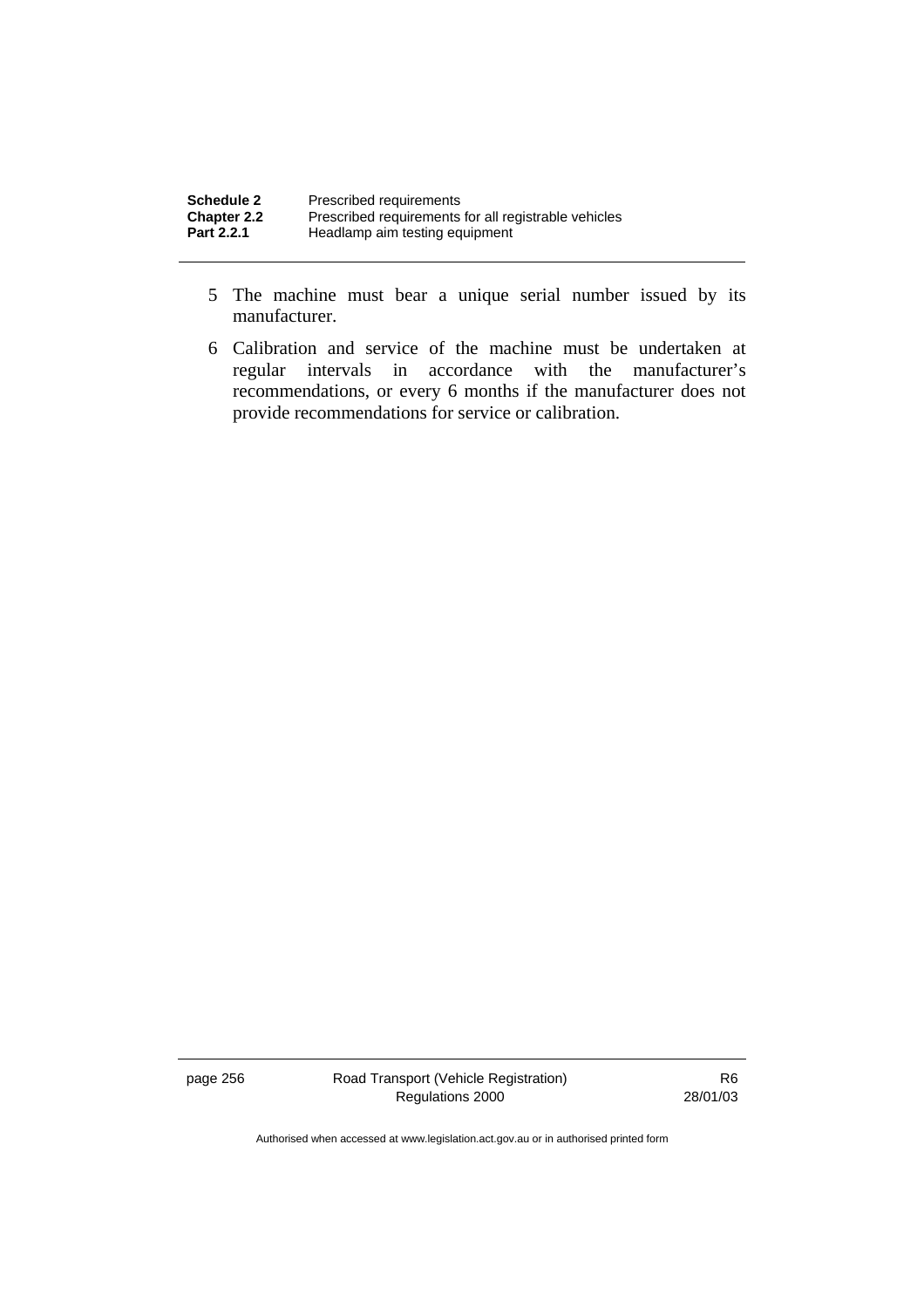# **Part 2.2.2 Light transmittance testing equipment**

Scope

This specification sets the requirements for an instrument to measure the light transmittance of vehicle glazing including where tinted plastic film has been applied.

## **Prescribed requirements**

- 1 The instrument must be of sound construction, portable and supply its own energy source.
- 2 The instrument must provide indication to the operator of a variation of its energy supply which would affect the accurate operation of the instrument.
- 3 The instrument may be of 2 components, a light source and a light source receiver. The voltage to the light source must be stabilised within 0.1%.
- 4 The light source receiver may have an analogue or digital display. A peak hold facility is recommended.
- 5 The instrument must be adaptable so as to be able to test light transmittance on all glazing of a vehicle.
- 6A A pre-test check should display a reading of 100% when the light source and receiver are brought into the test position (without a test sample). The instrument reading under sample test conditions must be in a proportion of that 100% with a resolution of 1%.
	- 7 The accuracy of the transmittance reading must be within 5% of full scale over the range of 20% to 100%.
	- 8 The light source must be representative of illuminant A of the International Commission on Illumination *(C.1.E.)* and be of an

| R6       | Road Transport (Vehicle Registration) | page 257 |
|----------|---------------------------------------|----------|
| 28/01/03 | Regulations 2000                      |          |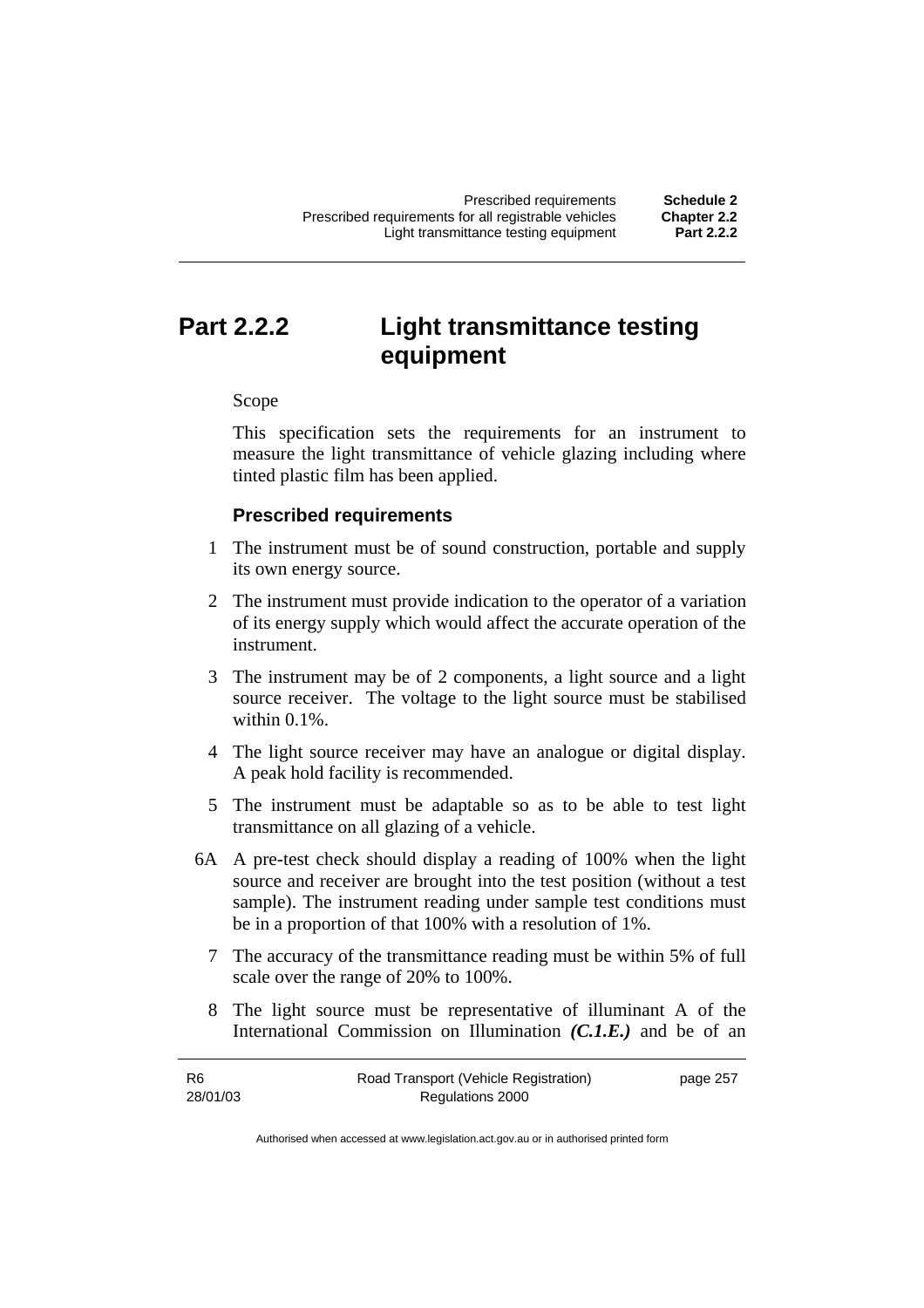incandescent filament source at a nominal colour temperature of  $2856^{\circ}$ K.

- 9 The light receiver must have a relative spectral sensitivity conforming to the requirements of the C.1.E. 1931 *Standard observer for photopic vision*.
- 10 The machine must bear a unique serial number issued by its manufacturer.
- 11 Calibration and service of the instrument must be undertaken at regular intervals in accordance with the manufacturers recommendations, or every 12 months if the manufacturer does not provide recommendations for service or calibrations.

page 258 Road Transport (Vehicle Registration) Regulations 2000

R6 28/01/03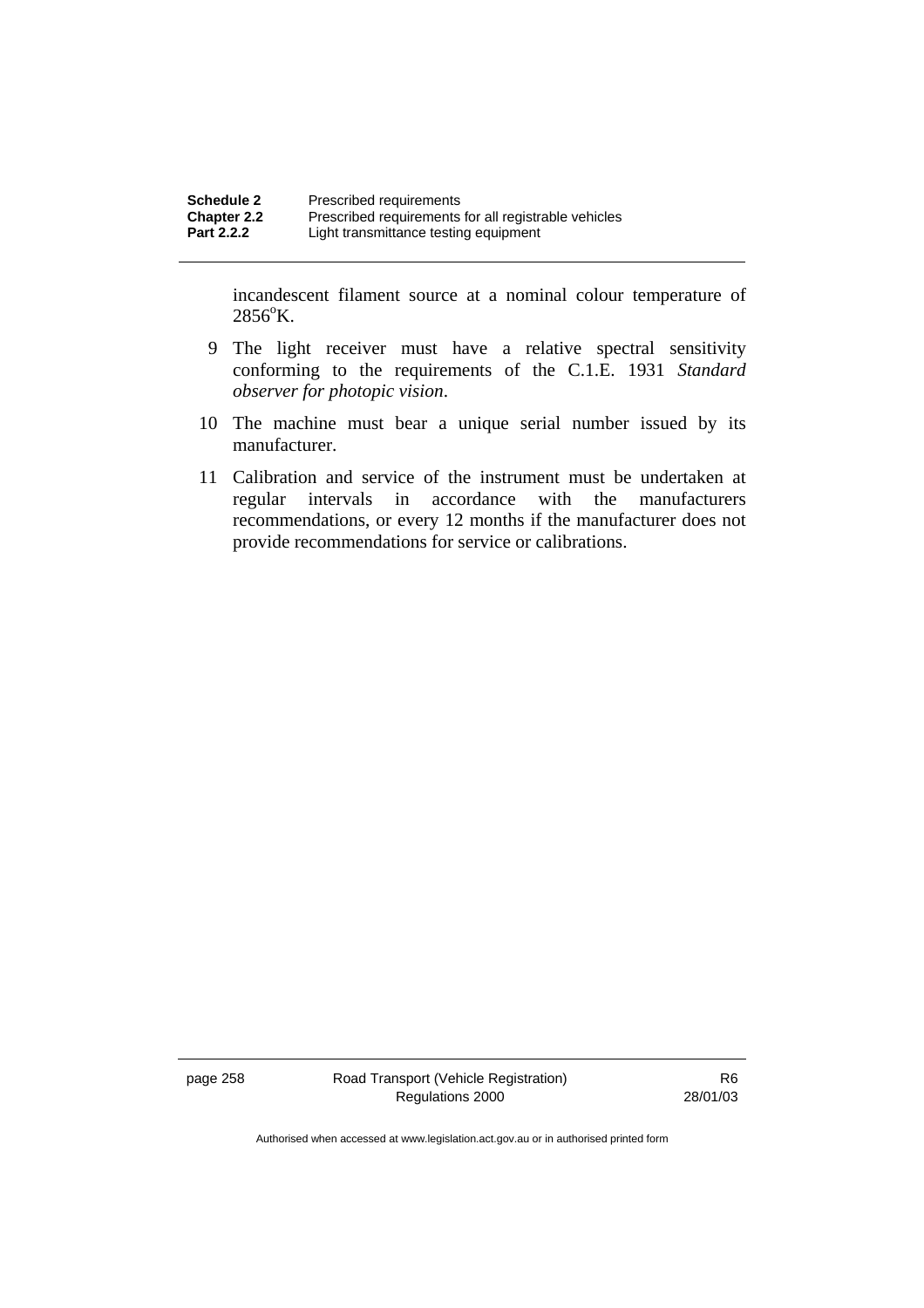# **Part 2.2.3 Noise testing equipment**

#### Scope

This specification sets out the requirement for an instrument to measure the noise generated by a vehicle at the exhaust pipe outlet.

## **Prescribed requirements**

- 1 The device must be capable of measuring noise across the range of 50 to 120dB within the A and C frequency rating characteristics.
- 2 The device may have 1 or more frequency range indicators which must overlap by a minimum of 10dB.
- 3 The device must be capable of displaying the maximum noise reading and maintaining that reading until reset. The display must be digital in increments not more than 0.2dB.
- 4 The device must be accurate to  $+$  or  $-$  1.5dB.
- 5 Over and under range indication is required at +10dB and -5dB.
- 6 Self calibration indication is required and adjustment must be provided.
	- *Note* Calibration using an external noise generating device corrected to a sound pressure of  $+$  or  $-$  1dB immediately prior to each noise test is an acceptable alternative to self calibration indication.
- 7 Calibration using an outside noise generating device corrected to a sound pressure level of  $+$  or  $-$  1dB must be carried out in accordance with the manufacturers recommendations or every 3 months if the manufacturer does not provide recommendations for service or calibration.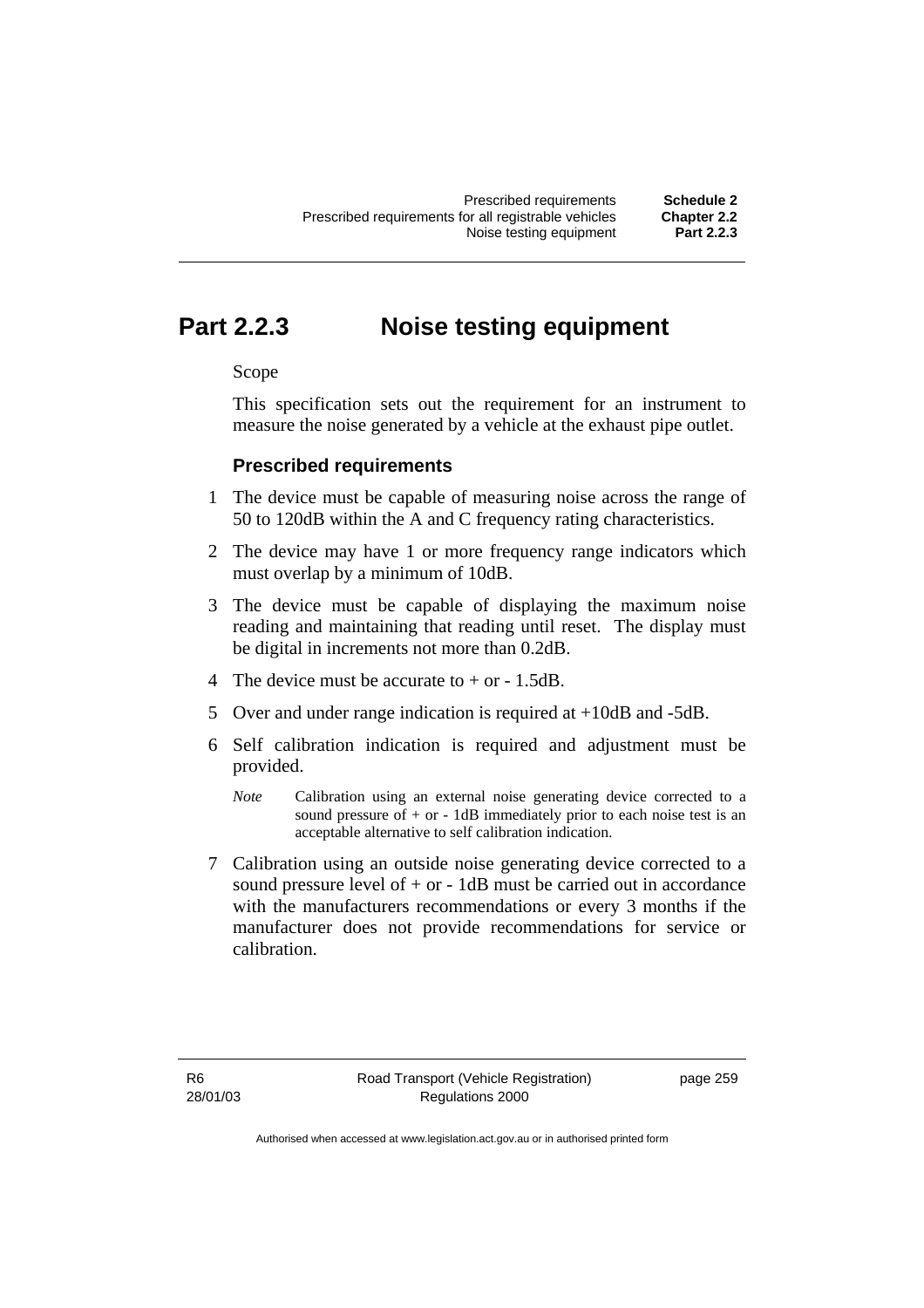# **Dictionary**

(see reg 3)

- *Note 1* The *Legislation Act 2001* contains definitions and other provisions relevant to these regulations.
- *Note 2* In particular, the *Legislation Act 2001*, dict, pt 1, defines the following terms:
	- contravene
	- exercise
	- function
	- the Territory.

*2nd edition ADR*—see schedule 1, clause 14.

*3rd edition ADR*—see schedule 1, clause 15.

*50mm kingpin* means a kingpin meeting the dimension requirements for a 50mm kingpin in Australian Standard AS 2175– 1990 *Articulated Vehicles Kingpins*.

*75mm kingpin* means a kingpin with the dimensions mentioned in schedule 1, clause 174.

*90mm kingpin* means a kingpin meeting the dimension requirements for a 90mm kingpin in Australian Standard AS 2175– 1990 *Articulated Vehicles Kingpins*.

*administrator of vehicle standards* means the Administrator of Vehicle Standards mentioned in the *Motor Vehicle Standards Act 1989* (Cwlth), section 22.

*adopted standard*—see schedule 1, clause 22.

*ADR* (or *Australian Design Rule*)—see schedule 1, clauses 11 and 13.

*air brake* means an air-operated or air-assisted brake.

R6 28/01/03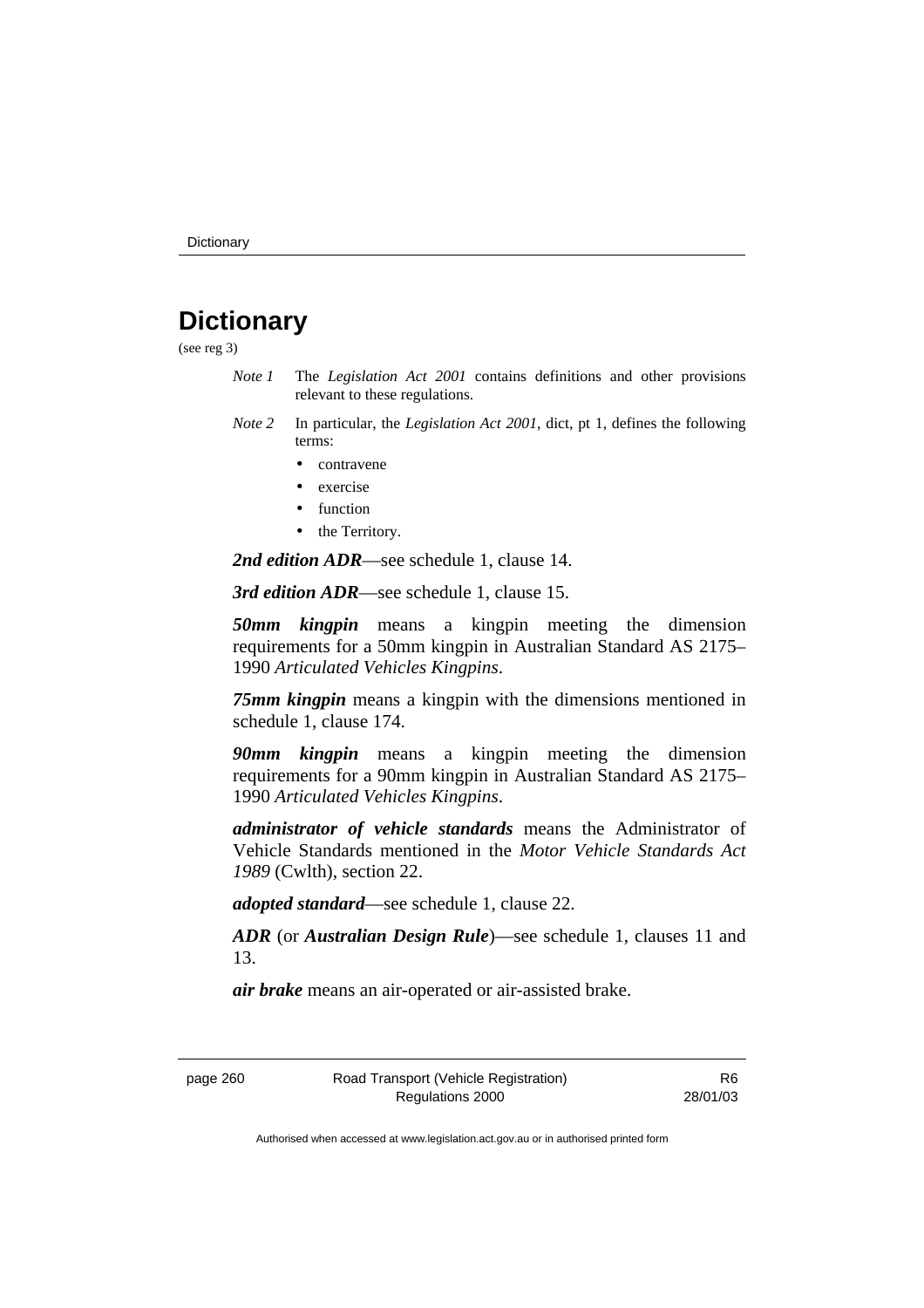*alternative headlight* means a headlight that is operated instead of another headlight by a dipping device.

*another jurisdiction*—see the Act, dictionary.

*applicable vehicle standards*—see regulation 103 (What are the applicable vehicle standards?).

*approved corresponding WOVR*—see the *Road Transport (General) Regulations 2000*, regulation 31 (1).

*approved premises*, for part 6.3 (Inspections)—see regulation 115.

*articulated bus* means a bus with at least 2 rigid sections that allow passengers access between the sections and are connected to allow rotary movement between the sections.

*Australian Design Rule*—see ADR.

*Australian Transport Council*—see the Act, dictionary.

*authorised examiner*, for part 6.3 (Inspections)—see regulation 115.

*authorised person*—see the Act, dictionary.

*axle* means 1 or more shafts, positioned in a line across a vehicle, on which 1 or more wheels intended to support the vehicle turn.

*axle group* means a single, tandem, twinsteer, tri or quad axle group.

*B-double* means a combination consisting of a prime mover towing 2 semitrailers.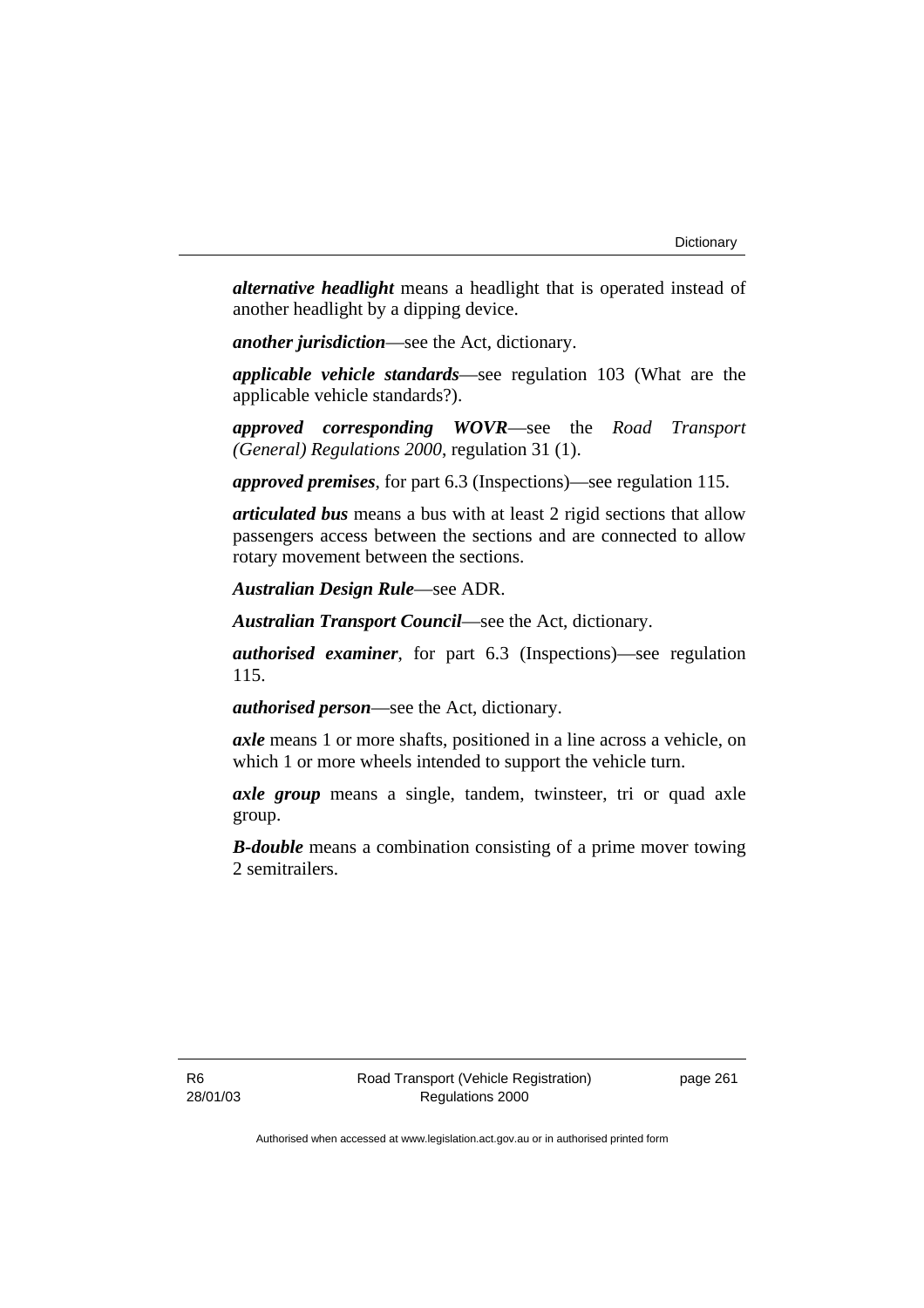**Dictionary** 



#### **B-double**

*bicycle rack* means a device designed or adapted—

- (a) to be attached to the rear of a motor vehicle (other than a motorbike or a motortrike); and
- (b) to transport bicycles, wheelchairs, invalid chairs or, if approved by the road transport authority, other apparatus or vehicles.

*bicycle rack numberplate* means a numberplate issued by the road transport authority under these regulations to the registered operator of a motor vehicle for display on a bicycle rack on the vehicle.

*brake* means a device for retarding or controlling the rotation of the wheels of a vehicle and for bringing the vehicle to a stop.

*braking system*, of a vehicle, means all the brakes of the vehicle and all the components of the mechanisms by which they are operated.

*British Standard* means a standard approved for publication on behalf of the British Standards Institution.

*Note* Copies of British Standards are available from offices of Standards Australia.

*British Standards Institution* means the institution of that name established under royal charter in the United Kingdom.

*bus* means a motor vehicle built mainly to carry people that seats more than 9 adults (including the driver).

page 262 Road Transport (Vehicle Registration) Regulations 2000 R6 28/01/03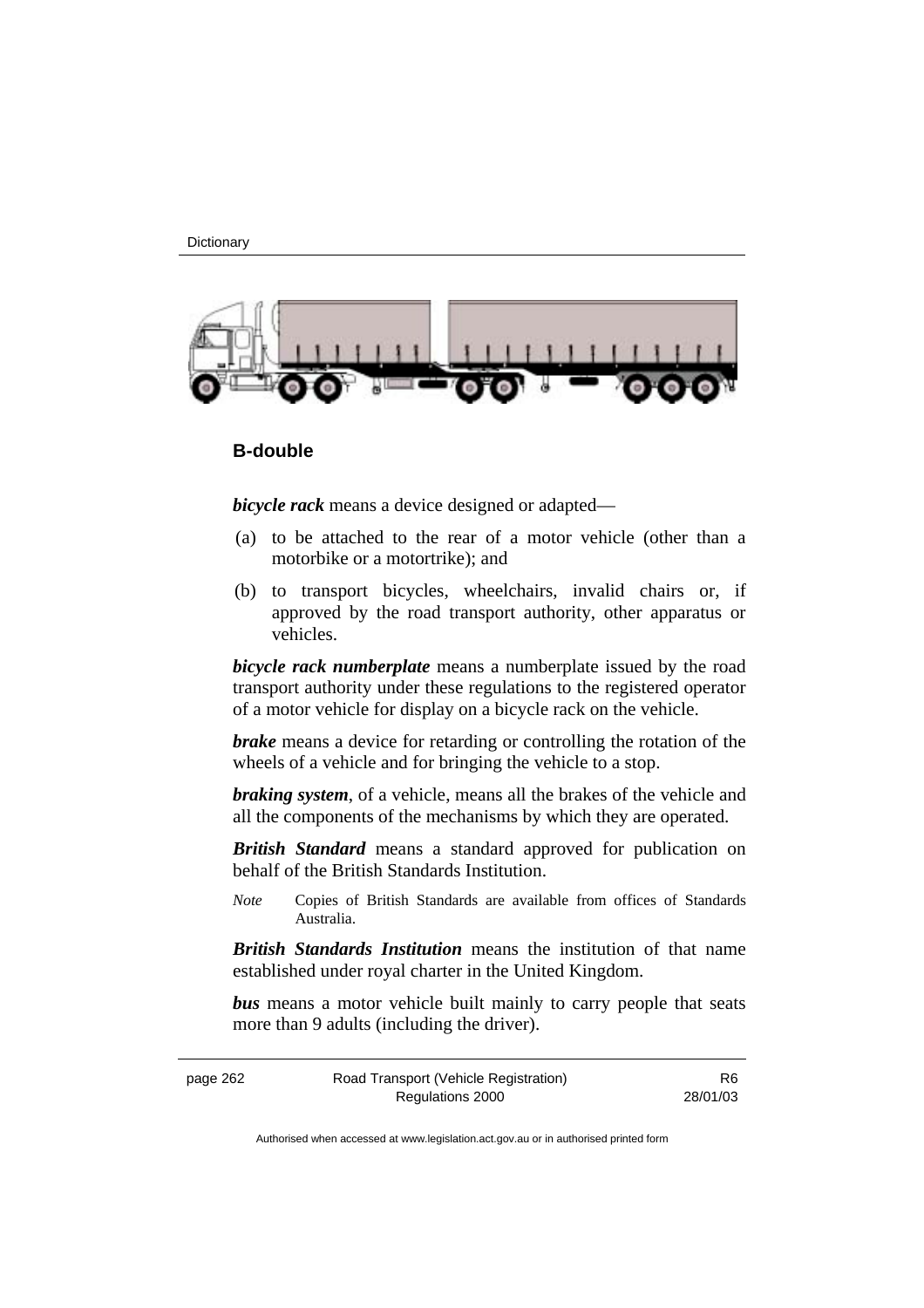*car* means a motor vehicle built mainly to carry people that—

- (a) seats no more than 9 adults (including the driver); and
- (b) has a body commonly known as a sedan, station wagon, coupe, convertible or roadster; and
- (c) has 4 or more wheels.

*car derivative* means a motor vehicle—

- (a) that is of the kind known as a utility, station wagon or panel van; and
- (b) that is of the same make as a factory-produced car; and
- (c) in which the part of the body form that is in front of the windscreen, and most of the mechanical equipment, are the same or substantially the same as in a factory-produced car.

*centre-line*, of an axle group, means—

- (a) if the group consists of 2 axles, one of which is fitted with twice the number of tyres as the other axle-a line located  $\frac{1}{3}$  of the way from the centre-line of the axle with more tyres towards the centre-line of the axle with fewer tyres; or
- (b) in any other case—a line located midway between the centrelines of the outermost axles of the group.





Authorised when accessed at www.legislation.act.gov.au or in authorised printed form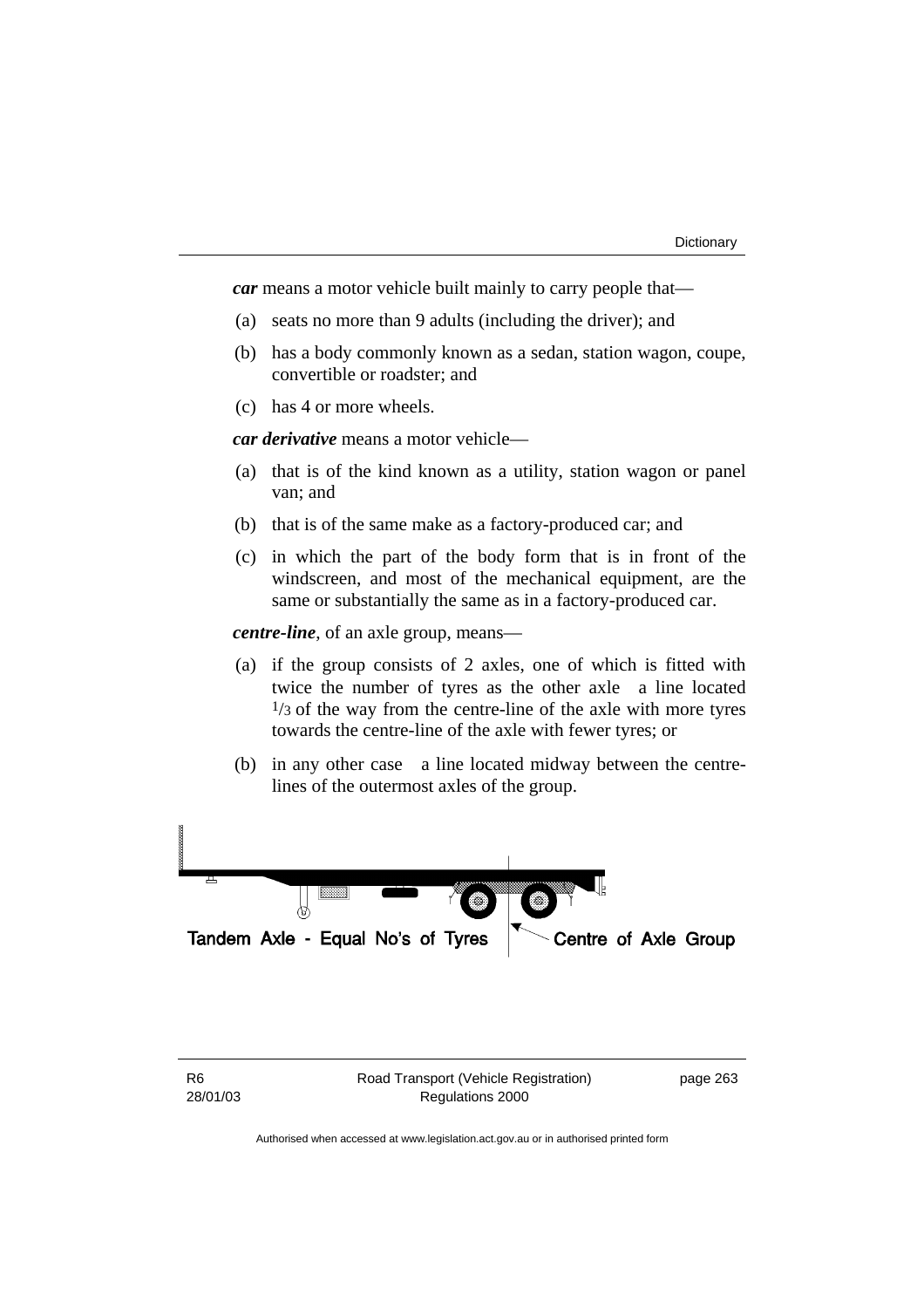**Dictionary** 

# **Centre-line of a tandem axle group fitted with an equal number of tyres on each axle**



## **Centre-line of a tandem axle group fitted with different numbers of tyres on each axle**





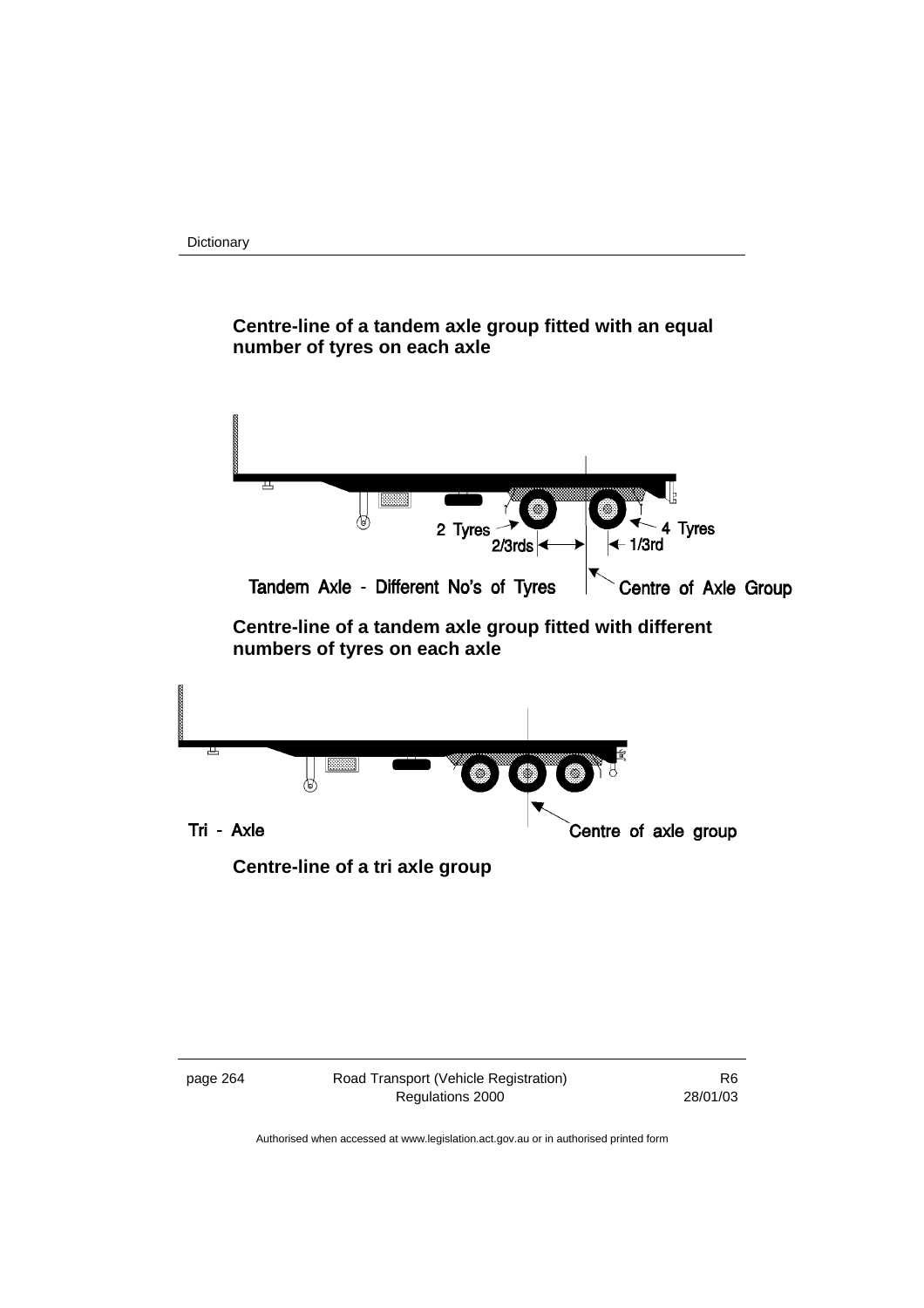

## **Centre-line of a quad axle group**

*certificate of approval*, for part 6.3 (Inspections)—see regulation 115.

*certificate of approved operations* means a certificate issued or accepted for a registrable vehicle under regulation 114 (Installation of operations plates, modification of vehicles etc).

*clearance light* means a light that, when operated, provides an indication of the width of a vehicle, together with any load or equipment on it, when viewed either from the front or from the rear of the vehicle.

*combination* means a group of vehicles consisting of a motor vehicle connected to 1 or more vehicles.

*compliance plate* means a plate mentioned in schedule 1 (Vehicle Standards), clause 62 (Compliance plate to be attached to certain motor vehicles) or clause 63 (Compliance plate to be attached to certain trailers).

*component identification number*, for a vehicle part of a registrable vehicle—see regulation 154 (Definitions for pt 6.4).

*controlled access bus* means a bus, other than an articulated bus, over 12.5m long.

*converter dolly* means a trailer with 1 axle group or single axle, and a fifth wheel coupling, designed to convert a semitrailer into a dog trailer.

R6 28/01/03 page 265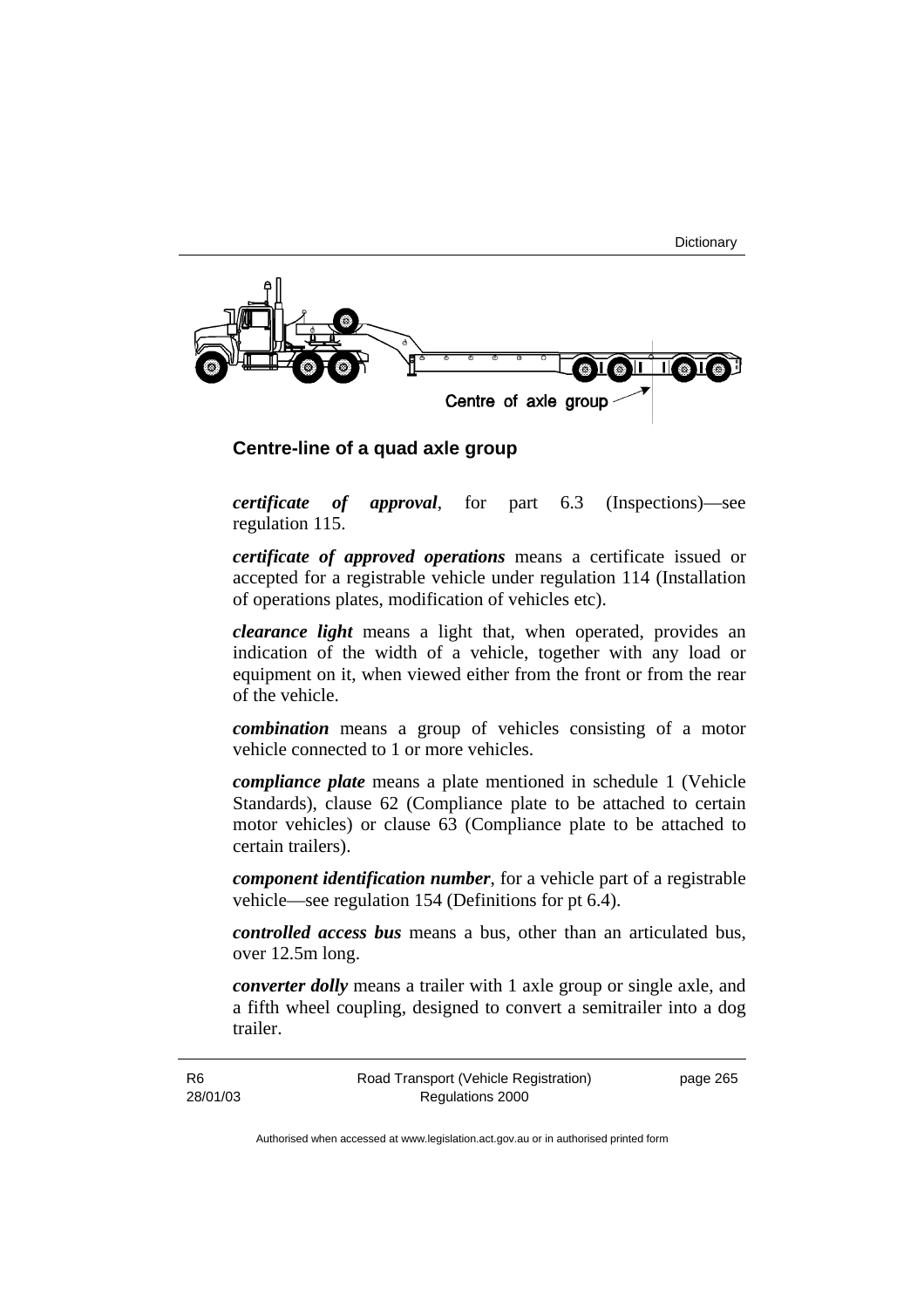**Dictionary** 



## **Converter dolly**

*daylight* means the period in a day from sunrise to sunset.

*dealer*, in relation to a vehicle, means the holder of a vehicle sale licence under the *Sale of Motor Vehicles Act 1977*.

*defect notice* means a defect notice under the Act, section 25 (4) (a).

*designated place* means a place designated by the road transport authority.

*dipping device* means a device by which the driver of a motor vehicle can, from the normal driving position—

- (a) if the vehicle has 1 headlight—dip the main beam of light projected by the headlight, or turn off the headlight and simultaneously turn on an alternative headlight; or
- (b) if the vehicle has 2 headlights—dip the main beam of light projected by each headlight, or turn off the headlights and simultaneously turn on 2 alternative headlights; or
- (c) if the vehicle has 4 headlights in sets of 2—turn off the high beam in each set.

*dog trailer* means a trailer (including a trailer consisting of a semitrailer and converter dolly) with—

- (a) 1 axle group or single axle at the front that is steered by connection to the towing vehicle by a drawbar; and
- (b) 1 axle group or single axle at the rear.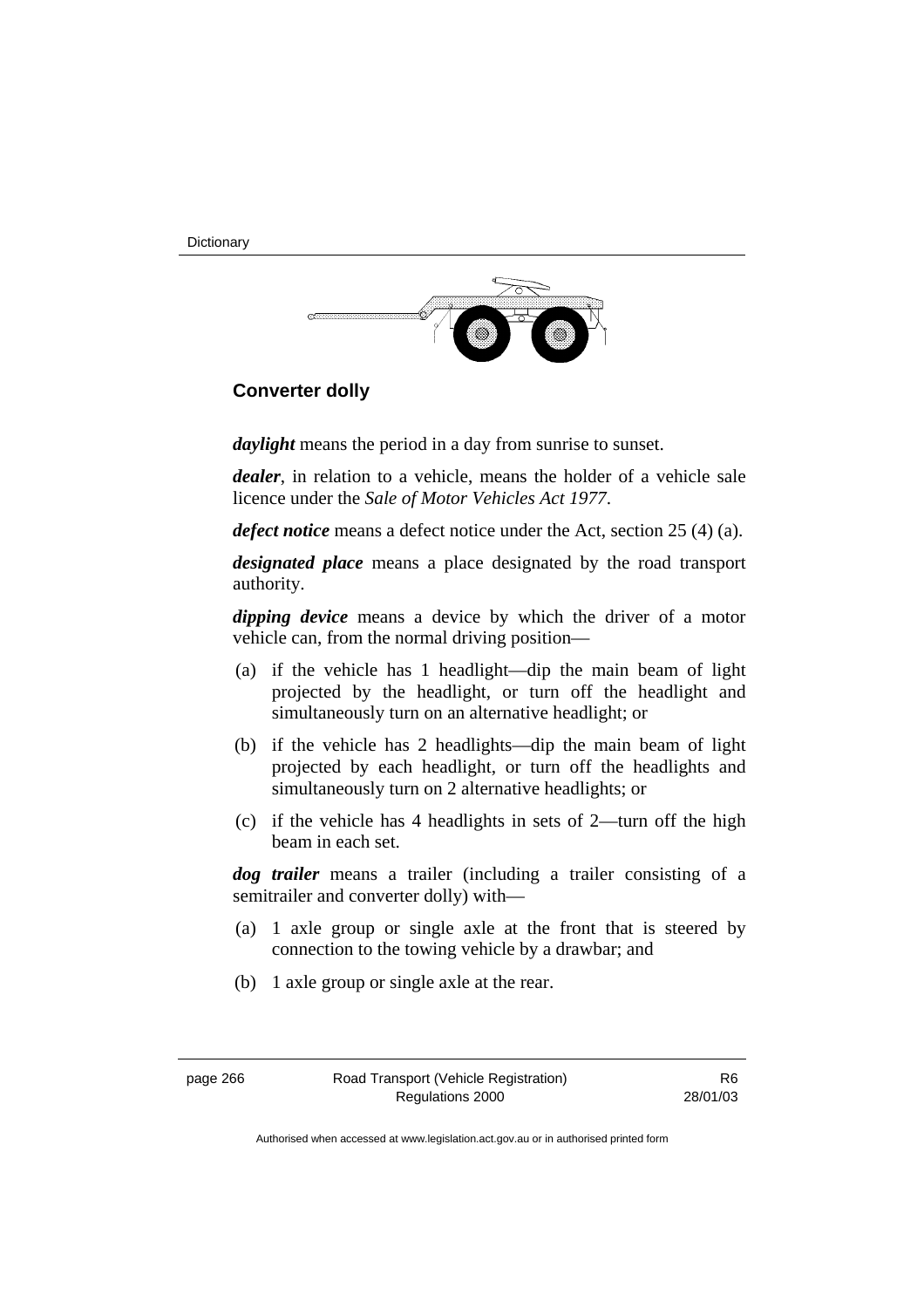**Dictionary** 



## **Dog trailer**

*drawbar* means a part of a trailer (other than a semitrailer) connecting the trailer body to a coupling for towing purposes.

*drive* a vehicle—see the Act, dictionary.

*driver*—see the Act, dictionary.

*D-value* means the theoretical horizontal reference force between towing vehicle and trailer.

*eligible vehicle* means a vehicle eligible for registration under regulation 26.

*emergency brake* means a brake designed to be used if a service brake fails.

*emergency vehicle* means a vehicle driven, or intended to be driven, by an emergency worker driving the vehicle in the course of his or her duties as an emergency worker.

*emergency worker*—see the *Road Transport (Safety and Traffic Management) Regulations 1999*, dictionary.

*examiners register*, for part 6.3 (Inspections)—see regulation 115.

*fifth wheel coupling* means a device, other than the upper rotating element and the kingpin (which are parts of a semitrailer), used with a prime mover, semitrailer or converter dolly, to allow quick coupling and uncoupling and to provide for articulation.

R6 28/01/03 Road Transport (Vehicle Registration) Regulations 2000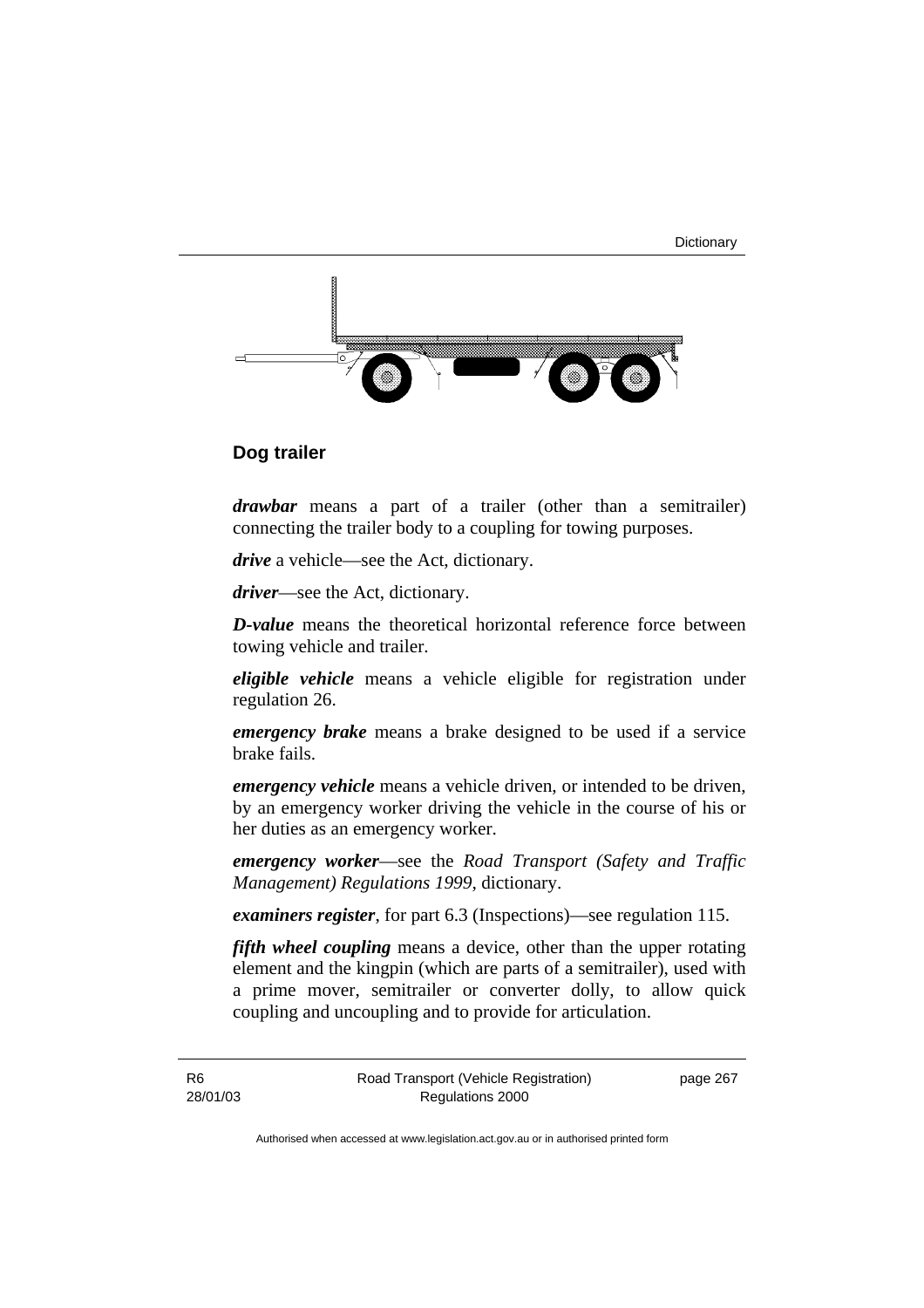*fog light* means a front fog light or a rear fog light.

*front fog light* means a light used to improve the illumination of the road in case of fog, snowfall, heavy rain or a dust storm.

*garage address*, of a vehicle—see the Act, dictionary.

*GCM* (or *gross combination mass*)—see the Act, dictionary.

*glazing* means material fitted to the front, sides, rear or interior of a vehicle, through which the driver or a passenger can obtain a view of the road, but does not include a coating added after manufacture of the material.

*GTM* (or *gross trailer mass*) means the mass transmitted to the ground by the axles of a trailer when the trailer is loaded to its GVM and connected to a towing vehicle.

*GVM* (or *gross vehicle mass*)—see the Act, dictionary.

*heavy vehicle*—see the Act, dictionary.

*high-beam*, for a headlight or front fog light fitted to a vehicle, means that the light is built or adjusted so, when the vehicle is standing on level ground, the top of the main beam of light projected is above the low-beam position.

*historic vehicle* means a motor vehicle, other than a veteran vehicle or a vintage vehicle, built not less than 30 years before—

- (a) the day it was last registered; or
- (b) if it is unregistered and is to be registered—the date of registration.

*home address*—see the Act, dictionary.

*identification label*, for a trader's plate, means an identification label for the plate issued under regulation 90 (Identification labels for trader's plates) or regulation 92 (Replacement identification labels).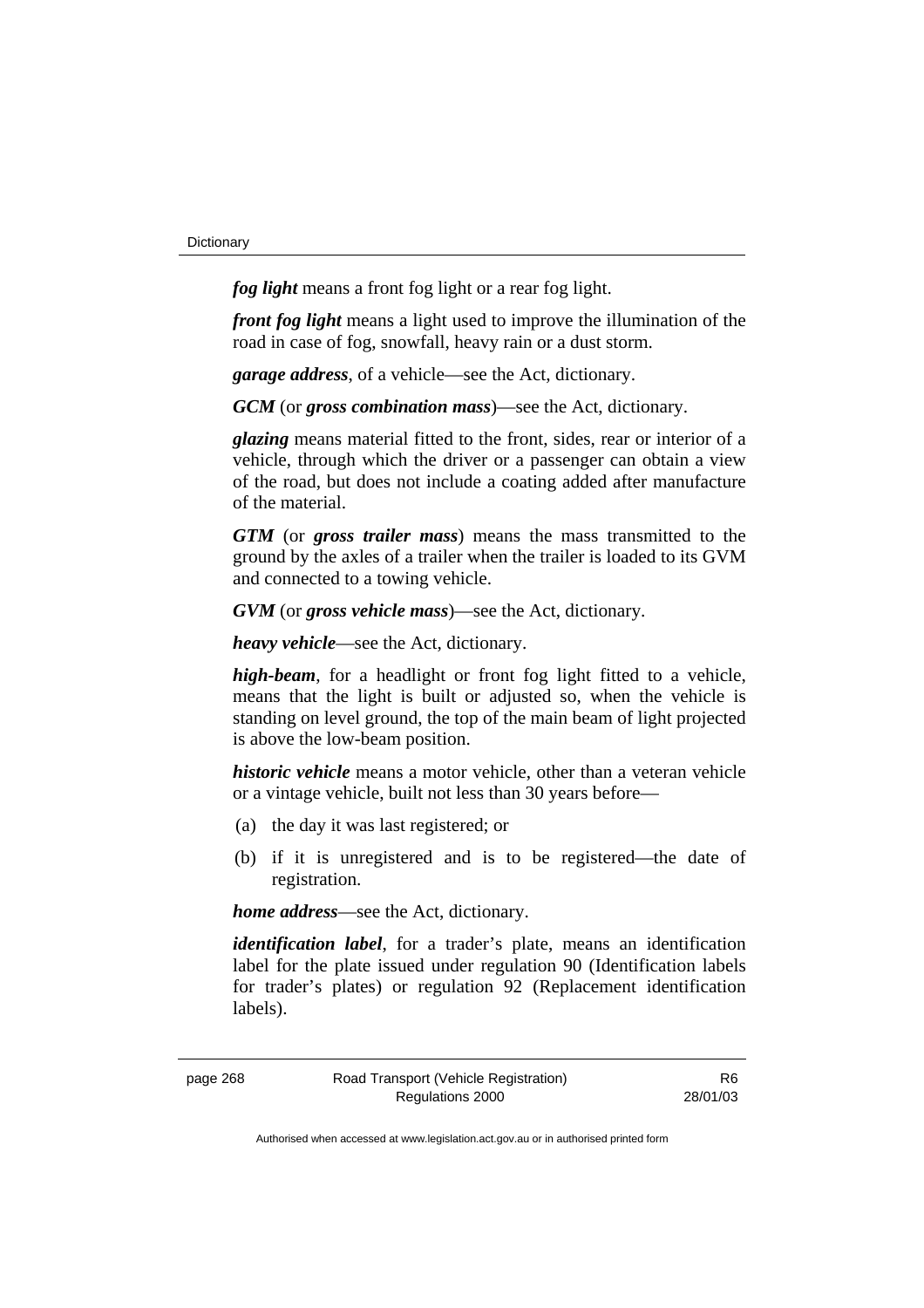*identification plate*, for a vehicle, means a plate authorised to be placed on the vehicle, or taken to have been placed on the vehicle, under the *Motor Vehicle Standards Act 1989* (Cwlth).

*implement* means a motor vehicle that—

- (a) is built—
	- (i) as an excavator, road grader, road-roller, bulldozer, forklift truck or similar item of equipment; or
	- (ii) to perform a function that equipment mentioned in subparagraph (i) can perform; and
- (b) is not built on a chassis of a type normally used in the construction of a truck.

*inspect*—see the Act, dictionary.

*jurisdiction*—see the Act, dictionary.

*left*, for a vehicle, means to the left of the centre of the vehicle when viewed by a person in the vehicle who is facing towards the front of the vehicle.

*light vehicle* means a registrable vehicle that is not a heavy vehicle.

*lost* includes mislaid or unable to be found for any reason.

*low-beam*, for a headlight or front fog light fitted to a vehicle, means that the light is built or adjusted so, when the vehicle is stopped on level ground, the top of the main beam of light projected is—

- (a) not higher than the centre of the headlight or fog light, when measured 8m in front of the vehicle; and
- (b) not more than 1m higher than the level where the vehicle is standing, when measured 25m in front of the vehicle.

page 269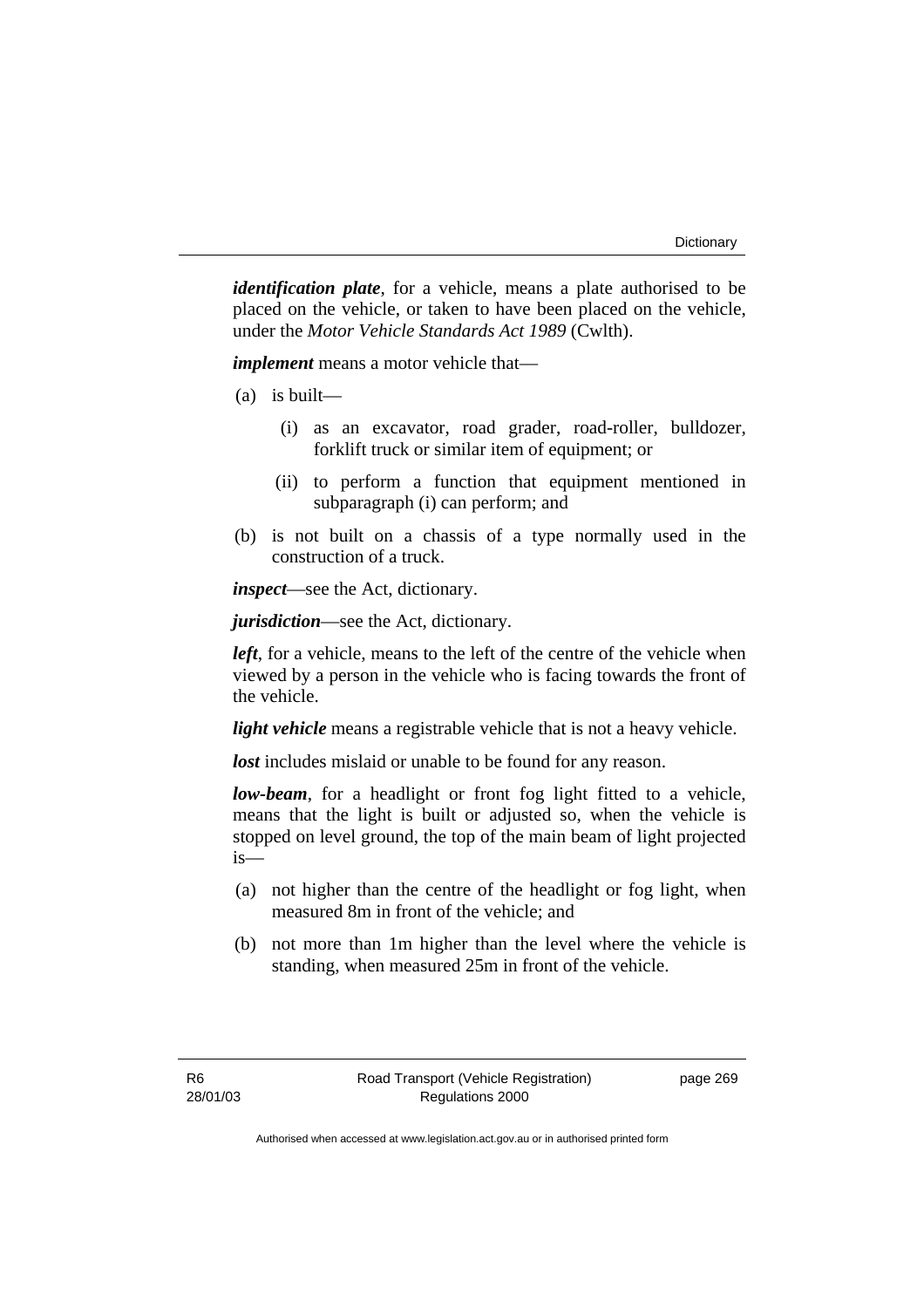**Dictionary** 



## **A headlight in the low-beam position**

*major defect notice*—see regulation 159 (1) (a) (Issue of defect notices and formal warnings).

*minor defect notice—see regulation 159 (1) (b).* 

*moped* means a motorbike or motortrike with an engine cylinder capacity of not over 50ml and a maximum speed of not over 50km/h.

*motorbike* means any motor vehicle that has 2 wheels, and includes a 2-wheeled motor vehicle with a sidecar attached to it that is supported by a 3rd wheel.

*motortrike* means a motor vehicle with 3 wheels, but does not include a 2-wheeled motorbike with a sidecar attached to it that is supported by a 3rd wheel.

*motor vehicle*—see the Act, dictionary.

*motor vehicle certification board* means the body that—

- (a) is known under the name Australian Motor Vehicle Certification Board; and
- (b) consists of representatives of the Commonwealth, each of the States and the ACT and Northern Territory; and
- (c) has, as an objective, to ensure that vehicles supplied for use in, built in, or imported into, Australia are designed and built to—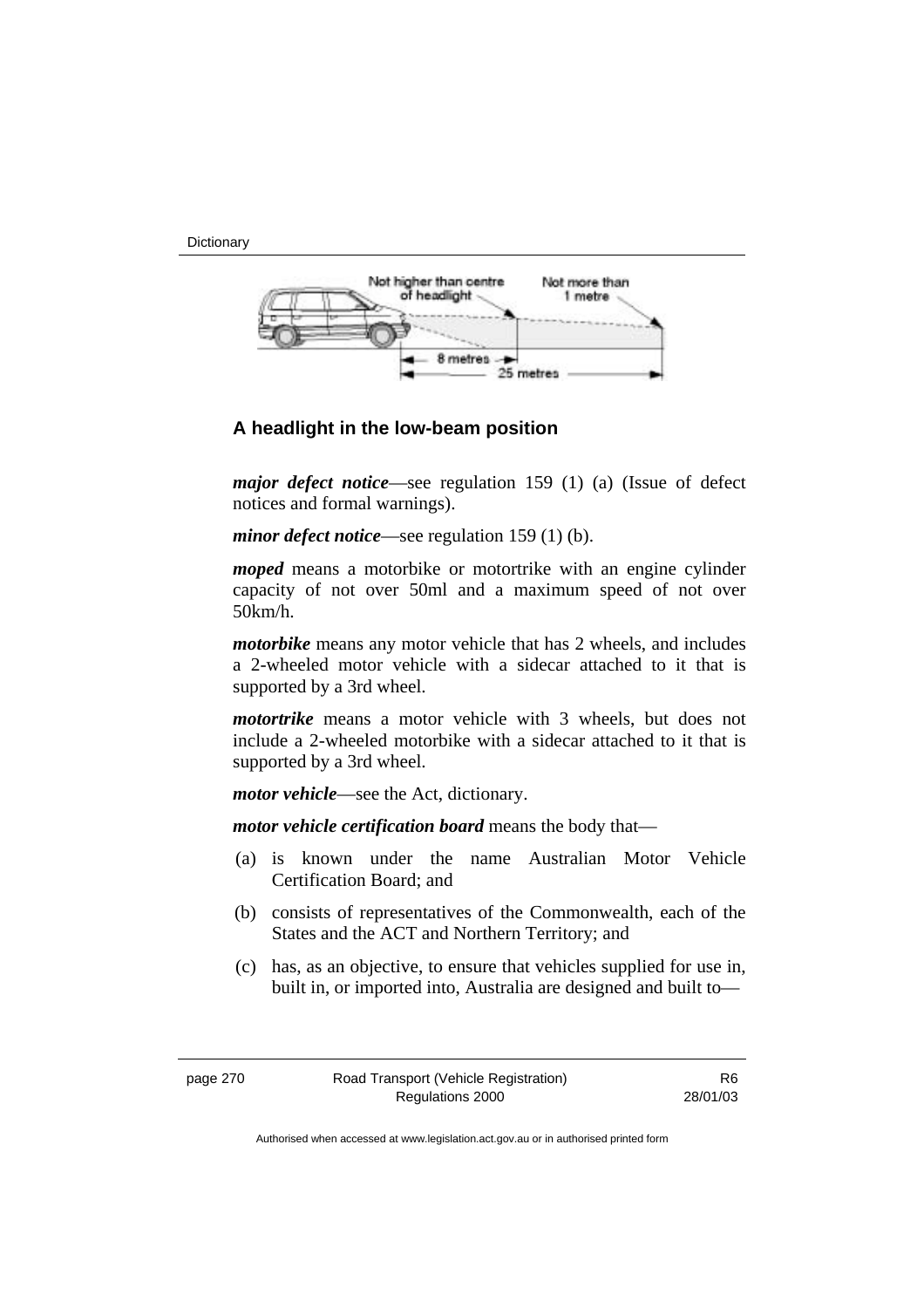- (i) comply with the requirements of Australian Design Rules; or
- (ii) provide a level of safety that is equivalent to that provided by Australian Design Rules.

*mudguard* means a fitting or device, with or without a mudflap, that is built and fitted to a vehicle in a way that will, as far as practicable, catch or deflect downwards any stone, mud, water or other substance thrown up by the rotation of the wheel to which the fitting or device is fitted.

*national standard*—see schedule 1, clauses 12 and 13.

*night* means the period between sunset on one day and sunrise on the next day.

*nominated configuration*, for a registration period of a registrable vehicle, means the configuration, nominated by the registered operator, in which the vehicle will operate for the registration period.

*Note* See also the def of *configuration*.

*non-standard registration number* means a number that is determined to be a non-standard registration number under regulation 47.

*number* includes a letter of the alphabet.

*numberplate* means a vehicle numberplate or bicycle rack numberplate.

*operations plate* means a plate installed on a registrable vehicle in accordance with regulation 114 (Installation of operations plates, modification of vehicles etc).

*owner*—

 (a) of a prescribed right to a non-standard registration number see regulation 46 (Definitions for pt 3.5 (Numberplates)); or

page 271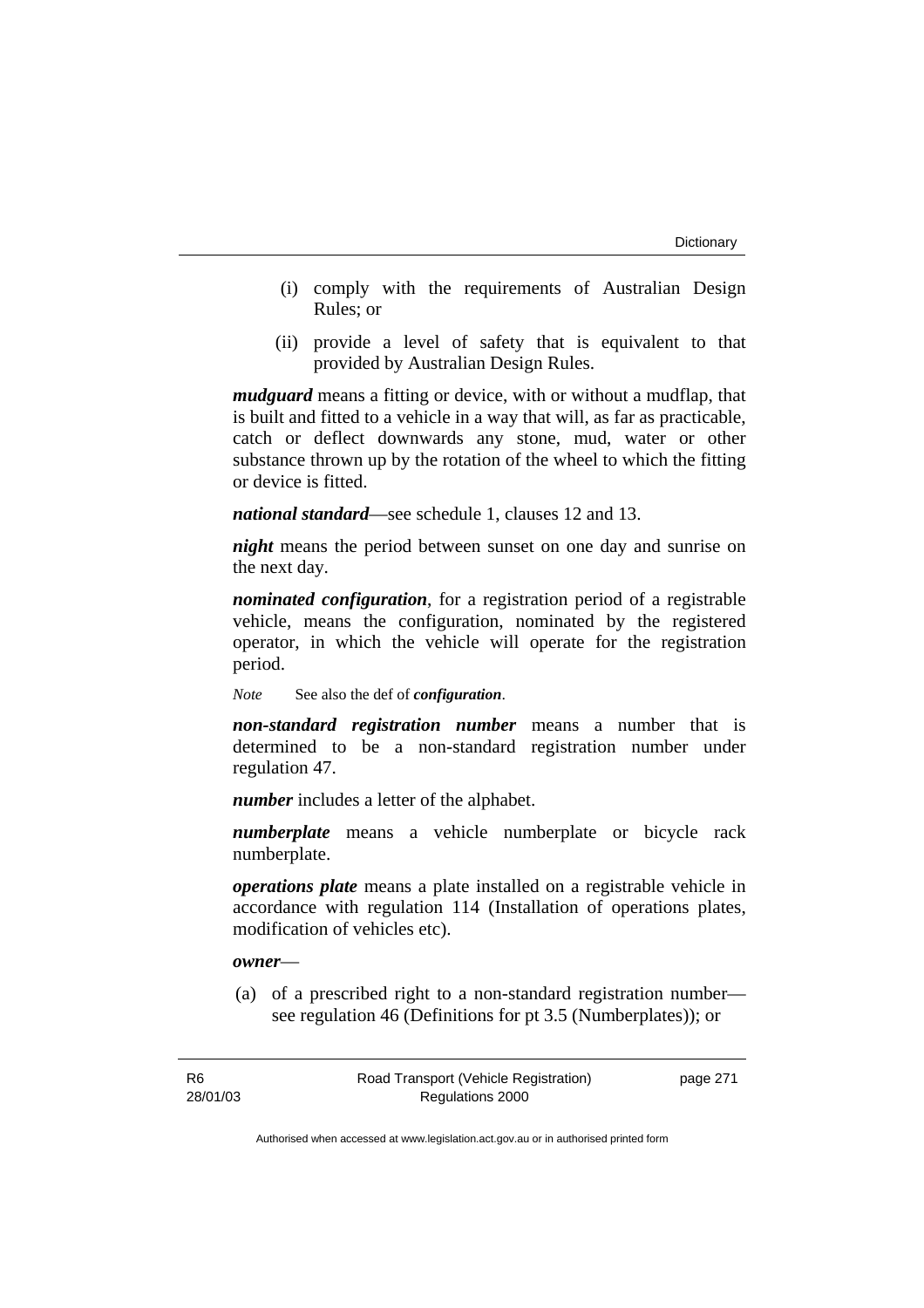(b) of premises—see regulation 115 (Definitions for pt 6.3 (Inspections)).

*plate-holder*, of a numberplate—see regulation 46 (Definitions for pt 3.5 (Numberplates)).

*point of articulation* means—

- (a) the axis of a kingpin for a fifth wheel; or
- (b) the vertical axis of rotation of a fifth wheel coupling; or
- (c) the vertical axis of rotation of a turntable assembly; or
- (d) the vertical axis of rotation of the front axle group, or single axle, of a dog trailer; or
- (e) the coupling pivot point of a semitrailer.



 **Point of articulation—fifth wheel coupling on a converter dolly (forming the front axle group of a dog trailer)** 

page 272 Road Transport (Vehicle Registration) Regulations 2000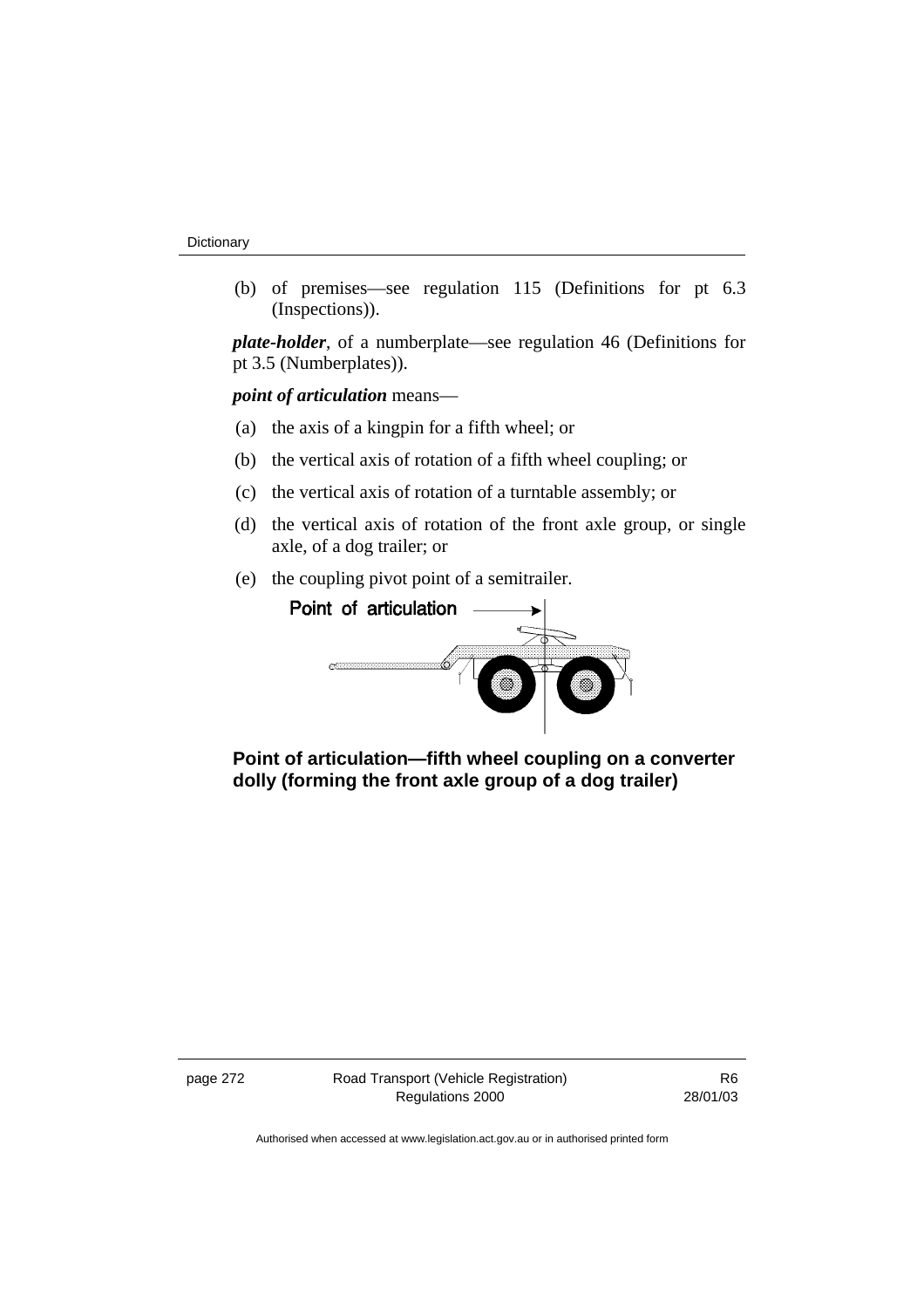



 **Point of articulation—fifth wheel on a prime mover** 



# **Point of articulation—axis of a kingpin for fifth wheel**

*pole-type trailer* means a trailer that—

- (a) is attached to a towing vehicle by a pole, or an attachment fitted to a pole; and
- (b) is ordinarily used for transporting loads, such as logs, pipes, structural members or other long objects, that can generally support themselves like beams between supports.

| R6       | Road Transport (Vehicle Registration) | page 273 |
|----------|---------------------------------------|----------|
| 28/01/03 | Regulations 2000                      |          |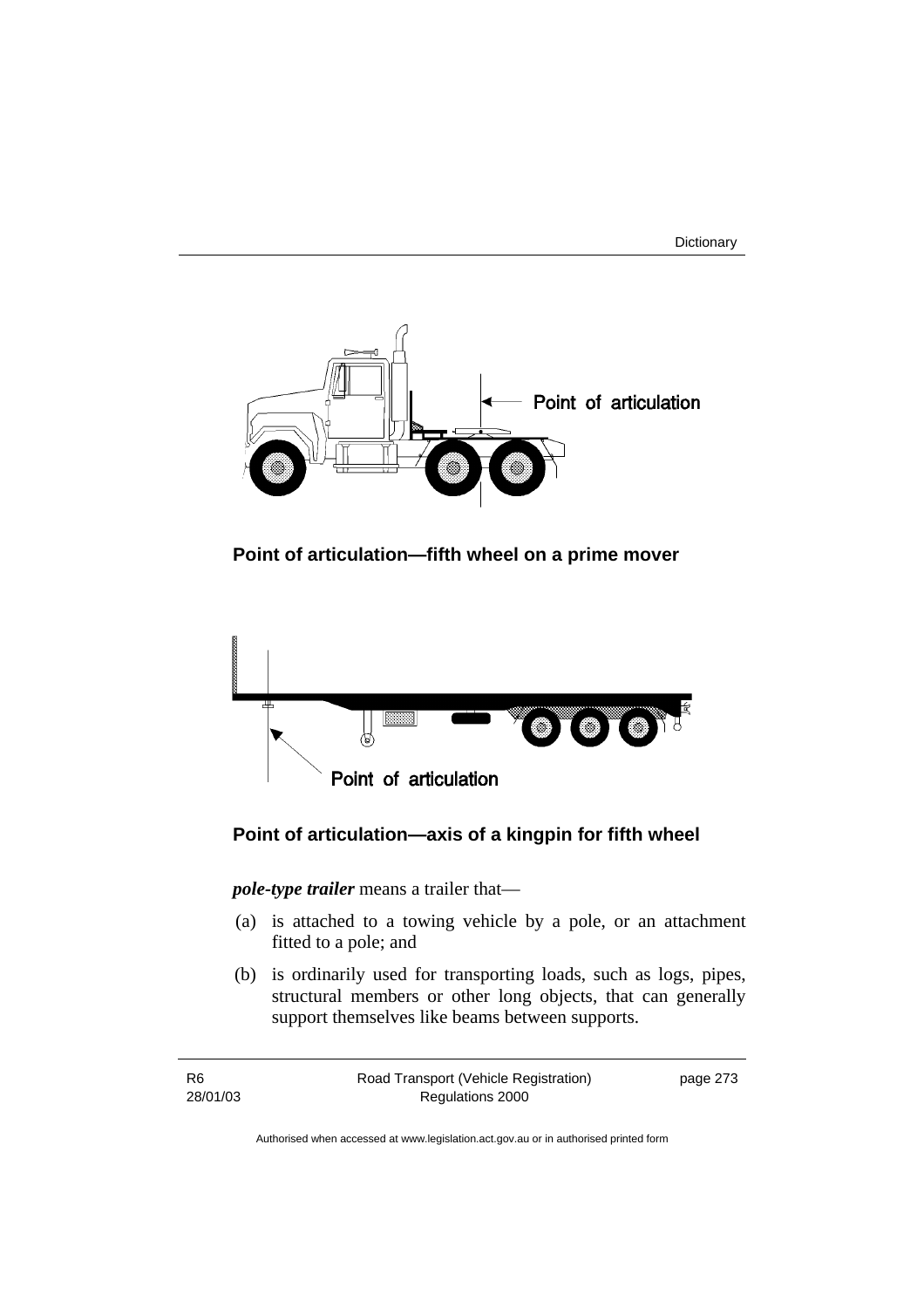**Dictionary** 



 **Pole-type trailer** 

*police vehicle* means a vehicle driven, or intended to be driven, by a police officer in the course of his or her duty.

*prescribed requirements*, for premises and equipment on premises—see regulation 115 (Definitions for pt 6.3 (Inspections)).

*prescribed right*, to a special registration number—see regulation 46 (Definitions for pt 3.5 (Numberplates)).

*proprietor*, of premises—see regulation 115 (Definitions for pt 6.3 (Inspections)).

*prime mover* means a motor vehicle built to tow a semitrailer.

*quad axle group* means a group of 4 axles, in which the horizontal distance between the centre-lines of the outermost axles is over 3.2m, but not over 4.9m.

*rear fog light* means a light used on a vehicle to make it more easily visible from the rear in dense fog.

*rear overhang*, of a vehicle, means the distance between the rear overhang line and the rear of the vehicle.

*rear overhang line*, of a vehicle, means—

- (a) if there is a single axle at the rear of the vehicle—the centreline of the axle; or
- (b) if there is an axle group at the rear of the vehicle—the centreline of the axle group, decided without regard to the presence of any steerable axle unless all axles in the group are steerable.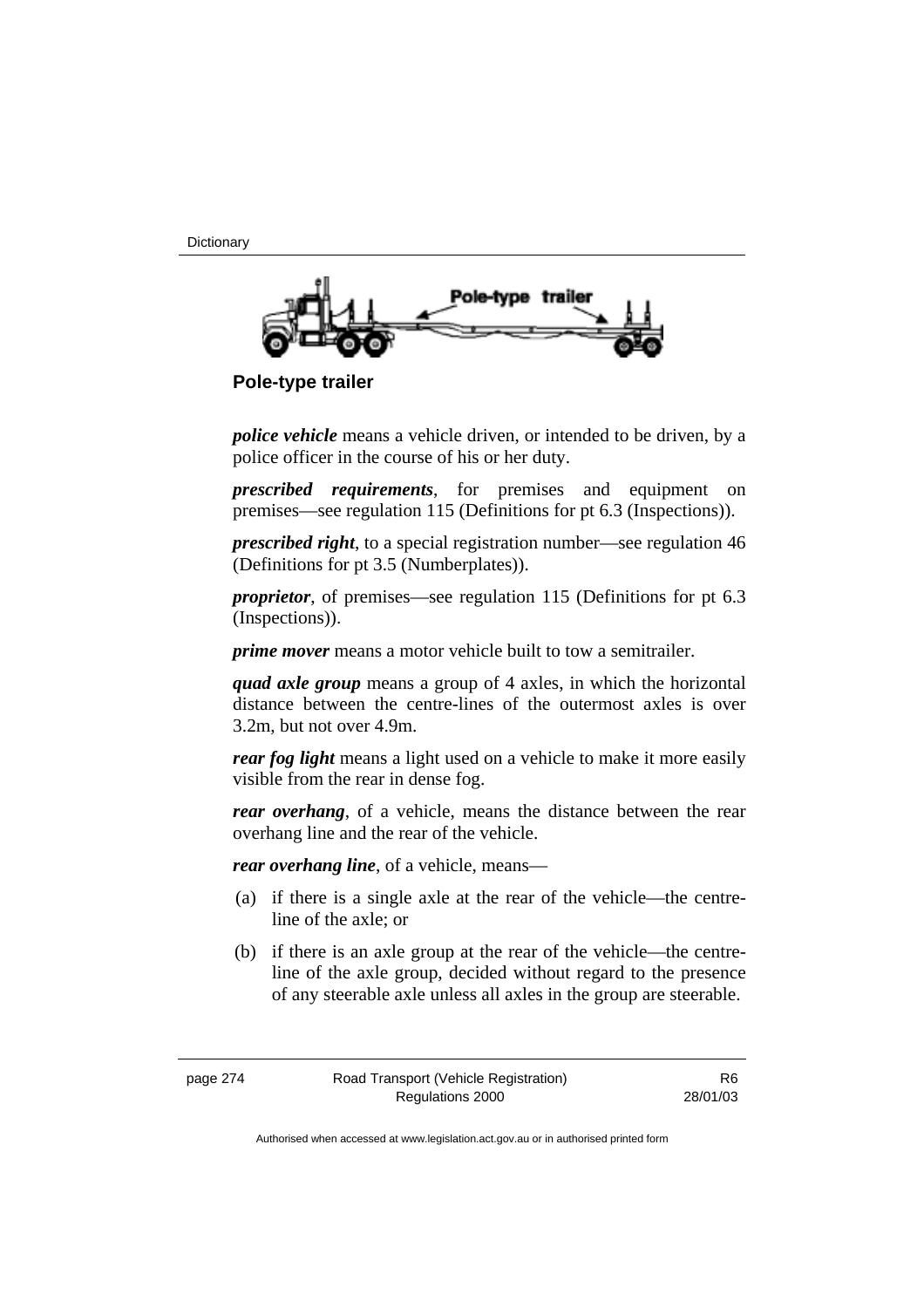Dictionary

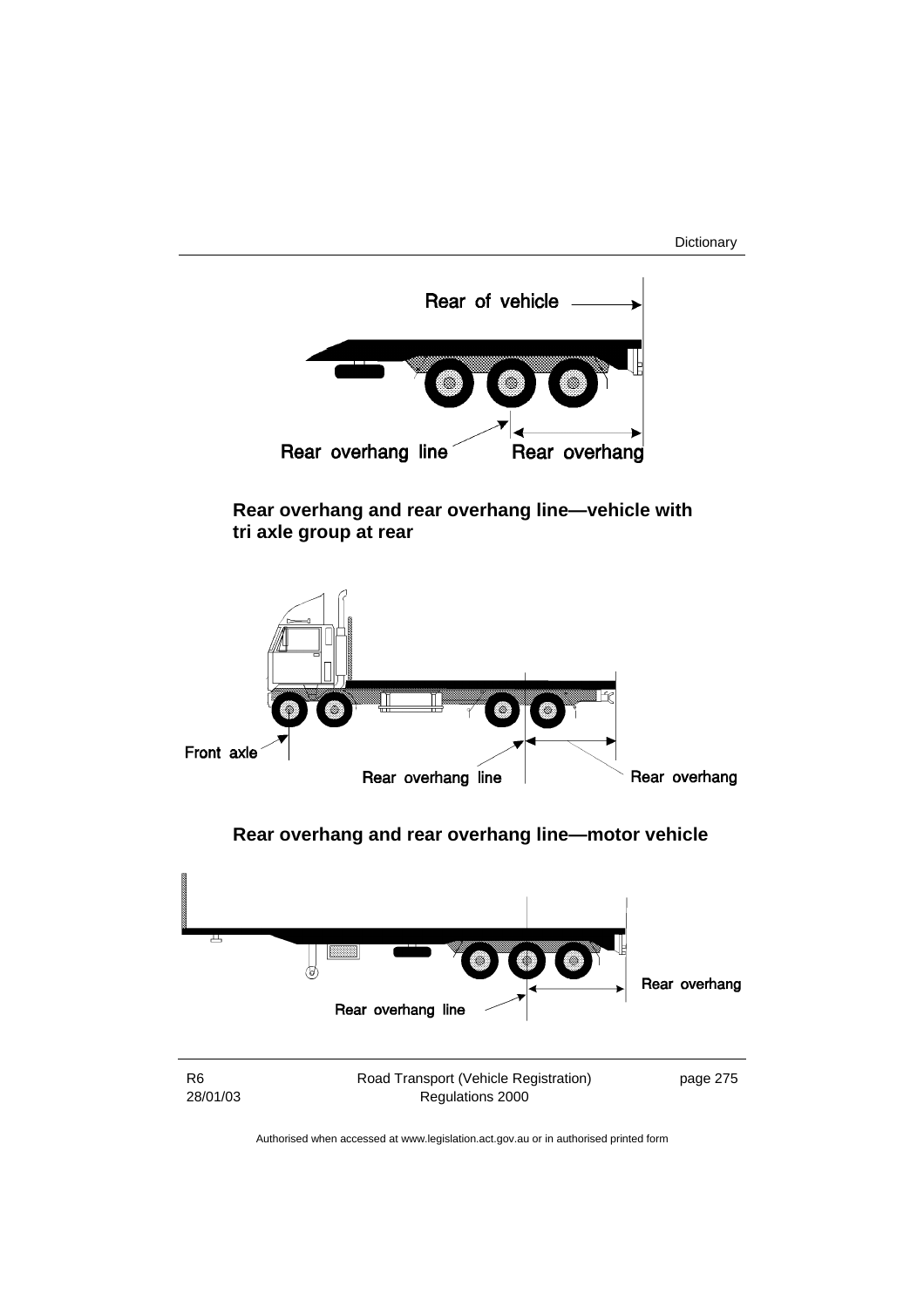## **Rear overhang and rear overhang line—semitrailer**

*register*—see *registrable vehicles register*.

*registered operator*—see the Act, dictionary.

*registered vehicle* means a registrable vehicle registered under the Act.

*registrable vehicle*—see the Act, dictionary.

*registrable vehicles register*—see the Act, dictionary.

*registration certificate*, for a vehicle, means a registration certificate issued for the vehicle under regulation 40 (Registration certificates).

#### *registration charge category* means—

- (a) for a heavy vehicle—the vehicle's type under the *Road Transport Charges (Australian Capital Territory) Act 1993*  (Cwlth); or
- (b) for a light vehicle—the vehicle's category under the current determination of the Minister under the *Road Transport (General) Act 1999*, section 96 determining the fees, charges and other amounts payable in relation to the registration of vehicles.

*registration label*, for a vehicle, means a registration label issued for the vehicle under regulation 44 (Registration labels).

*registration number*, for a registrable vehicle, means the distinguishing registration number given to the vehicle under regulation 49 (1) (Vehicle numberplates).

*registration provisions*, for chapter 2 (Application of regulations) see regulation 6.

*relevant vehicle registration authority* means—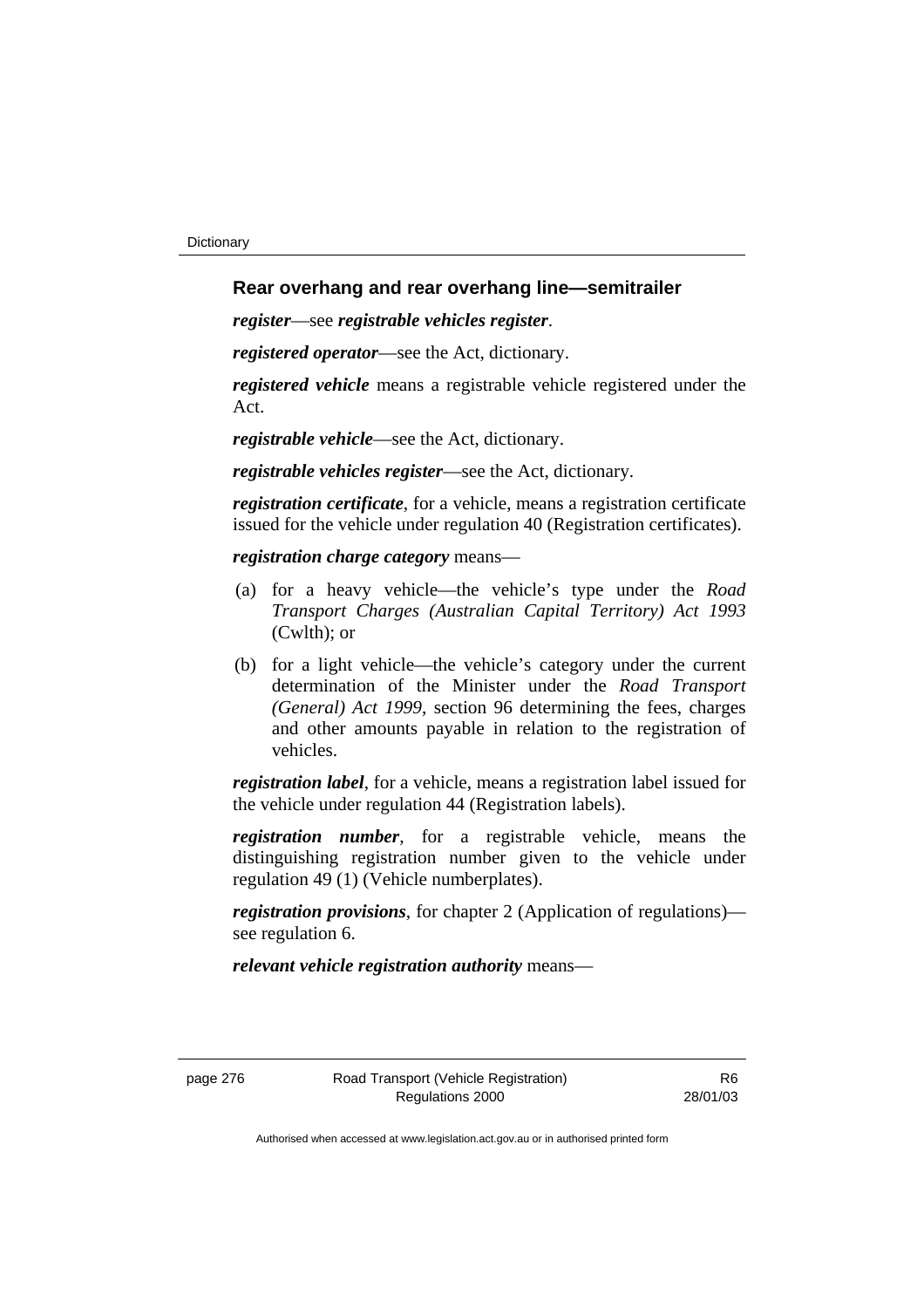- (a) for a registered vehicle or a vehicle that has been, but is no longer, registered in any jurisdiction—the vehicle registration authority that last registered the vehicle; or
- (b) if the vehicle has never been registered—the vehicle registration authority for the jurisdiction where the vehicle is used or intended to be used.

*responsible person*, for a vehicle—see the *Road Transport (General) Act 1999*, section 10.

*right*—

- (a) to a non-standard registration number—see regulation 46 (Definitions for pt 3.5 (Numberplates)); and
- (b) for a vehicle—means to the right of the centre of the vehicle when viewed by a person in the vehicle who is facing to the front of the vehicle.

*road*—see the Act, dictionary.

*road related area*—see the Act, dictionary.

*road tank vehicle* has the same meaning as in the 6th edition of the *Australian Code for the Transport of Dangerous Goods by Road and Rail* as approved by the Competent Authorities Panel, the Australian Committee for the Transport of Dangerous Goods and the Transport Ministers of Australia and published jointly by the National Road Transport Commission and the Federal Office of Road Safety (now known as the Australian Transport Safety Bureau).

*Note* The code is available at Ausinfo bookshops.

*road train* means a combination, other than a B-double, consisting of a motor vehicle towing at least 2 trailers (counting a converter dolly supporting a semitrailer as a single trailer).

R6 28/01/03 page 277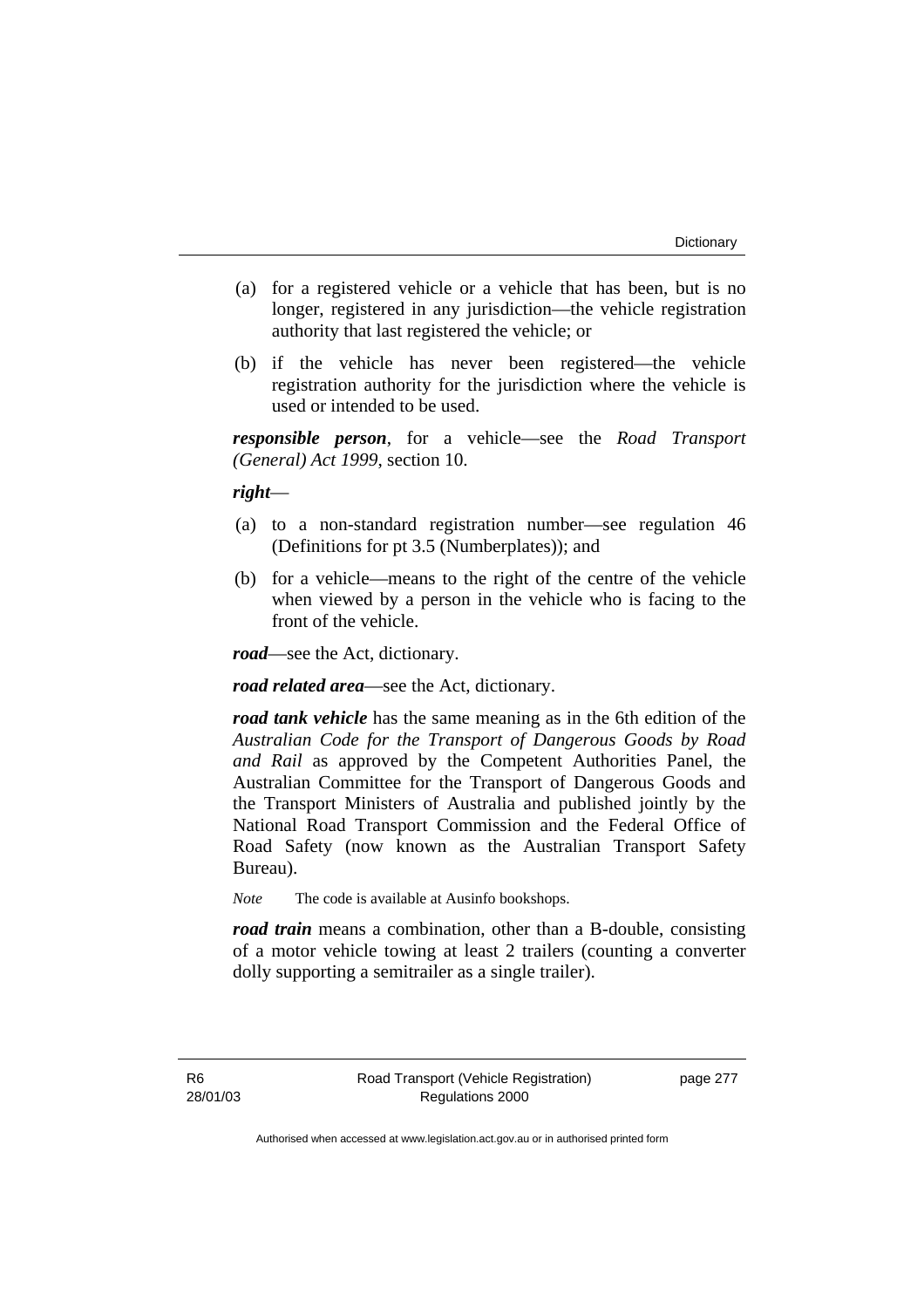



# **Road train**

*road transport authority* (or *authority*)—see the Act, dictionary.

*road transport legislation*—see the *Road Transport (General) Act 1999*, section 6.

*seasonal vehicle* means a vehicle of a kind declared to be a seasonal vehicle under regulation 31 (Duration of registration) if the vehicle is used during part of the year only.

*seatbelt* means a belt or similar device that is fitted to a motor vehicle and designed to restrain or limit the movement of a person who is seated in the vehicle and wearing the belt or device, if the vehicle suddenly accelerates or decelerates.

*semitrailer* means a trailer (including a pole-type trailer) that has—

- (a) 1 axle group or single axle to the rear; and
- (b) a means of attachment to a prime mover that results in some of the load being imposed on the prime mover.

*service brake*, for a vehicle, means the brake normally used to decelerate the vehicle.

*sidecar* means any car, box or other receptacle attached to the side of a motorbike and for the transport of which a 3rd wheel is provided.

*side marker light* means a light that, when operating, is visible from the side of the vehicle where it is attached.

*single axle group* means a group of at least 2 axles in which the horizontal distance between the centre-lines of the outermost axles is less than 1m.

| page 278 | Road Transport (Vehicle Registration) | R6.      |
|----------|---------------------------------------|----------|
|          | Regulations 2000                      | 28/01/03 |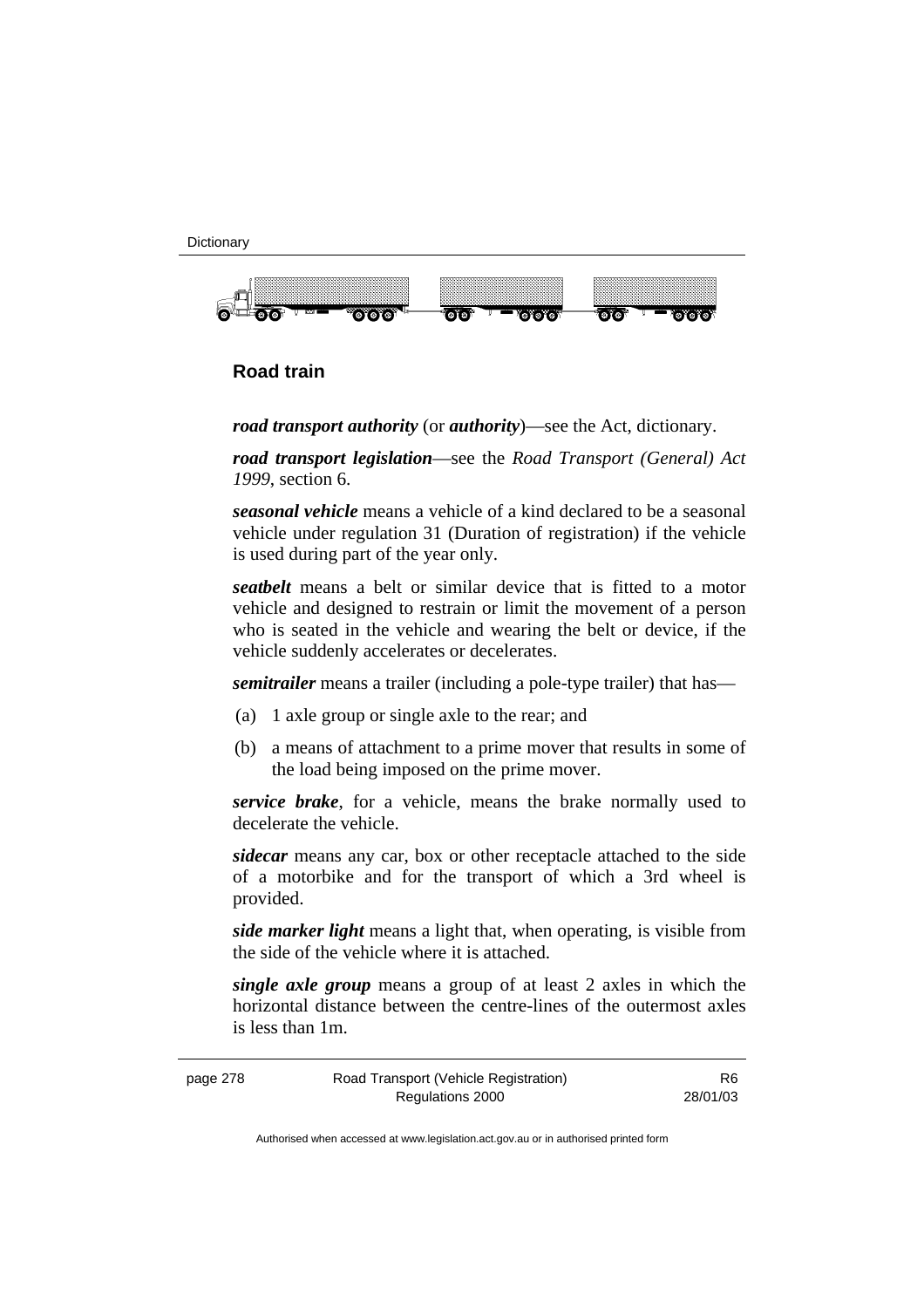*single axle* means an axle not forming part of an axle group.

*station wagon* means a car—

- (a) in which the part of the body form adjacent to and in front of the front seat or seats, and most of the mechanical equipment, are the same or substantially the same as in a car of the same make; and
- (b) in which the body is carried without significant reduction in height from the front seat or seats to, or substantially towards, the rear of the vehicle; and
- (c) that has an entrance at the rear suitable for loading and unloading goods; and
- (d) that is built with a rear seat or seats that can be folded or removed readily to provide additional floor space for goods; and
- (e) that, when the seat or seats immediately to the rear of the front seat or seats are in position to seat people, the vehicle has a substantial space for goods in proportion to the overall size of the interior of the vehicle.

*steerable axle*, for a vehicle, means an axle the wheels of which are connected to a steering mechanism for the vehicle.

*tandem axle group* means a group of at least 2 axles in which the horizontal distance between the centre-lines of the outermost axles is at least 1m, but not over 2m.

*tare mass*, for a motor vehicle, means—

 (a) for a motorbike or motortrike—the mass of the vehicle when ready for use, unoccupied and unladen, with all fluid reservoirs filled to nominal capacity (except the fuel tank which must be empty) and with all standard equipment and any options fitted; and

page 279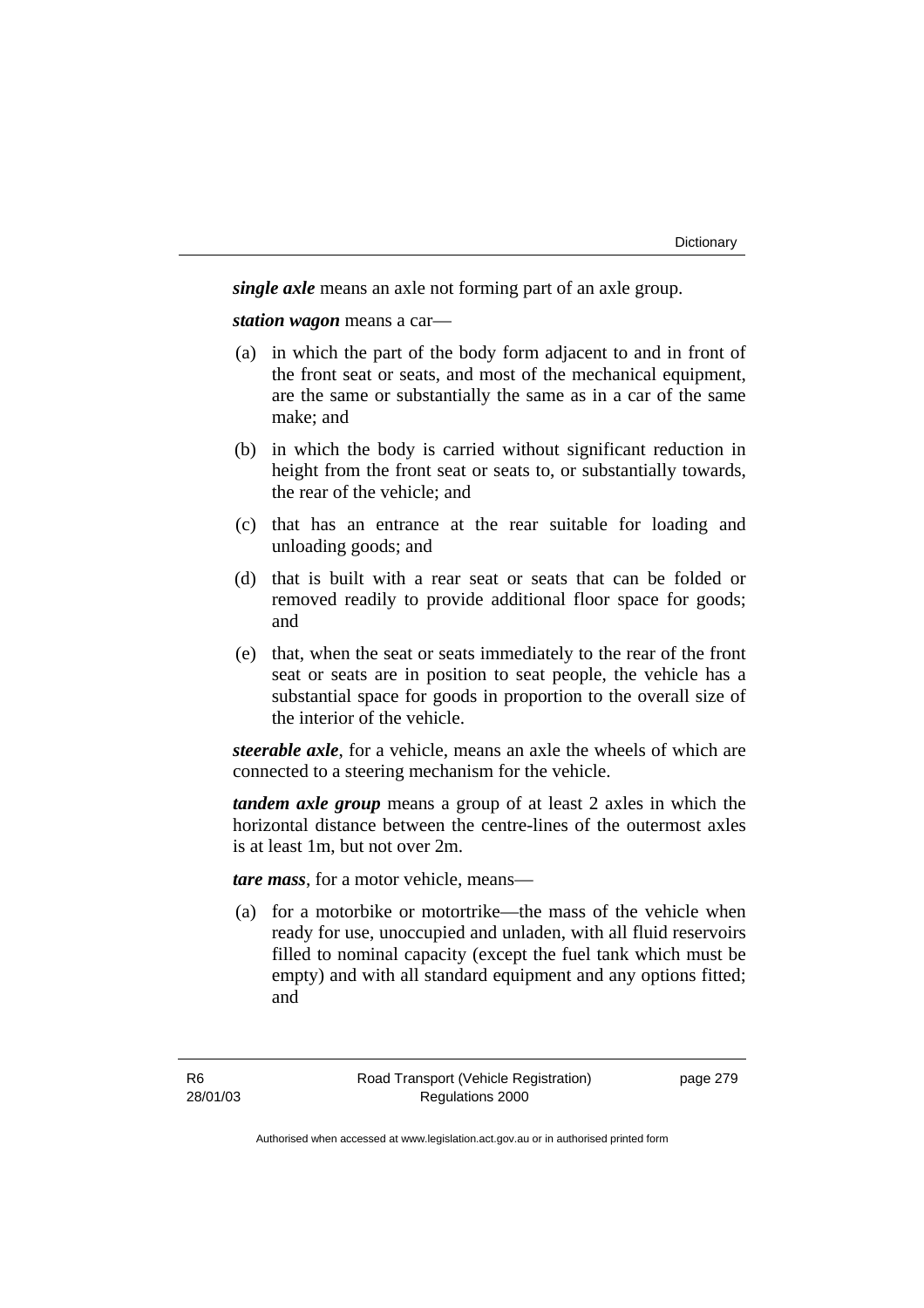(b) for any other vehicle—the mass of the vehicle when ready for use, unoccupied and unladen, with all fluid reservoirs filled to nominal capacity (except for the fuel tank which must contain 10L of fuel) and with all standard equipment and any options fitted.

*taxi*—see the *Road Transport (Public Passenger Services) Act 2001*, section 45 (Meaning of *taxi*).

*third-party policy*—see the *Road Transport (General) Act 1999*, section 158.

*total loss*, in relation to a vehicle—see the *Road Transport (General) Act 1999*, section 83C.

*tow truck* means a truck that—

- (a) is built or used for towing broken-down or damaged vehicles; and
- (b) includes, or has permanently attached to it, a crane or similar apparatus for—
	- (i) lifting a vehicle partly clear of the ground; and
	- (ii) keeping it partly clear of the ground while towing it.

*tractor* means a motor vehicle that—

- (a) is built mainly to supply motive power for machinery or to haul another vehicle; and
- (b) cannot carry a load (other than tools, spare parts, fuel, water, oil, or other accessories, necessary for use in connection with the vehicle) or any part of the weight of a vehicle being towed or its load.

*trader's plate*—see the Act, dictionary.

*traffic offence detection device*—see the *Road Transport (Safety and Traffic Management) Act 1999*, dictionary.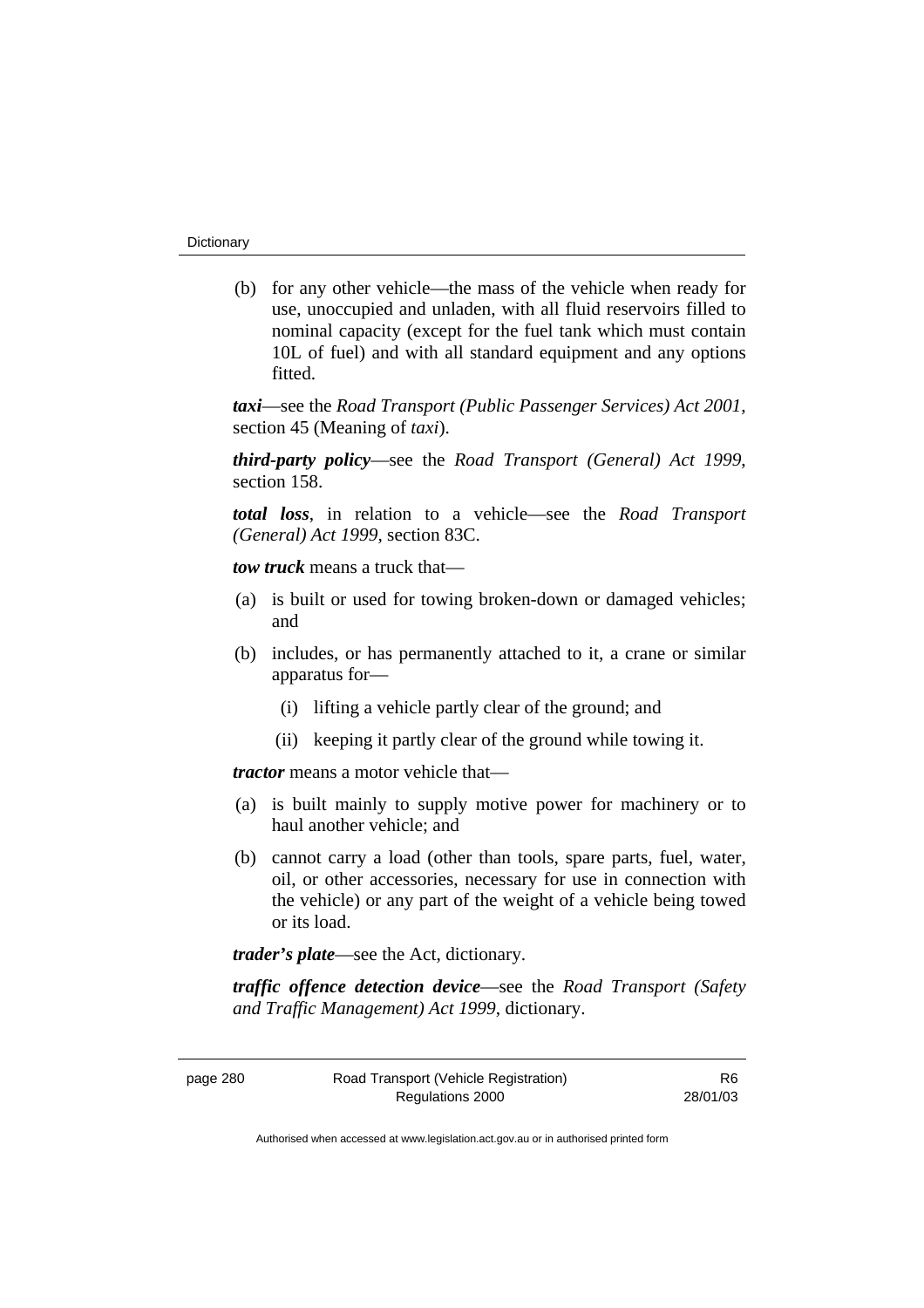*trailer*—see the Act, dictionary.

*transport enforcement vehicle* means a vehicle used by authorised persons to enforce the road transport legislation.

*tri axle group* means a group of at least 3 axles, in which the horizontal distance between the centre-lines of the outermost axles is over 2m, but not over 3.2m.

*truck* means a motor vehicle (whether or not in combination with a trailer) that is built mainly—

- (a) to carry goods or merchandise or to carry materials used in a trade, business or industry; or
- (b) for use in work other than carrying people;

but does not include a motorbike or tractor.

*turntable* means a bearing built to carry vertical and horizontal loads, but does not allow quick separation of its upper and lower rotating elements, and that is used to connect and allow articulation between—

- (a) a prime mover and a semitrailer; or
- (b) the steering axle or axle group of a dog trailer and the body of the trailer; or
- (c) a fifth wheel coupling and the vehicle to which it is mounted.

*twinsteer axle group* means a group of 2 axles—

- (a) with single tyres; and
- (b) fitted to a motor vehicle; and
- (c) connected to the same steering mechanism; and
- (d) the horizontal distance between the centre-lines of which is at least 1m, but not over 2m.

page 281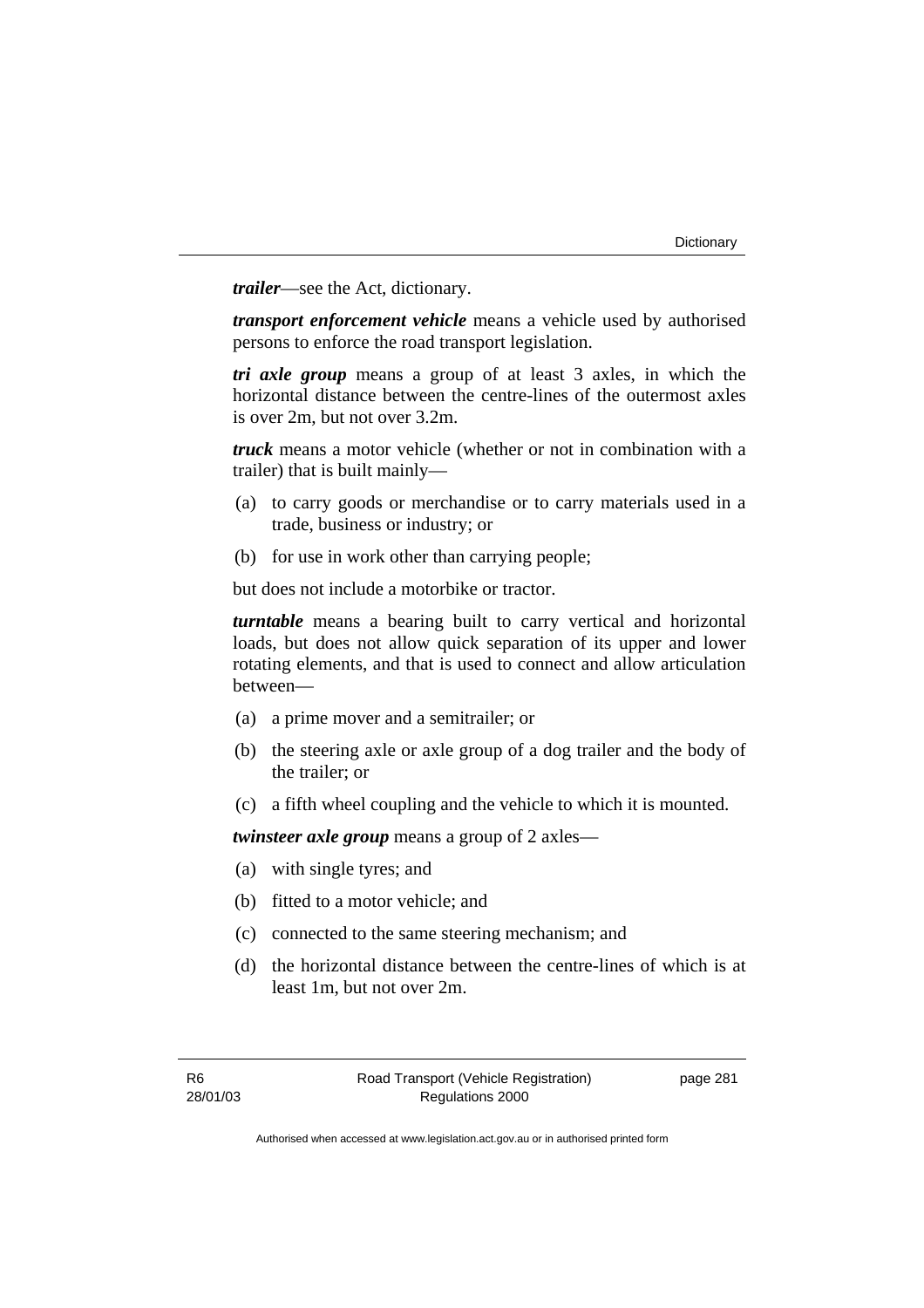**Dictionary** 



## **Twinsteer axle group on a motor vehicle**

*unleaded petrol motor vehicle* means a vehicle required to be manufactured to operate on unleaded petrol in accordance with the requirements of an applicable ADR.

*unregistered vehicle* means an unregistered registrable vehicle.

*unregistered vehicle permit*—see the Act, dictionary.

*use*—see the Act, dictionary.

*vacuum brakes* means vacuum-operated or vacuum-assisted brakes.

*vehicle*—see the Act, dictionary.

*vehicle identifier*—see the *Road Transport (General) Act 1999*, section 83B.

*vehicle inspection station* means a place operated by or for the road transport authority to find out whether registrable vehicles comply with the applicable vehicle standards for the vehicles.

*vehicle numberplate* means a numberplate issued by the road transport authority under these regulations other than a bicycle rack

page 282 Road Transport (Vehicle Registration) Regulations 2000

R6 28/01/03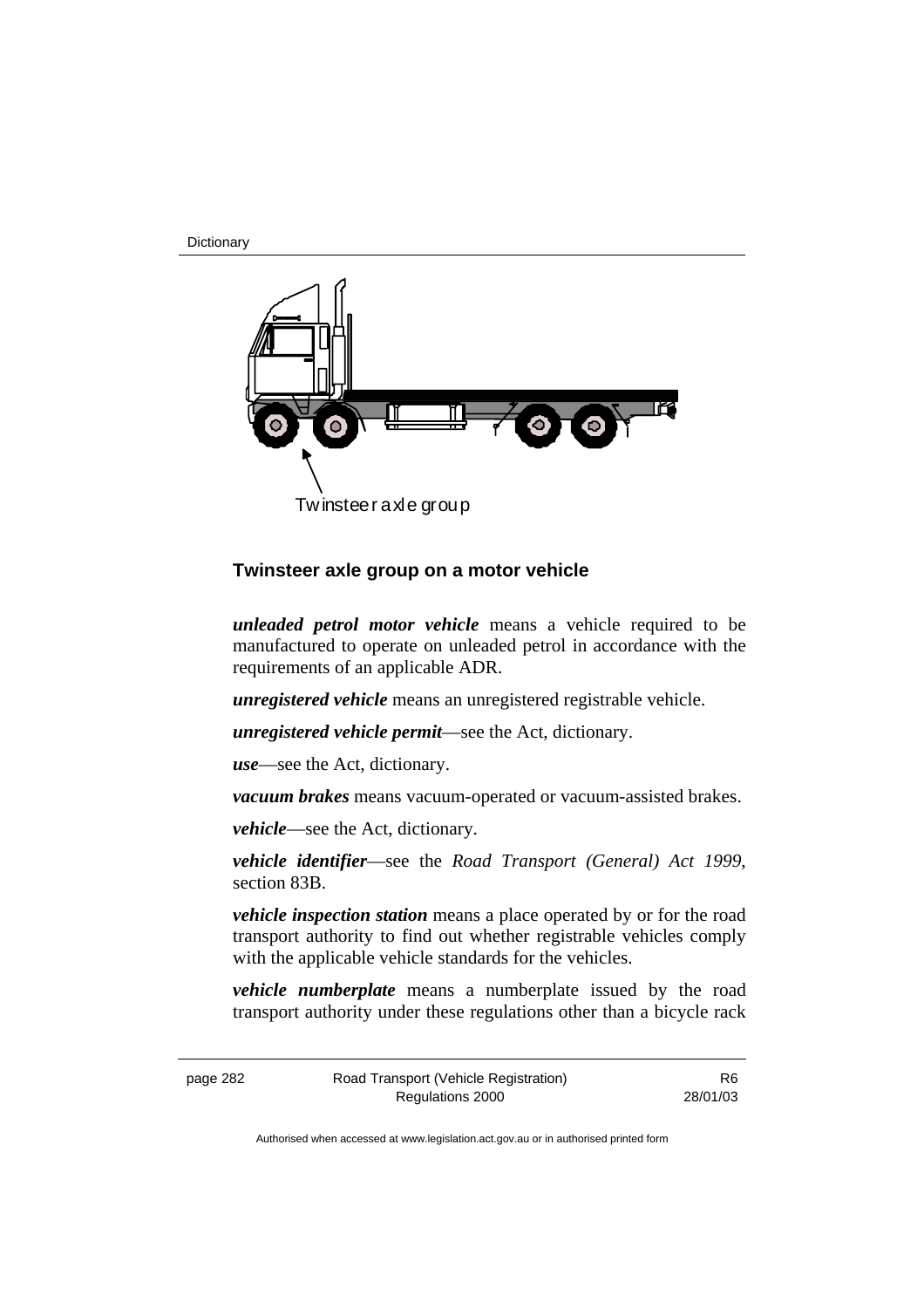numberplate, and, in division 3.5.6 (Damaged, lost, stolen or destroyed numberplates), includes a trader's plate.

*vehicle part*, of a registrable vehicle—see regulation 154 (Definitions for pt 6.4 (Component identification numbers)).

*vehicle registration authority* means the road transport authority or the corresponding authority of another jurisdiction.

*veteran vehicle* means a motor vehicle built before 1919.

*VIN*, of a vehicle, means the vehicle identification number allocated to the vehicle in accordance with the ADRs.

*vintage vehicle* means a motor vehicle built after 1918 and before 1931.

*windscreen*, of a vehicle, means the main front windscreen of the vehicle, but does not include a wind deflector or other subsidiary windscreen.

*written-off* vehicle—see the *Road Transport (General) Act 1999*, section 83B.

*written-off vehicles register*—see the *Road Transport (General) Act 1999*, section 83B.

*yellow* includes amber.

page 283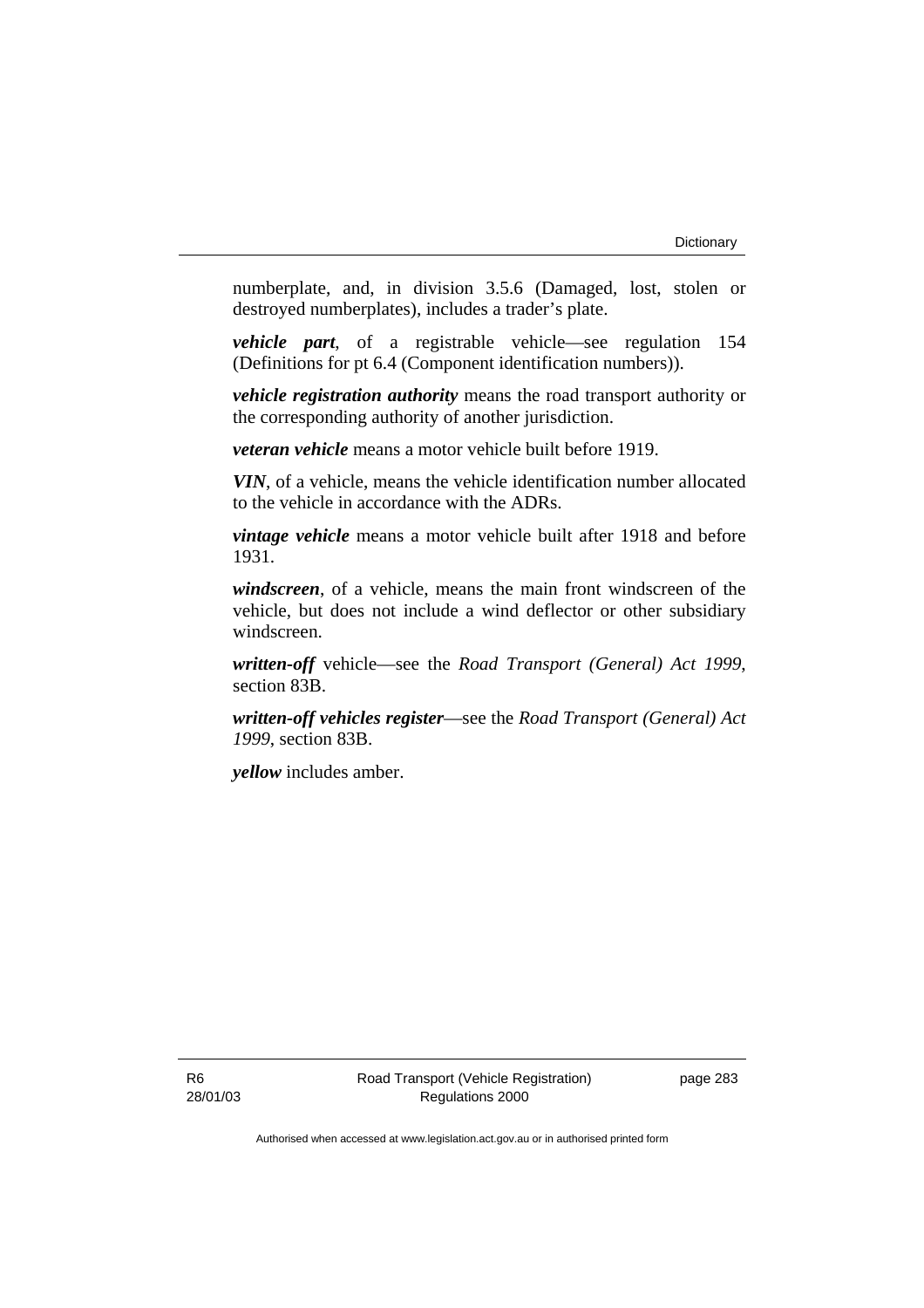1 About the endnotes

# **Endnotes**

## **1 About the endnotes**

Amending and modifying laws are annotated in the legislation history and the amendment history. Current modifications are not included in the republished law but are set out in the endnotes.

Not all editorial amendments made under the *Legislation Act 2001*, part 11.3 are annotated in the amendment history. Full details of any amendments can be obtained from the Parliamentary Counsel's Office.

Uncommenced amending laws and expiries are listed in the legislation history and the amendment history. These details are underlined. Uncommenced provisions and amendments are not included in the republished law but are set out in the last endnote.

If all the provisions of the law have been renumbered, a table of renumbered provisions gives details of previous and current numbering.

The endnotes also include a table of earlier republications.

If the republished law includes penalties, current information about penalty unit values appears on the republication inside front cover.

## **2 Abbreviation key**

| $am = amended$                               | $ord = ordinance$                         |
|----------------------------------------------|-------------------------------------------|
| $amdt = amendment$                           | $orig = original$                         |
| $ch = chapter$                               | $p = page$                                |
| $cl = clause$                                | $par = paragraph$                         |
| $def = definition$                           | $pres = present$                          |
| $dict = dictionary$                          | $prev = previous$                         |
| $disallowed = disallowed by the Legislative$ | $(\text{prev}) = \text{previously}$       |
| Assembly                                     | $prov = provision$                        |
| $div = division$                             | $pt = part$                               |
| $exp = expires/expired$                      | $r = rule/subrule$                        |
| $Gaz = Gazette$                              | $reg = regulation/subregulation$          |
| $hdg =$ heading                              | $renum = renumbered$                      |
| IA = Interpretation Act 1967                 | $reloc = relocated$                       |
| $ins = inserted/added$                       | $R[X]$ = Republication No                 |
| $LA =$ Legislation Act 2001                  | $RI = reissue$                            |
| $LR =$ legislation register                  | $s = section/subsection$                  |
| $LRA =$ Legislation (Republication) Act 1996 | $sch = schedule$                          |
| $mod = modified / modified$                  | $sdiv = subdivision$                      |
| $No = number$                                | $sub =$ substituted                       |
| $num = numbered$                             | $SL = Subordinate Law$                    |
| $o = order$                                  | underlining = whole or part not commenced |
| $om = omitted/repealed$                      | or to be expired                          |
|                                              |                                           |

page 284 Road Transport (Vehicle Registration) Regulations 2000

R6 28/01/03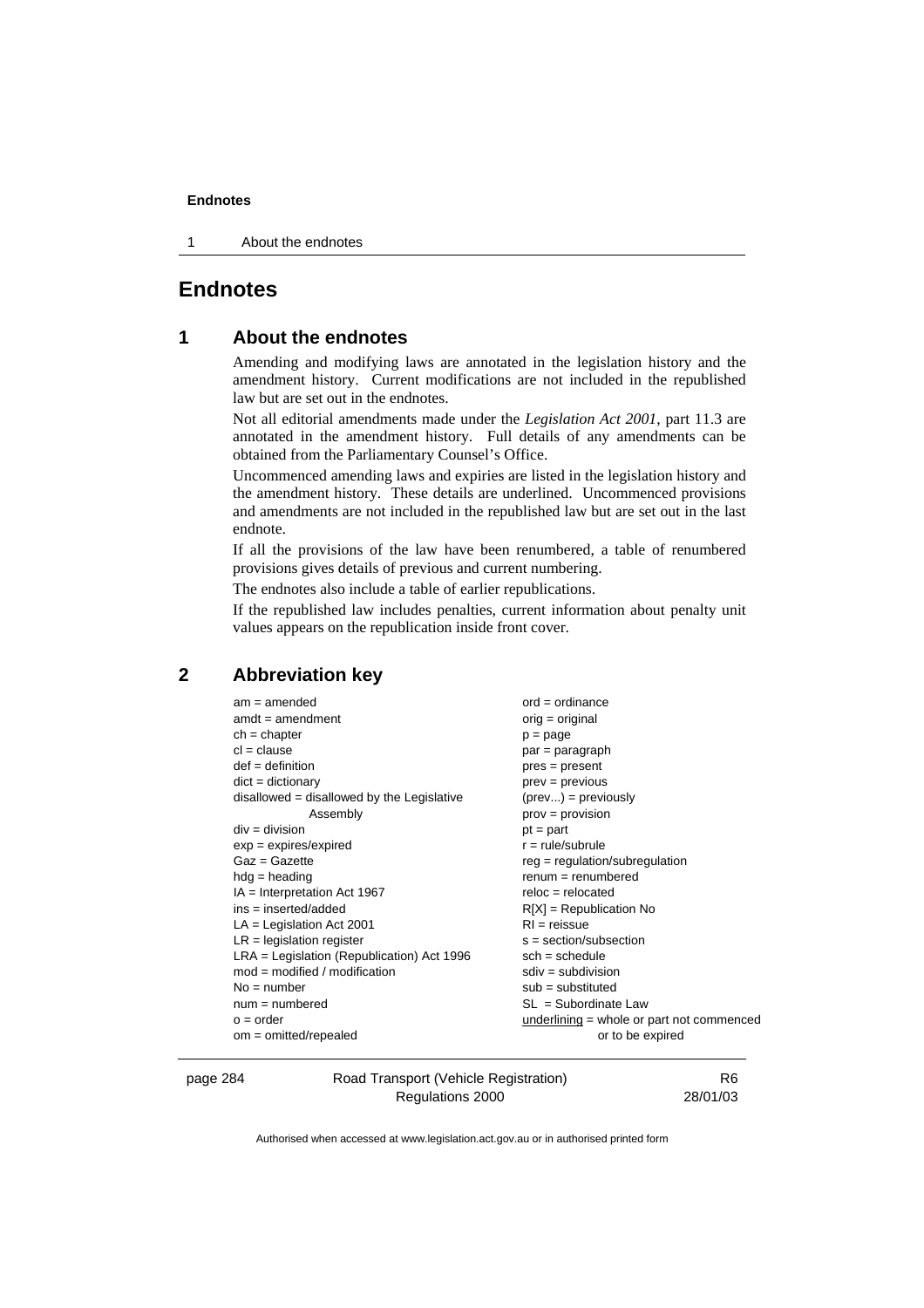## **3 Legislation history**

#### **Road Transport (Vehicle Registration) Regulations SL 2000 No 12**  notified 29 February 2000 (Gaz 2000 No S6)

reg 1, reg 2 commenced 29 February 2000 (IA s 10B) remainder (regs 3-24) commenced 1 March 2000 (reg 2 and Gaz 2000 No S5)

as amended by

### **Road Transport Legislation Amendment Regulations SL 2000 No 22 pt 3**

notified 18 May 2000 (Gaz 2000 No 20) commenced 18 May 2000 (reg 1)

### **Road Transport (Vehicle Registration) Regulations Amendment SL 2001 No 7**

notified 28 February 2001 (Gaz 2001 No S10) reg 1 commenced 28 February 2001 (IA s 10B) remainder (regs 2-14) commenced 1 March 2001 (reg 1) reg 9, reg 12 disallowed 29 March 2001

#### **Road Transport Legislation Amendment Act 2001 No 27 sch 4**

notified 24 May 2001 (Gaz 2001 No 21) s 1, s 2 commenced 24 May 2001 (IA s 10B) sch 4 commenced 24 May 2001 (s 2)

## **Legislation (Consequential Amendments) Act 2001 No 44 pt 350**

notified 26 July 2001 (Gaz 2001 No 30)

s 1, s 2 commenced 26 July 2001 (IA s 10B) pt 350 commenced 12 September 2001 (s 2 and see Gaz 2001 No S65)

# **Road Transport Legislation Amendment 2002 SL 2002 No 2 pt 7**

notified LR 27 February 2002 reg 1, reg 2 commenced 27 February 2002 (LA s 75) pt 7 commenced 1 March 2002 (reg 2 and see CN 2002 No 2)

# **Road Transport Legislation Amendment Act 2002 No 23 ss 15-25**

notified LR 9 September 2002

s 1, s 2 commenced 9 September 2002 (LA s 75)

ss 15-25 commenced 28 January 2003 (s 2 (3) and CN2002-16)

R6 28/01/03 Road Transport (Vehicle Registration) Regulations 2000

page 285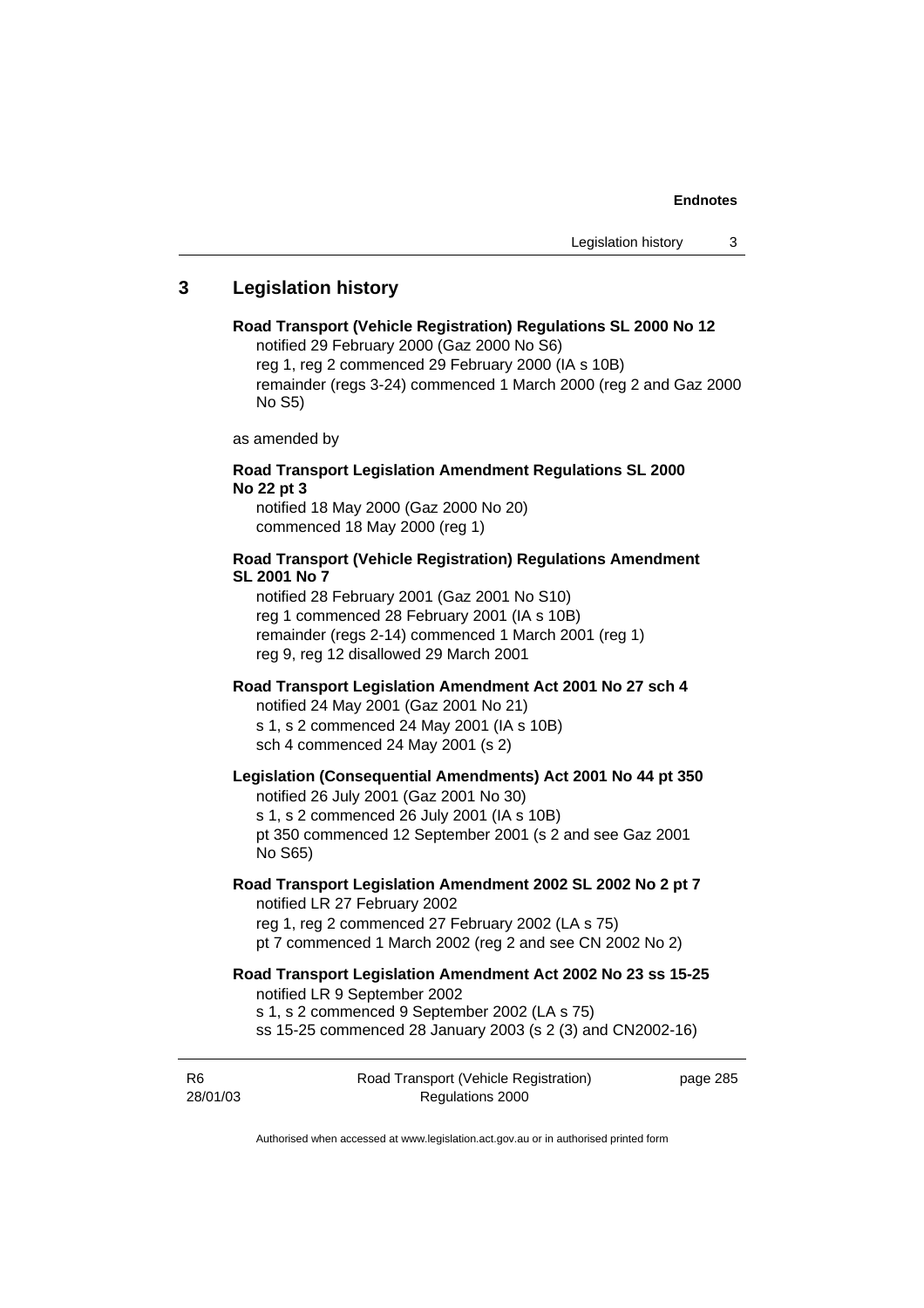4 Amendment history

## **Statute Law Amendment Act 2002 No 30 pt 3.75**

notified LR 16 September 2002 s 1, s 2 taken to have commenced 19 May 1997 (LA s 75 (2)) pt 3.75 commenced 17 September 2002 (s 2 (1))

### **Road Transport Legislation Amendment Regulations 2002 (No 2) SL2002-31 pt 6**

notified LR 31 October 2002 reg 1, reg 2 commenced 31 October 2002 (LA s 75 (1)) pt 6 commenced 28 January 2003 (reg 2 (2) and CN2002-16)

## **4 Amendment history**

| <b>Commencement</b>                                                                         |                                                                                                                                                            |  |
|---------------------------------------------------------------------------------------------|------------------------------------------------------------------------------------------------------------------------------------------------------------|--|
| reg 2                                                                                       | om Act 2001 No 27 amdt 4.33                                                                                                                                |  |
| Definitions-the dictionary                                                                  |                                                                                                                                                            |  |
| reg 3 hdg<br>reg 3                                                                          | bracketed note exp 17 September 2002 (reg 5 (3))<br>am Act 2001 No 44 amdt 1.3813                                                                          |  |
| Diagrams---the dictionary                                                                   |                                                                                                                                                            |  |
| reg 4 hdg                                                                                   | bracketed note exp 17 September 2002 (reg 5 (3))                                                                                                           |  |
| <b>Notes</b>                                                                                |                                                                                                                                                            |  |
| reg 5 hdg<br>reg 5                                                                          | bracketed note exp 17 September 2002 (reg 5 (3))<br>am Act 2001 No 44 amdt 1.3814; Act 2002 No 30 amdt 3.782<br>(2), (3) exp 17 September 2002 (reg 5 (3)) |  |
|                                                                                             | <b>Meaning of registration provisions</b>                                                                                                                  |  |
| reg 6 hdg                                                                                   | bracketed note exp 17 September 2002 (reg 5 (3))                                                                                                           |  |
| <b>Suspension of exemptions</b>                                                             |                                                                                                                                                            |  |
| reg 7 hdg                                                                                   | bracketed note exp 17 September 2002 (reg 5 (3))                                                                                                           |  |
| reg 8 hdg                                                                                   | Application of Act, s 18 to pt 2.2 vehicles<br>bracketed note exp 17 September 2002 (reg 5 (3))                                                            |  |
| <b>Vehicles on tow trucks</b>                                                               |                                                                                                                                                            |  |
| reg 9 hdg                                                                                   | bracketed note exp 17 September 2002 (reg 5 (3))                                                                                                           |  |
| Vehicles used for agricultural work                                                         |                                                                                                                                                            |  |
| reg 10 hdg                                                                                  | bracketed note exp 17 September 2002 (reg 5 (3))                                                                                                           |  |
| Vehicles using roads or road related areas to a limited extent during primary<br>production |                                                                                                                                                            |  |
| reg 11 hdg                                                                                  | bracketed note exp 17 September 2002 (reg 5 (3))                                                                                                           |  |
| Trailers used for road construction and other public works                                  |                                                                                                                                                            |  |
| reg 12 hdg                                                                                  | bracketed note exp 17 September 2002 (reg 5 (3))                                                                                                           |  |
|                                                                                             |                                                                                                                                                            |  |

| page 286 | Road Transport (Vehicle Registration) | R6.      |
|----------|---------------------------------------|----------|
|          | Regulations 2000                      | 28/01/03 |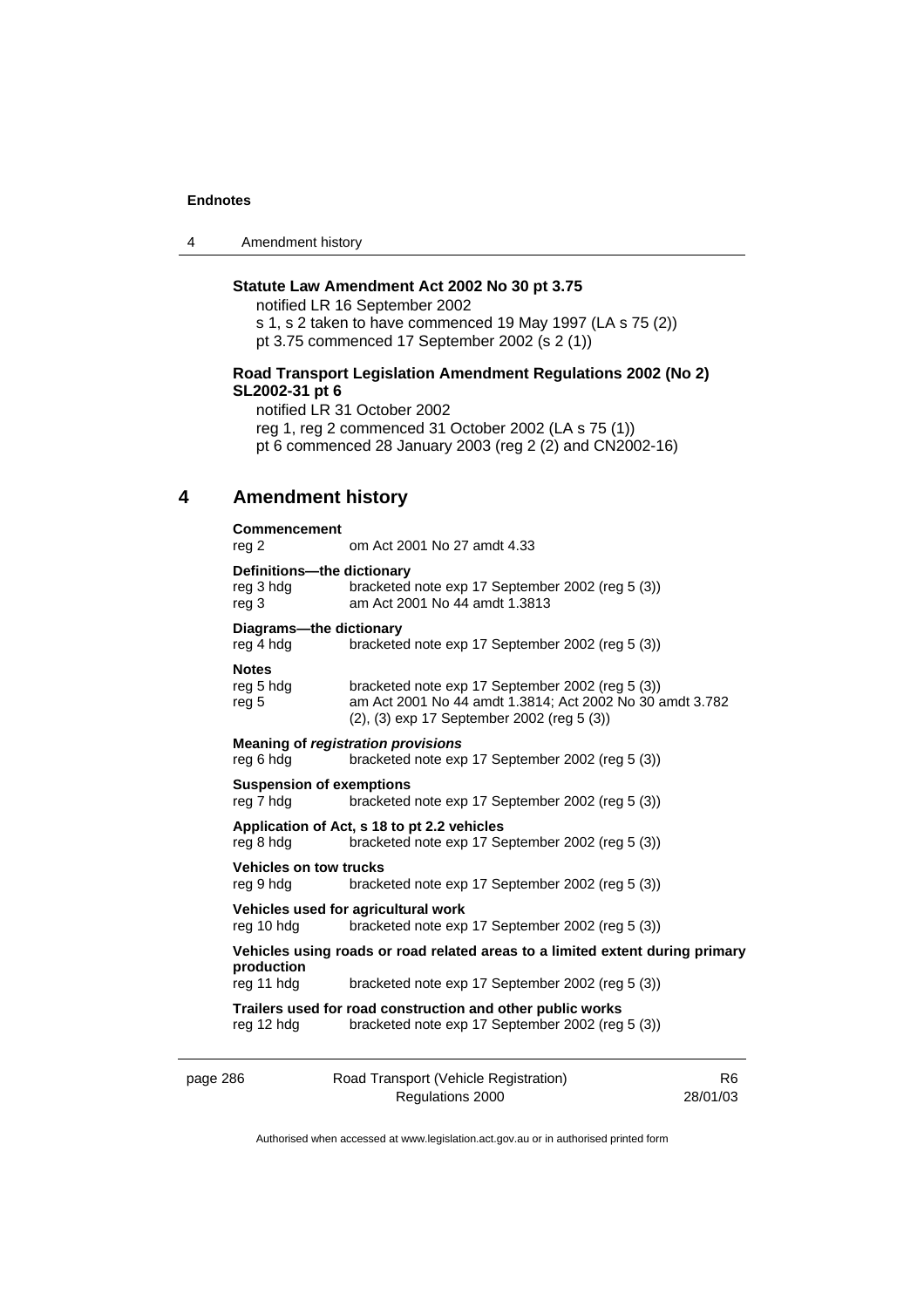|                                                     |                                                                                                                         | Amendment history | 4 |
|-----------------------------------------------------|-------------------------------------------------------------------------------------------------------------------------|-------------------|---|
| reg 13 hdg                                          | Golf and green keeping vehicles used on roads or road related areas<br>bracketed note exp 17 September 2002 (reg 5 (3)) |                   |   |
| Vehicles temporarily in the ACT<br>reg 14 hdg       | bracketed note exp 17 September 2002 (reg 5 (3))                                                                        |                   |   |
| reg 15 hdg                                          | Vehicles registered under Interstate Road Transport Act 1985<br>bracketed note exp 17 September 2002 (reg 5 (3))        |                   |   |
| reg 16 hdg                                          | Trailers exempt from registration in another jurisdiction<br>bracketed note exp 17 September 2002 (reg 5 (3))           |                   |   |
| Vehicles used to fight rural fires<br>reg 17 hdg    | bracketed note exp 17 September 2002 (reg 5 (3))                                                                        |                   |   |
| <b>Police vehicles</b><br>reg 18 hdg                | bracketed note exp 17 September 2002 (reg 5 (3))                                                                        |                   |   |
| Lawn mowers<br>reg 19 hdg                           | bracketed note exp 17 September 2002 (reg 5 (3))                                                                        |                   |   |
| <b>Bicycles with auxiliary motors</b><br>reg 20 hdg | bracketed note exp 17 September 2002 (reg 5 (3))                                                                        |                   |   |
| reg 21 hdg                                          | Vehicles used by certain people with disabilities<br>bracketed note exp 17 September 2002 (reg 5 (3))                   |                   |   |
| reg 22 hdg                                          | Vehicles being driven to obtain registration etc<br>bracketed note exp 17 September 2002 (reg 5 (3))                    |                   |   |
| <b>Vehicles being inspected</b><br>reg 23 hdg       | bracketed note exp 17 September 2002 (reg 5 (3))                                                                        |                   |   |
| reg 24 hdg                                          | Self-propelled elevating work platforms<br>bracketed note exp 17 September 2002 (reg 5 (3))                             |                   |   |
| reg 25 hdg                                          | Registered operator of registrable vehicle<br>bracketed note exp 17 September 2002 (reg 5 (3))                          |                   |   |
| <b>Eligible vehicles</b><br>reg 26 hdg              | bracketed note exp 17 September 2002 (reg 5 (3))                                                                        |                   |   |
| Who may apply for registration?<br>reg 27 hdg       | bracketed note exp 17 September 2002 (reg 5 (3))                                                                        |                   |   |
| reg 28 hdg                                          | Information that may be required for registration application<br>bracketed note exp 17 September 2002 (reg 5 (3))       |                   |   |
| reg 29 hdg                                          | Supporting evidence for registration application<br>bracketed note exp 17 September 2002 (reg 5 (3))                    |                   |   |
| reg 30 hdg                                          | Giving authority registration application and supporting evidence<br>bracketed note exp 17 September 2002 (reg 5 (3))   |                   |   |
|                                                     |                                                                                                                         |                   |   |

R6 28/01/03 Road Transport (Vehicle Registration) Regulations 2000

page 287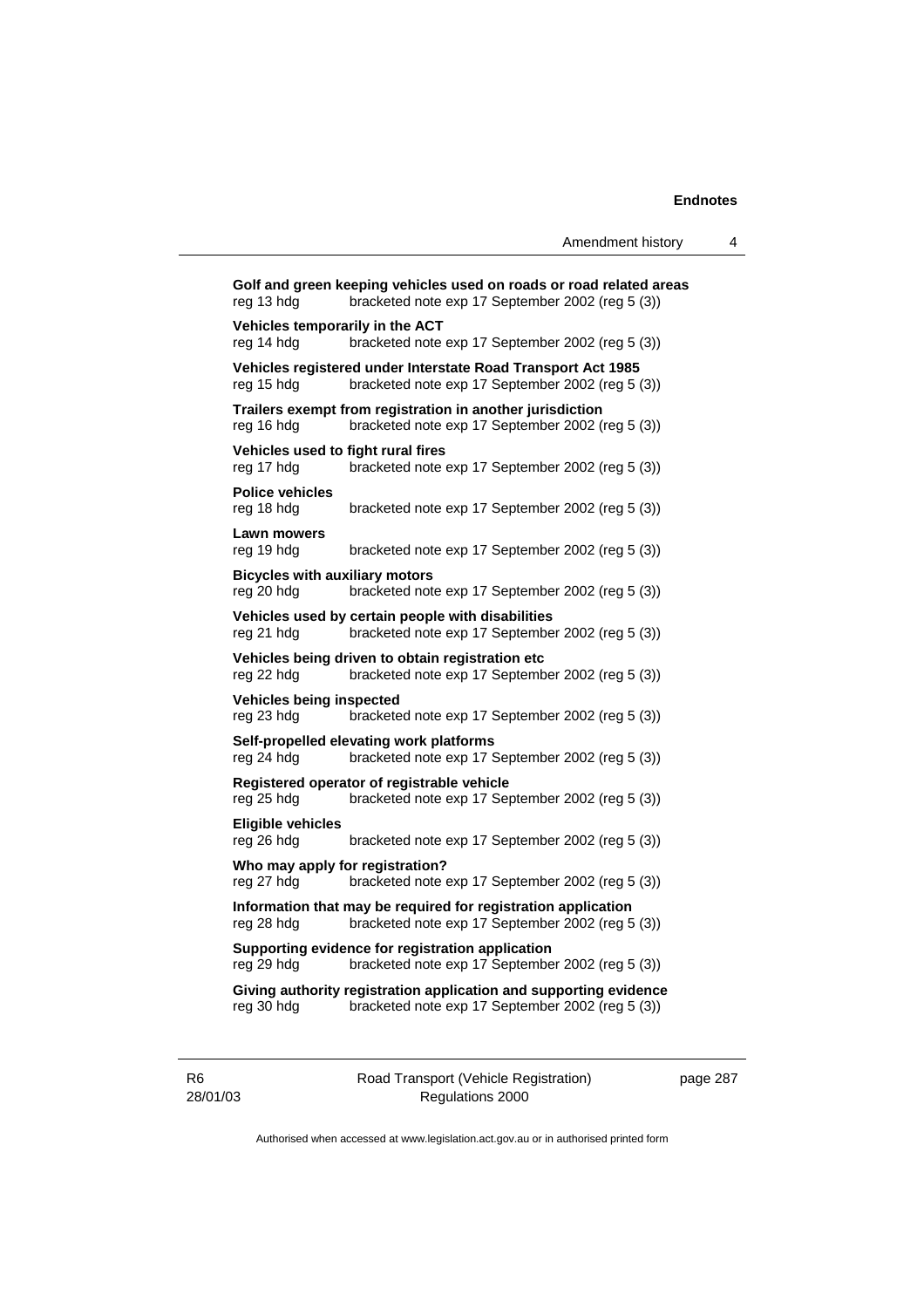| Amendment history |  |
|-------------------|--|
|-------------------|--|

| <b>Duration of registration</b><br>reg 31 hdg<br>reg 31                                                          | bracketed note exp 17 September 2002 (reg 5 (3))<br>am 2001 No 7 reg 3, reg 4; Act 2001 No 44 amdt 1.3815                              |  |
|------------------------------------------------------------------------------------------------------------------|----------------------------------------------------------------------------------------------------------------------------------------|--|
| reg 32 hdg<br>reg 32                                                                                             | Deciding applications for registration<br>bracketed note exp 17 September 2002 (reg 5 (3))<br>am 2002 No 2 reg 38; Act 2002 No 23 s 16 |  |
| reg 32A                                                                                                          | Deciding applications for registration-written-off vehicles<br>ins Act 2002 No 23 s 17<br>am SL2002-31 reg 26, reg 27, reg 32          |  |
| reg 32B                                                                                                          | When a vehicle is a statutory write-off<br>ins Act 2002 No 23 s 17<br>om SL2002-31 reg 28                                              |  |
| <b>Conditional registration</b><br>reg 33 hdg                                                                    | bracketed note exp 17 September 2002 (reg 5 (3))                                                                                       |  |
| reg 34 hdg                                                                                                       | General information to be recorded in register<br>bracketed note exp 17 September 2002 (reg 5 (3))                                     |  |
| reg 35 hdg                                                                                                       | Other information that may be recorded in register<br>bracketed note exp 17 September 2002 (reg 5 (3))                                 |  |
| <b>Recording of dealing restrictions</b><br>reg 36 hdg                                                           | bracketed note exp 17 September 2002 (reg 5 (3))                                                                                       |  |
| reg 37 hdg                                                                                                       | Changes in description or configuration to be recorded<br>bracketed note exp 17 September 2002 (reg 5 (3))                             |  |
| reg 38 hdg                                                                                                       | Register to record information over previous 2 years<br>bracketed note exp 17 September 2002 (reg 5 (3))                               |  |
| reg 39 hdg                                                                                                       | Searches of registrable vehicles register etc<br>bracketed note exp 17 September 2002 (reg 5 (3))                                      |  |
| <b>Registration certificates</b><br>reg 40 hdg<br>reg 40                                                         | bracketed note exp 17 September 2002 (reg 5 (3))<br>am 2001 No 7 reg 5                                                                 |  |
| reg 43 hdg                                                                                                       | Recovery of lost or stolen registration certificates<br>bracketed note exp 17 September 2002 (reg 5 (3))                               |  |
| <b>Registration labels</b><br>reg 44 hdg                                                                         | bracketed note exp 17 September 2002 (reg 5 (3))                                                                                       |  |
| Using a vehicle without registration label etc<br>bracketed note exp 17 September 2002 (reg 5 (3))<br>reg 45 hdg |                                                                                                                                        |  |
| reg 45A                                                                                                          | <b>Streamlined registration procedures</b><br>ins 2001 No 7 reg 6                                                                      |  |
|                                                                                                                  |                                                                                                                                        |  |

page 288 Road Transport (Vehicle Registration) Regulations 2000

R6 28/01/03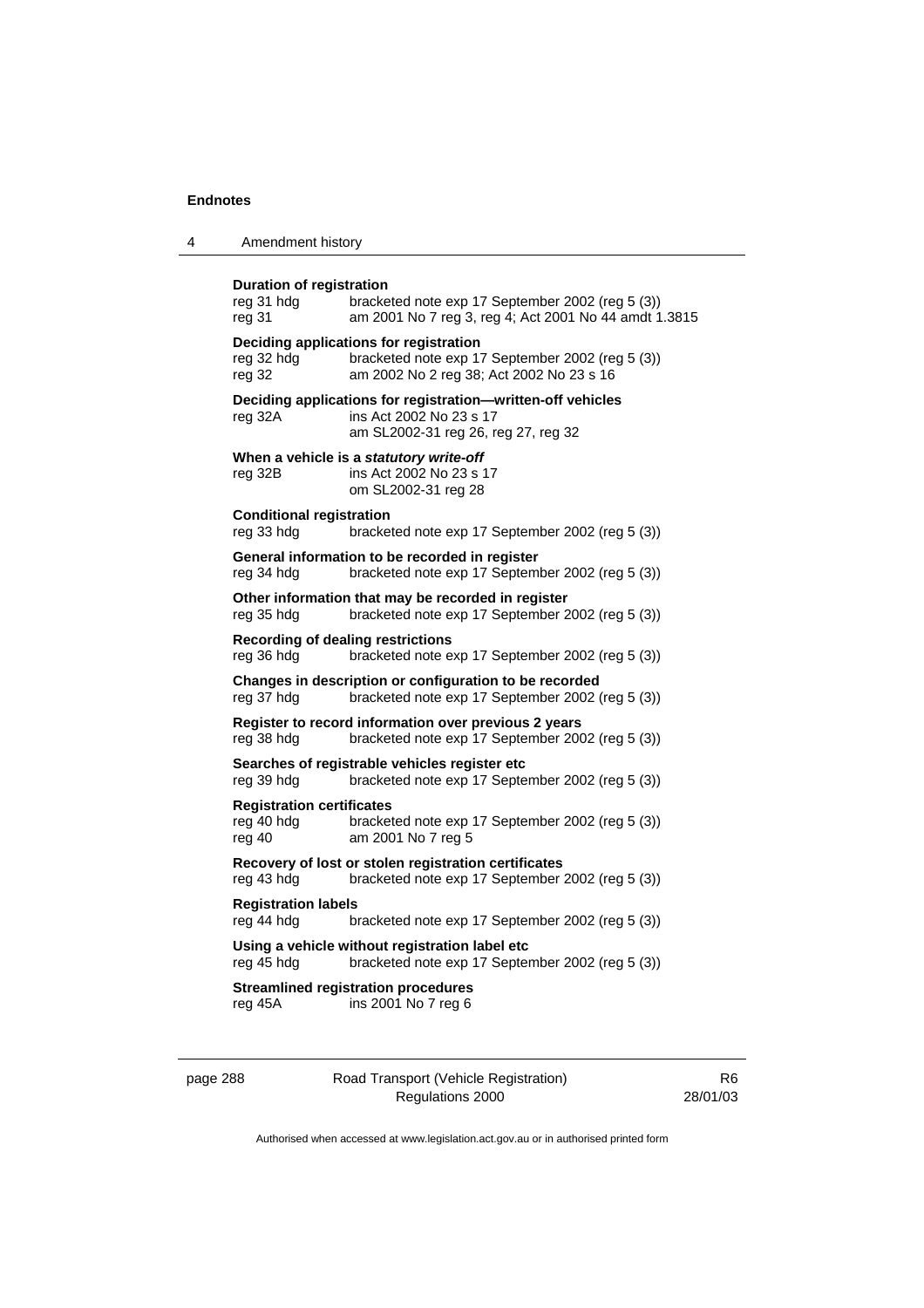| Definitions for pt 3.5<br>reg 46 hdg                   | bracketed note exp 17 September 2002 (reg 5 (3))                                                        |
|--------------------------------------------------------|---------------------------------------------------------------------------------------------------------|
| reg 47                                                 | Determination of non-standard registration numbers<br>sub Act 2001 No 44 amdt 1.3816                    |
| reg 48 hdg                                             | Application of pt 3.5 to trader's plates<br>bracketed note exp 17 September 2002 (reg 5 (3))            |
| Vehicle numberplates<br>reg 49 hdg<br>reg 49           | bracketed note exp 17 September 2002 (reg 5 (3))<br>am 2001 No 7 reg 7                                  |
| <b>Bicycle rack numberplates</b><br>reg 50 hdg         | bracketed note exp 17 September 2002 (reg 5 (3))                                                        |
| reg 51                                                 | Dimensions, layout etc of numberplates<br>sub Act 2001 No 44 amdt 1.3817                                |
| reg 52 hdg                                             | Authority may change registration number<br>bracketed note exp 17 September 2002 (reg 5 (3))            |
| Nature of prescribed rights<br>reg 53 hdg              | bracketed note exp 17 September 2002 (reg 5 (3))                                                        |
| reg 54 hdg                                             | Selling rights to non-standard registration numbers<br>bracketed note exp 17 September 2002 (reg 5 (3)) |
| <b>Assignment of rights</b><br>reg 55 hdg              | bracketed note exp 17 September 2002 (reg 5 (3))                                                        |
| <b>Display of numberplates</b><br>reg 59 hdg<br>reg 59 | bracketed note exp 17 September 2002 (reg 5 (3))<br>am 2002 No 2 reg 39                                 |
| reg 60 hdg                                             | Using vehicle without numberplate etc<br>bracketed note exp 17 September 2002 (reg 5 (3))               |
| <b>Swapping of numberplates</b><br>reg 61 hdg          | bracketed note exp 17 September 2002 (reg 5 (3))                                                        |
| reg 62 hdg                                             | Transfer of numberplate to another vehicle<br>bracketed note exp 17 September 2002 (reg 5 (3))          |
| <b>Exchange of numberplates</b><br>reg 63 hdg          | bracketed note exp 17 September 2002 (reg 5 (3))                                                        |
| <b>Damaged numberplates</b><br>reg 64 hdg              | bracketed note exp 17 September 2002 (reg 5 (3))                                                        |
| reg 65 hdg                                             | Lost, stolen or destroyed numberplates<br>bracketed note exp 17 September 2002 (reg 5 (3))              |

R6 28/01/03

Road Transport (Vehicle Registration) Regulations 2000

page 289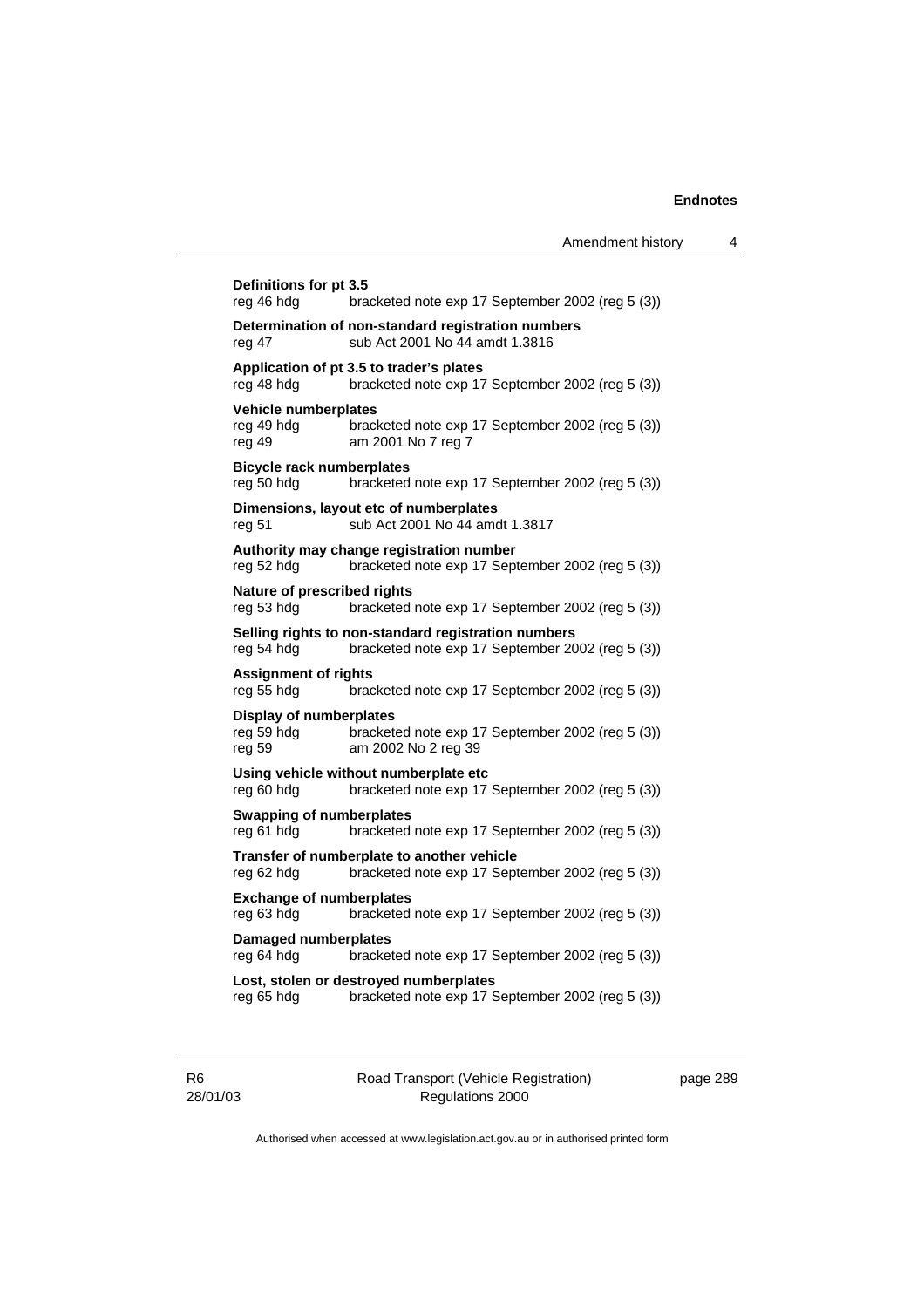| 4 | Amendment history |
|---|-------------------|
|---|-------------------|

| reg 66 hdg                                                                                                              | Recovery of lost or stolen numberplates<br>bracketed note exp 17 September 2002 (reg 5 (3))                                                                                                                                                                                                                             |  |
|-------------------------------------------------------------------------------------------------------------------------|-------------------------------------------------------------------------------------------------------------------------------------------------------------------------------------------------------------------------------------------------------------------------------------------------------------------------|--|
| Notice of renewal for registration<br>reg 67 hdg<br>reg 67                                                              | bracketed note exp 17 September 2002 (reg 5 (3))<br>am 2001 No 7 reg 8                                                                                                                                                                                                                                                  |  |
| <b>Renewal of registration</b><br>reg 68 hdg<br>reg 68                                                                  | bracketed note exp 17 September 2002 (reg 5 (3))<br>am 2001 No 7 reg 10, reg 11<br>(2) sub 2001 No 7 reg 9<br>disallowed 29 March 2001<br>(2A) ins 2001 No 7 reg 9<br>disallowed 29 March 2001<br>(13) exp 31 March 2002 (reg 68 (13))<br>am Act 2001 No 44 amdt 1.3818; Act 2002 No 23 s 18, s 19;<br>SL2002-31 reg 29 |  |
| reg 68A                                                                                                                 | Seasonal vehicles—maximum registration renewal period<br>ins 2001 No 7 reg 12<br>disallowed 29 March 2001<br>ins Act 2002 No 23 s 19                                                                                                                                                                                    |  |
| reg 69 hdg                                                                                                              | Obligation to notify change of name or address etc<br>bracketed note exp 17 September 2002 (reg 5 (3))                                                                                                                                                                                                                  |  |
| reg 70 hdg<br>reg 70                                                                                                    | Obligation to notify if vehicle destroyed or written off<br>bracketed note exp 17 September 2002 (reg 5 (3))<br>om Act 2002 No 23 s 20                                                                                                                                                                                  |  |
| reg 71 hdg                                                                                                              | Obligations in relation to changed vehicles<br>bracketed note exp 17 September 2002 (reg 5 (3))                                                                                                                                                                                                                         |  |
| Verification of register and monitoring of compliance<br>reg 72 hdg<br>bracketed note exp 17 September 2002 (reg 5 (3)) |                                                                                                                                                                                                                                                                                                                         |  |
| <b>Obligations of disposers</b><br>reg 73 hdg                                                                           | bracketed note exp 17 September 2002 (reg 5 (3))                                                                                                                                                                                                                                                                        |  |
| <b>Obligations of acquirers</b><br>reg 74 hdg                                                                           | bracketed note exp 17 September 2002 (reg 5 (3))                                                                                                                                                                                                                                                                        |  |
| reg 75 hdg                                                                                                              | Interim entry about disposal of vehicle<br>bracketed note exp 17 September 2002 (reg 5 (3))                                                                                                                                                                                                                             |  |
| <b>Repossession and restoration</b><br>reg 76 hdg                                                                       | bracketed note exp 17 September 2002 (reg 5 (3))                                                                                                                                                                                                                                                                        |  |
| reg 77 hdg                                                                                                              | Transfer on death of registered operator<br>bracketed note exp 17 September 2002 (reg 5 (3))                                                                                                                                                                                                                            |  |
| reg 78 hdg                                                                                                              | When transfer of registration may or must be refused<br>bracketed note exp 17 September 2002 (reg 5 (3))                                                                                                                                                                                                                |  |
|                                                                                                                         |                                                                                                                                                                                                                                                                                                                         |  |

page 290 Road Transport (Vehicle Registration) Regulations 2000

R6 28/01/03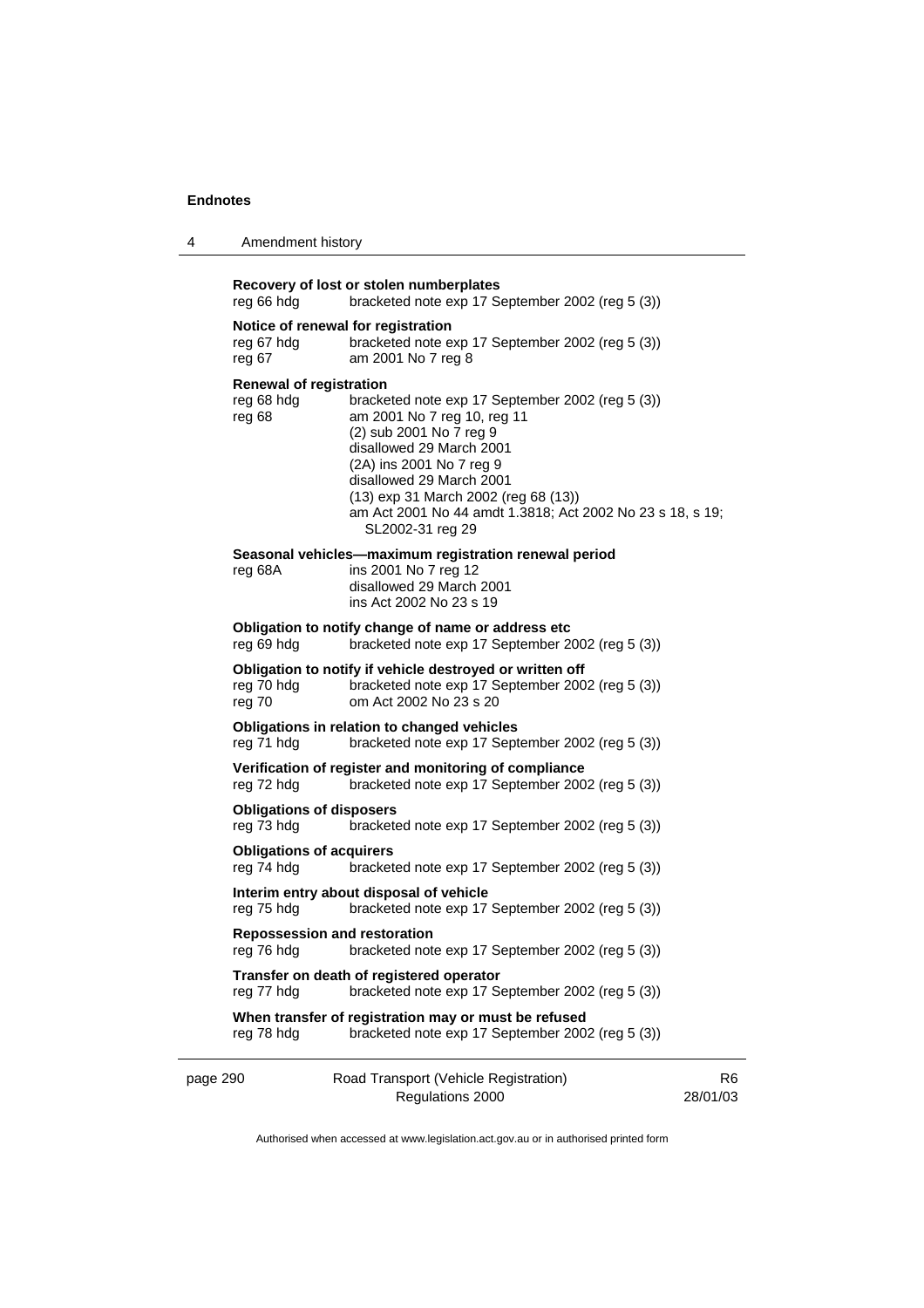|                                                         |                                                                                                                                                            | Amendment history | 4 |
|---------------------------------------------------------|------------------------------------------------------------------------------------------------------------------------------------------------------------|-------------------|---|
| reg 78                                                  | am 2001 No 7 reg 13; Act 2002 No 23 s 21, s 22; SL2002-31<br>reg 32                                                                                        |                   |   |
| reg 79 hdg                                              | Action on approval of application for transfer<br>bracketed note exp 17 September 2002 (reg 5 (3))                                                         |                   |   |
| <b>Exemptions from pt 4.2</b><br>reg 80 hdg             | bracketed note exp 17 September 2002 (reg 5 (3))                                                                                                           |                   |   |
| <b>Expiry of registration</b><br>reg 81 hdg             | bracketed note exp 17 September 2002 (reg 5 (3))                                                                                                           |                   |   |
| reg 82 hdg                                              | Return of numberplates if registration expires<br>bracketed note exp 17 September 2002 (reg 5 (3))                                                         |                   |   |
| reg 83 hdg                                              | Surrender of registration by registered operator<br>bracketed note exp 17 September 2002 (reg 5 (3))                                                       |                   |   |
| reg 84 hdg<br>reg 84                                    | Suspension or cancellation of registration<br>bracketed note exp 17 September 2002 (reg 5 (3))<br>am Act 2002 No 23 s 23; SL2002-31 reg 32                 |                   |   |
| reg 85 hdg<br>reg 85                                    | Procedures for suspension and cancellation of registration<br>bracketed note exp 17 September 2002 (reg 5 (3))<br>am Act 2002 No 23 s 24; SL2002-31 reg 32 |                   |   |
| reg 86 hdg                                              | Issue of unregistered vehicle permits etc<br>bracketed note exp 17 September 2002 (reg 5 (3))                                                              |                   |   |
| reg 87 hdg                                              | Obligations of holder of unregistered vehicle permit<br>bracketed note exp 17 September 2002 (reg 5 (3))                                                   |                   |   |
| <b>Issue of trader's plates</b><br>reg 88 hdg<br>reg 88 | bracketed note exp 17 September 2002 (reg 5 (3))<br>am Act 2001 No 44 amdt 1.3819                                                                          |                   |   |
| reg 90 hdg                                              | Identification labels for trader's plates<br>bracketed note exp 17 September 2002 (reg 5 (3))                                                              |                   |   |
| <b>Replacement identification labels</b><br>reg 92 hdg  | bracketed note exp 17 September 2002 (reg 5 (3))                                                                                                           |                   |   |
| reg 93 hdg                                              | Recovery of lost or stolen identification labels<br>bracketed note exp 17 September 2002 (reg 5 (3))                                                       |                   |   |
|                                                         | Use of vehicles with trader's plates on road or road related area<br>reg 94 hdg bracketed note exp 17 September 2002 (reg 5 (3))                           |                   |   |
| <b>Attaching of identification labels</b><br>reg 95 hdg | bracketed note exp 17 September 2002 (reg 5 (3))                                                                                                           |                   |   |
| Authorised use of trader's plates<br>reg 96 hdg         | bracketed note exp 17 September 2002 (reg 5 (3))                                                                                                           |                   |   |
|                                                         |                                                                                                                                                            |                   |   |

R6 28/01/03

Road Transport (Vehicle Registration) Regulations 2000

page 291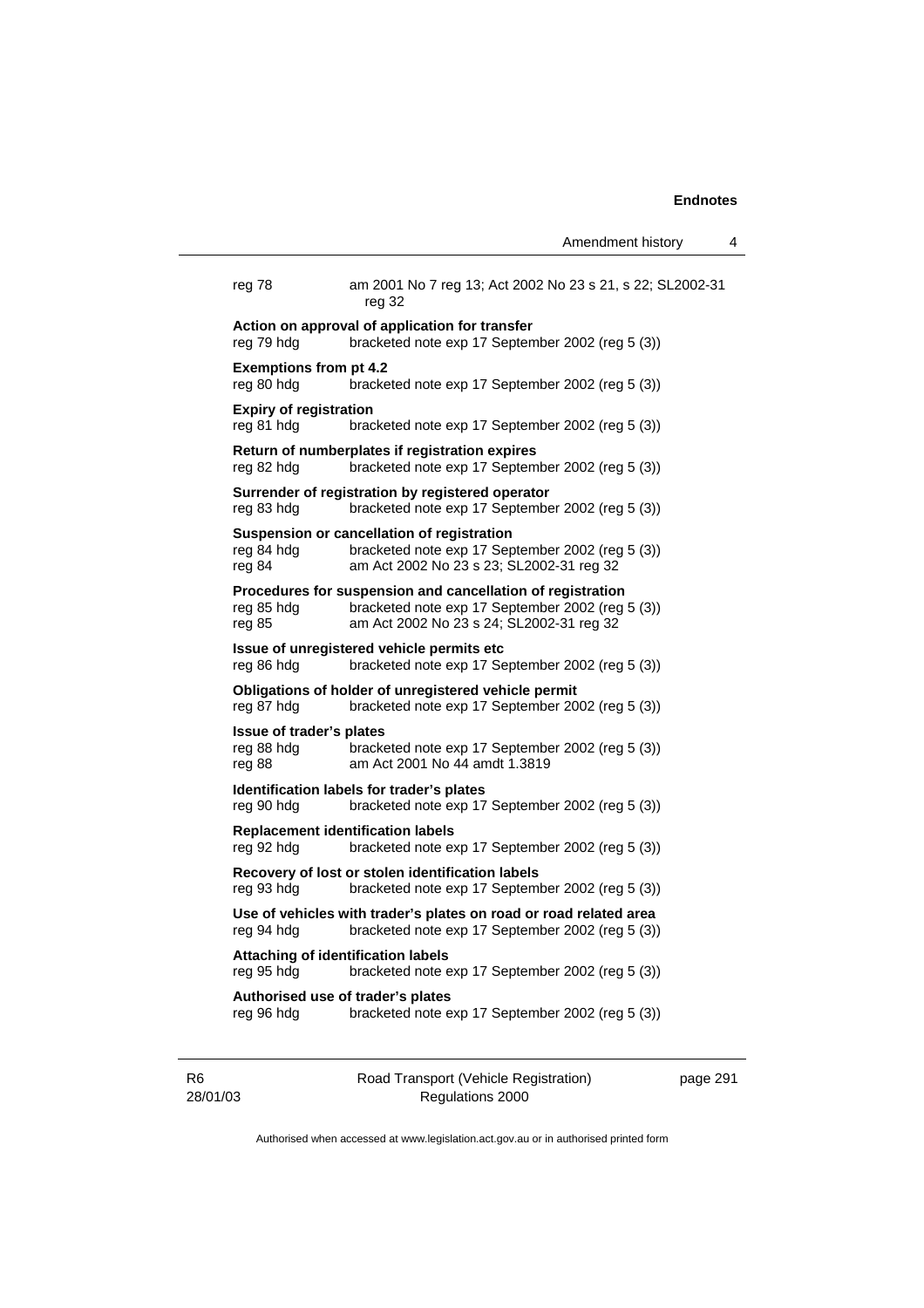#### 4 Amendment history

```
Unauthorised uses of identification labels 
reg 97 hdg bracketed note exp 17 September 2002 (reg 5 (3)) 
Trader to make, keep and produce records 
reg 98 hdg bracketed note exp 17 September 2002 (reg 5 (3)) 
Questions about use of plate to be answered 
reg 99 hdg bracketed note exp 17 September 2002 (reg 5 (3)) 
Disposal or cessation of business 
reg 100 hdg bracketed note exp 17 September 2002 (reg 5 (3)) 
Return of trader's plate 
reg 101 hdg bracketed note exp 17 September 2002 (reg 5 (3)) 
What are the applicable vehicle standards? 
reg 103 hdg bracketed note exp 17 September 2002 (reg 5 (3)) 
Road transport authority may exempt vehicle etc from certain provisions 
reg 104 hdg bracketed note exp 17 September 2002 (reg 5 (3)) 
Compliance with applicable vehicle standards 
reg 112 hdg bracketed note exp 17 September 2002 (reg 5 (3)) 
Noncomplying and non-standard vehicles 
reg 113 hdg bracketed note exp 17 September 2002 (reg 5 (3)) 
Installation of operations plates, modification of vehicles etc 
reg 114 hdg bracketed note exp 17 September 2002 (reg 5 (3)) reg 114 am Act 2001 No 44 amdt 1.3820, amdt 1.3821
                 am Act 2001 No 44 amdt 1.3820, amdt 1.3821
Definitions for pt 6.3 
reg 115 hdg bracketed note exp 17 September 2002 (reg 5 (3)) 
Eligibility to apply for authorisation as examiners 
reg 116 hdg bracketed note exp 17 September 2002 (reg 5 (3))
reg 116 am Act 2001 No 44 amdt 1.3822, amdt 1.3823 
Application procedure for authorisation 
reg 117 hdg bracketed note exp 17 September 2002 (reg 5 (3)) 
When applications for authorisation can be refused
reg 118 hdg bracketed note exp 17 September 2002 (reg 5 (3)) 
reg 118 am 2001 Act No 27 amdt 4.34 
Authorisation of examiners and certificates of appointment 
reg 119 hdg bracketed note exp 17 September 2002 (reg 5 (3)) 
Approval of application for additional class of vehicles 
reg 120 hdg bracketed note exp 17 September 2002 (reg 5 (3)) 
Examiners register 
reg 121 hdg bracketed note exp 17 September 2002 (reg 5 (3))
```
page 292 Road Transport (Vehicle Registration) Regulations 2000

R6 28/01/03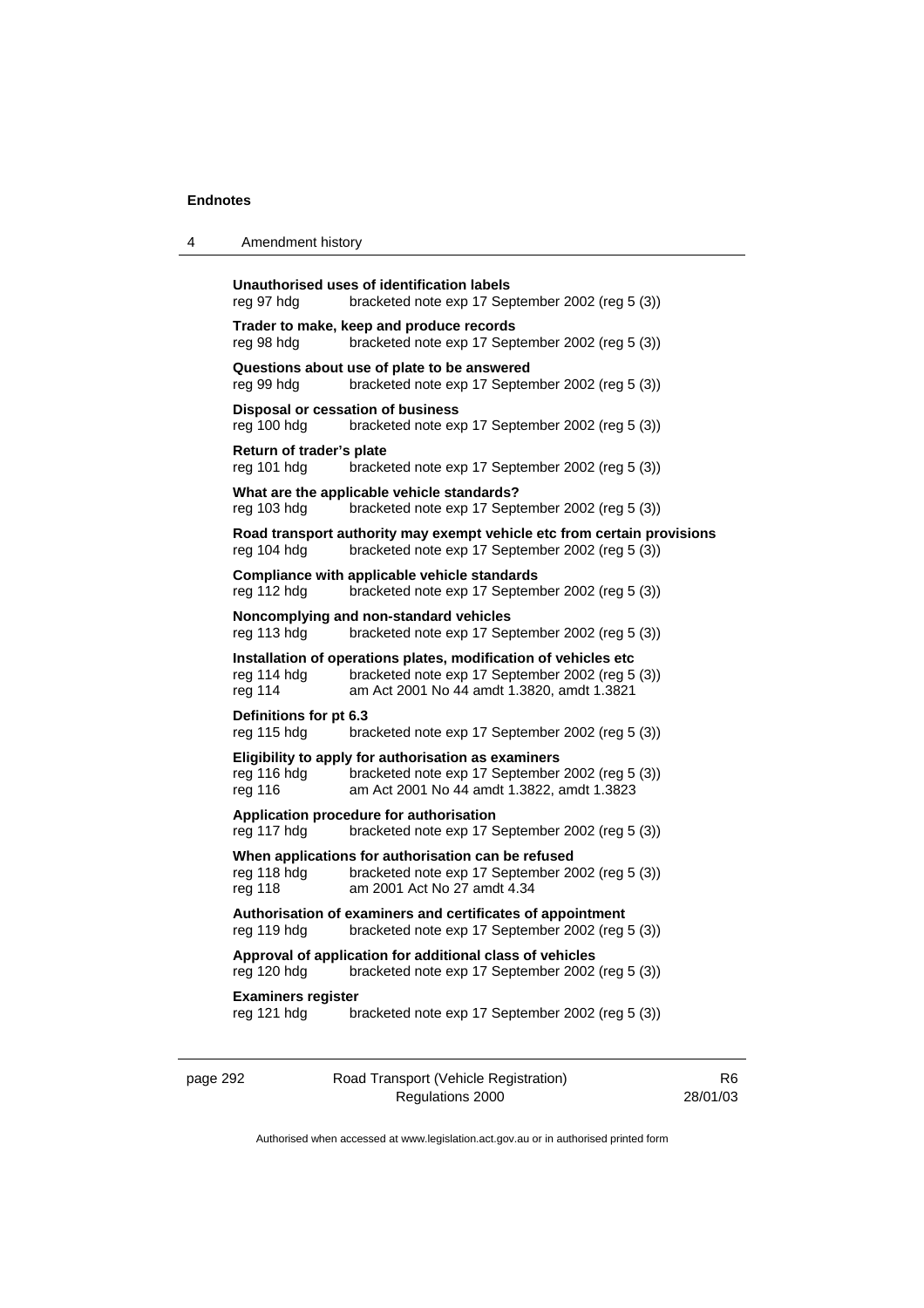| reg 122 hdg                                                                                                                     | Change of name or address of authorised examiner<br>bracketed note exp 17 September 2002 (reg 5 (3))                                                  |  |
|---------------------------------------------------------------------------------------------------------------------------------|-------------------------------------------------------------------------------------------------------------------------------------------------------|--|
| reg 124 hdg<br>reg 124                                                                                                          | When authority may take action in relation to authorisation<br>bracketed note exp 17 September 2002 (reg 5 (3))<br>am 2000 No 22 reg 6                |  |
| reg 125 hdg<br>reg 125                                                                                                          | Procedures for authority taking action in relation to authorisation<br>bracketed note exp 17 September 2002 (reg 5 (3))<br>am 2000 No 22 reg 7        |  |
| reg 126 hdg                                                                                                                     | Return of certificate of appointment on cancellation or suspension<br>bracketed note exp 17 September 2002 (reg 5 (3))                                |  |
| <b>Eligibility for approval</b><br>reg 127 hdg                                                                                  | bracketed note exp 17 September 2002 (reg 5 (3))                                                                                                      |  |
| reg 128 hdg                                                                                                                     | Application procedure for approval of premises<br>bracketed note exp 17 September 2002 (reg 5 (3))                                                    |  |
| reg 129 hdg                                                                                                                     | Inspection of premises before approval<br>bracketed note exp 17 September 2002 (reg 5 (3))                                                            |  |
| reg 131 hdg                                                                                                                     | Approval of premises and certificates of approval<br>bracketed note exp 17 September 2002 (reg 5 (3))                                                 |  |
| reg 132 hdg                                                                                                                     | Approval of application for additional class of vehicles<br>bracketed note exp 17 September 2002 (reg 5 (3))                                          |  |
| reg 134 hdg                                                                                                                     | Automatic cancellation of approval of premises<br>bracketed note exp 17 September 2002 (reg 5 (3))                                                    |  |
| reg 135 hdg                                                                                                                     | When authority may take action in relation to approval of premises<br>bracketed note exp 17 September 2002 (reg 5 (3))                                |  |
| reg 136 hdg<br>reg 136                                                                                                          | Procedures for authority taking action in relation to approval of premises<br>bracketed note exp 17 September 2002 (reg 5 (3))<br>am 2000 No 22 reg 8 |  |
| reg 137 hdg                                                                                                                     | Return of certificate of approval on cancellation or suspension<br>bracketed note exp 17 September 2002 (reg 5 (3))                                   |  |
| Certificate of approval to be displayed at approved premises<br>bracketed note exp 17 September 2002 (reg 5 (3))<br>reg 138 hdg |                                                                                                                                                       |  |
| reg 139 hdg                                                                                                                     | Manuals and design rules to be kept at approved premises<br>bracketed note exp 17 September 2002 (reg 5 (3))                                          |  |
| Notice to be displayed at approved premises<br>reg 140 hdg<br>bracketed note exp 17 September 2002 (reg 5 (3))                  |                                                                                                                                                       |  |
| reg 141 hdg                                                                                                                     | Proprietor of approved premises to give notice on ceasing to be proprietor<br>bracketed note exp 17 September 2002 (reg 5 (3))                        |  |
|                                                                                                                                 |                                                                                                                                                       |  |

R6 28/01/03 Road Transport (Vehicle Registration) Regulations 2000

page 293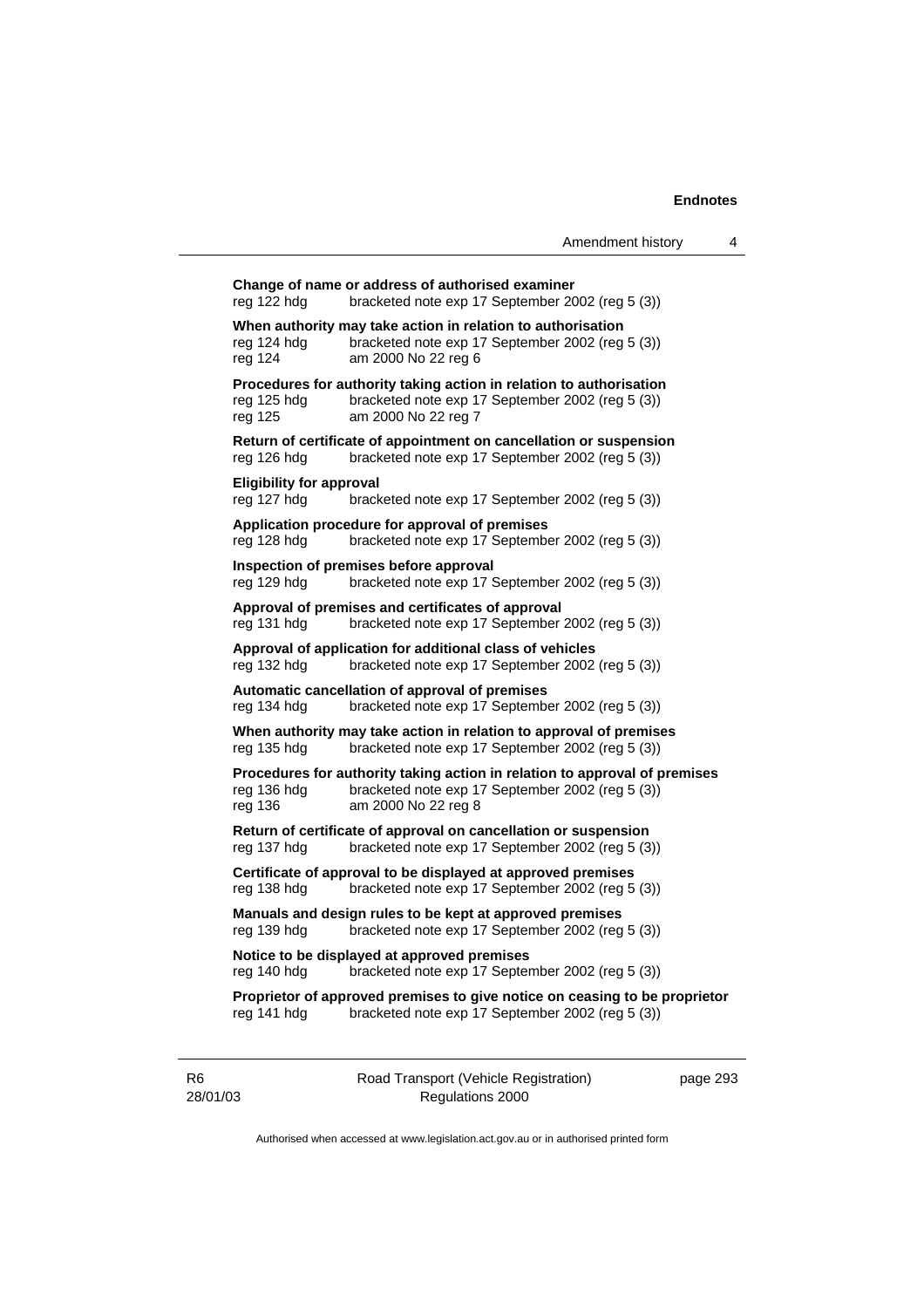| 4 | Amendment history                            |                                                                                                                               |
|---|----------------------------------------------|-------------------------------------------------------------------------------------------------------------------------------|
|   | reg 142 hdg                                  | Change of name of proprietor of approved premises<br>bracketed note exp 17 September 2002 (reg 5 (3))                         |
|   | <b>Inspection of vehicles</b><br>reg 143 hdg | bracketed note exp 17 September 2002 (reg 5 (3))                                                                              |
|   | reg 144 hdg                                  | Vehicles to be inspected on request<br>bracketed note exp 17 September 2002 (reg 5 (3))                                       |
|   | reg 145 hdg                                  | Duties of authorised examiners inspecting and testing vehicles<br>bracketed note exp 17 September 2002 (reg 5 (3))            |
|   | reg 146 hdg                                  | Issue of certificates of inspection etc<br>bracketed note exp 17 September 2002 (reg 5 (3))                                   |
|   | reg 147 hdg                                  | People by whom inspections may be carried out<br>bracketed note exp 17 September 2002 (reg 5 (3))                             |
|   | Fees payable on inspection<br>reg 148 hdg    | bracketed note exp 17 September 2002 (reg 5 (3))                                                                              |
|   | reg 149 hdg                                  | Offences relating to unauthorised people and unapproved premises<br>bracketed note exp 17 September 2002 (reg 5 (3))          |
|   | reg 150 hdg                                  | Review of decision of authorised examiner<br>bracketed note exp 17 September 2002 (reg 5 (3))                                 |
|   | <b>Inspections</b><br>reg 151 hdg            | bracketed note exp 17 September 2002 (reg 5 (3))                                                                              |
|   | $reg$ 151 $A$                                | Inspection of approved premises and equipment<br>ins 2000 No 22 reg 9                                                         |
|   | reg 152 hdg                                  | Issue of replacement certificates of appointment and approval<br>bracketed note exp 17 September 2002 (reg 5 (3))             |
|   | reg 153                                      | Minister may determine maximum fees for inspections<br>sub Act 2001 No 44 amdt 1.3824                                         |
|   | Definitions for pt 6.4<br>reg 154 hdg        | bracketed note exp 17 September 2002 (reg 5 (3))                                                                              |
|   | reg 155 hdg                                  | Allocation of component identification numbers by authority<br>bracketed note exp 17 September 2002 (reg 5 (3))               |
|   | reg 156 hdg                                  | Stamping component identification numbers without authority etc.<br>bracketed note exp 17 September 2002 (reg 5 (3))          |
|   | reg 157 hdg                                  | Change or replacement of vehicle part<br>bracketed note exp 17 September 2002 (reg 5 (3))                                     |
|   | reg 158 hdg                                  | Authority may authorise interference with component identification number<br>bracketed note exp 17 September 2002 (reg 5 (3)) |

page 294 Road Transport (Vehicle Registration) Regulations 2000

R6 28/01/03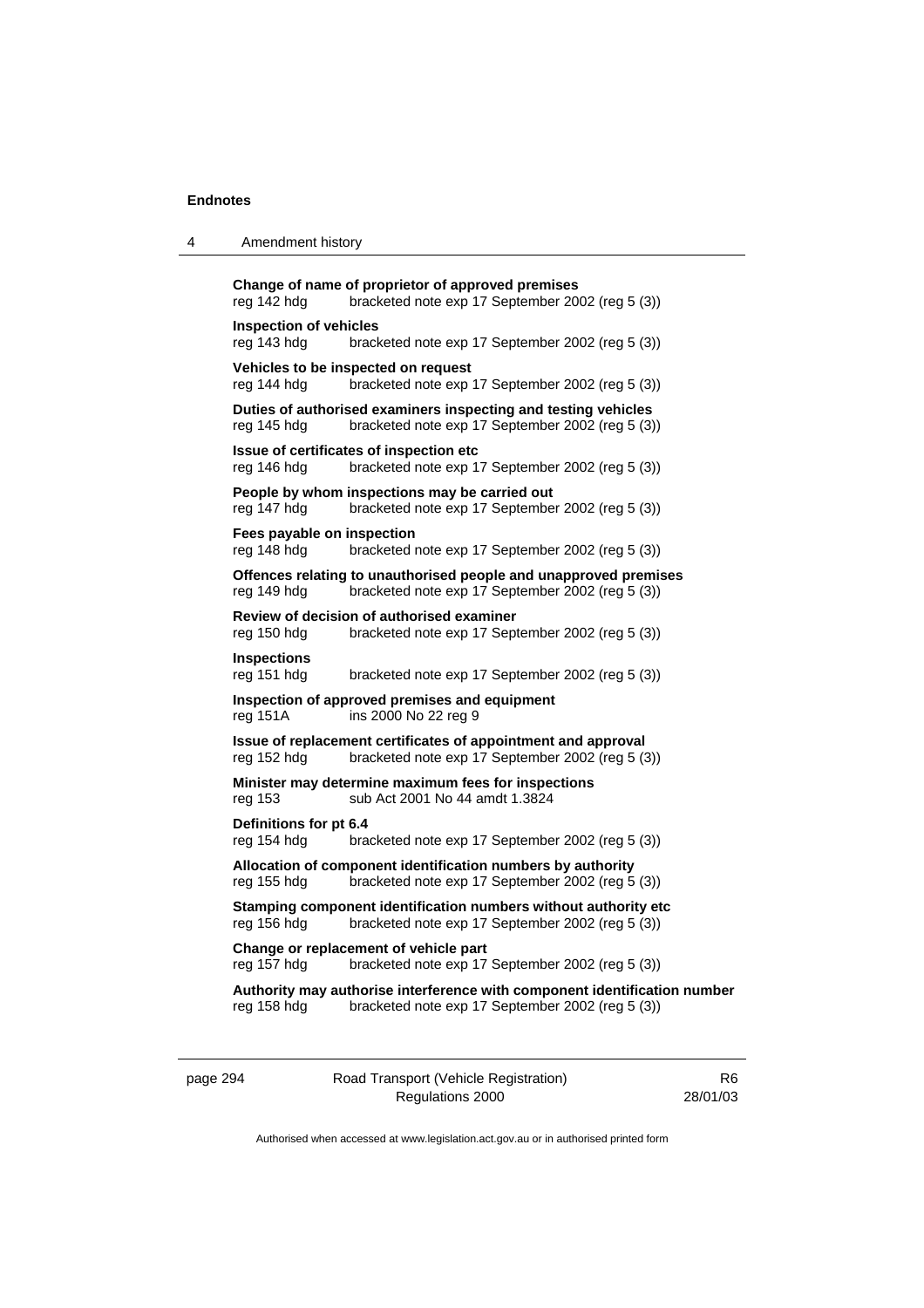| Amendment history |  |
|-------------------|--|
|-------------------|--|

|                                              |                                                                                                                                               | Amendment history | 4 |
|----------------------------------------------|-----------------------------------------------------------------------------------------------------------------------------------------------|-------------------|---|
| reg 159 hdg                                  | Issue of defect notices and formal warnings<br>bracketed note exp 17 September 2002 (reg 5 (3))                                               |                   |   |
| reg 160 hdg                                  | Recording, clearance and withdrawal of defect notices<br>bracketed note exp 17 September 2002 (reg 5 (3))                                     |                   |   |
| reg 161 hdg                                  | Authorised use of vehicles with suspended registration<br>bracketed note exp 17 September 2002 (reg 5 (3))                                    |                   |   |
| reg 162 hdg                                  | 2 individuals may be recorded as registered operator of light vehicle<br>bracketed note exp 17 September 2002 (reg 5 (3))                     |                   |   |
| reg 163 hdg                                  | Application of the Road Transport (Dimensions and Mass) Act<br>bracketed note exp 17 September 2002 (reg 5 (3))                               |                   |   |
| reg 164 hdg                                  | Special provisions about boat trailers<br>bracketed note exp 17 September 2002 (reg 5 (3))                                                    |                   |   |
| <b>Saving and transitional</b><br>ch 8 hdg   | exp 1 July 2001 (reg 178 (1))                                                                                                                 |                   |   |
| Definitions for ch 8<br>reg 165              | exp 1 July 2001 (reg 178 (1))                                                                                                                 |                   |   |
| reg 166                                      | Certain minors eligible to be registered operators of heavy vehicles<br>exp 1 July 2001 (reg 178 (1))                                         |                   |   |
| reg 167                                      | Existing registered vehicles with interstate garage addresses<br>exp 1 July 2001 (reg 178 (1))                                                |                   |   |
| reg 168                                      | Authorised examiners and certificates<br>exp 1 July 2001 (reg 178 (1))                                                                        |                   |   |
| <b>Approved premises</b><br>reg 169          | exp 1 July 2001 (reg 178 (1))                                                                                                                 |                   |   |
| <b>Existing disqualifications</b><br>reg 170 | exp 1 July 2001 (reg 178 (1))                                                                                                                 |                   |   |
| approval                                     | Existing procedures for revocation of appointment or cancellation of                                                                          |                   |   |
| reg 171<br>reg 172                           | exp 1 July 2001 (reg 178 (1))<br>Existing offences in relation to authorised examiners and approved premises<br>exp 1 July 2001 (reg 178 (1)) |                   |   |
| <b>Certificates of inspection</b><br>reg 173 | exp 1 July 2001 (reg 178 (1))                                                                                                                 |                   |   |

**Display of registration labels on certain registrable vehicles**  reg 174 exp 1 July 2001 (reg 178 (1))

**Existing suspensions**<br>reg 175 exp exp 1 July 2001 (reg 178 (1))

R6 28/01/03 Road Transport (Vehicle Registration) Regulations 2000

page 295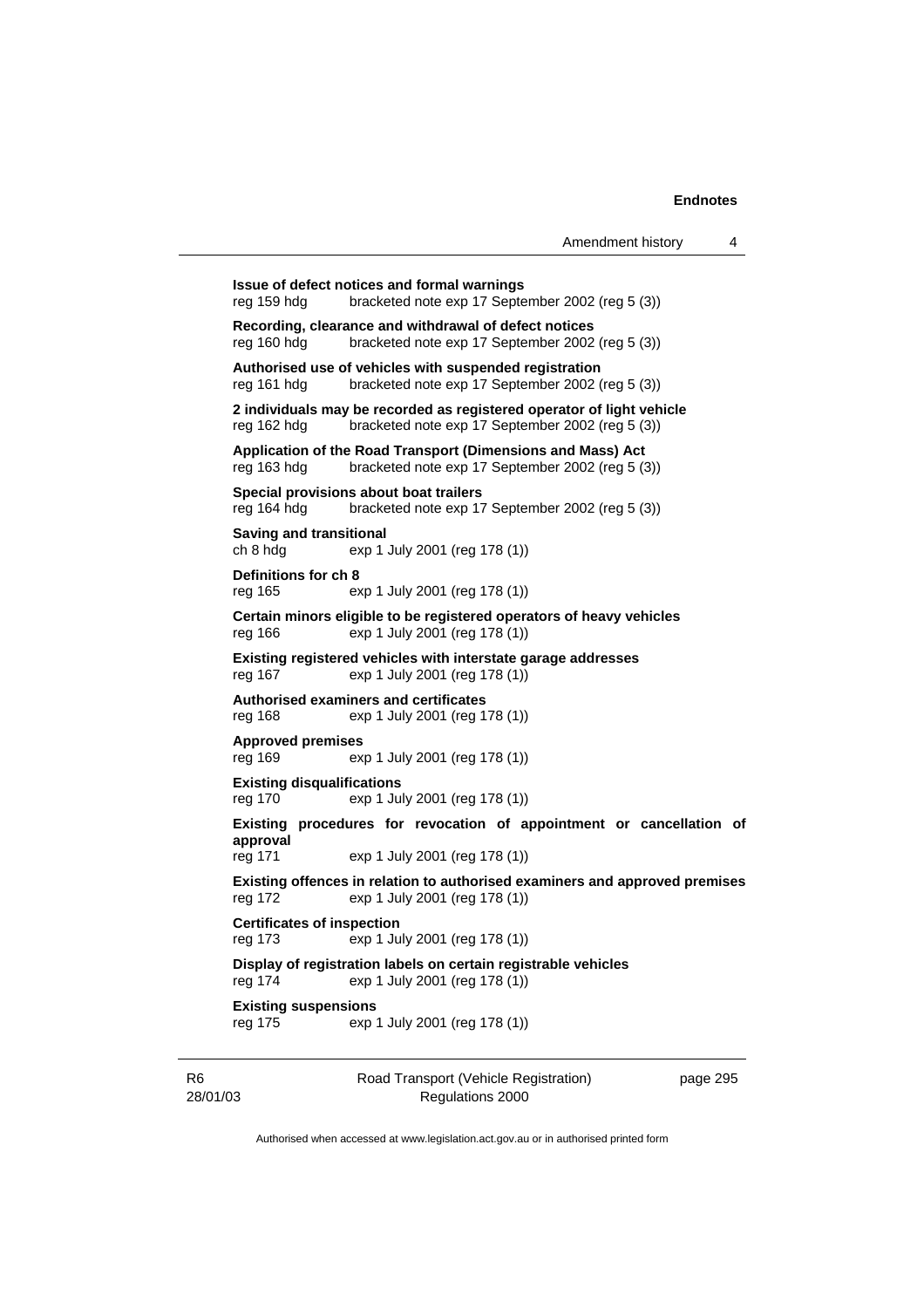|  | Amendment history |
|--|-------------------|
|--|-------------------|

**Rights in relation to previous approved numbers**  reg 176 exp 1 July 2001 (reg 178 (1)) **Rights in relation to previous special numbers**  reg 177 exp 1 July 2001 (reg 178 (1)) **Expiry of ch 8**  exp 1 July 2001 (reg 178 (1)) **Vehicle Standards**  sch 1 cl 158 (3), (4) exp 1 January 2001 (cl 158 (4)) **Additional requirements for taxis**  ins 2002 No 2 reg 40 **Fire extinguisher**  cl 60A ins 2002 No 2 reg 40 **Vehicle Standards**  sch 1 cl hdgs bracketed note exp 17 September 2002 (reg 5 (3)) **Dictionary**  dict am Act 2002 No 30 amdt 3.783 def *approved corresponding WOVR* ins SL2002-31 reg 30 def *corresponding WOVR* ins Act 2002 No 23 s 25 om SL2002-31 reg 31 def *seasonal vehicle* ins 2001 No 7 reg 14 def *public vehicle* om 2001 Act No 27 amdt 4.35 def *taxi* sub 2002 No 2 reg 40 def *total loss* ins Act 2002 No 23 s 25 def *the Act* om Act 2001 No 44 amdt 1.3825 def *vehicle identifier* ins Act 2002 No 23 s 25 def *written-off* ins Act 2002 No 23 s 25 def *written-off vehicles register* ins Act 2002 No 23 s 25

page 296 Road Transport (Vehicle Registration) Regulations 2000

R6 28/01/03